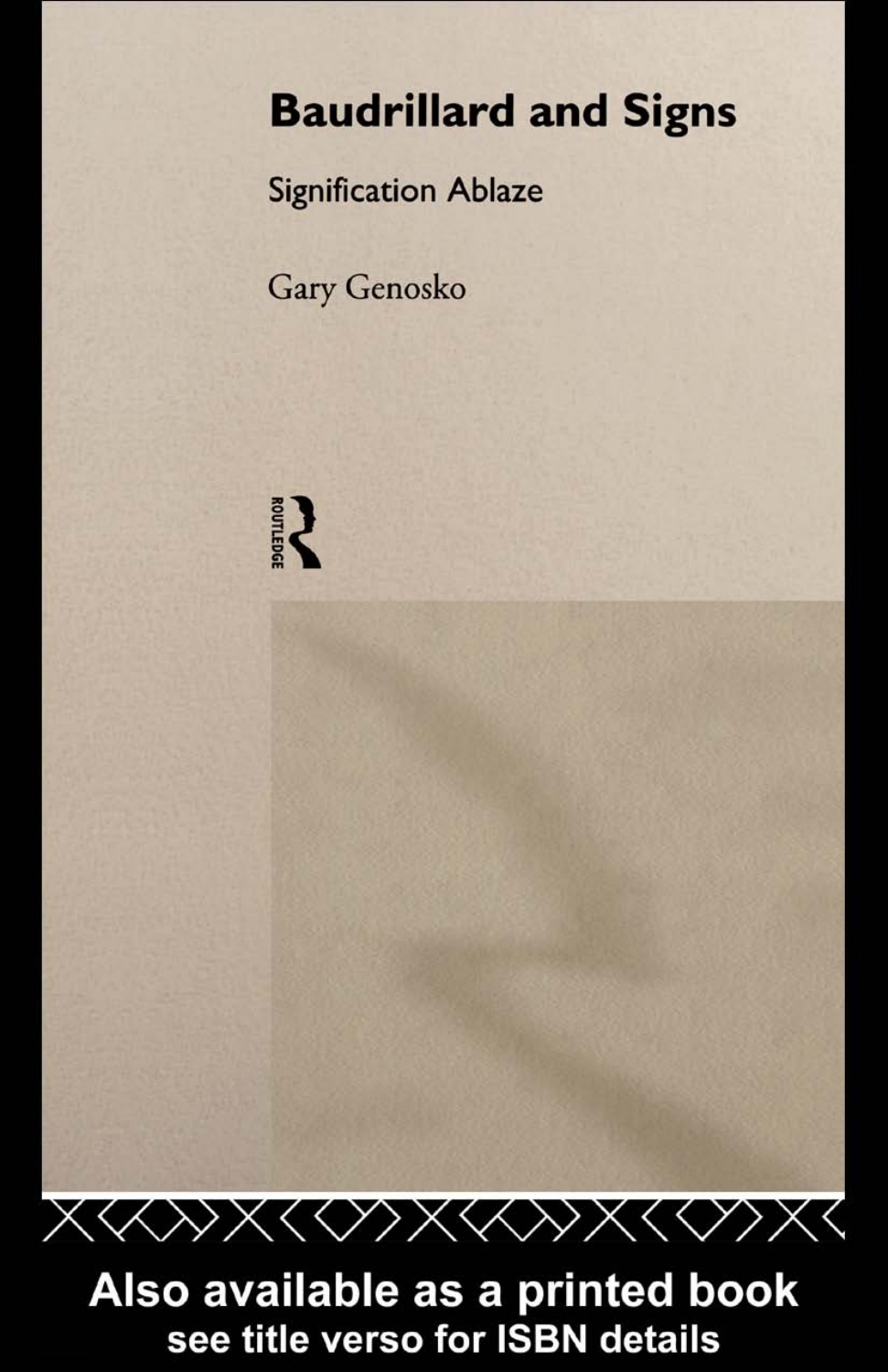### Baudrillard and Signs

This book documents Baudrillard's tempestuous encounters with semiology and structuralism. Genosko illuminates in detail his efforts to destroy structural analyses from the inside by setting signification ablaze with his concept of symbolic exchange. Simultaneously, the book shows that Baudrillard's project to go beyond signification is fraught with difficulties which return him to a semiotic scene saturated with all kinds of signs. Through this illumination, Baudrillard's work is situated in the broad spectrum of European and American semiotic traditions. His key concept of symbolic exchange is critically examined and is traced through its maturation and development over some thirty years of theorizing.

Also examined are Baudrillard's engagements with and debts to French theatre and literature with reference to Antonin Artaud, Alfred Jarry and Victor Segalen. Discussion of Baudrillard's relation to the thought of Deleuze, Guattari, Lacan, de Certeau and Lyotard casts light on many neglected features of his work.

**Gary Genosko** is Visiting Research Fellow, Department of Sociology, Goldsmiths' College, University of London.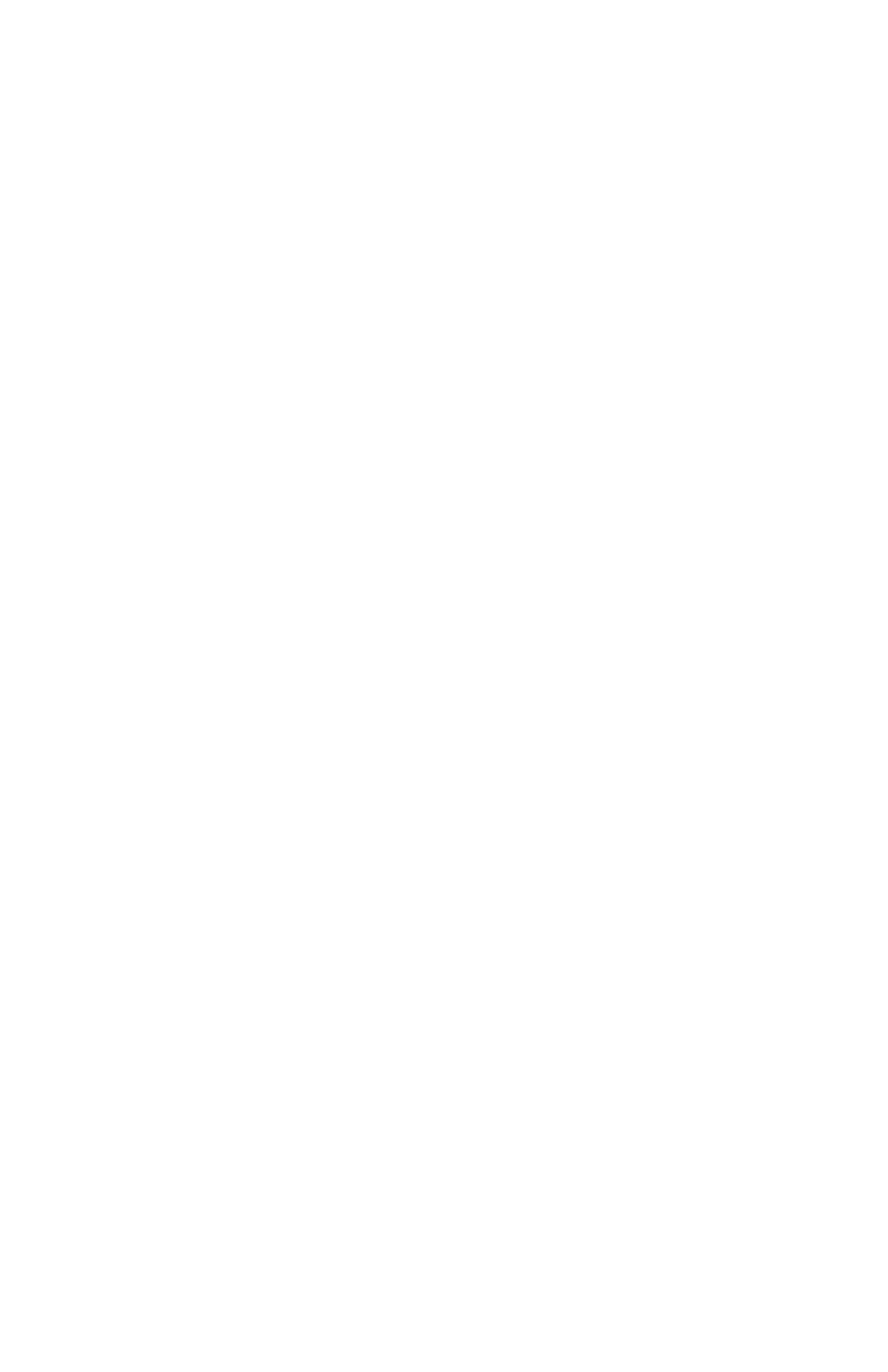# Baudrillard and Signs

Signification Ablaze

Gary Genosko

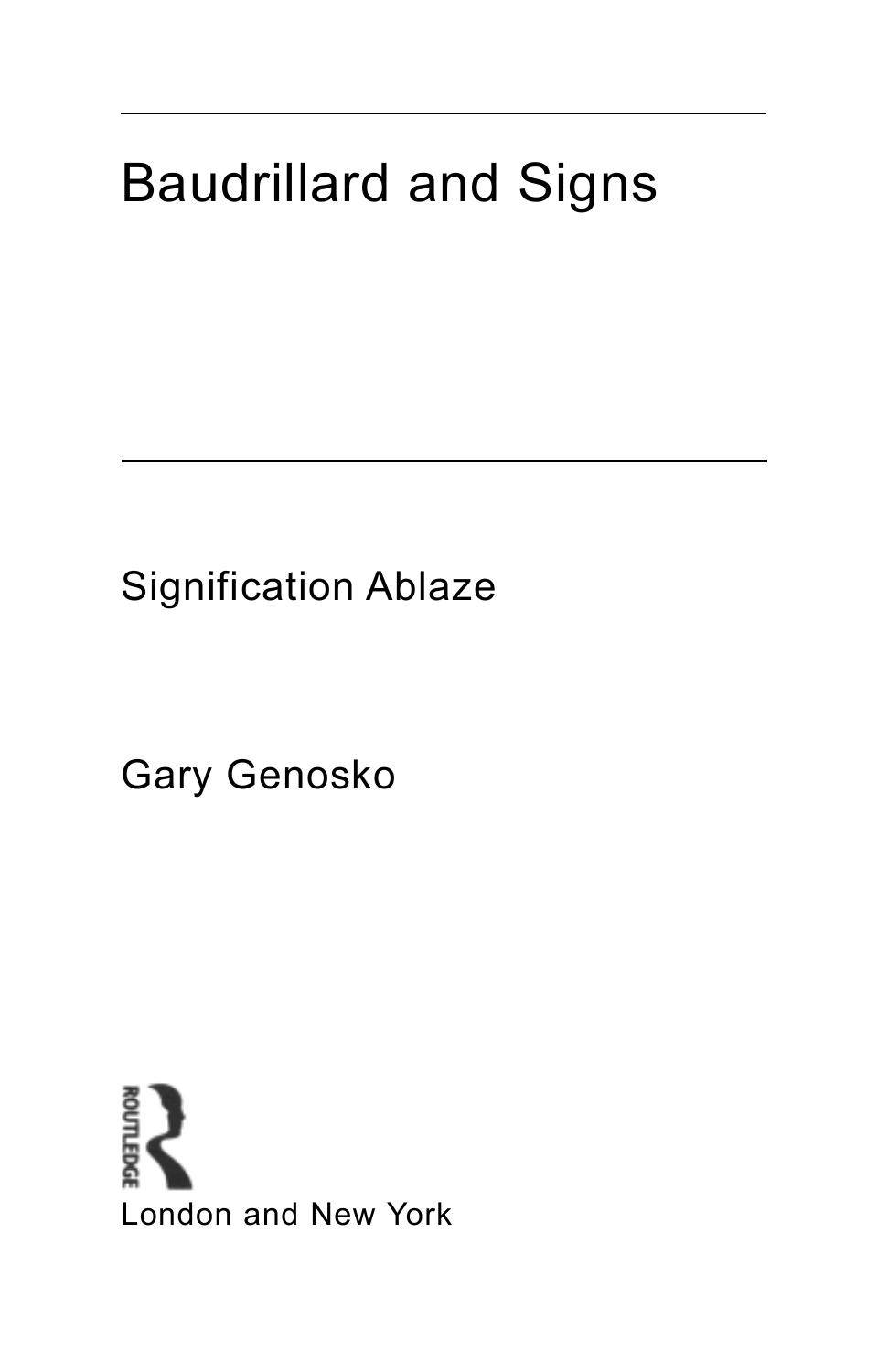First published 1994 by Routledge 11 New Fetter Lane, London EC4P 4EE

This edition published in the Taylor & Francis e-Library, 2002.

Simultaneously published in the USA and Canada by Routledge 29 West 35th Street, New York, NY 10001

© 1994 Gary Genosko

All rights reserved. No part of this book may be reprinted or reproduced or utilized in any form or by any electronic, mechanical, or other means, now known or hereafter invented, including photocopying and recording, or in any information storage or retrieval system, without permission in writing from the publishers.

*British Library Cataloguing in Publication Data* A catalogue record for this book is available from the British Library.

ISBN 0-415-11256-7 (Print Edition) ISBN 0-415-11257-5 (pbk)

*Library of Congress Cataloging in Publication Data* Genosko, Gary. Baudrillard and signs: signification ablaze/Gary Genosko. p. cm. Includes bibliographical references and index. ISBN 0-415-11256-7 : \$50.00–ISBN 0-415-11257-5 (pbk.): \$16.50 1. Baudrillard, Jean—Contributions in semiotics. 2. Semiotics. 3. Structuralism. 4. France—Intellectual life—20th century. I. Title. P85.B36G46 1994 302.2–dc20 93–49039 CIP

ISBN 0-203-20114-0 Master e-book ISBN ISBN 0-203-20117-5 (Glassbook Format)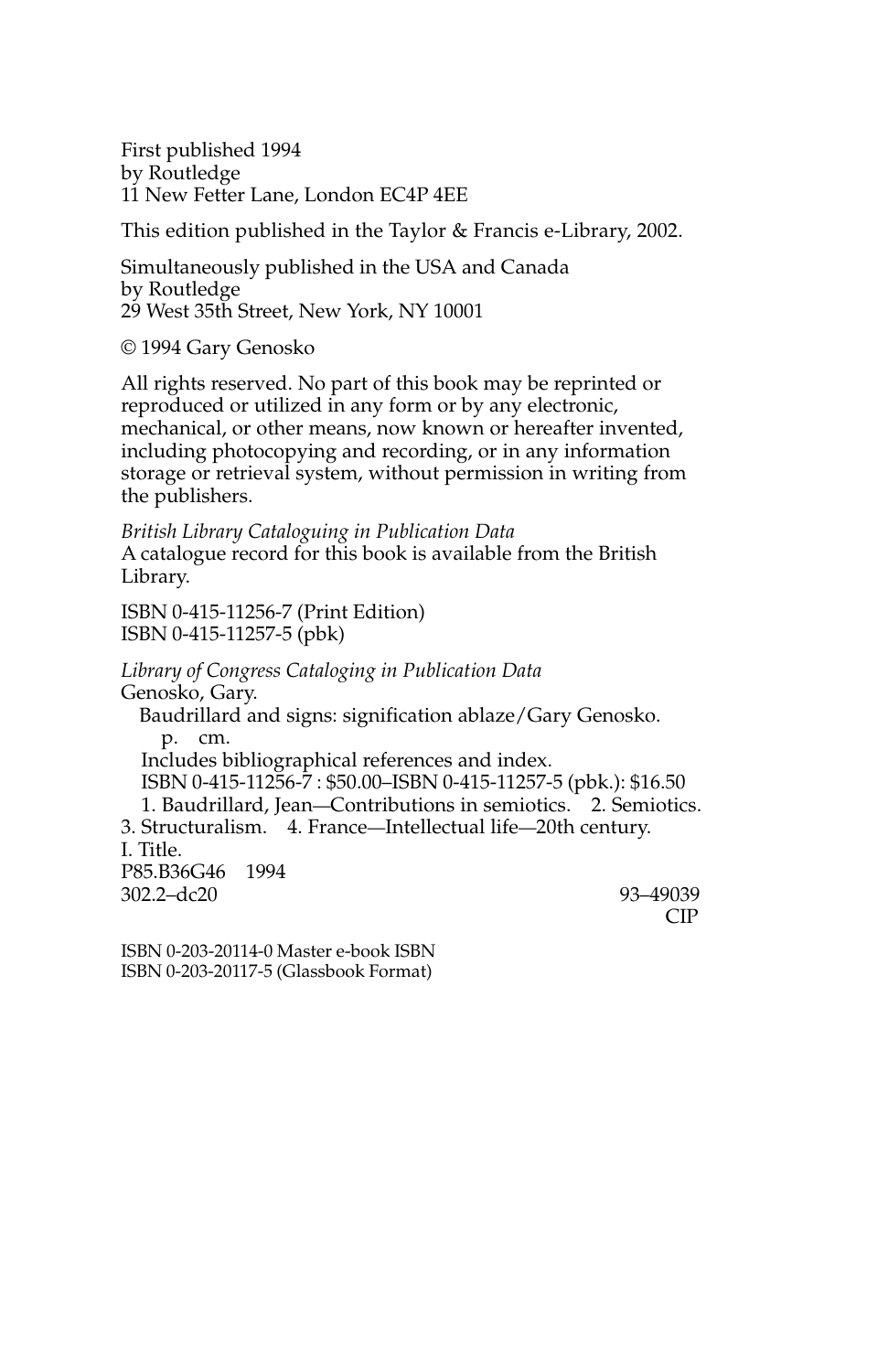#### *For Hannah*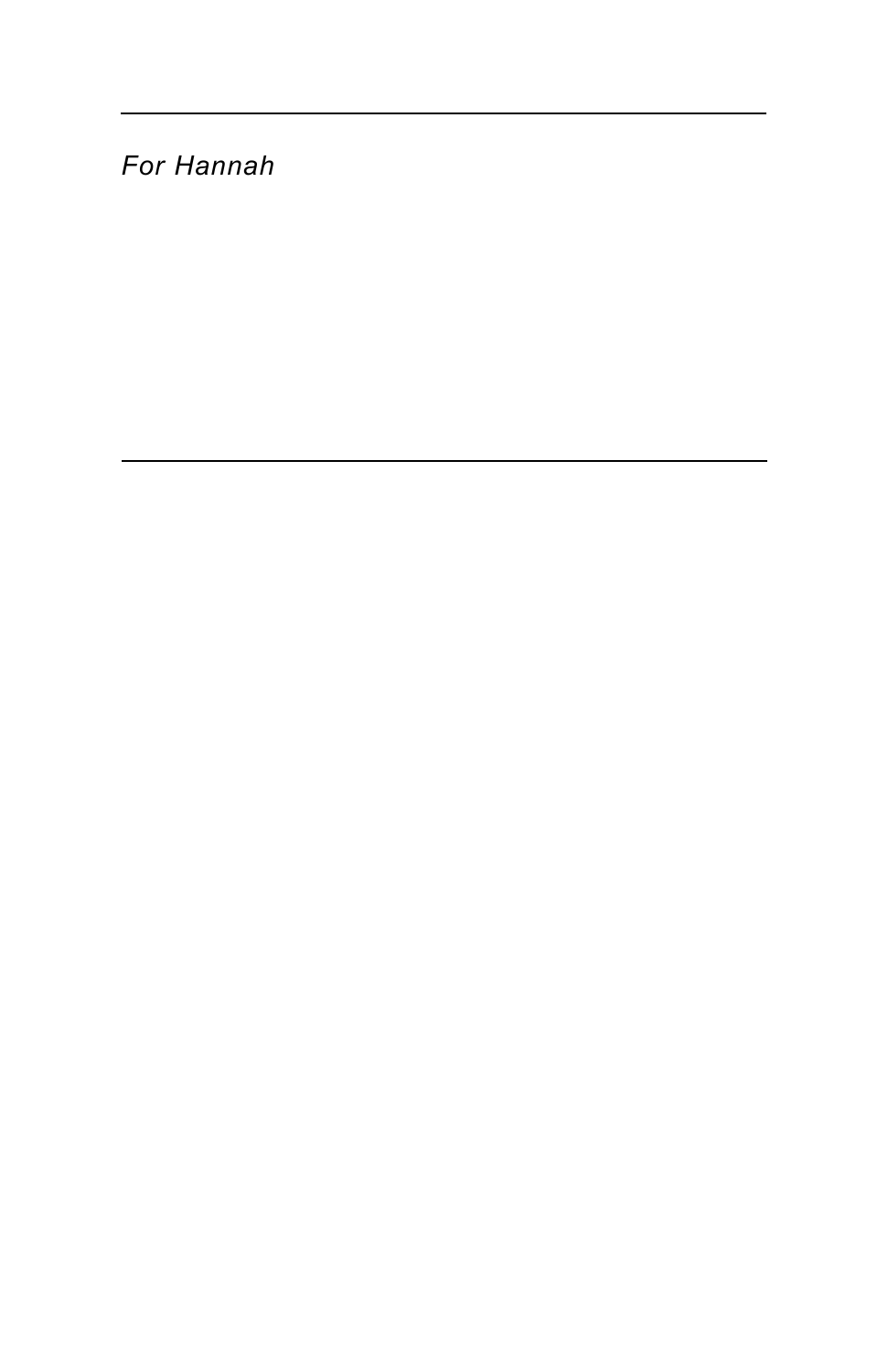## **Contents**

|   | List of figures and tables<br>Acknowledgements    | viii<br>ix |
|---|---------------------------------------------------|------------|
|   | Introduction: Signs must burn!                    | xi         |
| 1 | Bar games                                         | 1          |
|   | The table of conversions                          | 6          |
|   | Bar gains: neither Saussure nor Lacan             | 17         |
| 2 | Simulation and semiosis                           | 28         |
|   | The metaphysics of the referent                   | 34         |
|   | The model of simulation as a condensed history of |            |
|   | modern semiotic debate on the referent            | 41         |
|   | A Peircean turn                                   | 55         |
|   | Deleuze and Guattari in the polysemiotic field    | 57         |
|   | A Peircean return                                 | 68         |
| 3 | Varieties of symbolic exchange                    | 72         |
|   | Affirmative weaknesses                            | 72         |
|   | Juste pour rire                                   | 82         |
|   | Anagrammatic dispersion                           | 84         |
|   | Lyotard and the primitive hippies                 | 88         |
|   | The weak and the dead                             | 90         |
|   | Hostage anti-value                                | 93         |
|   | Pataphysical gestures                             | 104        |
| 4 | Empty signs and extravagant objects               | 117        |
|   | Salt, sand and simulation                         | 119        |
|   | Exotes like us                                    | 129        |
|   | Wily props and vengeful objects                   | 135        |
|   |                                                   |            |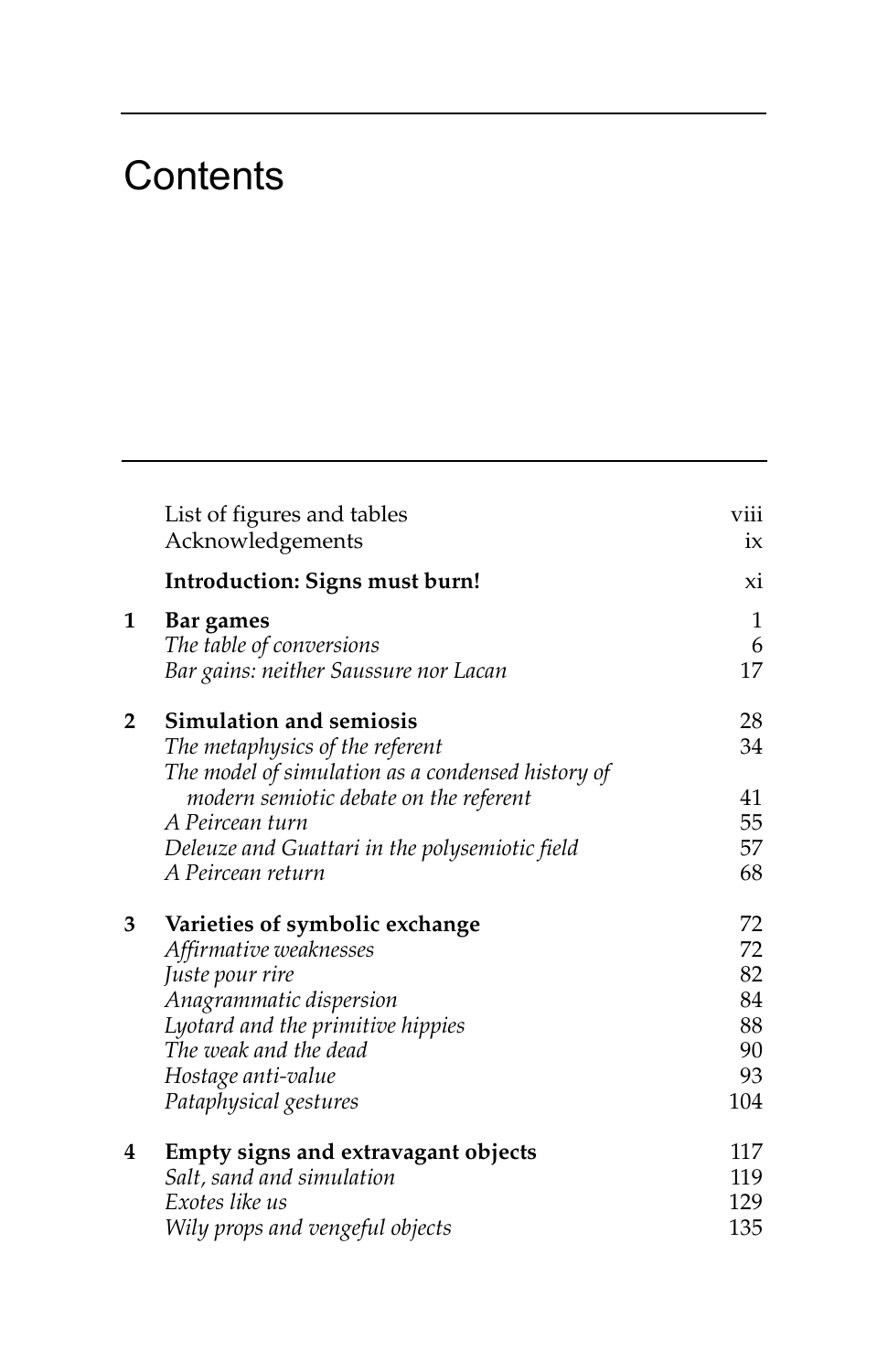| <b>Conclusion: Signs of Baudrillard</b> | 152 |
|-----------------------------------------|-----|
| <b>Notes</b>                            | 165 |
| Bibliography                            | 172 |
| Name index                              | 189 |
| Subject index                           | 193 |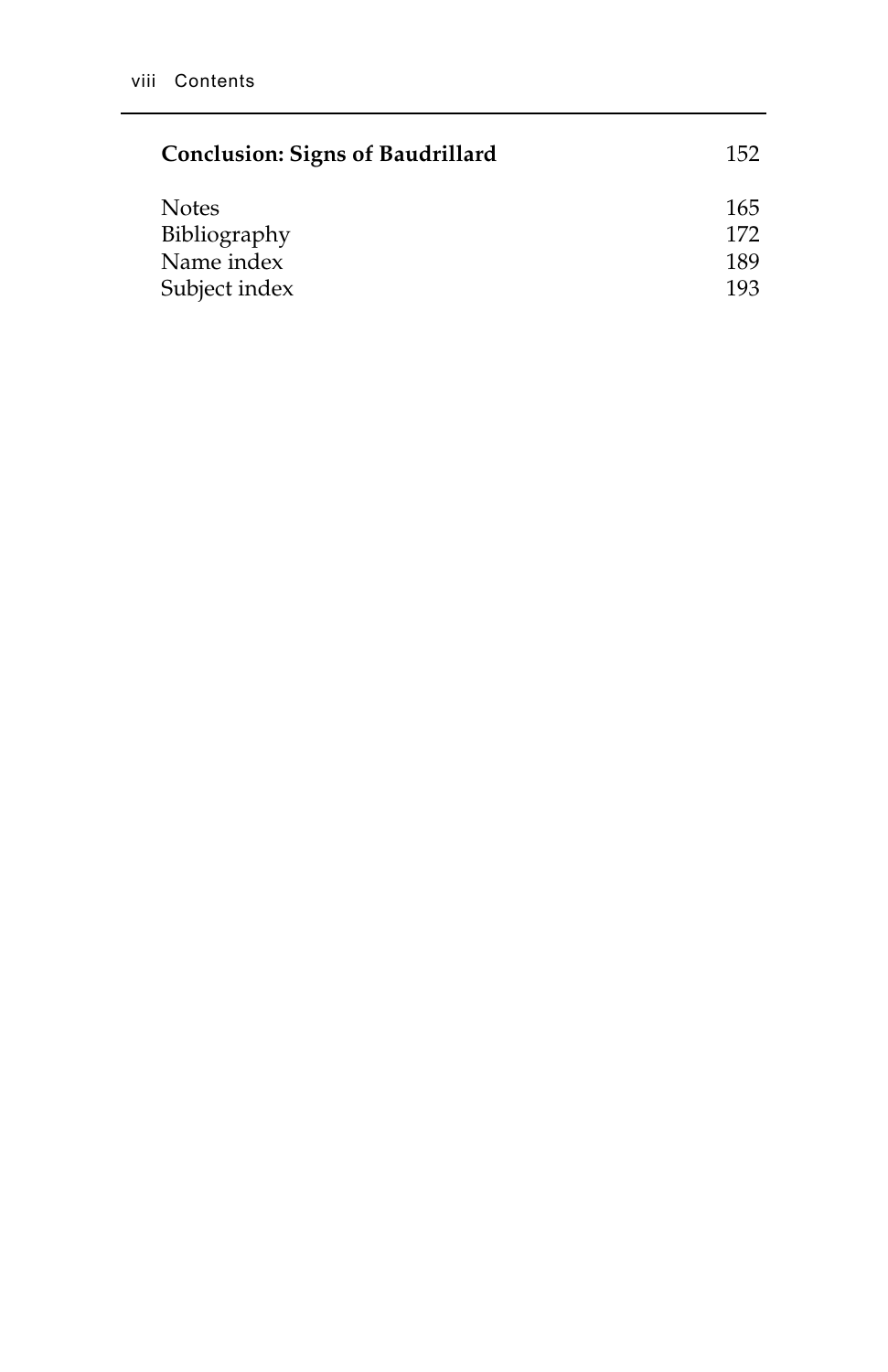## Figures and tables

#### **FIGURES**

| 1 Two-sided physical sign, after Saussure             | 25 |  |  |  |  |
|-------------------------------------------------------|----|--|--|--|--|
| 2 Hjelmslev in the polysemiotic field, after Guattari | 66 |  |  |  |  |
| <b>TABLES</b>                                         |    |  |  |  |  |
| 1 Logics of value                                     |    |  |  |  |  |
| 2 The orders of simulacra                             | 42 |  |  |  |  |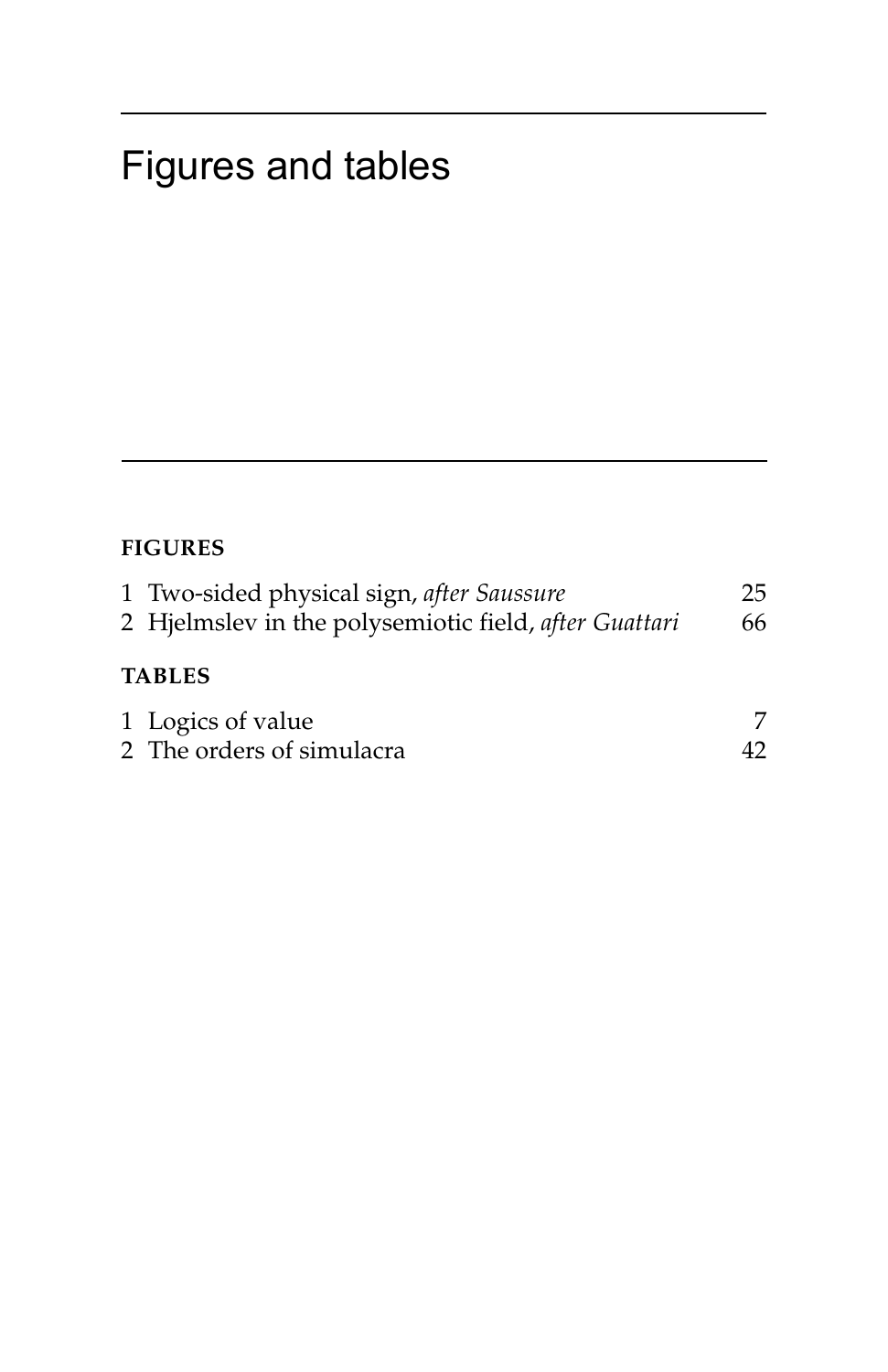### Acknowledgements

I began to think seriously about Baudrillard while I was a doctoral student in the Graduate Programme in Social and Political Thought at York University in Toronto, Canada. Sitting around the dining room table at John O'Neill's house during his Monday evening seminars was conducive to dispelling as much as distilling the theoretical fictions of Baudrillard. I would also like to thank loan Davies, with whom I have worked for many years on the editorial collective of *Borderlines* and who read an early version of this book, for his encouragement. I also wish to acknowledge the critical advice I received along the way from Brian Massumi, Brian Singer, Marie-Christine Leps, and Ray Morris. In addition, I have learned so much about semiotics from Paul Bouissac that a mere acknowledgement seems to diminish his contribution. Jean-François Côté helped me when Baudrillard's French became overwhelming, and Baudrillard himself deserves mention for letting a virtual stranger into his apartment. Finally, this book could not have been completed without the support of my partner Rachel Ariss.

Much of my work on this book was made possible by awards from the Social Sciences and Humanities Research Council of Canada and the Queen Elizabeth II Fellowship Program in the Province of Ontario. Derrick de Kerckhove, Director of the McLuhan Program at the University of Toronto, and Chris Jenks, Deputy Head of the Department of Sociology at Goldsmiths' College, University of London, both provided me with institutional, intellectual, and convivial social support while I was research fellow in both cities in 1992–93 and 1993–94 respectively.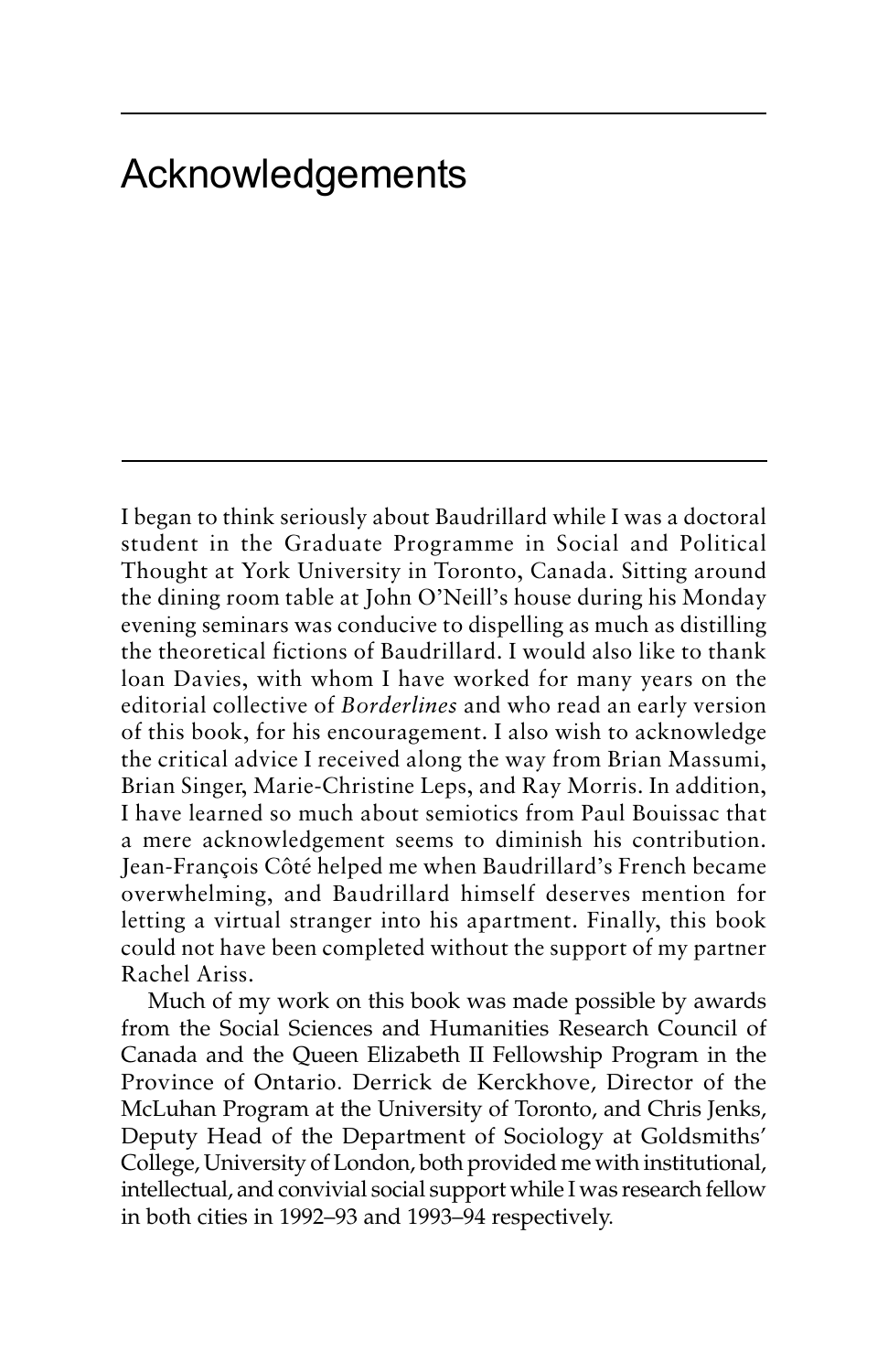### Introduction Signs must burn!

Born at Reims in 1929, Jean Baudrillard has been active in French intellectual circles for thirty years. He began his career in the early 1960s as a book reviewer of German and Italian literature for *Les temps modernes* (Baudrillard, 1962, 1962a, 1962b; and Gane, 1991a:6–15). Trained as a Germanist, he translated into French major works by German playwright Peter Weiss, in addition to writings by Bertolt Brecht, social anthropologist Wilhelm E.Mühlmann, and Friedrich Engels, among others. Before the publication of his first major theoretical statement in *Le Système des objets* in 1968, Baudrillard had produced a significant number of translations of quite diverse texts, many of which remain standard works. The bulk of his work in translation was in the area of theatre and, in particular, the revolutionary 'théâtre-document' of Weiss.<sup>1</sup> Moreover, before his university career began, Baudrillard was a secondary school *(enseignement secondaire)* teacher. He arrived in Paris at the Université de Nanterre (Université de Paris X) in 1966 and took up the position of *assistant de Sociologie* (assistant lecturer), a post in *enseignement supérieur* (university teaching) below that of *Maître-assistant* (junior lecturer), to which he rose in the early 1970s in the Faculté des Lettres et Sciences Humaines at Nanterre. He retired from his teaching post in 1987.

From 1967 into the 1970s Baudrillard was associated with the sociology of urbanism group around the journal *Utopie,* and in 1975 he joined the founding editorial board of the cultural theory journal *Traverses* of the Centre Georges Pompidou in Paris. He withdrew from the latter journal in the late 1980s. Despite Baudrillard's much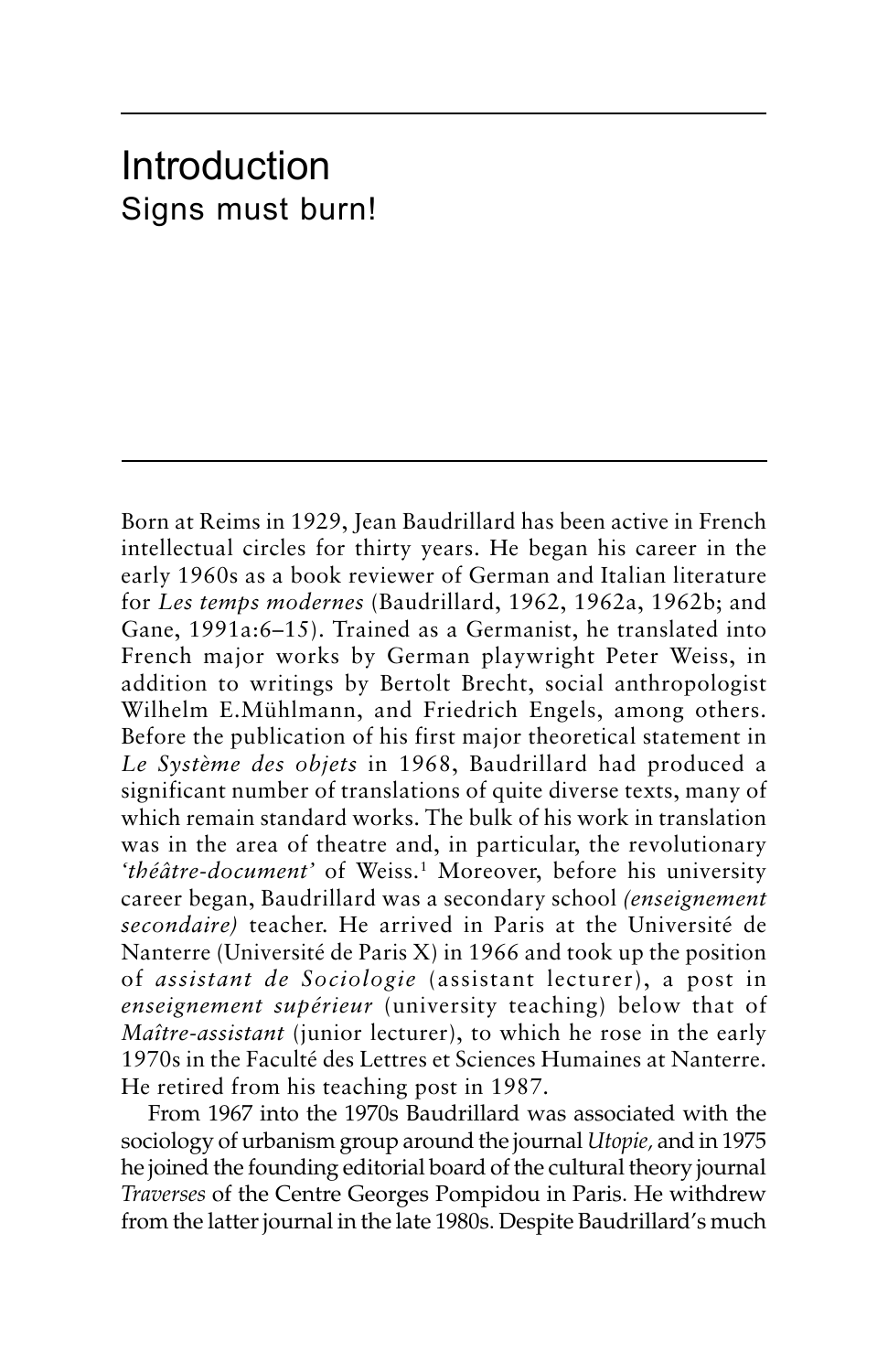commented upon disdain for many of the theoretical inroads made by his contemporaries in France over the last thirty years, he has on at least two occasions, in interviews given during the 1980s, remarked upon the positive nature of his experiences with *Utopie*. In an interview 'Intellectuals, Commitment and Political Power' (Baudrillard, 1984–85: 166), Baudrillard reflects upon the energy generated by the social movements of the 1960s and what he calls the 'favourable critical position' which the journal enjoyed since it drew upon the energy of revolt. By the 1970s, however, this energy was used up. Speaking a year earlier (Baudrillard, 1983i:32–3), Baudrillard described this dissipation of energy with reference to *Utopie* as well as, *circa* 1975, his new post on *Traverses*. While at one time a small review like *Utopie* could consider itself to be part of a movement which gave its members the impression that 'things were relatively clear' vis-à-vis the 'Other, Society and Power', Baudrillard explains that 'with the society which developed around the liberalism of Giscard in 1975–76, it became suddenly evident that these little reviews had waned'.<sup>2</sup>

In 1975, together with Michel de Certeau, Gilbert Lascault, Marc Le Bot, Louis Marin and Paul Virilio, Baudrillard founded *Traverses,* although he did so without the clarity of vision which had helped to carry *Utopie*. *Traverses* was born from 'a kind of transversality, no longer a transgression, so as to regain a negativity of another type, one which was more interstitial, floating halfway in the institution. Significantly, *Traverses* is Beaubourg. But it is anti-Beaubourg as well' (Baudrillard, 1983i: 32). Even though *Traverses* is still published, it has exhausted itself by enduring beyond its years, in Baudrillard's estimation, since its play with collusion and the protection and cultivation of a scene is no longer tenable. If one has an interest in drawing a line between Baudrillard's early and later works, I suggest that the articles contained in *Utopie* and *Traverses,* many of which became parts of books which have been translated into English, enable one to establish two coherent bodies of writing toward which two distinct attitudes are clearly marked out by Baudrillard.

Further, from 1969 to 1973 Baudrillard was associated with the Centre d'Etudes des Communications de Masse at the Ecole Pratique des Hautes Etudes, in Paris. Under the auspices of this Centre Baudrillard conducted seminars in addition to those he gave at Nanterre, Vincennes, and numerous other institutions and organizations in and around Paris. Founded in 1960 by Georges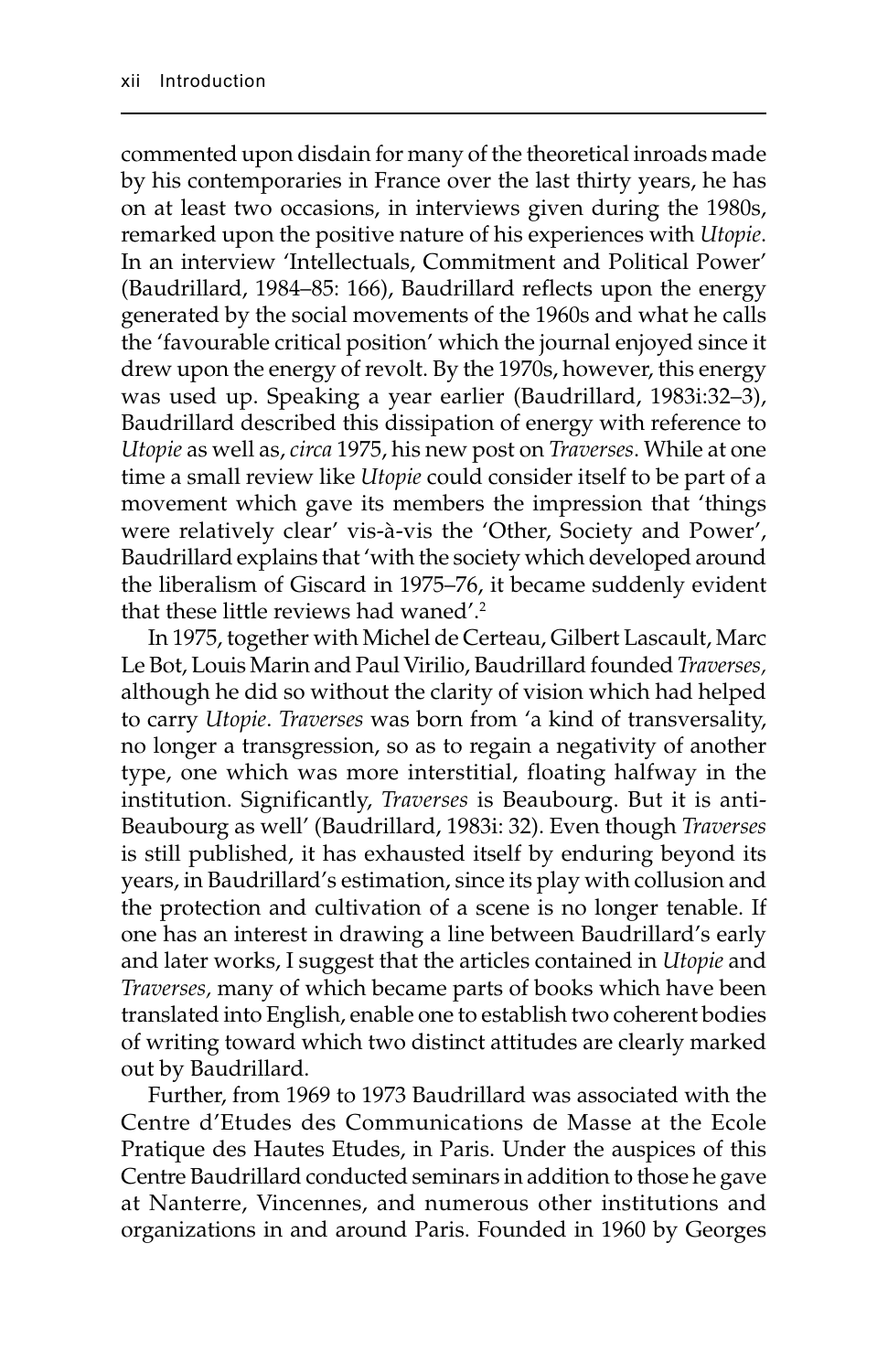Friedmann at the Ecole Pratique des Hautes Etudes, the Centre d'Etudes des Communications de Masse publishes a yearly report of its activities in its journal *Communications*. These reports provide a clear indication of Baudrillard's activities under the auspices of the Centre and other organizations from 1969–73. His courses at the Ecole Pratique des Hautes Etudes, other teaching assignments around Paris and abroad, papers delivered and conferences attended, and publications are all included for this period. What emerges most clearly for the years 1969–70 and 1970–71 is Baudrillard's interest in design; a complement, in short, to the urbanism of *Utopie*. He lectured on the 'Social Problems of Design' at the Chambre de Commerce de Reims, and on 'The Critique of the Concept of Environment' at the Institut de l'Environnement in Paris. In 1970, Baudrillard served on the jury of the 'Compasso d'oro' design prize in Milan, and attended the World Design Congress in Aspen, Colorado. Baudrillard's seminar (1970–71) at Vincennes included much of the material which would appear in *Pour une critique de l'économie politique du signe* (1972), and he gave a paper on 'Design' at the Ecole des Hautes Etudes Commerciales in 1971. Subsequently in 1972, Baudrillard would hold a seminar in the Département d'Urbanisme at Vincennes. By 1972, the Centre had been renamed the Centre d'Etudes Transdisciplinaires (Sociologie, Anthropologie, Sémiologie). Roland Barthes and Edgar Morin shared the directorship with Friedmann.

With these biblio-biographical remarks in mind, a brief overview of Baudrillard's major theoretical concerns over the course of his career to date will allow me to situate the semiotic problematic at issue in this book.

Baudrillard set himself the task of defining consumption in his first two major studies, *Le Système des objets* (1968) and *La Société de consommation* (1970). He argued that the place of consumption in the new consumer society is everyday life. Social life is mediated and radically alienated by a controlled logic of merchandise in which consumption has nothing to do with principles of reality and the satisfaction of needs. Modern consumers are 'cyberneticians' enagaged in a 'calculus of objects' which have been liberated from their functions and materiality. Baudrillard's central claim is that objects have become signs whose value is determined by a disciplinary cultural code. In this code the idea of the relation between signs is consumed. Modern monopolistic production produces the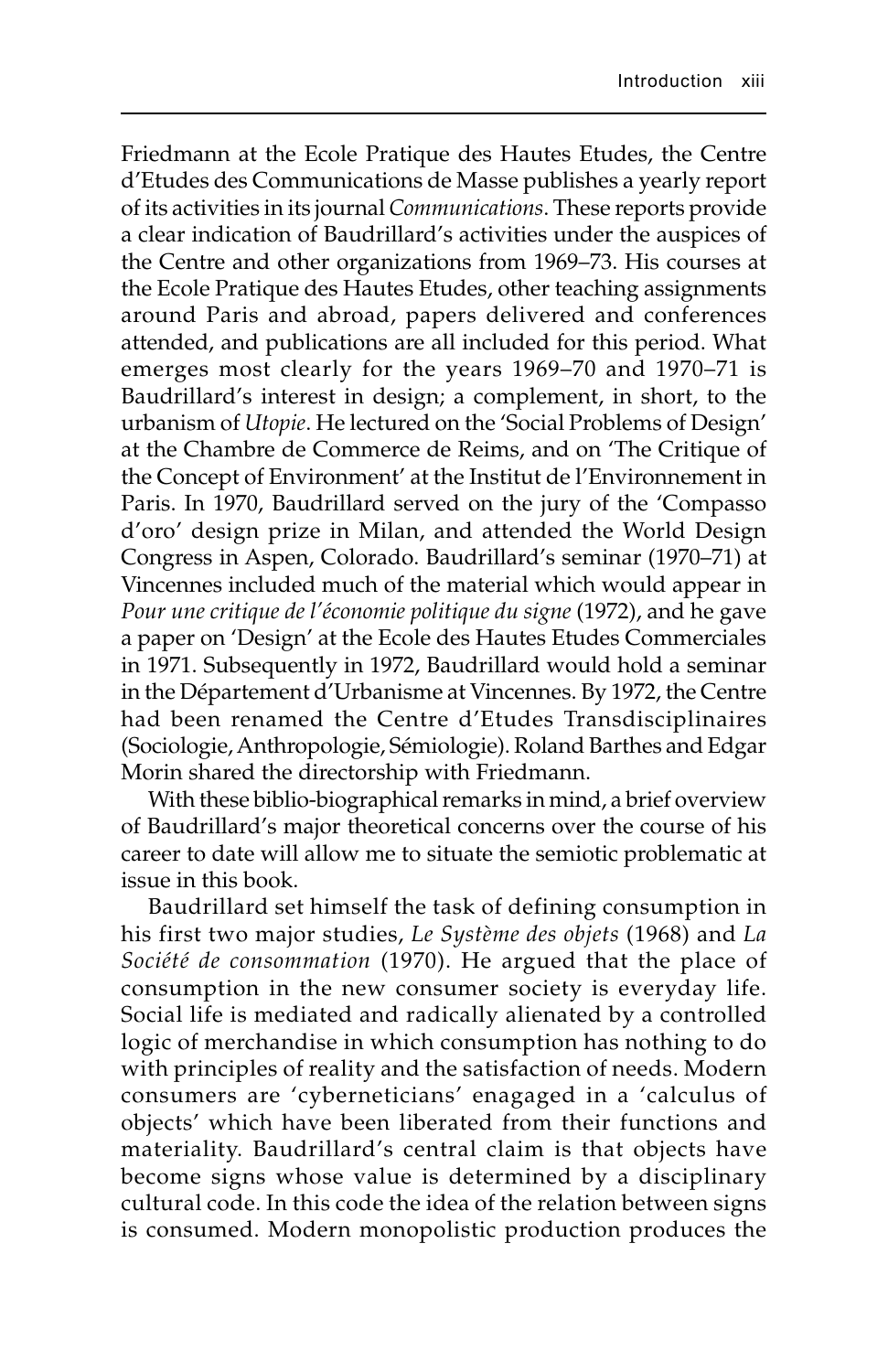signs of differentiation by means of which social standing is established and personalization accomplished, thus fully integrating the consumer into the system. Like Henri Lefebvre, Baudrillard used structuralist method to criticize the structural logic of the society of consumption, but unlike Lefebvre, he claimed that revolution was impossible at the level of a total system which thinks and speaks of itself through consumption (Baudrillard, 1968a, 1969a).

Baudrillard published a series of books in the 1970s in which he developed and criticized key concepts from his first studies. *Pour une critique de l'économie politique du signe* (1972) described the collapse of the parallel orders of production and consumption into a general political economy. By demonstrating the homology between material and sign production, Baudrillard was able to define the stage at which commodities are immediately produced as signs and signs as commodities. Use value, exchange value and sign exchange value converge in two-sided 'object forms' integrated into a functional syntax and controlled by a code which determines their circulation. At once structural and anti-structuralist, *Pour une critique* remains Baudrillard's most tightly argued attempt to come to terms with formalist readings of signification as a symptom of repression.

In *Le Miroir de la production* (1973), Baudrillard took leave of Marxism by arguing that its categories mirror the capitalist mode of production and are uncritically dependent upon bourgeois political economy. Marxism is a 'repressive simulation' of capitalism and therefore incapable of describing life before and after the era of production and of presenting a genuine revolutionary alternative. Baudrillard criticized structural Marxist anthropology because it projects its own categories, without critically transforming them, onto 'primitive' societies (Baudrillard prefers the even more objectionable term 'savage'). This criticism was made for the sake of his theory of primitive societies based upon 'symbolic exchange', a concept he adapted from Georges Bataille's notion of a general anti-productivist economy of expenditure and Marcel Mauss's analysis of the potlatch and the gift.

Baudrillard invests pre-capitalist societies with principles nonrecoupable to any economic or semiological logic of value. Eschewing ethnographic detail, Baudrillard defines symbolic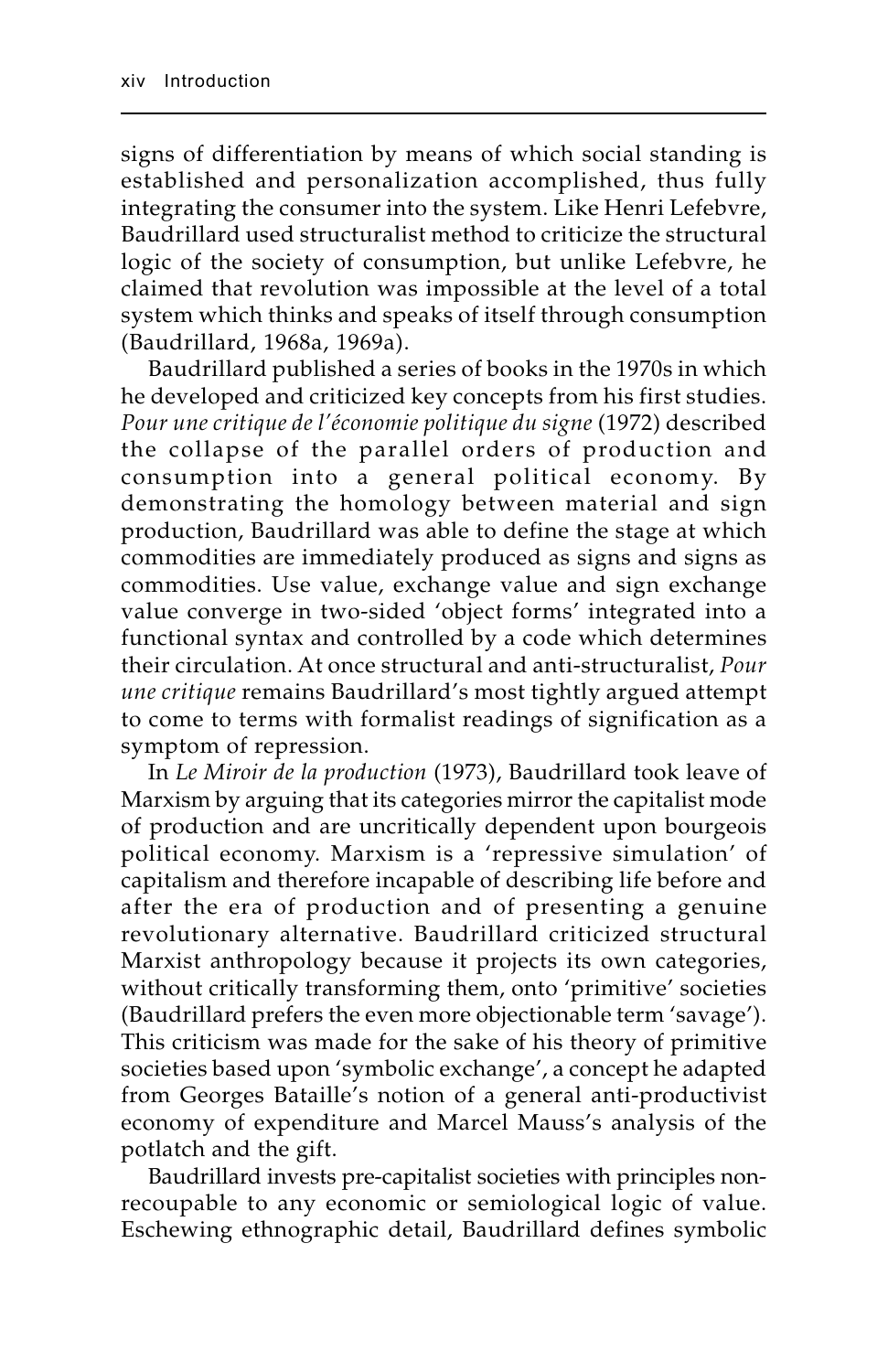exchange as an incessant cycle of giving and receiving at odds with accumulation, scarcity, production, necessity, surplus and even survival. Accordingly, commodities and signs are produced and consumed under the illusion of 'symbolic participation'. The political economy of the sign reproduces the exploitative power relations of capitalism, themselves unwittingly mirrored by Marxism. In *Le Miroir de la production,*

Baudrillard emphasizes that the respective relations of producer and product, producer and user, the producer's labour power and needs, and the product and its utility, are not autonomized in the primitive relation of symbolic reciprocity. Baudrillard developed his concepts of simulation and symbolic exchange in *L'Echange symbolique et la mort* (1976), where he claims that a 'structural revolution of value' has abolished and surpassed Saussure's and Marx's laws of value. He explains the social and historical mutations leading to this new era of simulation in a well-known model of the three orders of simulacra. In *La Transparence du Mal* (1990), written fourteen years later, he adds a fourth order. Simulacra emerge from the annihilation, and subsequent higher order reproductions, of reference to the real in a pure structural system whose terms commutate indeterminably among themselves.

Each order has a law (natural, market, structural, fractal), a dominant form (counterfeit, production, simulation, proliferation), displays certain semiotic features (arbitrariness, seriality, codification, viral metonymy) and, despite Baudrillard's general critique of systems of value, suggests the successive predominance of different types of semiotic processes (corrupt symbol, icon, linguistic sign, index).

The sure and referential symbols of an endogamous society were corrupted by the emergence in the Renaissance of arbitrary signs freed from their referential obligation. These exogamous signs counterfeited an extra-systemic referent as they played together 'democratically'. With the Industrial Revolution, the extermination of reference made possible the machinic replication of serial signs. These iconic simulacra of one another were dull, repetitive and operational. In the post-Industrial era of simulation, mechanical reproduction gave way to a universal semiotic operating according to the metaphysical models of the code. Conceived in terms of their reproducibility, and given the impertinence of the referent, the signs of this order are simulations of second order iconic simulacra.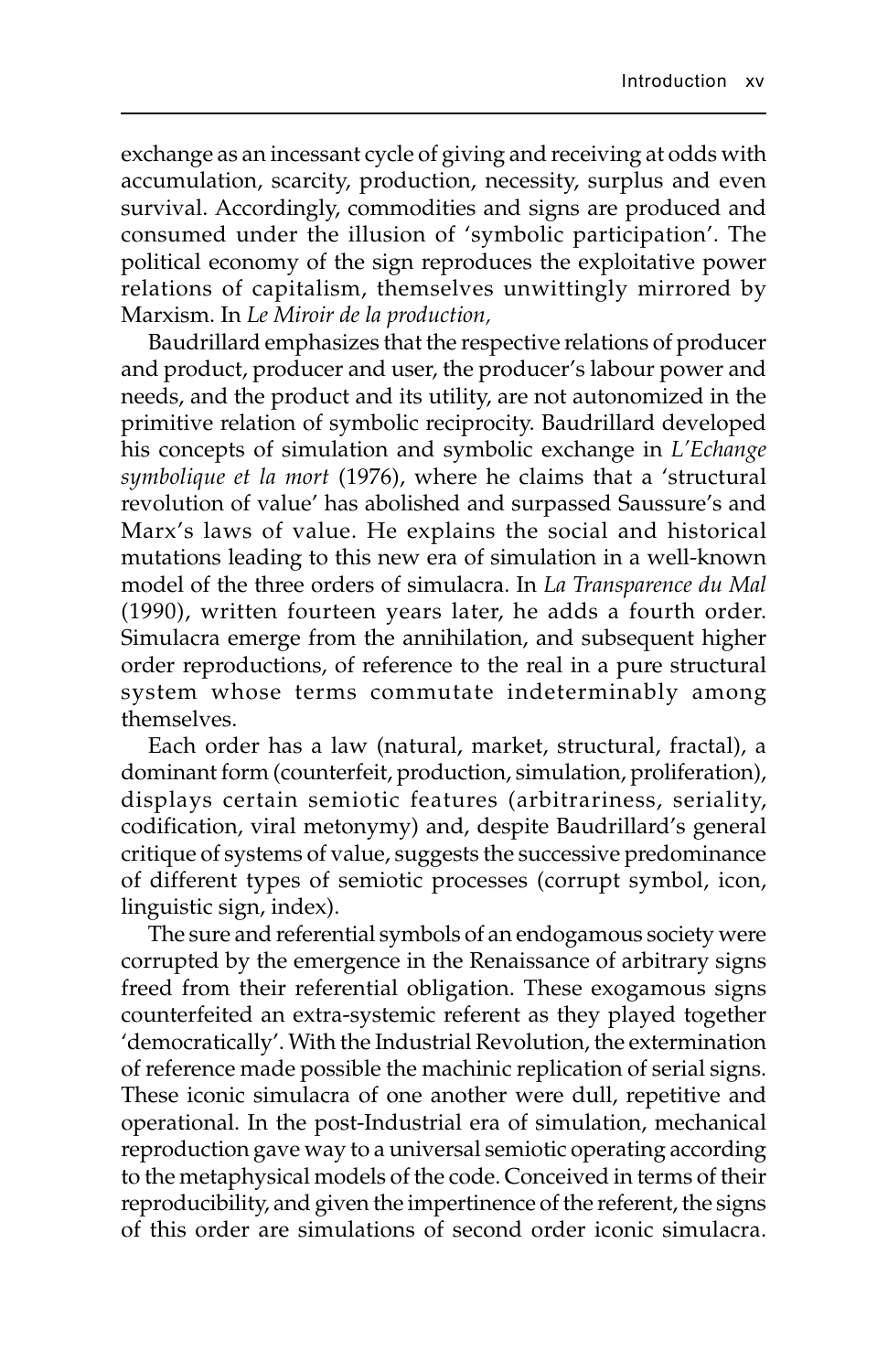Today, Baudrillard adds, a fourth fractal order has emerged. The simulation of the simulation of reference has imploded into an uncontrollable metonymic and 'viral' proliferation in all directions to infinity. Promiscuity reigns in an unstable condition of transsignification and transversal contamination which erases all distinctions and differences. Baudrillard exploits Benoit Mandelbrot's concept of the fractal and concepts from biology but without, he thinks, transposing them from their disciplines to his description of the fourth order's 'Xerox degree of culture', because they too are subject to universal commutation.

In *L'Echange symbolique* Baudrillard also criticized—in order to reclaim in a refigured form—Freud's idea of wit, linguistic interpretations of Saussure's anagrams and, most controversially, the fetishistic disjunction of life/death through symbolic exchange. His goal was to reclaim death from its 'social exile', making it a condition of social being in a reciprocal symbolic relation between the living and the dead. No longer an end nor an individual fatality mourned through melancholy, death is a 'gift' received from the cultural Thanatos system which must be returned to it as a radical 'counter-gift' if death is to become a symbolic act breaking the system's control over it.

In *L'Effet Beaubourg* and *A l'ombre des majorités silencieuses,* two short books published in 1977 and 1978, Baudrillard elaborated further symbolic counter-gifts based upon the potlatch-like behaviour of the masses. They return the gifts of modern culture and the simulations of the social by bringing their critical mass to bear upon Beaubourg and by the pathological manipulation and sumptuary hyperconsumption of signs. During this period, Baudrillard turned his critical concepts of symbolic reversibility and cancellation against Michel Foucault's analyses of power and sexuality in *Oublier Foucault* (1977a).

Baudrillard gave symbolic exchange a new face in *De la séduction* (1979), although the principle of seduction retained all the features he had invested in the radical alterity of primitive societies. Seduction is still recoverable today despite being transfigured and simulated in a universe incommensurable with the primitive world. Seduction is symbolically effective because it replaces production and challenges 'representative signs' bound to transcendent meanings by means of 'ritual signs' establishing symbolic pacts.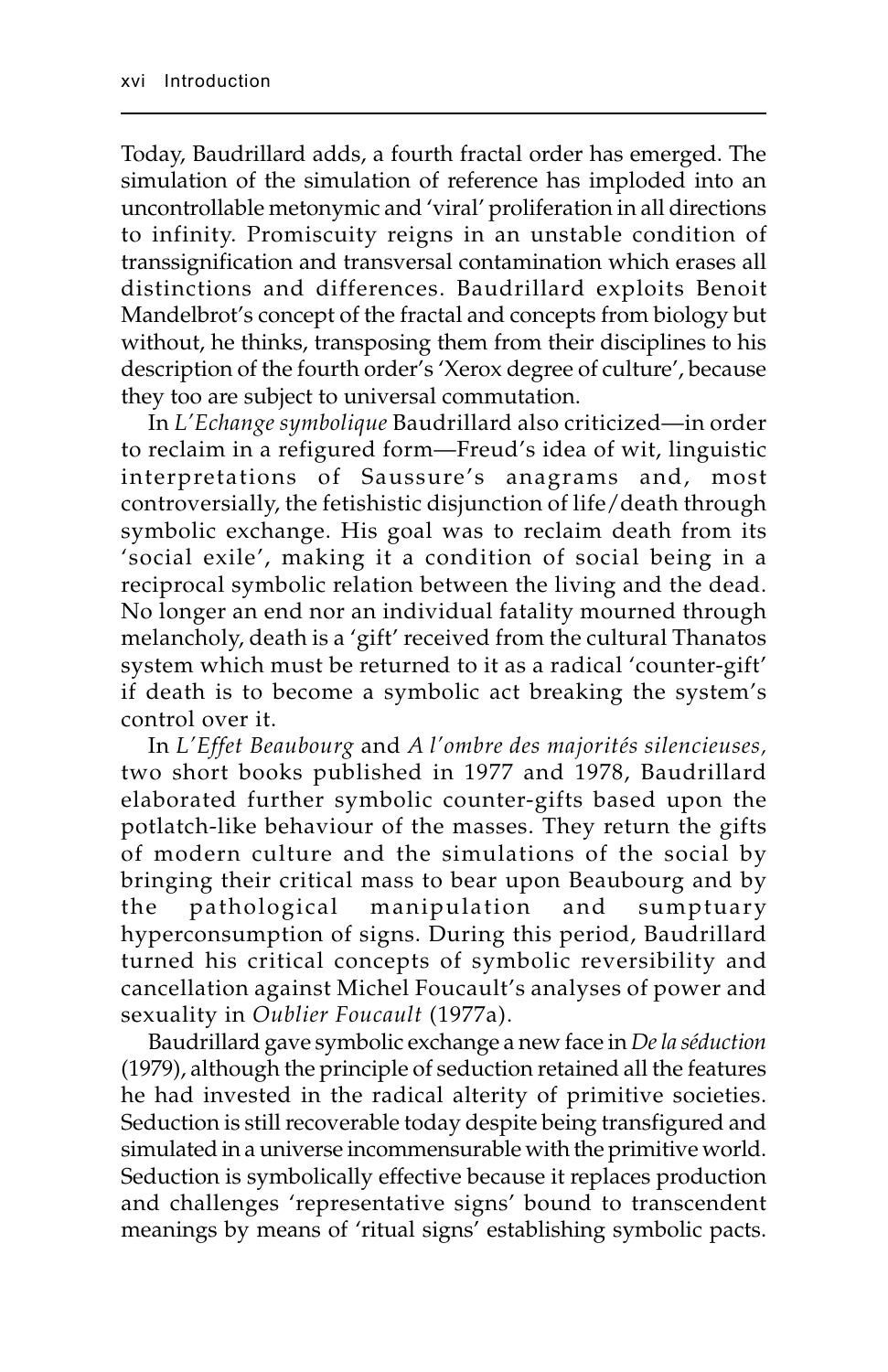Free from the dictates of an abstract digital code, these signs bind themselves together so strongly that their 'senseless unfolding' leaves no room for meaning. Seduction is an agonistic, nondiacritical, anti-semiological principle.

Baudrillard renewed his interest in objects in *Les Stratégies fatales* (1983) after which he has published mostly sociological diaries (*Amérique* (1986), *Cool Memories I & II* (1987a and 1990a), *La Guerre du golfe n'a pas eu lieu* (1991)) and essays on contemporary trends in social and political theory (*L'Illusion de la fin* (1992)). In delineating all the senses of 'fatality', Baudrillard theorized a world of wily objects potentiating their passions, fulfilling their destinies and thwarting the subject's will to know them. Baudrillard's theoretical debts to the theatres of Antonin Artaud and Alfred Jarry are much in evidence here in the cruel 'revenge of things' and the 'pataphysical delicacy' of a world he thinks must be seen in the place of the traditional one at whose centre subjectivity once stood.

Baudrillard's concern with a postmodern world of simulacra uncontrollably hyperrealizing themselves has manifested itself in his equally extreme style of theorizing. His guiding principle that only a response equal to or greater than the message issued by the system can in theory effectively challenge it, has been especially influential among art critics and critical theorists. Baudrillard's long-standing critical engagement with signs has been, however, insufficiently analyzed hitherto, although therein lie his most perspicacious and disputatious claims to date. His contributions to poststructuralism are, in fact, best understood in this context.

It may appear strange to locate Baudrillard's work in relation to poststructuralism because it has been labelled 'postmodern' by the first wave of North American readers. Recently, however, the label has begun to peel with the demonstration of the contradictions of its initial application as well as with the clarification of Baudrillard's explicit struggle against postmodernism. Baudrillard is not complicitous with the depthless and soft ideologies of late capitalism. He theorizes from the radical perspective of the symbolic. One should not confuse his effort to render the genesis and the condition of contemporary society (metropolitan and Western to be sure) in the stages of his well-known model of simulation with capitulation.<sup>3</sup> Baudrillard is not an advocate of the 'dead sign' and 'semiological implosion'. Rather, if one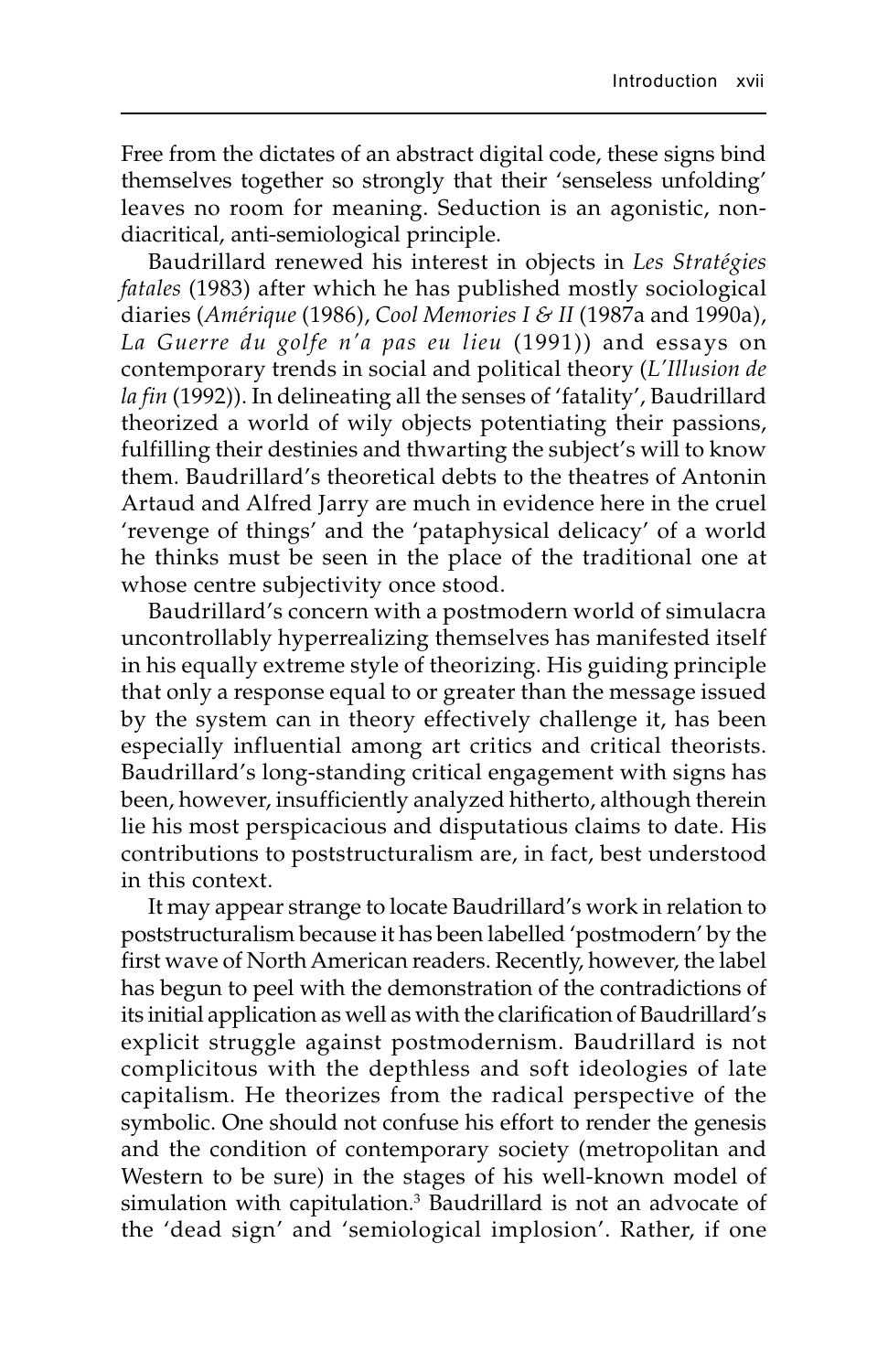understands postmodernity in terms of this abject semiotic condition, then Baudrillard is an anti-semiological and an antipostmodern thinker, with the proviso that the two concepts are not identical.

Semiotically minded thinkers have on the whole shown little interest in Baudrillard's work. I am not assuming that they should 'know their enemy' and may come to do so by reading Baudrillard. After all, Baudrillard's battle cry *circa* 1972 that *'les signes doivent brûler'* did not endear him to semioticians. His anti-semiological arguments and insistence that symbolic exchange has nothing to do with signs does, however, clarify theoretical transitions and conflicts of interpretation central to an appreciation of the complexity of the ongoing issues raised by Saussure and his French readers. In the decade from 1964 to 1976, that is to say, from the publication of Roland Barthes's *Eléments de sémiologie* to Baudrillard's *L'Echange symbolique,* the divide between semiology and poststructuralism broke under the pressure of critical practices which sought to dismantle the structure of the sign in the institutional settings of structural interpretation, whether they were Marxist, psychoanalytic, anthropological, linguistic, etc. Despite all this, my reading does not tell the story of Baudrillard's Saussure, as opposed to a presentation of Baudrillard's Marx; neither does my analysis of Baudrillard's Saussure supplement the much covered ground of his readings of Marx. On the contrary, I explore in some detail the homology between the sign and the commodity in the context of Baudrillard's separation of systems of value from the symbolic domain by means of several different kinds of semiological bars. This exploration does not ask after the ways in which Baudrillard has misunderstood Marx, but instead concerns itself with the ways he has had to read Marx and semiology in order to produce a homology within a structural analysis which is also deconstructable from the perspective of the symbolic. In addition, Baudrillard does not reduce Saussure to his structural linguistics. He reads Saussure's concept of the anagram against the so-called 'structural' Saussure. Further, this does not mean that he adopts Saussure's perspective on the anagram. On the contrary, Baudrillard finds in this concept a radical element which Saussure could not have seen.

The semiotic credos which inform my approach may be described in the following ways. My semiotic perspective develops a dimension of Baudrillard's work well known to all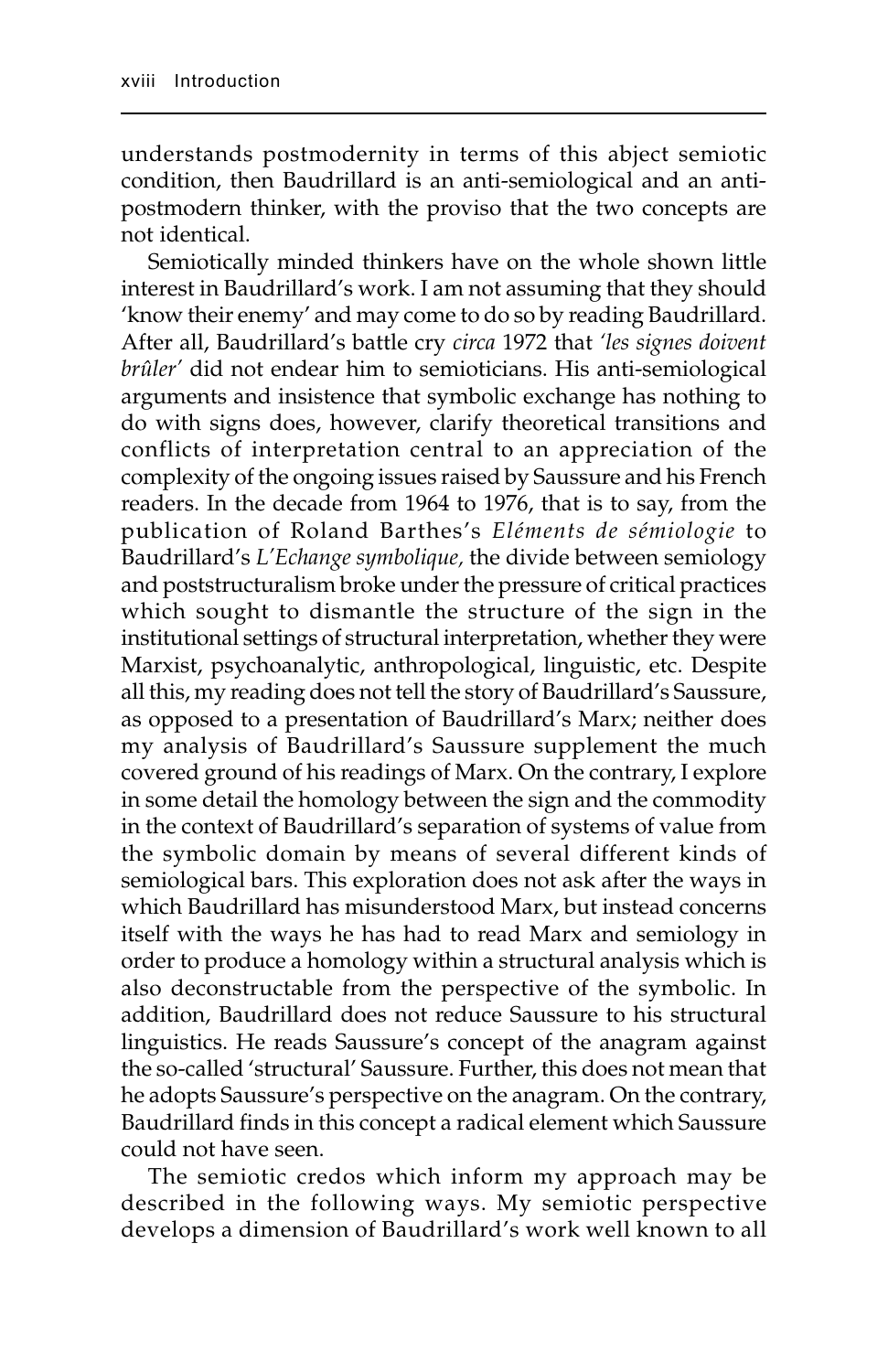of his readers. His encounters with the sign have been duly noted in the expositions of his writings as well as in the studies of his engagements with Marxism, but these notes have not burgeoned into a full scale analysis. My semiotics is ecumenical in that I pay close attention to the work of sign types in Baudrillard's descriptions of the four stages of value in his model of simulation. I also touch upon the semiotic investigations of C.S.Peirce and the Prague School. This general semiotic perspective finds in Baudrillard's theorizing, despite the fact that it is imbued with uses of and attacks on semiolinguistics, several of the semiotic relations included in Peirce's taxonomy. Although Baudrillard criticizes the kind of sign found in the linguistic tradition, he employs in quite explicit ways processes which are semiotic in a Peircean sense. To read Baudrillard semiotically is to recognize this tension at the heart of his theorizing. This tension is irreducible to the distinction between semiology and semiotics, that is to say, between an attack on Saussure and support for Peirce. For in Baudrillard's oeuvre there is no explicit recognition of Peirce. There is, however, both a use and abuse of semiology. Peirce is not included in my work simply for the sake of appearances, nor in order to explain away appearances. My inclusion of sign types and processes from Peirce's system highlights and problematizes Baudrillard's adherence to certain features and suppositions of the tradition of Euro-semiology even as he struggled against it. I reject, however, the contention that Peirce's semiotics is superior to Euro-semiology because Peirce believed in the existence of referents. As far as this claim goes, it is maintained that since Euro-semiology does not believe in the referent it is false, as false as a radically textualist postion would be in discourse analysis. While this continues to be an unfortunate sore point between some ungenerous Greimassians and Peirceans, for instance, the former's response to the effect that the existence of the referent is not pertinent in semio-structural analysis in no way throws the game in favour of the latter. It would be crudely reductive to treat Peirce's complex conception of the object in semiosis as a referent. In fact, such reductionism adds nothing to the debates concerning the so-called 'metaphysical' status of the referent in relation to the kinds of claims one may want to make about simulation.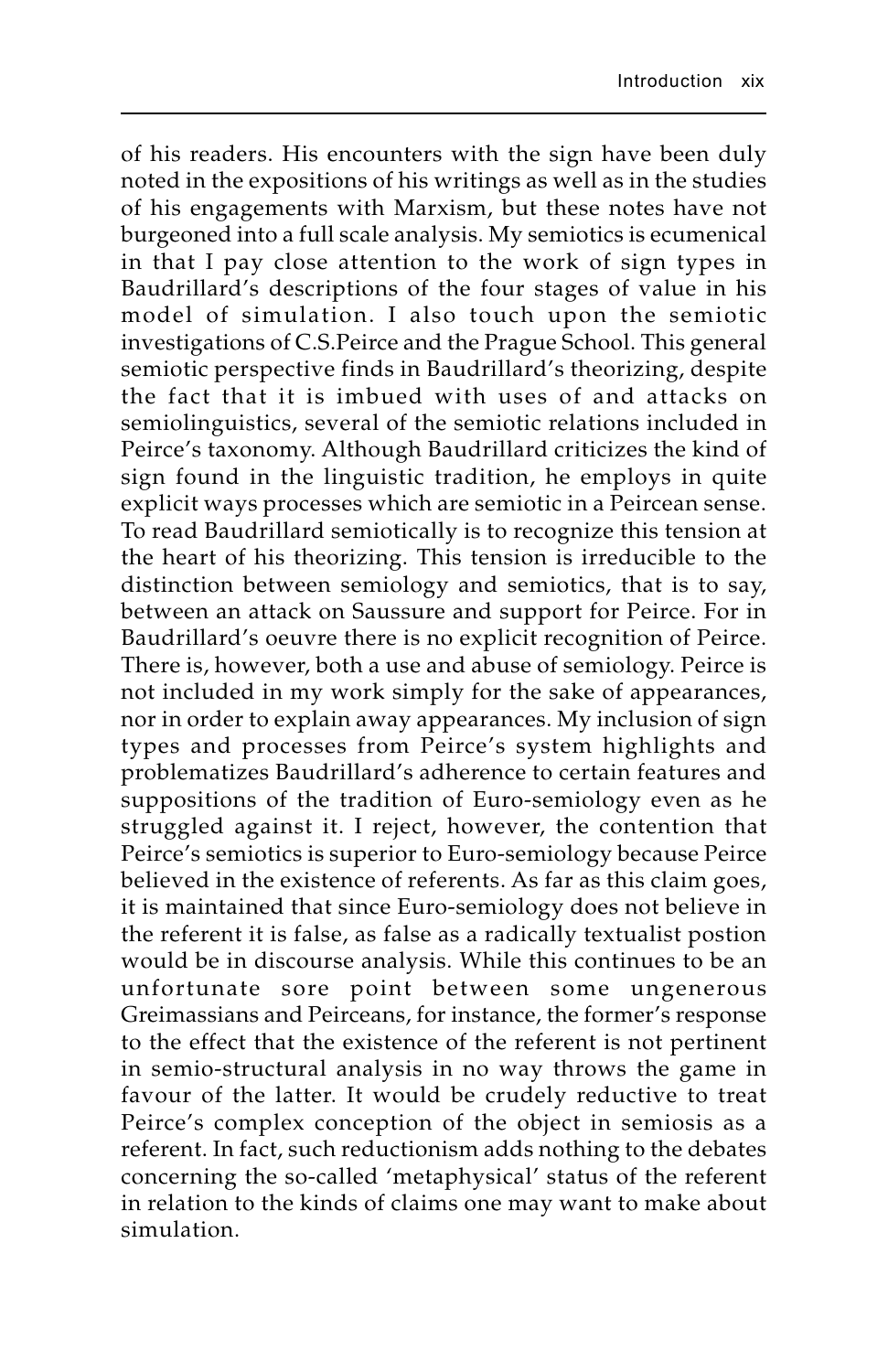Every reader of Baudrillard must at some point ask themselves the following twofold question: what is the symbolic and how does it function? It does not suffice to claim that this concept has been replaced in Baudrillard's so-called 'later' writings by seduction, for instance. Not only is the matter of (re)placement crucial from a critical perspective, but the symbolic has taken numerous forms over the course of Baudrillard's theorizing.

In Baudrillard's writings, the semiotic and the symbolic are normally at odds with one another (there is one exception to this general rule). The orders of simulacra serve as a reminder that the symbolic has passed into the semiotic, thus gaining a kind of fatal independence from the concrete relationship between persons it once, for Baudrillard, so transparently sealed. The symbolic was once a sure sign: transparent, motivated, presimulacral, expressing an obligatory, reciprocal and antagonistic relationship. Baudrillard shifts the symbolic from its association with archaic societies into the cold, abstract and opaque world of codes. Symbolic relations are said by Baudrillard to be 'primitive' and 'cruel' (these terms, he recognizes, flirt dangerously with stereotypes, but he retains them for the sake of their power to upset). The symbolic inspires in him a flood of cool memories ('cool' in Marshall McLuhan's sense of participatory and 'tribal') about this origin—not to which he wants contemporary Western societies to return, but in virtue of which he evokes a revolutionary anthropology with sufficent symbolic violence to destroy the prevailing semiocracy, at least in theory.

By far the most common figure of the symbolic in relation to the semiotic in Baudrillard's writings is that of its break and entry into the latter. The symbolic breaks through the semiotic. Nothing in principle can re-fuse the signifiers and the signifieds after the symbolic has opened a crack in them. If the result of this break and entry is that signs will have burned, one wonders whether it is possible to signify what one means by the symbolic.

Baudrillard critically attacks signs and structures in order to ameliorate the condition of the symbolic in a world of simulacra and autonomized relations. In addition to such attacks, but closely related to them, one also finds a series of weak tactics in support of the symbolic running through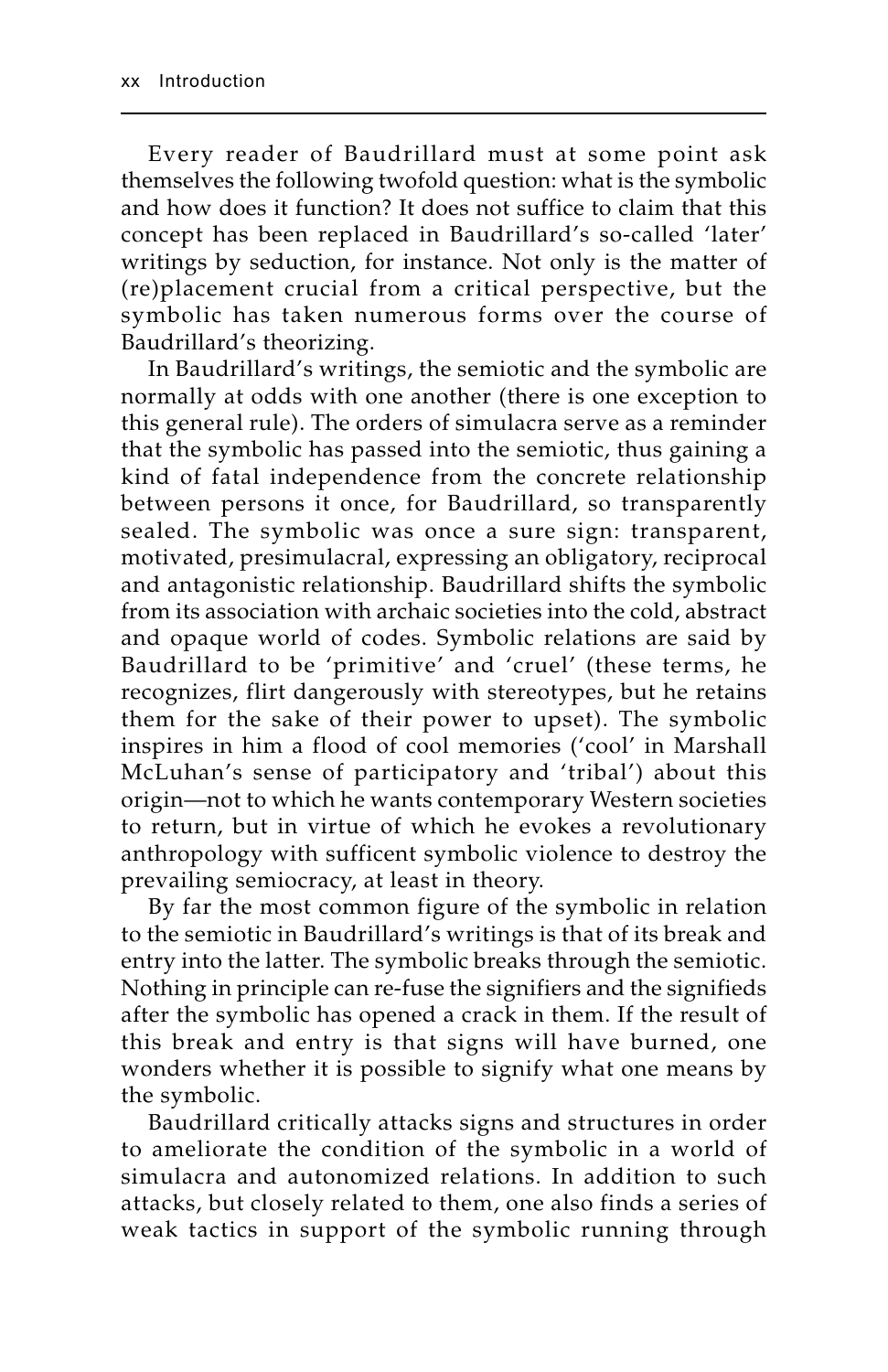Baudrillard's work. Such textual banditti infest and destabilize magisterial systems. Weak strokes, as opposed to strong, vigorous and robust blows, cancel the great biological 'power bar' between life/death by opening the way to a nondiacritical 'unsplit world' or an asemiological, barless imaginary world of symbolic exchanges unchecked by the dichotomania of structural systems. Although Baudrillard attempts to maintain a position of positive weakness so that he neither falls back upon the strength of that which he struggles against (the semiotic, or the economic), nor slips into a kind of mysticism regarding the post-signifying nature of the symbolic (what may be called a proto-new-age, oceanic feeling about communication after signs), his reliance on the idea of agonistic reciprocity forces him to oscillate between both poles of the disjunction, thus making a variety of strong and mystical claims. Indeed, in the realm of the weak, the strongest (rather than the strong) are dead. If one's goal is to overcome the system which disbars the dead from the living by means of the 'power bar' between life/death, one is best on the side of the dead—Baudrillard's clever observation is well taken that in the West it is not normal to be dead. In the agonistic relation of reciprocity which is symbolic exchange, one must at some point in the reciprocal relation take the position of death, having broken through the bar in a way which defies 'normality' and cannot be easily stripped of its symbolic attributes by the semiocrats who erect bars between all of the dichotomies which can make life a living death. The goal is, of course, not to die in a revolutionary action, but to force the system to kill itself. Symbolic violence against the system requires that the principle of its own power (the impossibility of response and retaliation) must be turned against it, even if the system is not beholden to an archaic symbolic relation. The counter-gift of death functions symbolically by trapping the system in the obligatory circuit of returning this counter-gift in kind or with interest: 'Scorpinization of the system encircled by the challenge of death. For the thing to which it is summoned to respond, under the pain of losing face, can be obviously only death. It is necessary that the system commit suicide in response to the increased challenge of death and suicide' (Baudrillard, 1976:64). Baudrillard's textual imaginary of the strength of a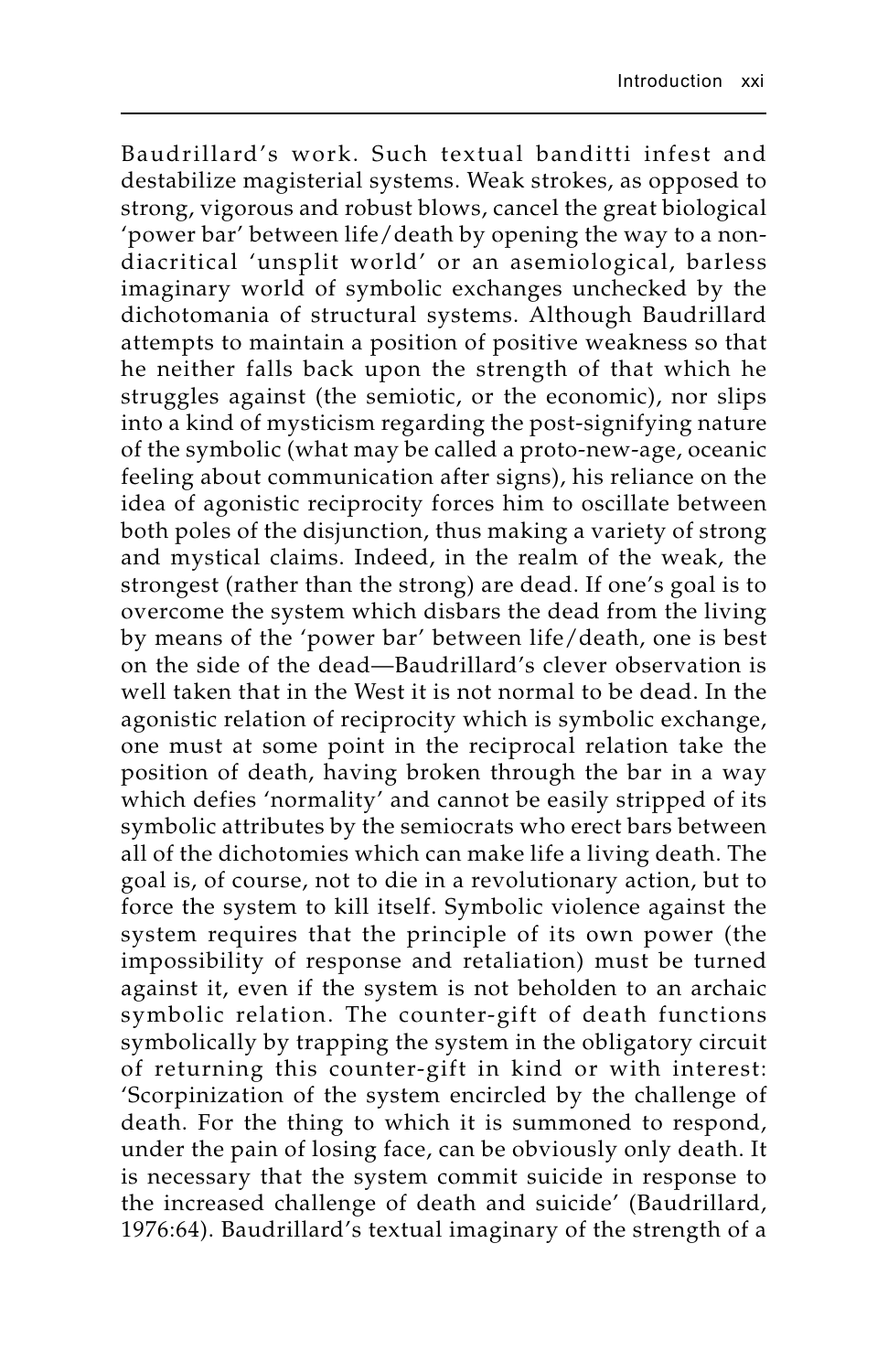symbolic or ritual death is closely tied to fictional notions from the 'science' of imaginary solutions which have also inspired pataphysical bar games. What Baudrillard does not explain is how the system will be made to suffer the weight of the symbolic obligation and give up its will to think in terms of simulated reciprocity and contractual relations at best, and more commonly in the interest of isolated, autonomous poles of social networks of communication.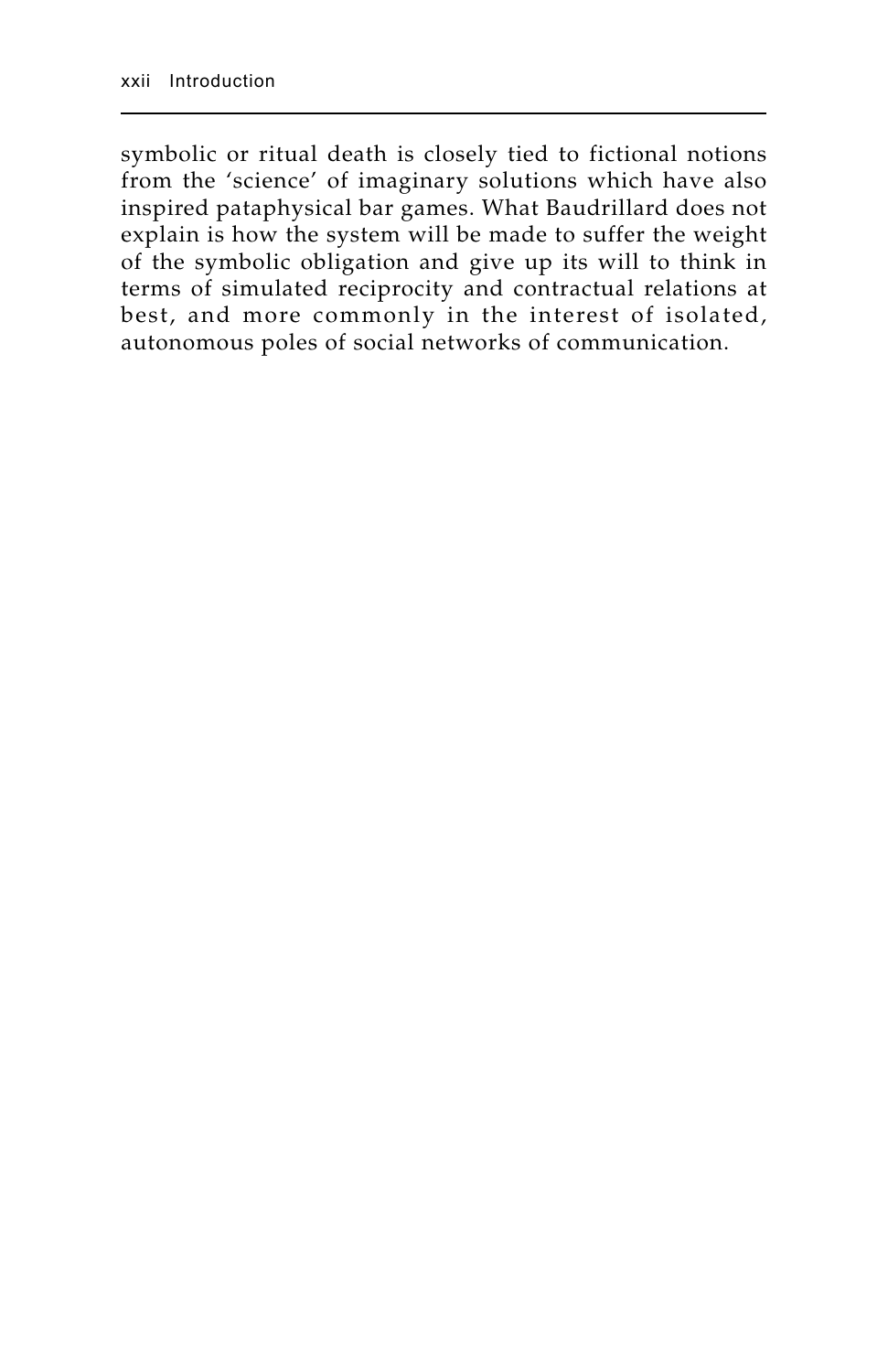#### Bar games

'What gives you a hard on *[vous fait bander],* theoreticians…is the coldness of the clear and distinct', Jean-François Lyotard has provocatively written (Lyotard, 1975:115). Lyotard describes the erection of a disjunctive bar whose function is to draw and to maintain critical distinctions. This bar at once invokes a dis- and a con-junction, Lyotard thinks, 'since in order to demarcate this side from that, one must be on both sides'. One must work the bar from both sides, the two sides (at least) which hold it up.

Such bawdy talk, in drawing attention to itself, to its monophalloerotism, has given rise to a power play at which Jane Gallop has pointed with reference to Jacques Lacan's placement of the signifier over the signified, the former thus exercising power over the latter *(avoir sur barre)* (Gallop, 1985:120). It is, however, the bar which will concern me here because it is powerful, a power bar, as Baudrillard has described it in *L'Echange symbolique* (1976:201): 'When one says that power *tient la barre*, this is not a metaphor: it *is* this bar between life and death, this decree which interrupts the exchange of life and death, this tollgate and this control between the two banks'. The bar represses death. It is invested with the social power to do so; *tenir la barre* means to take control, to take the helm. The power bar between life and death is the archetype, Baudrillard maintains, of all the disjunctions which constitute the code. Life and death are reunited when there is no bar whose power lies in its ability to block an ineluctable relation in which there is an incessant obligation to give, to receive and to return, and thus to enter into a symbolic communion. Baudrillard too will work both sides of the bar. But this is not his only bar. In fact, Baudrillard will work a number of them.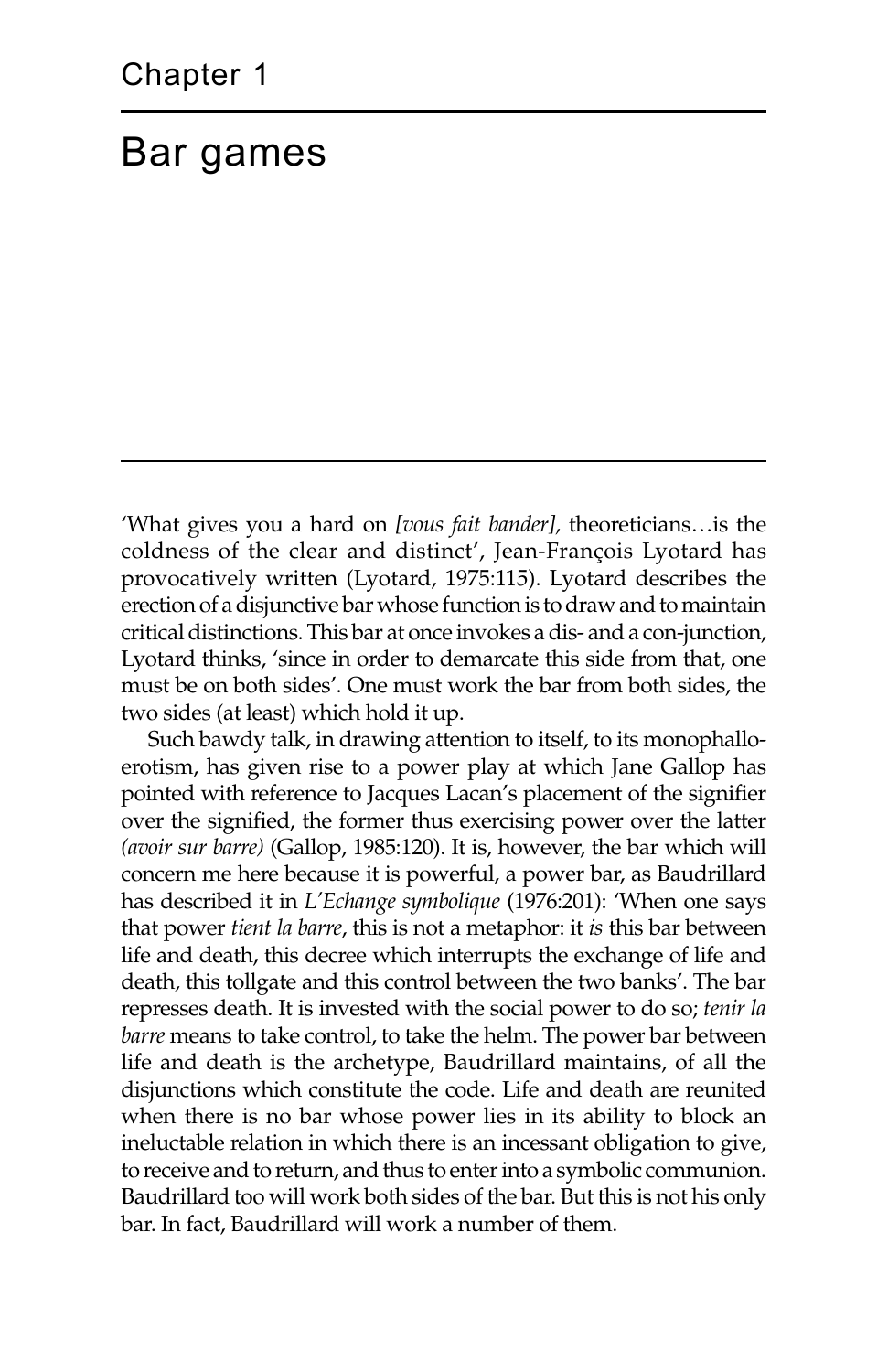A certain bar will at first prove to be too weak to differentiate the domain of value from the field of non-value; this bar of implication *(la barre d'implication logique formelle),* that is to say, will not suffice. Therefore, Baudrillard will require a second, more solid bar of radical exclusion *(la barre d'exclusion radicale)*. Even so, Baudrillard will need to straddle this strong bar so that he may develop critically and theoretically the concepts which it separates. The strong bar is not the power bar, although it is powerful. The strong bar is not an archetype. I am a little further along the bar at 'Archie's Place' than Paul de Man was when he joked about archie debunker's bowling shoes.

The bar games which Baudrillard plays in his essay 'Pour une théorie générale' in *Pour une critique* cannot contribute to a general theory since there is, he admits, 'no organizing theory' behind them. But the use of *pour* marks general theory as a destination, and also indicates that the central issues through which one moves are exchange and equivalence. There is, despite Baudrillard's protests, a general theory of symbolic exchange supported by anti-semiological bar games in his work. The bar in question is the one in semiological and structural analysis which holds basic concepts and relations together and keeps them apart (i.e. the bar between the signifier and the signified, and the slanted bar between this/that). One plays a game with the bar in order to reconfigure the sign and reshape structural relations. The goal of the game is, in general, to destroy the sign, and to pass through 'structure' into a more radical realm. But the important point is that one gets into the game just as one ultimately puts an end to the game—by hanging around the bar.

'Pour une théorie générale' has been largely ignored by readers of Baudrillard save Jean-Claude Giradin (1974). Giradin responds favourably to Baudrillard's homology between the commodity and the sign and proposes a further homological relation between labour and the signifier and wages and the signified, a relation which, he believes, completes Baudrillard's formulation but in a less abstract way. Although Mark Poster includes this short chapter in his *Jean Baudrillard: Selected Writings* (Baudrillard, 1988a), he mentions only in passing the 'systematicness' of the essays as a whole in *Pour une critique*. Even those critics such as Poster (1981) and Robert D'Amico (1981) who have analyzed with some care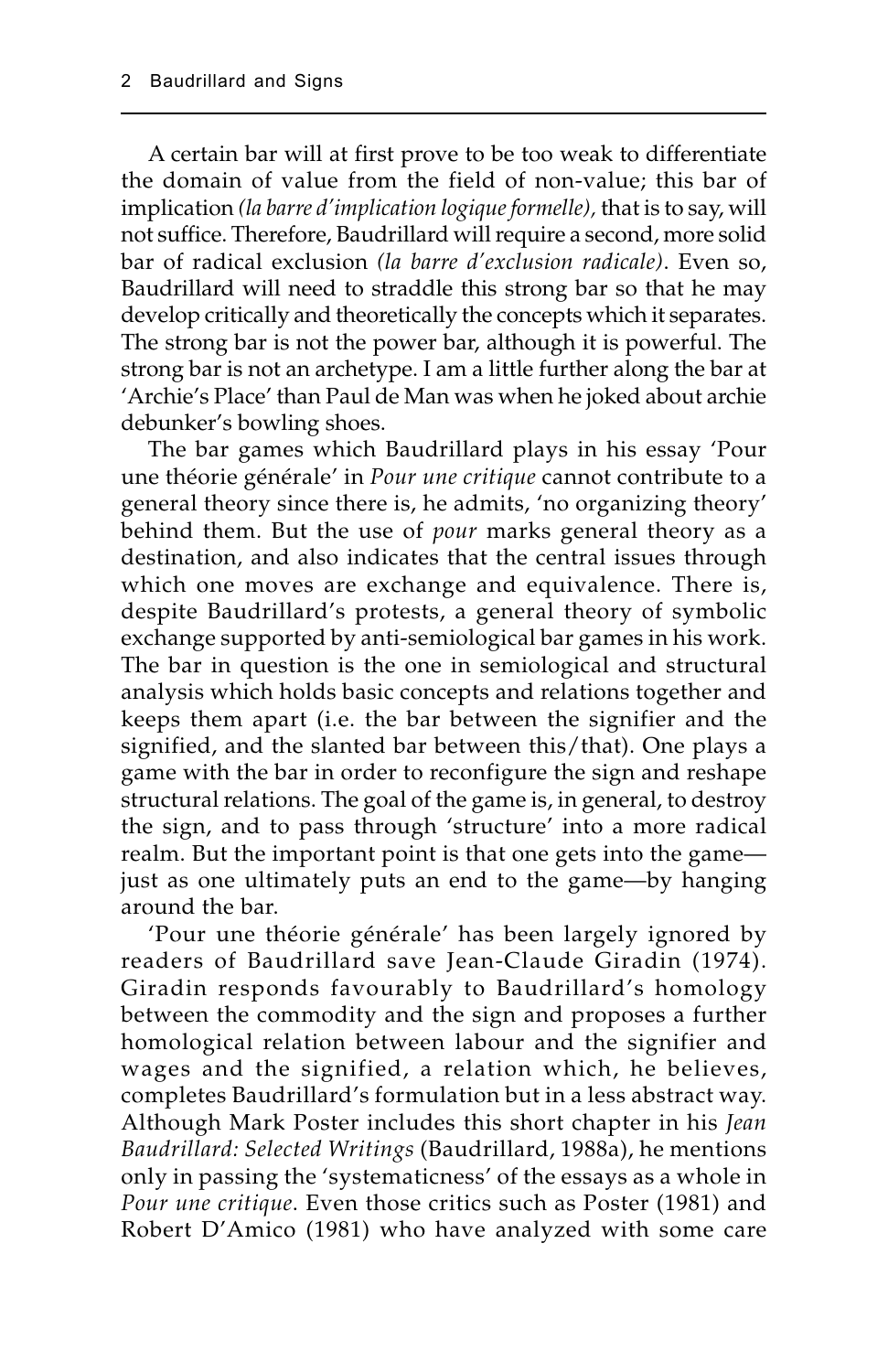Baudrillard's homology between the sign and the commodity share the dual goals of revealing his misunderstandings of Marx's critique of political economy and discrediting semiology. Within this approach to Baudrillard, the charges of semiotic objectivism, idealism, and even fetishism predictably levelled at Baudrillard unfortunately dissuade one from an analysis of his stormy encounters with semiology and structuralism (Kellner, 1989). The refrain that Baudrillard has a 'critical semiology' has not entailed the investigation of the pseudoalgebraic formulations of 'Pour une théorie générale', which are classically structuralist in the sense that they demonstrate formal similarities or homologous relations among different key concepts in the domain of value, *and* explicitly semiological in that they reveal the combinatorial principles which govern this domain as a code. Bar games are central operators in Baudrillard's project. Baudrillard's structuralist and semiological operations articulate the tradition in which he works, while his bar games demonstrate his struggle to free himself from it. Gane (1991:83–5) devotes several pages to what he calls Baudrillard's 'programme of 1972' and perspicaciously isolates a dilemma in his thinking. The radical bar of exclusion commits Baudrillard to, as Gane puts it, 'an unbridgeable gap between exchange value and symbolic exchange', even though certain practices (i.e. sharing wine) may involve 'a complex interweaving of symbolic exchange and sign consumption' (Gane, 1991:84). But Baudrillard's commitment to the externality of symbolic exchange does not permit this interweaving, Gane laments, and it requires him to elaborate a theory of the symbolic and to join in the widespread poststructuralist critique of the sign, about which Gane says little. Indeed, the concept of interweaving substitutes Baudrillardian ambivalence for ambiguity and invests symbolic obligation and circulation with the consumption of differences (the range of 1989 Bordeaux). Conviviality is no substitute for agonistic relations.

*Pour une critique,* Baudrillard's third book, continued his earlier structural analyses of the system of object-signs and the ideological genesis of needs in consumer society, but with a critical turn towards his methods of analysis. Its eleven essays contain key hypotheses on the limits of structuralist method and the metaphysical faults of Marxian political economy, semiology and communication theory. It will be instructive, for my purposes, to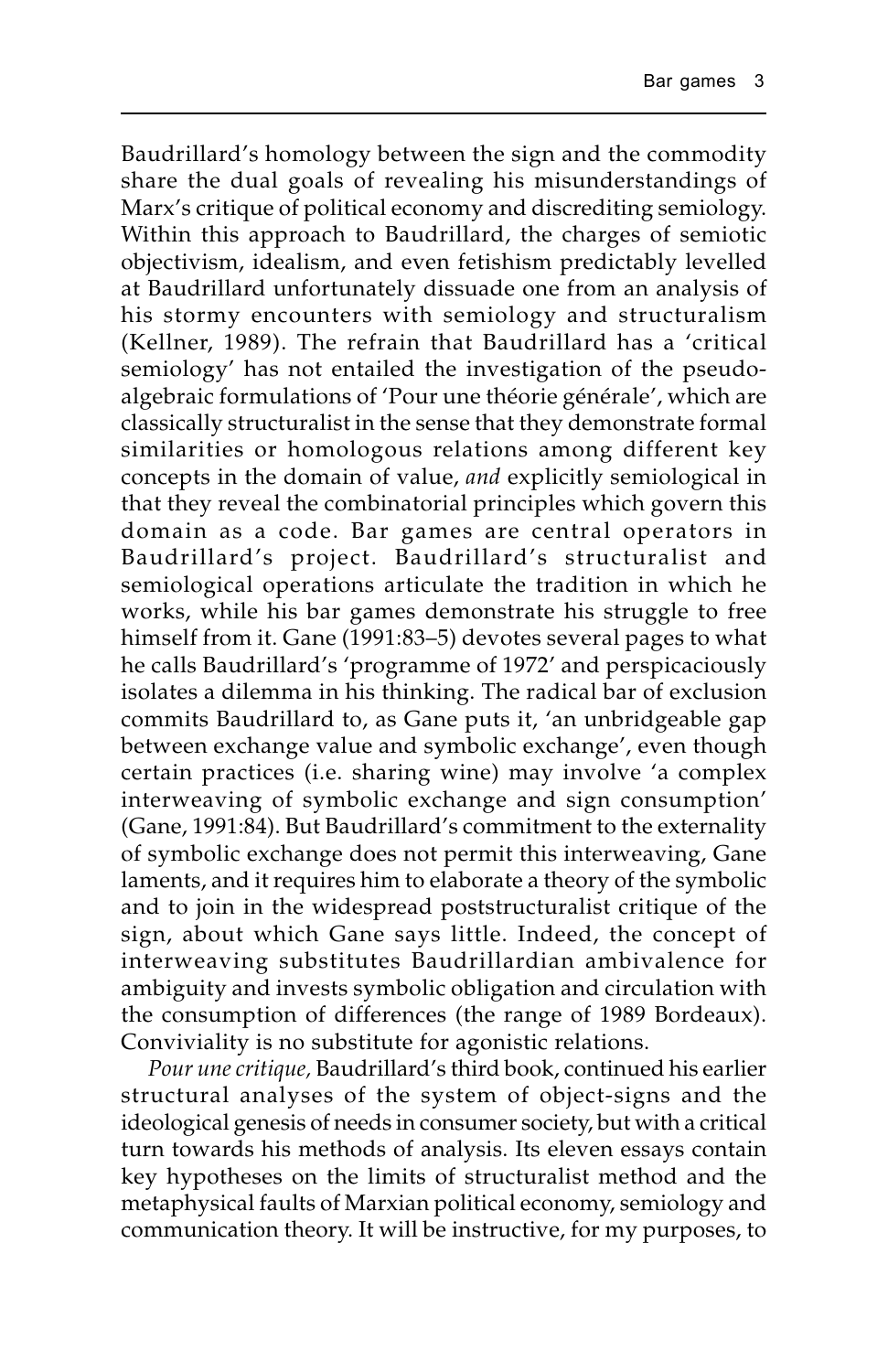review the text as a whole before concentrating on what I call Baudrillard's 'table of conversions'.

*Pour une critique* is Baudrillard's most systematic book to date because it moves toward a general theory summarized in a table of conversions between Marxian political economy and semiology. Guided by his elaboration of the homological structuration of the commodity and the sign, whose mutation into an 'object form' means ultimately that both are 'abolished as specific determinations' in what he calls *semiurgic* society, the table formalizes conversions and reconversions among four logics of value; each logic has its own operational principle, its own specific determinations, and assumes different forms. The table is interpreted in three clusters: production/consumption, transfiguration and, most importantly, transgression.

The first cluster expresses the mutual dependence of the processes of production and consumption in classical and Marxist political economy. The second group entails the systematic identity of material and sign production in virtue of Baudrillard's equation of the commodity and the sign (the structural relation of implication between economic exchange value over use value equals that of the signifier over the signified, hence economic exchange is to the signifier as use value is to the signified). The determinations and principles of use value and economic exchange value are redefined by the coded differential positions and rules of combination by which object-signs are manipulated for different kinds of profit (social, aesthetic, etc.). The conversions of transgression indicate the passage from the domain of economic and semiological value to the symbolic, while the reconversions describe the reductive revaluing of symbolic exchange through its reinstrumentalization as a commodity or a sign.

Baudrillard includes symbolic exchange among the other theories of value in order to define general political economy, although it stands 'beyond' all value. Symbolic exchange is virulently anti-semiological and in the wake of its violent 'effraction' (break and entry) into the sanctuary of value by means of revolutionary consumptive practices, 'signs must burn'. Baudrillard analyzes the ideological process which defines the contemporary social order in terms of the 'semiological reduction' of symbolic relations based upon a transparent, concrete, agonistic, ambivalent and obligatory pact between persons sealed by an absolutely singular symbol (a wedding ring and other ritual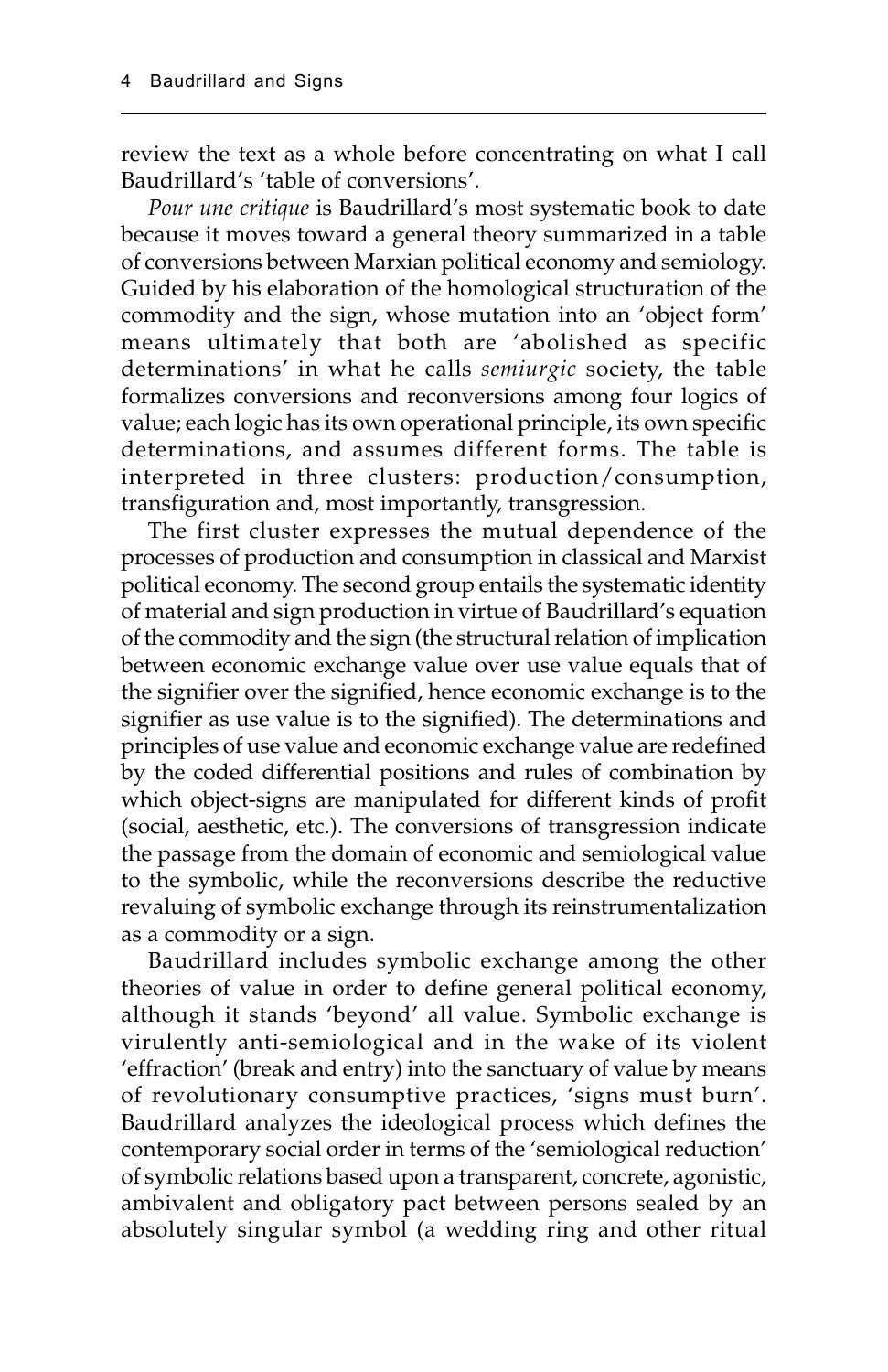objects). When the symbol is reified as a sign whose value emanates from the system, its ambivalence becomes structural equivalence, rendering social relations of production and consumption abstract and opaque. The symbolic is Baudrillard's revolutionary anthropological antidote to the political economy of the sign, and it challenges signs from the perspective of what they attempt to expel and annihilate.

Central to Baudrillard's critique is his insight into structural form revealed through the homology between the commodity and the sign. Exchange value and the signifier have a 'strategic value' greater than the 'tactical value' of use value and the signified. Binary oppositive structuration is never symmetrical since each antecedent term produces its own 'alibi' as its consequent term. Use value and the signified are 'effects' or 'simulation models' of their antecedent terms. They are produced respectively by Marx's analysis of commodity fetishism in terms of exchange value alone, while semio-linguistics privileges the signifier as its principle of circulation and regulated interplay. If for Marx use values were incomparable and thus not implicated in the abstract logic of equivalence of exchange value, for Baudrillard they have a specific code of their own, especially in relation to symbols. Similarly, Baudrillard's signified-referent lacks the metaphysical status and autonomy afforded to it in the tripartite division of signifier-signified-referent, precisely because it does not exist beyond the shadow of signification.

Baudrillard theorizes that the exclusion of the referent in Saussure's separation of the sign (signifier-signified) from the world entails a 'metaphysical representation of the referent'. Baudrillard demonstrates this by criticizing Emile Benveniste's relocation of the arbitrariness of the signifier-signified relation between that of the sign (signifier-signified) and the referent. This relocation is possible only by reviving the sign's initial separation from the referent and by repairing it with what Baudrillard calls the 'supernatural' provision of motivation (it matters little whether motivation is affirmed or denied). Motivation parallels the concept of need in political economy. Need is a function of the capitalist system, just as motivation is a function of the sign system.

Baudrillard then applies his critique to the Left's faith in revolutionary praxis to effect a critical reversal of the media by liberating its 'fundamentally egalitarian' nature perverted by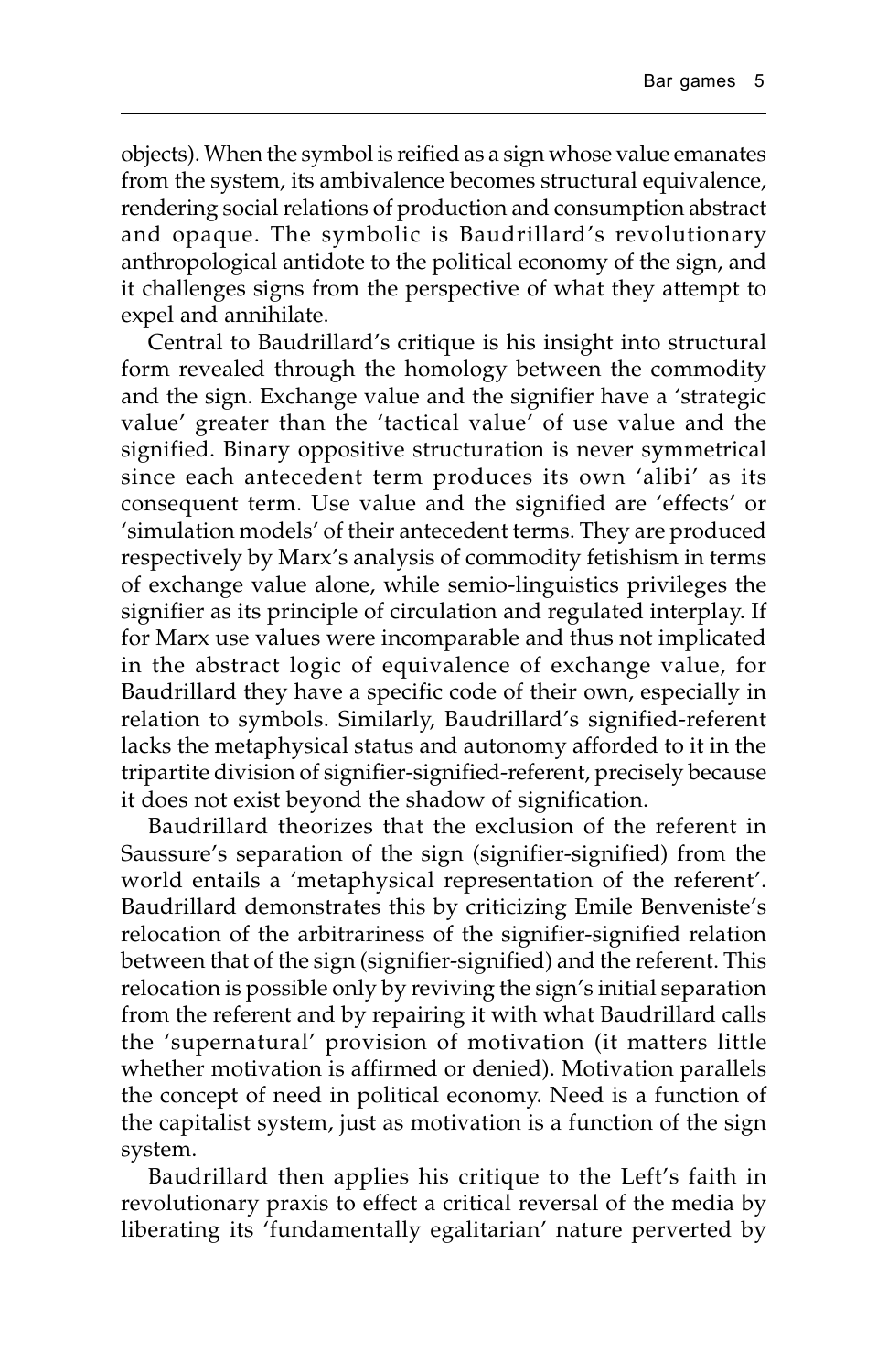capitalism. The Left fails to analyze the 'ideological matrix that communication theory embraces' and thus accepts uncritically a theory which simulates a genuine exchange based on personal and mutual responsibility. He further demonstrates these shortcomings by focusing on Roman Jakobson's model of communication.

Baudrillard hypothesizes that agency has passed into the code which terrorizes communication by positioning the sender and receiver in an 'abstract separateness' and privileging the sender. Jakobson's phatic function in his model of communication, for instance, is evidence for Baudrillard of the distance between the poles and a critical fiction akin to motivation. Jakobson's model reproduces social relations based upon the power of the media to give what cannot be returned except by the simulacral detour of a response (a poll or referendum). Under the guise of admitting ambiguity and even polyvocality, the model excludes an ambivalent exchange between persons. Baudrillard claims that it is the code which speaks since it dictates the unidirectional passage of information and guarantees the legibility and univocality of the message. The model is therefore ideological rather than scientific and objective. I will return in detail to these themes in the following chapters.

#### **THE TABLE OF CONVERSIONS**

The 'general conversion table' of all values which unfolds in Baudrillard's essay is a 'combinatory exploration' rather than a rigorous arrangement of equivalent values. By the same token, Baudrillard plays on the idea of a conversion table such as weights and measures in which British, American and metric equivalents are given together with the conversion factors and formulae; the table in addition suggests a translation-conversion in computer technology from one code/language to another. The codes in question consist of terms from Marxian political economy and semiology. What is ironic is that this so-called conversion table will also be used to express the limits of convertibility at the horizon of a generalized structural law of value, beyond which lies symbolic exchange. The table of conversions is itself inconvertible. The components of Baudrillard's computation towards a general theory may be expressed in the Table 1, consisting of four columns.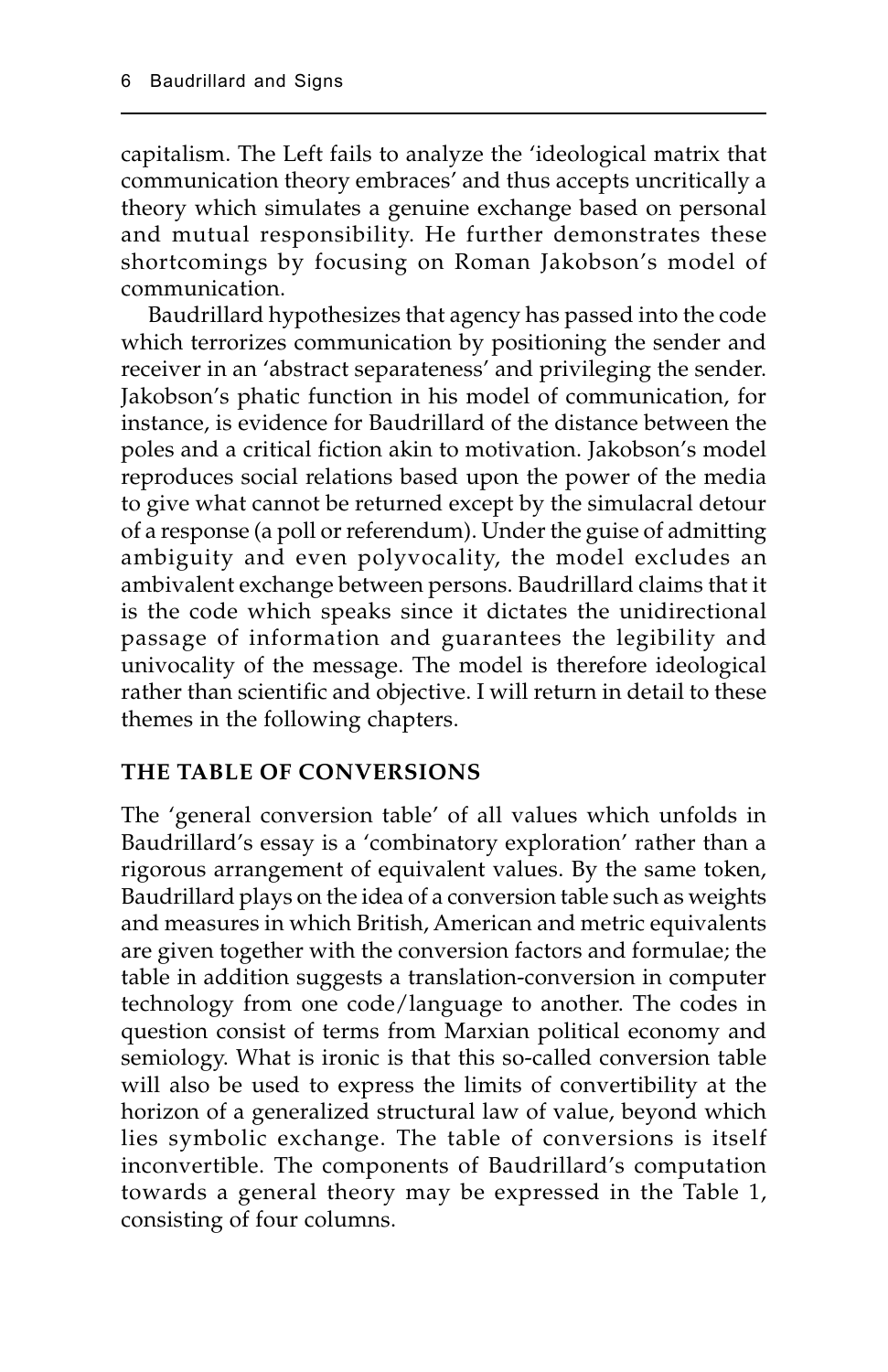| Use        | Economic     | Sign exchange | Symbolic     |
|------------|--------------|---------------|--------------|
| value      | exchange     | value         | exchange     |
| (UV)       | value (EcEV) | (SqEV)        | (SbE)        |
| 1. UV-EcEV | 4. EcEV-UV   | 7. SqEV-UV    | 10. SbE-UV   |
| 2. UV-SgEV | 5. EcEV-SgEV | 8. SgEV-EcEV  | 11. SbE-EcEV |
| 3. UV-SbE  | 6. EcEV-SbE  | 9. SqEV-SbE   | 12. SbE-SgEV |

*Table 1* Logics of value

The horizontal dash is a mark of the transit from one domain to another, as Baudrillard explains (1972:145). For each of the antecedent terms in the twelve correlations, transit to the consequent term takes the form of a conversion, the reconversion of which is not accomplished along the same line but rather, takes place with respect to a correlation which presents the same terms flanking another dash of transit in reverse order under a different logic. This dash is straight, and thus goes only one way at a given time. The proliferation of dashes and correlations is necessary in order to illustrate the multiple transits between the logics.

The table consists of three clusters of conversions/ reconversions:

| Production-Consumption | <b>Transfiguration</b> | Transgression |
|------------------------|------------------------|---------------|
| C1—R4                  | $C2-R7$                | $C3$ —R10     |
|                        | $C5-R8$                | $C6 - R11$    |
|                        |                        | $C9 - R12$    |

Each of the four columns of the logics of value has an operative principle (utility, equivalence, difference, ambivalence); each has its own determinations (functional, commercial, structural, psychical); and each takes a different object form (instrument, commodity, sign and symbol). The three clusters, about which Baudrillard says surprisingly little, although his interest comes to be focused on transgression, will be distilled into two areas within a single domain through the homology between political economy and semiology. The fourth column represents the exception to the rules of conversion and reconversion.

The first grouping (C1—R4) expresses the mutual dependency of the processes of production and consumption. The production of consumption (production of EcEV, conversion of UV-EcEV) and the consumption of a commodity which consummates the process of production (reconversion of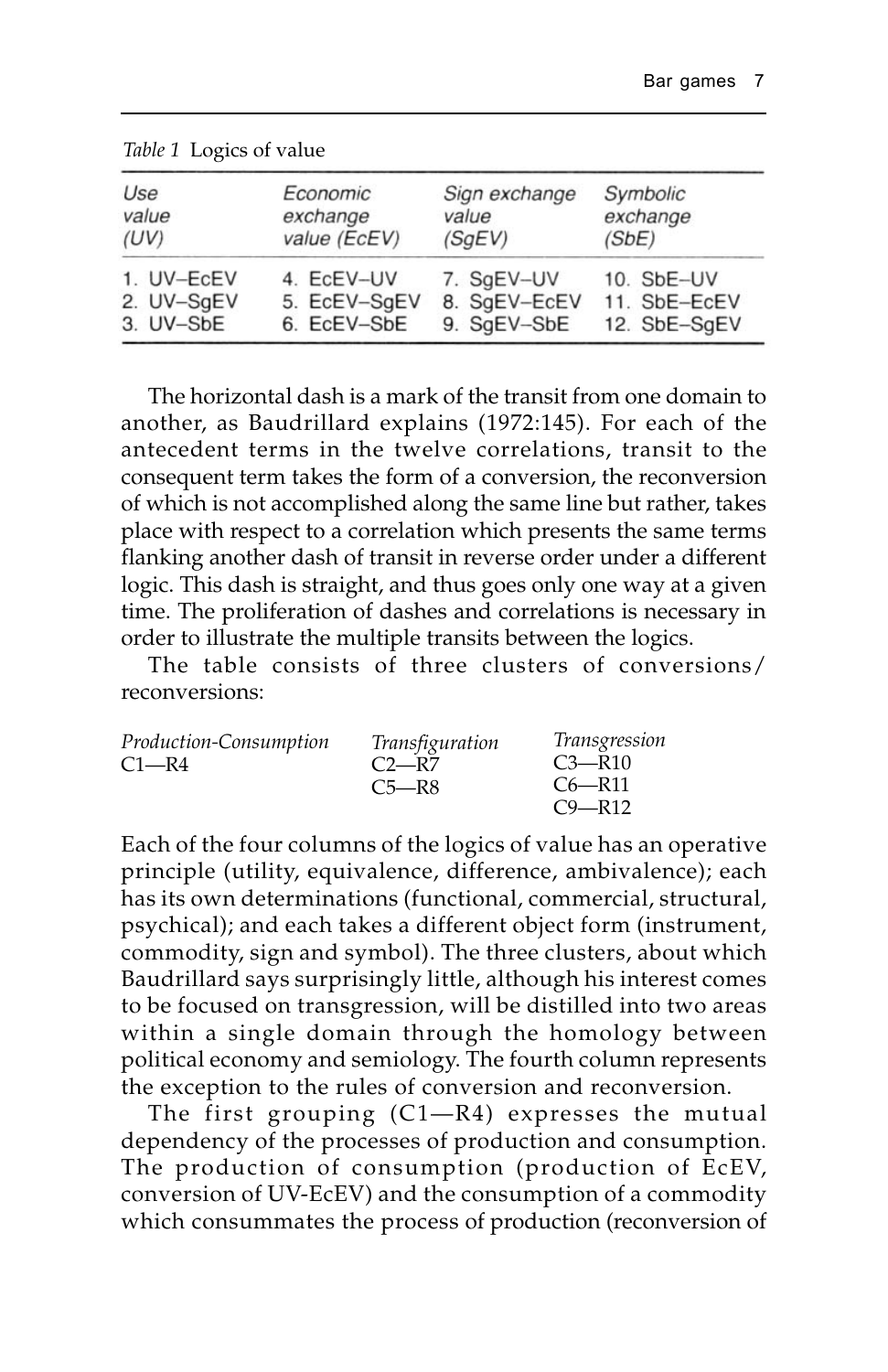EcEV-UV in the purchase of a commodity) are the two non-identical moments of the cycle of political economy (Marx, 1973: 90–4). Production is the dominant moment of the cycle and it is unconsumable; consumption is a moment of production and distribution is a product of production.

There is no strict linguistic equivalent for distribution in this conversion. One can imagine, however, that syntagmatic and associative relations are distributive mechanisms. Both the order of succession and familial clustering, with their respective fixed and unfixed numbers of elements, result from the movement of elements in different kinds of relations along the line of syntagms structured oppositionally with one another within language, and from the concatenation of terms according to memory. Moreover, this transit zone of classical and Marxist political economy does not take into account the political economy of the sign. A political economy of the sign presumes to have analyzed the structural logic of the commodity and to have abolished its specificity as a determinant of social relations in the object form. This so-called political economy is general insofar as: (1) It considers the demonstration of the logical affinity between the commodity form and the sign form to be sufficient to describe an entire domain of value. No attempt is made to express the formal (semiological) equivalents of the definite interrelations of the different moments of production, consumption, distribution and exchange. (2) If the commodity form and the sign form are abolished as specific determinants, the analysis relies on a specific form of sign (Saussurean) with which to generalize monosemiologically about an entire domain; that is to say, this form of sign is always only specific to a particular semiological order and theory. Baudrillard at no point makes this clear.

The second cluster (C2—R7; C5—R8) marks the conversion of UV into SgEV and back again, as well as the conversion of EcEV into SgEV and vice versa; at this level of analysis, the 'homological structuration' of the commodity and the Saussurean sign remain implicit. These correlations take place under the principle of transfiguration (Baudrillard, 1972:146).

Marx's unforgettable phrase 'all that is solid melts into air' describes well, when read against itself, the passage from UV-SgEV. More precisely, in *Capital* I, one finds that 'the utility of a thing makes it a use-value. But this utility is not a thing of air'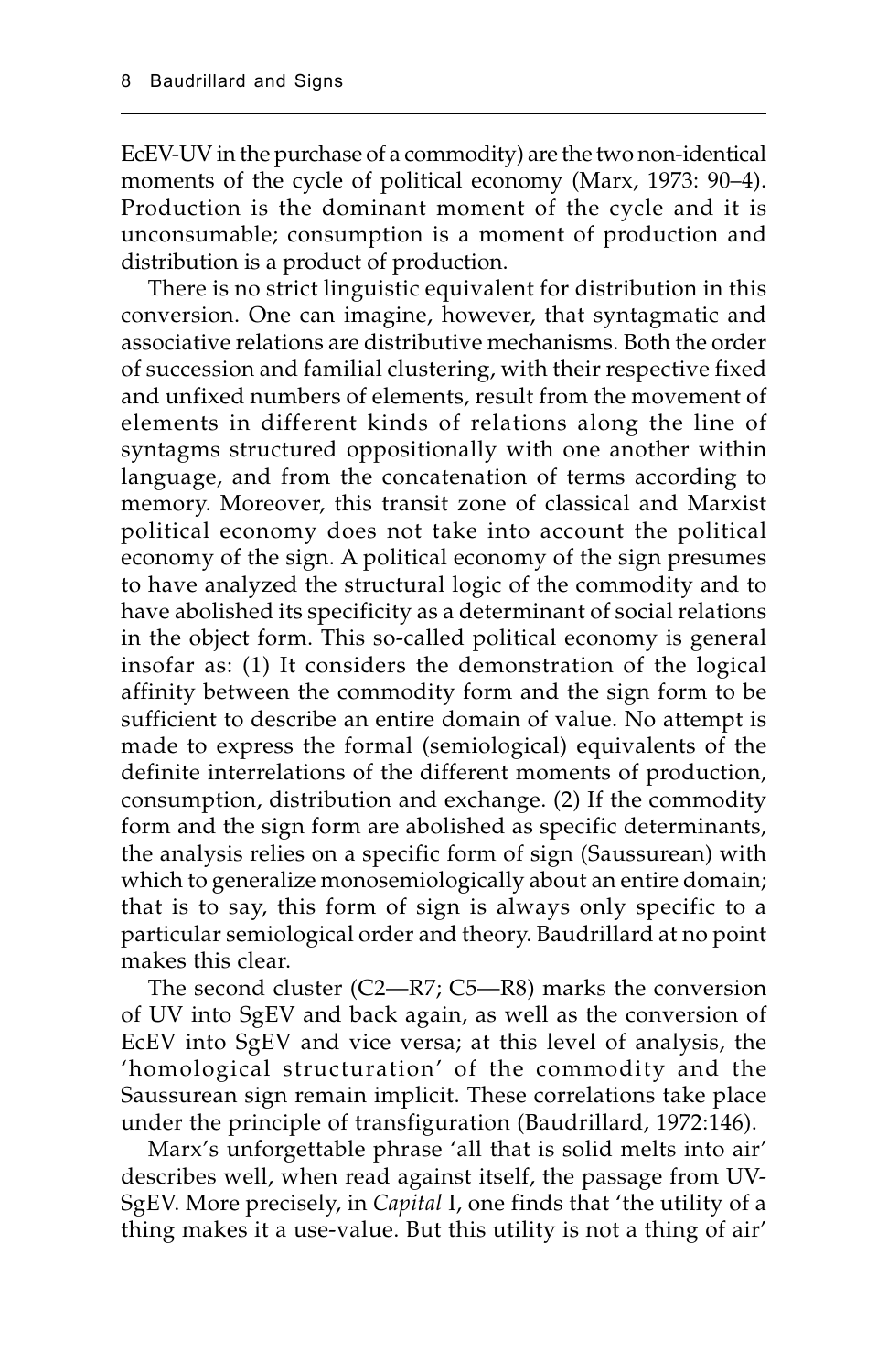(Marx, 1954:44). Utility is solid; it is definite, physically grounded in a commodity, and it contains useful labour, etc. But in this atmospherics, air is also a use value without value since it contains no human labour. What is air? Strange airs arise from the vaporization of use value and they perfuse the entire range in which utility is destroyed in the name of the consumption of differences (it is not that one consumes a vial of *l'air de la mer,* but that one thereby distinguishes oneself from those who prefer *l'air de la campagne*).

The reconversion of SgEV into UV suggests that one lives and indeed breathes in a system which produces culturally significant differences. One experiences the consumption of certain of these differences (those which reach one by means of specific targetting practices) both as the satisfaction of a need and as a utility of sorts. This sense of utility, which is marked as meta-functional and metaphysical by Baudrillard, is associated with several practices of consumption by means of which one makes a profit of sorts (i.e. socially, professionally, personally, aesthetically).

Baudrillard describes, in the manner of Thorstein Veblen (1953), several practices of consumption (Baudrillard, 1970: 129– 30; 1972:145–6). To the logic of conspicuous consumption (EcEV-SgEV understood as a process of consumption), Baudrillard adds the practice of inconspicuous consumption, or voluntary deprivation. The obverse of conspicuous consumption, then, is underconsumption, a strategy of personalization by indistinction. This practice may be cast in either economic or cultural terms (EcEV-SgEV): one may possess the economic means to consume the trappings of underconsumption, whether these are eco-services or the novelties of downscaling (in some monied circles it is *chic* to appear to be less wealthy); the conspicuous absence of the marked tokens of underconsumption ('organic', 'recycled') as sumptuary value, has its own meanings and privileges (from minimalist to anarchic to the pretension of having no pretensions). The reconversion of these 'have nots' as sign values into EcEV is evident in the capital and cultural monopolies in the area of health food, green products, men's beauty aids—not tested on animals! Here, green purity is an expensive semiotic privilege. Underconsumption is not to be confused with unproductive consumption which is a form of conspicuous idleness.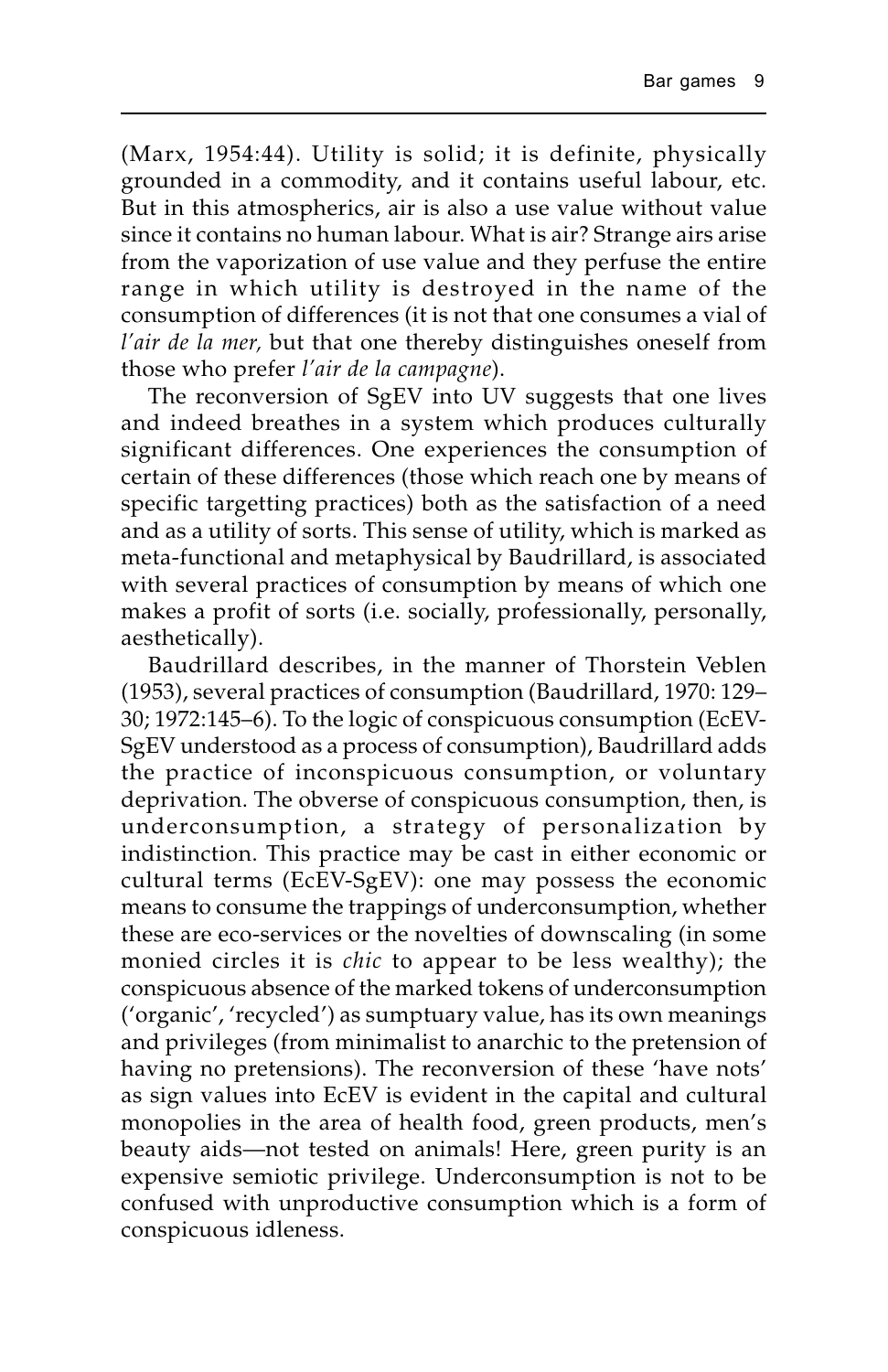The three conversions of transgression (UV-SbE; EcEV-SbE; SgEV-SbE) indicate the passage from the domain of value (economic and semiological) to the symbolic. The parallel reconversions (SbE-UV; SbE-EcEV; SbE-SgEV) describe the reductive re-valuation of the symbolic in terms of functional, commercial and structural determinations. In all three reconversions, the symbolic collapses in what is for Baudrillard a single process: its reinstrumentalization as a commodity or a sign.

Symbolic exchange is the other side of political economy. One crosses over to it from use value, exchange value and sign value by means of a symbolic *consumation* which liquidates value (*consumation* is a way through *consumativité*). During this passage, hyperconsumption replaces underconsumption. That is to say, if the hypersimulative conformity and the hyperlogic outlined in *A l'ombre des majorités silencieuses* and *L'Effet Beaubourg* may be situated along the way of Baudrillard's general theory, it is in the transitional zone where structure ends and the so-called potlatch begins.

The masses, Baudrillard argues, 'have turned consumption into a dimension of status and prestige, of useless oneupmanship or simulation, of potlatch which has surpassed use value in every way' (Baudrillard, 1978:49). The term 'potlatch' designates that the masses have completed the passage from UV-SbE since this term is a marker of the symbolic. The masses do not respect any notion of 'needs'. Yet, if they can be said to 'block the economy', they do so, Baudrillard insists, by setting 'sign value against use value', not to the profit of exchange value as one might think—it is difficult, contrary to Baudrillard, to claim otherwise given the matters of frenzied spending and the (ab)use of services—but in a hypersimulation of sign value, a pathological manipulation which overcomes and upends the differential relations of the sign system.

In his 'Essai sur le don', Marcel Mauss reserved the concept of potlatch for 'total prestations of the agonistic type' in Melanesian and Pacific Northwest American indigenous cultures (Mauss, 1973:153). By analogy, then, and in a manner which exhausts neither Baudrillard's use of the concept nor Mauss's distinctions between the practices of several tribal societies, the masses consume chaotically and do so presumably without satisfying any individual's needs. This potlatch-like behaviour parallels the sumptuary destruction of riches through the intermediary figure of the chief under the principles of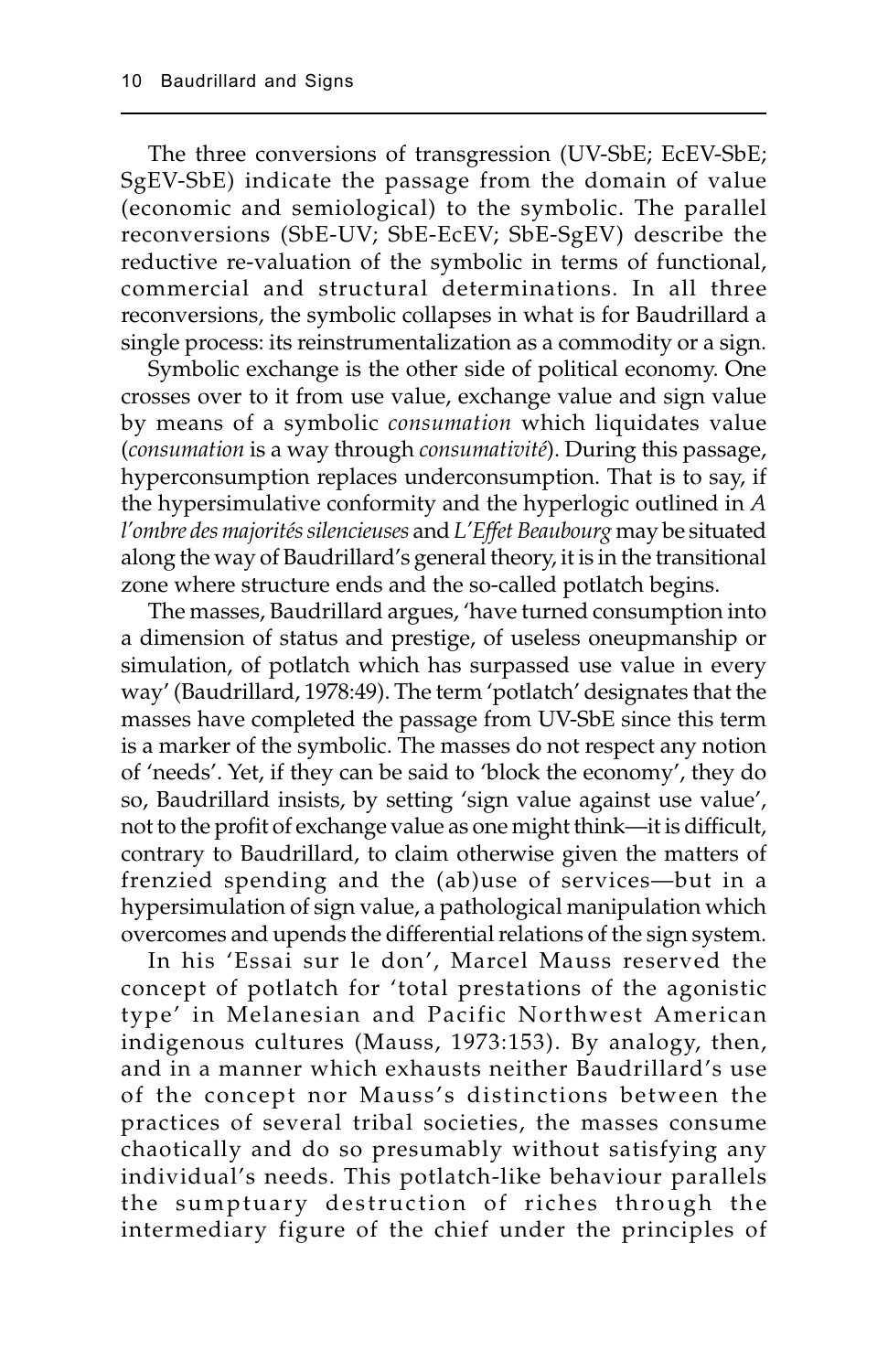rivalry and antagonism. This kind of behaviour issues a challenge to a rival clan *and* to value. In general, Baudrillard combines concepts borrowed from Mauss with Georges Bataille's (1933) reading of Mauss. Neither Bataille nor Baudrillard are interested in drawing subtle anthropological distinctions. The Baudrillardian potlatch emphasizes even in its most banal adjectival instances the idea of *obligation* (a gift is returned in kind or with interest because of the fear of the loss of mana), thus highlighting Mauss's understanding of the gift as a spiritual mechanism; for his part, Bataille emphasized the power of *loss* in his notion of expenditure or purely sumptuary destruction. Baudrillard in turn treats loss as a particular kind of ceremonial event, namely, death. In fact, the burning of signs may be conceived of in this way as a postmodern ceremony which clears the way for a greater understanding of symbolic exchange and death.

In 'Vers une critique de l'économie politique du signe' in *Pour une critique,* Baudrillard poses the problem of what can be signed (named, inscribed) after one has made an antisemiological gesture in favour of the symbolic:

And it is the symbolic which continues to haunt the sign, to dismantle the formal correlation of signifier and signified. But the symbolic, which is in its virtuality of meaning subversive of the sign, cannot be named except by allusion, by *effraction,* because signification, which names everything after itself, only speaks of value, and the symbolic is not value. (Baudrillard, 1972:196)

The symbolic is not barred by the Lacanian bar. It does not return, like the repressed, since it has never had a place in the territory of the sign. Signification bars the symbolic. The latter breaks the law of the sign; it loosens the bar and tears the sign apart. The symbolic is an *effractor,* that which breaks through, a burglar if you like. The judicial language of *effraction,* which may be translated as 'break and enter', helps one to understand Baudrillard's reading of the behaviour of the masses at Beaubourg. The masses rifle through the exhibits, finger the cultural merchandise, and spirit away whatever valuables they find; they are 'burglars' who grab, plunder, dismantle and even 'kidnap'. These are the sorts of activities which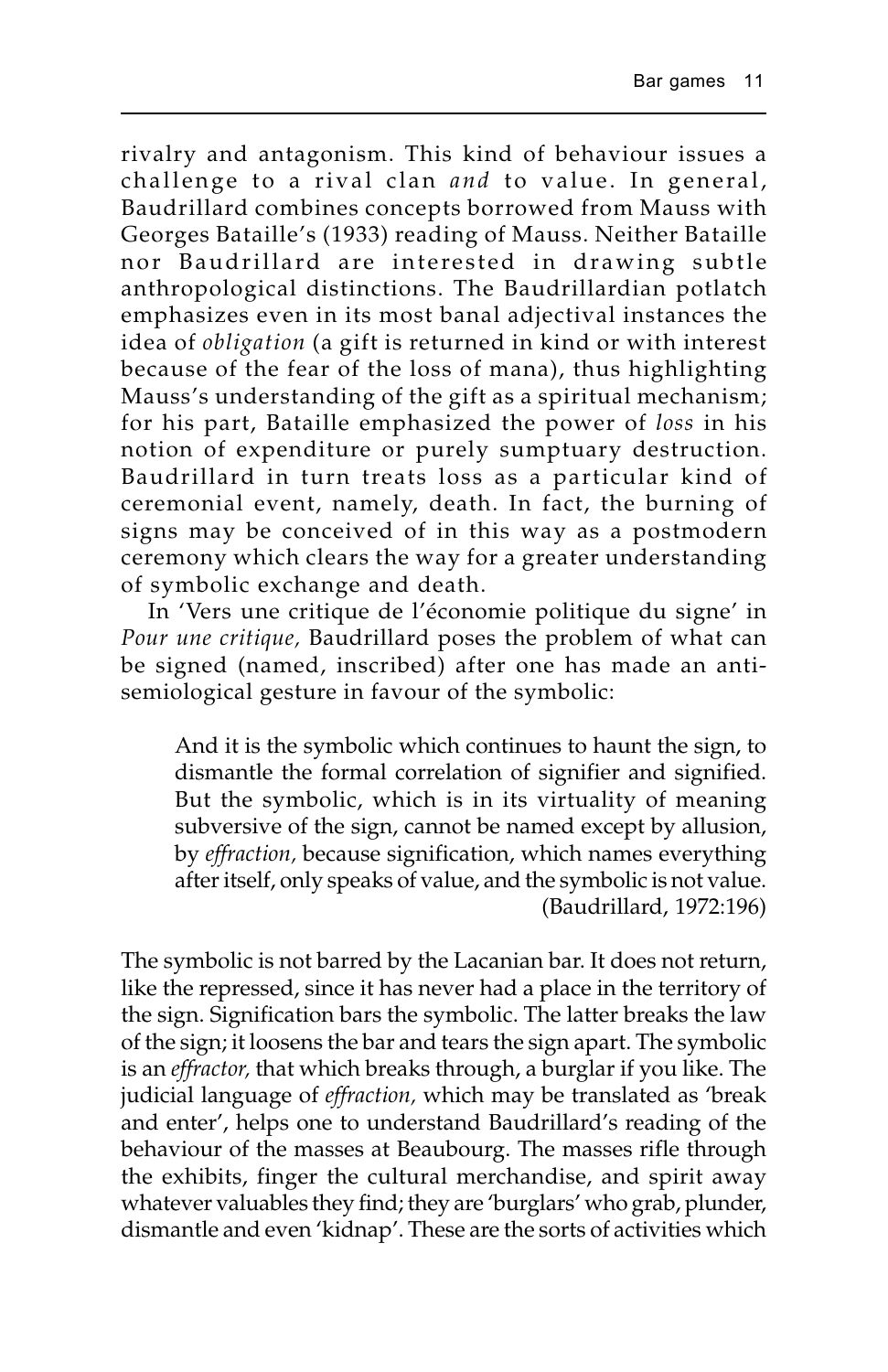manifest and enhance their power and prestige in spite of the passivity and stupidity often accorded them.

In the case of Beaubourg, the masses engage in an antagonistic display, neither by burning it down nor by protesting/ contesting its existence, but simply by visiting it (Baudrillard, 1977:34). They bring their weight to bear upon the structure: mass critique is critical mass. The masses enter Beaubourg in the manner of the symbolic, by *effraction*. Baudrillard writes:

They [organizers, artists, and intellectuals, among whom Baudrillard must be counted] never expected this active, destructive fascination, a brutal and original response to the gift of an incomprehensible culture, an attraction which has all the features of an effraction and the violation of a sanctuary.

(Baudrillard, 1977:37)

The masses are the undoing of Beaubourg, in the same way as the symbolic undoes the sign. Like the symbolic, the masses are figured as effractors, even though they do not enter the building after hours (but the street action in the plaza and the parking lot never stops). Baudrillard is not suggesting that the symbolic rips out the *points de capiton* along the bar in order to slip surreptitiously into signification. No, it sticks itself in the face of high culture. The masses, then, use their weight to deliver a symbolic counter-gift to the purveyors of modernist art.

Baudrillard's use of the concepts of the semiotic and the symbolic may be related to Julia Kristeva's analysis of these concepts' interdependence in her theoretical work. In 'From One Identity To An Other', a paper which Kristeva originally presented in a seminar organized by Jean-Marie Benoist in 1975, the semiotic disposition to heterogeneousness 'unsettles' the homogeneous transparency of the symbolic. Benoist has used the word *effraction,* by which he means a 'forcible entry', to render the resurfacing of the semiotic (the instinctual drives of a semiotic body oriented toward the mother; carnivalesque poetic language, etc.) in the symbolic (the paternal, legalistic regime of the transcendental analysis of signifying and predicative operations) (Kristeva, 1980:146; Benoist, 1978:167). Kristeva's semiotic resembles Baudrillard's symbolic, while her conception of the symbolic parallels his semiological domain. Indeed, the manner in which the semiotic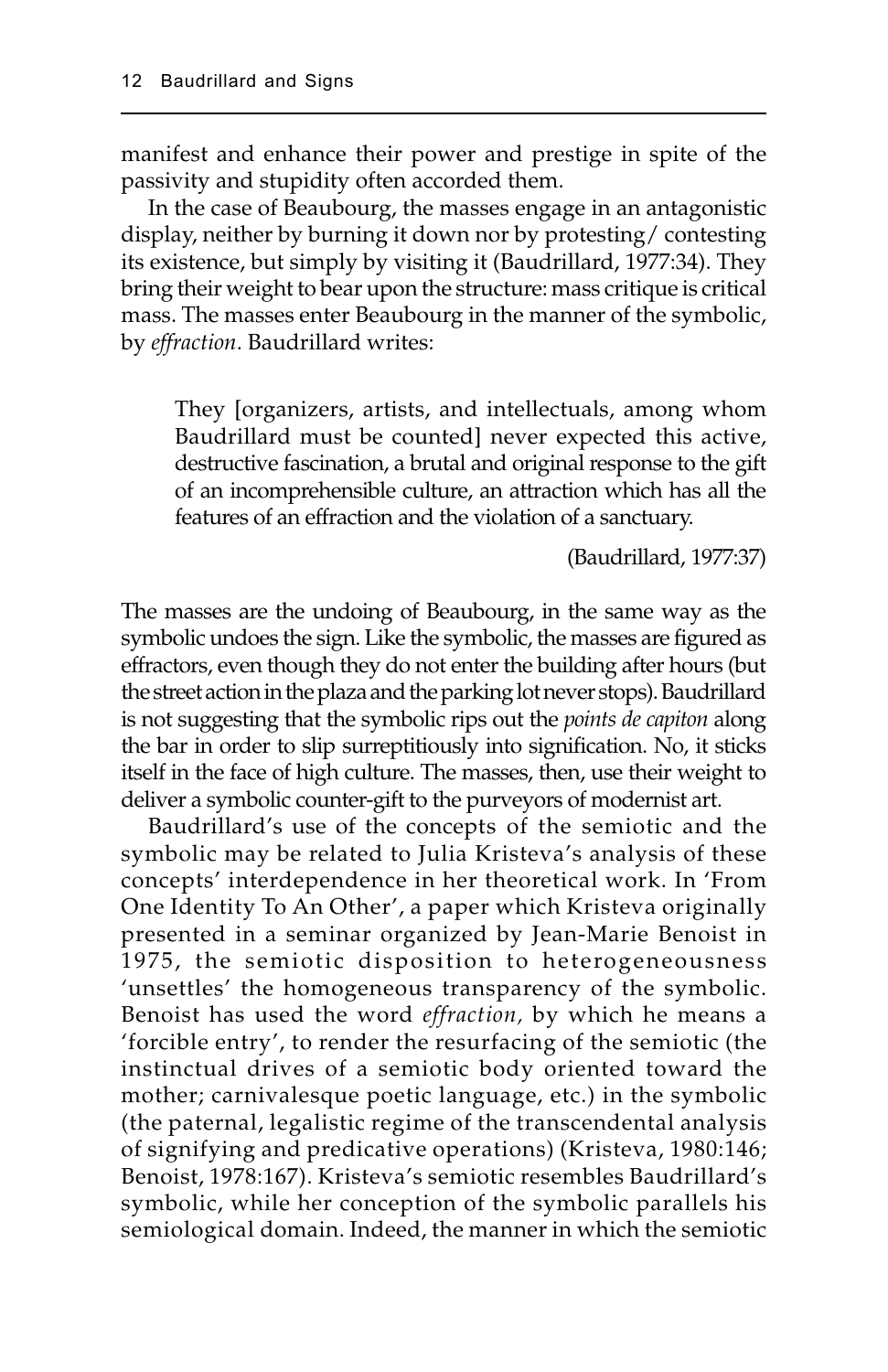and the symbolic break through and disrupt their respective repressive and legal dominions puts an emphasis on the break, its disruptive, radical and even 'criminal' nature. This is a crossing far removed from Lacan's stroking of the bar, *le franchissement de la barre*. The fundamental difference between Kristeva and Baudrillard on this point is that with Kristeva the semiotic and the symbolic dispositions are in 'permanent contradiction' and are thus 'inseparable'. For Baudrillard, the goal of the symbolic is to destroy the semiologic and in some sense replace it. Lyotard (1974:128–32) has criticized Baudrillard on precisely this point.

While Kristeva's semiotic economies are subject to the 'biophysiological and sociohistorical constraints' of individuals and the tendency to establish symbolic-like 'signifiying apparatuses', Baudrillard thinks that his symbolic is not inscribed in or by the semiologic. His so-called radical anthropology has been treated by Robert Hefner as both 'romantic' and 'ethnographically fantastic' (Hefner, 1977:111). It is, in antisemiological terms, an asignifying imaginary which rests upon the dichotomy of the ambiguity of semiology and the ambivalence of the symbolic; the latter is the privileged replacement.

The second phase of 'Pour une théorie générale' attempts to demonstrate that SbE is a heterogeneous factor without a place in the homogeneous domain of value. By means of two equations which ultimately prove to be incoherent, Baudrillard 'advances', as he puts it, from the 'mechanical combinatory of values' to the demonstration of homological equivalents, at least to a point. These equations fail the test of logical affinity along their vertical and horizontal axes since SbE and UV are not implicated in a structural 'copulation' given: (i) both bars are *saussurienne;* and (ii) with respect to the consequent of the equation, the non-reconvertibility of the cluster of transgression:

$$
\frac{SqEV}{EcEV} = \frac{SbE}{UV}
$$

Whereas in this equation

$$
\frac{SqEV}{EcEV} = \frac{SbE}{UV}
$$

the double vertical implications express a reduction from the concrete: SbE-SgEV; UV-EcEV. SbE≠UV since the former stands alone, incommensurable, and establishes in its singularity,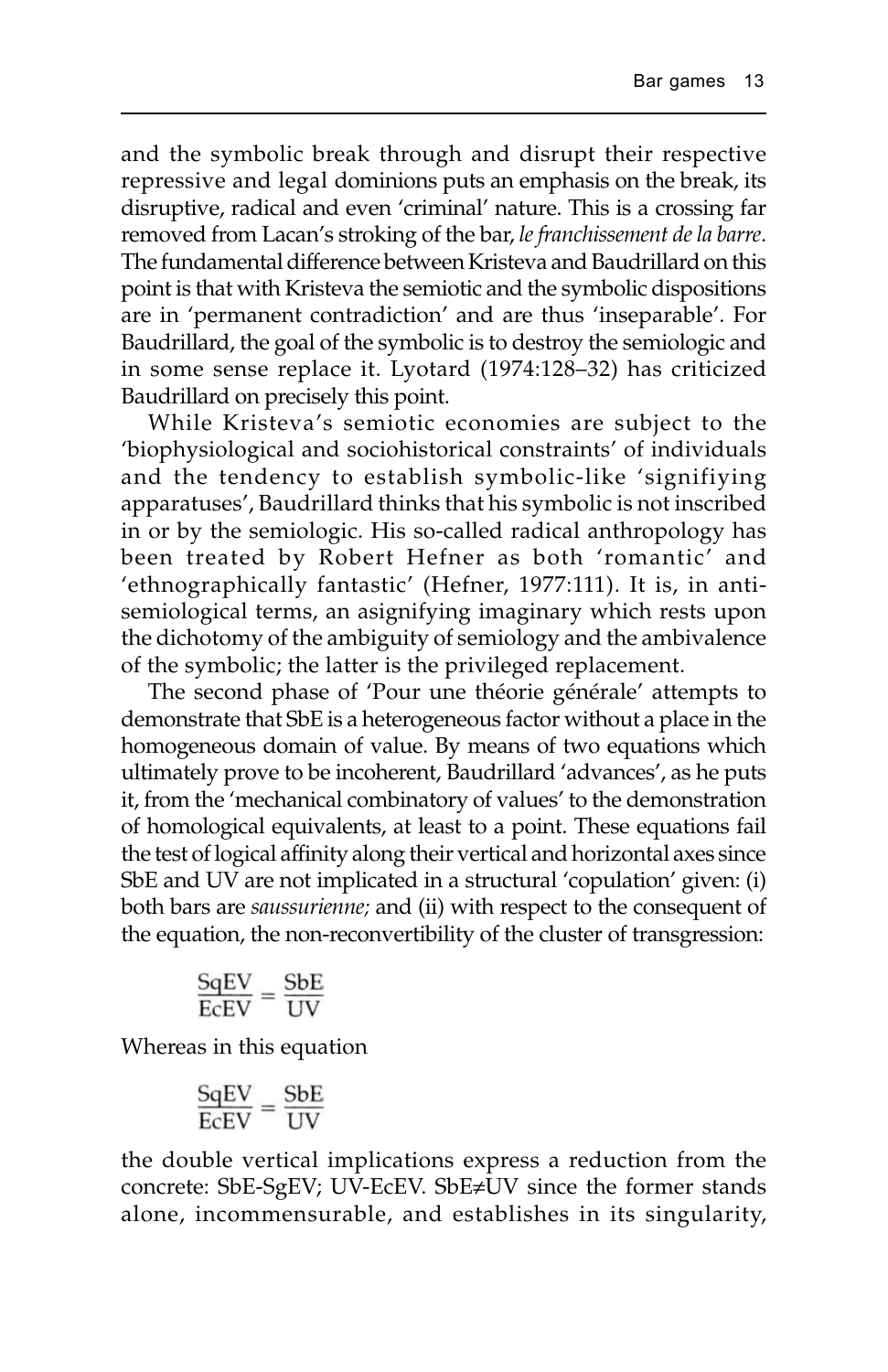transparency and ambivalence, an ongoing obligation to give, to receive and to return between persons. Although the second phase seems to add little to our understanding of the general theory, it sets the stage for Baudrillard's explicit expression of SgEV, not as a 'global value', but in terms of the relation of its parts to the commodity. Moreover, there is an uncanny resemblance between SbE and UV in the second phase. Both SbE and UV are subject to reductions, but only to terms other than one another. From a semiotic perspective, Baudrillard's much commented upon contentious interpretation of Marx's so-called claim that use values are incomparable produces a mirror effect between UV and SbE. There is, however, only one object in Baudrillard's structural deduction of a universe which is incomparable—and it is not use value. When the mirror of a certain conception of use value is broken, symbolic exchange sparkles in the fragments.

In 'Au-delà de la valeur d'usage' Baudrillard writes: 'Only the objects or categories of goods invested in the singular and personal act of symbolic exchange (the gift, the present) are strictly incomparable. The personal relation (non-economic exchange) renders them absolutely singular' (Baudrillard, 1972: 157). What Baudrillard 'found' in Marx was a complementary effect of a structural deduction which can only admit one unique element which does not acquire value in terms of differential relations in a system. But like the symbolic, use value in its purest conceptual form is 'never truly inscribed' in the domain of value (Baudrillard, 1972:54–5); they are both said to be 'concrete' and 'particular'.

I am not claiming that this is Marx's conception of use value. It is, on the contrary, a notion which Baudrillard takes in the opposite direction from the charge that Marx naturalized needs: the imaginary of use value is SbE. Both UV and SbE contain the same promise of singularity, a promise which only SbE is permitted to keep: 'And it [UV] holds…the promise of a reappearance beyond the market economy, money and exchange value, in the glorious autonomy of man's simple relation to his work and to his products' (Baudrillard, 1972:155).

Since UV is implicated in the domain of value, only SbE stands beyond the bar of radical exclusion, beyond semiology. Indeed, according to the structural logic to which I will turn in the following pages, the negation of UV leads one into a theory of SbE. A reflection on this odd couple suggests that an irony dwells at the heart of ambivalence, a concept which is also, given its relation to the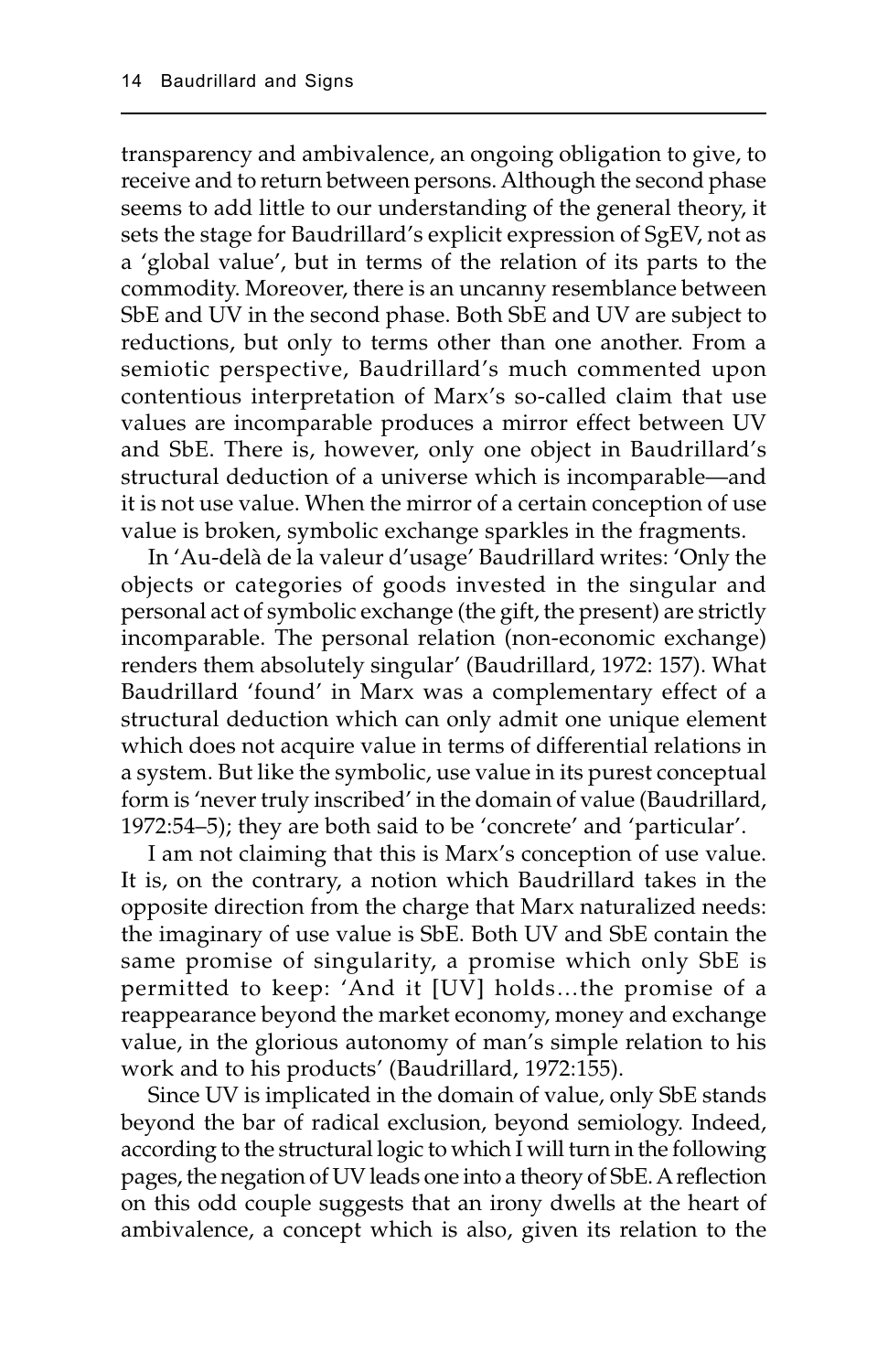symbolic, incomparable. The origins of ambivalence in *ambo* (both, pair) and *valens* (*valere:* to be strong, stout, powerful) suggest that even beyond the semiologic, through the mirror of use value, one finds a strong pair, a trace of the binary logic of the code. Burnt signs leave ashes.

The domain of general political economy (value) is expressed by the coherent (vertically and horizontally) equation:

$$
\frac{EcEV}{UV} = \frac{Sr}{Sd}
$$

Both bars maintain their respective terms in a structural relation. Baudrillard refers to this kind of relation as 'positive' since he claims that the bar separates such terms into a distinctive structure and 'eternalizes their [structural] separation'. While the bar guarantees the structural copulation of terms, it also conjures a phantasm of the unity of signification. It reduces and excludes ambivalence, understood as that which is irreducible to binary logic (even though, as I have shown above, there is such a logic in its Latin origin), and expels the idea of the *consumation* of meaning from the well-proportioned, well-appointed body of the Saussurean sign. If *la barre saussurienne* bars ambivalence, it is really *une barre lacanienne:* 'It [the structural/inclusive/ copulative bar] becomes the bar of repression itself, no longer that which articulates, but that which censors, and thus the place of transgression' (Baudrillard, 1972:197, n. 1).

Even if, Baudrillard adds ironically, the bar found its 'true meaning' in the work of Lacan, he does not accede to the semiopsychoanalytic scheme of meaning. The bar may bar the symbolic, just as it barred the repressed, even though the symbolic bears no relation to the repressed and does not occupy the place of *le signifié lacanien*. Transgression should not be confused with the Lacanian crossing of the bar and the emergence of signification by means of metaphor.

In a qualifying paragraph to the same note, which did not find its way into the English translation, Baudrillard writes:

The operation of meaning and the psychoanalytic signifier have so little to do with the linguistic signifier and the operation of the sign that the use of the same terms creates insoluble misunderstandings. It is necessary to leave once and for all the terms of the signifier and signified (and others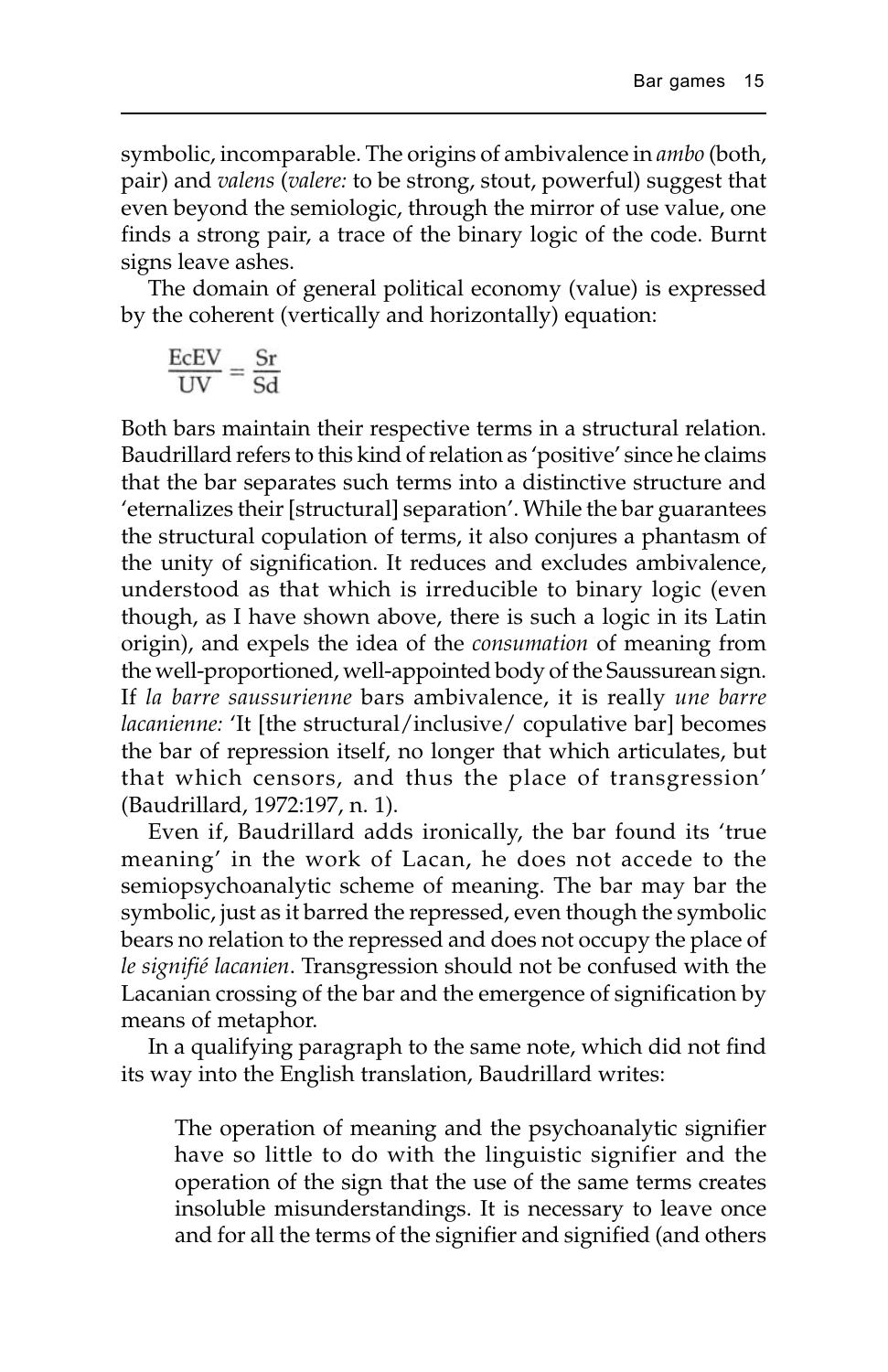still) to their linguistic pertinence and to return, from a radical critical perspective on the linguistic economy of value, all of its antagonistic value to the symbolic as the non-place of value, the non-place of signification.

(Baudrillard, 1972:198, n. 1)

Baudrillard's appeals to 'non-places' raise the question of his theory's collapse into a 'mystical nothingness' (the danger of which he is well aware). Until I take up this issue in greater detail in chapter 3, suffice it to say that his anti-semiological gaming is also directed at Lacan's algorithm of the sign. In *L'Echange symbolique,* Baudrillard attacks the psychoanalytic bar through the work of Octave Mannoni (1969).

The psychoanalytic conception of the sign renders equivalence problematic, but not for the benefit of ambivalence. As an ellipse, Mannoni thinks, the sign has an ellipsis of sorts in the place where Saussure found the signified. This 'empty' space comes to be filled by certain signifiers which are subject to primary processes. While Baudrillard appreciates critically the subtleties of Mannoni's work on the sign, he argues that even though the sign has been put on the couch (bar games terminable and interminable) and the meaning of the bar has changed, the architecture of the sign remains intact. According to Baudrillard, Lacanian psychoanalytic insight was restricted because it relied on the concept of the sign. One may recall a similar remark of Jacques Derrida in an interview with Kristeva: Saussure did resist the signifier/signified-body/soul analogy and even went so far as to de-substantialize phonic substance, but he still reconfirmed the metaphysical tradition by his use of the sign *(signans/signatum)* (Derrida, 1981:18).

Baudrillard (1972:151) displaces the bar of structural implication and simultaneously redefines it as the strong bar of radical exclusion between the domain of value and symbolic exchange:

 $\frac{\text{EcEC}}{\text{UV}} = \frac{\text{Sr}}{\text{Sd}}$  / SbE

General Political Economy/SbE

 This bar flips and settles in between the antecedent of critique and the consequent of theory. Baudrillard continues: 'A critique of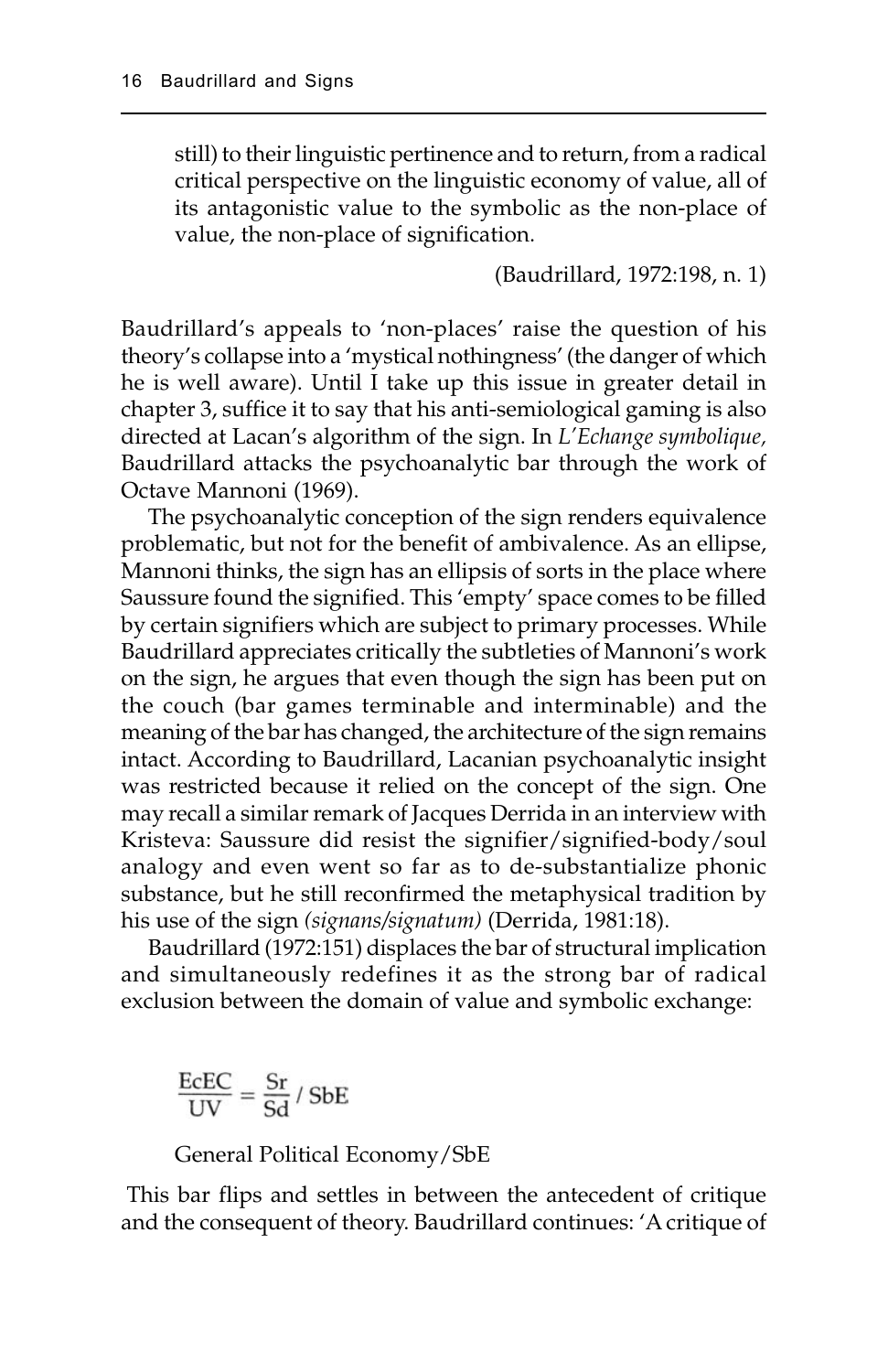general political economy (or a critical theory of value) and a theory of symbolic exchange are one and the same thing. It is the basis of a revolutionary *anthropology*' (1972:151). As I indicated at the beginning of this section, this anthropology plays a bar game with the foundational power bar. But like the power bar, the strong bar too must be lifted so that symbolic exchange may assume its place, having overwhelmed political economy and signs.

Since the power bar is the archetype of all the disjunctions which found the simulative structure of the real, it is the work of the symbolic to disbar it; to erase the bar is to end, at least in the asemiotic imaginary towards which the anti-semiological gaming points, the disjunctive code, revealing that the real was only an effect of multiple disjuncts (the referential/real is an effect of the sign just as UV is said to be an effect of EcEV). In any structural and arbitrary separation of two terms, the consequent term serves to found the principle of reality, even though it is for Baudrillard only the imaginary of the antecedent and vice versa (Baudrillard, 1976:205–6). The strong bar is lifted so as to reveal the unity of critique and theory in the development of an anthropology which is built upon elementary bar games.

# **BAR GAINS: NEITHER SAUSSURE NOR LACAN**

Poststructuralist bar games renovate the bar of the Saussurean sign and any bar of difference by weakening and/or enhancing or at least tinkering with its form and function: the bar spins, splits, turns, drifts, flies away; it is crossed, cut, stroked, etc. These games are standard exercises, compulsory figures really, in poststructuralist critical routines. The most well-known bar game is the critique of the signifier. It is important to note that this critique does not always take an anti-semiotic form; that is, the critique of the semiological sign may not include Peircean signs.

The first requirement of a Baudrillardian theory of bar games is a visit to Saussure's bar. For *la barre* in question is first and foremost the one found inside of the Saussurean sign between the signifier and the signifed. Of course, during the gaming I also come across little rods (virgules, slashes, slants) and separatrices such as dashes (swung and straight). This is not a typology so much as a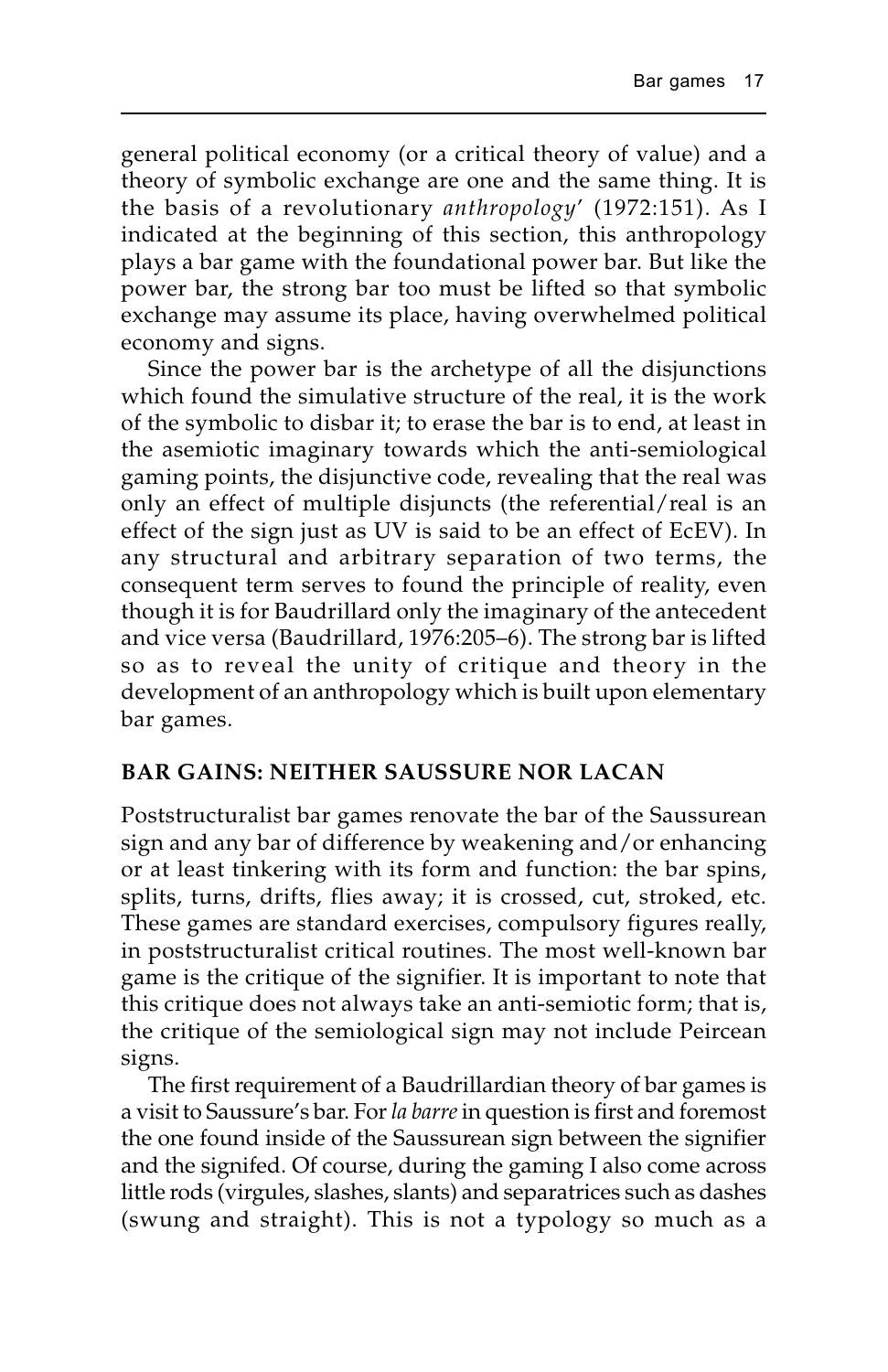preliminary indication of the kinds of objects upon which poststructuralist thinkers perform their *exercises à la barre*.

To be sure, the two-sided sign may be the bar's keeper, but not all bars belong to the sign, even though they do articulate at least two sides. The sign is a symbol of a certain kind of target: a theoretical edifice which is built out of the mortar of value, that is, of linguistic difference, and the bricks of signification, two-sided signs, among other salient dichotomous ingredients; this edifice houses both semiology and structuralism. Structural systems are said to be under the 'hold' of the empire of the sign. They are plied with bar games in the names of deconstruction, symbolic exchange, anti-psychiatry and libidinal economics; they are tampered with under the banners of a return to Freud, translinguistics, and a-signifying semiotics. Women, Hélène Cixous and Catherine Clément tell us (1986:96–7), have to mock their way around bars of separation and to uproot posts and punch holes in the fences drawn around them.

Everyone may have learned the formula 'value precedes signification', but the focus on value has served to shift attention away from its poorer partner, signification. To focus on signification is not to seek to dis- or re-place value or to repeat the same kind of misemphasis, but rather, to create a interpretive foil against those who have subsumed signification under value. If I have surmised correctly, I, too, must in the end take the stand *(venir à la barre)*. In the domain of Saussure scholarship, Robert Godel in his important work *Les Sources manuscrites du Cours de linguistique générale de F. de Saussure* treats signification as a secondary fact, a derivative of value, from the point of view of the system. Godel does not, for this reason, neglect signification since in his work on the MSS out of which the *Cours* appeared as an edited object, he recognized the wide range of definitions of signification recorded by Saussure's students. Godel duly notes, for instance, that certain MSS lend themselves to the explanation given by Albert Sechehaye, one of the original editors of the *Cours:*

In the system, the relation  $a'/a''$  is only a secondary effect of the relation  $A/B$ . On the other hand, the relation  $A/B$  has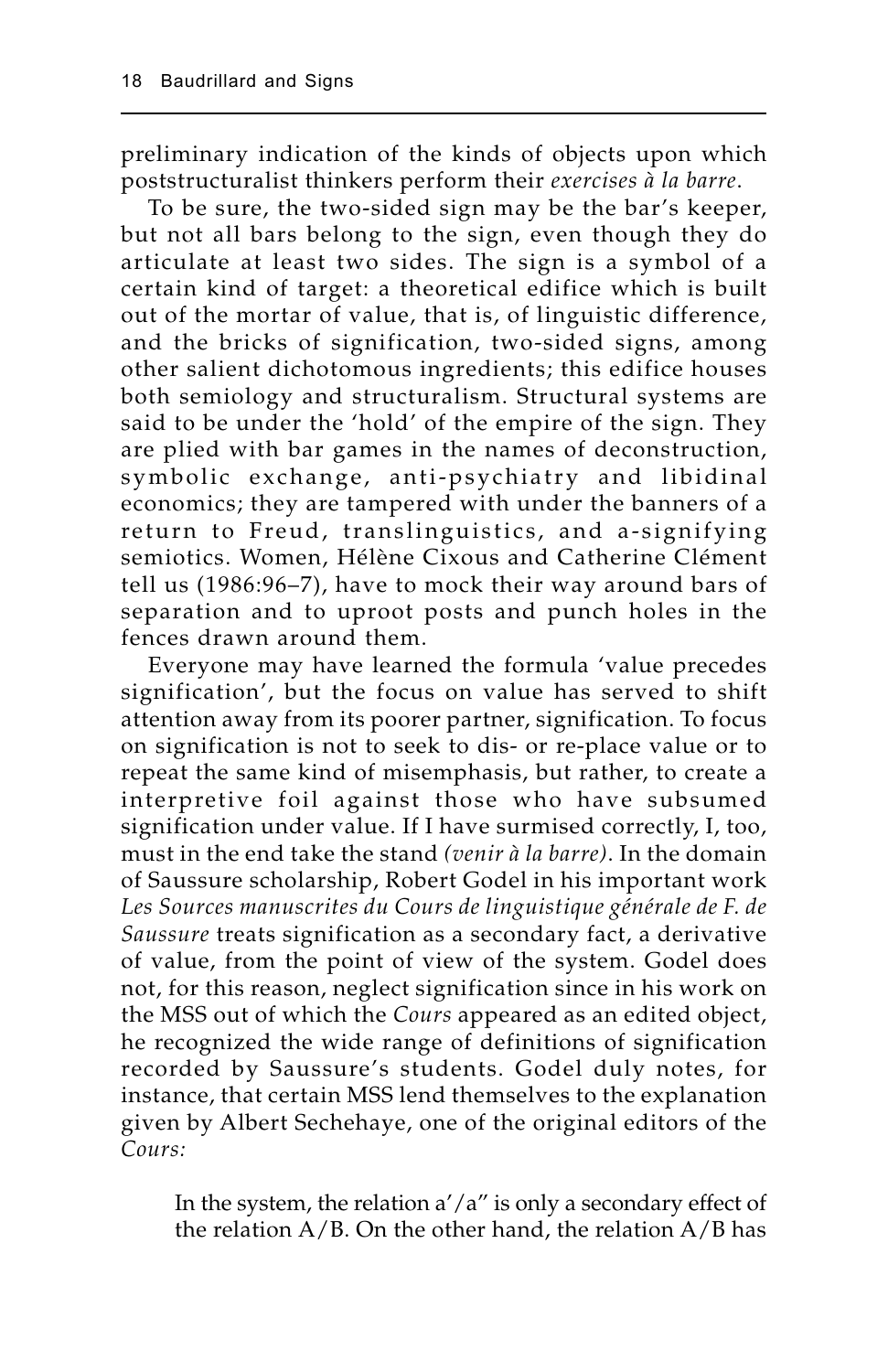

meaning, a raison d'être, only because A contains a'/a" and B b'/b". This, in fact, is a linguistic relation.

(Godel, 1957:247, n. 379)

From this point of view, value also depends upon signification because the system requires both horizontal and vertical relations. I argue against those who not only consider the system to be hierarchical in that the relation between value and signification involves a unidirectional dependence of the latter on the former, but make the system monotonous in the tone of value. Baudrillard's criticism of the positive structuration of the linguistic sign hints at an often overlooked dimension of Saussure's *Cours*. It is for this reason that I want to revisit the well-trodden perimeter of the figure of the two-sided psychical sign because Baudrillard's anti-semiology is directed at the sign's so-called positiveness.

Upon revisiting the sign, then, one first notices traces of the ongoing search for a third term whose absence has driven readers of Saussure off the track and into extra-linguistic reality. The claim that Saussure did not consider the referent in his *Cours* is a common feature of meta-semiological reflection. The absence of an extensional entity has led some to reject Saussure's linguistic definition of the sign (Barnouw, 1981). For Derrida, on the other hand, it is an occasion to deconstruct the sign in all of its ideality. That is to say, what we call the third position is empty, exterior space into which Saussure banished all that was sensible, graphic and physical under the sway of oppositionalmetaphysical suppositions the demonstration of which reveals for the grammatologist not only how the very constitution of the sign depends upon them, but the very impossibility of the sign's full self-presence in virtue of them.

From a vantage point on the edge of the sign, the very place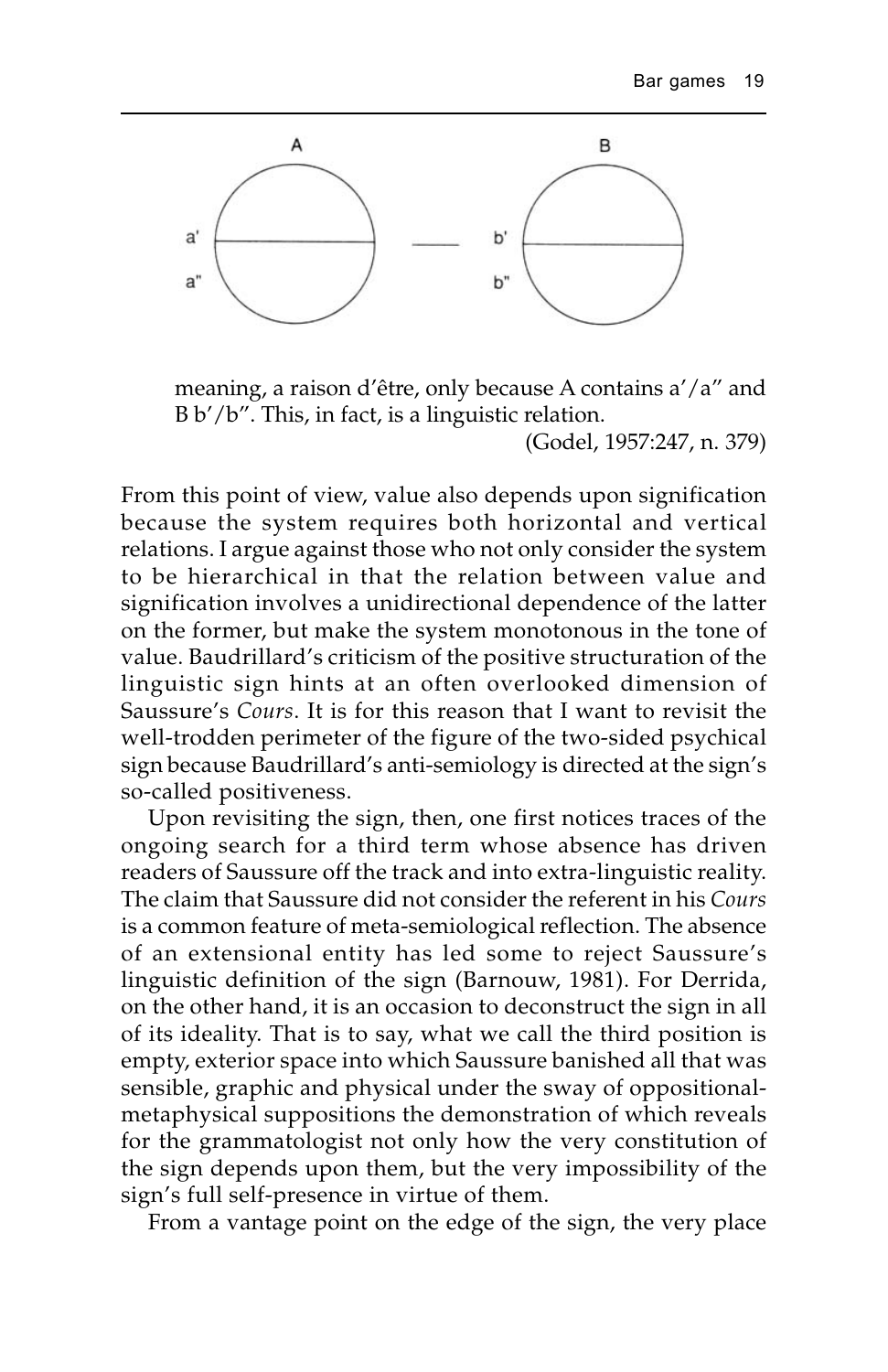where one may best experience the emptiness into which one stares as itself a sign, one need only remark that the search for a third term has been characterized by forays to the 'outside' as much as by prohibitions limiting one's ability to exit a given text or system, except by moving intertextually within a systemic trans-text. These 'quandaries of the referent' are 'semiology's delirium', Vincent Descombes thinks, for which there can be no treatment until one recognizes the paradoxes generated by the poverty of one's options. It is from the sign's circle that one may see how the quandaries of the referent may be outflanked (Descombes, 1989:67).

I will not attempt to resolve such quandaries. My quest for 'thirdness' —in a non-Peircean sense at this juncture is a flanking manoeuvre since I am not concerned with the referent just yet. Rather, there is a third way at the very centre of the sign which is not an aside in the debate on the status of the referent. Since this third term is the bar, there is no need to launch a search for it; yet, having 'found' it, one may ask: What is it? How does it work?

Godel has insisted on the purity and completeness of the sign within its circular enclosure (keep in mind that the bar in his illustration is not continuous with the sign's body):



However, the circle that encloses the signifier and signified must above all mark their necessary union: a series of sounds or syllables devoid of sense would not be a signifier, nor would an idea without verbal support be a signified. *But nothing from the exterior, nothing material, for example, enters into the constitution of the sign: it exists only by this union of two psychical elements.*

(Godel, 1966:54; my emphasis; Godel's figure)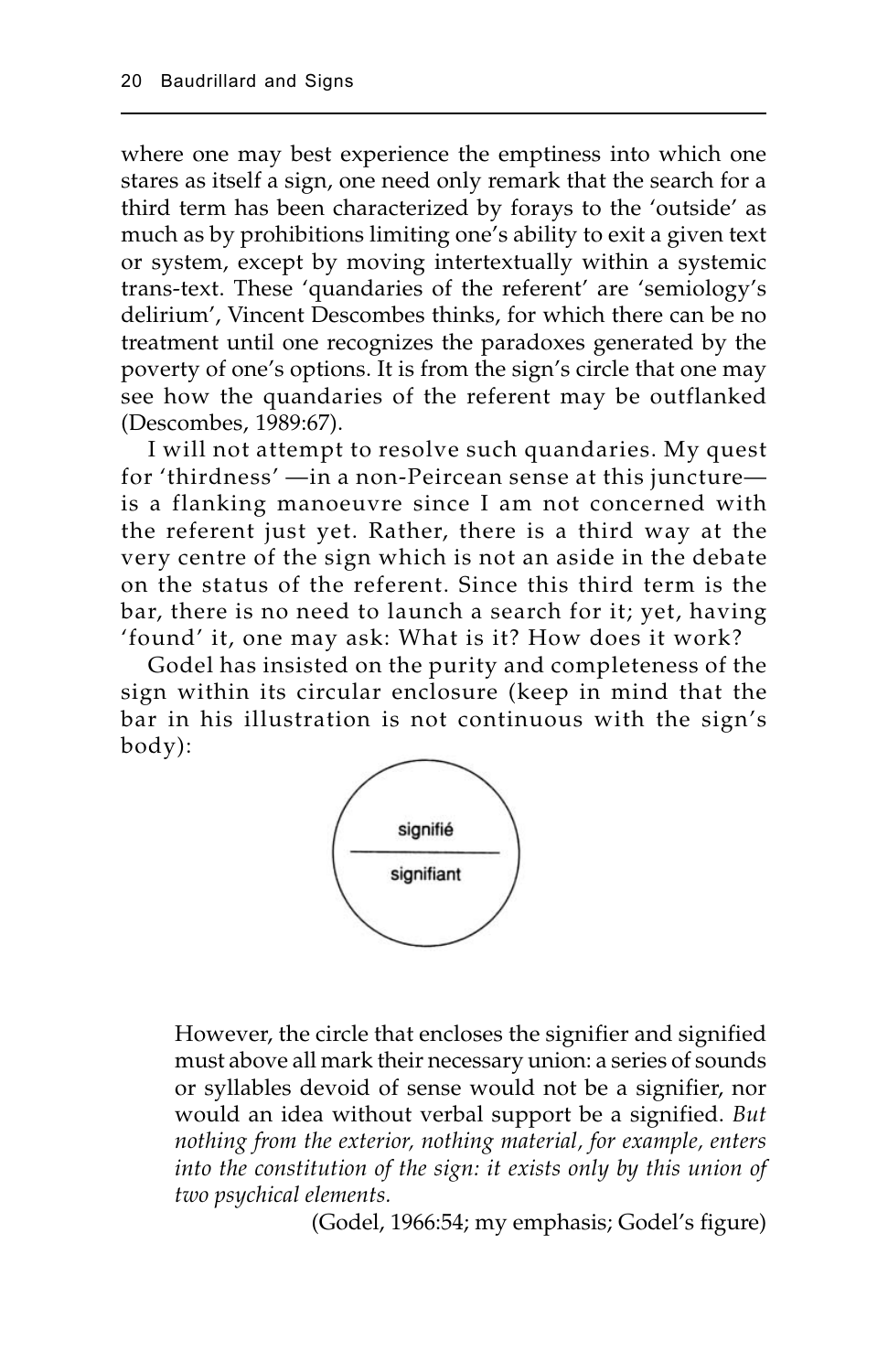The circle (or oval) delimits the sign in a rigorous way. It is the border across which no foreign (material) element shall be allowed to pass. Since the bar already lies within the circle, I will smuggle no foreign agents into the country of the sign. Moreover, one must revise the supposedly exhaustive inventories of the sign's contents given by the descriptions two-sided, dual, two-faced, etc., since the bar is literally third (this does not mean that the circle is literally fourth).

The bar is a line which keeps the signifier and the signified together, and necessarily so, Godel says, even in their difference. The bar, then, is diacritical, although Merleau-Ponty, in noting that 'the sign is diacritical from the outset', focused on the circle, the 'skin' (Merleau-Ponty, 1964:41). The bar also appears to be the sort of hinge *(la brisure)* which Derrida found at work in Saussure's linguistics. The simple infrastructure of the sign, articulated by a bar-hinge, Derrida suggests, 'marks the impossibility that a sign, the unity of a signifier and a signified, be produced with the plenitude of a present and an absolute presence' (Derrida, 1974:69). There can be no positive plenitude because the vertical relation of signification requires the doubly horizontal relation of value. The latter is defined negatively along the conceptual (signified) and 'material' yet incorporeal (signifier) axes of interdependent relations between the parts of signs. Thus, it seems as if the vertical, differential relation of signification is also defined in negative terms.

In 'Différance', one cannot help but notice how Derrida carefully constructs his argument by overemphasizing and overextending the linguistic concept of difference without positive terms. In other words, Derrida thinks that this sort of difference is *the* difference in Saussure's *Cours,* whereas I think that Saussure had a further difference at work in his linguistics. By invoking Saussure's conception of positive difference, I admit to taking advantage of a puzzle often overlooked by readers of Saussure. But I am in good company. For positive difference was a notion with which Barthes flirted by introducing non-differential elements, that is, nonnegative elements, as support structures (i.e. *dress* supports the distinction between long/ short) into his semio-linguistics. The support has a positive value which gives substance or body to oppositional values (Barthes, 1964: III, 3, 1).1

Derrida explains that 'this principle of difference affects the *whole sign*…in both the signified and the signifying parts. The signified aspect is the concept, the ideal sense. The signifying aspect is what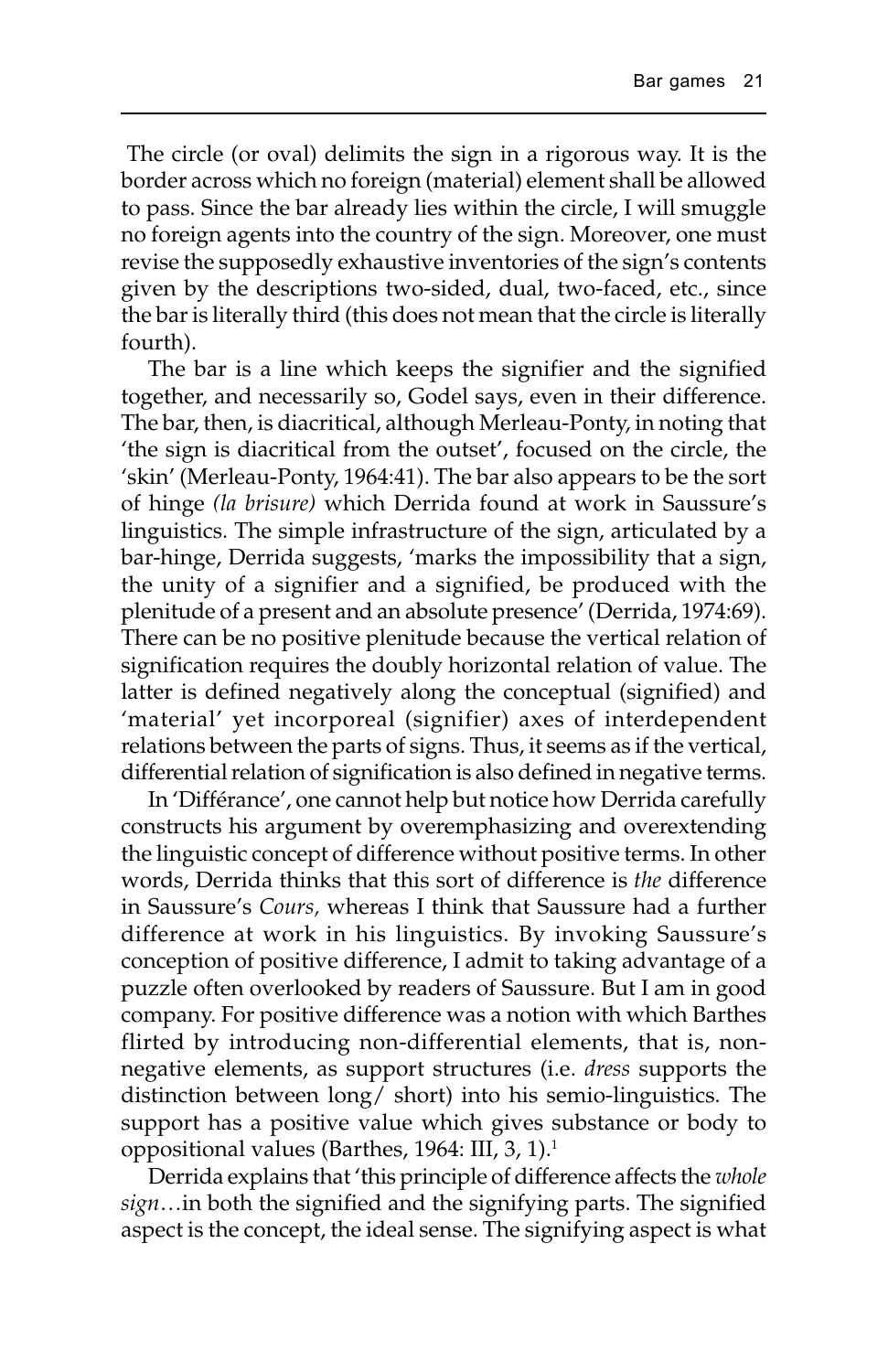Saussure calls the material or physical… "image". We do not here have to enter into all the problems these descriptions pose. Let us only cite Saussure where it interests us' (Derrida, 1973:139– 40). And he does just that, in his own interest, producing two effects: (i) by quoting Saussure to the effect that *dans la langue il n'y a que des différences* (in language there are only differences) these differences, although they seem to imply positive terms, are for Saussure *at first glance* without them—we are led along with Derrida to read this as a general principle which obtains in the differential unity of the sign; but this is only a first reading; (ii) *différance* is not a concept and hardly a word but it is said to be, in a moment which turns the tables on Saussurean difference, the very possibility of the first effect. Further, 'it is not what we represent to ourselves as the calm and present self-referential unity of a concept and sound' (Derrida, 1973:140). This fanciful representation belongs to an unknown, non-Saussurean and non-Derridean 'we'. Regardless of Derrida's claims for his neologism it, too, like any other sign, is played by the negative and differential relations of language and thus is never 'full and present'. Yet, what if it also has a positive element, a positively metaphysical body?

Derrida omits mention of the qualifying paragraph following the one which contains Saussure's idea of difference *sans termes positifs* and this is, of course, consistent with his *modus operandi*. I am not, to be sure, seeking a *modus vivendi*. My argument does not occlude recognition that one is always 'reading Saussure' (Harris, 1987). It would be more accurate to say that one is always reading readings which have been read and edited and presented as the *Cours* before one reads the sorts of pronouncements which pass as the so-called 'lessons' of Saussure, who is really 'two', etc. Baudrillard has, for one, two Saussures to handle.

The paragraph that Derrida could not help but ignore begins in this way: 'But to say that everything is negative in language is true only of the signified and signifier taken separately: when we consider the sign in its totality, we find ourselves in the presence of a positive thing in its own order' (Saussure, 1985: 166). There is good reason for Derrida not to take up the problems posed by the signifier and signified since when one does the play of *différance* must be checked. The 'play' in Saussure's presentation was itself curbed by this specification. It's true that the pieces of the whole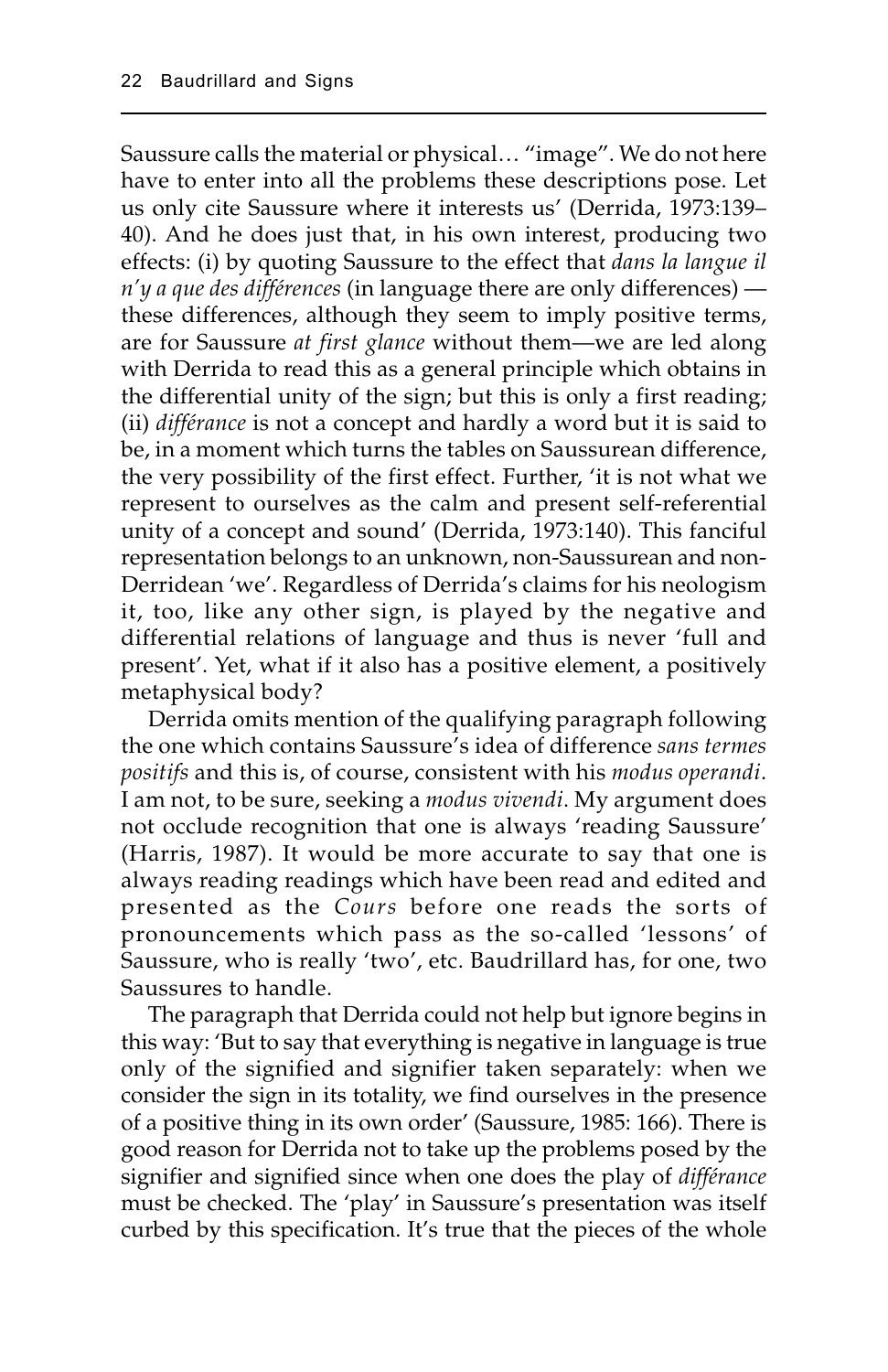are structured differentially and negatively when they are considered separately and horizontally, but the sign in its wholeness is quite otherwise. Positive difference is still structured horizontally in the system, but neither in pieces nor in the monotone of value. The sign's own 'order', then, is positive. Signification is positive because it has not been invaded by negative difference, which is to say that the parts of the sign's body are positively separate. Still, a single horizontal line which bears an arrow on each of its ends marks the bi-directional way between one positive whole and another. The positiveness of the sign helps one to understand why the attacks on it have been so virulent; it is no easy nut to crack! And this is the insight to which Baudrillard has led us.

I do not mean to suggest that Derrida believes there is nothing radical in Saussure's thought. Still, Derrida never tires of pointing out how semiology accedes to the onto-theoteleology, although Jakobson, for his part, makes it explicit that Saussure's general orientation was anti-teleological (Jakobson, 1985:126). In Derrida's estimation, semiology has the necessity of a transcendental signified imposed upon it (all the weight of the tradition as Derrida represents it shifts to the side of the *signatum*). This signified is not a trace for any *signans* because it is 'unthinkable' outside of such mediating terms. The signifier, on the other hand, is a trace since it *is* in relation to the signified. This sort of unevenness, as I have argued, results from Derrida's exclusive use of negative difference and thus relies upon the subsumptive asymmetry of the significationvalue relation.

Saussure continues:

Although both the signified and the signifier are, taken separately, purely differential and negative, their combination is a positive fact; it is even the sole type of fact that language possesses, since the function of the linguistic institution is precisely to maintain the parallelism between these two orders of differences.

(Saussure, 1985:166–7)

The two orders in question are positive (signification) and negative (value) and they are often confused given 'the delicacy of the distinction that they mark'. Derrida allows this delicate distinction to collapse so that he may confound the 'linguistic institution' that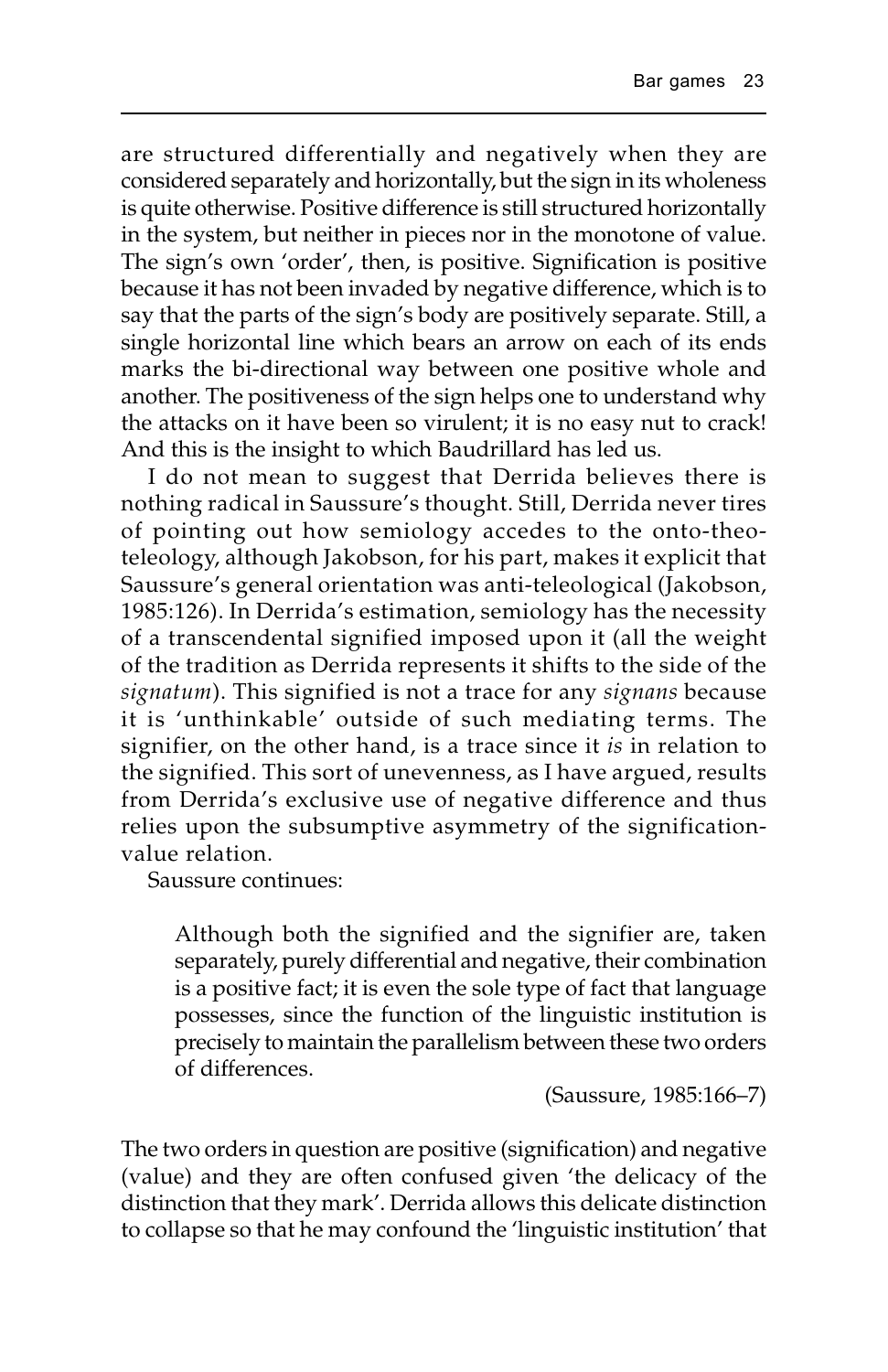seeks to uphold it. Indeed, when one compares positive wholes as wholes, 'difference' itself becomes an inappropriate term which must be replaced by 'opposition'. What does this tell us about the bar?

If the bar is a Derridean hinge and it articulates the two sides of the sign, the sign cannot be a positive fact since the other side of articulation is a negative split. Rather, the sign hinges on the bar as its central rule. The bar is the articulator of an *articulus* (sign) inasmuch as it upholds the sign; the bar is not the removable pin of a hinge.

The bar is the bond *(le lien)* that ties together the signifier and the signified and it should at first be considered by analogy in terms of a chemical compound such as water (Saussure, 1985: 145). It is the attraction of the bar which draws the signifier and signified together like the atoms of a molecule. In this sense, the bar is to signification what the circle is to value; or, what positive difference is to negative opposition. In a further respect, linguistics is drawn to the bar since this 'science' works 'on the border-line *[le terrain limitrophe]* where the elements of the two orders combine' (Saussure 1985:157).

Saussure then shifts his choice of analogy from water to paper: 'Language is also comparable to a sheet of paper: thought is the front and sound is the back; one cannot cut the front without at the same time cutting the back' (Saussure, 1985:157). The relation between the domains of thought and sound, especially the contiguous slices of language, which divide into signifier and signified, unites the sheet of paper and the bar in kind in a radical way. One cannot cut the front of a sheet of paper without at the same time cutting the back and, as far as the sign is concerned, one cannot cut along the bar as one would cut along a dotted line and thus cleanly sever the concept from the sound image. This is not at all evident from the figure that represents the sign since its two sides appear as if they might fall away from the bar if it were to be cut, although Saussure did emphasize the intimacy and bi-directionality of the sign's internal relations (Figure 1).

The indissociability of two sides and a bar enclosed by an oval does not threaten the arbitrariness of the sign. To claim that this bond is positive is not to call it natural or motivated. Recall that Godel omitted the arrows outside of the sign's circle and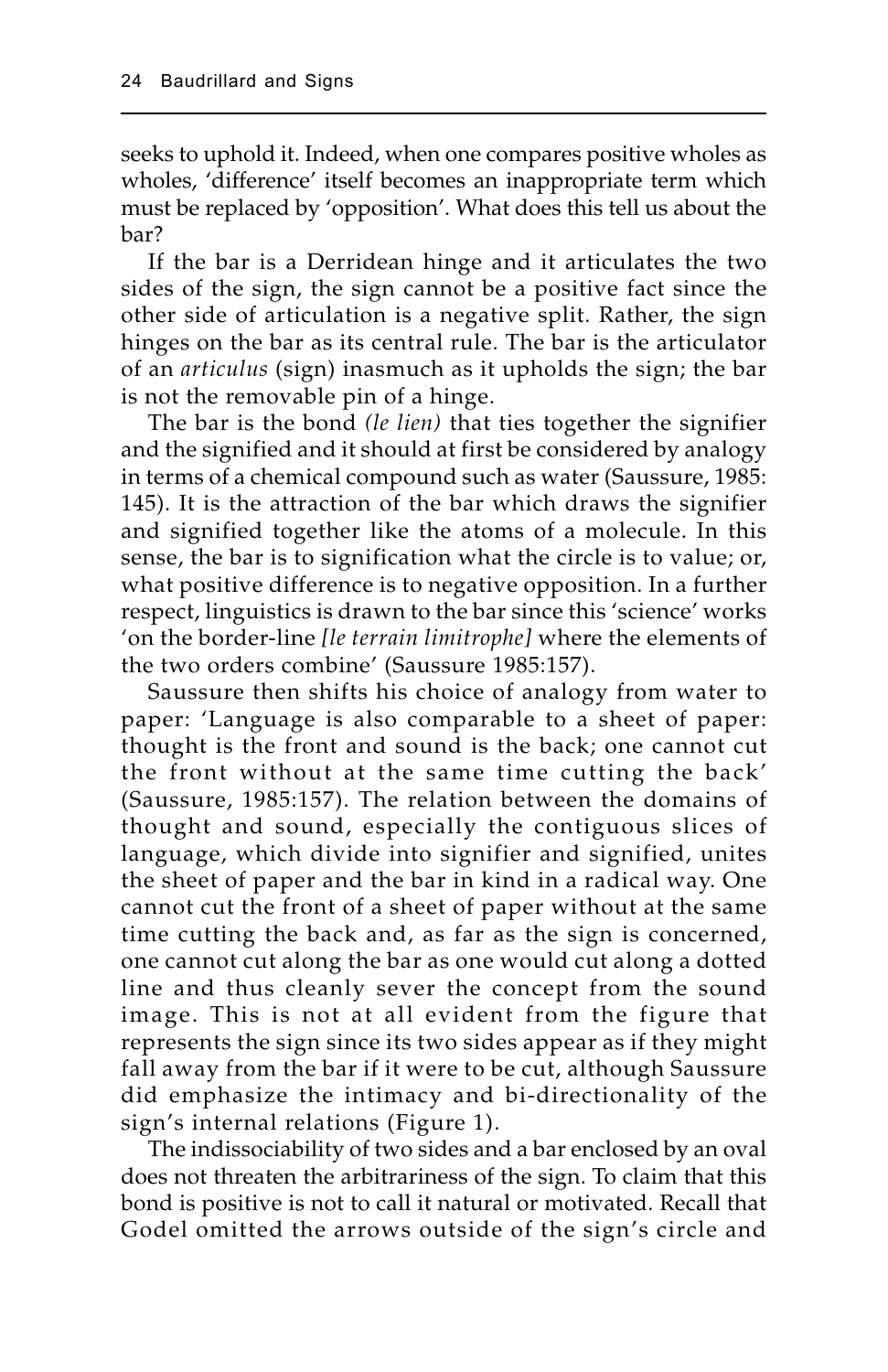

*Figure 1* Two-sided physical sign, *after Saussure*

shortened the horizontal reach of the bar (given his exacting research, these oversights are perhaps surprising; still, Godel was, after all, much more interested in the concept of linguistic value). Godel's sign incorrectly suggests that the circle is the fourth piece of the puzzle of the sign. The arrows express the mutual belonging, a kind of calling *(s'appellent l'un l'autre)* of the signifier and signified. Although the bar gathers the parts of the sign and holds them together, such gathering is not always successful, which is to say that bodies are imperfect.

The vertical arrows which flank the sign's body point the way to the problematic status of what has been called an 'inversion' in Lacan's presentation of Saussure's sign. Unlike Saussure, Lacan put the signifier, the capital S above the bar, below which one finds the signified, an italicized small s. While this 'algorithm' differs from the diagrams of the *Cours* as we know it, the sign's arrows indicate that Lacan may have been justified in turning the sign on its head. The mutual calling of the signifier and the signified is not prima facie violated or indeed inverted by Lacan as far as his positioning of the terms is concerned since the arrows point in both directions. Lacan took advantage of the leeway given by the arrows even though he did not reproduce them. Recall that Barthes, too, noted the clumsiness of representing signification and that he placed the signifier above the bar. Having noted such clumsiness, however, Barthes criticized Lacan's spatialized writing of the algorithm of the sign because he gave *la barre* between S/s its own value.

It is the spirit of the arrows which Lacan and Barthes capture. The sign's body may be willing but the spirit is, perhaps unfortunately, weak. As long as one considers Lacan's inversion with respect to a pair of double-pointed arrows which mark a reciprocal relation, the spirit is willing. As soon as one notices that without explanation Saussure's pair of arrows give way in the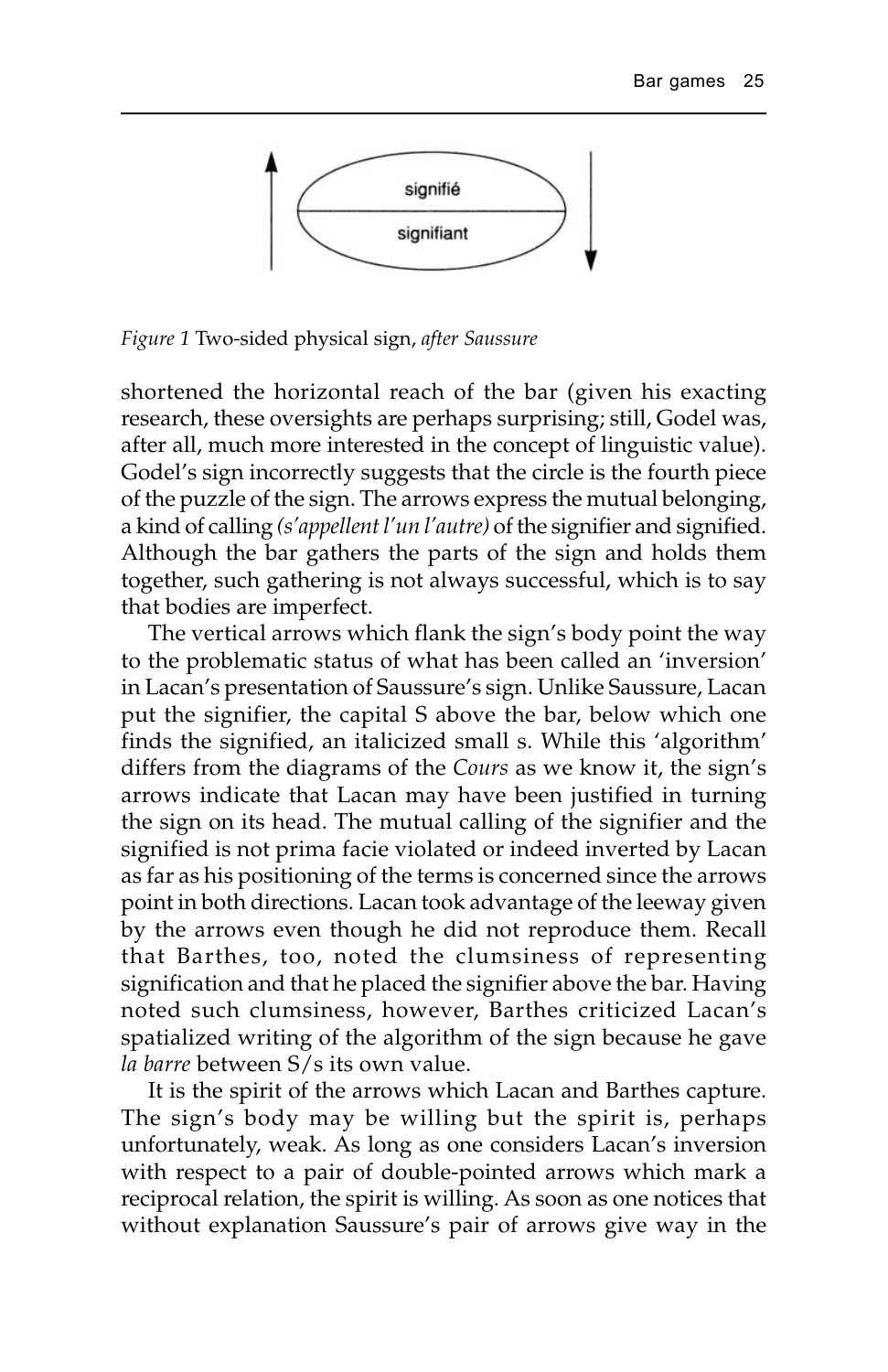manuscript sources of the *Cours* to a single arrow on the left side of the sign with a single direction from signifier to signified, one may begin to speak of the withdrawal of this spirit. The representation by means of arrows of the reciprocal relation of the sign's body was not always foremost in Saussure's mind. The claim that the arrows were added by the editors does little to clarify the issue (Harris, 1987:59). A reader of the manuscript sources cannot help but notice that changes occur. Lacan proceeds from the 'upper nave' on the basis of certain elements of Saussure's thought captured by some of his students.

The opening move in Lacan's bar game is, however, modified by his understanding of the strength of the bar. The signifier and signified are 'of distinct orders and separated initially by a barrier resisting signification' (Lacan, 1966:254). Since *la barre lacanienne* bars *(barrer)* signification and expresses a subject for whom desire is barred, signification in Lacan's sense not only bars Saussure's notions of intimacy, mutuality, and attraction, but pans out onto the axis of value and in so doing takes the signifier and signified separately and differentially. Lacan bars the positive wholeness of the sign (he 'skins' the sign of its circle, capitalizes on the signifier, etc.).

Imagine, however, the following operation. This is a bar game designed to reveal what Saussure may have meant by the positiveness of signification. There is a sheet of paper whose front and back correspond to the signified and signifier respectively. Pick it up with both of your hands, as you have done with similar sheets of paper many times before, and look at it as if to read what is on the front. Be sure to place your hands in such a way that they are in the same position across the width of the sheet, and more or less in the centre of its respective vertical sides. Now, using the position of your hands as an imaginary horizontal axis which cuts across the width of the sheet, turn the top of the sheet away from you until both the top and the bottom are aligned with the aforementioned axis. You should be looking at what was the bottom edge of the sheet. You will notice that what was the front is now the top, and what was the back is now the bottom. The edge that faces you is the bar of the sign; what is on top of the bar is the signified and below it is the signifier. This is how Saussure's figure of the sign must be handled if one is to grasp the fact that the signifier and the signified are cut simultaneously. In order to sever them cleanly, one would have to make a cut which is, while in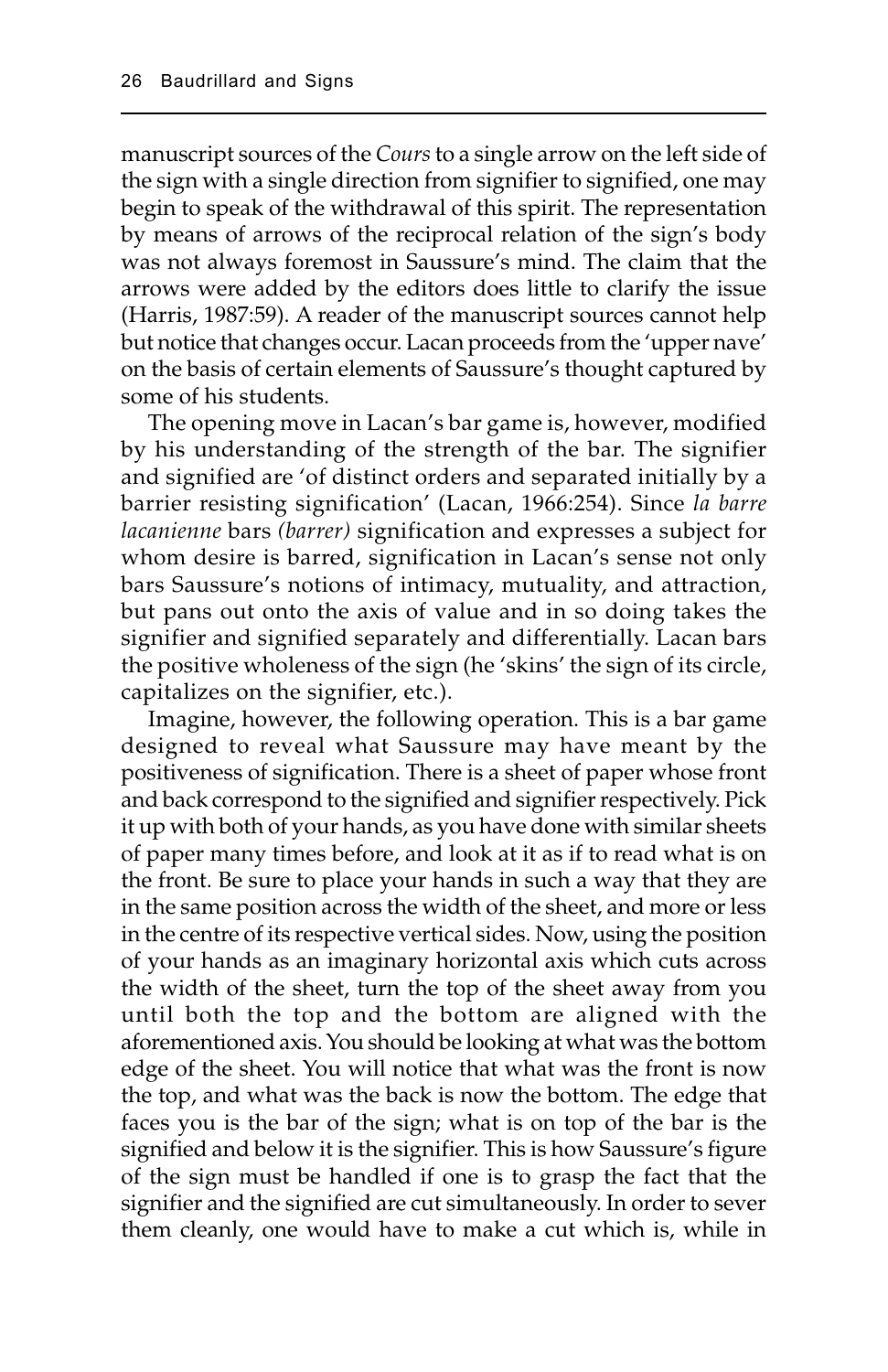principle not impossible, difficult to make with a pair of scissors. One would have to cut the sheet by aligning the blades of the scissors with the horizontal axis of the edge of the sheet, and then cut through the edge so as to separate the top from the bottom. In order to dispel any disbelief, confusion, or objections concerning the specificity of certain moves in my description, note that this bar game may be played in a variety of ways (i.e. by tipping the top of the sheet in the initial instance towards oneself).

A point of clarification is in order. My emphasis on the analogy of the sheet of paper should be read as an attempt to restore signification without exaggerating its significance. The figure of the sign symbolizes signification and I would need several sheets of paper to symbolize value. The idea of restoration is à propos here since one way of reading the overvaluation of value is to imagine a vertical bar of signification buried within a rectangular and horizontal block of value. As one removes the theoretical accretions, one rediscovers signification.

Now, if all value emanates from the system, the system (figured as the semiocracy by Baudrillard) must be smashed. On the one hand, this cry is a false alarm: signification disappears from view because it impedes the marshalling of forces against value; and value, one might suppose, is rather threatening since it has been inflated. On the other hand, the rally cry preferred by Baudrillard, 'signs must burn' (!) alerts us to the unity of the sign's body and stability of the metaphysics of the signifier-signified relation which grounds the structural revolution of value against which the forces of the symbolic struggle. The rally cry is, of course, a string of signs. Despite this fact, Baudrillard thinks that the sign's bar must be broken and its body burned. He has led us to reconsider both that signification is positive and that this feature makes the work of burning signs so difficult. This brief overview of the essentials of Saussure's and Lacan's bars will enable us to understand better what is at stake in Baudrillard's critique as he developed it with respect to Jakobson's model of communication and the power bar.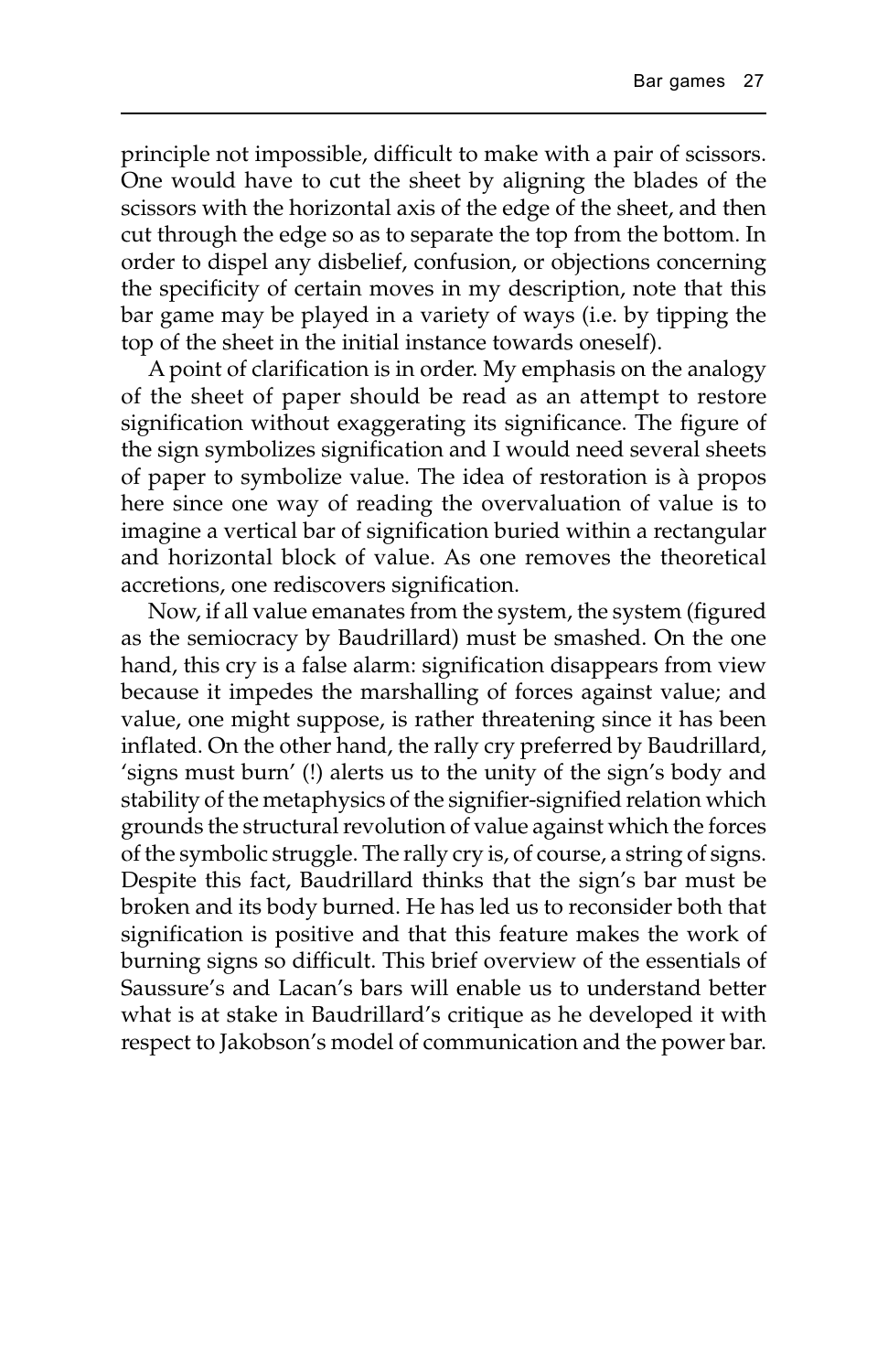# Simulation and semiosis

The concept of the simulacrum does not originate with Baudrillard, even though he has played a significant role in putting it into circulation in contemporary social and political theory. It is best understood in relation to several ancient (Egyptian and Greek) and modern (French) religious, metaphysical and aesthetic traditions. Most important, however, is that in Western metaphysics the simulacrum has always stood at some distance from 'the real' in a position of weakness, having been banished ontologically to the margins.

In the *Sophist* (236–7), Plato draws a distinction in the realm of image-making between an iconic likeness and a semblance. To the extent that the former image 'participates' in the Idea of the thing of which it is an icon or a copy, it is endowed with 'resemblance'. The latter image does not resemble the Idea of the thing of which it is a semblance or a simulacrum because it does not participate in the Idea. A simulacrum only seems to be a likeness. Gilles Deleuze explains that the Platonic simulacrum produces 'an *effect* of resemblance' (Deleuze, 1983:49). This effect is the result of: (i) the point of view of the spectator being included in the simulacrum; (ii) or, as is often the case, the sheer size of the simulacrum does not enable a spectator to take a point of view from which one could control the effects of resemblance and thereby determine that the work does not really resemble the original.

Deleuze asks: How does one overthrow Platonism? By means of the simulacrum, of course. In a Nietzschean reverie on the power of *Pseudos,* the original and the copy crumble under the assertion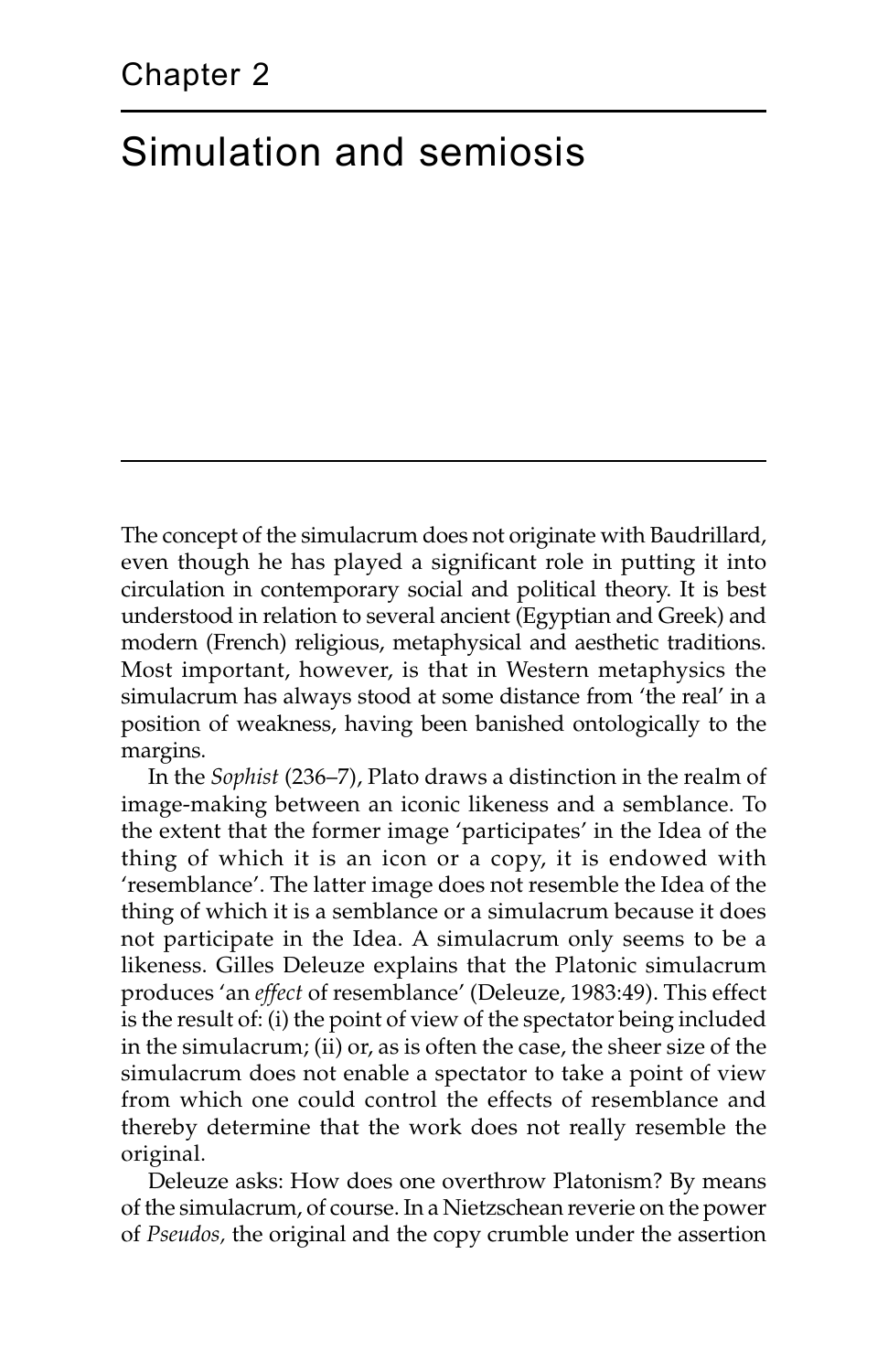of the rights and the powers of the hitherto degraded simulacrum. Baudrillard will advance a 'heretical' version of this assertion.

The art of the imitator is thrice removed from true knowledge. In his study of Bataille, Baudrillard and Lyotard, *Heterology and the Postmodern,* Julian Pefanis uses Plato's argument of *Republic* X concerning the progressively unreal and therefore inferior arts of the user, the maker, and the imitator to situate Baudrillard's 'theory of the third order'. Pefanis contends that 'the thought of Jean Baudrillard comes closest to operating within, and on, the epistemological framework of this Platonic discourse' (Pefanis, 1991:60). While a reading of the *Republic* would seem to be a prerequisite for a critical contextualization of Baudrillard's model of simulation—with the addition of a fourth stage, Baudrillard effectively confounds any Platonic expectations— this is not a 'great books' argument. Like Deleuze, Pefanis's reading is Nietzschean. One might even say, to quote Nietzsche from *The Twilight of the Idols,* that with Baudrillard 'Plato blushes for shame' (Nietzsche, 1968:41). But Baudrillard is also interested in the Persian prophet Manes, the founder of Manicheism, and displays no strong need to turn Platonism on its head, although he would surely enjoy the acrobatics.

In *Republic* X 603b, one reads: 'Mimetic art, then, is an inferior thing cohabiting with an inferior and engendering inferior offspring'. Recall that 'imitators' such as poets and Sophists would not be allowed into the ideal Platonic state. Plato argues that the imitator produces a semblance distant from the truth and inferior to it, and this kind of practice appeals to the 'part in us that is remote from intelligence'. Unreason and simulation belong together. Today, as Pefanis claims, Reason leads a phantom existence in the ruins of the Platonic hierarchy of representation.

Baudrillard's claims for simulation have led cultural conservatives to retreat into a Platonic elitism, what may be called a eugenics of representation, and to charge Baudrillard with irrationalism. Baudrillard himself is suspect because of his interest in metaphysically and ethically inferior phenomena. On this view, Baudrillard, like Socrates, is guilty of corrupting the youth —not of Athens, but of America (Vine, 1989).

The investigation of simulacra has never been a wholly technical affair. On the contrary, the hierarchical division of representation has been accomplished with respect to a moral order which must be either maintained or destroyed (to cite two extreme positions),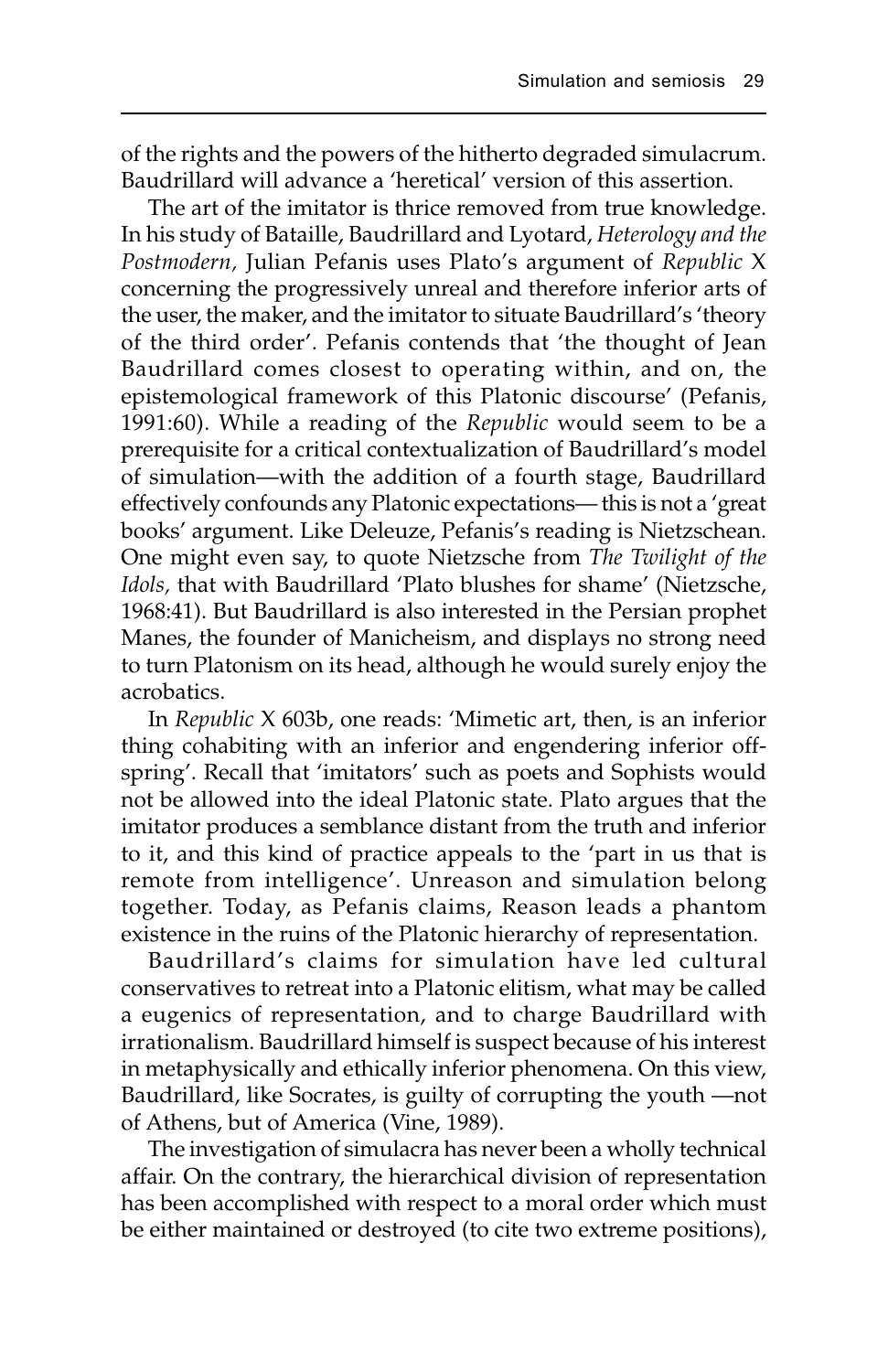even though neither the Platonic nor Nietzschean options may suit everyone. There is, however, a third option.

In contemporary French letters, the concept of the simulacrum is associated as much with Baudrillard as it is with Pierre Klossowski. Indeed, in an essay on Klossowski originally published in 1964, 'The Prose of Actaeon', Michel Foucault (1988) reads the problem of the vertigo of the Same through the troubling resemblance between the simulacrum of God (Satan) and the simulacrum of Satan (God). Since Descartes addressed 'this great peril of Identities' in his Third Meditation', Foucault thinks 'the concern over simulacra has fallen into silence'. Foucault in a sense opens a space for the Baudrillardian project, without neglecting Klossowski's contributions to 'the game of the simulacrum'.

Anne-Marie Lugan-Dardignan (1986) alerts us to Klossowski's interest in the Carthaginian theologian Tertullian's *De Spectaculis,* a moral treatise on spectacles such as the theatre and chariot races. One need only recall two of the Deuterocanonicals, *Bel and the Dragon* and *The Letter of Jeremiah* both found in the Septuagint Greek text among the books of the Old Testament—in order to situate historically and theologically this critique of the worship of idols, while maintaining a keen sense of the irony of culling lessons on simulacra from second order apocrypha. In the story of Bel—the Babylonian idol— Daniel refutes King Cyrus's claims regarding Bel's appetite and in so doing reveals the game of this simulacrum. Daniel proves by means of indexical signs (footprints) that the priests and their families have entered surreptitiously the chamber in which Bel and the food and drink provided to appease his hunger were sealed by Royal decree and consumed all of the offerings. In *The Letter of Jeremiah,* Jeremiah's critique of Babylonian idols including Bel takes on a mocking tone when he relates them to perches for bats, swallows and even cats—they are useless scarecrows as it were. No matter how richly appointed an idol may be, it cannot itself produce any signs of life.

Klossowski understands Tertullian's charge of idolatry against spectacles in terms of a 'gathering of the ungodly'. The evil demon and the work of the simulator occupy the same position in Klossowski's universe: 'To succumb to the Devil is to succumb to the imposter'. The title of one of Baudrillard's essays on film, *The Evil Demon of Images* (1984b), states the irrevocability of the bond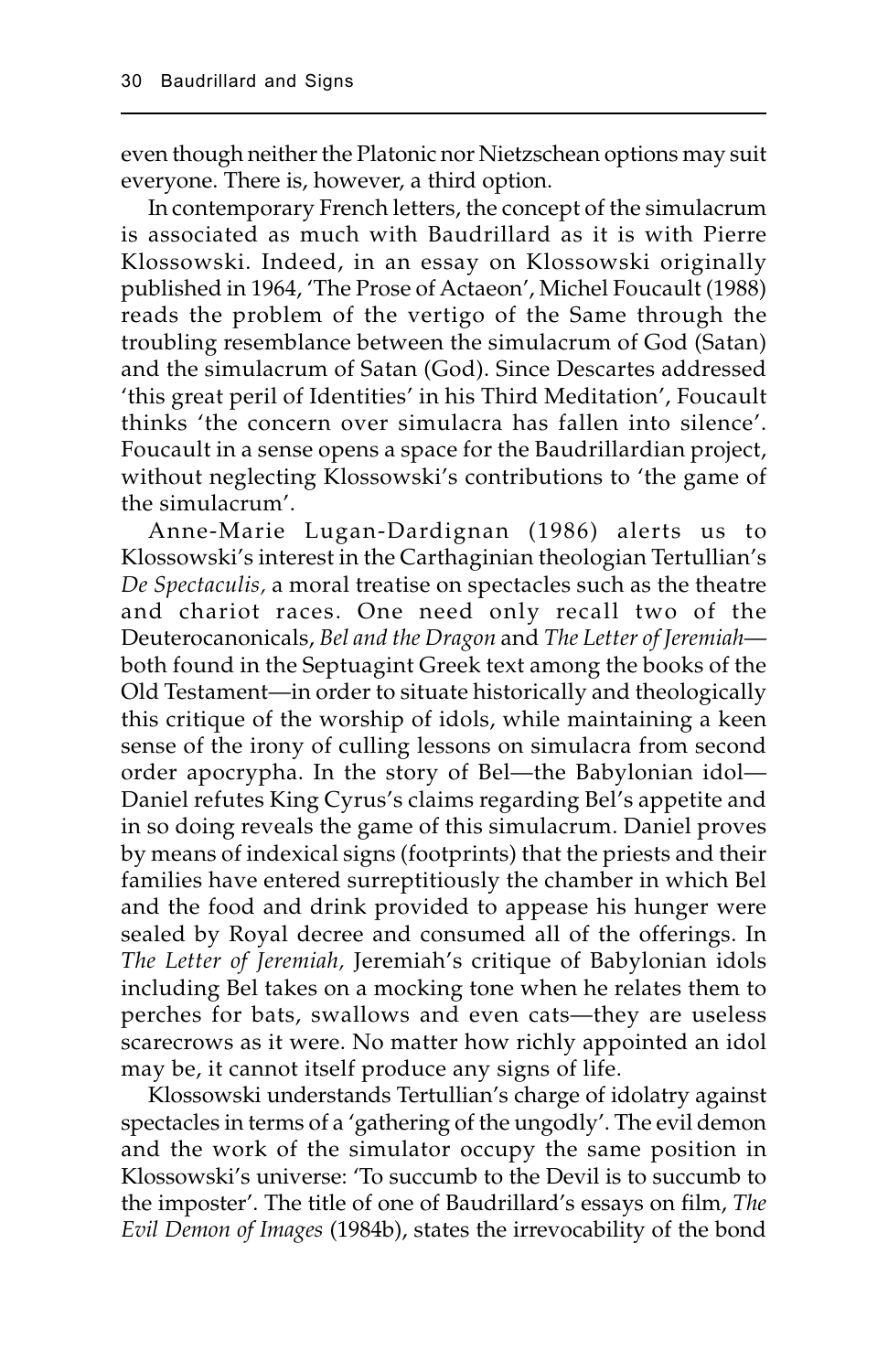between the principle of evil, an evil demon, and the image, an irreal, irrational and immoral spectacle.

Ulysses Santamaria (1979:82) has astutely observed that 'one can situate Baudrillard's work within the long tradition of gnostic Manicheism', a matter upon which Baudrillard commented in an interview in the *Evil Demon.* Baudrillard's thought is Manichean in the explicit dualities it engages. The symbolic and death stood against everything which was touched in some manner by the orders of the sign and the real. A Manichee thinks in radically dualistic terms and posits the co-existence of two irreconcilable principles (Good and Evil; the symbolic and the semiological-real). The source of Evil is not the Good, but rather, a Demon. Baudrillard remarks: 'What the heretics posited was that the very creation of the world, hence the reality of the world, was the result of the existence of the evil demon. The function of God…was really to try to repudiate this evil phantom' (Baudrillard, 1984b: 41). The semiological order is, like the order of the Good, impinged upon by the symbolic principle of Evil. The active force in Manicheism is Evil, a seductive Thanatos, while the Good is relatively passive because it is under assault. While the principle of Good must try to repudiate Evil, it may be subtly transformed (weakened) in the process. It is at this point that the parallel demonologies of Baudrillard and Klossowski begin to diverge.

The demon invoked by Klossowski (1985) serves as the artist's model for the production of a simulacrum. This 'demon' does not have a transcendental origin. It is an obsessional force hypostatized by the artist, who attempts to 'seduce' it by resemblance in working on a simulacrum (a work of art). The artist's so-called seduction of the demon by means of the simulacrum is a self-seduction since the artist hypostatizes the demon in question. Klossowski understands this seduction contrastively through the hermetic tradition. His reference to Hermes Trismegistus, the 'thrice greatest Hermes', or as Tertullian called him, *magister omnium physicorum,* the 'author' of the *Corpus Hermeticum,* throws into contrast Klossowski's own subjectivistic and psychologistic view of the artist's creation of a soul to inhabit a simulacrum with Hermes Trismegistus's refusal to grant such a power.

The 'magic of the statues' practices by the fathers of the Egyptian religion—a practice with which Augustine associated Hermes in *The City of God* (viii. 23–6; xviii. 39), and which involved the worship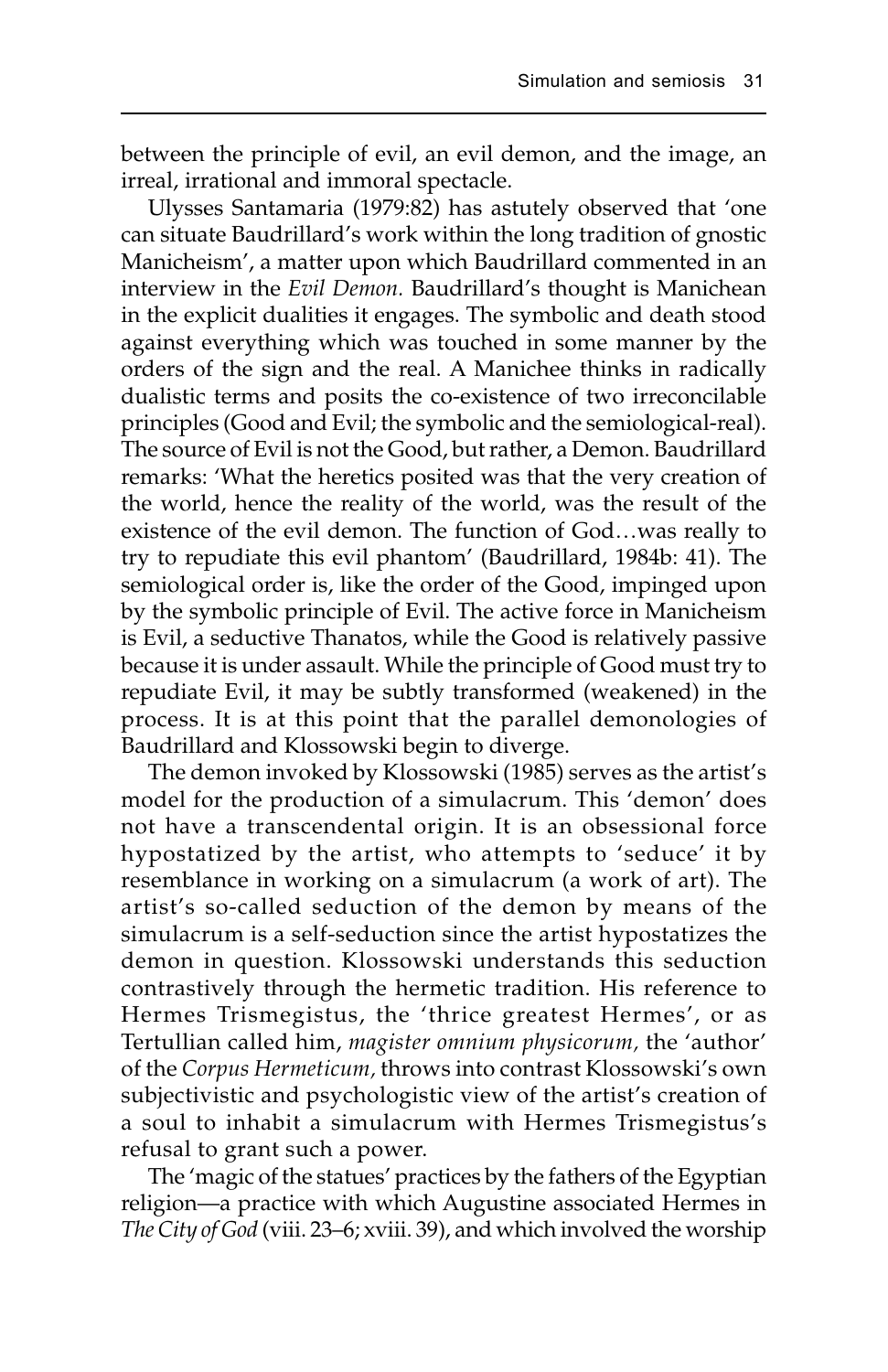of simulacra, a practice tantamount to the worship of the Devil in the Christian tradition—has been described by the Florentine neo-Platonist Marsile Ficin and may be described in terms of seduction (Allen, 1988). The statues contained specific materials and had certain forms in virtue of a sympathetic relation of harmony: like attracts like. Only a likeness (material and formal) could attract a demon, an angel, the soul of the deceased, or a divinity of some sort. The demon, then, would occupy a simulacrum and speak through it. With respect to Greek mythology, in *De la séduction* Baudrillard employs the concept of seduction to describe the relations between Gods and mortals. Since the simulacrum always seduces, all metahuman entities must beware of its power (Baudrillard, 1979:143).

The artist gives a sensible, visible form to the invisible demonic force in order to exorcise it. The only thing which stands between Klossowski and the cliché of the artist who 'exorcises *his* demons' is his peculiar appropriation of ancient tradition. This exorcism is also described as a means of 'communication' since the simulacrum is said to act upon those who view it in the same way that the demonic model acted upon the artist. There are limits to this sameness since the simulacrum cannot deliver the intensity and fullness of the artist's phantasm. Art is still a sympathetic contagion of psychoneurosis, yet the simulacrum signifies only by means of the traces of the artist's largely incommunicable experience (Klossowski and Monnoyer, 1985). If these simulacra communicate anything, it may be the Klossowskian communion of lascivious gay and heterosexual fantasies which the viewer, who must also be male, must inevitably strive to reproduce, to commune with as it were. As Gallop has established in her study of Klossowski's critique of his colleague Bataille, sodomy is understood as a simulacrum which in the Sadean character assumed by Bataille furthers neither communication nor community. Rather, it is a 'rite of complicity' (Gallop, 1981). This key simulacrum, in other words, produces nothing but remains *(les déchets);* Baudrillard's concept of *le reste* (remains) is understood as value, that is, as simular, which is another kind of leftover opposed to a remainderless symbolic equilibrium. *Le reste, c'est valeur* (Baudrillard, 1976: 292). The residuum is not subject to the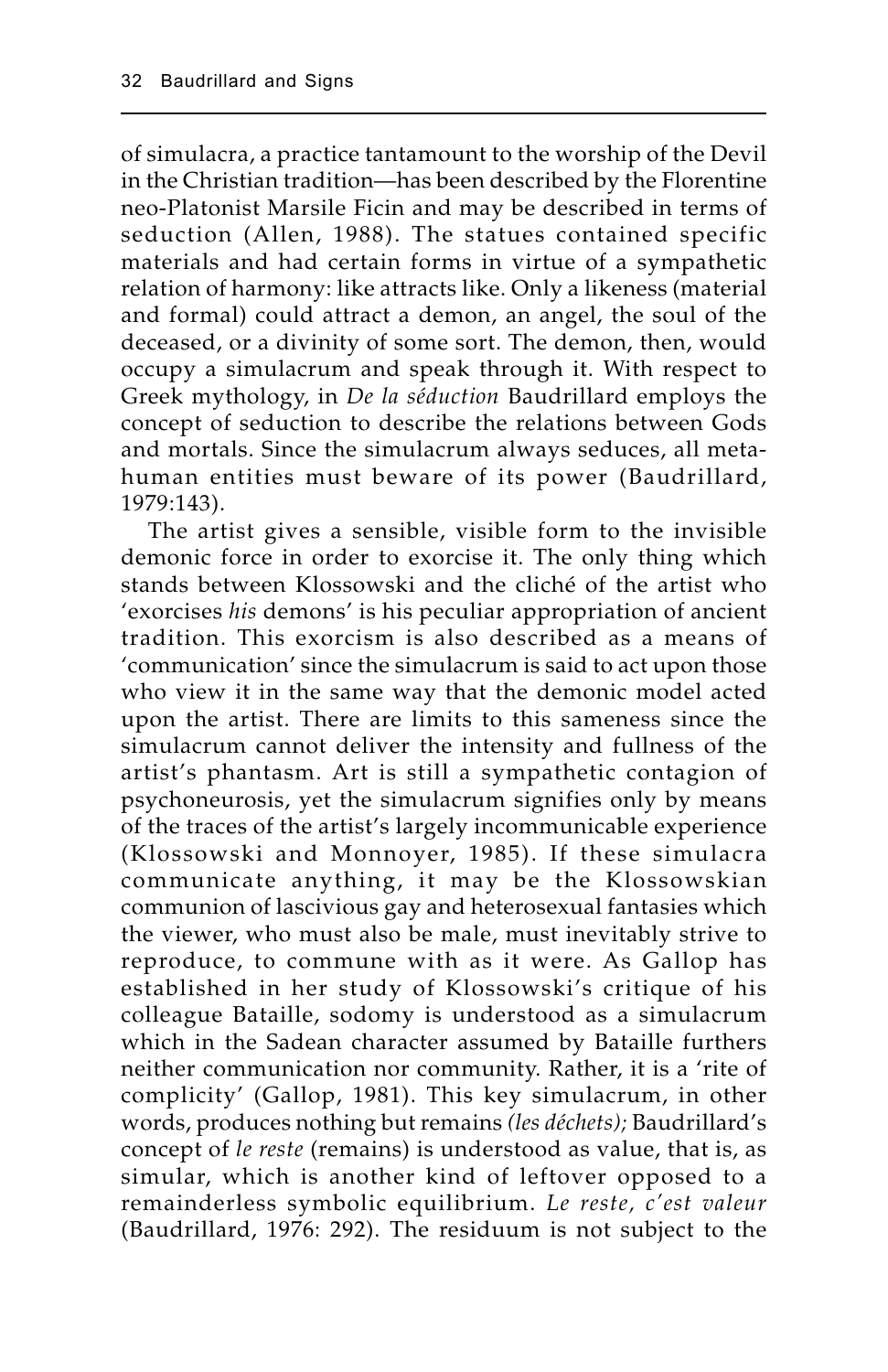sumptuary destruction and agonistic prestations of the potlatch. The remains may be, on the contrary, accumulated, reconstituted.

Klossowski's Sadean vision in *La monnaie vivante* (1970; there are no page numbers in this edition) presents his obsession with a form of exchange in an 'apparently impossible regression' to an industrial phase which 'exists in fact': producers demand from consumers payment in objects of sensation, in living money—men are paid *en femmes,* and women are paid *en garçons* (the imaginary in this case is straight). This 'money' is drawn from collections of 'persons supposedly destined to pleasure, to emotion, to sensation'. What Klossowski reads as fact is the seduction and the expression of a demon of exchange in a perverse numismatics: without recourse to a literal exchange *(un troc),* all modern industry rests on an exchange mediatized by the sign of inert money, neutralizing the nature of the objects exchanged, that is to say on a simulacrum of exchange… *Un troc* can mean barter and exchange, throwing a confusing light on the emergence of money from barter.

Klossowski is playing upon and indeed parodying an ambivalence in symbolic economies. In the *Grundrisse,* Marx observes parenthetically that although money has taken many different material forms, its materiality is 'by no means a matter of indifference' (Marx, 1973:145). In Jean-Joseph Goux's (1990) structuralist reading of the Marxo-Freudo symbolic economy, this is a challenge to the arbitrariness of the body of money. The question of value throws into relief Klossowski's play on money's body: the value of Klossowski's living money is strictly symbolic, which is to say that it is relatively worthless in itself since it can be cashed in for its 'face value' even if it, like a coin, wears away; but, as the source of sensation, its value resides in its 'corporeal presence', and thus money's body is a matter of great, even grave concern. What is not ambivalent in Klossowski's work is the equation of exploitative mercantilism and the instinctual life. The lesson of Sadean 'libertinage' is that living beings are possessed as objects when the rules of capital are applied to affective relations (Guillaume, 1989:201).

The concept of 'living money' wreaks havoc with the arbitariness of the sign's body and the logic of its replacement by another body whose identity as an equivalent value is irreducible to its corporeality and qualitative attributes. The concept requires that the quality of the sign is already merchandise, richness itself, even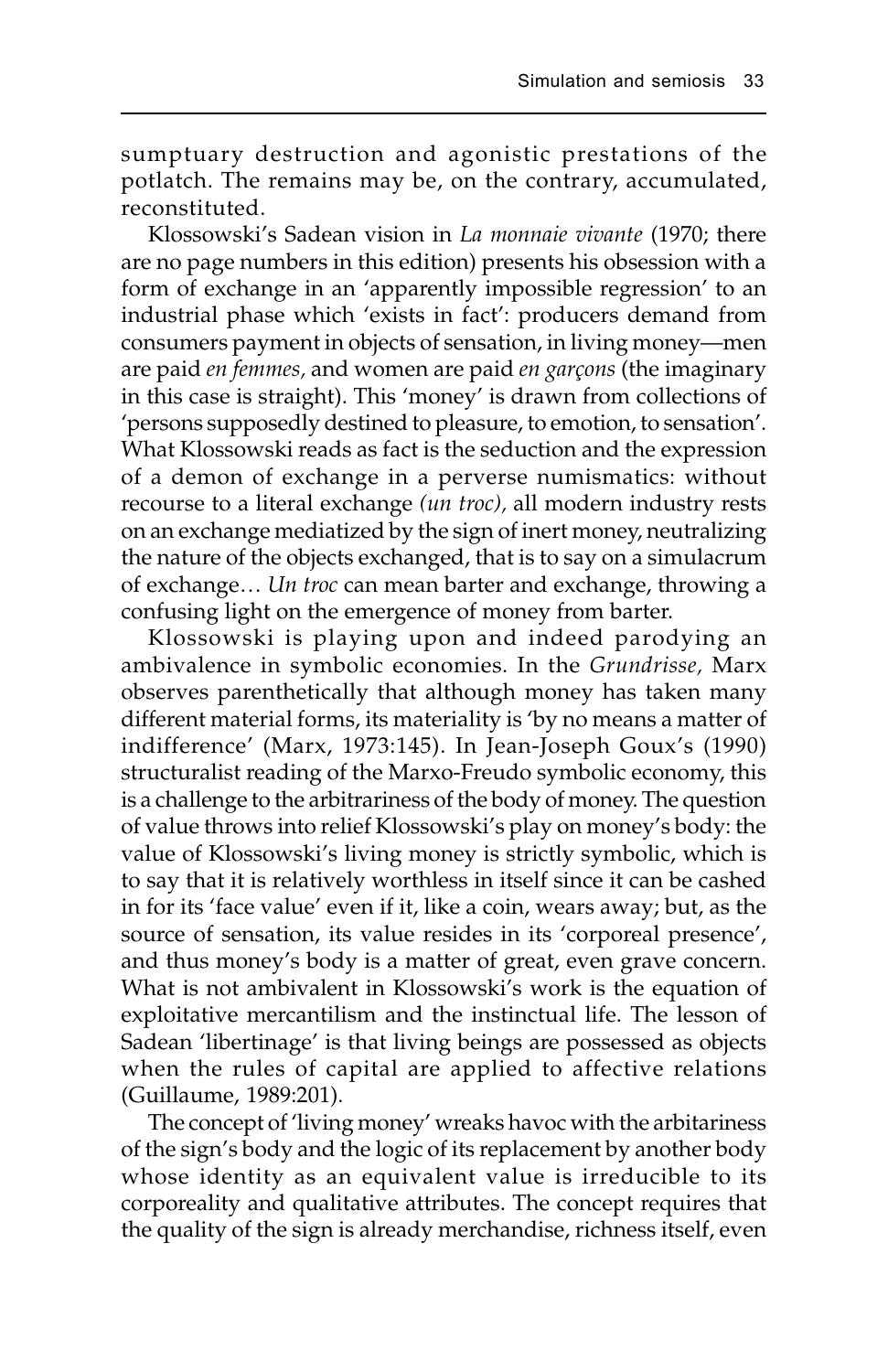money, inseparable from the emotions, desires, and merchandise its bodily presence yields. This is not, then, a marginalist economics in which what Klossowski calls the 'industrial slave' (model, star; Klossowski mentions Sharon Tate in particular) produces desire and its lack and provokes consumable emotions as the semiotic spin-offs of films and magazines.

From the Deuterocanonicals and Tertullian, through the Hermetic writings and Plato to Klossowski and Baudrillard, the simulator has played a game of seduction. Although the metaphysical and ethical status of this game has been viewed in radically different ways over time and put to work for quite different regimes, the simulacrum has not ceased to exert a significative but troubling influence as a diversionary force. While this is the explicit message of the simulacrum for Plato and Tertullian, Hermes and Klossowski emphasize its power to capture and to contain, whereas Baudrillard treats it as a principle of evil with the strength to issue a challenge to Goodness and Truth in the context of his Manicheism. In the end, however, it needs to be emphasized that the historical alignment of simulacraseduction-Evil does not fully serve Baudrillard's theoretical purposes. Since simulacra are produced semiologically and Baudrillard theorizes from the perspective of the anti-semiological principle of the symbolic, simulacra, like certain kinds of signs, must perish in the violent *effraction* of the symbolic in all of its manifestations (including that of the principle of Evil) into the simulational world of Saussurean signs and abstract codes. Still, this little survey of simulacra gives one a sense of the seductive games played around and with simulacra as well as the ethico-metaphysical stakes of these games.

### **THE METAPHYSICS OF THE REFERENT**

In theorizations of referentiality, some of the most hotly contested ground may be found between the sign and the real. The positions taken with respect to this relation are influenced by one's conception of both the sign and the real. The difference between Umberto Eco and Baudrillard on these matters is not merely attitudinal. Their differences revive the metaphysical issues which have arisen historically and continue to haunt signification and simulation, and they complicate the investigation of the structure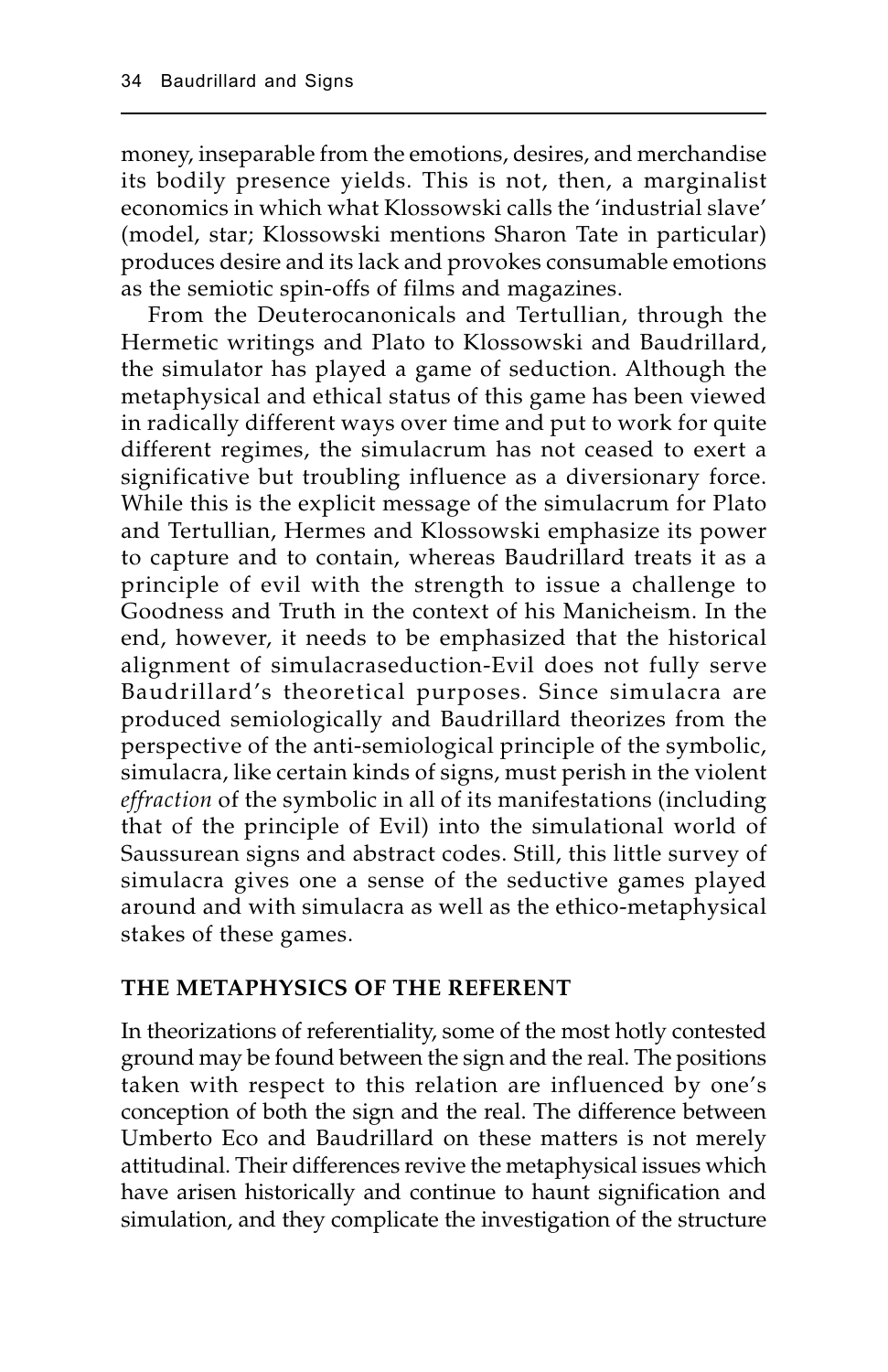of the sign form by discrediting particular 'metaphysical' conceptions of it.

Eco and Baudrillard disagree on the matter of the place of the referent in determining the elementary features of signification. The disagreement revolves around their competing claims regarding the metaphysical implications of the referent. In *A Theory of Semiotics* (1976) Eco maintains that if the referent is *included* in a theory of codes, then the theory will be contaminated with the 'metaphysics of the referent'. On the other hand, in 'Vers une critique de l'économie du signe' in *Pour une critique,* Baudrillard thinks that the *exclusion* of the referent which occurs in the separation of the sign (signifier-signified) from the world involves a 'metaphysical representation of the referent'. The referent carries metaphysical implications because it is a first semiotic principle, the very sort with which metaphysics deals. Suffice it to say that 'metaphysics' is a term with a rich array of negative connotations, only some of which I will consider.

Eco distinguishes between the place of the referent in Saussure's linguistics and Peirce's semiotic in this way: 'objects are not considered within Saussure's linguistics and are considered within Peirce's theoretical framework only when discussing particular types of signs such as icons and indices' (Eco, 1976:68). Although the object in Peirce's complex senses of it is irreducible to the referent understood as a real thing (extralinguistic in the Saussurean tradition) upon which a sign depends for its meaning, it is not even Peirce's dynamic (real) or immediate, and certainly not the final object which interests Eco. In fact, he asserts that some of Peirce's definitions of the sign (i.e. CP 1:339)<sup>1</sup> 'leave too important a place for the object' (Eco, 1976:76). If Eco is neo-Peircean, his debt to Peirce must be expressed in another fashion.

As far as Eco is concerned, the abstract cultural aspects of the processes of signification are obscured if one clings to the Fregean *Bedeutung* or any denotation: 'from the point of view of the functioning of a code (or many codes), the referent must be excluded as an intrusive and jeopardizing presence which compromises the theory's theoretical purity'. This is the sort of 'purification' which Baudrillard treats as a 'fiction' of the idealistic semio-linguistics initiated by Saussure and later 'analyzed' by Benveniste (Baudrillard, 1972:182ff; Benveniste, 1966).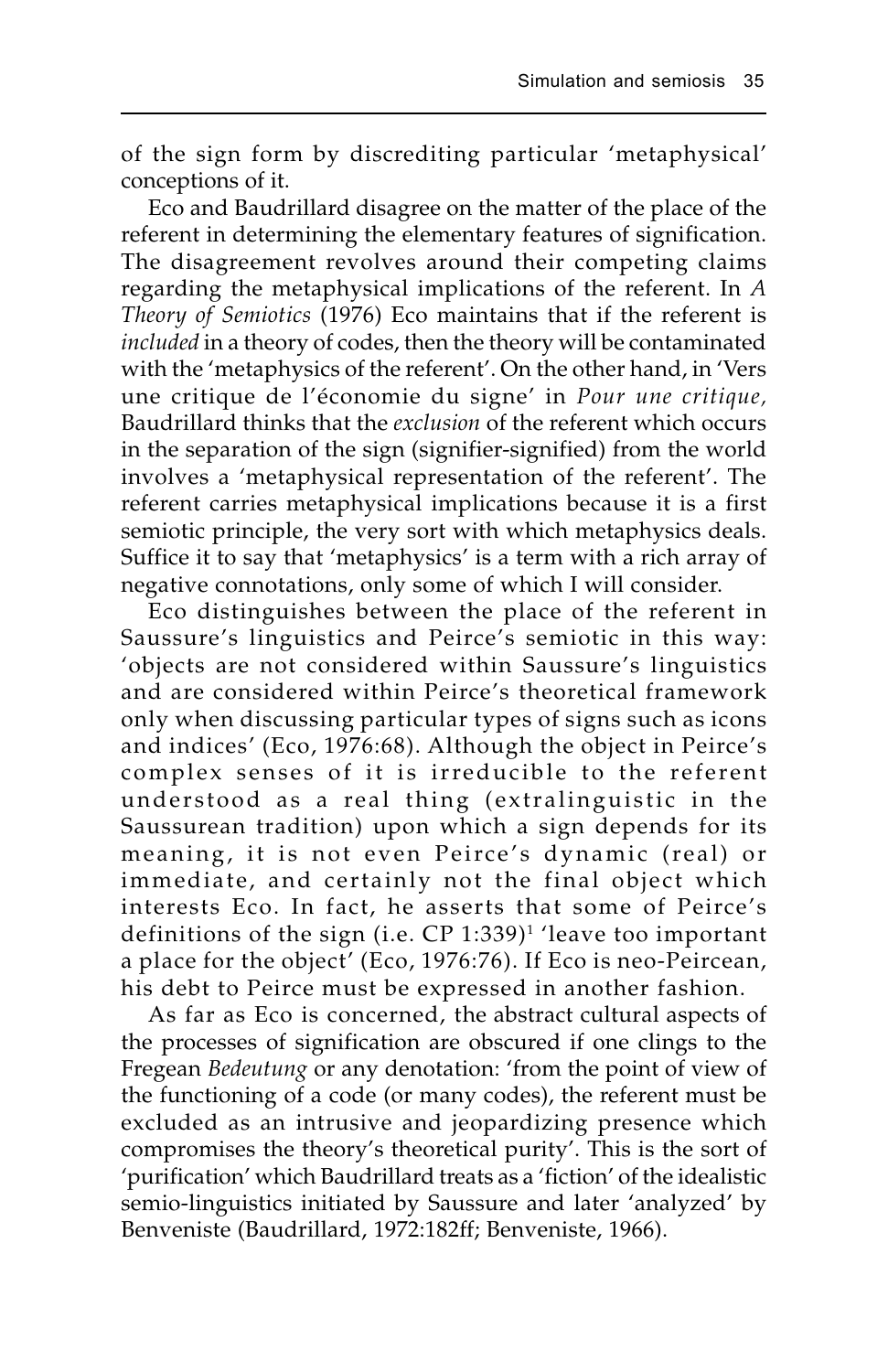What interests Eco is a 'cultural unit', an abstract entity whose meaning is a convention which is not determined in relation to a referent. A cultural unit is 'the meaning to which the code makes the system of sign-vehicles correspond' (Eco, 1976:67). 'The code makes…': this phrase bears a close resemblance to Baudrillard's claim that it is only the code which speaks. Baudrillard's aims are different from those of Eco. Baudrillard's critique of Jakobson's (1960) model of communication in 'Requiem pour les media' in *Pour une critique* is based on the idea that the code has an *agency* and is an intermedium which determines the controlled circulation of semantic contents (Baudrillard, 1972:220ff). The code *terrorizes* the process of communication by fixing the two poles of sender and receiver and by privileging the sender. Further, the code: (i) reduces communication to 'munication (the receiver may become in turn a sender, but the active-passive split is repeated); (ii) ensures the non-ambivalence (the assumption of univocality which may be transmuted into polyvocality but only under the rational dictates of the code) of the message; (iii) excludes the ambivalence (not to be confused with the ambiguity, for instance, of the poetic function, as some of Baudrillard's readers have suggested; Racevskis, 1979) of a constant symbolic exchange unmediated by the code. The code lines up the signvehicle and the cultural unit, the sender and the receiver, and the signifier and the signified. This 'positioning' (a holding pattern) is metaphysical. The code appoints the terms of these dichotomous entities in an abstract separateness and itself articulates their intimate non-reciprocal (in symbolic terms) relation. Baudrillard does not and cannot explain how communication could take place if encoding and decoding did not occur between persons. Instead, what he focuses on is the obligation (which replaces the code understood as a cold, remote and digital structure) to give and receive *between* persons in the absence of their abstract separation and togetherness (by virtue of the bar of implication).

The code in its most general sense is a system of rules for the combination of stable sets of terms into messages; the logic of the code is disjunctive. Baudrillard reduces Jakobson's model to the simulation of communication by discovering its unidirectionality, the assumptions of legibility and univocality (of the message) and an agency (of the code). Indeed, as a controlling schema, the code does entail a certain instrumental influence. Eco's programmatic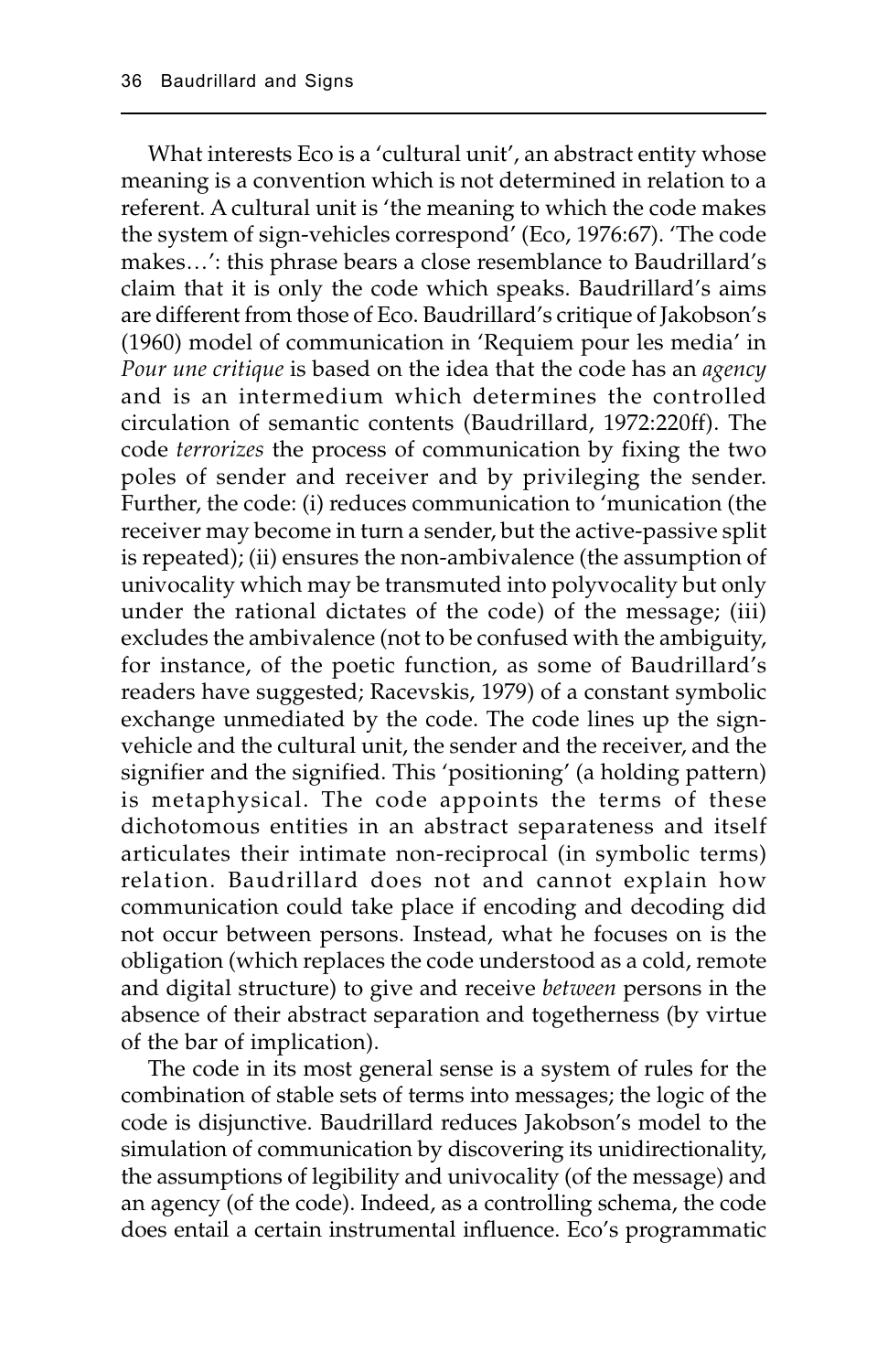distinction between an s-code (a finite set of elements structured oppositionally according to combinatorial rules by which values are established in relation to the respective positions of the elements in the system) and a code (which must include elements ruled by internal combinatorial laws, contents conveyed by the elements and some kind of proof that the message has been correctly received) includes many of the aspects which are normally found under the semiotic definition of code (Eco, 1976:36ff; Greimas and Courtés, 1979). Of the three Cs of communication (code, contact, context), Baudrillard seizes upon the power and the irreducibility (if there is signification, then there is a code) of the first and elevates it to the status of an overwhelming context (the code becomes *modernité*) whose 'extras flee the stage' (all of Jakobson's functions) when (and if) its dictatorship crumbles. Contact fares no better.

The phatic function, Jakobson writes, is 'a physical channel and psychological connection between the addresser and the addressee, enabling both of them to enter and stay in communication' (Jakobson, 1960:353). In *De la séduction* Baudrillard returns to his assault on Jakobson's work and charges that the need to isolate the phatic function is evidence of our progessive loss of contact. Contact is empty in the era of telephatics *(le téléphatique)* since it is suspended electronically in the 'teledimension' between the purely operational switching stations of a network (Baudrillard, 1979:224).

Baudrillard's critique of Jakobson is based on several of the principles about which Jakobson has himself raised objections. It is especially important to note Jakobson's belief that it is a 'delusional fiction' of Saussureanism to posit a uniform code for all the members of a speech community, thereby initially diffusing Baudrillard's charges of univocality and legibility (Jakobson, 1971:719). By the same token, Baudrillard's remarks directed against Eco make it clear that he is not merely advocating the complication and reproduction of the code (Baudrillard, 1972: 227). Eco suggests that it is not enough to change the content of a message because a truly subversive gesture must engender a new code. Jakobson suggests something similar to Eco when he notes that the code is multiplex and consists of a hierarchy of sub-codes, many of which a single person (who belongs simultaneously to several code-using communities) will draw upon. Yet, by isolating and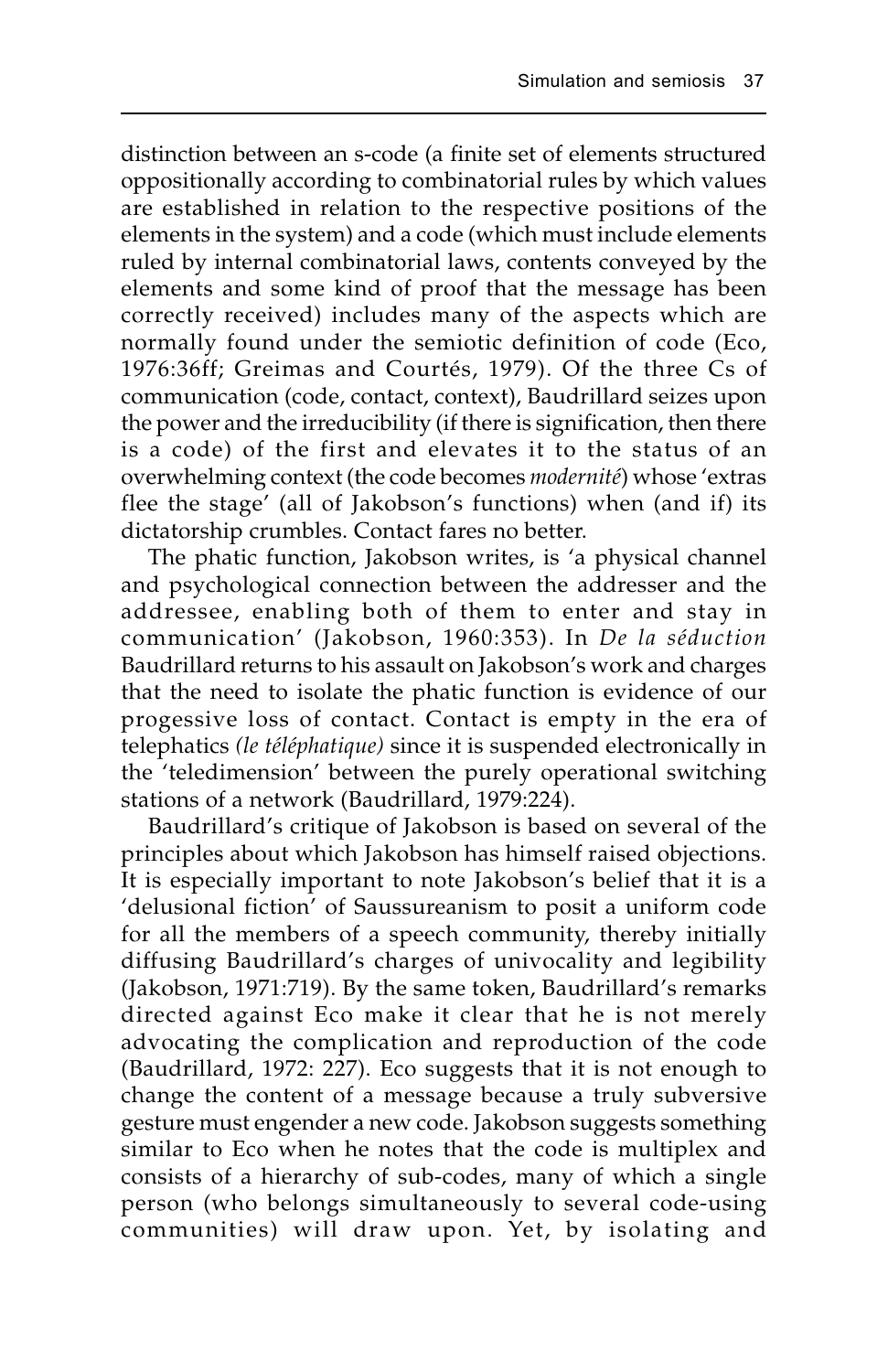hypostatizing the code, Baudrillard partakes in what Jakobson calls the Saussurean propensity to confine analysis to the code in spite of the dialectical unity of the code/message and competence/ performance. In Baudrillard's estimation the code is ubiquitous, and it has become so, he will argue, with the assistance of cybersemioticians.

Eco's cultural unit is modelled on Peirce's interpretant, understood minimally as the significance or meaning of a sign (CP 8: 179); the cultural unit is itself a sign, which explains why it too can have interpretants. Eco specifies that 'the idea of the interpretant makes a theory of signification a rigorous science of cultural phenomena, while detaching it from the metaphysics of the referent' (Eco, 1976:70). The interpretant enables one to avoid both the referential fallacy and the extensional fallacy (whereby the truth value of a sentence supplants its meaning). By considering the referent, one lapses into an invalid theory of meaning which severely restricts the scope of one's investigation given the need to find an empirical object to which a given sign corresponds. Eco argues that if one identifies the meaning of a term with a referent, then one must exclude from consideration all of the terms (syncategorematic) which do not have referents. Every term has at least a cultural unit which stands in an interrelationship of opposition (pure difference) with the other units in a system. Eco does not deny the existence of terms (categorematic) with referents; it is just that their meaning is dissociable from their referents. The referent stains the purity which comes with a principle of value which issues from the system, a classically Saussurean notion (Eco, 1976:73).

'In so far as it immediately establishes a distinctive opposition between signifier and signified and between sign and referent, etc., from the very first point of departure what semiology tries to do is to *domesticate* the sign', Baudrillard has claimed (1984b: 44). The sign is a product of the domestication of meaning. This domestication takes place under the 'empty and magical' concept of *motivation*. Baudrillard targets Benveniste's relocation of the arbitrariness of the sign in his *Problèmes de linguistique générale* in order to elicit its metaphysical operationality. Metaphysics is a means of domestication and obfuscation.

It is only possible, thinks Baudrillard, for Benveniste to resituate arbitrariness outside of the signifier-signified relation between the sign and the referent in virtue of their initial metaphysical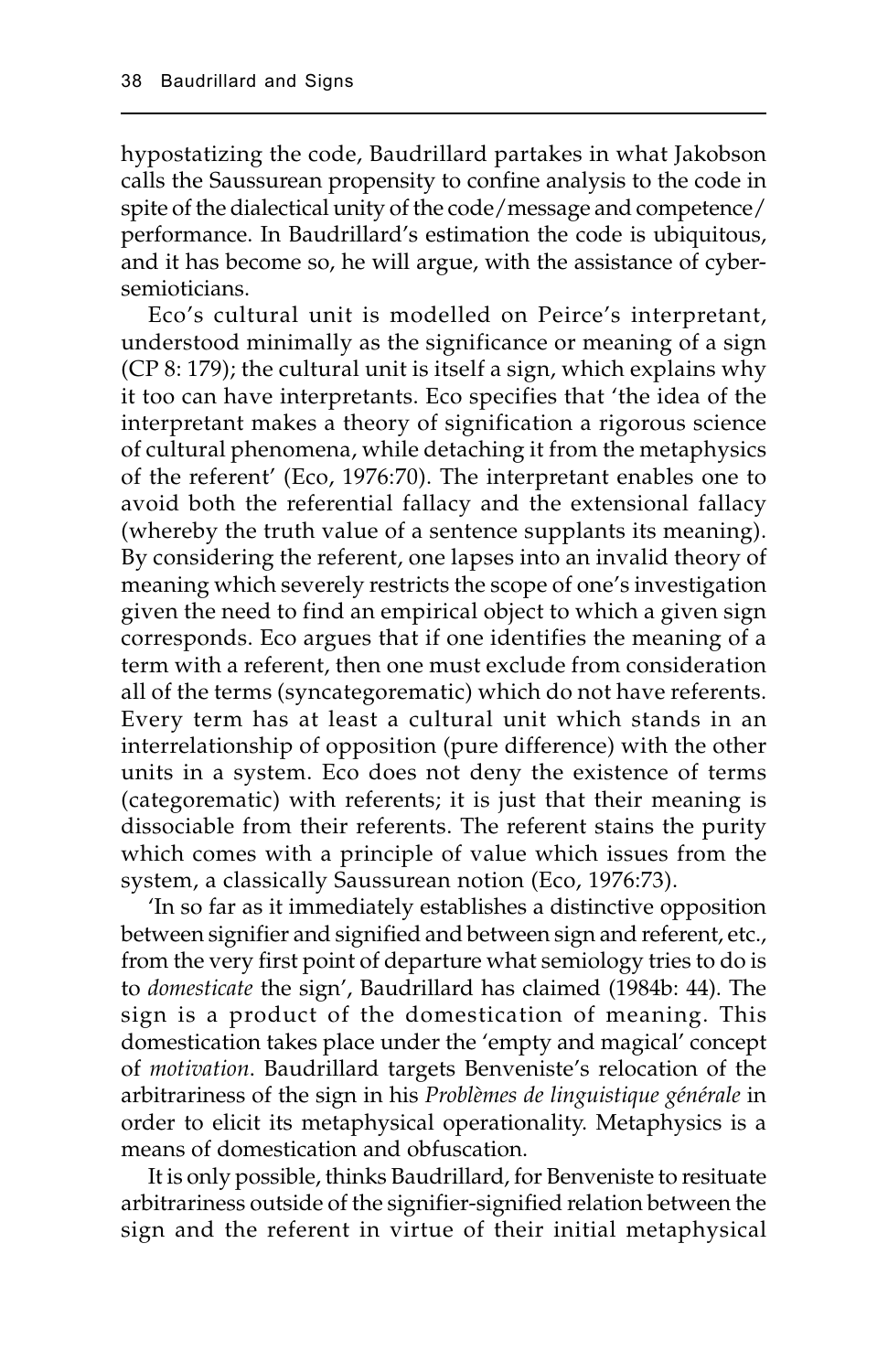separation. Benveniste, then, 'strongly risks reviving the eternal metaphysical solution of the problem' (Baudrillard, 1972:183) by flooding the gap between the sign and the world with an unmotivated relationship, that is to say, by working under the metaphysical provision of motivation. It matters little for Baudrillard whether one affirms or denies arbitrariness, or even, like Saussure, whether one uncovers shades of motivation (since no language is either completely unmotivated or motivated), since the operational principle obtains in every case.

Baudrillard attacks Benveniste's repair of the sign-referent relation by first stating that 'things are just not cut out according to [his and others'] idealist scheme'. If there is a *coupure,* it occurs between the signifier (form) and the signified/referent (content) or, between thought and the perceptible world. The referent, Baudrillard argues, is not beyond the sign's shadow. The sign cannot 'jump outside of its shadow'. In one respect, Baudrillard suggests that the referent is a phenomenological halo of the sign, which is to say that there is no noetic moment without a noematic correlate or object pole at which stands the perceived signified/referent, the 'phenomenal referent'. In the introductory remarks to his English translation of *For A Critique of the Political Economy of the Sign* (1981a: 11), Charles Levin remarks on Baudrillard's complex relation with semiolinguistics: Baudrillard 'is proposing a phenomenology, if it is a phenomenology, of structuralism itself, in the form of the social world already analyzed structurally'. While Levin does not develop this insight, and even though his language here is far from convincing ('if it is…'), phenomenology does serve Baudrillard's critical reading of structural linguistics. But this service is shortlived.

If the separation of the sign and the referent is a 'fiction', then their reunion is a 'science fiction'. Baudrillard isolates a comment of Benveniste's to the effect that 'for the speaking subject, there is complete adequation between language and reality: the sign recovers and commands reality; even better, it *is* this reality (*nomen omen*…magical power of the verb)' (Benveniste, 1966: 52). The speaking subject has no interest in the sign-referent distinction. Elsewhere, Baudrillard argues that although Benveniste is more interested in a 'linguistic subject' of knowledge than a 'speaking subject' of everyday linguistic practice— Benveniste is surely also the latter when he is not serving the cause of his science—he does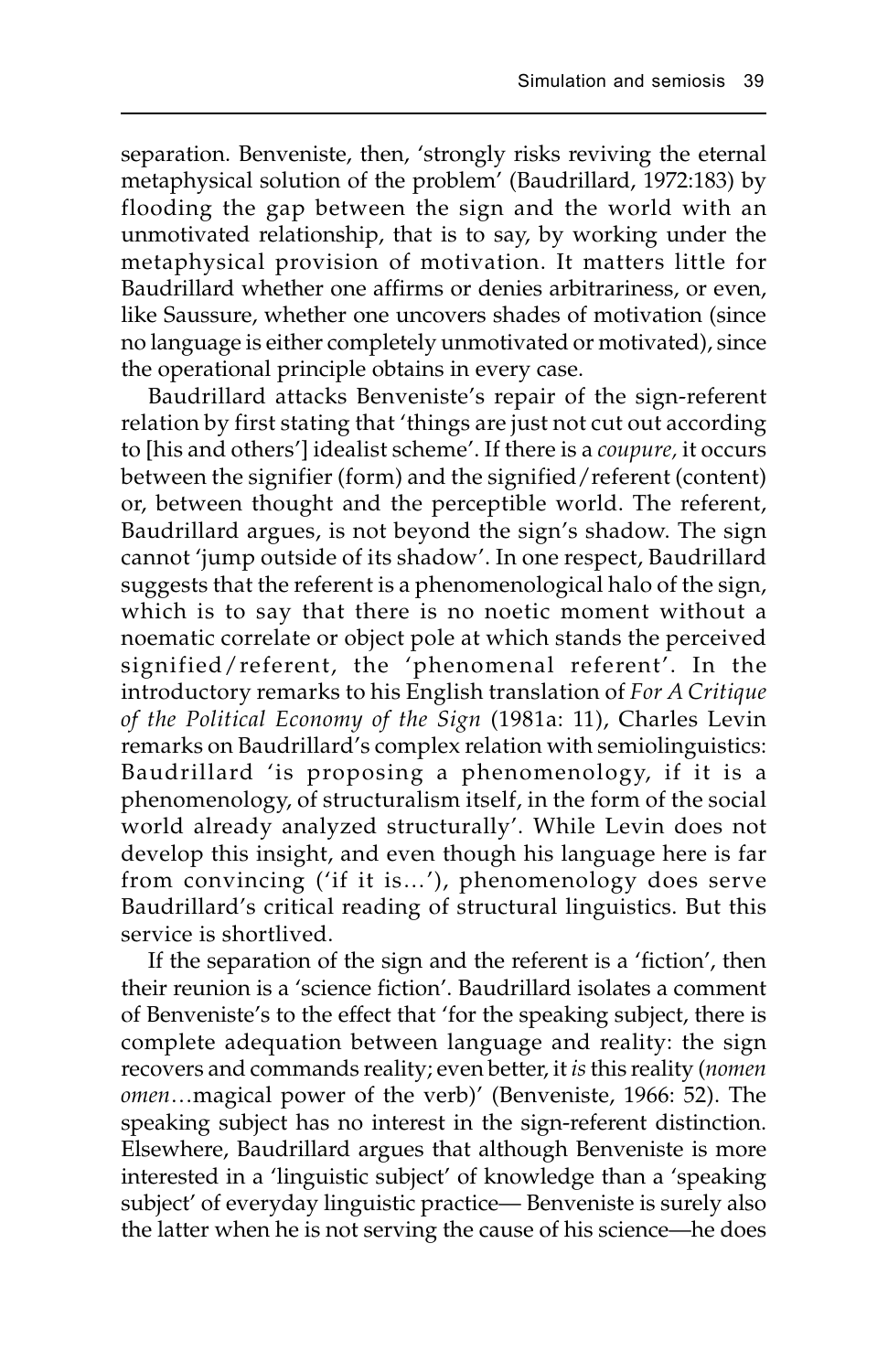not and cannot refute the claims of the latter (Baudrillard, 1976:320– 1). Baudrillard takes up the cause of the 'speaking subject' by advocating a curious 'marxism': 'When Harpo Marx brandished a real sturgeon in place of pronouncing the word 'sturgeon', well, then, in substituting the referent for the term, in abolishing their separation, he truly destroys arbitrariness' (Baudrillard, 1976:311). Although the writing was already on the wall in 1968 with *Je suis un marxist (Groucho),* one nonetheless signed Harpo nonlinguistically.

While Benveniste was busy filling the non-existent gap between the sign and the referent, a 'speaking subject' like Harpo was destroying the metaphysical sign upon which such gaps were manufactured and repaired. Baudrillard's example is bizarre, not to mention anachronistic, because Harpo was a subject who did not speak! Nevertheless, he was a 'signing' subject who traded in non-verbal signs, the very kind of sign by which one can establish an initimate bond with a referent, since the sign in question is also the referent.

Baudrillard's position on the status of the referent rests on his reversal of the ontological and chronological priority usually afforded to a field of referents anterior to the signs which signify them. If this order collapses, one may claim that signs become the means of presenting and representing referents; the referent is an effect of a creative sign. What is important in this reversal is that the referent is signified or described *as if* it were external and anterior to the sign system from which it has issued (Rotman, 1987:27). For Baudrillard, *as if* is simulacral. The sign gives itself a referential alibi, as Baudrillard puts it. In this respect, *motivation* is an empty concept which 'analyzes nothing at all'.

Baudrillard does not merely recognize, as Eco does, that every time there is a lie, there is signification, and every time there is signification, there is the possibility of lying. By lying Eco means the signification of 'something to which no real state of things corresponds'. In Baudrillard's terms, every time there is signification, there is lying, for the reason that what is real is an effect of the sign, and thus, every referent is an alibi: signification simulates reference to a real state because no real states correspond to the sign.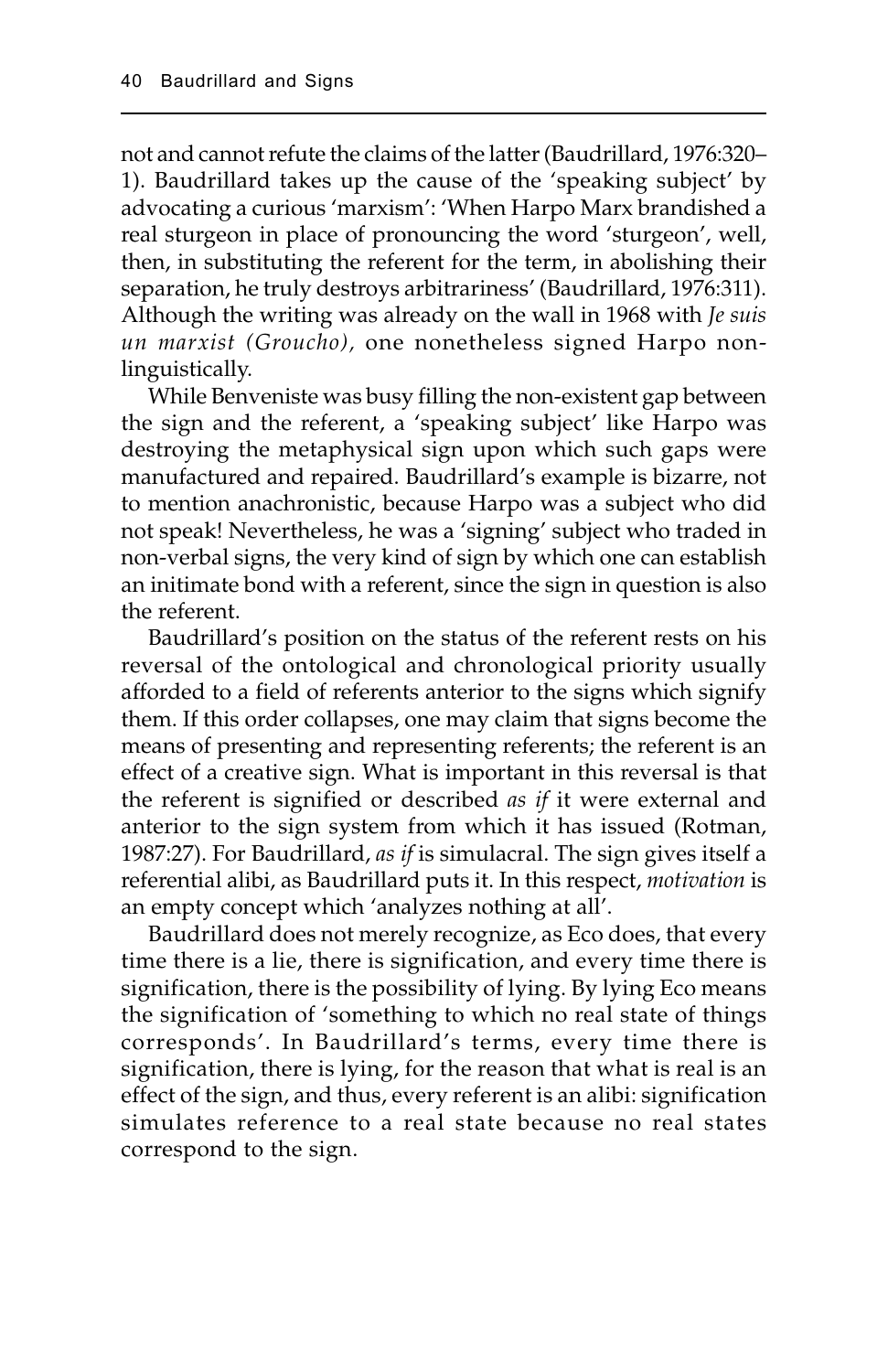# **THE MODEL OF SIMULATION AS A CONDENSED HISTORY OF MODERN SEMIOTIC DEBATE ON THE REFERENT**

In this section I will be concerned with the semiotic aspects of Baudrillard's model of the orders of simulacra and the stages of the mutation of the law of value. His model condenses the history of the question of the inclusion or exclusion of the referent. The question has been primarily debated in the tradition of European semiology, in and against which Baudrillard works. I will recontextualize semiotically several stages of the model on Peircean grounds so as to enrich and further problematize the otherwise totalizing and reductive claims made for the monosemiological simulacrum. There are, I contend, semiotic processes at work in the constitution of the four stages of simulacra which may be reconstructed in Peircean terms.

My reading of the model in terms of the status of the referent provides a further context in which to consider some of the elements of the stand-off between Eco and Baudrillard. I do not intend to resolve their differences. Peirce does not give us access to some sort of noumenal reality, nor does his complex conception of the object deliver us a lost but nonetheless real referent; nor does the interpretant alone suffice to obviate the need for an object, given the violence done by this interpretation to the Peircean categories in the name of a theory of codes.

I also want to upset the prevailing idea that the orders of simulacra describe in some straightforward way successive historical stages. In *L'Echange symbolique,* Baudrillard states explicitly that the orders parallel the mutation of the law of value which have followed one another since the Renaissance (Baudrillard, 1976:77). Baudrillard's idea of 'stages' is rather crude since he first divides the post-Renaissance world into three (Renaissance to the Industrial Revolution; Industrial Era; post-Industrial Era) and subsequently adds a fourth order to a poorly differentiated third order. He does this, however, without designating that the fourth order might be postmodern as opposed to modern, or a mature postmodernity (post-historical or transhistorical) as opposed to an earlier postmodernity. The model is only vaguely historical and does not participate in the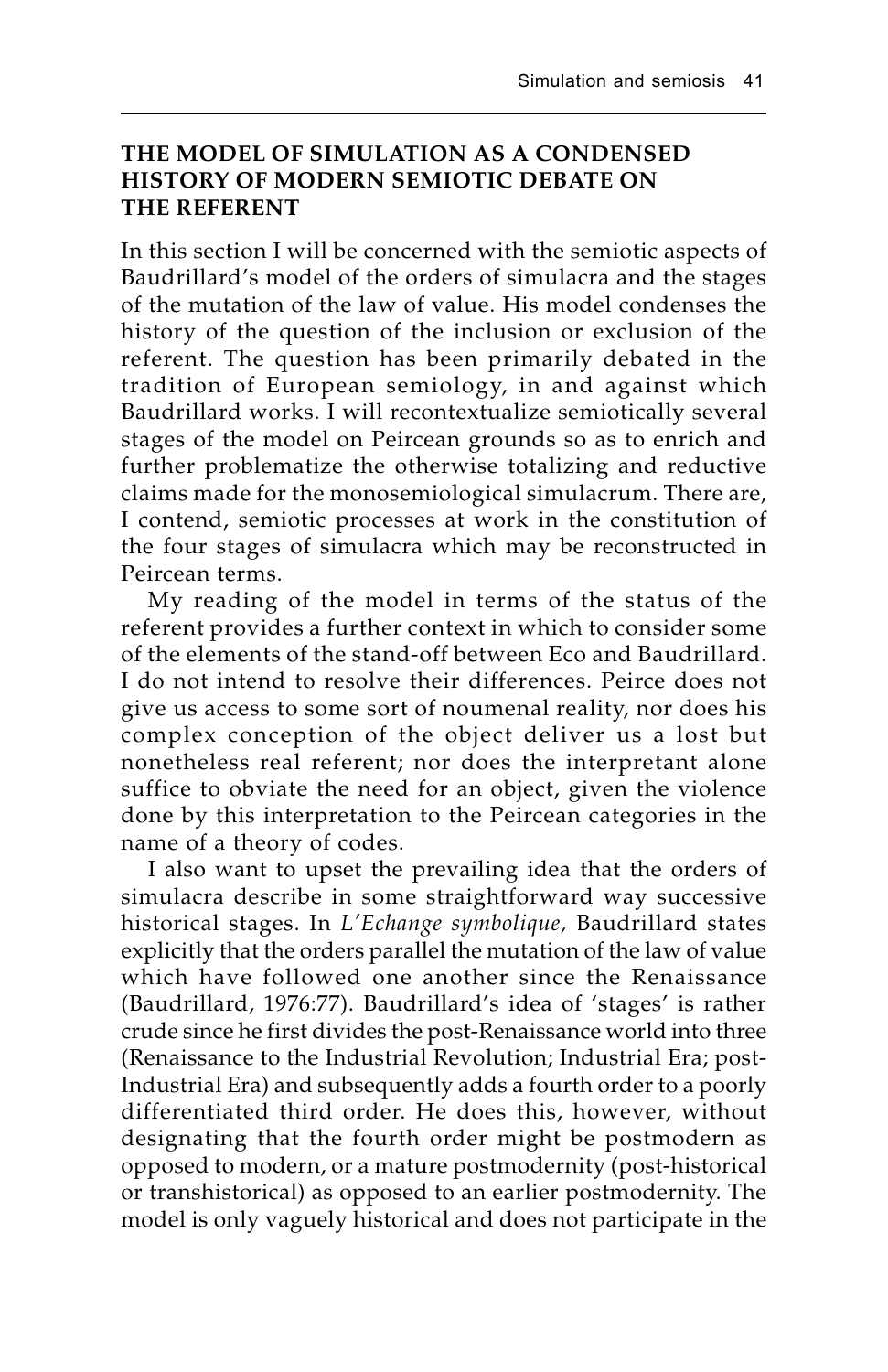naming and dating games which are so often played over the transition from modernity to postmodernity.

The model constitutes a historical relevancy for itself but only as a broad context for the critical analysis of the mutation of the law of value through the conceptual achievements of Marx and Saussure (stages two and three), and the metaphorical extension of Mandelbrot's geometry of fractals (stage four). Here, history is histrionic.

My focus on the referent is a way to position Baudrillard in a milieu of debates concerning the relationship between a signifying order and the real. It is precisely this relation which the model theorizes through the progressive satellization of the referent. Consider Baudrillard's model in Table 2.

| Law/value  | Dominant form | Semiotic features  | Sign form       |
|------------|---------------|--------------------|-----------------|
| natural    | counterfeit   | arbitrary, neutral | corrupt symbol  |
| market     | production    | serial             | icon            |
| structural | simulation    | reign of the code  | Saussurean sign |
| fractal    | proliferation | metonymic          | index           |

*Table 2* The orders of simulacra

Although the model (at least the first three stages) is now a familiar feature of the socio-political theoretical landscape, it still requires comment. What does the model model? Kellner, for instance, thinks 'Baudrillard presents a theory of how simulacra came to dominate social life, both historically and phenomeno-logically' (1989:78). Accordingly, the orders of simulacra should be read as a 'historical sketch', a description of the phenomena (empirical and perceptual, Kellner suggests) which define 'a long historical process of simulation'. I will tell a different story. In passing, let's note once more the suspicion of phenomenology cast upon Baudrillard, this time by Kellner, since it is supposed to be the very thing which makes his semiology 'critical'.

In *Amérique,* Baudrillard writes:

What is new in America is the clash of the first level (primitive and wild) and the third stage (the absolute simulacrum). There is no second level. This is a situation difficult for us to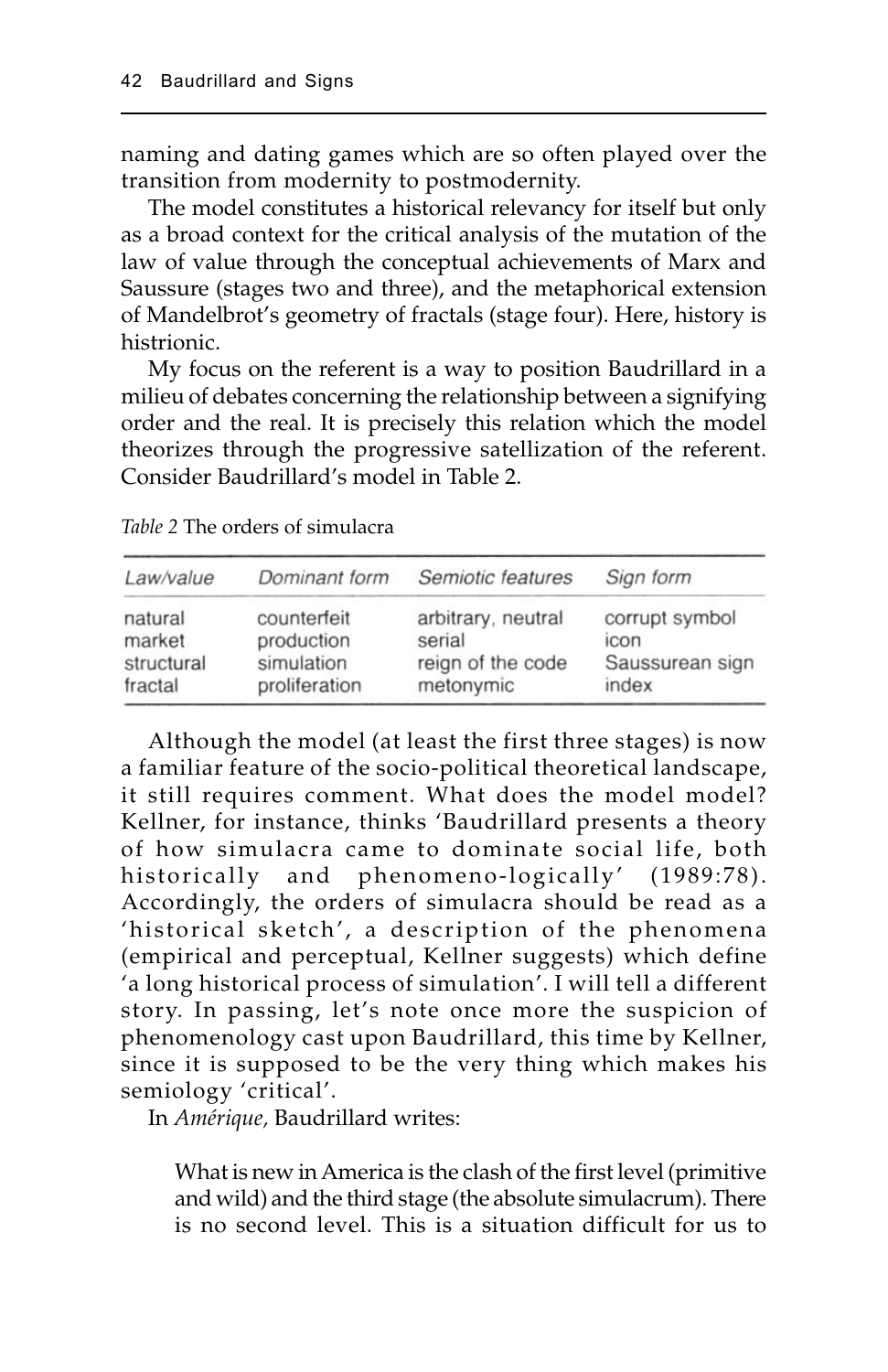understand since we have always privileged the second level, the reflexive, split personality, the unhappy consciousness.

#### (Baudrillard, 1986:208)

Prior to *Amérique,* one could say that the third stage repeats (by simulating) the second stage in the same way that the second stage repeats the first stage at a higher level. A change occurs when the model is adjusted so that the stages are no longer related intransitively (this is a relation in which a first stage is related to a second, and the second is related to a third, but the first is not related to the third; thus, according to the orders, the third never precedes the first, the second never precedes the first). Rather, they are related transitively. That is to say, the first stage is immediately succeeded by the third, and their relation is a clash. In Baudrillard's America, the second stage is absent. There are no historical grounds for the claim that the law of the market and forms specific to capitalist production did not come to America. This is one instance where the model may be said to possess a limited descriptive valency. The model does, however, enable one to produce suggestive combinations of images, metaphors and 'mythical operators' with respect to the idea that America is in some sense a 'real fiction'.

In making this kind of claim about America, Baudrillard takes a page out of McLuhan. In the 1960s, McLuhan explained French Canadian nationalism in terms of the features of the age of electricity. Cultural decentralization was, McLuhan believed, a normal consequence of the general decentralization engendered by electric instantaneity and global awareness. In Québec this took the form of a linguistic nationalism and separatist politics. McLuhan specified, however, that *les Québécois* were people of the seventeenth century, and therefore tribal and feudal. Unlike their Anglo-Canadian counterparts, French Canadians did not experience the eighteenth and nineteenth centuries. English and French Canadians have difficulty communicating with one another because the nineteenth-century mind of the Anglophone makes no sense to a seventeenth-century Québecker. It was by McLuhan's example that Baudrillard was able to find a 'black hole' in history between the seventeenth and twentieth centuries of francophone experience. His claim is just as suspect as was McLuhan's before him. In the end, McLuhan's attempt to show that De Gaulle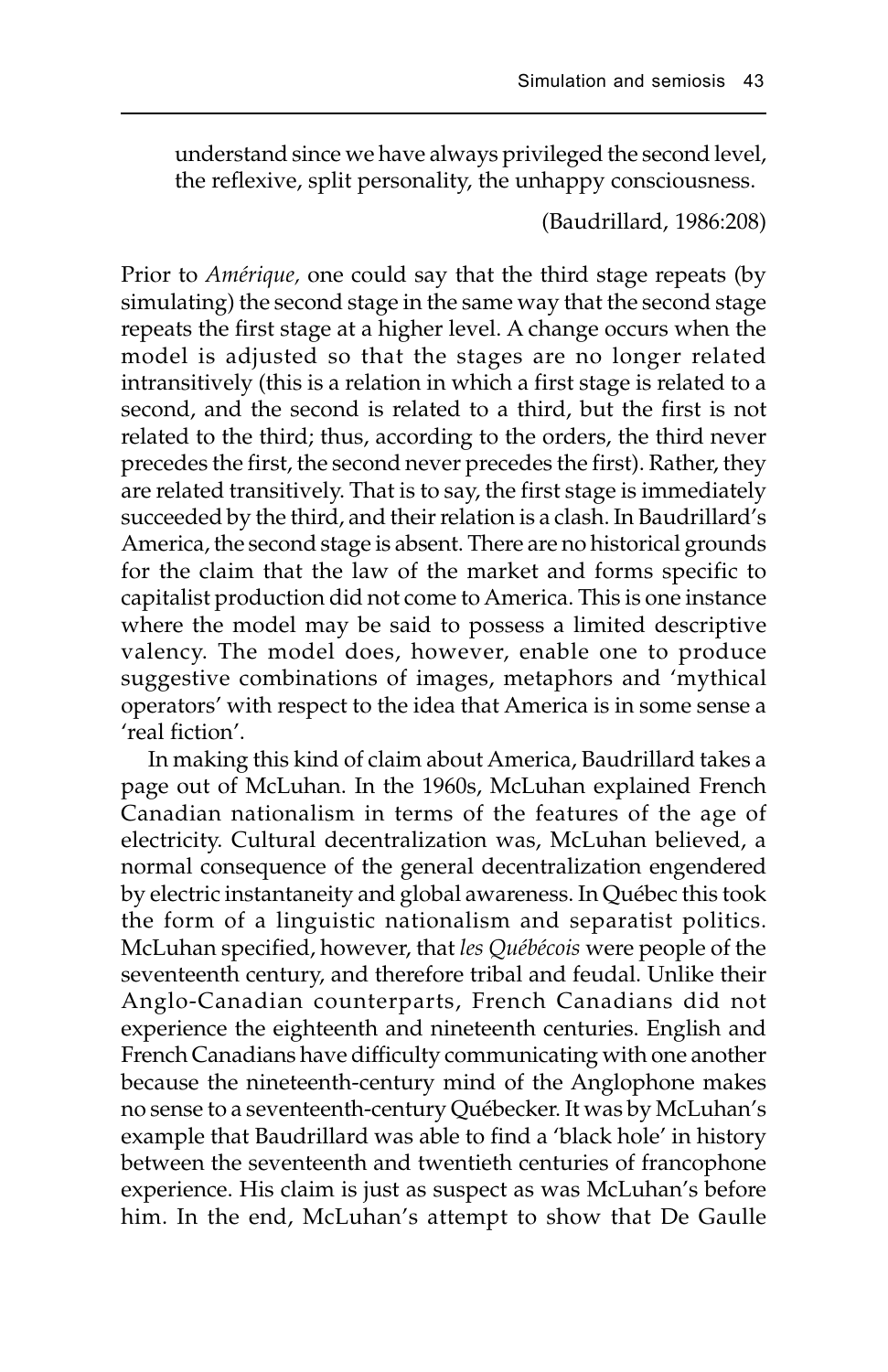misunderstood French Canadian aspirations and that his famous phrase 'Vive le Québec libre' was misguided, led to his own downfall in Québec after a meteoric rise at Expo 1967.

In an interview in *Magazine littéraire,* Baudrillard refers to his model with a hedge against his own formal requirements: 'In a manner a little formal, one can distinguish four stages of value' (Baudrillard, 1989d: 22). The following year in an essay entitled 'Après l'orgie' in *La Transparence du Mal,* Baudrillard returned to the same matter but in more explicit terms:

I had previously, in an obscure design of classification, invoked a trilogy of value…. These distinctions are certainly formal, but it is a little like the situation among physicists who each month invent a new particle. One does not dispel the other: they succeed one another and increase in number in a hypothetical trajectory. Thus, I will add here a new particle to the microphysics of simulacra.

(Baudrillard, 1990:13)

Baudrillard rejects a strictly phasal and subsumptive reading of the orders in favour of a more ambiguous 'hypothetical trajectory'. Along this trajectory one may plot the particles of value without having the other, earlier points subsumed by them. Instead of using the work of physicists to legitimate his enterprise, Baudrillard takes the opposite tack of further dehistoricizing and metaphorizing the orders so as to reduce them to an abstract problematic. The orders appear to accumulate and to coexist as an informal assortment subject to the whims and the rhetorical goals of their inventor.

In 'Stucco Angel', the first section of 'The Orders of Simulacra' in *L'Echange symblique,* Baudrillard posits the existence of what he calls the sure signs *(signes sûrs)* of a symbolic order (1976:78ff). This is a period before the orders and the birth of the 'modern sign' in the Renaissance. Prior to the emergence of the counterfeit and the first stage of simulation, then, in the order of premodern and non-arbitrary signs, a sign established a bond of 'unbreakable reciprocity' between persons and groups. The 'obliged sign' of Baudrillard's cruel societies (feudal, caste, archaic) is arbitrary only in the sense that it can take the form of anything which is 'inseparable from the concrete relation in which it is exchanged' (Baudrillard, 1972:64). This sign is also nonarbitrary in the linguistic sense since it is motivated by its referent.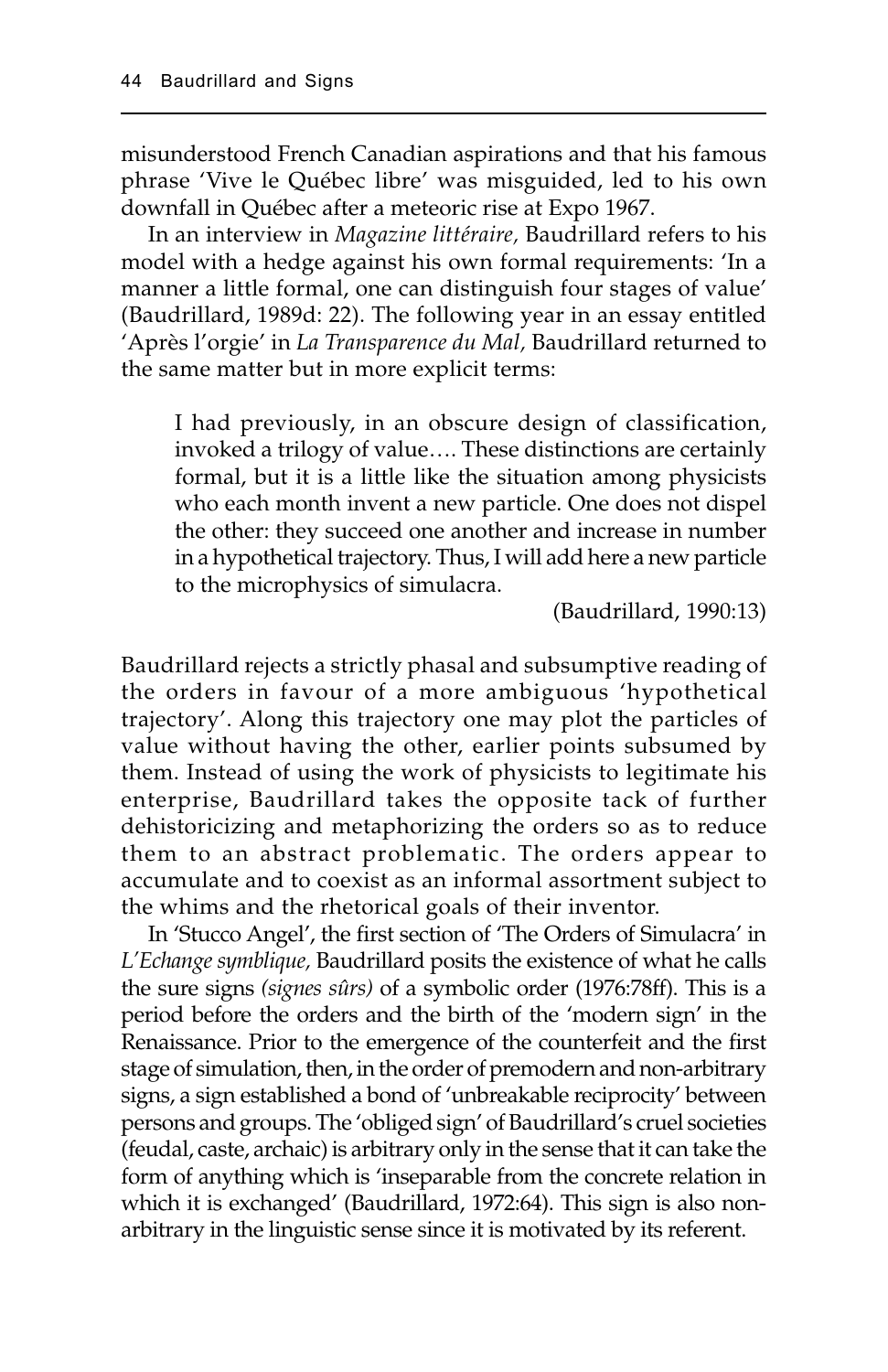The sure sign is a symbol which guarantees a bond with the world. While Gail Faurschou (1990) has described in some detail the death of the symbol and its rebirth as a sign-commodity, what is remarkable about Baudrillard's description in 'Stucco Angel' is that he uses the word 'sign' (obliged and sure) in a positive way together with symbolic exchange. This is the only place in his *oeuvre* where such a relation is allowed to stand, since for Baudrillard the symbolic is usually and radically opposed to the order of signs. What wins out here, however, is Baudrillard's romantic conception of a pre-simulacral era perfused with sign-symbols and the surity of reference, albeit in cruel, hierarchical societies (Baudrillard does not reveal which societies he has in mind).

One enters the world of simulation and the counterfeit at the semiological moment when the symbol is emancipated from its referential obligation (motivated by status, for example) and multiplies on demand. Baudrillard uses the endo/exo distinction to mark the sign's movement from the endogamous symbolic system of strictly limited relations to an exogamous signifying order of 'democratic' and 'free' relations. The referential obligation is perpetuated by its simulation. Reference comes to require a reason, while the sign dreams of a 'lost' bond with a referent outside of the system in which it is embedded, and to whose other signs it now refers (Baudrillard, 1976:79). Benveniste's efforts were, in a manner of speaking, mere stucco work.

In a pamphlet entitled *Le Trompe-l'oeil,* Baudrillard (1977b) aligns stucco with *le trompe-l'oeil* and together they constitute a metaphysical category in virtue of their respective abilities to imitate and parody most things. Baudrillard has no interest in the technical applications of stucco, Benvenuto Cellini's *pece greca* in the art of enamelling, for instance. Stucco (and later plastic) is the principal 'substance' of the order of the counterfeit. But stucco is not matter. It is a category, a 'mental substance', even though Baudrillard is fascinated by those 'angels of baroque stucco whose extremities meet in a curved mirror' (Baudrillard, 1976:81). The same image (without the mirror) introduces Baudrillard's book *L'Ange de stuc* (1978b). The curve symbolizes a closed mental substance. This is the world of the linguistic sign, a psychical entity enclosed by an ellipse like the conjoined wings of a stucco angel. In Deleuze's *Le Pli* (1988), Baudrillard's angels resemble Leibniz's monads. For Deleuze, the operational principle of the Baroque is *le pli* (the fold); that is, to make folds, to bend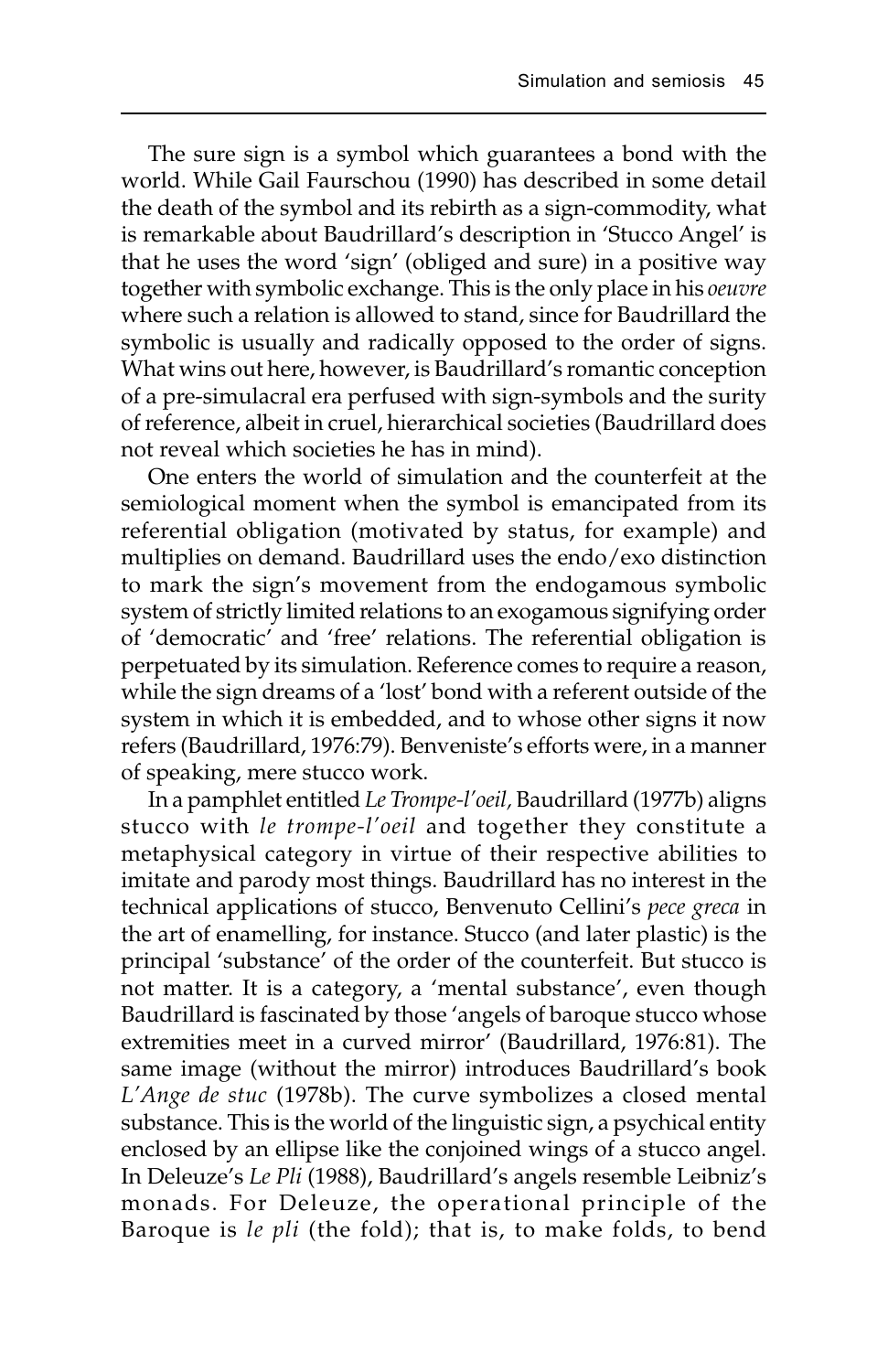and to curve them fold upon fold to infinity. Baudrillard thinks, however, that operationality is always metaphysical. Like the sign in the hands of Benveniste, the stucco sign bears a relation to a 'natural referent' in virtue of a referential reason which operates under the metaphysical principle of (un)motivation. As a 'mental substance', an actual stucco angel is put 'in brackets', and may yield—*if* this were a phenomenology—a general principle by an eidetic reduction, and by an *epochè* hyletic stucco, mental stuff. But there are no signs of these operations.

In 'Automaton and Robot' and 'The Industrial Simulacrum', Baudrillard (1976:82–8) moves into a discussion of the second order of simulation. The corrupt symbol totters in a machinic operationalization: 'only the extinction of the original reference allows for the generalized law of equivalence, that is, for the *very possibility of production*' (1976:85). Not only does the scale of this simulation increase, although it is temporally shorter than the previous stage, but the logic of equivalence destroys and replaces the problematic trade in appearances between a counterfeit and an original.

The 'serial repetition of the same' in the form of a 'pure series' whose objects 'become the undefined simulacra of one another' (Baudrillard, 1976:85), may be read in Peircean terms. The logic of the second order is immanent, although this does not tell us very much about the relations implied by the phrase 'undefined simulacra of one another'. A sign in a series is, first of all, iconic. The icons of a series may have one another for their objects. An icon, Peirce wrote (CP 2:247), 'is a sign which refers to the Object that it denotes merely by virtue of characters of its own, and which it possesses, just the same, whether any such Object actually exists or not. It is true that unless there really is such an Object, the Icon does not act as a sign; but this has nothing to do with its character as a sign'. An iconic sign does not lead one away from itself to an object because the latter is what it exhibits 'by virtue of characters of its own'. The muteness of the icon helps us to understand why Baudrillard refers to the relationship between simulacra as undefined, or as he also puts it, indifferent. In a series of iconic signs, any sign which has another member of the series as its object may be said to be indifferent to its actual existence.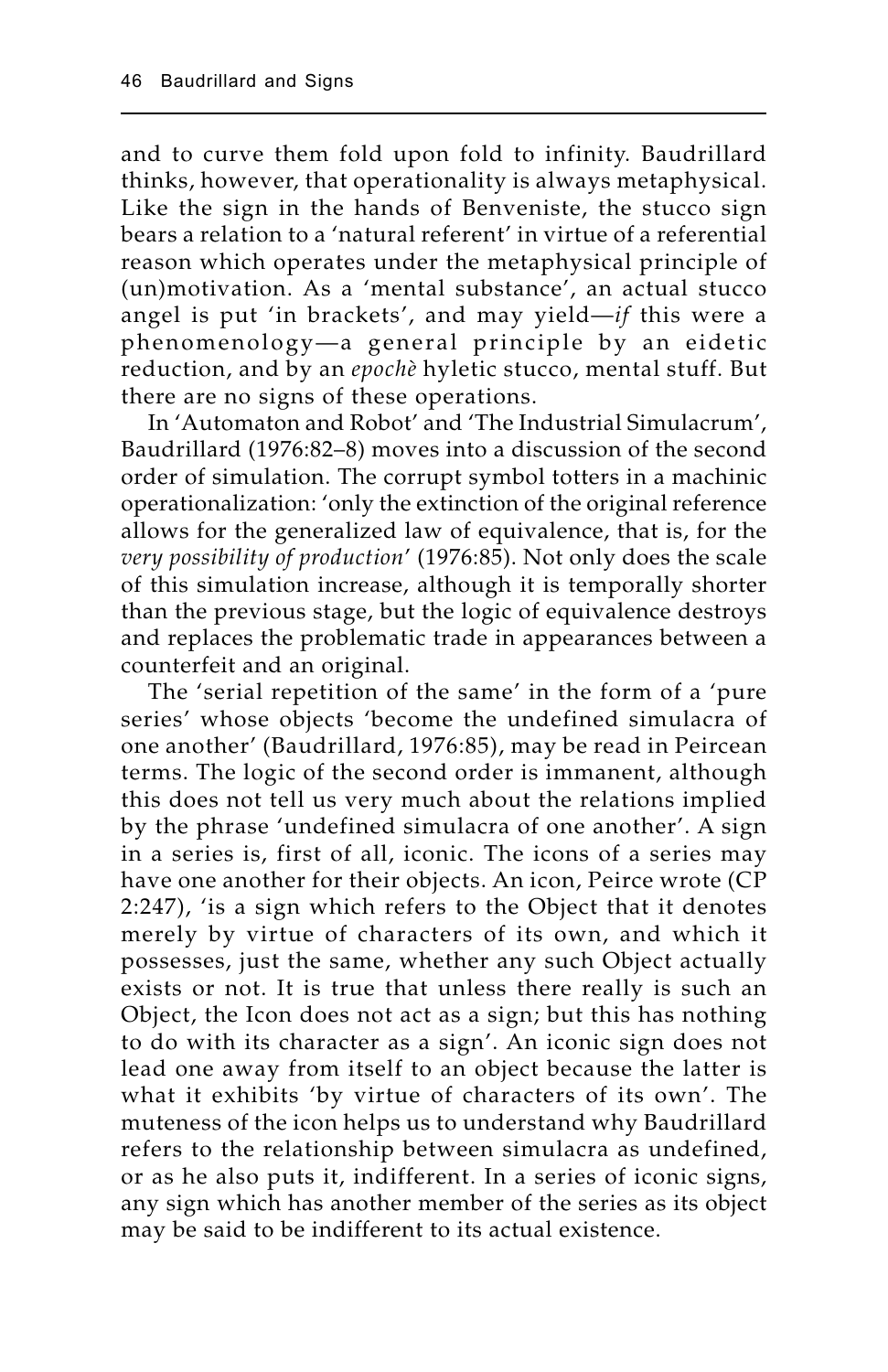A further element of the internal relations of the members of a series appears in Thomas Sebeok's (1975) idea of symmetry or backwards iconicity. Although we normally think that the signobject relation implies both the anteriority of the object and the irreversibility of the signifying relation (from sign to object), there is nothing in Peirce's presentation of the icon which precludes the idea that the object is also an icon of the sign it exhibits, giving rise to a kind of bi-directional iconicity (i.e. Baudrillard is an icon of a photograph of him). In a series consisting of iconic simulacra, there are neither privileged unidirectional signifying relations, nor an original or more primary sign pole. There is a kind of rampant iconicity, or undefined iconic relations within the logic immanent to the series.

In the second order all simulacra are iconic and all icons are qualisigns. When a sign is 'of the nature of an appearance' (CP 8:334), or considered only in terms of the appearances it presents, it is a qualisign. All icons are embodied by sinisigns, such as the individual members of a series. The qualisigns of an iconic sinisign are not absolutely idenitical with those of an(other) object in the series since they will differ in virtue of being embodied in different sinisigns. But since each member is mechanically reproduced, they will not differ in significant ways and therefore they will exhibit a rather uniform set of appearances. The signs of this second order are for this reason 'crude, dull, industrial, repetitive, without reverberations, operational and efficacious' (Baudrillard, 1976:90).

The following section of *L'Echange symbolique,* 'The Metaphysic of the Code', brings us into the third order. While the waning of the first order revealed in a condensed form the 'ambition of a universal semiotic', and the second order realized this ambition in part through its technical accomplishments, the third order transcends mechanical reproduction to the extent that 'forms are no longer mechanically reproduced but *conceived henceforth in terms of their very reproducibility*' (Baudrillard, 1976: 87). In this order, the so-called 'universal semiotic' operates according to the 'metaphysic of the code'.

As we have seen, Baudrillard focused on the code as the key concept of the communication ensemble. In the third order, the code has an 'anterior finality' as a model of models, a first semiotic principle of principles which determines everything in advance. Baudrillard finds evidence of the 'reign of the code' in Sebeok's work on semiotics and genetics (Baudrillard,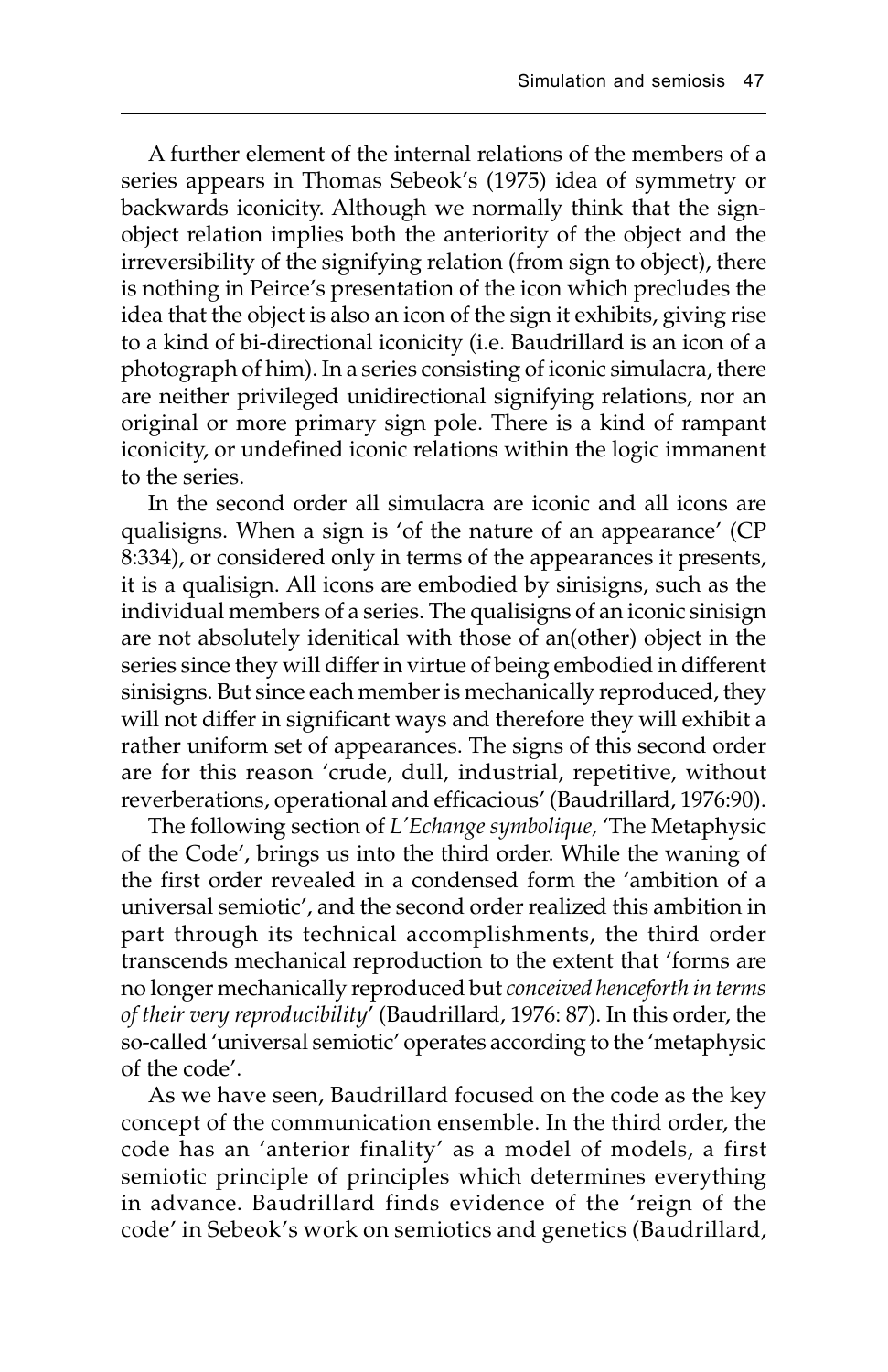1976: 90–2). In spite of Sebeok's purpose, and indeed in light of it, Baudrillard reads Sebeok against himself by identifying DNA with operational simulation. For Baudrillard, Sebeok's cybernetic vision is the 'metaphysical sanctuary' of the single postulate which explains both bio- and socio-logics. In short, the genetic code fuels Sebeok's pursuit of a unified semiotic field and this pursuit is representative of 'the structural revolution'. The rampant iconicity of the second order is reduced to a single 'resemblance': everything is affiliated with the fundamental invariant of the genetic code. While Baudrillard is quick to point out that theorists like Sebeok have raised the code to metaphysical heights, Baudrillard himself makes use of this elevation since it helps to explain the third order of simulation. Baudrillard seems content, then, to exploit the excesses of what he calls 'molecular idealism' by both using them to lend a uniform character to a particular stage of simulation, and to push them over the edge, thus necessitating the invention of a new stage, in whose description a reference to molecular particles appears (unwittingly) as a leading analogy.

The essay which introduces the third order is in large measure an excursus on Jacques Monod's *Le Hasard et la nécessité* (1970). In particular, Baudrillard is concerned with Monod's statement of the scientific *a priori* of objectivity, which is set against all of the *a prioris* of the Western philosophical tradition (the latter were really only *a posteriori* constructions and justifications of certain social theories). Baudrillard (1976:94) quotes Monod to this effect, although Monod  $(1970:65-6)$  takes the idea from Karl Popper. As a discourse, Baudrillard contends, science produces and sanctions from within itself certain postulates and thus also has its own ideological dimension. Indeed, scientific discourse demands for its justification 'a real "objective" reference' because only this will satisfy its postulate of objectivity! The genetic code is a product of the circularity of a discourse which is set up as the model discourse in bio- and sociosemiotics. Surely, if we follow Baudrillard's argumentation, the code's significance is as much a result of his focus on it as an objective manifestation of something called the third order of simulacra.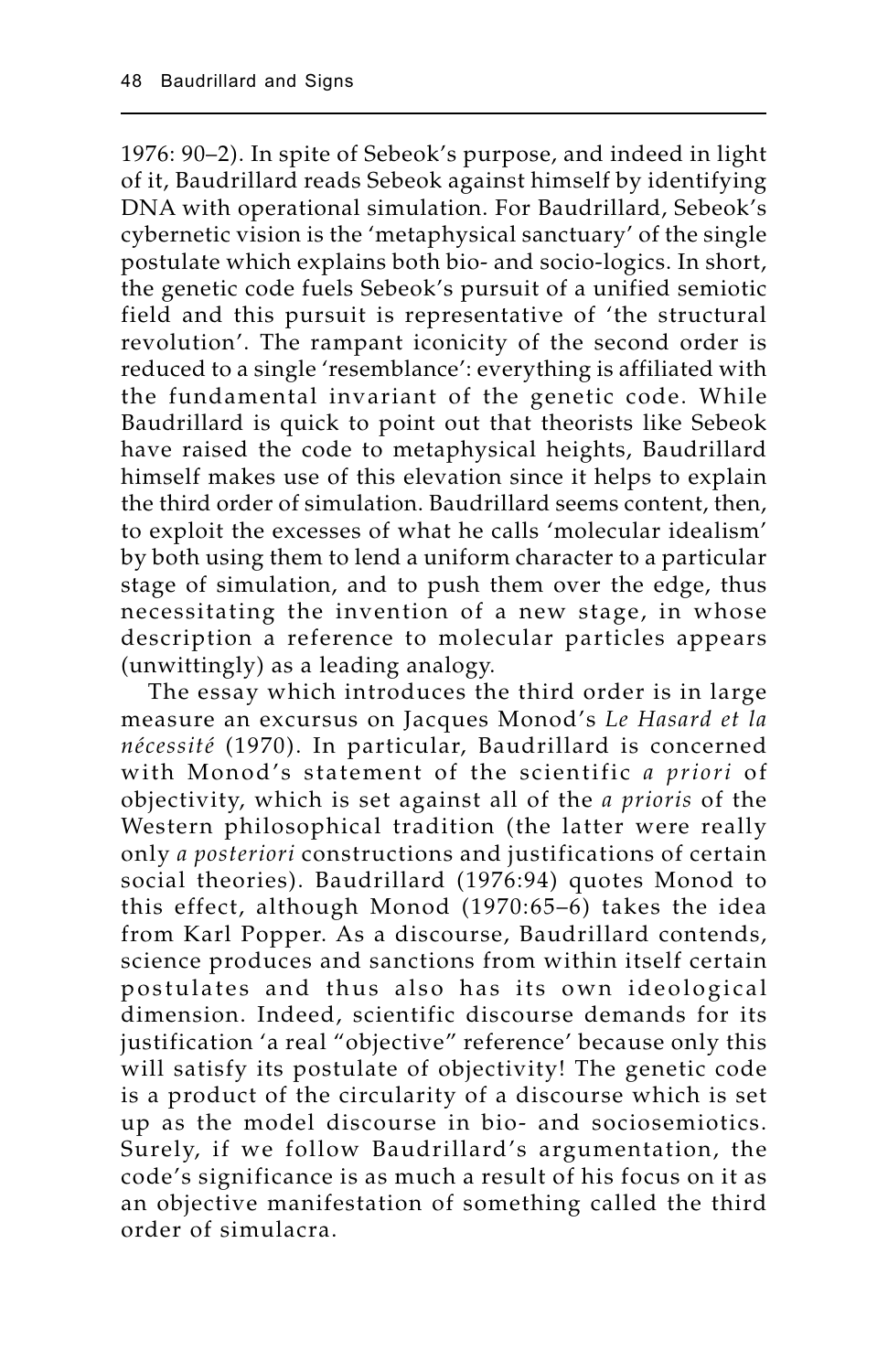Monod may be a 'theologian of molecular transcendence', but his natural philosophy is only an initial step in Baudrillard's sense of the code's influence. But Monod's work on the genetic code clarifies for Baudrillard the idea of the agency of the code. If everything in the third order proceeds from the code, and the code is genetic, then the code is a machine, to use Monod's metaphor, which reproduces itself invariantly and carries out a teleonomic project, the transmission of the invariant characteristics of the species (and the species are signs). The genetic code is a reproduction machine. The code is both universal in the biosphere and chemically arbitrary (Monod, 1970:123). If a kind of 'social genetic code' is proposed beyond the biosphere, one may speak of a universal semiotic based upon a hierarchy of 'integrons': 'the genetic conception of integron—called "shred out" in general systems theory…is equivalent to the semiotic notion of "radius of communication", the progressive widening of which mirrors the history of civilization' (Sebeok, 1979:42–3). Both Sebeok and Baudrillard draw upon François Jacob's *The Logic of Life* for their respective visions: the former finds a hierarchy of codes (from the molecular to the verbal) which confirms the science of semiotics as the trans-disciplinary bond of contemporary knowledge, while the latter simply finds the science of signs to be evangelical since it saves meaning but only by (re)producing it. Baudrillard contends that Sebeok, Monod and Jacob are all 'technocrats of biological science' who hide their social programmes behind molecular biology. As this science 'shreds out' into everyday life, it becomes a system of domination based upon the irreversible logic of the regulation of distinctive oppositions all along the 'great semiotic chain of being':

What is hypostatized in bio-chemistry is the ideal of a social order ruled by a sort of genetic code of macromolecular calculation, of P.P.B.S. (Planned Programming Budgeting System), irradiating the social body with its operational circuits.

(Baudrillard, 1976:92)

Baudrillard borrows from Monod the notion of a 'stereospecific complex' which may be defined as the rigorous positioning of molecules in relation to one another, and the role this complex takes in orienting and specifying an enzymic reaction. Baudrillard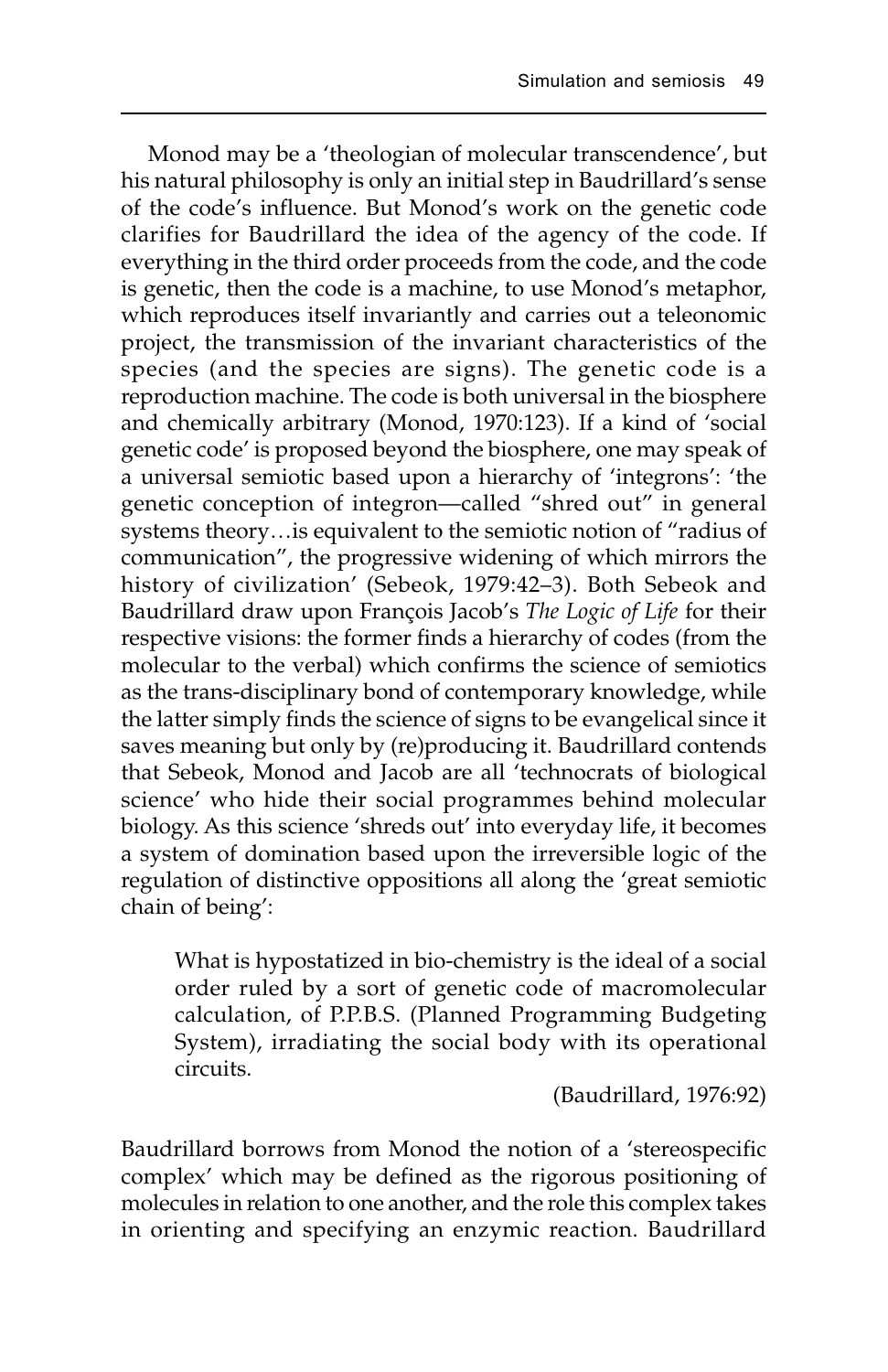suggests that molecular communication may be 'reinjected' into 'cyberneticized social exchange' at any point since the latter is no more than a series of coded similarities and dissimilarities, no different in structural terms from covalent bonds at the atomic level or the digitial logic of the referendum. Recall that it was the rigorous positioning of the poles of the sign and the communication dyad which made them both metaphysical and idealistic.

Baudrillard's sardonic use of the acronym borrowed from economics (P.P.B.S.) continues his tendency in *La Société de consommation* (1970) to acronymize in what has been called a *langage baudrillardien* which 'integrates to perfection the pseudoscholarly discourse that the mass media convey in the richness of their function of *distanciation* with respect to the real' (Ballion, 1971:568). From mathematics Baudrillard acquired P.P.C.M. *(Les Plus Petites Communs Multiples)* to designate that the 'multiple' is a democratic and homogenizing notion (1970:158ff). P.P.C.C. *(La Plus Petite Commune Culture)* marked the transition from symbolic communion to communication by means of technical support systems in a culture of the common denominator (1970:154–5). P.P.D.M. *(La Plus Petite Différence Marginale)* captured how the semiological means with which to differentiate oneself from others at the same time abolished any real differences between people (1970:135).

The cybernetic model which brought the concepts of information and communication to bear upon the processes of the genetic code's replication, translation and expression, is evident in Edgar Morin's *La Vie de la vie, La méthode* (1988). Especially significant is Morin's claim that '*all* life, from the cellular up to the anthropo-social domain', falls within the province of (Morin's 'incompressible paradigm') the auto-(genopheno-ego)-eco-reorganization (computational, informational, communicational), which encompasses molecular and cellular biology (auto), genetics (geno), ethology (pheno-ego) and ecology (oikos) (Morin, 1988:352–3). This 'organizational paradigm' not only incorporates cybernetics, but may be adjusted so as to take into account the angle from which one approaches 'the question of life' (i.e. from the angle of ecoorganization: eco [auto-geno-pheno-ego)]-reorganization (computational, informational, communicational)). Morin is a thinker whom Baudrillard holds in derision, but of whose work he says nothing concrete (Baudrillard, 1976:92–3). Morin's idea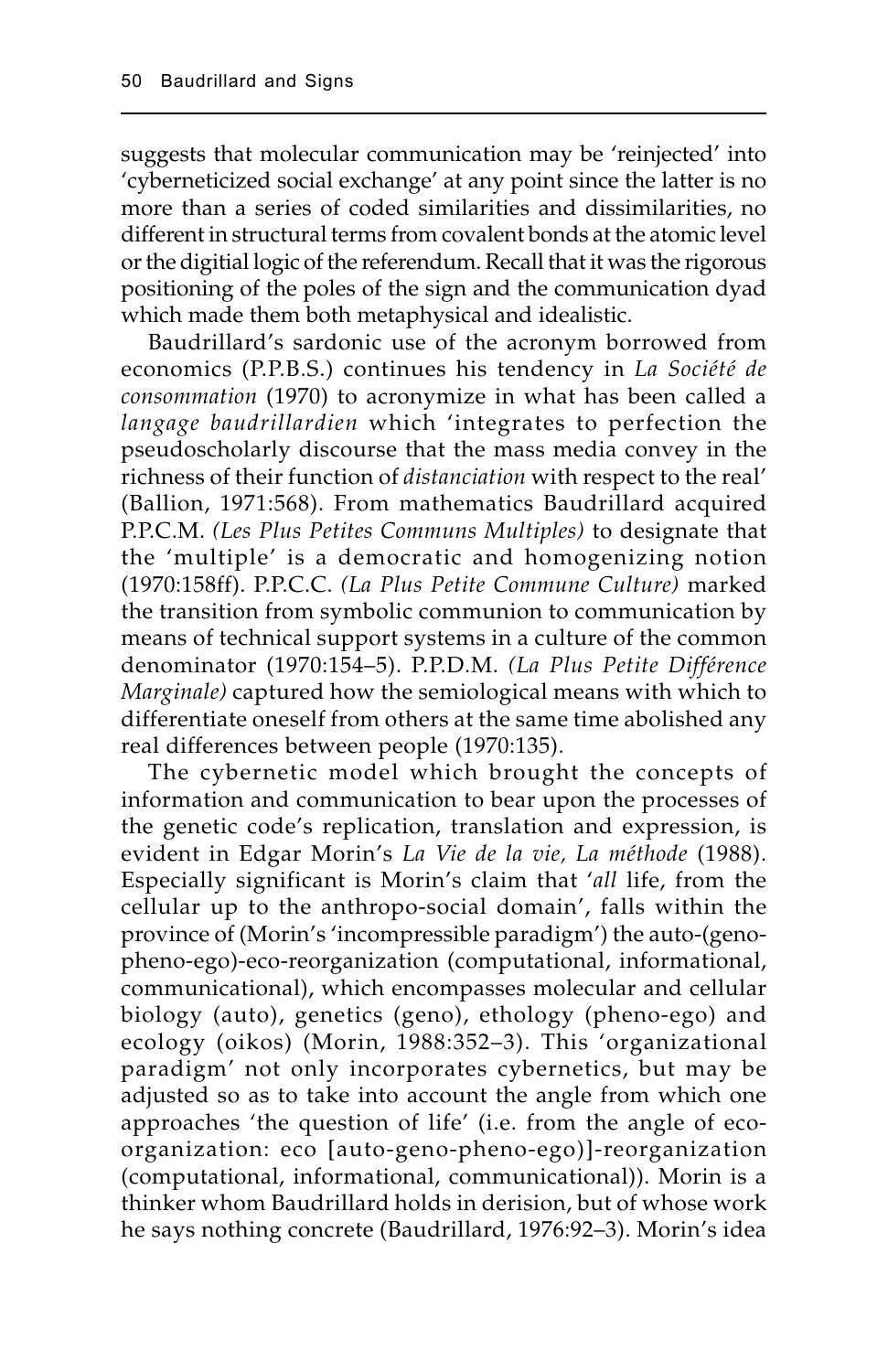of adjusting and fine tuning the paradigm, however, does express Baudrillard's idea of an operational and simulative 'dashboard' which programmes rather than guides understanding. For Baudrillard, Morin, too, is a semiocrat.

The 'structural revolution of value' has brought about the complete emancipation of the sign from the referent. The third stage of value is populated with Saussurean signs. In the *Cours,* Saussure paid virtually no attention to the status of the referent since it was an extra-linguistic entity. His interest lay with the oppositions between signs and the differences within signs and, in general, with the internal relations of a closed system. The scientificity of a linguistics of the system from which value emanates rests upon the principle of internal coherence. As A.J. Greimas (1987:193) explains, unlike structural linguists, neopositivist logicians, whose discourse required both internal logical coherence and relations with things in the world, issued a challenge to the concept of a closed system. The central issue became, then, how to account for linguistic entities which did not have actual referents, entities that had undefined referents, and those that seemed to have referents. Greimas's solution, which is quite different from Eco's, is 'to consider the extralinguistic world as no longer being the *absolute* referent, but as the place where what is manifested through the senses can become the *manifestation* of human meaning, that is to say, of signification'. The referent is a 'set of more or less implicit semiotic systems'.

Baudrillard has capitalized on Euro-semiology's point of departure: values issue from the system and the referent is impertinent to this brand of analysis. If by 'referential fallacy' one means the erroneous attitude that a sign necessarily requires a real referent, then Baudrillard commits what one may call a 'nonreferential fallacy'. The third stage of simulation requires that the impertinence of the referent in Euro-semiology and the structural law of value always entail some form of internal, intra-systemic opposition or difference (the structural play of difference orchestrated by the code); it therefore precludes, as anything other than simulacral, an extra-systemic anchor. Baudrillard is at his most seductive when he generalizes from Euro-semiology, hiding the specificity of this conception of the sign, in such a way that one no longer equates either the real or a referent with signs because all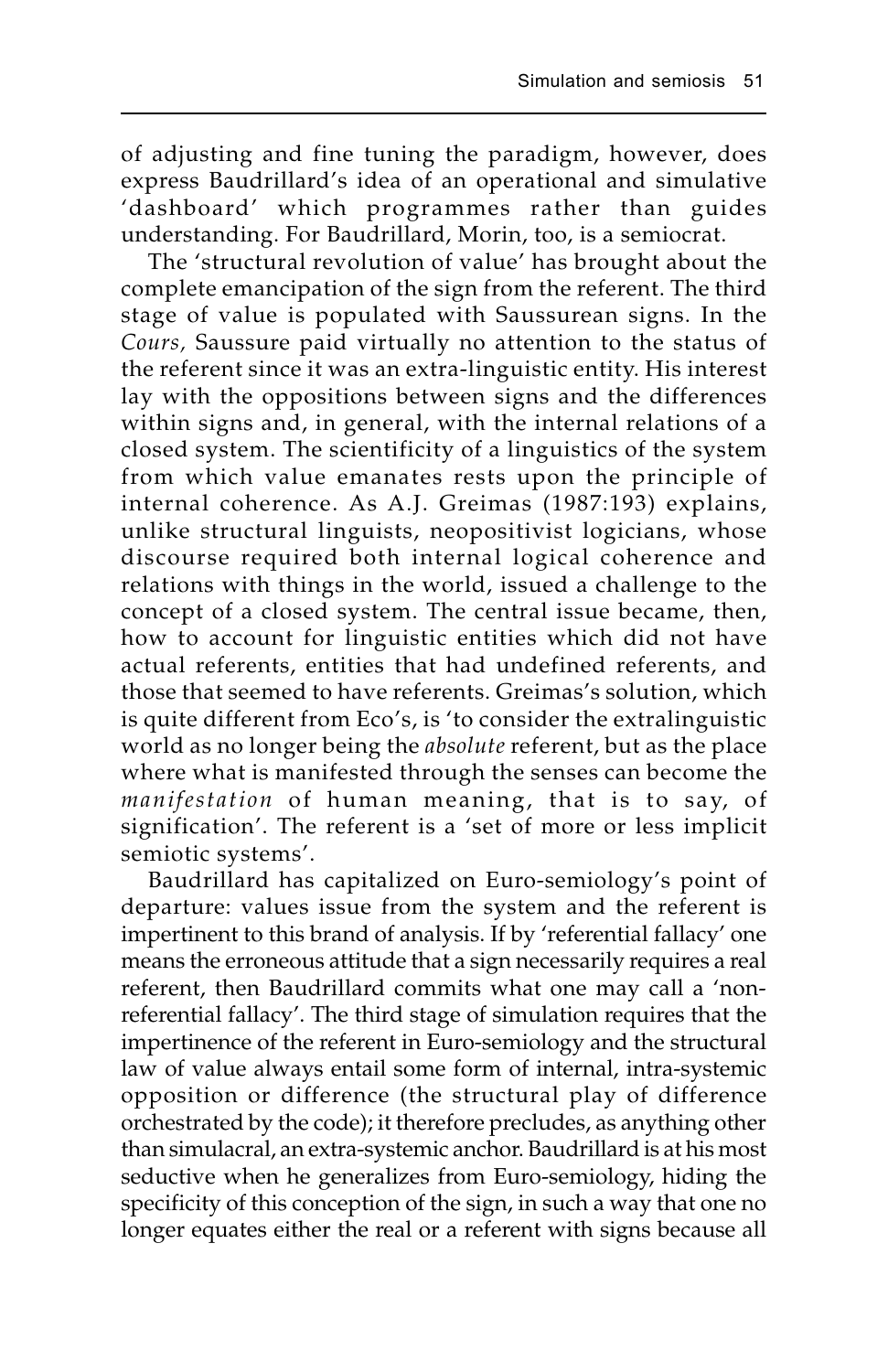signs seem to be Saussurean and thus have no connection with an extra-semio-linguistic order.

Beyond the structural law of value which characterized the third order, Baudrillard introduces a fourth stage in 'Après l'orgie'. Readers of his work will recognize the question: *Que faire après l'orgie?* What are you doing after the orgy? The orgy has with some consistency signified all the explosive forms of liberation which have characterized modernity: political, sexual, etc. After this explosion of availability and the realization of what were formerly utopias, 'it remains for us only to hyperrealize them in an indeterminate simulation' (Baudrillard, 1990: 12). Such revolutions are no longer revolutionary, although they still occur with frequency and with complete disregard for their former content.

In an interview Baudrillard described the fourth fractal stage as 'a sort of proliferation of value, a species of an epidemic of value, but in which value has been completely fractalized and can no longer be located' (Baudrillard, 1989d: 22). The fourth stage is fractal, viral, 'the irradiated stage of value', in which 'there is no longer reference at all'. A law of value gives way to a 'cancerous proliferation' which cannot be brought under control by the agency of the code. When Baudrillard 'refers' —if such an idea is still intelligible—to the irradiation of value in all directions, to aleatory dispersion, and to chain reactions, he attempts to erase the problem of the status of the referent once and for all. At this (final?) stage, the flotsam and jetsam of value 'refer' only accidentally and exceptionally.

Baudrillard's reading of Mandelbrot's *Les Objets fractals* (1975) consists primarily in the metaphorical extension of the neologism 'fractal' (*objet fractal* or *fractum*). This concept had already appeared, however, in *Amérique* in the following adjectival form: 'American culture is a seismic form: a fractal, interstitial culture born from a rift with the Old World, a tactile, fragile, mobile, superficial culture' (Baudrillard, 1986:127). Although the rhyme and rhythm of this citation expresses even in translation the notion of a runaway fissure, and to some degree illustrates Baudrillard's strictly formal interest in the concept, he might have added, for either formal or substantive reasons, the adjective *brownien(ienne)* since Brownian motion was the first fractal object.<sup>2</sup>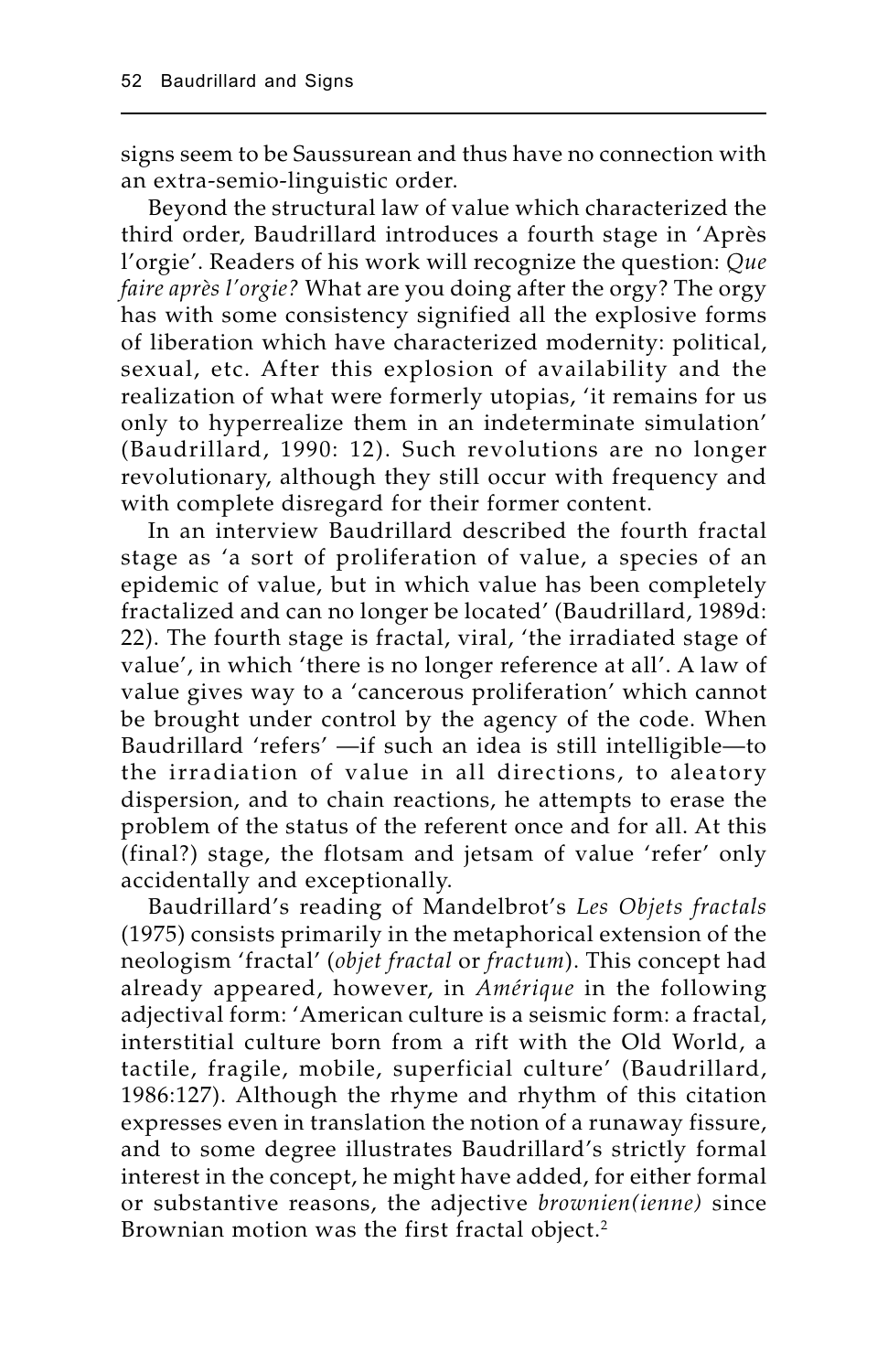The processes by which things become indistinct (confusion and contagion) exhibit several semiotically relevant and relatively constant characteristics. I interpret these characteristics through the Peircean index, and thus attempt to reorient semiotically what otherwise purports to figure a complete collapse of *difference* in the lubricious instability of all discourses, objects and signs. Peirce's remarks on the index have heuristic and critical value.

The 'total and viral metonymy' leaves no field or object distinct from another. While the second stage involved relations which were symmetrical and similar, those of the fourth stage are metonymic and contagious. Metonymy is the trope of combination, while metaphor is the trope of selection, at least linguistically. Similarity and contiguity, like metaphor and metonymy, are characteristics of icons and indices respectively (although Peirce specified that metaphors were hypoicons (CP 2:277)). Baudrillard remarks that 'metonymy…establishes itself on the disillusionment of metaphor' (1990:16). The predominant sign of the fourth order is an index, which is not to exclude iconicity since every index has a certain character, a firstness (CP 2:283), although generally speaking indices 'have no significant resemblance to their objects' (CP 2:306). When there is a dyadic relationship of secondariness between a sign and an object, this sign is an index. Secondariness is an existential relation of 'brute force'.

Sebeok defines an index in terms of its contiguity with an object, although physical proximity (neither adjoining nor adjacent) is not a central concern. Rather, in a structuralist fashion, contiguity is considered in juxtaposition with similarity. While this relation cannot stand on strictly Peircean grounds, Sebeok's definition will help us to understand the nature of contiguity.

Contiguity is the means by which the reduction of significant differences proceeds, and the pure form in virtue of which value irradiates in all directions. Indices direct one's attention to their objects by 'blind compulsion' (CP 2:306; 2:286). They exercise a certain *force*. One of Peirce's examples of an index is a symptom of a disease (CP 8:835): the symptom is really connected with its object.

Baudrillard's rhetorical effort is to convince us that today things are condemned to a delirious proliferation and they proceed in this manner with a compulsive virulence. Moreover, this indexical theme is worked through by means of the 'virus'; in fact, Baudrillard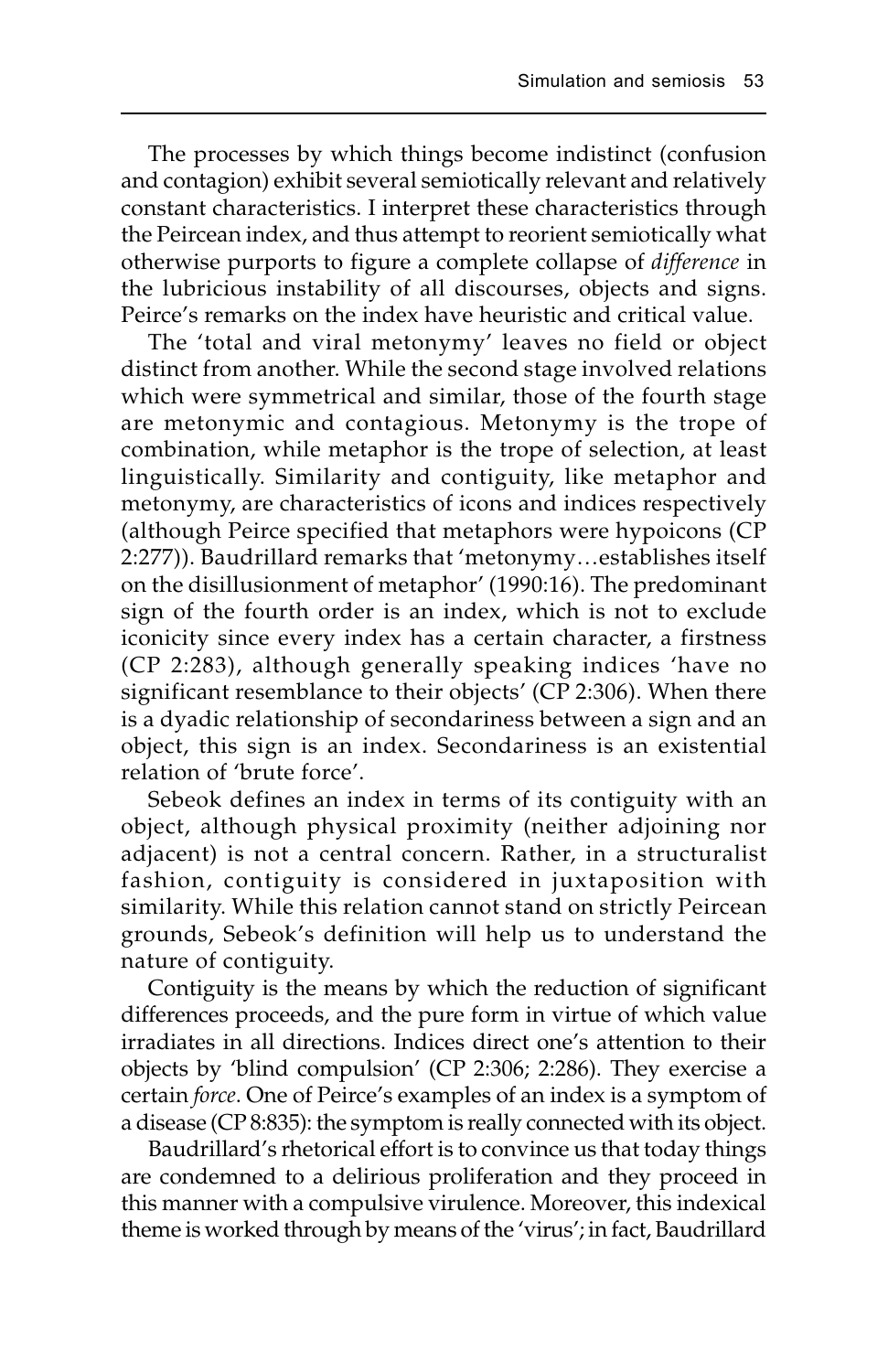understands metonymy on the model of infection. Baudrillard's indexical signs are events—the AIDS epidemic, the stock market crash of 1987, terrorism, computer viruses, the telematics revolution. These events are the indexical signs of a viral culture, a disease ridden social body.

Each stage of the model requires a monosemiological and/ or semiotic perspective built upon a particular kind of sign. But my interest in the index is not merely descriptive since Baudrillard's index-like language and tropes betray themselves with regard to the status of the referent. Reference does not disappear in the fractal order. The index forces us to think through a Peircean referential logic. Baudrillard evokes a world which is a dense mass, and a confusing mess, of indexical collisions and so-called infections.

The index does not 'furnish positive assurance' of a real referent, although it does assure 'the reality and nearness' (CP 4: 531) of a dynamic object. That is, a dynamic object is not real as opposed to simulacral. A third order simulacrum such as Disneyland is a dynamic object which 'by some means contrives' to determine signs of itself, such as those found in the writings of Baudrillard, Eco, Louis Marin, etc., which in turn generate interpretants such as my understanding of the immediate object as it is in fact represented by Baudrillard, for example. An index is, according to Peirce (CP 8:335), 'a sign determined by its dynamic object by virtue of being in a real relation to it'. The being of the dynamic object is independent of the sign's representation of it, although it is representable in principle while remaining indifferent to how it is represented; unlike an immediate referent, whose being is dependent upon the sign's representation of it (CP 4:536). An index tells one nothing about the nature of its dynamic object. It is simply connected with it or focuses attention on it. In short, Baudrillard's indexical events do not tell us anything about the nature of the culture of the fourth order. Such signs draw our attention to the social body without confirming or for that matter disproving its cancerous nature and its indistinctness. It is sufficient for Baudrillard's purposes to use indices to create the effect that contemporary events are really viral. The brute force of the metonymic bombardment described by Baudrillard veils his generalization of the image of the virus. In Baudrillard's hands, indexicality is a license to generalize on a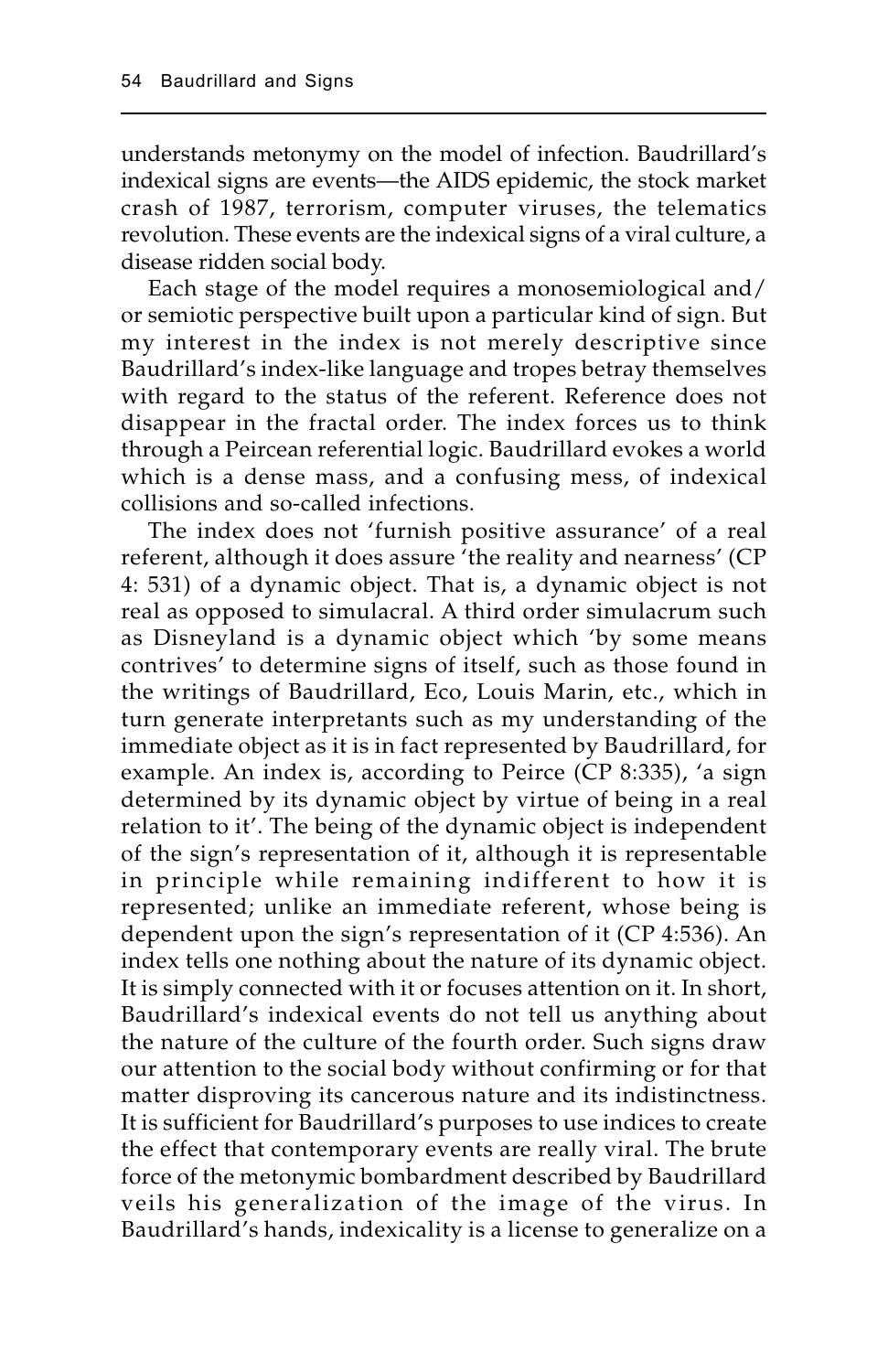pathological model, despite his complaints about molecular idealists.

### **A PEIRCEAN TURN**

In the first order of the corrupt symbol, we found ourselves in the presence of an arbitrary, unmotivated sign which directed us forward to the third order, at which we may as well have already arrived in some semiological terms. For instance, Saussure considered that 'entirely arbitrary signs realize better than the others the ideal of the semiological process' (Saussure, 1985:101). These 'others' are symbols or motivated signs such as onomatopoeic words and interjections, even though Saussure will ultimately dispute their symbolic origins. By the time we reached the third order proper, such origins had vanished completely. Tzvetan Todorov (1982:259) relates anecdotally that Saussure's aversion to the symbolic, his almost complete neglect of it throughout his career, was prefigured by his attitude toward the strange case of Mlle Smith's glossolalic productions. It seemed that Saussure was 'more willing to acknowledge the supernatural (transmigration of Mlle Smith's soul) than to modify his method of investigation' and place more emphasis on the symbolic aspects of glossolalia.

A point of terminological clarity is in order. We should not confuse Peirce's symbol with Saussure's sign by subsuming them under the rubric of unmotivated, conventional signs. A Peircean symbol is not the sign of an object because of its agreement with a 'convention' which exists in virtue of having been posited by an individual or a group. A symbol is a rule (CP 2:292) which will 'determine its Interpretant' that it is one; an interpretant is not an interpreter, although the latter grasps the former. In addition, a Peircean symbol is a sign that is a law, while a 'legisign is a law that is a sign' (CP 2:246). Every symbol is a legisign but not every legisign is a symbol. The object of a symbol is not an existent individual, a particular thing: it is of a general nature, a kind, which has instances (CP 2:301) since that which is general has instances (CP 4:551).

Since Baudrillard's corrupt symbol is similar to Saussure's sign, the differences between them and Peirce's symbol must be respected. But Baudrillard's symbolic order also has the flavour of the Peircean symbol. The fact that Peirce's symbol is unmotivated is a nightmare of sorts for Baudrillard since his symbolic is always motivated. But consider Baudrillard's example of the caste system (for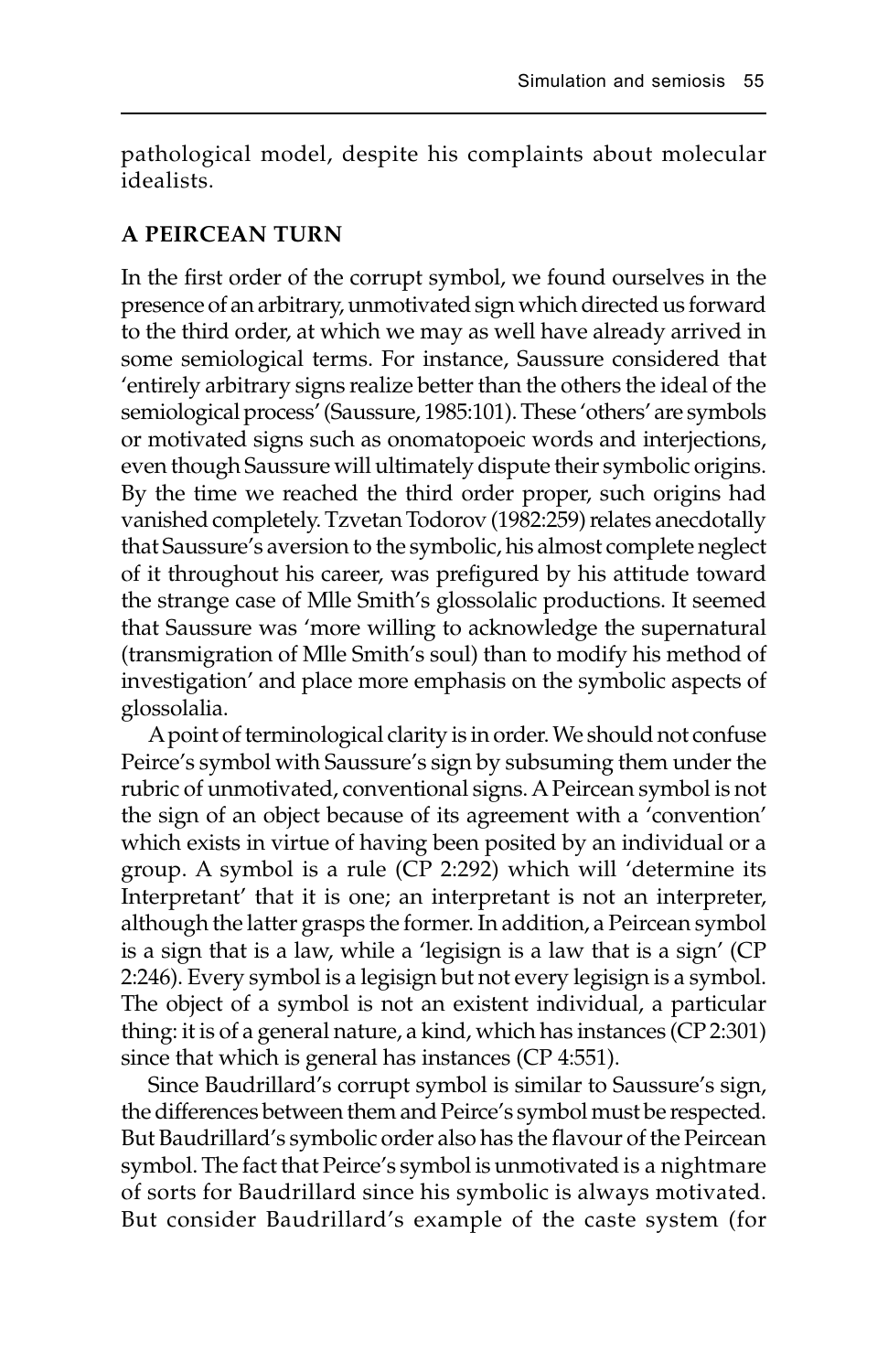example, in Hinduism) as a set of symbolic relations, but in a Peircean sense. To be an Untouchable is a symbol of a certain kind of person who has a lowly station in life. This symbol determines interpretants of itself such that it is a sign of a certain person without giving any other or further indication about that person. This is the symbol's and the symbolic's cruelty. Now, this feature is accented if one takes into account Mohandas Ghandi's intervention (or any other such as that of the government of the state of Kerala) into the caste system. By calling the Untouchables 'Harijan' (children of God), Ghandi sought to give to them a spiritual aspect normally applied to the upper castes, especially the Brahmin caste. Ghandi's intervention did not stop the symbol from generating interpretants of itself as a sign of a certain person and nothing more, especially for those who wanted to uphold the existing social order. In order to weaken the symbolic's presentation of itself as a law, Ghandi had to emphasize a hitherto suppressed semiotic relation: although all Untouchables sprang from Vishnu's FEET—hence their lowly status—the term Harijan emphasized the indexicality of this relation. The Untouchables sprang from VISHNU'S feet, and therefore they deserved, as children of God, like any other children of God—and here Ghandi introduces the iconic dimension of offspring—a fairer place in the social structure.

Baudrillard's belief that signs evolve and produce themselves with no basic reference standard is not entirely at odds with the Peircean view even though Baudrillard's aims are rather different from those of Peirce. Baudrillard thinks that the (re)productivity of signs issues a challenge to the semiological effort to divide and conquer meaning. On the other hand, Peirce (CP 2: 302) wrote that 'symbols grow' out of other signs. In general terms, signs have power, semiosis, since they generate their interpretants, which are themselves signs in an infinite progress of signs. Signs are by no means passive and Peirce noted this feature by treating the symbol as a living thing, just as much alive as a human being, who is also a mixed sign. The production of signs by other signs is not a feature peculiar to simulation, nor does this feature warrant the claim that signs are somehow less real than things. Reality is incessantly produced and reproduced through signs for both Baudrillard and Peirce. But Peirce's lesson is that semiosis is not ineluctably bound to simulation; the sign is in itself multiform in that it is at once engaged in several kinds of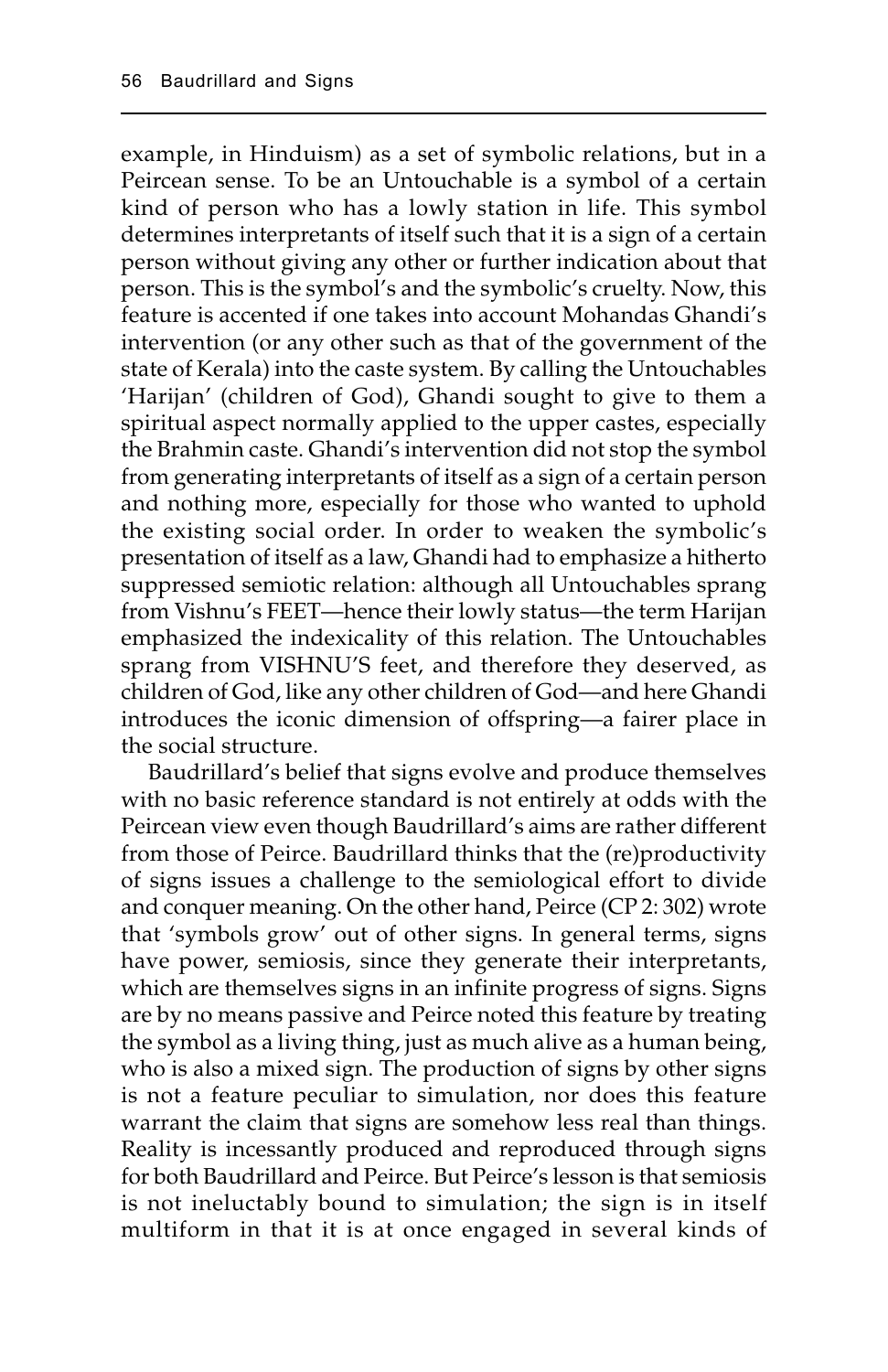signifying, and therefore irreducible to a dominant type across a given order. On a sympathetic reading of Baudrillard, a given order may be reducible to a dominant sign form for the purposes of theoretical clarity and simplicity, without for this reason excluding or subsuming the lingering influence, albeit in a marginalized way, of earlier semiotic forms. Baudrillard does not strongly suggest, however, that his vision of the world is polysemiotic.

## **DELEUZE AND GUATTARI IN THE POLYSEMIOTIC FIELD**

If one wanted to explore the possibilities afforded by a polysemiotic perspective in the context of poststructuralism, one would have to turn to the work of Félix Guattari. For Guattari is a bar gamer, although his theoretical and practical interests are in many ways quite different from those of Baudrillard. Despite these differences, Guattari's critique of the signifier explicitly valorizes Peircean semiotic relations; whereas in Baudrillard's work, Peircean semiotic relations are evident but unacknowledged as such. Guattari's contributions to antisemiology and anti-linguistics (structural and generative) have involved attempts to theorize radical modes of passage from one sign to another in view of a semiotic heterogeneity in the midst of which language has no unified, autonomous domain of its own.

Guattari reads the Danish linguist Louis Hjelmslev's work in glossematics micropolitically, pragmatically, and schizoanalytically—schizoanalysis is a micropolitical pragmatics of the unconscious—in the context of attacking the binarism of structuralism, the universals of linguistics, the instrumental pertinences and competences which block recognition of language's fluidity and the multiple non-linguistic encodings which traverse it. He opens up the semiotic field to passionate and political clustering with reference to Peircean semiotic concepts (principally indexical and iconic, although even these may be overcoded and become rigid), describing little packets of signs forming around points of subjectivization irreducible to transcendent, enunciating subjects. The bars of language are perforated by multiple crossings like the passage of hands, glances, money, leftovers, sandwiches, salads, cutlery, over and along a snack bar.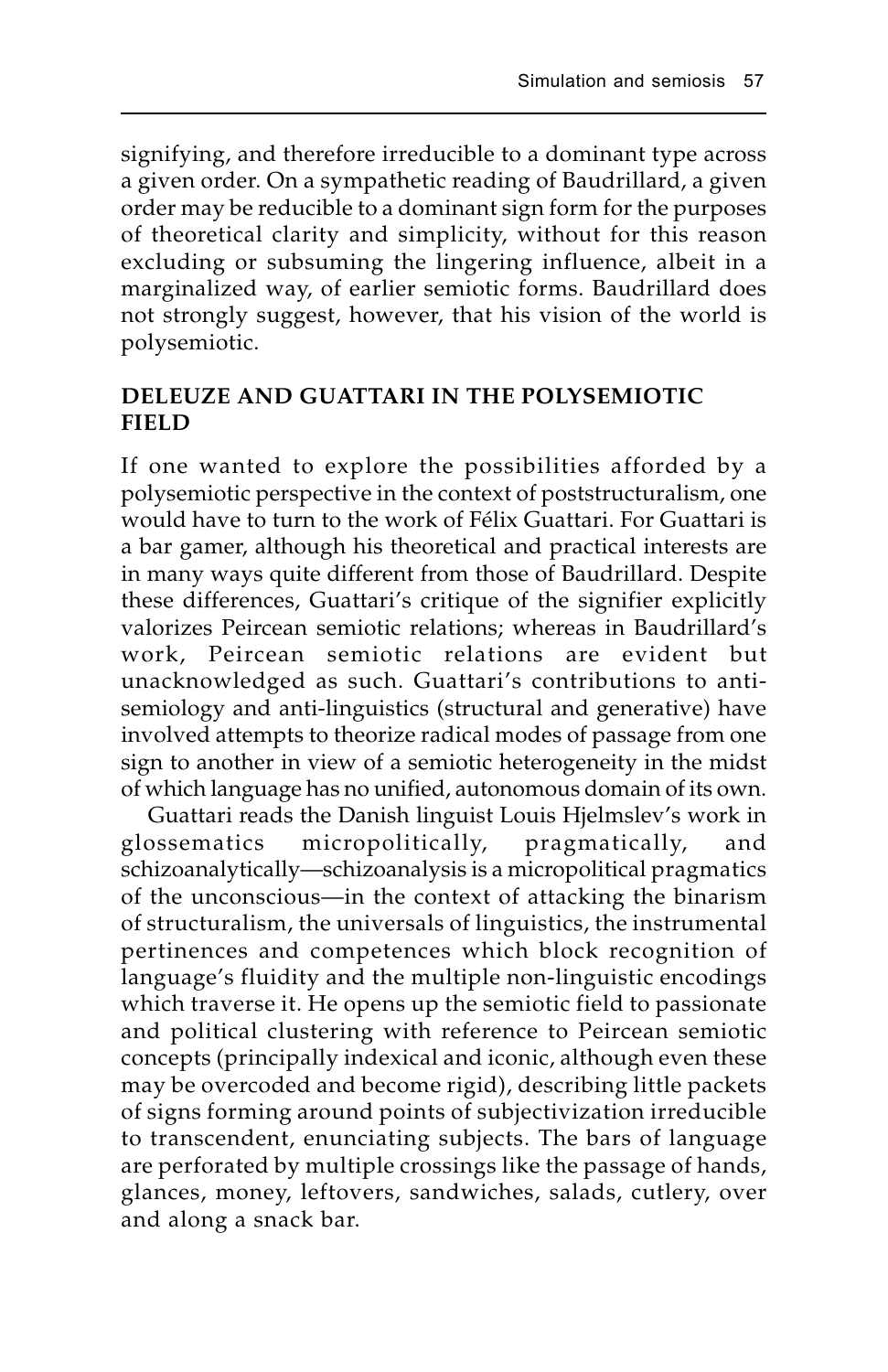Recall that it was Barthes in his 'Eléments de sémiologie' (1964) who popularized Hjelmslevian terminology by developing a connotative semiotic whose staggered systems were modelled on Hjelmslev's distinction between connotation and metasemiotic (metalanguage); Barthes acronymized the relation of the former semiotic of the expression plane with the latter metasemiotic of the content plane as ERC. The acronym for Expression-Relation-Content in turn was caught in the critical anti-structuralist sweep conducted in the early 1970s by Baudrillard among other poststructuralist thinkers for whom this 'post' (structuralism) was 'anti' (structuralist) since signifying relations were homologous with repressive and reductive social systems.

In a milieu characterized by a variety of creative departures from structuralism and semiology, Deleuze and Guattari's *Anti-Oedipus* found a place in the widespread critique of the signifier and the prevailing anti-Saussureanism of the period but with one important exception. Unlike Baudrillard, for instance, who saw in the linguistic theories of Hjelmslev and Barthes further examples of the ideology of signification, Deleuze and Guattari combined a critique of a linguistics of the signifier with praise for Hjelmslev: 'We believe that, from all points of view and despite certain appearances, Hjelmslev's linguistics stands in profound opposition to the Saussurean and post-Saussurean undertaking' (Deleuze and Guattari, 1977:242). Neither Deleuze nor Guattari have followed Barthes's translinguistic approach to semiology.3 To do so would have brought them into step with the practices of specialists who exercise control over diverse signifying phenomena by making them dependent upon language. To claim, for instance, that translinguistics is imperialistic is to recognize that signification is a power relation, one of whose effects has been the colonization of signification. What is most disturbing in the tag of 'linguistic imperialism' is that Hjelmslev has long been recognized as one of its agents, even though his sense of language—as I will explain momentarily is not, strictly speaking, reducible to actual languages. While linguistics ordinarily concerns itself with particular languages, Hjelmslev's algebra aims to calculate the general system of language in relation to which particular languages would reveal their specific characteristics. The calculation of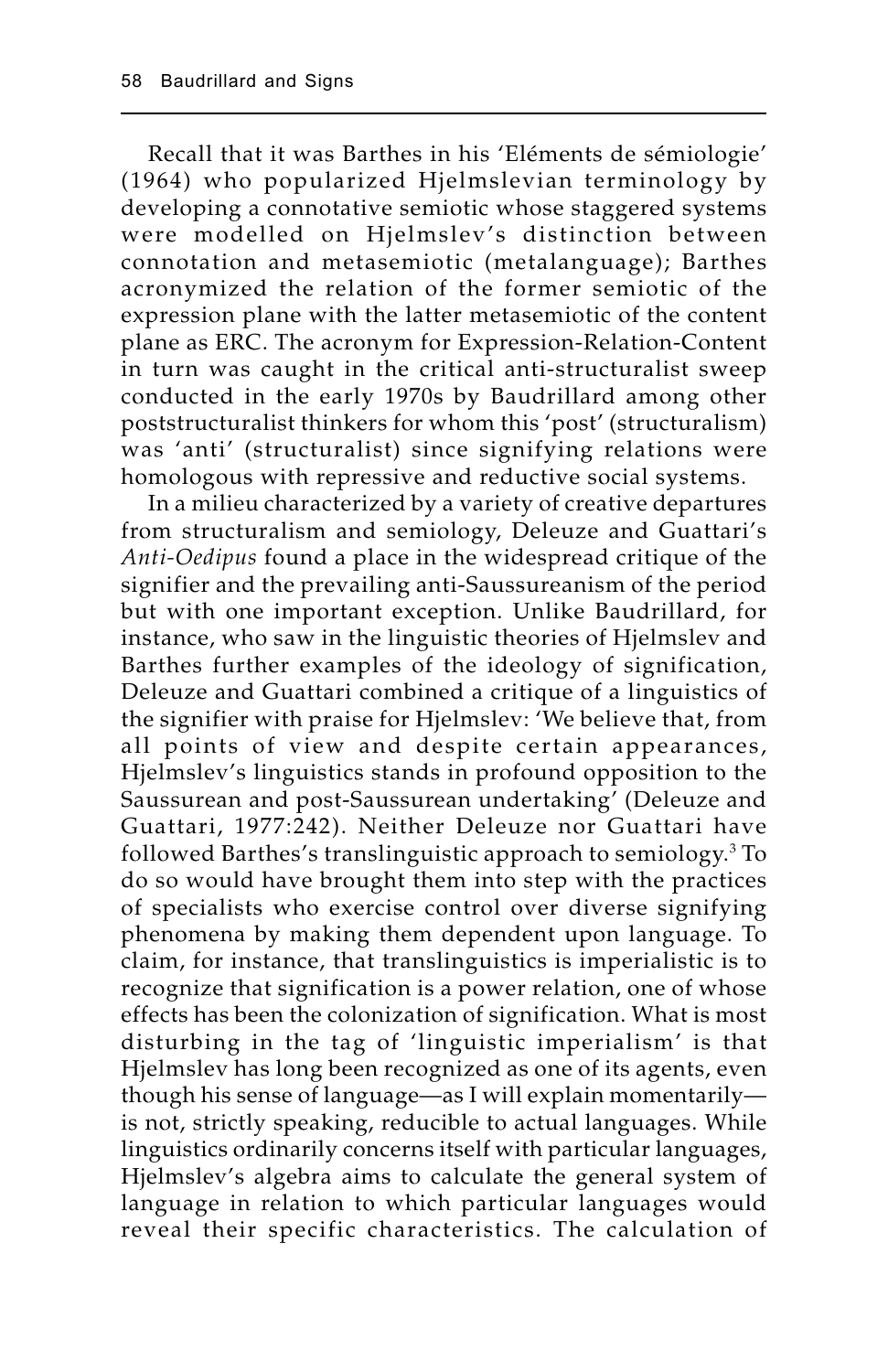theoretically possible formal relations at the level of the general system includes non-materialized elements, that is, those not found in any existing languages.

Deleuze and Guattari have, in a sense, fulfilled Hjelmslev's own wish since he had specified as early as 1948 that, despite his debt to Saussure, 'glossematic theory must not be confused with Saussurean theory' (Hjelmslev, 1971:39). The specific object of Hjelmslevian structural linguistics is *la langue*—an essentially autonomous entity consisting of internal dependencies among categories. Glossematics studies neither *le langage* nor *la parole,* as Saussure employed them. Hjelmslev's purely structural type of linguistic research which conceives of *la langue* as form independent of substance, takes off from the final sentence of Saussure's *Cours:* 'the true and unique object of linguistics is language *[la langue]* studied in itself and for itself'. Hjelmslev's immanent linguistics cannot be counted among any of the post-Saussurean projects such as that of the Prague school in which language is not independent of substance but dependent upon usage and *la parole*. While Hjelmslev generously admitted that one could read the *Cours* in this way owing to certain ambiguities in the text, glossematics would neverthless pursue the ideal of studying *la langue* 'in itself and for itself'. Moreover, Hjelmslev's divergence from Saussure may be explained in large measure by his, as one reviewer of the *Prolegomena To A Theory of Language* (1969) put it, 'one-sided interpretation of the Saussurean concept of langue' as form and not substance, emphasizing Saussure's theory of value and the opposition between distinctive elements and non-distinctive variants (Garvin, 1954:90).

For Deleuze and Guattari the work of Hjelmslev is 'profoundly opposed' to Saussurean and post-Saussurean 'isms' inasmuch as it takes the high road of form by not only studying *la langue,* but rather, *la langue—la langue* is a manifestation of a typological class to which it belongs, and the type is a manifestation of and thus subordinate to the class of classes, *la langue* or species-language. Deleuze and Guattari do not complain that Hjelmlsev's theory is not abstract enough. This high level of abstraction is precisely one of its virtues, and they rejoice in the irreducibility of the planes of expression and content to the signifier and signified. Deleuze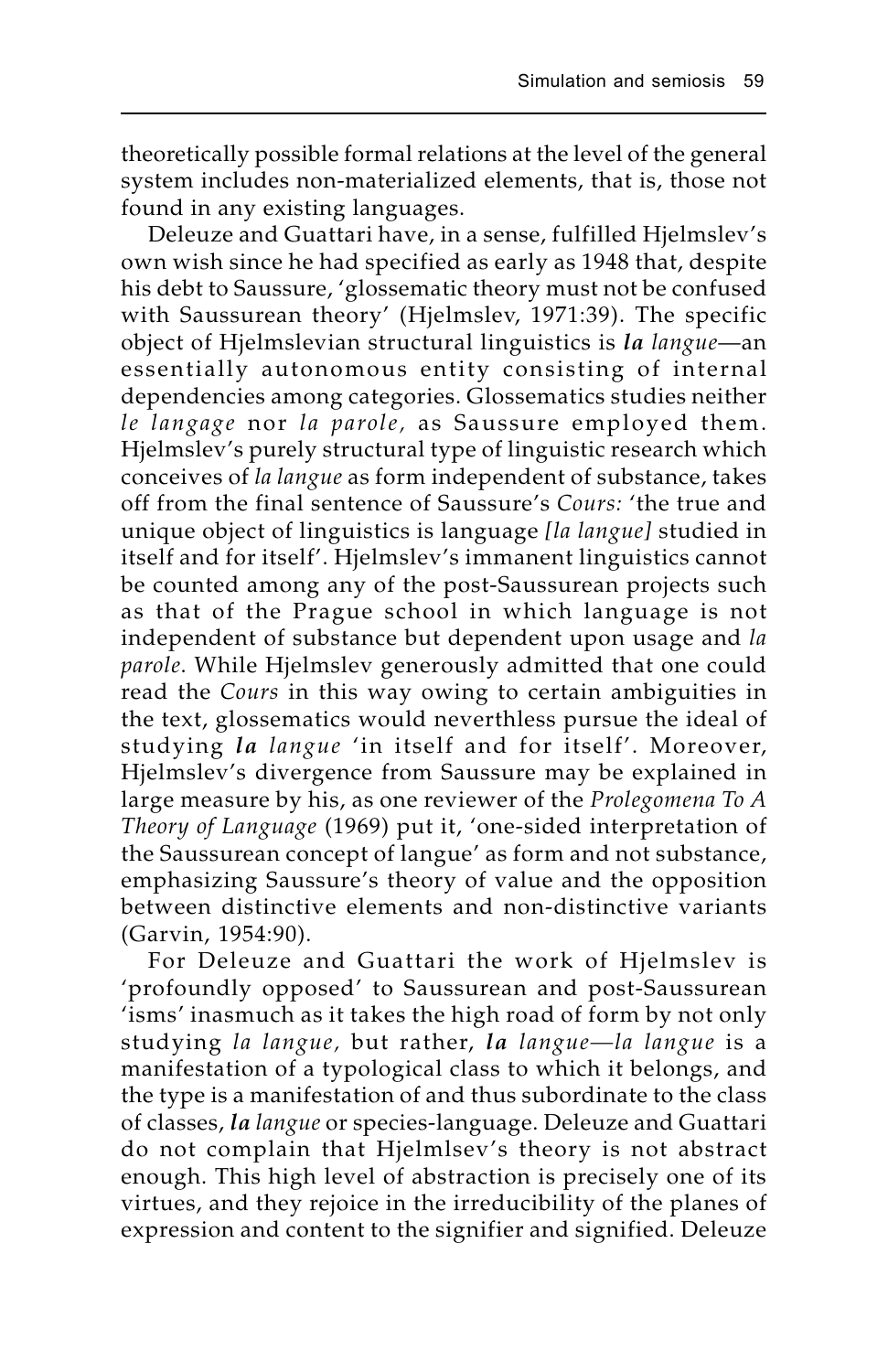and Guattari believe that glossematics 'is the only linguistics adapted to the nature of *both* the capitalist *and* the schizophrenic flows: until now, the only modern (and not archaic) theory of language' (Deleuze and Guattari, 1977:243; modified translation according to 1975:288–9). This kind of linguistics treats language as an inclusive and intensive continuum whose variations conform neither to linguistic constants nor to variables, but are on the contrary open to continuous and hitherto unrealized conjunctions.

Glossematics is 'schizo' because it offers a rarely permitted (grammatically, that is) freedom to connect and combine phonemes into possible morphemes; to pursue, in other words, unusual if not unnatural connective syntheses, generalizable in structural terms as unrestricted and unpoliced passages, meetings and alliances at all levels and places. Glossematics starts to 'schizz' in the *Prolegomena* as Hjelmslev 'feel[s] the desire to invert the sign-orientation' of traditional linguistics. For Hjelmslev, a sign is a two-sided entity whose expression and content planes are understood as functives which contract their sign-function. These functives are present simultaneously since they are mutually presupposing. Glossematics becomes modern at the moment when Hjelmslev, reflecting on the fact that a sign is a sign of something, maintains that this entity can no longer be conceived of as only a sign of content-substance (a contentsubstance is ordered to and arranged under a content-form). A sign is equally a sign of an expression-substance (subsumed by an expression-form which it manifests). Hjelmslev attempts to destroy the hierarchy and directionality of signification which was hitherto based upon the definition of the sign as that of an expression-substance for a content-substance by carrying to its radical end the mutual solidarity and equality of linguistic expression and content. It should be possible, Hjelmslev believed, to devise a grammatical method for the study of linguistic expression by 'start[ing] from the content and proceed[ing] from the content to the expression' (Hjelmslev, 1969:75); a method contrary, in fact, to his own earlier grammar. This claim has led some of Hjelmslev's readers to charge him with idealism since it is only possible to study content by proceeding from linguistic expression. Hjelmslev's inversion implies that an analysis might begin with a concept (contentsubstance) ordered to its form by the sign in a way which forgoes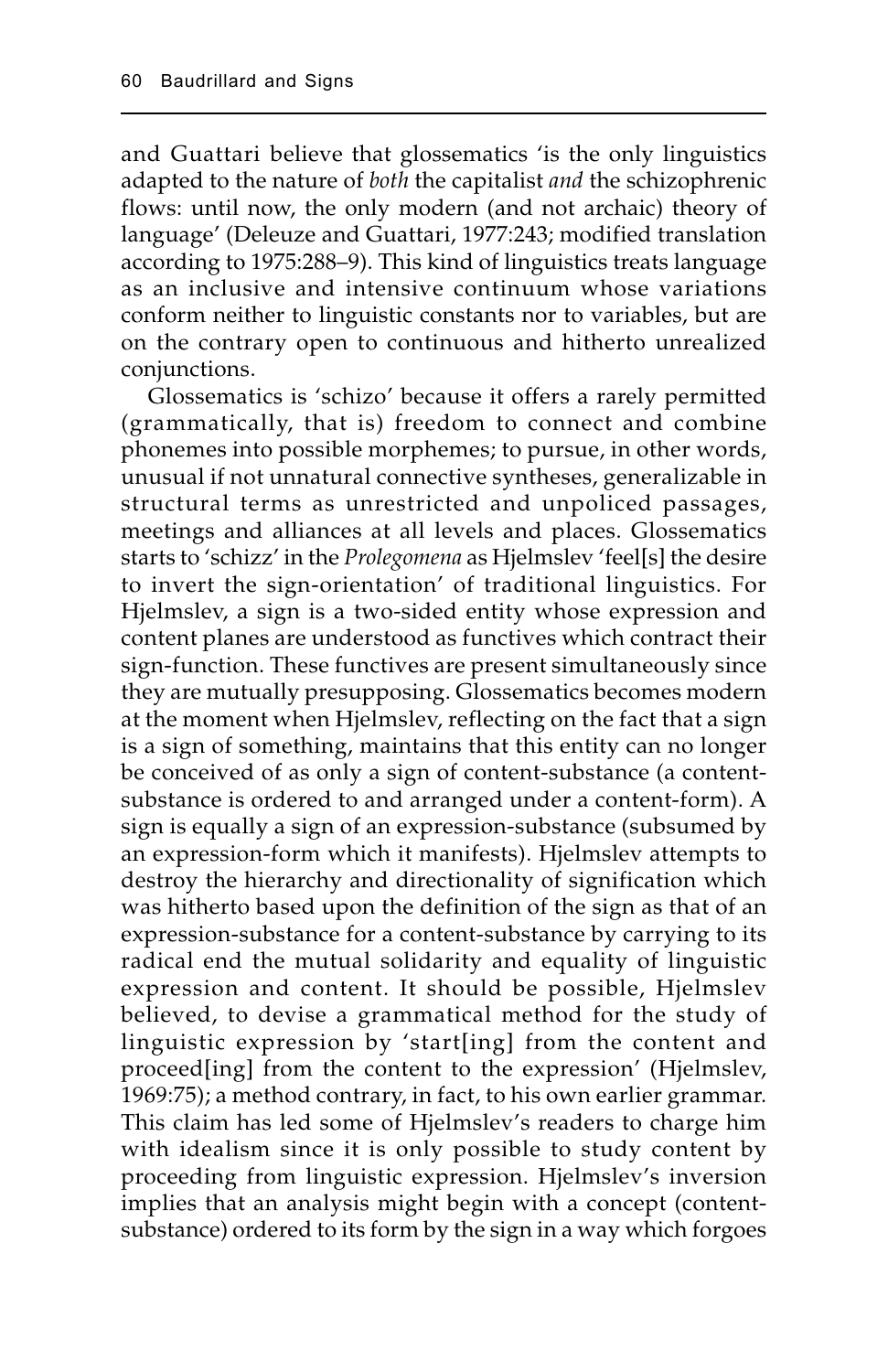words or the means to identify the content in question without first expressing it in some manner.

Glossematics may be 'schizo', but was Hjelmslev schizophrenic? That is, did he not only think like a Deleuzoguattarian schizoanalyst and theorize the schizoprocess in order to free the flows of language, but also suffer from something called schizophrenia? Was he another Artaud, Van Gogh, Mary Barnes—a Judge Schreber whose breakthroughs enlightened us all? On the floors of conferences, in obituaries, in diagnostic speculations, Hjelmslev's 'depression', his 'long and tragic illness', and 'withdrawal' are made reference to not as breakthroughs, but as breakdowns. For all of the care Deleuze and Guattari take in recognizing the dangers of turning clinical issues into metaphors, and to the extent that Guattari based his extrapolations on clinical experience, they have said nothing about the 'case' of Hjelmslev.

Although Hjelmslev may have pursued a rarefied vision of linguistic form, this venture does not entail for Deleuze and Guattari an 'overdetermination of structuralism'. In *Anti-Oedipus* and *A Thousand Plateaus* they explicitly reject Nicolas Ruwet's critique of the combinatory freedom permitted by Hjelmslev's generative grammar. Oft-quoted by French readers of Hjelmslev, Ruwet's work stands alongside the pioneering studies of Hjelmslev by André Martinet (1942–45; 1970) in French linguistics. This makes Deleuze and Guattari's resistance to Ruwet a radical gesture. Deleuze and Guattari aim to recoup Lewis Carroll's 'Jabberwocky' and James Joyce's *Finnegans Wake* —the two texts which Ruwet uses as examples of a 'type of creativity… [with] only extremely distant connections with the creativity which operates in the ordinary use of language' (Ruwet, 1973:30). Joyce's phonemes can be monstrous, exploiting phonologically grammatical possibilities (and otherwise!) and raising the stakes of semantic content. Deleuze and Guattari refigure Ruwet's appeal to the proximity of ordinary language and rule-based creativity, but not in order to valorize an unbounded creativity well beyond the demands of a grammatical model to account for competence and the subtleties of degrees of acceptable usage. Linguistic competence is not, however, a concept Deleuze and Guattari embrace. Still, the authors they recover (Carroll, Joyce, e.e. cummings) are not marginal figures, and these choices reveal that agrammaticality is not produced by and reducible to correct grammar. This sets Deleuze and Guattari against Ruwet for whom agrammatical writing does not force language to face its limitations.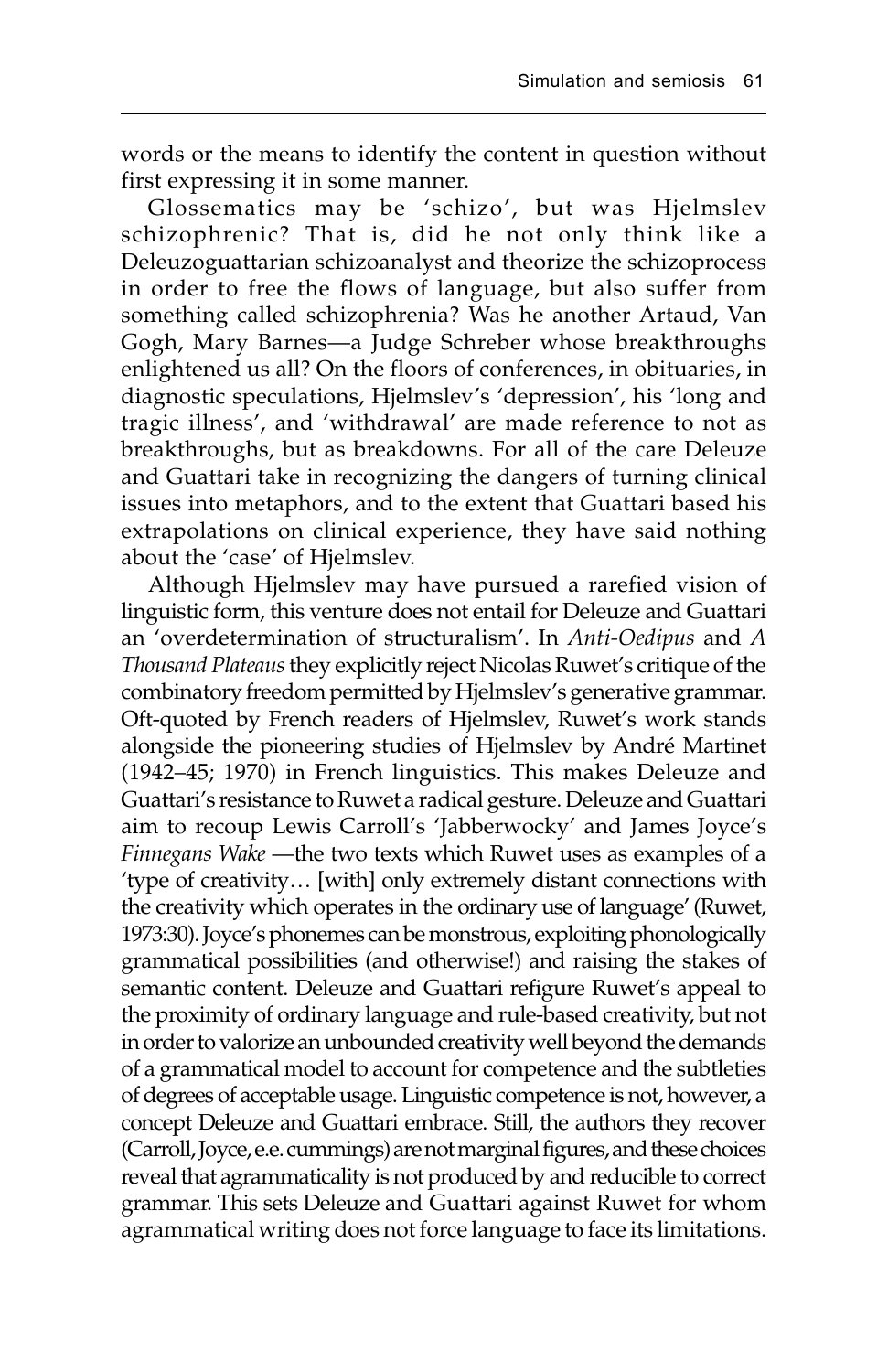Although they are at odds with Ruwet on this point and others, Deleuze and Guattari embrace his observation that the order of the elements is not relevant in glossematic syntax. This is one of the reasons why Hjelmslev's linguistics is 'profoundly opposed' to Saussureanism: 'the order of the elements is secondary in relation to the axiomatic of flows and figures' (Deleuze and Guattari, 1977:242–3). Ruwet points out that Hjelmslev has a set-syntax rather than a concatenation or string syntax. The order of elements in the set is not relevant at the level of content-form (what would correspond in transformative grammar to deep structure) and contains less information than the string. This differs from Saussure's syntagmatic perspective in which the value of a syntagm is tied to linearity and the order of succession of the elements. What is axiomatic (assumed for the sake of the study of its consequences), here, for Deleuze and Guattari and Hjelmslev is that a set is a more productive flow-machine than a string. The creative aspects of language are at the outset marginalized and trapped by the dominant grammatical and syntactical machines, as Guattari has argued in *La Révolution moléculaire,* yet there are experimenters boring through the walls of dominant encodings (Guattari, 1977:307).

Guattari's brand of anti-structuralism hinges on a definition of signification which is itself based upon Hjelmslev's rethinking of *la barre saussurienne* between the signifier and the signified as a semiological function rather than an association. Saussure's definition allowed structuralists to separate the signifier from the signified (i.e. this is how *la barre lacanienne* works) in the name of the signifier (i.e. a postmodern metonymic slide and all other reductions of content to formal signifying chains). Guattari adopted Hjelmslev's position on the mutually presupposing solidarity of expression and content in order to ensure that neither term would become as a matter of course independent of or more dependent on the other. This was a prophylaxis against signifier fetishism. Guattari interrogated the aforementioned solidarity in 'search for the points of articulation, the points of micropolitical antagonism at all levels' (Guattari, 1977: 242).

Guattari defines signification as an encounter between diverse semiotic systems of formalization (asignifying and signifying) on the planes of expression and content imposed by relations of power. The encounters between formalizations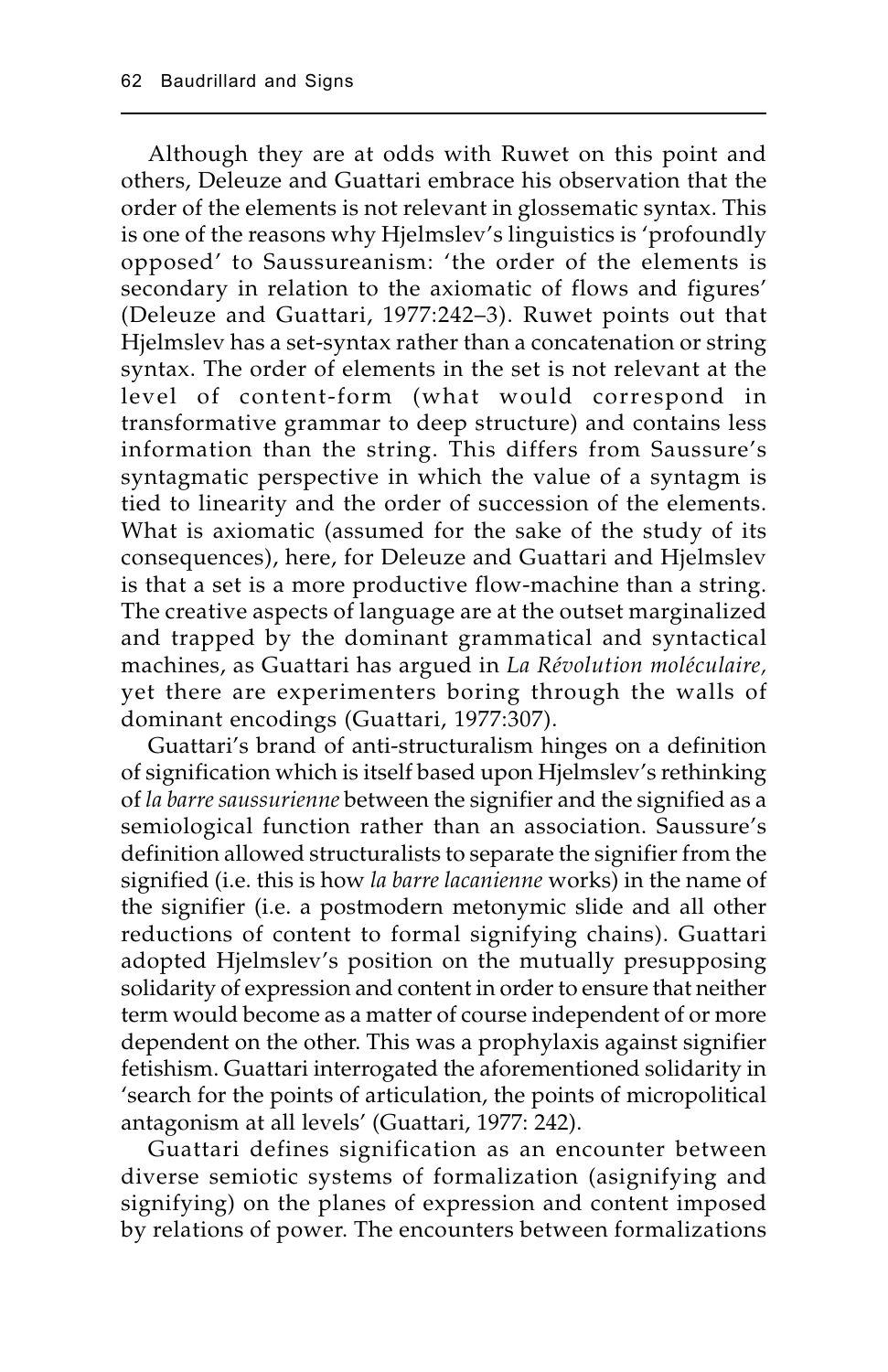of expression and content require that the semiological function is read micropolitically because the mutual presupposition of the planes exhibits a variety of shifting power relations. Guattari sought to reveal the social and political determinations of signifying phenomena through the use of modified versions of Hjelmslev's categories. More than Deleuze, then, for whom linguistics is less important than music, for instance, in the elaboration of key concepts, Guattari showed that signification is a struggle of liberation against any system of signs, any universal code operating in a given domain such as psychoanalysis. For the analyst brings the analysand into line with a restricted regime of meaning. The analysand's significations are not permitted to produce their own meanings independently of the points of reference and dominant values of the analytic code.

By the time Guattari published *L'Inconscient machinique* (1979), his reasons for turning to Hjelmslev had become more explicit. Guattari's opening salvos were directed against linguistic imperialists because they attempted to annex both semiotics and pragmatics and used structural analysis to depoliticize their domains of inquiry; these salvos lead at once to the choice of Hjelmslev as an alternative while running against the grain of glossematics. For if there is no language in itself (unified and autonomous), and if, on the contrary, language 'always remains open to other modes of semioticization' as Guattari thinks (1979: 25), then Hjelmslev's efforts to establish the 'truth' of Saussure's linguistics must be counterbalanced (to say the least) in some manner. Guattari writes that his return to Hjelmslev is really a detour since he does not continue the Hjelmslevian project; instead, he takes up certain categories because they 'appear to be the only ones resulting from a truly rigorous examination of the whole of the semiotic problematic, by drawing out, in particular, all of the consequences of calling into question the status of content and expression' (Guattari, 1979:40). Guattari had, however, two regrets about glossematics: (i) *'le bi-face hjelmslevien'* of expression and content coincided with the twosided Saussurean sign and other 'binarist reductions'; (ii) Hjelmslev seemed to participate willingly in the sovereign overcoding of language when he wrote 'in practice, a language is a semiotic into which all other semiotics may be translated' (Hjelmslev, 1969:109), thus leaving ample room for the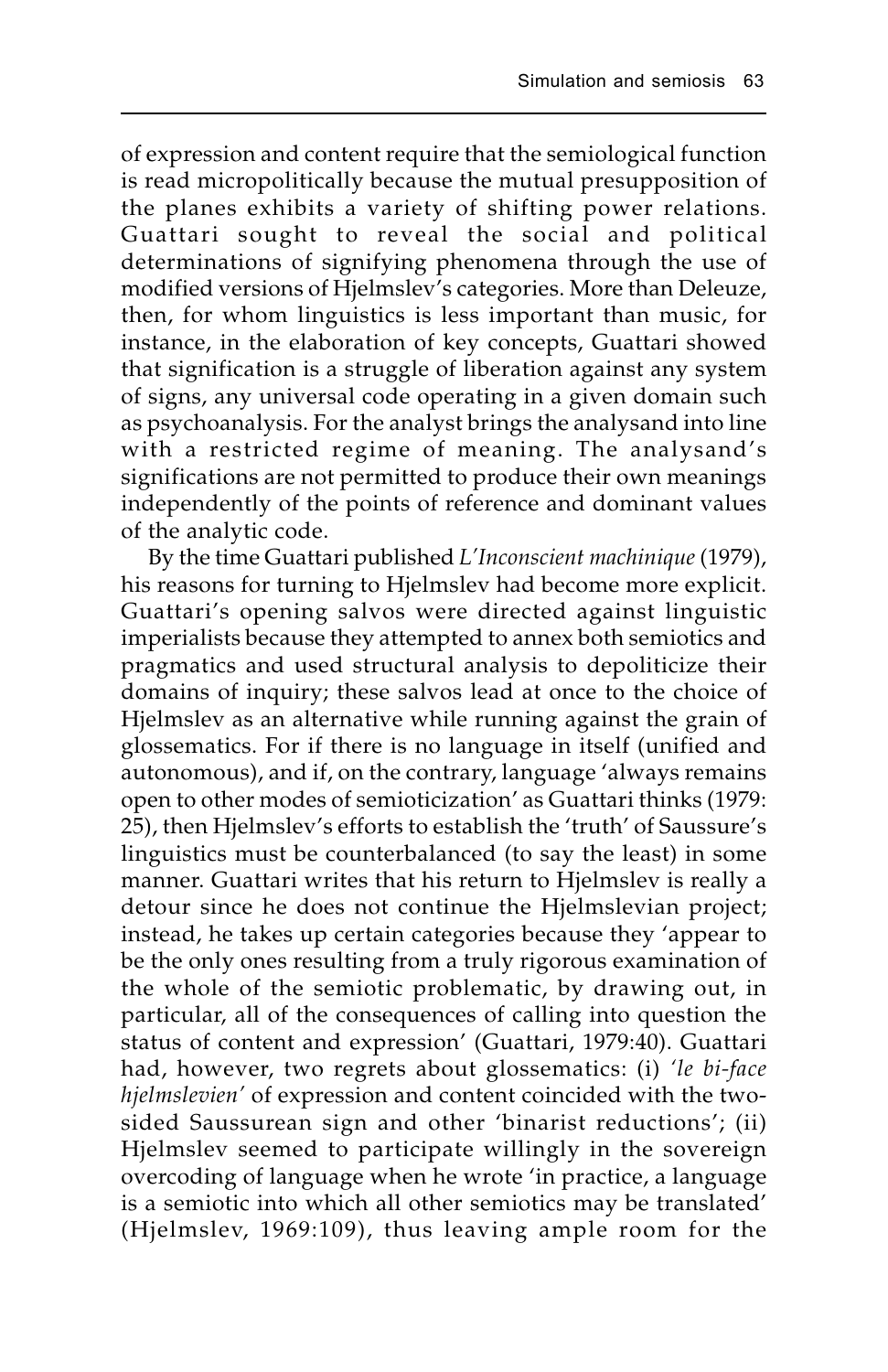Barthesean reversal of Saussure's statement concerning the place of linguistics in semiology. Guattari wanted nothing to do with this dogma cherished by linguistics and Barthesean (glottocentric) semiologists.

Guattari delivers the aforementioned counterbalance by making a double detour around the pure formalism of glossematics and the privilege and superiority afforded to language in general semiotics. Although expression and content are first and foremost considered as form, they are manifested in particular substances; therefore, Guattari thinks, form should be considered in terms of the substances in which it is manifested. Such substances are produced, he argues, by nonlinguistic (and non-signifying) agencies before privilege can be conferred upon language as the primary agency in the formation of substances.

Of course, Hjelmslev sought to banish substance from the glossematic paradise of form, whereas Guattari wants to bring about the fall of form from this paradise. As I noted earlier with regard to Hjelmslev's definition of the sign, he included expression-substance and content-substance as significant parts of his treatment of expression-form and content-form, even though substance is said to exist in virtue of form and, indeed, 'lives exclusively by its favor and can in no sense be said to have independent existence' (Hjelmslev, 1969:50). The word 'hat', for instance, is a sign of a thing on one's head—a thing exterior to the sign itself. A hat is referent-like at the physical level. A hat-thing is a content-substance which, through the word-sign, is ordered to a content-form and arranged together with other entities of content-substance (things on one's head such as scarves, lampshades and, to be sure, different kinds of hats, etc). On the expression plane 'hat' is a sound, and on the content plane 'hat' may be a physical entity or a conception of a physical entity, or something in between. The important theoretical point is that the linguistic system is independent of the particular substance in which it is manifested.

Guattari's 'counterbalance' is the implicit admission of substance into the paradise of form already present in the *Prolegomena*. Glossematics cannot do without at least the relation of the constant of form to the so-called variable of substance despite its claims for pure formalism (Siertsema, 1965:127ff). It needs to be kept in mind that glossematics is neither a phonetics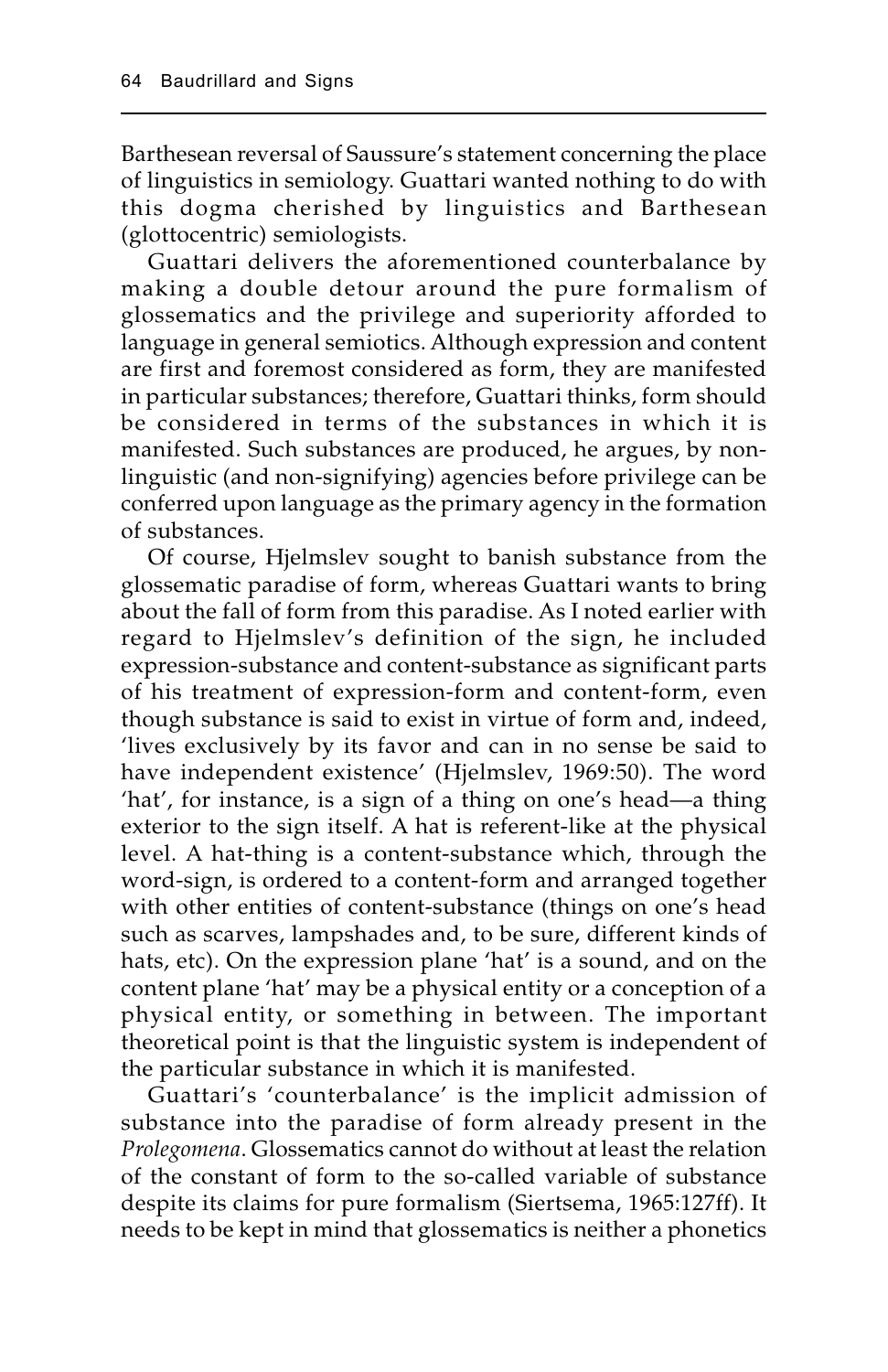nor a semantics since it claims to be independent of physical, physiological and non-linguistic substance. Moreover, Hjelmslev writes that 'substance is thus not a necessary presupposition for linguistic form, but linguistic form is a necessary presupposition for substance' (Hjelmslev, 1969:106). For Guattari the manifestation of form need not be bound to linguistic usage. Having dethroned the linguistic formation of matter into substance, Guattari makes two claims: (i) not all substances are linguistically formed; (ii) matter may be formed without passing through the category of substance.

Guattari's attention to the semiotic formation of substances on the planes of expression and content is nevertheless modelled on Hjelmslev's interpretation of the formation of linguistically unformed matter (purport) into substance. A language casts a shadow like a 'net' over the amorphous thought-mass of purport and lays down boundaries in this 'sand'; purport is continually reworked in different ways by different languages. The French word *car* (for, because) and the English word *car* (automobile) have the same expression purport but different content purport; the French *dix* (10) and the English *ten* (10) have the same content purport but a different expression purport. Guattari makes light of Hjelmslev's metaphors of the 'net' and of 'sand' by arguing that there are not, on the one side, 'little building blocks of semiological construction and, on the other side, the amorphous mass of possibility' (Guattari, 1979:205). For Guattari, the Hjelmslevian sand is already 'as differentiated as the most material of matters'.

Guattari further resists a purely formalistic and translinguistic encoding of the formation of substances by, for example, establishing a category of asemiotic encoding including those natural codes which do not have the forms of writing and speech projected upon them. These categories engage non-linguistic encodings which enrich the monosemiological landscape of linguistic significations. There are, then, several species of signs and semiotic connections involved in the formation of matter and the conjugations of unformed material fluxes, and many of these are borrowed from the work of Peirce. Consider Guattari's classification of semiotically formed substance and unformed matter in Figure 2 (Guattari, 1977:279).

In Guattari's hands, 'algebraic immanence' descends from its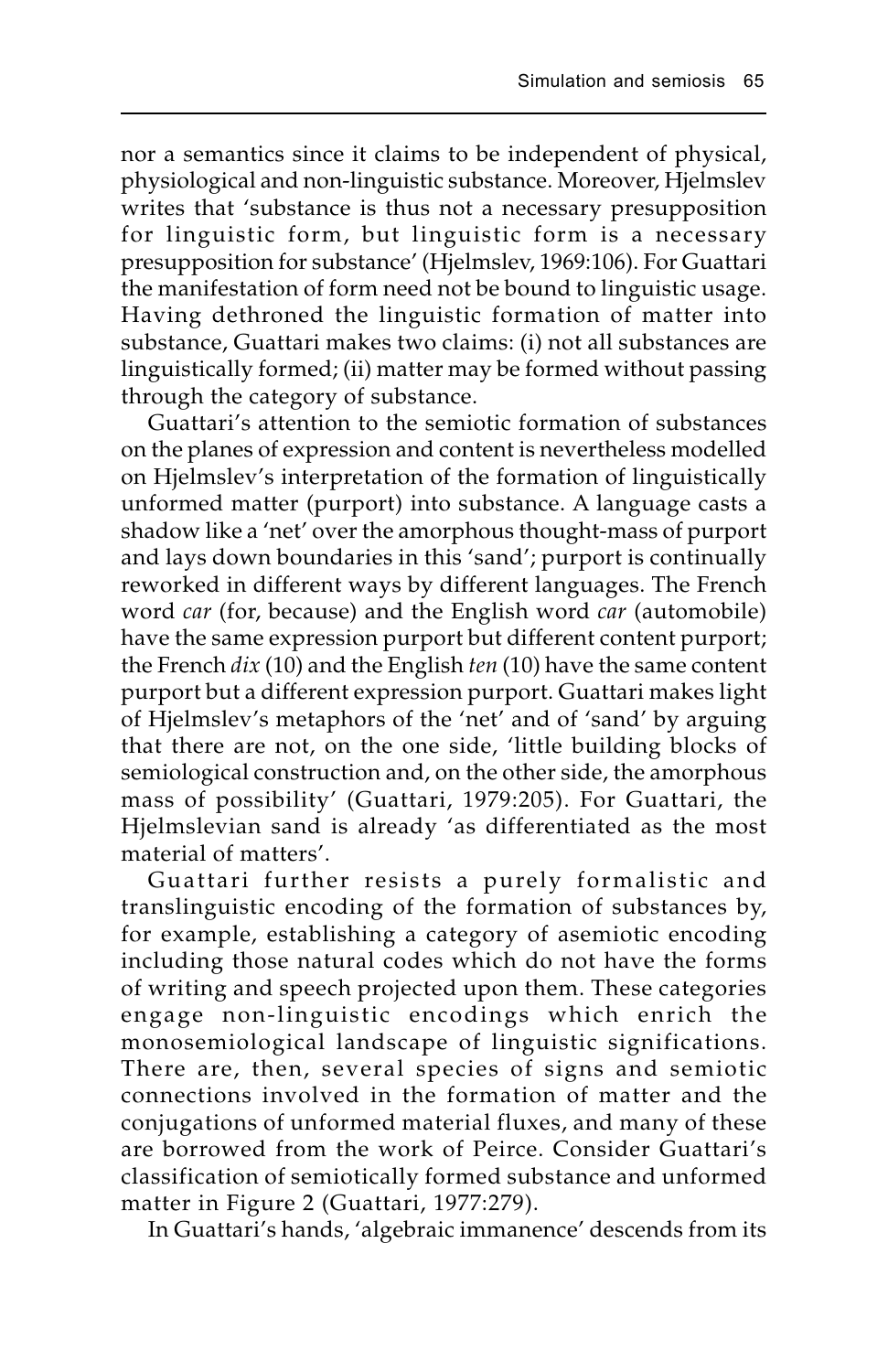

*Figure 2* Hjelmslev in the polysemiotic field, *after Guattari*

immaterial paradise to the semiotic formation of substances *and* non-semiotically formed matter. Beyond Hjelmslev, asemiotic encodings do not enter the column of substance since they 'function independently of the constitution of a semiotic substance' (Guattari, 1977:279). They are formalized but remain in flux. Guattari's example of this kind of encoding is the genetic code 'or any type of encoding said to be natural'. Material intensities are formalized without recourse to the projection of the shadow of writing onto the natural field, which is to say that 'there is no genetic writing'. Asemiotic encodings are not haunted by the 'shadows' of linguistic reason which inform *sens* (matter) in the Hjelmslevian system. Thus, Guattari provides an alternative vision of the genetic code diametrically opposed to the understanding of DNA as the single principle by means of which the molecular idealists named by Baudrillard control biological and social bodies. Guattari contrasts Jakobson's comparison of genetic and linguistic codes with Jacob's emphasis on their differences, and adopts what he takes to be the latter's position by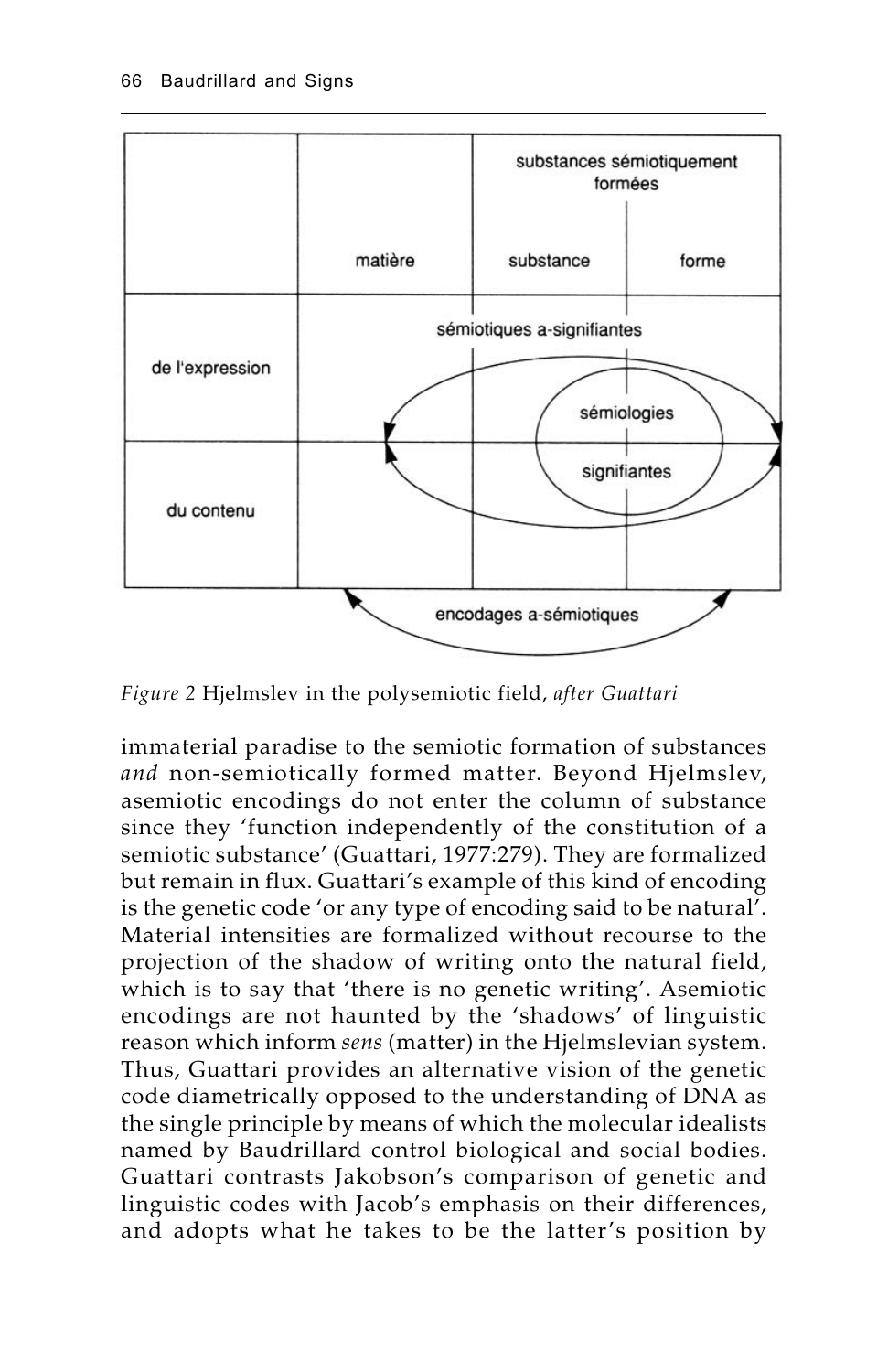pointing out that in the case of the genetic code there is neither an addresser nor an addressee; neither a subject nor an interpreter (Guattari, 1977:302–3).

There are two types of signifying semiologies. First, semiotically formed substances such as gestures, postures, rituals and archaic practices are formalized but always incompletely. These so-called multiple substances of symbolic semiologies retain a *jouissance* specific to them and therefore a certain amount of autonomy. They cannot be translated into 'a system of universal signification'. The vicious semiotic circles which seek to contain them cannot be, in the end, sealed. By contrast, Baudrillard's conception of the symbolic does not keep the sign-circles sealed but unseals them with an autonomous and irreconcilable anti-semiological violence. Second, semiologies of signification are all centred on a single semiotic substance of expression (sonorous, visual, etc.) which can be extended as a kind of non-Derridean *'archi-écriture'*. This 'writing' is an instrument of domination. Polysemiotic events become dependent upon a signifier, a permanent post *(le Dieusigne)* to which all paths from one sign to another are forced to return. This is a monosemiotic culture not unlike one of Baudrillard's unmixed orders of simulacra.

Finally, asignifying semiotics or postsignifying semiotics are 'revolutionary' inasmuch as they produce significations without the authority of a signifying semiology. Although asignifying semiotics support themselves on signifying semiologies, they do not serve them. Rather, they establish connections between material fluxes and function independently of 'the fact that they signify or fail to signify something for someone' (Guattari, 1977: 281). Although they have meaning for me, most of my scribbles concerning this notion did not make it into this book because they could not be 'translated' into a communicable semiology. Still, such scribbles signify even if they cannot be properly encoded, which is only to say that they do not behave like wellformed signs in a universal system of signification and fail to pass smoothly through the simulacral dialogism of ideal models of communication. Asignifying semiotics break the rigorous determinations, the simulacral dialogism of models of communication, in ways which Baudrillard, as we have seen, has theorized; in addition, these semiotics defy the standard definitions of the sign.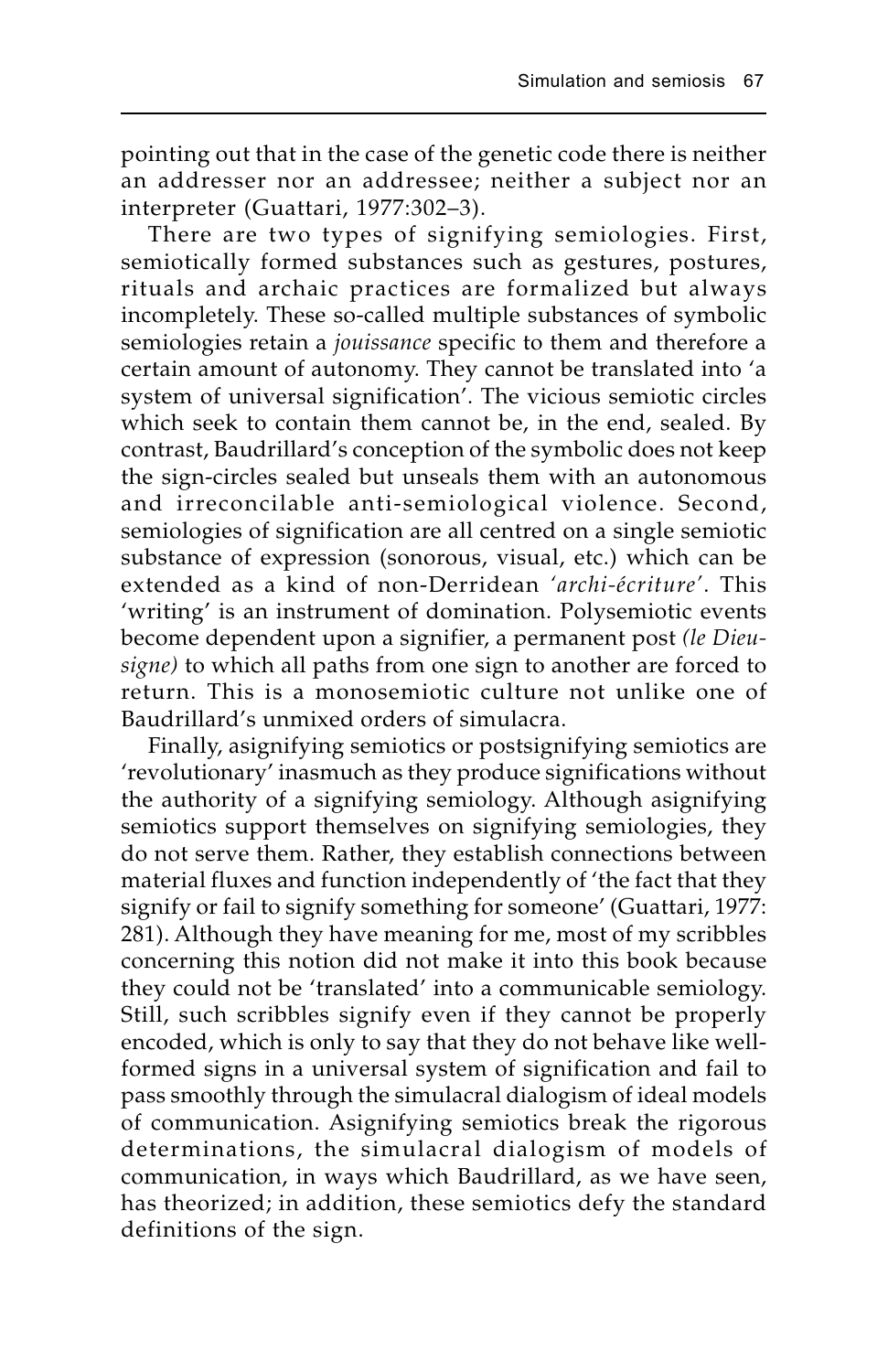It would be a gross oversimplification to oppose signifying semiologies to asignifying semiotics since there are only mixed semiotic relations in Guattari's work. Polysemiosis, however, is always political. Despotic semiological formalism aims to crush asignifying polyvocity and polycentricity by putting everything 'poly-' on the binary rack and 'writing' over it. Structuralism was an interpretive undertaking driven by vested political interests which expressed themselves in a kind of tortuous isomorphism. Guattari plays bar games with expression and content by identifying multiple micropolitical antagonisms between the planes. In this politics of signification, antagonistic crossings abound between those semiocrats who perform an interpretive violence in the name of the control of intensive multiplicities by structuring new semiotic alliances and experiments, and those who put together such clusters and participate in unauthorized, nonhierarchical, independent and oppositional—one wants to say 'pirate' —constellations of forces. I will call such groupings 'weak'.

Guattari advocates a wild polysemiotics irreducible to an antisemiology like that of Baudrillard since he wants to bring asignifying semiotics out of the shadows of the repressive semiologies superimposed on micropolitical resistances. An antisemiology based upon a concept like Baudrillard's symbolic cannot hope to generalize the weak points or 'schizzes' of dominant significations because in the place of forming new alliances, hammering out new rhythms and excavating semiotic strata it wants to destroy signs and move beyond them. This is not to say that there is no ideal in Guattari's work. It is just that the ideal of a pure a-signifying semiotics, an absolutely deterritorialized semiotic field is too simple, non-conjunctive, consistent, and blind to the provisional measures and tactical necessities of polysemiosis.

### **A PEIRCEAN RETURN**

Although some semionauts hold that semiology lifted off under Hjelmslev from the Saussurean launching pad, it is Peirce, as Deleuze and Guattari (1987:531, n. 41) write, who 'is the true inventor of semiotics. That is why we can borrow his terms, even while changing their connotations'. Deleuze and Guattari regret that Peircean icons, indexes and symbols 'are based on signifier-signified relations (contiguity for the index, similitude for the icon, conventional rule for the symbol); this leads him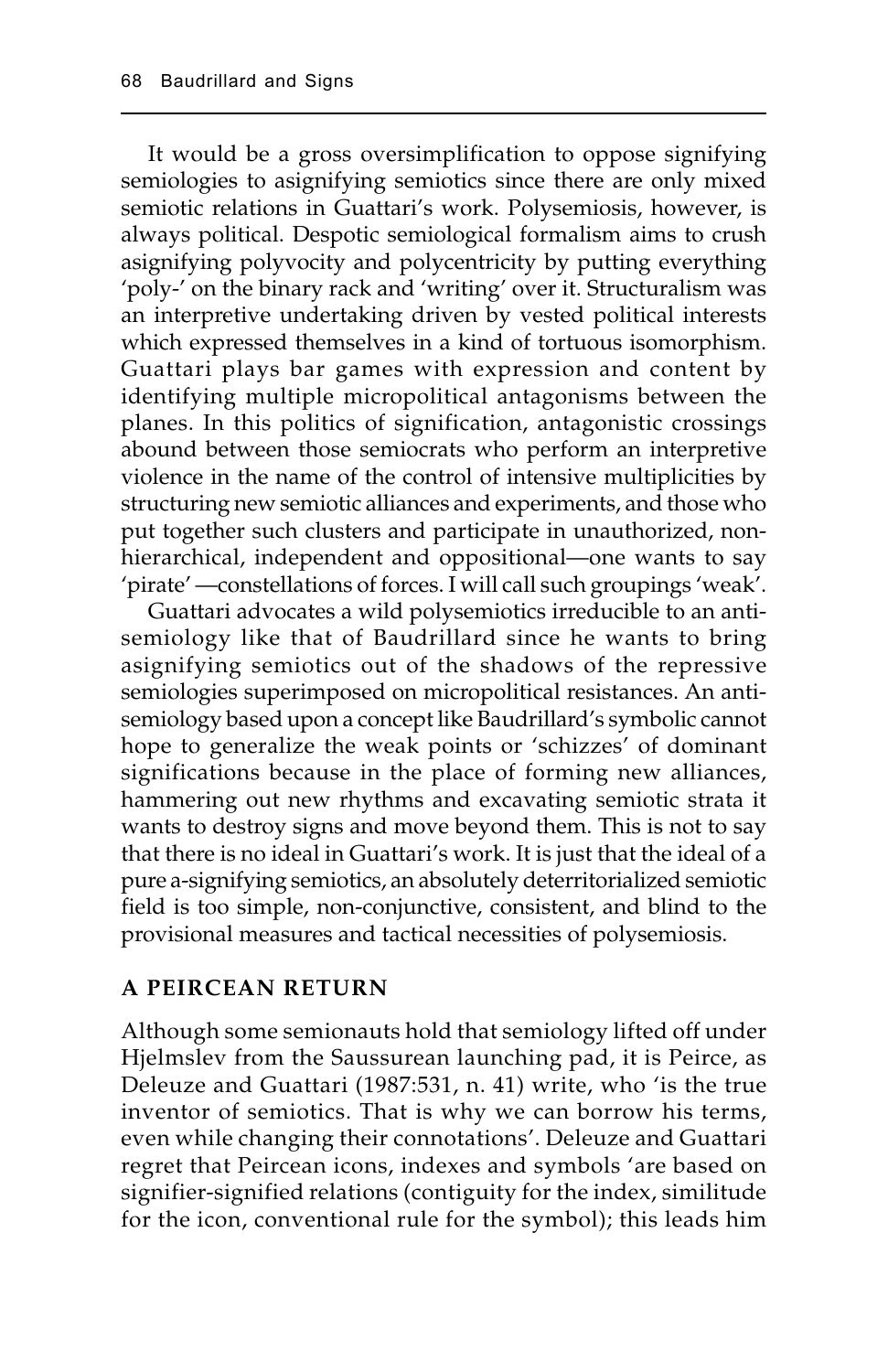to make the "diagram" a special case of the icon (the icon of relation)' (ibid.). In order to liberate the diagram from the supposed yoke of the Saussureanism which infects icons, for example, Guattari in particular has developed the semiotic category of diagrammatism through the division of icon and diagrams along the lines of signifying semiotics and a signifying semiotics, the latter involving signs which are more deterritorialized than icons.

Diagrammatic machines of signs elude the territorializing systems of symbolic and signifying semiotics by displaying a kind of reserve in relation to their referents, forgoing polysemy and eschewing lateral signifying effects (Guattari, 1977:310–11). For Peirce, diagrammatic reasoning is iconic: 'A Diagram is mainly an Icon, and an icon of intelligible relations…in the constitution of its Object' (CP 4:531). In Guattari's terminology, a diagram connects deterritorialized material fluxes without the authority of a signifying semiology. Returning to Peirce, a diagram is mainly but not exclusively an icon. It incorporates certain habits involved in the creation of graphic abstractions (in geometry and syllogistics); it also has the indexical feature of pointing 'There!' (CP 3:361) without, however, describing or providing any insight into its object. Since a diagram displays in itself the formal features of its object, it may be said to take the place of its object: 'the distinction of the real and the copy disappears, and it is for the moment a pure dream' (CP 3:362). This simulation defies, Guattari specifies, the territorializing effects of representation and denotation. In Peirce's work, too, diagrams can be deterritorializing because they are iconic icons do not lead one away from themselves to their objects, rather, they exhibit their object's characteristics in themselves. Icons can be indifferent to the demands of dominant semiotic formalizations. In fine, even though Deleuze and Guattari effect a 'schizz' in the species of Peircean iconic phenomena, they do so along what is, on my reading, a line consistent with certain Peircean principles. A Peircean would undoubtedly claim that Deleuze and Guattari have engaged in acts of interpretive violence by playing favourites with iconic phenomena.

In their reading of this 'American master', Deleuze and Guattari adopt an uncannily Peircean attitude toward Peirce.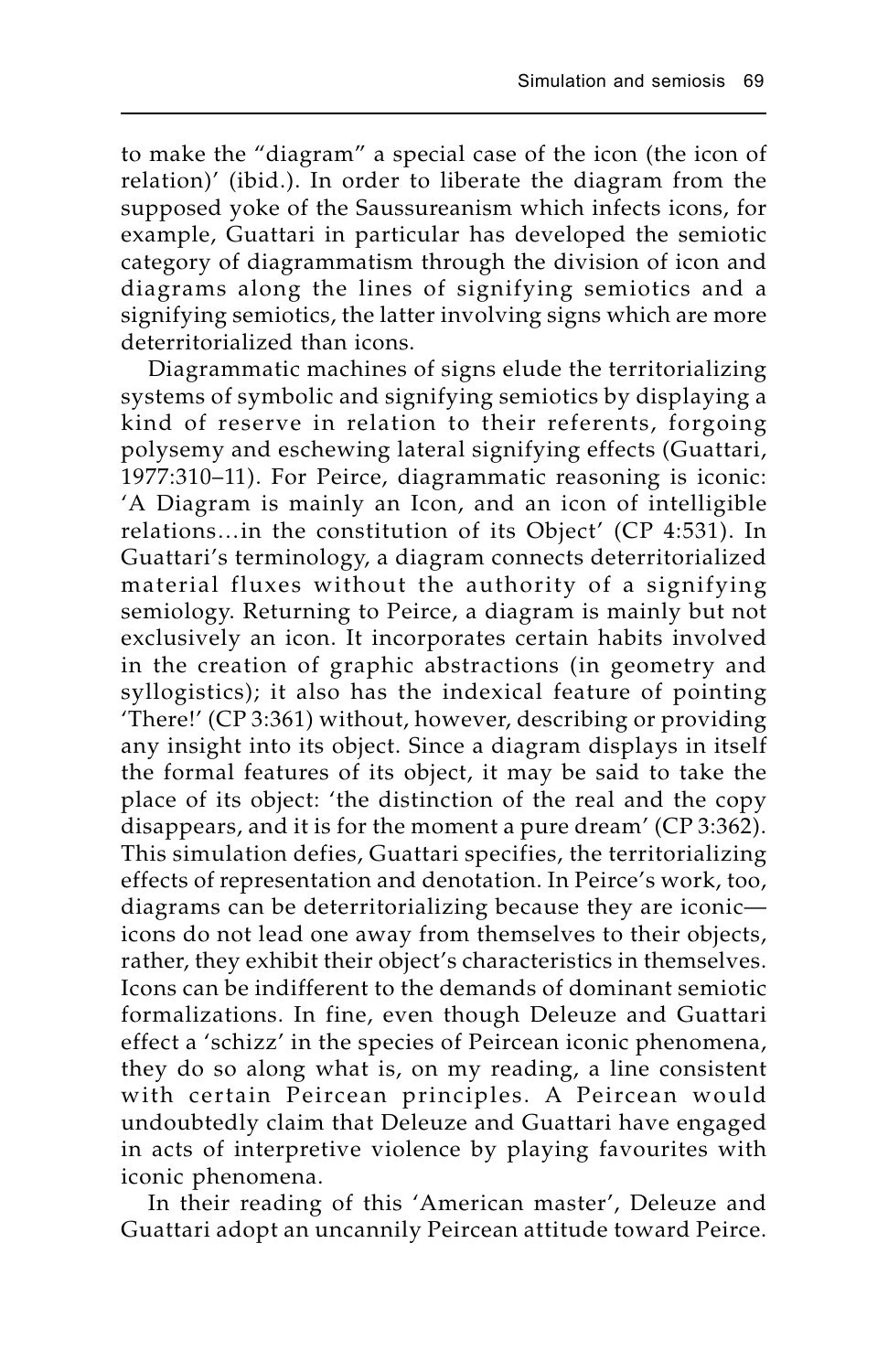They read him against himself by extending interpretation beyond his conventional definitions. This is precisely the approach which Guattari adopted in his use of Hjelmslevian categories, and it is what Peirce called critical-philosophical thinking since it requires that one observe an author's line of thought, from which one then extrapolates imaginatively. Take, for example, Deleuze and Guattari's phrase: 'Look at mathematics: it's not a science, it's a monster slang, it's nomadic' (Deleuze and Guattari, 1987:24). This glance at mathematics is Peircean. An active mathematical mind is, according to Peirce, necessary for interpreting signs. The ability of mathematics to travel is part of its dynamic character. Peirce held that mathematical practice or what he called theorematic reasoning bears little relation to the semimechanical deductive inferences and demonstrations of logical calculus. A monster slang is not limited to a class or profession or generation. It is a playful practice which involves active and creative experimentation. In his discussion of theorematic reasoning (CP 4:233), Peirce wrote: 'It is necessary that something be DONE.' An asignifying abstract machine is diagrammatic. So too is theorematic reasoning. Points are made and stretched. Hypotheses are advanced. Algebraic relations pour forth. Pins are stuck in maps. Pages are covered in scribbles. 'Living' mathematical thought involves the construction of diagrams and experiments with points, surfaces, lines, etc. Deleuze and Guattari's diagram is also constructive. It 'conjugates' physically and semiotically unformed matter; in Hjelmslev's linguistics, functives 'contract' (draw together) their function. A diagram is a pure Matter-Function machine which joins together and changes the shape of semio-chips—edges, points, particles, degrees of intensity, etc. In short, the diagram facilitates connections between the most deterritorialized particles of expression and content. Diagrams are irreducible to icons, Guattari contends, because icons remain encysted *(enkystés)* in pre-established semiotic coordinates (Guattari, 1979: 224; Deleuze and Guattari, 1987:141). Guattari adds that semiotically formed substances may be diagrammaticized by being 'emptied' as if pieces of them were flung centrifugally along certain vectors toward new spaces to which they cling.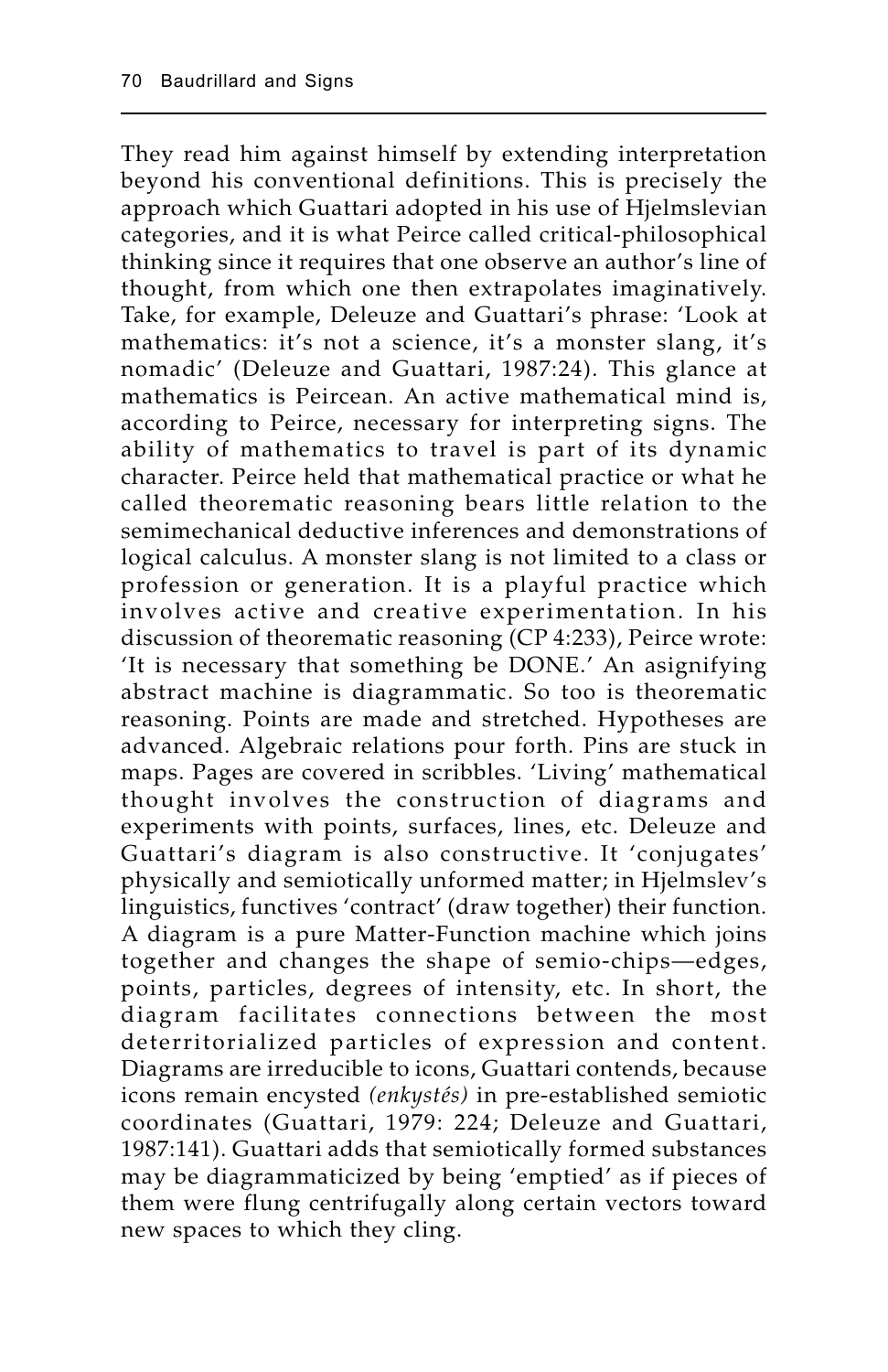It would be necessary to examine the schizoanalytic cartographies of Guattari (by which I mean literally his map and diagram making) in order to trace the subtleties of his brand of political polysemiotics. Hjelmslev puts the linguist on guard against substance and warns of the non-linguistic seductions of purport. Guattari puts the glossematician on guard against substance as a category between form and matter with the diagram. Hjelmslev's 'sand' (his purport was Saussure's substance) was substance for new linguistic forms, to which substance was inferior and upon which it depended. But Guattari thought that this kind of study of substance occluded the mapping of purport (unformed matter) about which linguistics, Hjelmslev believed, would not concern itself and, even if it did, could only come to know purport to the extent that it was formed. Guattari deviates from Hjelmslev on this point by deviating from Peirce and opening up the category of asignifying semiotics. By reading Deleuze and Guattari, although primarily the latter, through the problems inherent in glossematics, in the broad context of an inquiry into the refiguring of the Saussurean bar by Hjelmslev as a function, I have sought to indicate some of the possibilities afforded by polysemiosis in the expanded field of an anti-semiology which does not forgo every kind of sign. In placing Baudrillard's theorizing in the larger context of the critique of signs, his arguments may be measured against the approaches of his contemporaries. In this way, his focus on simulation and signs appears as a unique contribution to the problems addressed by several key European intellectuals during a period in which signification and its vicissitudes were matters of general theoretical debate.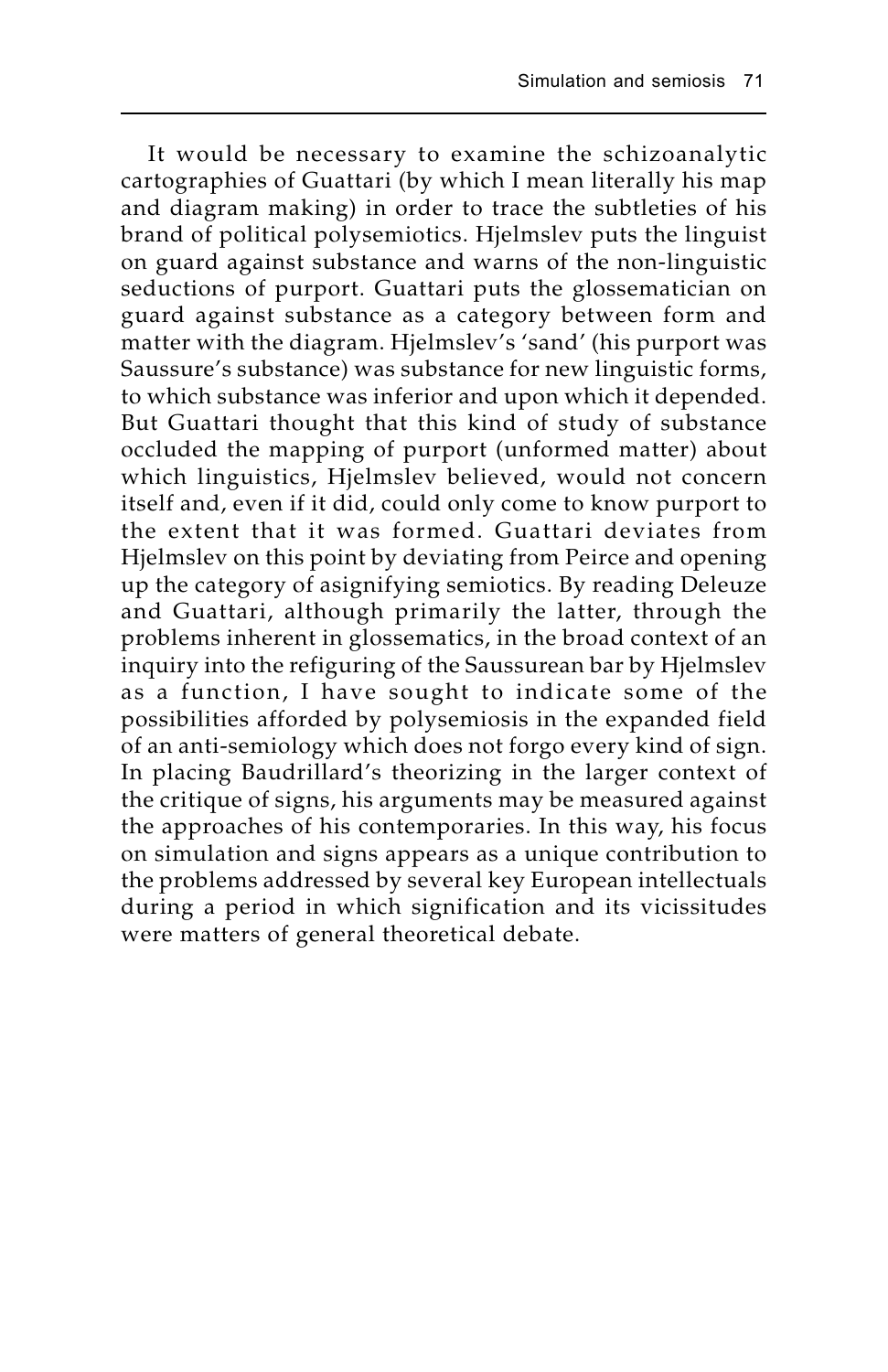# Varieties of symbolic exchange

### **AFFIRMATIVE WEAKNESSES**

The publication of Vattimo and Rovatti's *Il pensiero debole* (1983) put one idea of 'weakness' into circulation. This so-called Italian response to French poststructuralism (Borradori, 1987–88) arose in large measure due to the latter's exclusive emphasis on beings in virtue of Being's so-called dissolution in the generalization of exchange value.

What I call an *affirmative weakness* reflects the paradoxical character typical of Vattimo's thought, a further example of which is his exploration of the opportunities (performative, political, historical) presented by the accomplishment of nihilism (Vattimo, 1988). But the phrase reflects no more than this. In general, as strong, normative foundations and transhistorical values begin to weaken and, for some, to sink below the horizon, thought is rendered weak, but in a positive way.

The concept of weakness is not exclusive to Vattimo. In poststructuralism it appeared as the condition of thought for those such as Lyotard and Baudrillard who proclaimed the death of depth models and *les grands Récits*. Unlike Vattimo, however, for whom this death warrant was itself *un grand Récit,* these thinkers sought to break with and to break the master narratives of modernism and bid them *bon débarras!* (good riddance!), so as to embrace a resplendid weakness, non-recuperable by systems of value.

In this first section on the varieties of symbolic exchange, I will explore the limits of the strength of the weak. I begin by describing the weak tools of Michel de Certeau and Lyotard. Such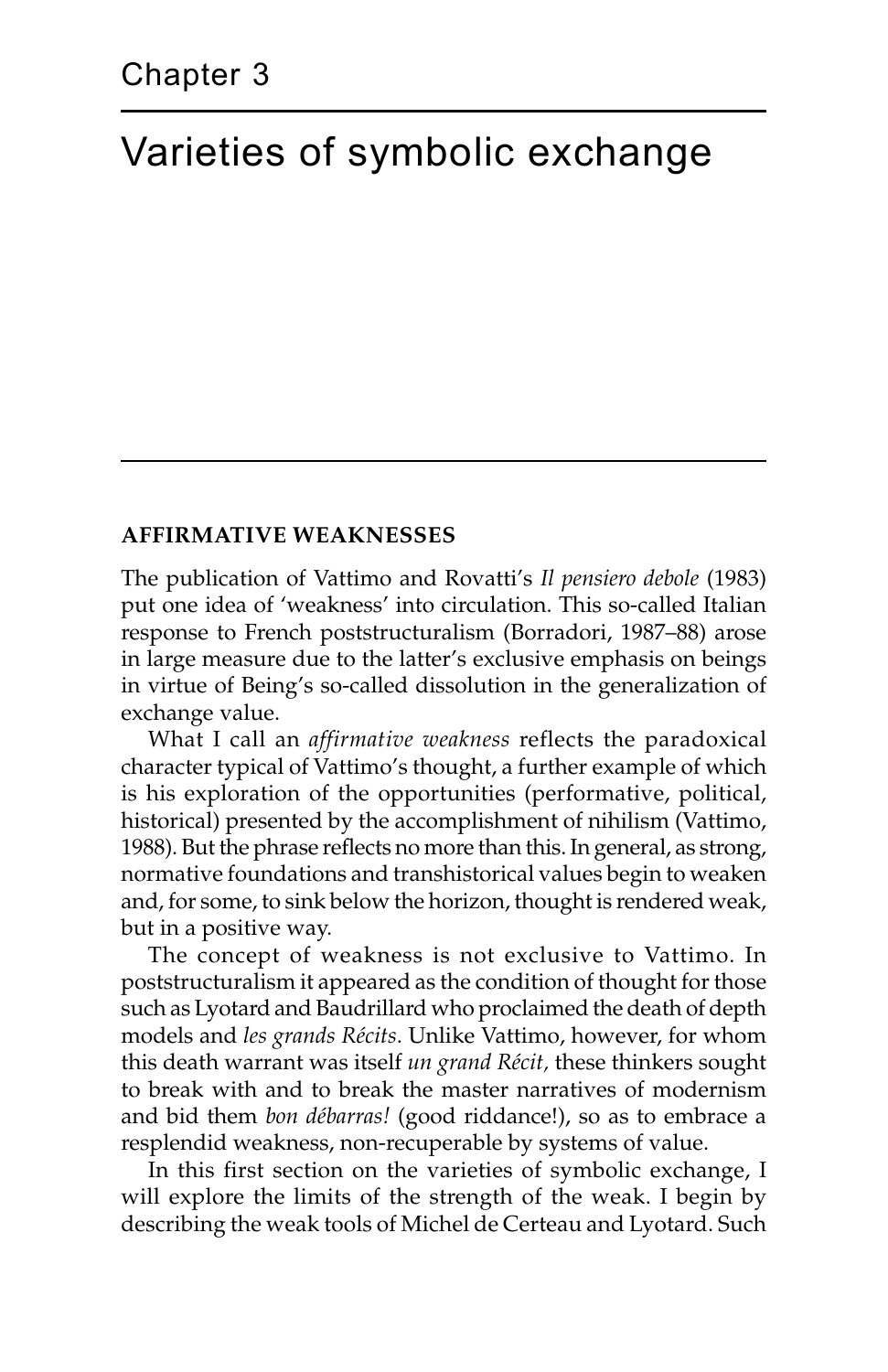tools or devices may be considered in the context of their relation to the strong sites against which they are said to operate deconstructively and critically. I argue, first of all, that in the work of Certeau and Lyotard, a normative ground for this weakness appears in the primacy afforded to competition *(agon)* and to agonistic relations; Baudrillard, too, reads the potlatch in this way. The conflict between protagonists both underwrites and undermines weakness. Moreover, a tradition of the weak reveals itself through the numerous references these authors make to the Sophists of ancient Greece.

I will use my critique of 'weak ideas' in poststructuralism to put into context Baudrillard's own *affirmative weakness*. I read his concepts of seduction, wit and the anagram as strokes of weakness directed against the edifices of semiology and psychoanalysis. While a general agonistics also plays the role of a constant for Baudrillard, he struggles to maintain an affirmative weakness against a complete fall into nothingness, on the one hand and, on the other hand, he unsuccessfully attempts to resist the seductions of a strong theory which establishes itself by occupying the place of the opposing theory it has sought to vanquish. Baudrillard's strokes of weakness are played on diacritical slashes (/). It is a mistake, then, to uncritically valorize one of the weak devices of poststructuralism. In *Cool Memories II,* Baudrillard even jokes that just as 'Bad Painting is *truly* bad; in philosophy, weak thought is a *truly* weak thought' (1990a: 61). I will show, then, how he unintentionally falls prey to his own ruses.

Baudrillard's 'strokes of weakness' are the means by which he enacts his brand of nihilism. Nihilistic 'theoretical violence… is the only resource which remains for us', the only way to challenge 'the other nihilism' of the hegemonic system which attempts to neutralize everything, even Baudrillard's own challenges (Baudrillard, 1981:235). This theoretical violence is pataphysical and symbolic, and even childlike, since Baudrillard likens his sense of violence to that of a child who tears apart a doll or dismantles a mechanical toy in order to see what is inside (Baudrillard, 1975:37).

Certeau and Lyotard are fascinated by the famous conceptual couple of military science, strategy and tactics. Both thinkers wage criticism for the sake of tactics over strategy and advance alongside the weak against the strong. This preference for what they call 'tactics' is a symptom of the privilege which the part has over the whole in poststructuralist discourse. The choice of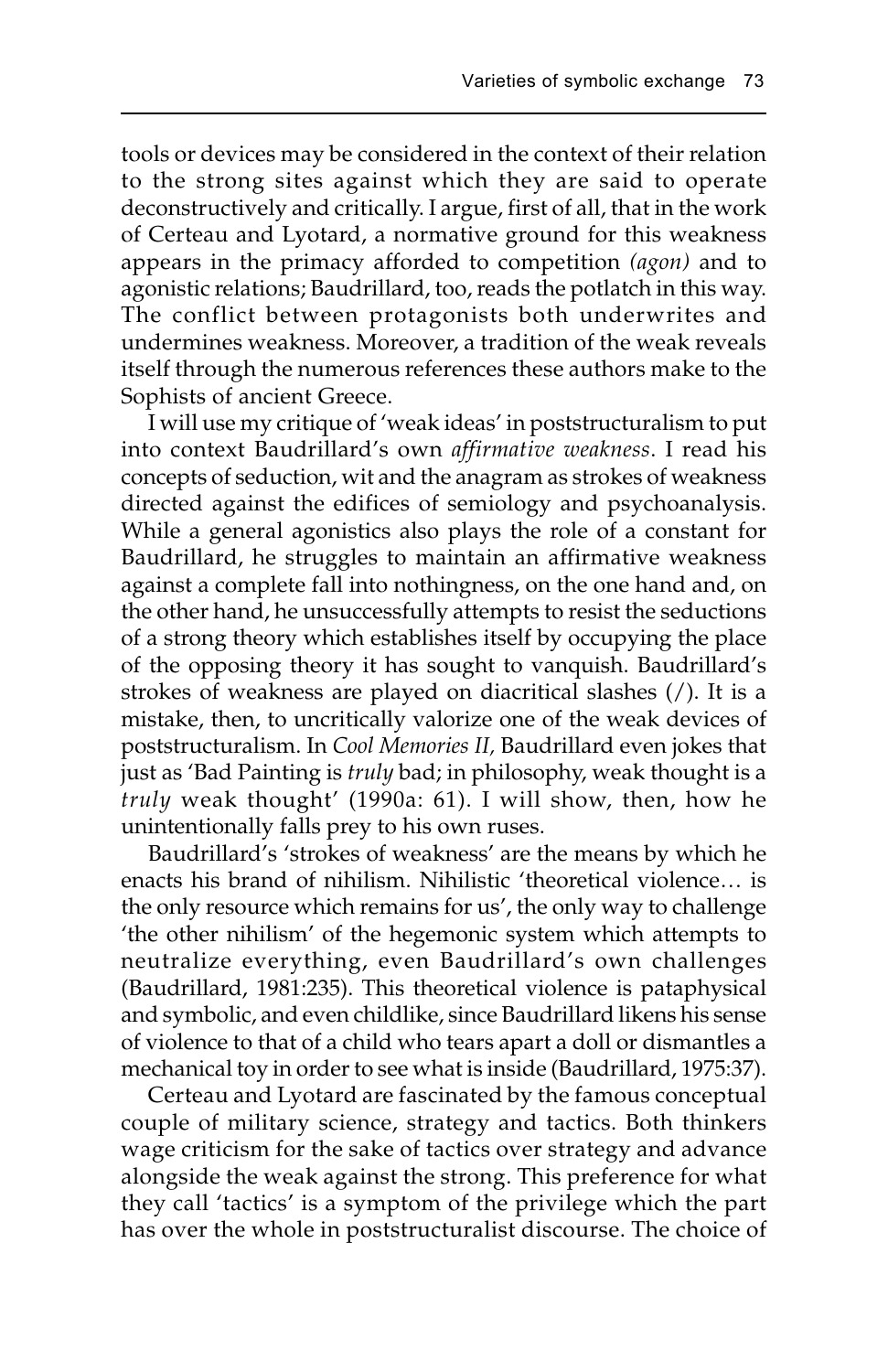the strategy/tactics couple, however, is not innocent, although it sits comfortably in a field of argumentation littered with root metaphors of war. The most obvious example is Lyotard's *La Condition postmoderne* (1979), a work which relies heavily upon metaphors of fighting (war, agonistics, battle, balance of power) in order to advance and affirm various heteromorphisms.

In *The Practice of Everyday Life* (1984), Certeau employs the concept of 'strategy' to refer to a circumscribed territory (under the control of a system) which serves as the site from which relations with forces exterior to itself may be launched (a business enterprise may mount a campaign against one or more of its strategic competitors, thus initiating a coca-cola or a computer war). The important point is that tactics operates on the site of strategy. Tactical actions avail themselves of certain aspects of strategic wholes in order to turn them to ends other than those which they normally serve. There are numerous ways in which one may put this relation to work. For example, Constance Penley uses Certeau's understanding of tactics as *bricolage* to augment her analysis of the phenomenon of 'slash zines' (1991:139–40). That is, in amateur Star Trek fanzines, the slash between K/S, Kirk-slash-Spock, signals that this 'zine' contains creative recombinations of elements derived from the television and film series. Such bar games 'mimic and mock those of the industry they are "borrowing" from while offering pleasure found lacking in the original products'.

Since a tactic does not have a space of its own at its disposal, it must depend primarily upon time for its activities. But time must be retaken in a surreptitious manner given the demands, for instance, of the work schedule and the surveillance systems of capital. The polemology of the weak is an art of time, of the timely moment. It is in the shadow of management that a worker diverts company time into a personal project. Every tactical manoeuvre on the strategic site of the workplace may be seen as an attempt to reclaim one's labour. To 'rip-off' is to humanize the conditions of employment so that work becomes more bearable. The very presupposition that there can be 'rippingoff' at this level already speaks to the opportunities unintentionally afforded by strategy.

While Certeau holds that tactics makes use of strategy as it seizes occasions on the wing in a wide variety of non-verbal acts, tactics operates in discourse in similar ways. Lyotard favours the tactics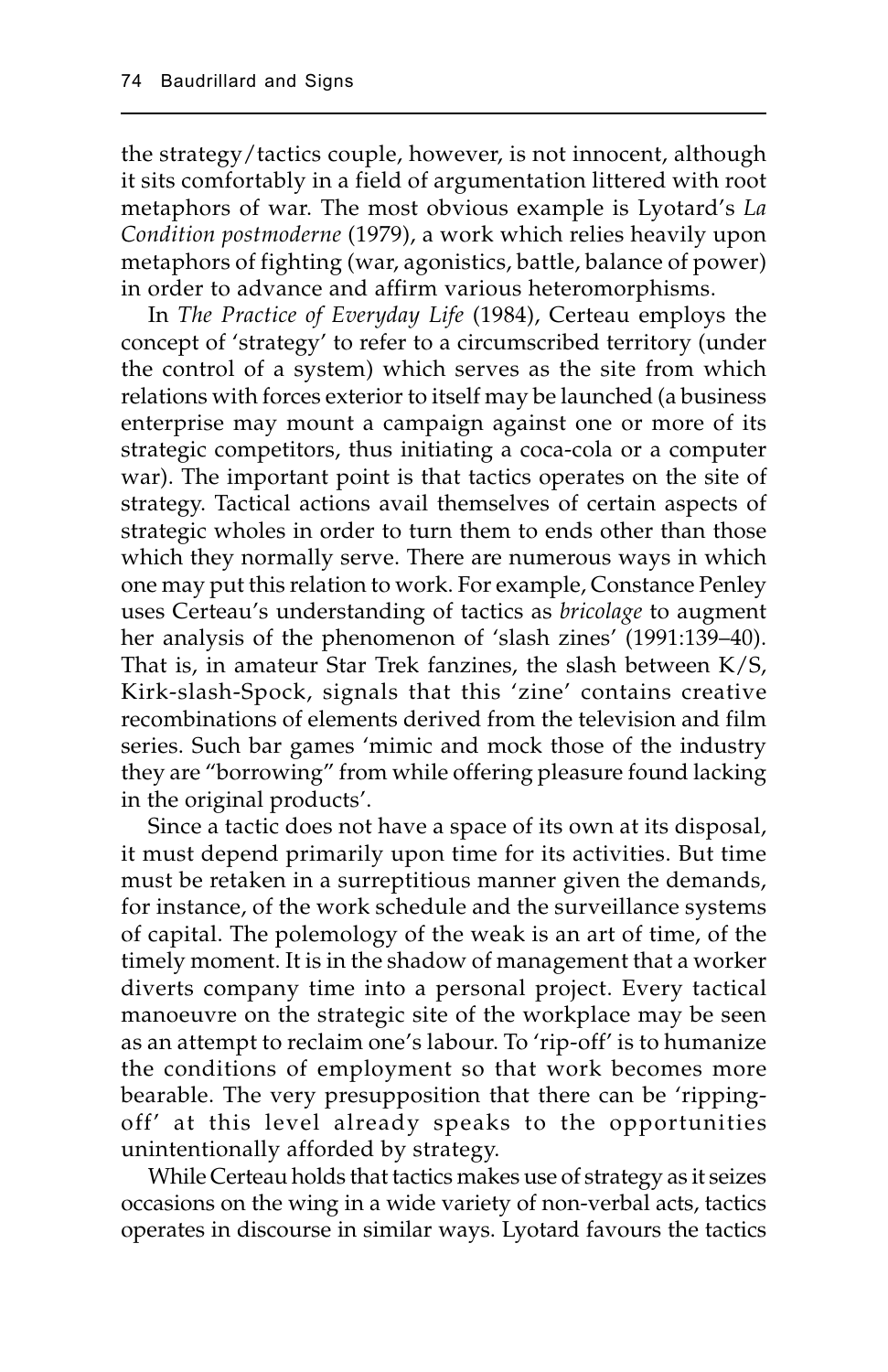of the rhetor. Armed with spurious syllogisms and sham enthymemes, this exemplary figure attacks the strategic discourses of syllogistics and dialectics. Like Certeau, Lyotard thinks that one must attack such discourses from the inside. The seeds of deconstruction are, after all, found in place, on site, as it were.

Weak weapons are used to upset rather than to overthrow magisterial discourses. The goal of the tactician is not to assume the place of strategy. Instead, one takes pleasure in the sort of creative moves which turn situations to one's advantage. Tactics is not revolutionary, although it might be seen to have been so retrospectively, nor is it reducible to an accommodation to the status quo.

Both Certeau and Lyotard refer to an argument of the rhetorlawyer Corax, related by Aristotle in his *Rhetoric* (ii. 24. 1402a, 3ff) as a special case of an attack by a weak force on a normative system (Aristotelian syllogistics). Corax's lost book, *Art of Rhetoric* (we know of Corax and his pupil Tisias only through references to them; in Radermacher, 1951) contained, according to Aristotle, the following spurious argument. Corax has a client who has been accused of violent assault. If the client is not open to the charge—if he is a weakling—then the defence is that since he is a weakling, the accused was not likely to have commited the offence. As Aristotle puts it elsewhere in the *Rhetoric,* 'a weakling is unlikely to be charged with violent assault, or a poor and ugly man with adultery' (i. 11. 1372a, 21ff). But if the client is open to the charge—if he is strong and vigorous—the defence will take the same form: he was unlikely to have done such a thing because he knew that his strength alone would lead people to suspect him. So, given his knowledge of the likelihood of being convicted, he did not commit the assault, and is thus innocent. Aristotle objects (and rightly so) to this defence on the grounds that it is based on specious probability; Corax passes off a specific probability for an absolute probability (for Aristotle there is no specific probability which is universal) or, as Lyotard has phrased it,  $\epsilon$  verisimilitude is used in a verisimilar way' (Lyotard, 1978:204). One might also want to hear some facts, see some evidence, and establish the motive for the crime, so as to rely less upon a characterological analysis.

For Aristotle, Corax makes the weaker argument seem the stronger. Recall that in Plato's *Apology* Socrates was charged with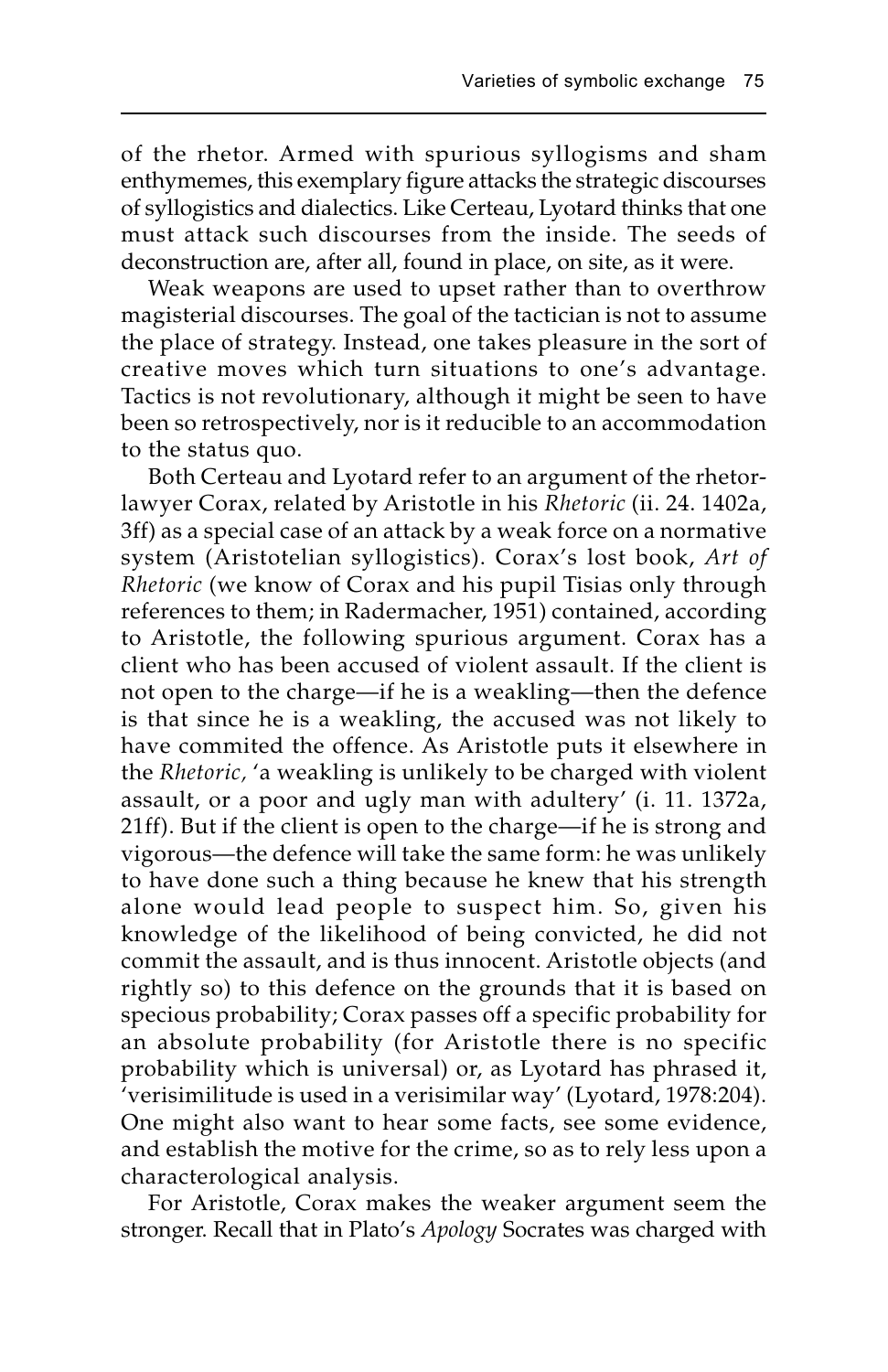'making the weaker argument defeat the stronger' (18d, 19b–c, 23d), a stock charge against all philosophers to be sure, but one which must still be feared (Lyotard, 1983:38ff). The wily art of Corax the Syracusan reverses logic and therein lies its sophistry and cunning. Corax was the author of one of the earliest works on rhetoric and is reputed to have been the one who taught the division of the speech into introduction, presentation, argument and epilogue, to his students-at-law, among whom one counts his most famous pupil Tisias.

Now, as the story goes, Corax launched a suit against Tisias in order to recover unpaid fees. Tisias maintained that if he lost the case he should not have to pay since this would be evidence of the inadequacy of Corax's teaching. Tisias, then, sought to be rewarded for the weakness of his position, even though this weakness could obviously become a strength. Corax argued on the contrary that even if Tisias won he should be obliged to pay since this would be evidence of his good teaching: 'the judge is reported to have dismissed the case with the proverbial remark: a bad egg from a bad crow *(korax)*' (Moss, 1982:209).

A dextrous enemy like Tisias, armed with the cunning of rhetoric, like any of the ancient misologists (haters of the *logos)* gives one a sense of the way in which a strong discourse may be upset, if only for the time it takes to hit and run, by a tactical blow. Plato and Aristotle may have held persuasive speaking of the sort taught by Corax, Gorgias and Protagoras (the first professors *au large)* in disrepute, but such speaking held their attention because it challenged truth by advocating appearance: 'In the law courts nobody gives a rap for the truth about these matters [what is good or just conduct], but only about what is plausible' (Plato, *Phaedrus,* 272d–e). Lyotard and Certeau are defenders of a kind of *metis* (cunning intelligence; craft) which is as deceitful as it is fluid, protean, and seductive. These are the highly prized characteristics of a robust weakness in thought.

What is the relationship between the part and the whole? The part does not stand alone in a space exterior to the whole. Rather, the part poaches on the whole and siphons off what it needs from inside of the whole; it performs inside jobs which, as Certeau understands them, may be penalized in some way but often go unreported. The strategic whole, it seems, is not tolerant out of good will (every employee should realize this). It is perhaps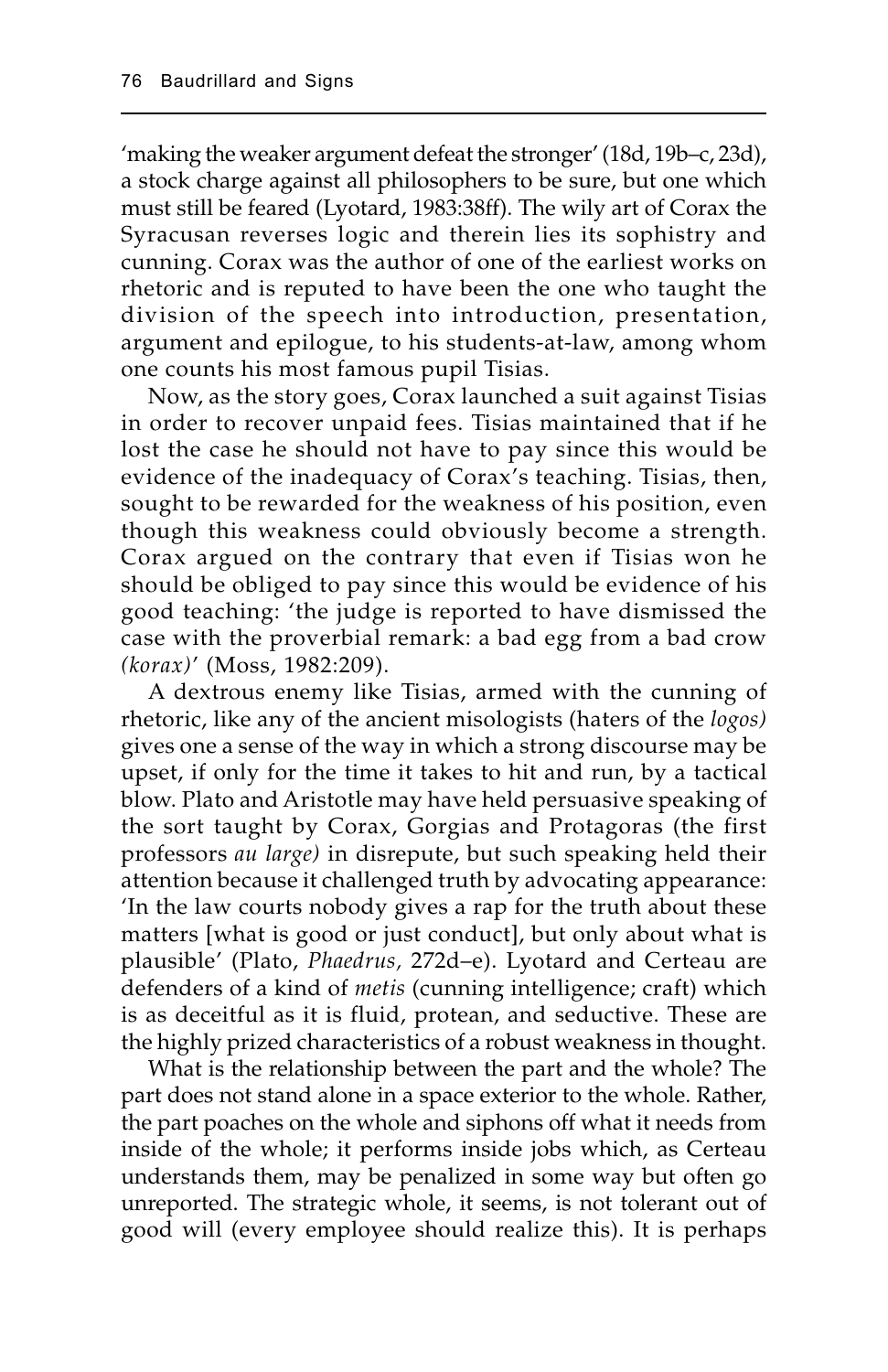overextended, incapable of not tolerating the 'guests' it hosts or dealing with the multiplication of microtactics in the interstices of its own wings. There is, of course, a certain textual *jouissance* in ransacking a received intellectual tradition for morsels of wisdom and figures with which to constitute discourses built of parody, pastiche and travesty, even though one may be policed by the granting agencies, journals, university programmes and one's teachers in doing so.

What, then, is the effect of landing a few blows on a strategic opponent? These blows do not accumulate, as both Certeau and Lyotard note, and therefore by definition they are deemed not to become strategic. Do tactics proliferate and collide with strategy like moths against a light? The opportunity for punning on 'Corax' was taken by Cicero: *quare Coracem istum vestrum patiamur nos quidem pullos suos excludere in nido, qui evolent clamatores odiosi ac molesti;* 'thus, let us for our part suffer your dear Crow to hatch his own chicks in the nest who will fly forth as annoying and molestful bawlers' (*De orat.,* 3. 21 (81); in Radermacher, 1951). Corax hatches his chicks or teaches his students and sends them out of the nest so that they may bawl their wares or caw in the courts. The weak collide with strategy not like moths —true, they are drawn to strategic sites as moths are attracted by light, but they must find those places which are poorly illuminated—but like birds against a pane of glass, causing a momentary crash and explosion which startles the unaware. Each blow can have the effect of reinforcing the impossibility of a breakthrough. The weak are strong as long as they remain weak. On the other hand, the weakness of the strong reveals itself when the crowing of the weak becomes an exotic, addictive object of interest, a pleasing diversion for the masters of the language mart and captains of the marketplace. Still, how weak must one be so as to remain strong in one's weakness?

Lyotard believes that his writing is tactical. He is a case worker who makes judgements according to local conditions and spins little narratives, like a rhapsode, as the circumstances dictate. As Samuel Weber, Richard Rorty and others have argued, Lyotard seems to 'totalize multiplicities' or to treat tactics as a strategic principle (Weber in Lyotard and Thébaud, 1985; Rorty, 1985).

Lyotard insists that tactics is 'pagan' and the pagan is postmodern. That which is pagan does not aim to conquer but is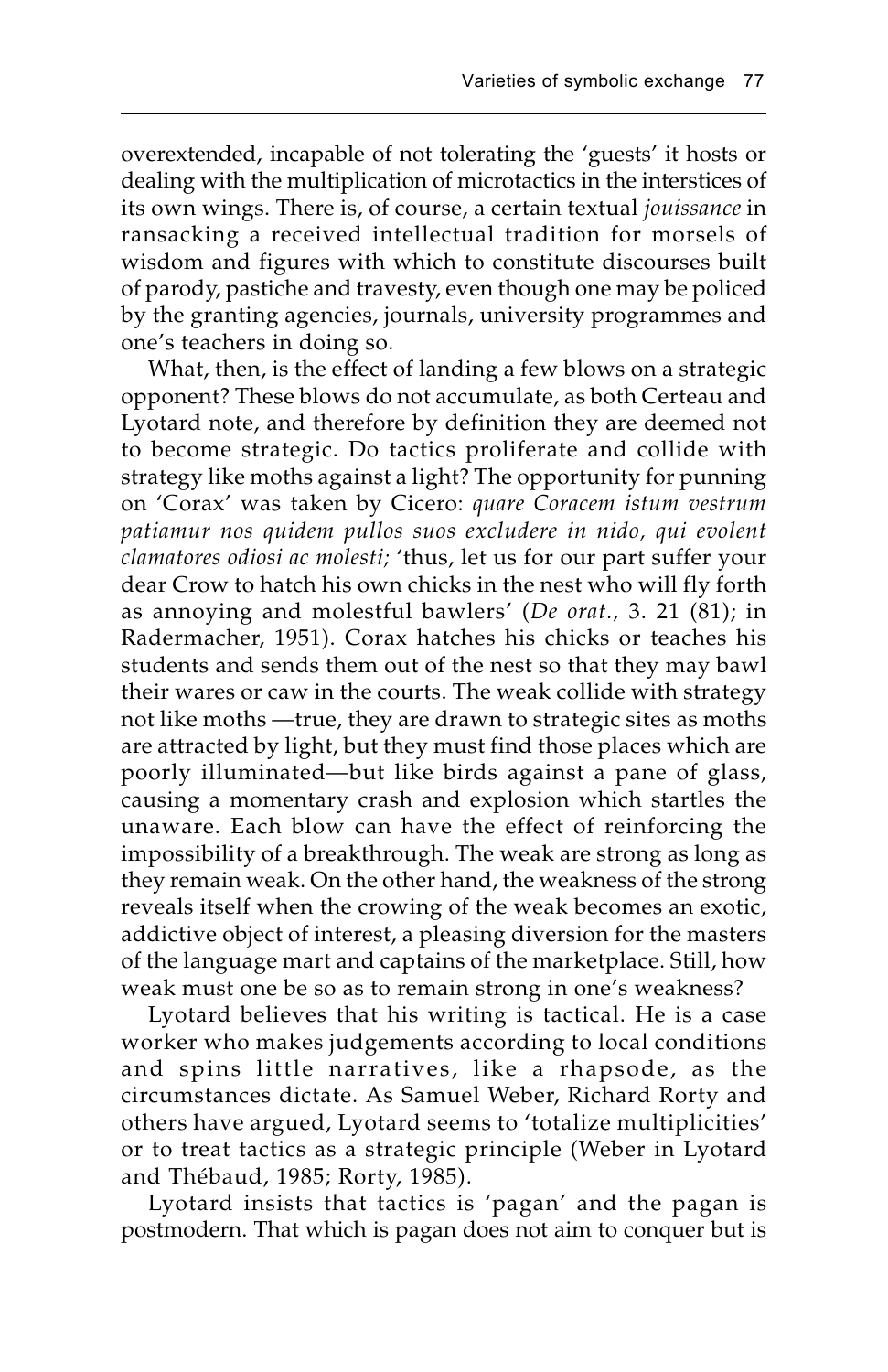satisfied with having an opponent acknowledge its subtlety. Paganism, in Lyotard's usage, is an imaginative way of playing in existing games. The weak pagan does not learn the lessons of the strong strategist in order to be able to repeat them correctly when one is permitted to do so (Lyotard, 1977:41). A brilliant riposte or witty aside opens up the game by breaking the monopoly over speech and the conditions of its employment held by any strong narrative canon or formula.

A brief look at Lyotard's concept of *le différend* will go some way in explaining how difficult it can be to speak and why one might want to 'go pagan'. There is a *différend* when a conflict between two parties cannot be judged equitably due to the lack of a rule of judgement which would apply to both parties. A victim of a *différend* is one who has suffered a wrong and lacks the means with which to prove it. For example, Lyotard found that the *différend* with his friend and comrade Pierre Souyri over the ability of Marxism to provide a revolutionary critique of the contemporary world and to direct intervention in that world forced him into a 'sentence universe' (every sentence presents four poles of sender, receiver, referent and meaning) in which he could only give up his position: '[Marxism] thus presented itself not as one party in a suit, but as the judge, as the science in possession of objectivity, thereby placing the other in the position of stupor or stupidity in which I found myself…a point of view…incapable of making itself understood, unless it borrowed the dominant idiom—that is, unless it betrayed itself' (Lyotard, 1988:61). It is out of such cruel silence that new idioms must emerge, those which enable *différends* to be expressed. It is the task of philosophy and politics to find these idioms. In other words, this is a project which has thus far worked itself out through the concepts of paganism, weakness and tactics.

Most naturalists and conservationists understand Lyotard's point. Imagine that a stretch of wilderness is being defended by a nature group against a developer. The plaintiff, presenting the case for preservation, appears before a panel of scientists, lawyers, civil servants, etc. During the presentation of the case it becomes clear that the plaintiff cannot provide the sort of evidence which the panellists wish to hear. Why is this so? The argument for preservation is based on regard for natural beauty, the wonder of the forest, perhaps even the spiritual power of the land and the injurious effects of having non-human beings such as trees with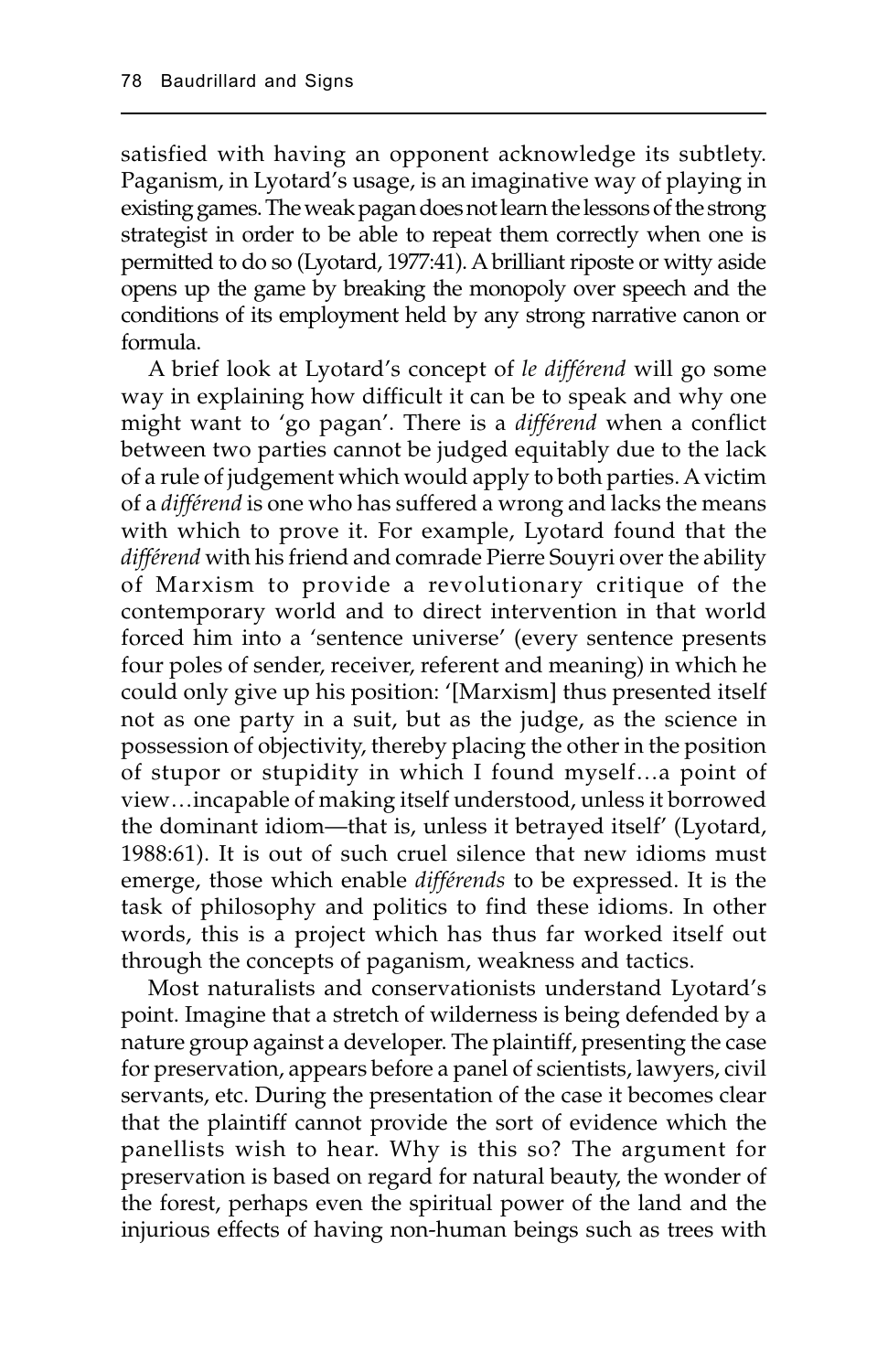which one strongly identifies razed by a logging company. The panellists press for hard data: evidence of the negative impact of development on certain habitats, the costs of such losses, tangible benefits of non-development, etc. The plaintiff cannot adopt the language of the panel without adopting the very terms of reference against which the case was launched; yet, in not adopting this language, the panel may treat the case as mere poetry, noble sentiment, mysticism or worse. The plaintiff has no way to state the case and express the fact that a wrong has been suffered. The plaintiff has lost the means to prove the damage since any attempt to explain to the panel that a wrong has been suffered meets with the response: what you have suffered was not a wrong because you bear witness to it before us; there is no evidence or only poor evidence of this so-called wrong.

The arguments of Certeau and Lyotard are set upon a field which is taken to be one of conflict. With Lyotard, it may be the case that social bonds are composed of 'moves' in language games, but such gaming falls under the rubric of a general agonistics: a battle fought with the weapons and ammunition of the weak. In Certeau's writing, the ordinary hero is a kind of guerrilla of the workplace and the marketplace, fixed in a series of adversarial relationships with the strategic wholes in which one is trapped. Language is a war game and *bricolage* is a form of fighting: cooperative, playful and peaceful exchanges may break out now and again one might hope, even though Certeau and Lyotard might show little interest in them.

The use of strategy and tactics seems particularly appropriate in a generalized field of battle; that is to say, inasmuch as the couple is isomorphic with the features of discourse and everyday life. The war mould, as Lyotard demonstrates in *La Condition postmoderne,* consists of many dimensions. He alludes to Heraclitus's quarrel with the Pythagoreans (and others) concerning the latter's peaceful and harmonious view of the world and takes the *logos* to be warlike; Lyotard's reading of Wittgenstein's idea of language games overemphasizes the dissimilarities between games to the detriment of family resemblances, leading to the 'isling' of games and the forced elevation of incommensurability.

Given Certeau's and Lyotard's supposition of conflict or textual and extra-textual skirmishes—what are called *combats minoritaires*—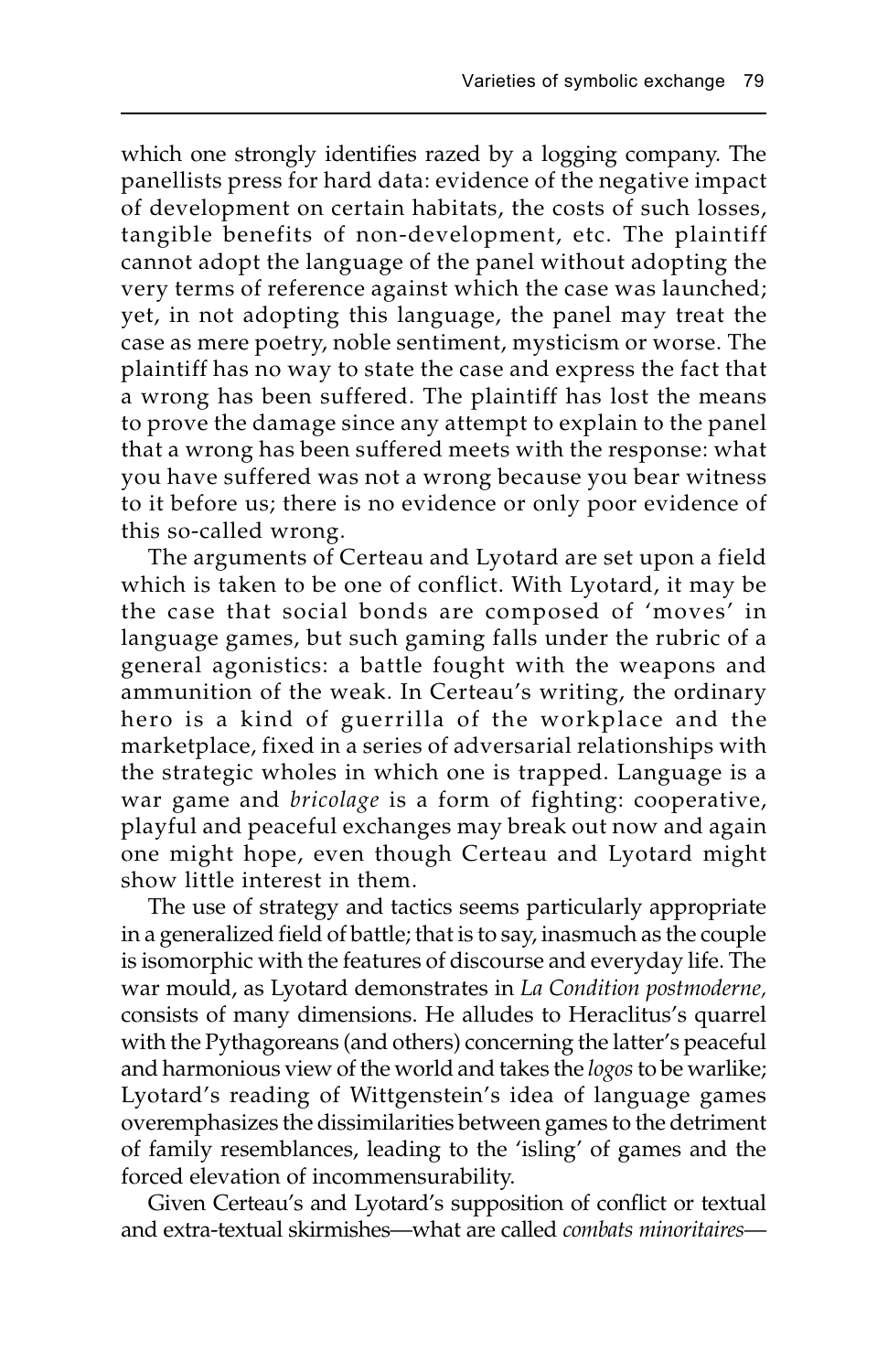one may assume that conflict is basic, universal and not so much a grand or strategic narrative but a substratum in the sense of what is a ground or fundamental. The thinkers of the tactical part have retained precisely what they challenge as the sub-stance of their attempts to redress the power of the weak. The battles of the weak fall prey to the whole inasmuch as they are conflictual and the sort of engagements which are victimized by their own ruses. The pagan cuts a Heraclitean figure with a Gorgian penchant for paradox. The weak weaken themselves by becoming too much like their strong, strategic adversaries. Their attempt to express the *différend* they have suffered inadvertently reaffirms a way of being which is all too familiar to their oppressors: war. Very few strategic wholes will have their Dien Bien Phu.

Seduction plays a game with weakness. Baudrillard writes: 'To seduce is to appear weak *[fragiliser]*. To seduce is to weaken *[défaillir]*. We seduce with our weakness, never with strong signs or powers. In seduction we put this weakness into play, and this is what gives seduction its strength' (1979:115). The seducer eschews the kind of strength which belongs to the challenge in favour of the *strokes* of seduction. A challenge is a game of strength, of setting one's strong points to work on the other's areas of strength. While seduction is structurally similar to the challenge, in seduction one's weak points are exposed to the weaknesses of the other, or one seduces by drawing and being drawn into an arena of mutual vulnerability. This sort of weakness is said to be 'calculated', since the goal is to lift and/ or install the stroke that divides this and not-this.

At the same time, seduction functions as a 'root' element of Baudrillard's universe in the manner of an Empedoclean cosmic principle. Baudrillard remarks: 'a stroke *[un trait]* has to bring disconnected things together, as if in a dream, or suddenly disconnect undivided things' (1979:142). Like Empedocles' powers of Love and Strife—the former brings things together, while the latter separates them—seduction is a two-sided force (thereby collapsing the Empedoclean principles) that regulates both coupling and uncoupling. A single stroke has the power to erase and to mark.

With respect to pre-Socratic cosmogony, Baudrillard offers the following speculative variation: 'The elements of the ancient cosmogony…did not at all enter into structural relations of classification (water/fire, air/earth, etc.): they were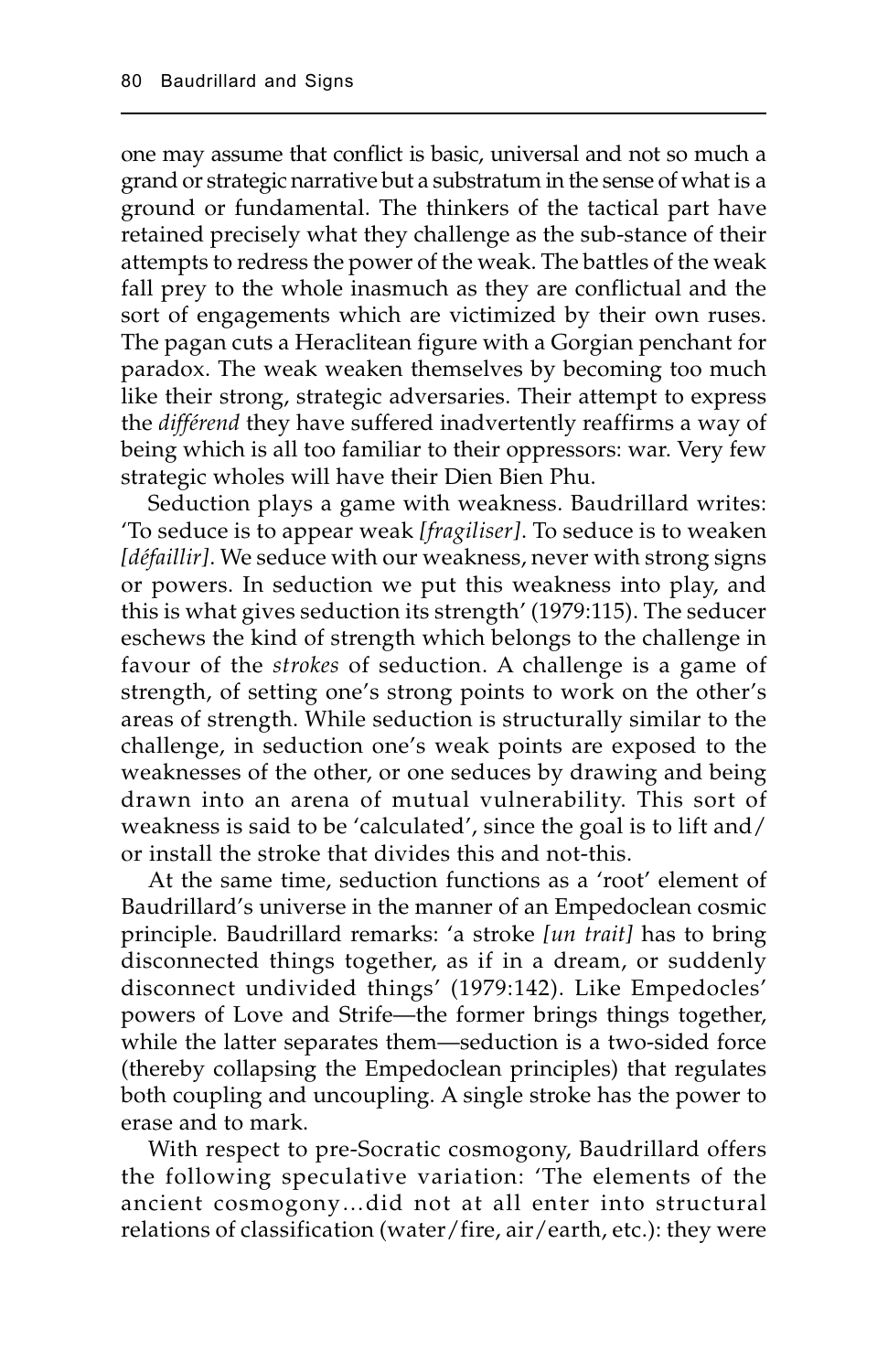not distinctive elements, but attractive elements that seduced each other: water seduces fire, water seduced by fire' (1979:144). On this reading of the elementary substances, Baudrillard reinforces the position which he expressed in *L'Echange symbolique:* the elements are 'neither values nor positive elements…they are a metaphor of the continual dissolution of value, of the symbolic exchange of the world' (1976:340). The cosmic principle of Love, like one side of seduction, works through the principle of attraction, and in the Empedoclean poem of nature creates combinations of the root elements according to its prerogative. For some, Love in the end controls the cosmic sphere, although this is still subject to learned debate. Baudrillard's lack of scholarly interest in such matters should not deter us. He wants to avoid a straightforward alignment of seduction with a version of universal attraction. It is mere mysticism to fuse the elements by lifting the bar between them in the absence of a theory of symbolic exchange. Baudrillard does admit, however, that the effects of some of these strokes of weakness are difficult to calculate. Just as he sought to avoid the charge of mysticism in a footnote in 'Vers une critique de l'économie politique du signe' with regard to the 'resolution of the sign' into 'some mystical nothingness' beyond signification (1972:182, n. 1), the virgules between structural oppositions may melt under the strokes of seduction, but they do so in a field of *duel and agonistic* relations (1979:145). This is a high intensity seduction, Baudrillard stipulates. To the extent that Baudrillard's work may be included in Lyotard's and Certeau's general agonistics, it is also subject to the same critique. Like other varieties of symbolic exchange, seduction, too, is agonistic.

The elements of the ancient cosmogony were involved, for Baudrillard at least, in an incessant symbolic exchange among themselves. When the bar is lifted, symbolic exchange can take place. This formula of replacement reappears again and again throughout Baudrillard's work, and I will treat it in terms of the question of the weakness of the symbolic and its manifestations.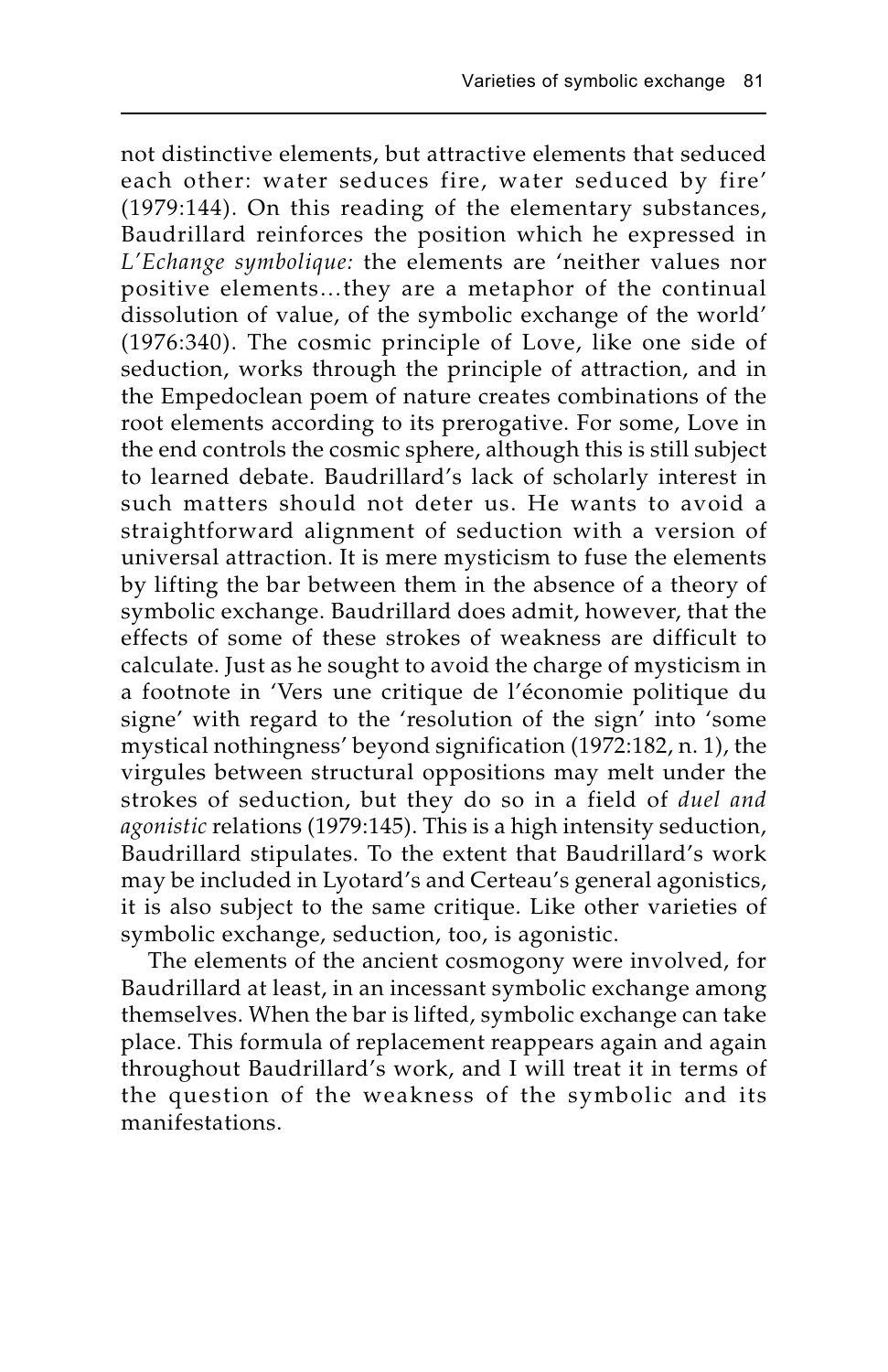#### *JUSTE POUR RIRE*

The presentation of Freud's 'joke book' in Baudrillard's *L'Echange symbolique* does not so much appear in a stroke of genius, but in virtue of a stroke of wit, *le Witz, un mot d'esprit*. Baudrillard contends in this book that Freud's account of the source of the pleasure of jokes in *Jokes And Their Relation To The Unconscious* is inadequate. This critique helps to ground his later claims in *De la séduction* that the manifest/latent depth model of psychoanalysis is no longer relevant. That is, this critique gives his more recent claim some interpretive depth.

In his discussion of the technique of jokes, Baudrillard argues, Freud reduced technique to a means or medium of expression in the service of an economy of expenditure (savings as opposed to excess) for overcoming inhibitions. Baudrillard charges that 'every interpretation of the *Witz*…in terms of the "liberation" of phantasms or of psychic energy is false' (1976:334). In the 'joke book', Freud presents wit as a means of undoing the work of the censor, skirting inhibitions and evading restrictions. Although wit also has tactical relevance for Baudrillard, he claims that Freud recognized but failed to act on the idea that the techniques of the *Witz* were by themselves sources of pleasure. Weber's argument that Freud put into question his insight that the pure formal play of joking, independent of meaning, in itself enabled one to recapture childish pleasures, serves as an explanatory footnote to Baudrillard's claims (Weber, 1977). In Freud's terms, such techniques have a sense only in relation to an 'original' source. The medium is never, for Baudrillard's Freud, the message: 'In the *Witz*, or in the dream, the play of signifiers is never in itself the articulation of *jouissance:* It clears the way for phantasmatic or repressed contents. It is a "medium" which is never itself the "message"' (1976:324). Baudrillard's McLuhanism is at its most explicit here since he maintains that the medium (technique) is not subordinate to anything that has yet to be resolved from the depths of the unconscious. The medium is the message. But what is this message?

This message has several components which circle around Baudrillard's concept of the symbolic and the degree to which one may attribute anything to it. Given this problematic of restriction, I will need to descend into the lower reaches of weakness toward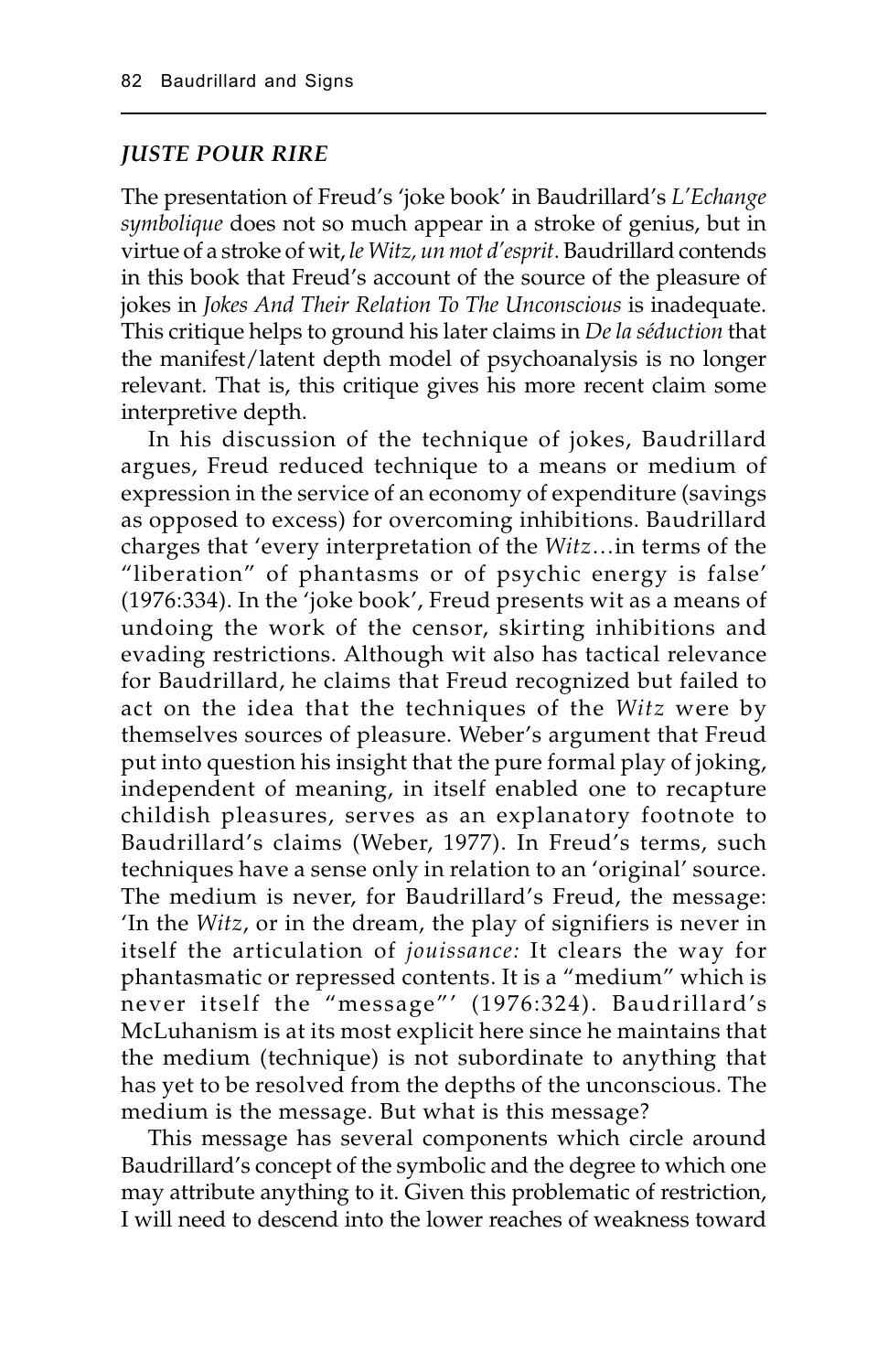'nothingness', a mystical, unfortunate state which Baudrillard, as I have explained, wants to avoid. It is not a matter of hyperweakness. We are now in the register of hypoweakness.

The idea that the consequences of the intermingling of terms in a 'non-diacritical semiology' are difficult to determine does little to break the fall toward nothingness which results from the positive annulment of the Saussurean semiologic and structural digitality (Baudrillard, 1979:225). To erase or to lift the bar of structural implication between the signifier and the signified and any digital structure (0/1) is a radical gesture of symbolic importance.

The *Witz* mocks its way through or around the bar. It evokes the reciprocal relations of the symbolic by calling forth a 'veritable potlatch of successive stories' (Baudrillard, 1976:334); Certeau concurs in regarding the potlatch as a subversive tactic (1980:3).<sup>1</sup> In this potlatch, it makes no sense to keep a funny story to oneself. One is obliged to make a comic offering; to fail to do so is to risk becoming the brunt of a joke! The stakes here are rather low, as low as the sort of humour which they suggest.

The pleasure produced by the techniques of wit does not belong in the domain of the economic, of value, but rather, arises from the symbolic annulment of value: '*Jouissance* is the hemorrhage of value, the disintegration of the code and the repressive logos' (Baudrillard, 1976:330). There is total *jouissance,* Baudrillard insists, in the erasure of any bar which is not for anything, but which is a non-place of non-value; with this erasure there is no liberation of repressed psychic energy. The symbolic must remain as weak as possible in the face of those who wish to find a place and a function for it in a system.

In his treatment of the arts of the weak, Certeau appeals to Freud's ideas on wit: 'The art of gamesmanship, of "scoring" on your adversary is at one with a sense of timing. Its techniques— and Freud gives us a whole inventory of them in his book on wit —boldly restructure the initial data in order to transfigure the normal language of a given space with an alien flash' (1980:6). A lively retort can take on the colour of invective by surmounting certain external obstacles to the rebellion against authority. As Freud explains, a joke is a means to turn an affront or insult back against the aggressor. Baudrillard calls this 'subversion by reversion' and takes it to be one of the key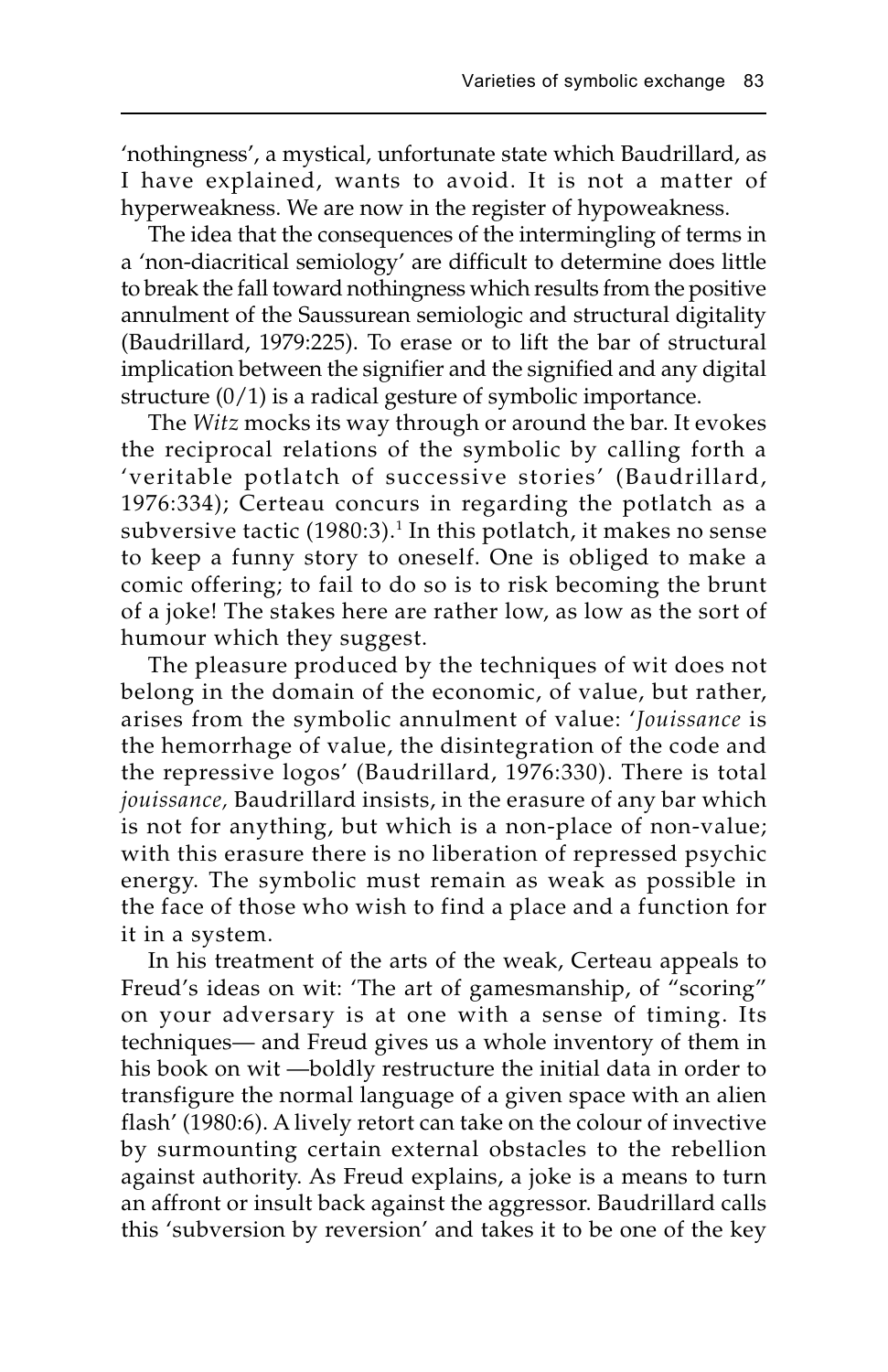processes of the symbolic (alongside anagrammatic dispersion and reciprocity). The use of invective requires a particular skill at enlisting a third person who takes pleasure in one's jokes so that one may score points against a second person in an aggressive manner. The techniques of *le Witz,* as well as Baudrillard's other symbolic processes, serve to shortcircuit all messages. In some instances, a bad joke results, since a joke is bad because of the lack of an anticipated link between two sets of ideas.

At its weakest, the symbolic is ambivalent since it totters between nothing and naming. At its strongest, it occupies the place vacated by the bar and the semiologic. If Weber (1977:17) is correct in arguing that the 'bad joke is the essence of the *Witz*' because of its use of meaningless word play, I find further confirmation that the symbolic *Witz* is a contentless bar game, at its weakest, of course; the potlatch-like circulation of jokes might also degenerate into male bonding since in this case dirty jokes circulate as smoothly as bad ones.

### **ANAGRAMMATIC DISPERSION**

Both Freud and Saussure, Baudrillard has argued in *De la séduction,* abandoned hypotheses that threatened the stability and expansion of the theoretical edifices which had begun to surround and rewrite them. Freud's theory of seduction and Saussure's anagrammatic research were 'dangerous' because they compromised the unfolding of their respective sciences of interpretation, psychoanalysis (in particular the Oedipus complex) and structural linguistics.

Edited versions of *les anagrammes* began to appear in the second half of the 1960s through the efforts of Jean Starobinski (1979). Baudrillard devotes a section of *L'Echange symbolique* to the anagram and aligns it with a symbolic operation which destroys the linguistic theory of value (1976:285–308). The anagram is presented by Baudrillard as a fundamentally anti-semiological concept since it subverts the unity of the sign's body and compromises the linearity of the signifier.

Despite this subversive force and, indeed, in virtue of it, the anagram has been subject to the rehabilitative measures of structural linguists who have sought to annex its positive power, thereby enriching their positions. Baudrillard thinks that these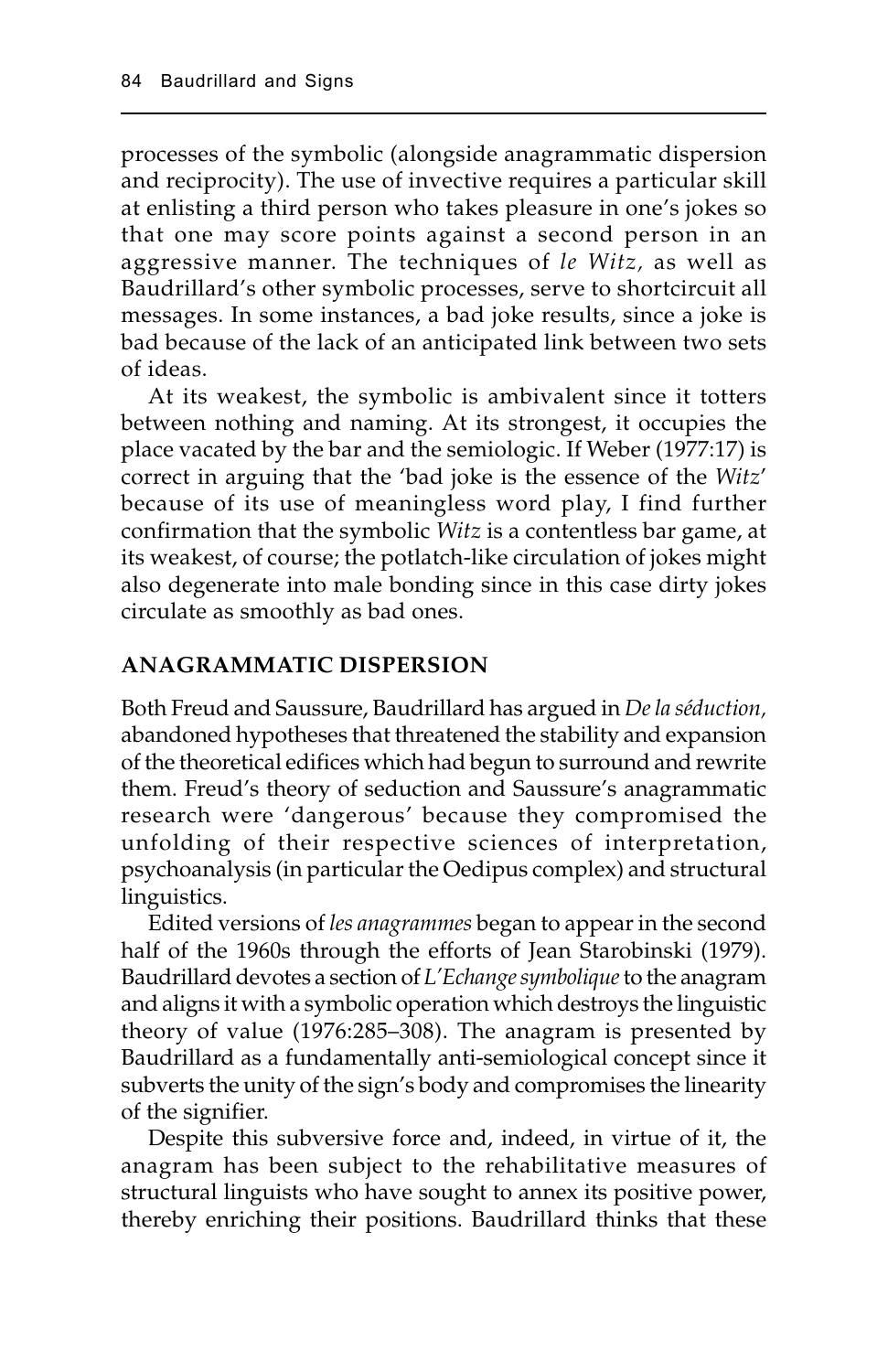attempts at a structural recuperation are hopeless since rather than accumulating and distributing language as value, the anagram annihilates value. What is at stake is a manifestation of the antisemiological force of poetics: 'Poetics is the insurrection of language against its own laws. Saussure himself never formulated this subversive consequence. But others have recognized what was dangerous in the simple formulation of another possible operation of language' (Baudrillard, 1976:289).

Baudrillard counts Starobinski among those who have sought to integrate Saussure's anagrams into the structural linguistic study of poetry (1976:288). Jakobson is also caught in what Baudrillard refers to as the 'untenable paradox' of recognizing just how subversive the anagram is, only still to model it on a signifier which splits its signifieds into two, latent and manifest.

Saussure's conception of the theme-word—to which I turn shortly—is 'rechristened' ironically by Baudrillard as *anathema* (1976:287). It is the (ac)cursed principle of language which has the potential to kill the sign. According to Baudrillard in his short essay 'Le Théorème de la part maudite' in *La Transparence du Mal,* 'everything which expurgates its *part maudite* signs its own death' (1990:11). Since the goal of the semiocrats of structural linguistics is to reduce the anagram to the 'combinatory abstraction of a code', they 'sign' —again the irony is obvious— the death of their enterprise by interring language and expurgating its symbolic principle.

Baudrillard identifies the examples of the law of alliteration to which the syllables and consonants of Saturnian lines of verse conform as the tripartite *loi de la couplaison*. Saussure's initial concern with repetition through alliteration led him to formulate the following rules:

- 1 A vowel can take its place in a Saturnian line if there is also a *counter vowel* somewhere in the line…if the line does not have an *odd* number of syllables and one must count *every* syllable…the vowels pair exactly and must leave, as a remainder, zero….
- 2 The law of consonants…is identical to the law of vowels and no less strict….
- 3 If there is an irreducible residue…as can easily happen with *groups of consonants* irrespective of the number of syllables…this residue is not illegitimate. But the poet notes this…and one finds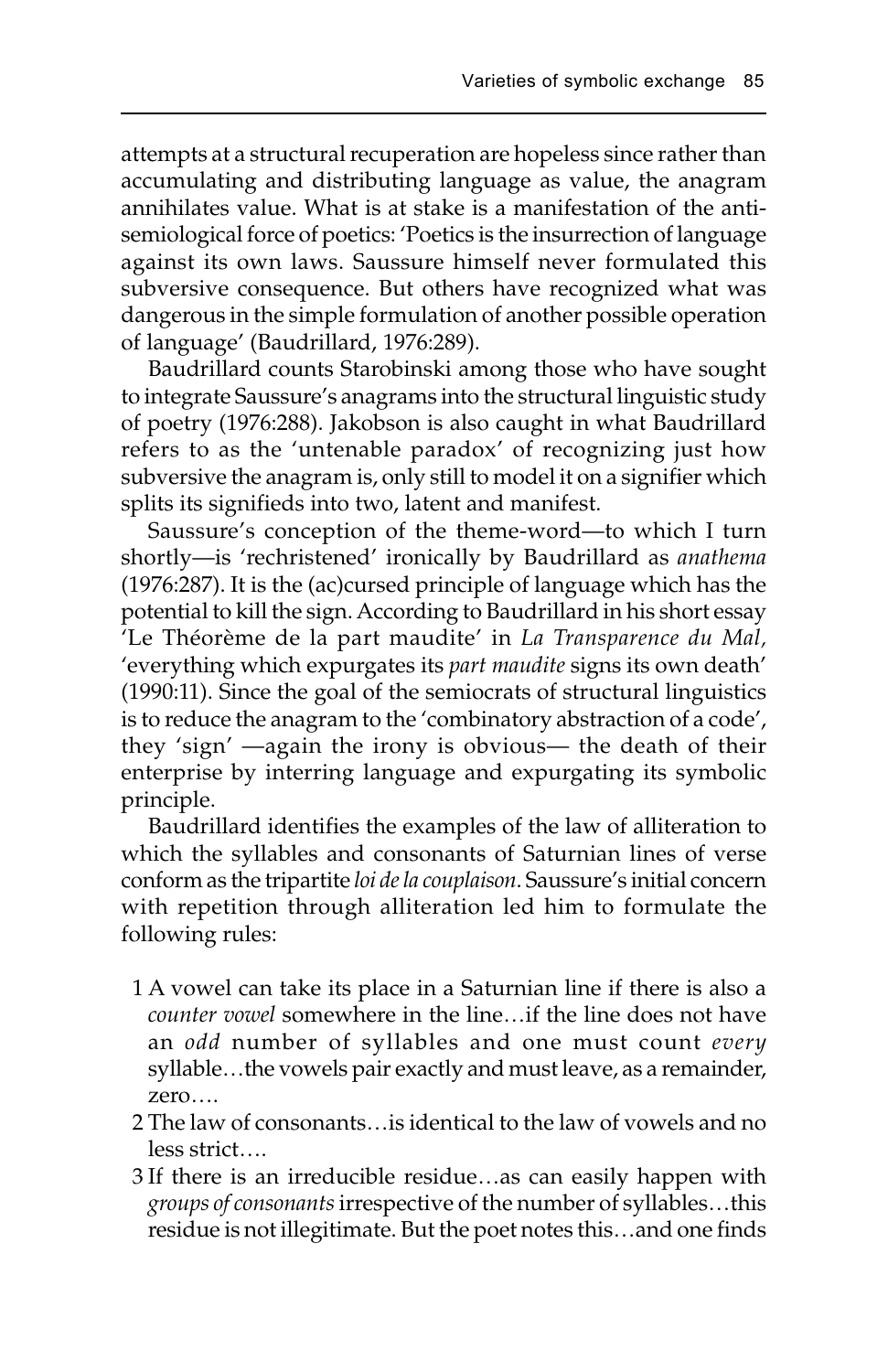it reappearing in *the next line,* as a residuum, corresponding to the overflow of the preceding line. And it is in such cases that one finds the most entertaining confirmation of this rule.

(Starobinski, 1979:10–11)

It is important to keep in mind that Baudrillard is not only reading *the* Saussure of the anagrams against *the* Saussure of the *Cours*. His goal is to read the former Saussure against himself, that is, 'against his own restricted hypotheses on the Anagrams'. The rigorous attention to the principle of the counter vowel and consonants outlined by Saussure does not in Baudrillard's reading remain confined to a concern for repetition reducible to the accumulation of alliterative terms in certain lines of verse. Baudrillard makes critical use of the annulment/ accumulation pair by emphasizing that the cycle of pairing leaves no remainder. In Baudrillard's estimation, this cycle of redoubling resolves itself completely, without remainder, or value.

The second law of the theme-word contains eight clauses the first of which will suffice for my purposes:

1 …This theme, chosen either by the poet or by the person who is paying for the inscription [an elogium] is composed of only a few words, either entirely of proper names or of one or two words added to the inherent function of proper names.

Thus, in this first operation the poet must have before him, with a view to forming his lines, the greatest number of potential *phonic fragments* he can draw from the theme.

(Starobinski, 1979:11–12)

The theme-word, Baudrillard argues, is diffracted through the text of the poem and along certain of its lines. Just as the counter vowel was for Baudrillard an annihilative *anti-vowel* rather than an additive double, the theme-word explodes into irreclaimable fragments. Of course, one may still rearticulate the name but without reconstituting it, without, in short, 'resurrecting the signifier'.

Baudrillard thinks that Starobinski wrongly favours reconstitution over rearticulation. He does not appreciate that 'the symbolic act is never…this resurrection of an identity, it is always on the contrary in this volatilization of the name, of the signifier, in this *extermination of the term,* in this dispersion without return'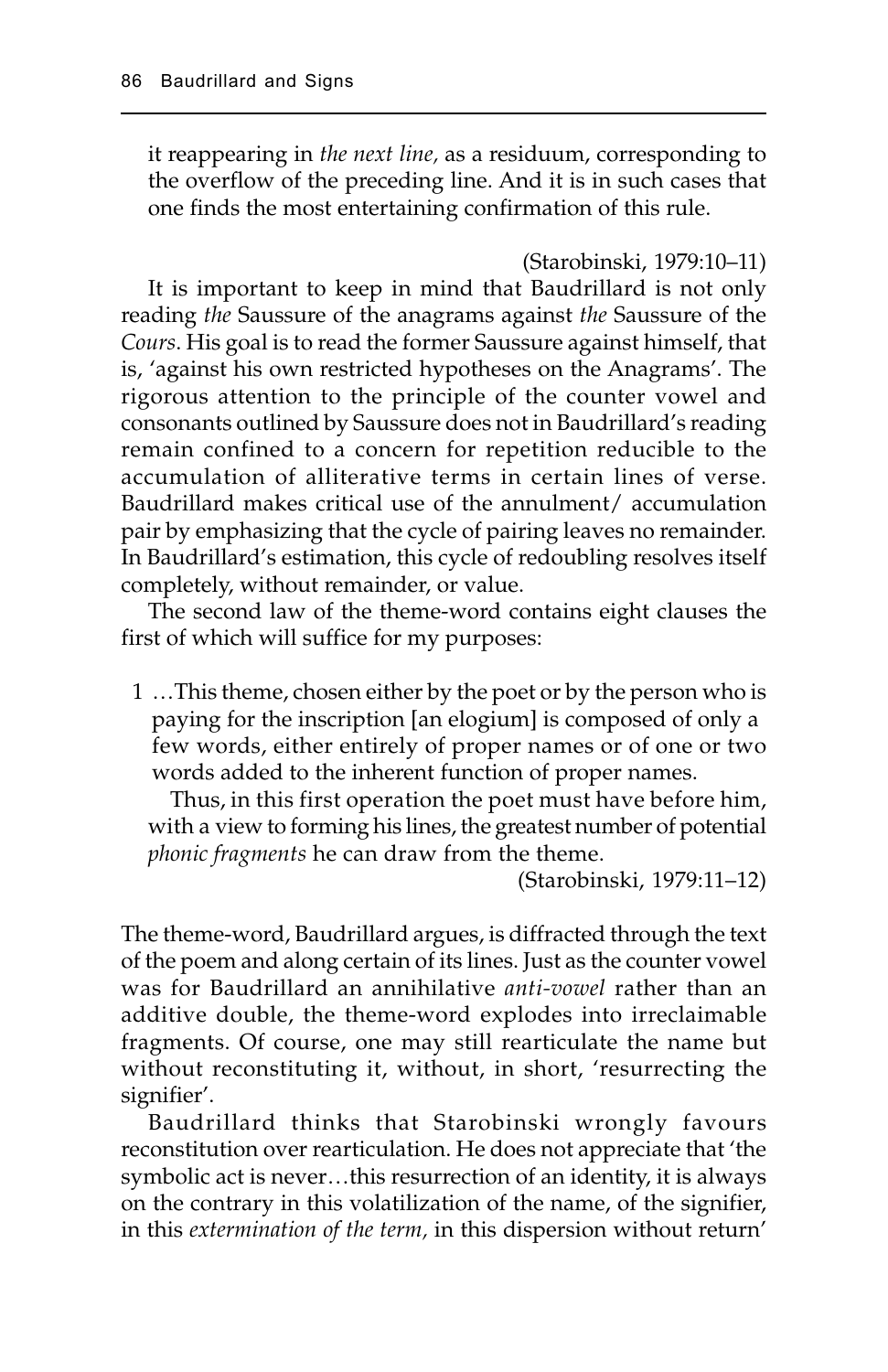(1976:219). The fragments of the theme-word circulate intensely through the poem— 'as in the primitive group on the occasion of the feast or sacrifice' —under the conditions of hypoweakness. As a symbolic act in the register of hypoweakness, Baudrillard's themeword is said to leave neither remains nor results.

*Le reste, c'est valeur*. If the residuum is not subject to the sumptuary destruction and agonistic prestations of the potlatch, it may be accumulated, reconstituted and situated in a system of value (econo- and semio-linguistic). *Le reste* is quickly escorted to the bar, the place where insoluble residues gather.

It is in the following section in his reading of the anagram, 'The End of the Anathema', that Baudrillard reflects on his method. Up to this point, the anathema served as Baudrillard's means to radicalize Saussure's hypothesis. The anathema, however, must end or be pushed to its end, because it presupposes a surface/manifest model. Starobinski's interpretation along these lines 'seems, however, to fall into the trap of presupposing a generative formula whose scattered presence in the poem would be in some sense only the second state, but whose identity it would always be possible to situate' (1976:301). Reading is not a game of identification for Baudrillard: poetic effect is reduced to a key game played around the repetition of a latent identity. Poetics is on the other hand a bar game which destroys identity. Anagrammatic revolution is always symbolic and never psychoanalytic! The ana-theme is resolved in the poetic *jouissance* of symbolic exchange: *'jouissance* is directly a function of this resolution of all positive reference [of the final term, every reference, every key]' (1976:302). *Jouissance* diminishes as the sign's body reveals more and more of itself in a game of 'hide-and-seek with the signified'.

Baudrillard's main target here is Freud. In particular, he cites as instances of the traditional anagram or *texte à clef* the puzzles in the pages of *Fliegende Blätter (Drifting Leaves)* to which Freud turned in his analysis of secondary revision in *The Interpretation of Dreams* and, I note in passing, whose funnies provided Judge Schreber with material for enjoyable hallucinations. It is Lyotard's (1971) analysis of these cartoon-anagrams that Baudrillard explicitly mentions.

Consider this inscription (which appeared underneath a drawing of a motley band and their leader):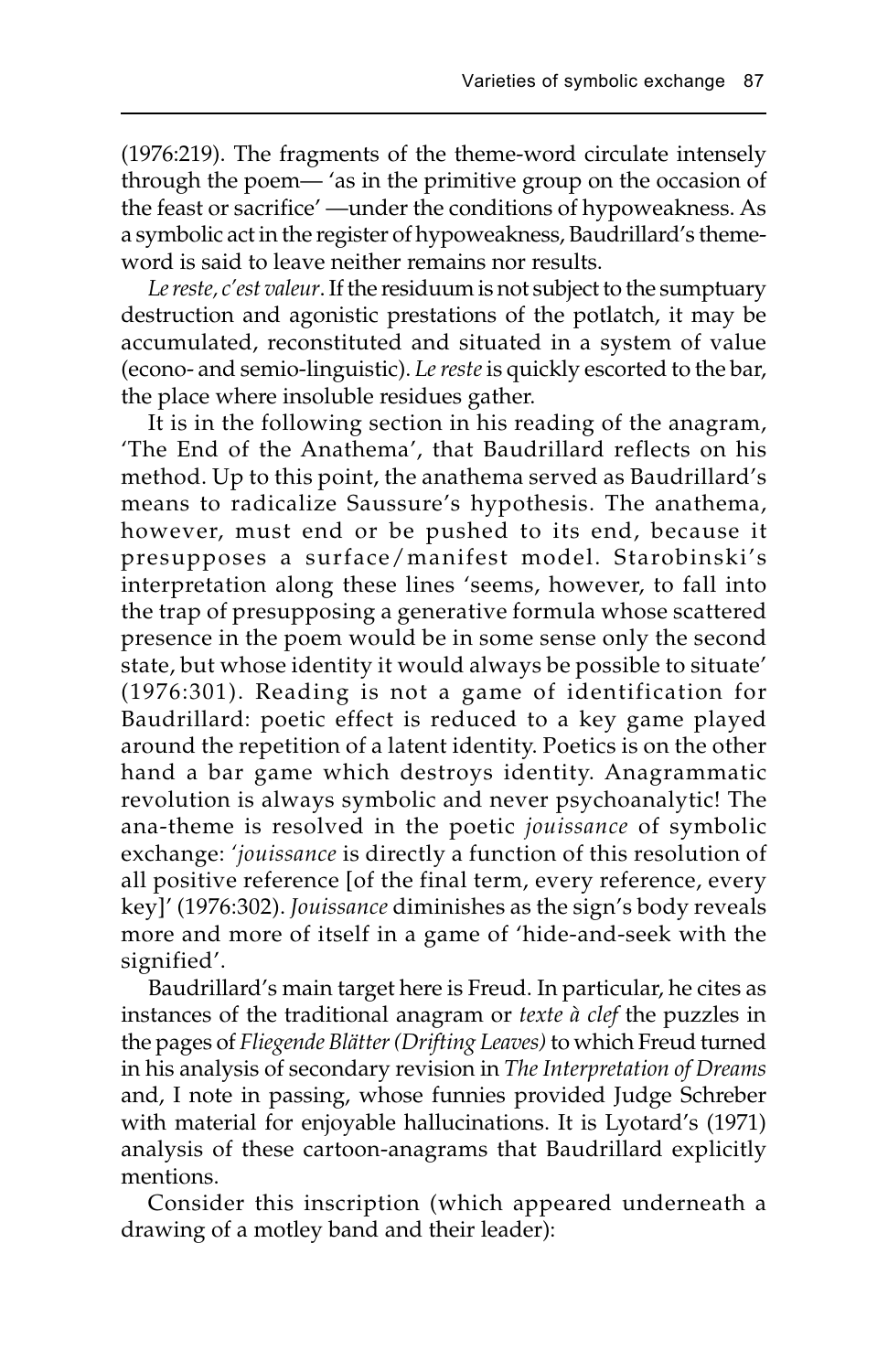### NOVAS PLASMA NUM EROS EX HEBE DA

The manifest text resembles a Latin inscription. A Latin word does in fact appear as the adverb NUM, but DA is a German adverb. In order to reach the latent text, one must not only study the arrangement of the terms but pronounce them while considering the narrative of the drawing: No, was blas' ma? — Numero Sechs—Hebet a'! (*Qu'est-ce qu'on joue, maintenant?* —Le *numéro six—En route!;* What shall we play next? —Number six— One, two…!) (Lyotard, 1971:264). The difference between such a 'simple cryptogrammatic pleasure…and the symbolic irradiation of the poem' is that in the latter case 'the key is definitely lost' (Baudrillard, 1976:303). It is only when the sign is truly broken, when there is nothing at all but an intense circulation in which the signifier bears no residual signifying bond with, for instance, any and every signified as in automatic writing, that the body of the sign may be said to have been sacrificed in a celebration of the resolution of language itself in the poetic (Baudrillard, 1976:303, n. 1).

## **LYOTARD AND THE PRIMITIVE HIPPIES**

The most perspicacious treatment of Baudrillard's struggle for an affirmative weakness is found in Lyotard's *Economie libidinale* (1974). In a long convoluted 'run' around Marx which is designed to avoid the trap set by rationality of producing a critique (showing that Marx was still alienated, religious, an economist; that he had forgotten something, etc.), Lyotard writes: 'The quite simple trap consists in *responding to the demand of the vanquished theory,* and this demand is: put something in my place. What is important is the place, not the content of the theory. It is the place of the theory which must be overcome. And this can be done only by displacement and flight' (1974: 129). On this view, one remains soundly weak by resisting the seductive request to occupy the space of theory with one's own strong hypotheses. Baudrillard could not resist: he does not know his own strength! Flight is a strength of the weak, even though certain rhetorical birds may try to fly through plateglass windows.

Although Lyotard notes that there is a *movement* in Baudrillard's work (a libidinal conception of exchange) with which he is sympathetic, Baudrillard installs a so-called non-place of non-value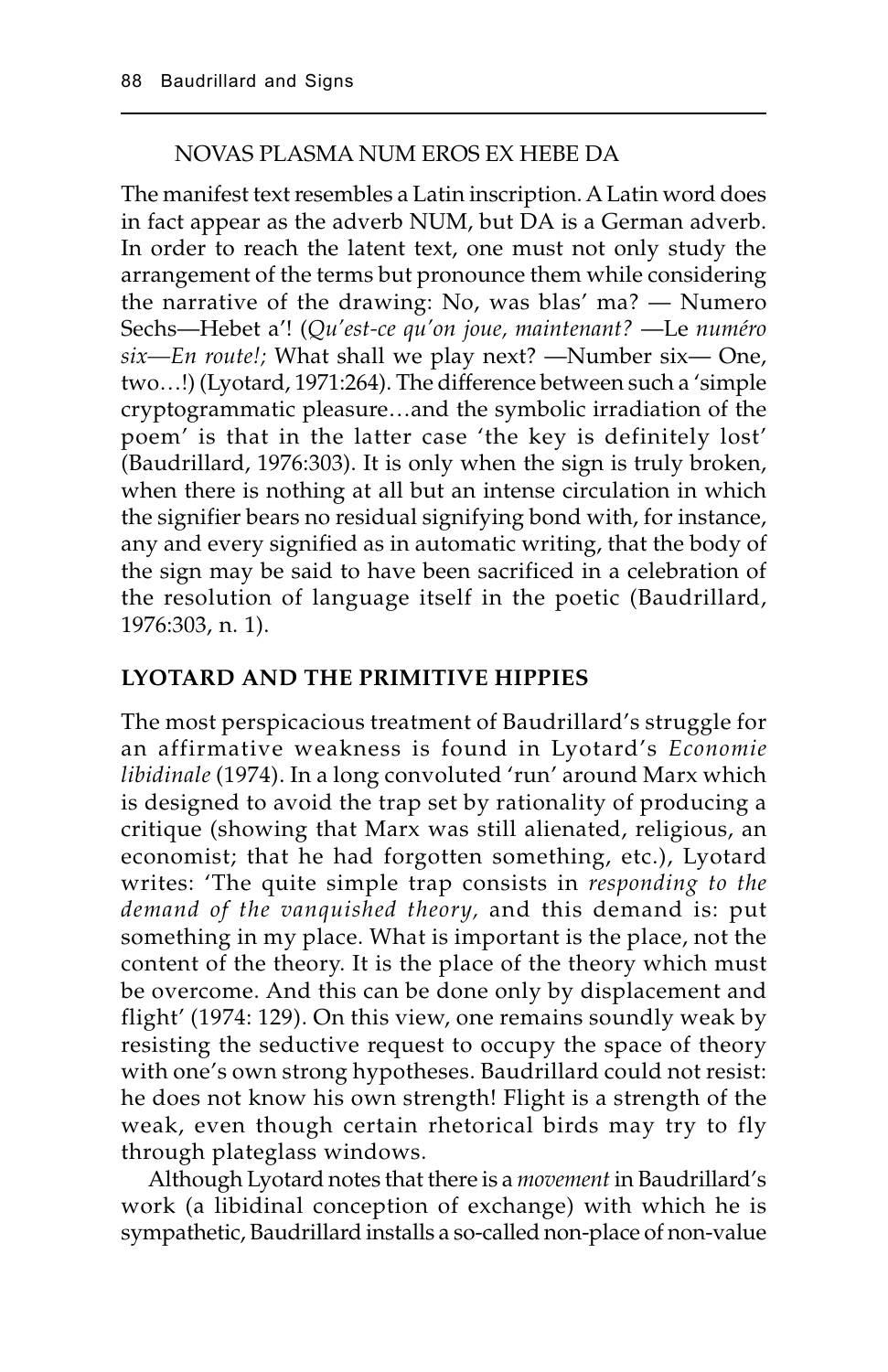in the place of theory. Lyotard writes: 'the *truth* of the social relation is symbolic exchange in its ambivalence' (1974:129). Further, in methodological terms, Baudrillard is said to produce through his reading of Mauss a lost referent, a 'fantasy of a non-alienated region' which is not only subversive but is 'present *positively* in modern society, not *negatively,* as Marx imagined it for the proletariat' (1974:132). The idea of replacing production with seduction or mercantile exchange with symbolic exchange does not amount to a radical displacement in Lyotard's assessment of Baudrillard's hippie anthropology.

Lyotard goes so far as to claim that symbolic exchange seems to obey a semio-logic: the gift which is given, received and returned in the primitive form of exchange is an object charged with affect (i.e. it is the sign-vehicle of one's *mana;* the gift-sign is not inert, it has a soul; Mauss, 1973:59–60). The gift, Lyotard argues, is a sign of something for someone; it takes the place of something, revealing what has been hitherto absent or hidden in a way which is entirely antithetical to Baudrillard's critique of a depth model of non-immediate, yet forthcoming, truth.

In short, the bar is still at work, it has not become even a silent comma (,), nor has it been 'crossed' successfully. I cannot pursue the extent to which Lyotard's project to show 'how political economy is libidinal economy' has its own ground where desire *is,* even where it is not supposed to be in the most alienated places (Bennington, 1988:35–9). Lyotard is at least as nostalgic for a hippie anti-economy as Baudrillard. This is also a battle to achieve a non-recuperable status, to not become something in particular. Lyotard's affirmative rather than critical weakness is a drift that seeks to work around the bar outside of critique (Lyotard, 1973:15). As I have shown, the textual device of drifting as a tactical mode is the place of war.

According to his own criteria, Baudrillard cannot say very much about the symbolic without engaging the mechanisms of value, yet he must at least get off a few jokes as examples of the flash which decouples the sign. Lyotard's libidinal radicalism of the *Economie libidinale* contains its share of anti-semiological gestures. But in a passing remark in his treatment of the anagram, Baudrillard explains that it is useless to search for the *jouissance* which is symbolic exchange 'in an energetics, in an *économie libidinale*…: *jouissance* is not bound to the effectuation of a force, but to the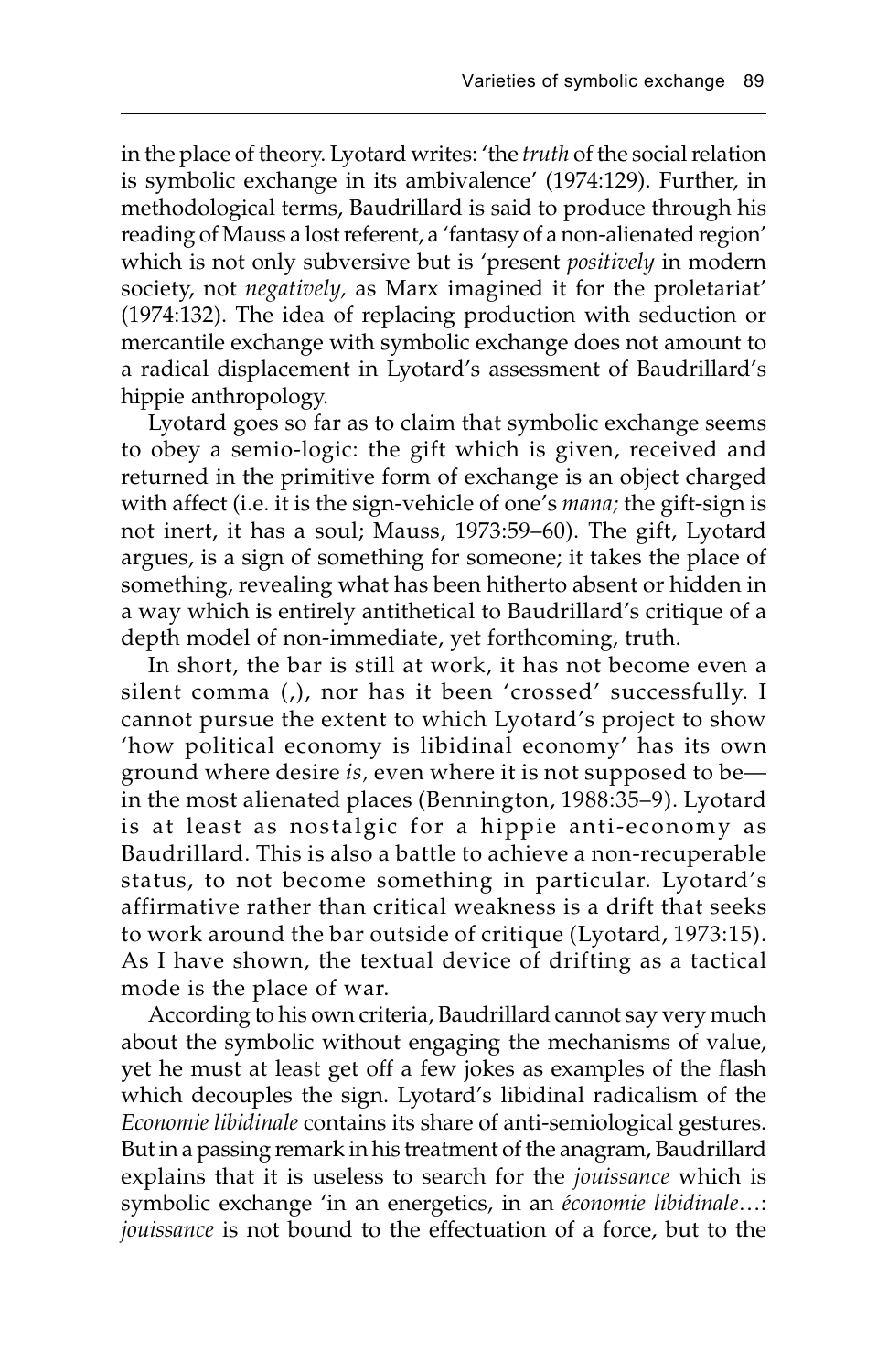actualization of an exchange' (1976:289). Even here, though, the symbolic expresses an irreducible exchangeability in place of what had previously barred such pleasure.

The weak must play games of avoidance, especially since their work often demands their hasty flight. To turn on one's heels and to show them in flight is not to say that there is a place of one's own toward which one flees. If the symbolic, in spite of itself, stays in place after wreaking its damage, one must also attend to Baudrillard's observation that the symbolic is still *un terme simulateur* (1976:13). Perhaps it was retired and assumed new forms because it violated his own criteria for its use. This does not explain why the symbolic was *replaced* by seduction.

#### **THE WEAK AND THE DEAD**

In my studies of Certeau, Lyotard and Baudrillard, I found that one could not maintain an affirmative weakness without building up a strong base, a place of one's own. Although one might also risk and win the game of balancing on the edge of a mystical nothingness for a time, this small victory may be spoiled either by emplacing one's theory where and from which a tactician must flee, or by slipping into nothingness in a speculation without value, without remains, without results, etc. Weakness, I argued, situated itself contradictorily on an interpretive and historical foundation of conflictual relations of pre-Socratic origin (which Baudrillard augmented with an anthropology derived from Mauss and Bataille) while borrowing liberally from the Greek rhetorical tradition.

An affirmative weakness must not displace in order to emplace itself; yet, it seems that it cannot help but do the latter. It must try not to mistake its continual trespasses for a kind of proprietory right. In principle, it is this resistance to placement that distinguishes poststructuralist or hypoweakness from Vattimo's Heideggerian sense of weakness; the latter occupies the clearing, the *Da* which understanding must continue to hold open so as to maintain a place for movement, even though some of the longstanding signposts have been defaced by the challenges issued by poststructuralism.

The failures of an affirmative weakness only mistakenly lend themselves to the reassertion of the non-local and non-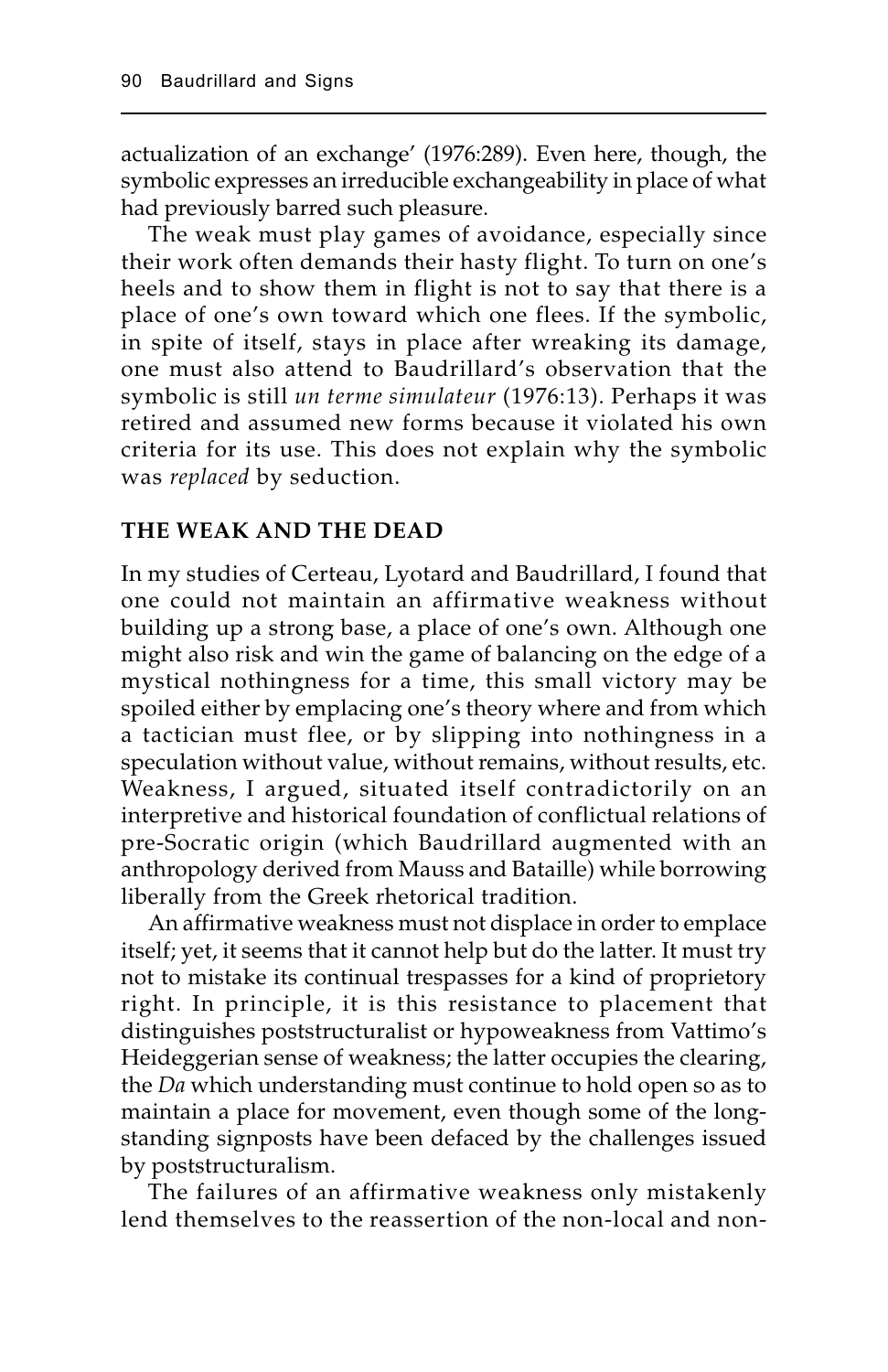specific hallmarks of what is called modernism. Why is this so? The struggle to maintain an affirmative weakness against all odds requires a certain kind of strength. A strength, that is, which cannot be consolidated and must be abandoned along the way. This strength will be inoperable and largely incomprehensible in the hands of the enemies of weakness. Hypoweakness is for this reason an effervescence which cannot be stabilized. It is no less genuine for this reason, and it remains irreducible to a passing trend, given its rhetorical lineage.

The capacity to recognize an opportune moment and to execute a timely strike were two closely related aspects of an affirmative weakness. It was equally important to avoid a complete fall into nothingness, even though Baudrillard has invented several ways in which to stumble: by means of his asemiological imaginary and onto the ground of agonistic relations, and by emplacing symbolic exchange and subsequently replacing it as well. Any vanishing act must provide as little evidence as possible of the prospect of a repeat performance, and as little evidence as possible of any of its activities. Baudrillard has paid a heavy price in order to advance his claims for a resolution without remainder. But in order to confound and to elude the system of representations of a dominant order, a weak force must produce more and more irregularly its already sly motions and movements. A temporal practice, for instance, cannot be so easily divided and conquered as if it were a territory. Baudrillard and his colleagues in weakness have had long intellectual careers in which to develop their elusive notions, and I do not want to leave the impression that I believe I have defeated them in one stroke.

From a temporal perspective, autodestruction may be a strength of the weak since it need not necessitate a definitive breakdown. Nothingness is not the equivalent of silence, nor is this silence more than a temporary condition, although it is certainly stronger than nothing at all; neither does it exclude a cagey or Cagean infiltration of a dominant discourse. Although one might not be able to say anything at all about the symbolic, it is not always necessary to speak in order to express oneself in this mode.

In *L'Echange symbolique,* silence equals death. But death is the most radical form of hypoweakness. For Baudrillard death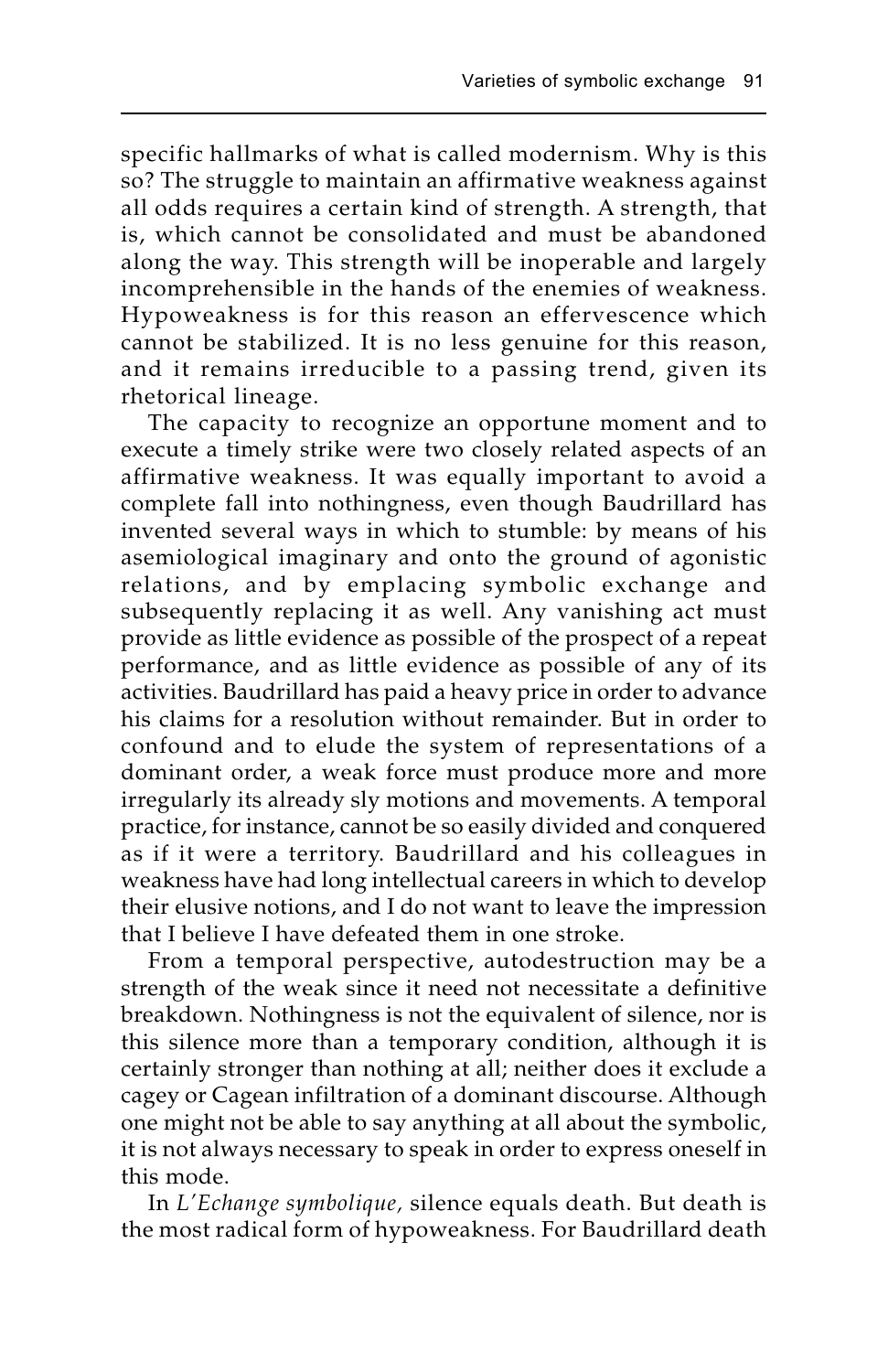is a *form* in two senses. First, it takes the dynamic form of symbolic reversibility and, second, in a Marxian sense which Baudrillard only suggests in passing (1976:202), it is a social form as mysterious as a commodity. The fetishism of commodities presents a universe in which things have come alive. The products of labour are shown to their producers as if social relations existed among the former in an object universe which also enters into social relations with the mundane world of the latter. Death, then, appears to living human beings as a 'social exile' strictly separated from life. Under the repressive sway of the power bar, the imaginary and fetishistic disjunction of life/death is held in place. Power, understood as social control, separates each of us from our own death. This power bar is the source *par excellence* of alienation. Baudrillard attempts to decipher the hieroglyphic of death in order to reclaim it as a non-alienated region. Death, he thinks, may in this manner be articulated socially. It is not the death of a subject or a body that is at issue here. This is not a suicide pact.

Kellner has sought to come to terms with Baudrillard's notion of death. He refers to it as 'the ultimate signified in the Baudrillardian universe' (1987:119), although Baudrillard takes great pains to destroy the logic of finality and irreversibility normally afforded to death. It is not, moreover, that death triumphs over life. In a culture which dreams of defeating death, even beyond its explicit domestication in the 'abstract digitality' put into place by means of bars, death itself is the only thing which can challenge this culture. To articulate death socially constitutes a mortal danger, Baudrillard claims, to the dominant system because it reveals the degree to which death is administered and programmed by the system's Thanatos Centres (funeral home, hospital, highway). Death must be played against death. Death becomes radical when it is resocialized and stripped of its individual fatality; when it becomes, in other words, a condition of social being.

Baudrillard refers to certain initiation rites in the 'primitive order' as privileged instances of the symbolic reciprocity between the living and the dead. The symbolic death of the initiates 'becomes the stake of a reciprocal/antagonistic exchange between the ancestors and the living and, in place of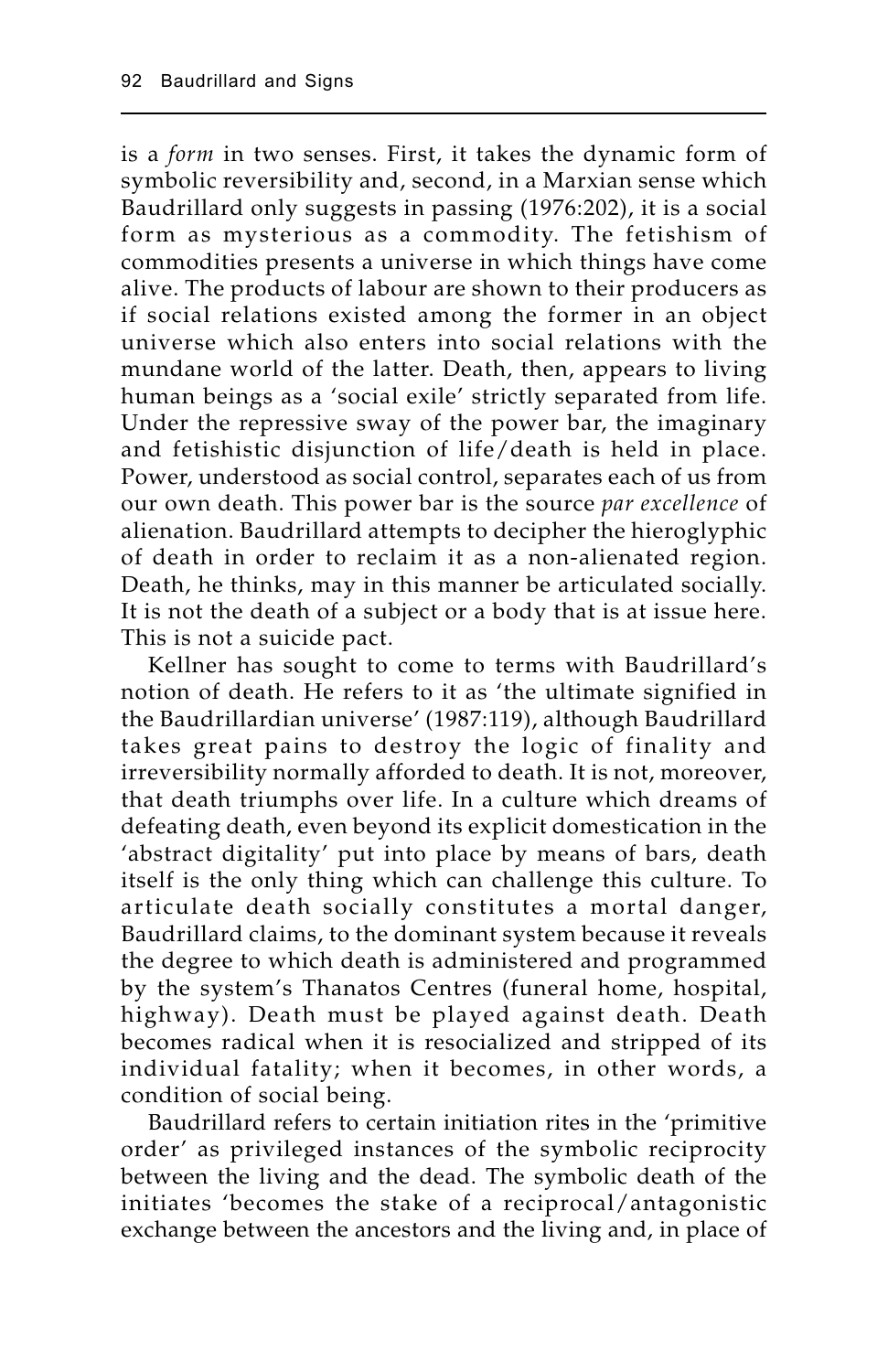a break, a social relation between partners is instituted, a circulation of gifts and counter-gifts as intense as the circulation of precious goods and women—a play of incessant responses in which death can no longer be set up as an end or instance' (Baudrillard, 1976:203). Hefner has praised Baudrillard's 'perhaps admirable notion of reciprocity' even though it 'never operated anywhere simply for the sake of its own poetry' (1977:113). This notion, Hefner concludes, offers little consolation today. As we have seen, Lyotard for his part chides Baudrillard for his hippie dream.

Baudrillard attempts to meet this kind of objection in the following manner. The only thing the weak can retake is their death, not as an individual sacrifice, but as a symbolic relation whose intensity produces pleasure. Today, we are reduced to bargaining with our dead through melancholy, and there is no strength in this attitude. Baudrillard's anthropology is poetic and death stands at the head of the line before anagrammatic dispersion, wit, etc., as a pataphysical solution. The salient point is that Baudrillard's claims are poetic, and merely to recognize them as such does not constitute a critical insight.

Baudrillard is careful in *L'Echange symbolique,* just as he was in *Pour une critique,* to try to deflect the charge that he produces a 'mystical fusion' of terms such as life and death beyond the disjunctive code. There is no nostalgia in his work, he claims, for a 'fusional utopia', nor does he 'play happily' with analogies between the collective events of 'primitive' societies and the autonomic psychic sphere, thereby engaging in a 'profound mystification'. Analogical distance and the distortions of applying production, the unconscious and repression to 'primitive' cultures are erased in the immediacy of symbolic exchange. Although Baudrillard does not want to produce signs of the way in which death may be played against the system in the same manner as our culture conjures death by the signs of survival, death cannot be shown to be silent semiotically, without also being mystical.

#### **HOSTAGE ANTI-VALUE**

*'Nous sommes tous des otages':* this phrase is a refrain in Baudrillard's writings from *L'Echange symbolique* to *La Transparence*. Who or what is holding 'us' hostage? We are all hostages in the sense that the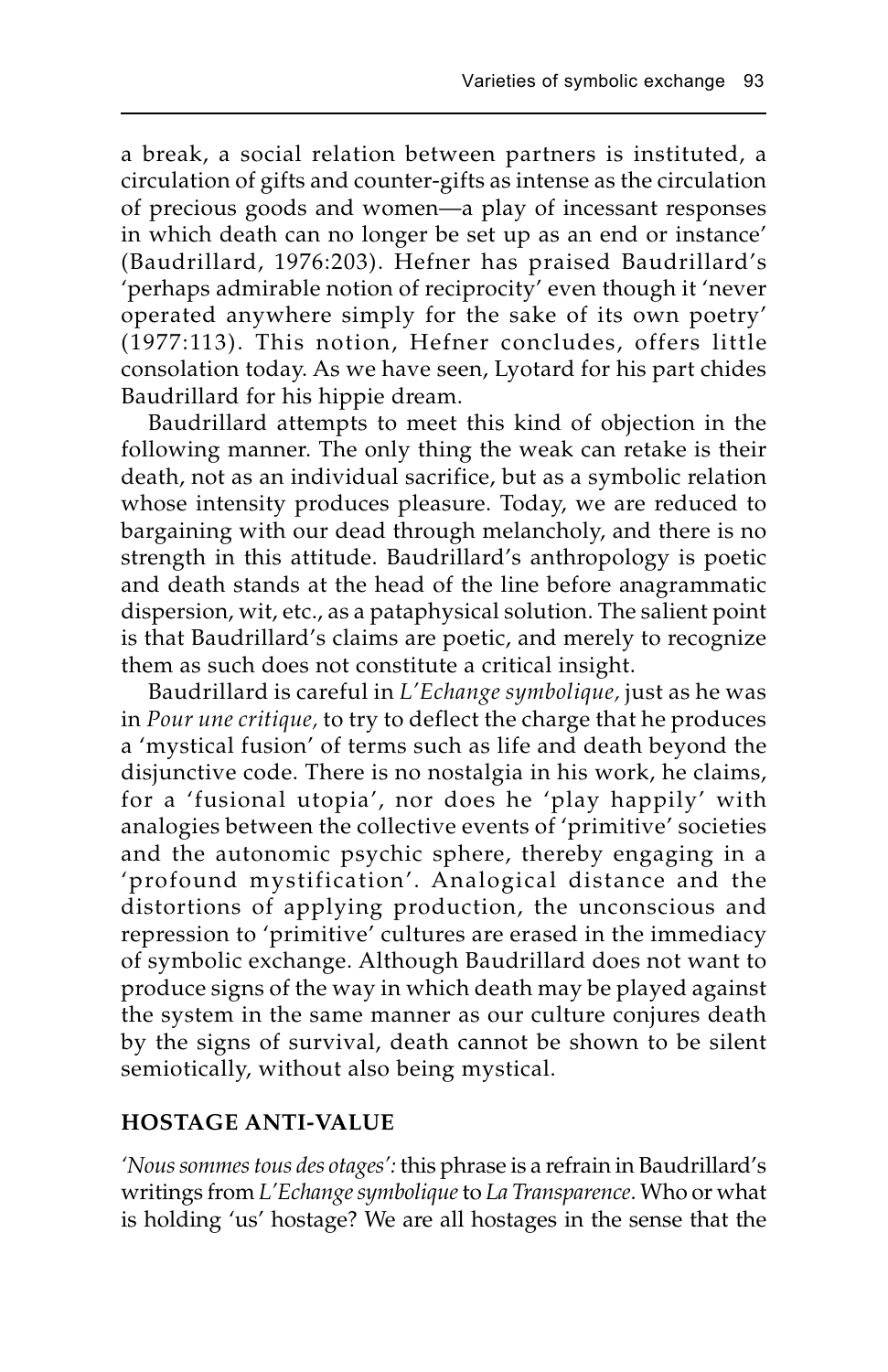system holds our death in the balance. My death is out of my hands—it will be minutely administered, officially announced and, in short, coded in a structural economy of death; no matter how I die, my death will be found out.

Throughout 'Ma mort partout, ma mort qui rêve' in *L'Echange symbolique,* Baudrillard elaborates his conception of death in terms of the gift and counter-gift couched in an antieconomic, symbolic obligation to return what one has received (1976:243– 82). The counter-gift is not life. One is completely trapped in 'the biological simulation of one's own body' if, Baudrillard argues, one neither wants to give nor receive death. In his presentation of the symbolic exchange of death, Baudrillard first animates the system's gift of death by evoking the spiritual power of the gift. Even the gift of death issued from the statistical indifference of an anonymous system may be socialized in a radical gesture. Baudrillard imports the idea from Mauss that the thing received has a 'soul'. One would not dare to keep it or refuse to return it, thereby breaking the social bond it establishes and risk bringing its moral and spiritual power against oneself. As a gift, death obliges one to return a counter-gift to the system. The system manifests its superiority by controlling death, in giving a gift that cannot be returned. To accept a gift without returning it in kind or with something even more powerful or valuable is to subordinate oneself to the giver (Mauss, 1973:269).

Baudrillard is not interested in drawing subtle anthropological distinctions between the Haida and the Maori, between the potlatch and the 'hau' of 'taonga'. Baudrillard's efforts are guided by the following sentiment expressed by Mauss: 'In our times, the old principles react against the rigors, abstractions, and inhumanity of our codes' (1973:260). The symbolic violates the code and shortcircuits capitalist-exchangist relations. Deleuze and Guattari also turned to Mauss for much the same reason in *Anti-Oedipus* (1977:185ff). They praised Mauss for 'at least leaving open' the question that debt was not reducible to a structural exchange, that it challenged the idea of exchange and could become the basis for an alternative definition of society. But Deleuze and Guattari do not accept Baudrillard's idea of a non-structural exchange since exchange remains the conceptual basis of the definition of society rather than their notion of inscription.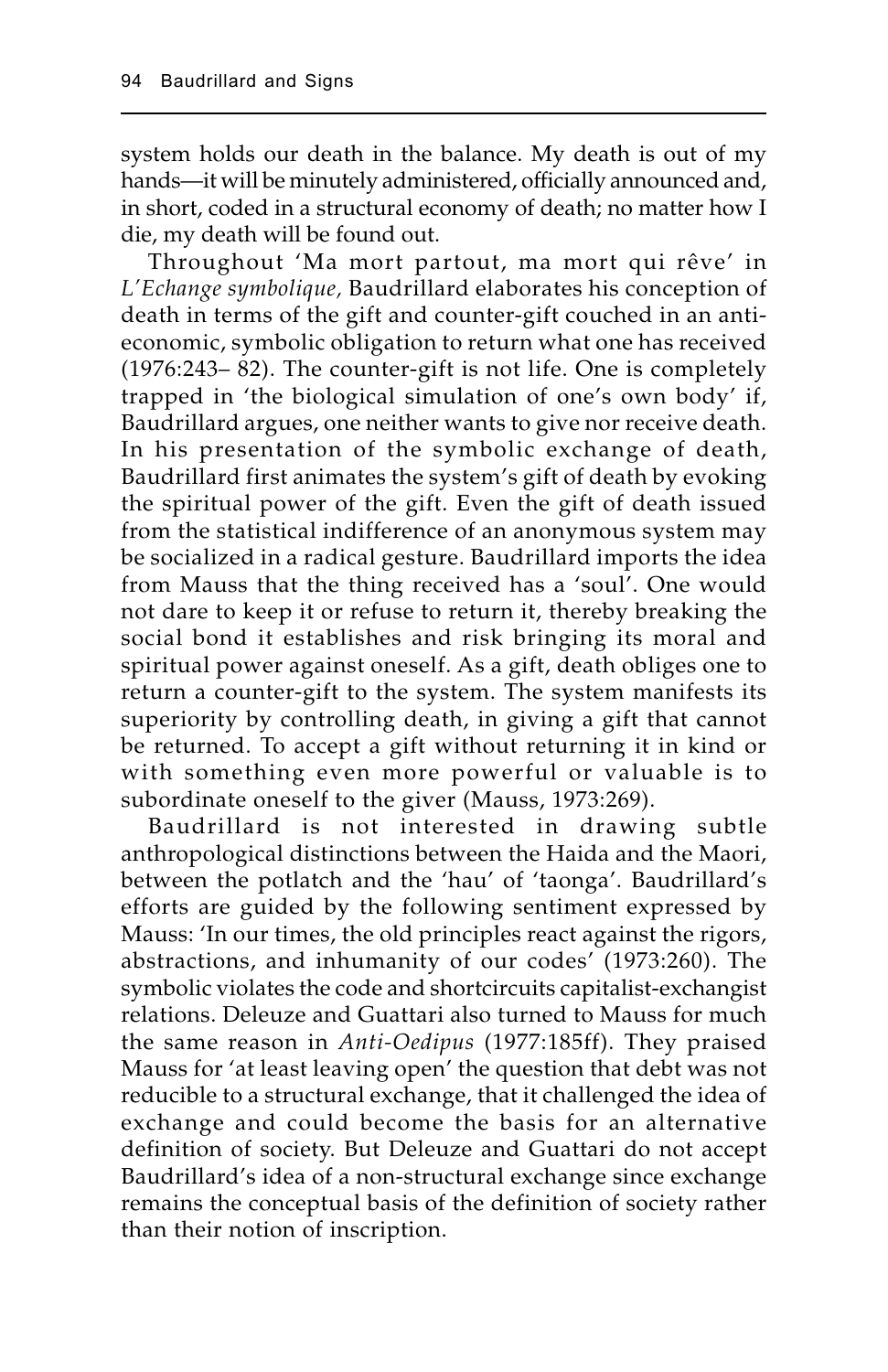How can one possibly eclipse the power of the system? Baudrillard writes:

We are all hostages. This is the secret of the hostage taking: we all dream, instead of dying ridiculously in the end, of receiving death, and of giving death. To give and to receive is a symbolic act (it is the symbolic act par excellence) which rids death of all the indifferent negativity that it has for us in the 'natural' order of capital.

(Baudrillard, 1976:253)

If the semiurgical system has kidnapped the symbolic, how does one respond? 'In order not to be taken, take others hostage': Baudrillard suggests we are all terrorists (1982a: 6–7).

If the system controls death to such a degree that it seeks to prevent certain forms of it, the counter-gift must exploit precisely these forms. Death is socialized by the symbolic. It must not come to one from an abstract, impersonal force ('nature', 'science', 'state'). Death exists as a social relation between persons. It is 'anti-natural' or, as Baudrillard prefers, artificial and sacrificial. Death is a social relation established through ceremony and artifice. By partaking of the accidental, the bitter pill of death control may be spat back at the system which distributed and accounted for it in relation to several general equivalents so as not to lose any of its value. Accidental death cannot be controlled, and therefore it has for Baudrillard a 'symbolic yield'. But accidents are not so accidental, Baudrillard specifies, because this is the name bestowed upon them by the system in order to be able to calculate and distribute them in its official records, to entomb them statistically. The 'symbolic particularity' of the accident is found in its social and sacrificial character. Here, death can be given and received.

The ritual execution of a hostage has a 'symbolic yield 100 times superior to that of the automobile death, itself already 100 times superior to that of natural death' (Baudrillard, 1976:253). Industrial accidents, it is said, have no symbolic import—this is no different from their existing value in the system. The death of a hostage is 'totally undeserved and thus totally artificial, therefore perfect from the sacrificial point of view'. Baudrillard's rough tally of 'yield' reveals the danger of the example of a hostage's execution since the highest work of the system is also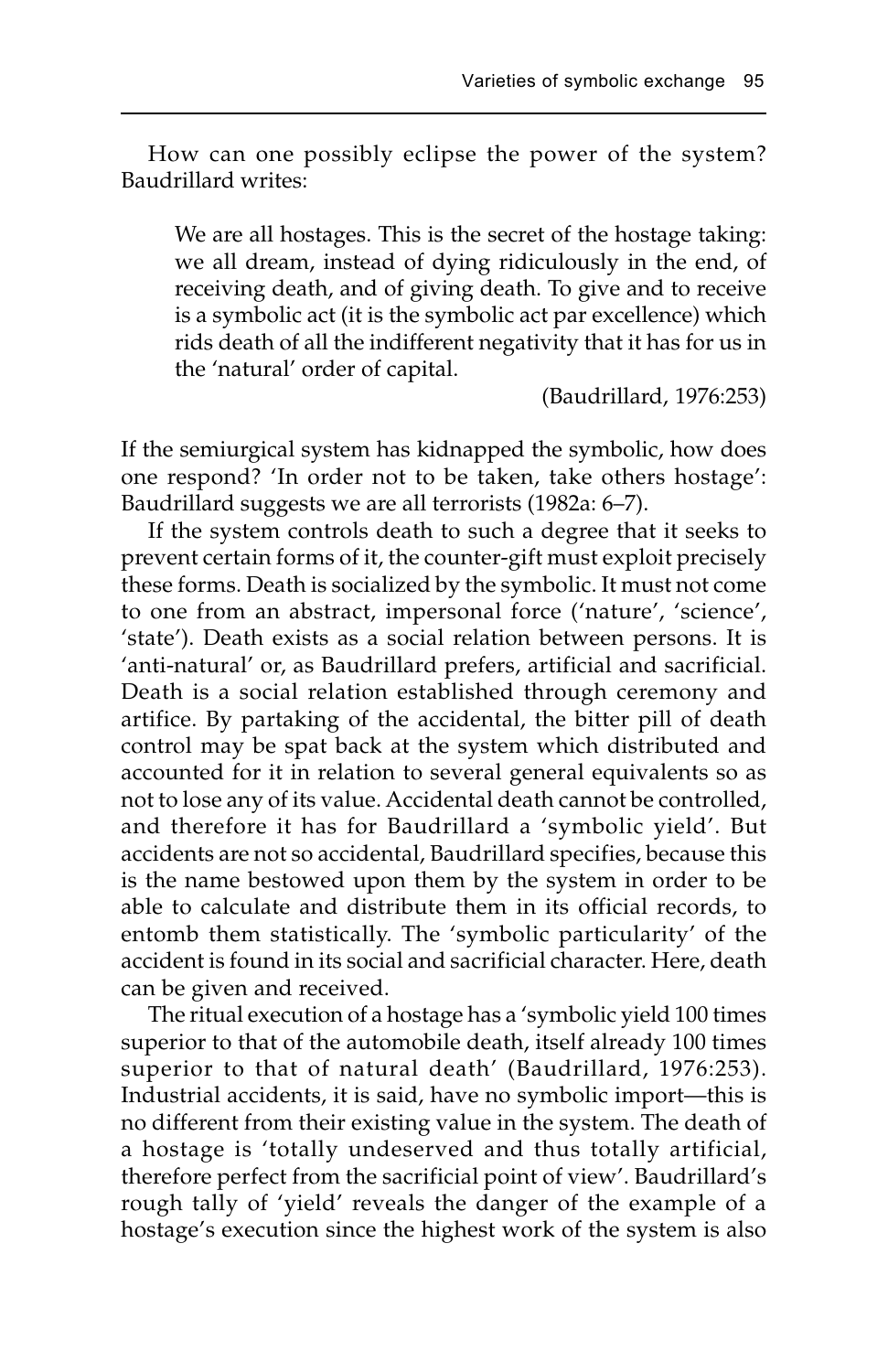'executed' (literally accounted for) in this event. Such 'tallying' is completely normalized in the economic hostages of developing countries and individual investors as much as blackmail is generalized by bankers and insurance agents. What, then, does the terrorist act demonstrate? Why are we all terrorists, anyway?

In *L'Echange symbolique,* the ritual execution of a hostage was said to have a high symbolic 'yield'. By the time we reach Baudrillard's reflections on the hostage taking in *La Transparence du Mal,* the analysis of death as a counter-gift has fallen away. The question of the meaning and import of the hostage taking remains central to Baudrillard's theorizing from the perspective of the symbolic, even if the symbolic has come to take new forms beyond the gift. Death is replaced by the power to designate Evil, to reintroduce an Absolute Evil into a universe defined by its ability to rid itself of all negativity and Evil. Baudrillard's new 'tally sheet' reads this way: if the principle of Evil is *la part maudite,* and every effort is made to expel this devil's share from our artificial paradise of positivity and operational whiteness, symbolic power accrues to the one who can (re)introduce the Evil share, with all the violence of an *effraction* (break and entry), through our Western prophylaxes into a clean, all-American universe.

In the Rushdie affair, Khomeini employed a weapon more powerful than arms, oil and money: the principle of Evil. For Baudrillard, he gave 'spectacular proof of the possibility of a reversal of all relations of force by the symbolic power of a *prise de parole* [speech]' (Baudrillard, 1990:88). Khomeini's *prise de parole* was a *prise d'otage*. Baudrillard thinks that 'Westerners' (without distinction) are the fanatics—fanatic about our softness, our consensus on the expulsion of evils and viruses, on the rights of 'man', etc. Our societies are for these reasons vulnerable to the 'least viral attack', to the very thing we have lost the ability to tolerate. Such a culture is so thoroughly allopathic that it has systematically endangered itself. Baudrillard further dramatizes Khomeini's decree through an analogy with the opening of a crack in the fuselage of an aircraft; like Cixous and Clément (1986:96ff), Baudrillard plays on the similarity between *un vol* (a flight) and *un vol* (a theft), and the phrase *vol avec effraction* (robbery or theft with break and entry) suggests the breakthrough of the symbolic: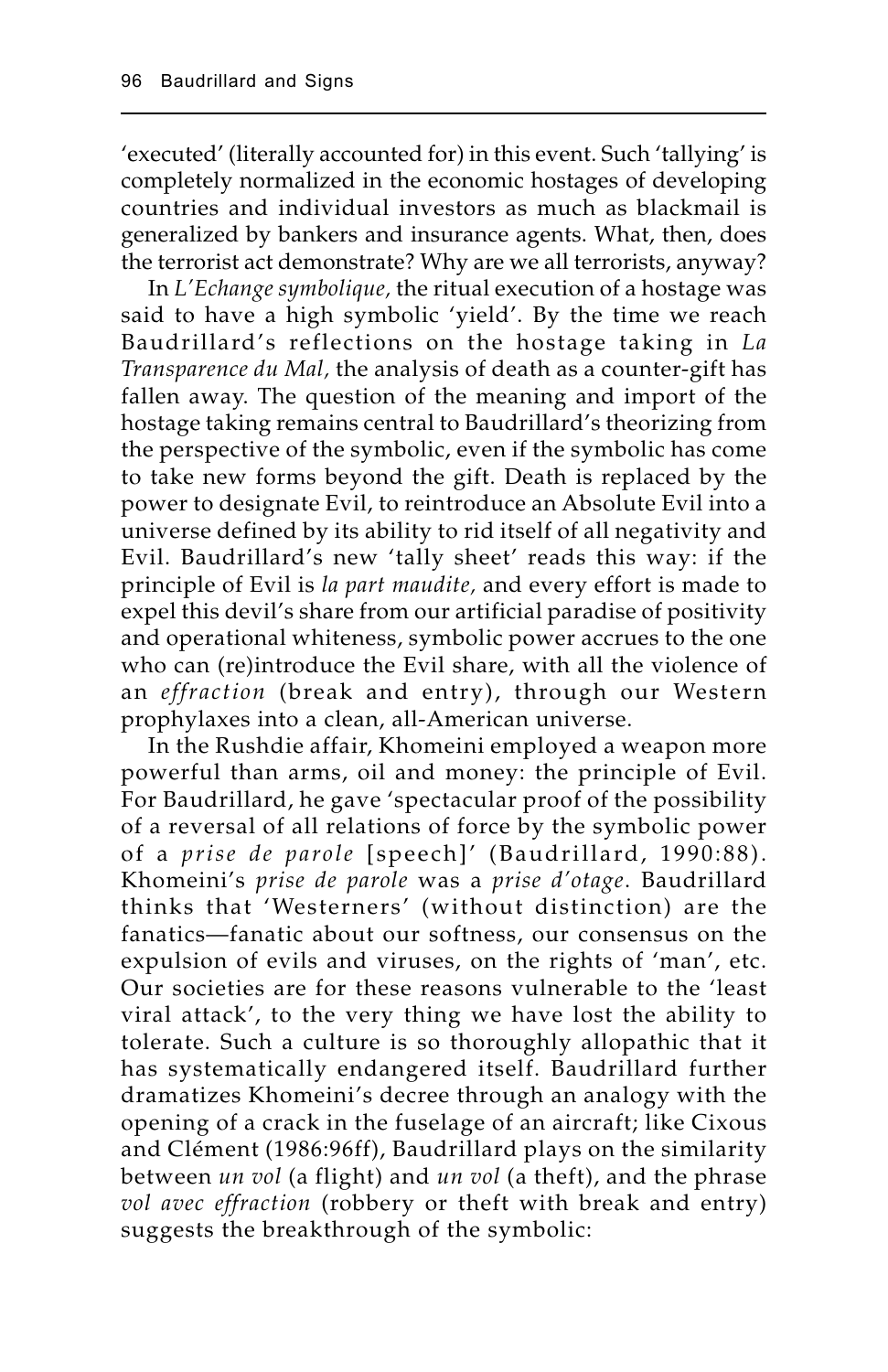The effects of fascination, attraction and universal repulsion unleashed by the death decree against Rushdie resemble the phenomenon of the sudden depressurization of an aircraft at the time of a break or a fracture in the fuselage (even if it is accidental, it always seems like a terrorist act). Everything is violently sucked outside, toward the void, in virtue of the difference in pressure between the two spaces. It is enough to open a break, a hole in the ultra-thin layer which separates the two worlds. In the form of taking hostages terrorism is the act par excellence which opens this type of break in an artificial and artificially protected universe (our own).

(Baudrillard, 1990:90)

There is nothing left to do but to stand guard over the oxygen masks! Baudrillard's complex analogy also presents the hostage as a microbe of sorts. The speech in which the hostage is taken enters through the opening created by Khomeini's speech and infects the Western system; this entry is, it would seem, a reentry since for years multinational capital has either dumped its 'waste' in 'other worlds' or supported specific byproducts of this process.

Khomeini designates what can no longer be tolerated (Evil), and maximizes what has been minimized. An individual such as Rushdie is taken hostage not so much by being taken anywhere but as a result of the West having been taken hostage. This hostage drama provides proof for Baudrillard of 'the ineluctable cowardness of entire collectivities vis-à-vis the least of their members. This indifference of the collectivity has for its correlate the indifference of each individual vis-à-vis the collectivity…it is this political misery that the strategy of the hostage reveals without pity' (1990:92). Baudrillard's theoretical interest in the Rushdie affair not only furthers his ongoing interest and analysis of the hostage form, but conforms perfectly to his repeated introductions of 'archaic elements in a modern context' as a standard critical exercise (from the gift to the fatwa). In both cases Baudrillard isolates what the system cannot tolerate, either in terms of what it cannot prevent, and thus control and exchange, or an external irritant which puts into jeopardy the delicate 'immunological' balances of its prosthetic systems.

'We are all hostages, we are all terrorists', Baudrillard has written in *Les Stratégies fatales* (1983:44). This is the 'mirror of terrorism', terrorism understood as the image in a distorted mirror of the social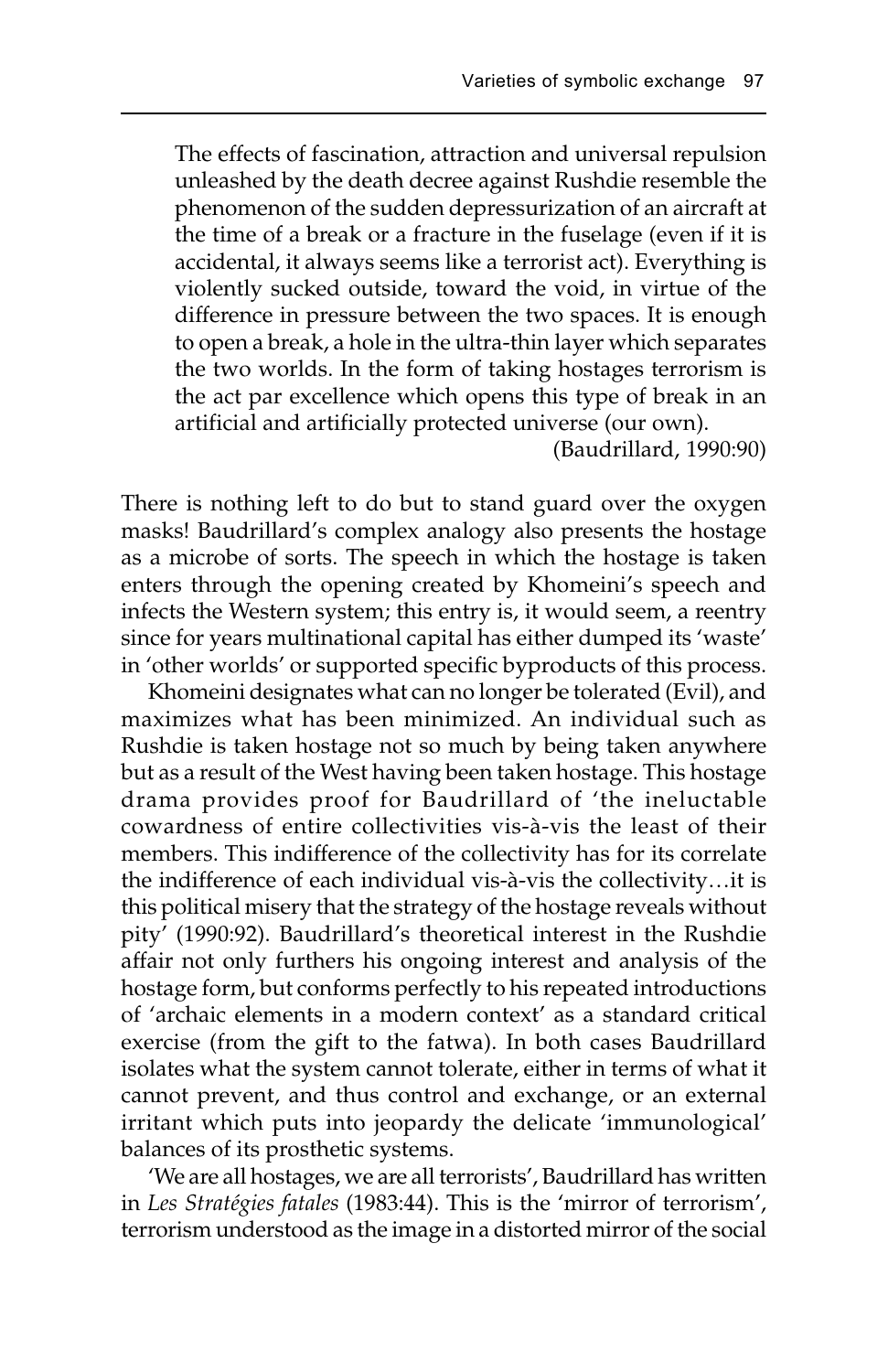and political orders. The hostage is a non-negotiable, inexchangeable pure object, a crystal if you like. The hostage is not a commodity (not as yet); neither alienated as a commodity which becomes a use value for others by entering into the circuit of exchange, nor strictly speaking in the first instance a non-value for its captors. This inexchangeable object symbolizes the death of the scene of exchange as a system of value (Baudrillard, 1983:54). The hostage takes its revenge, like any fatal object, inasmuch as no one knows what to do with it nor how to get rid of it. What rises from the ashes of the scene of exchange? The hostage renders exchange ob-scene, more visible than visible, with pornographic detail.

When Baudrillard looks into the mirror of terrorism he finds verification of the banality of blackmail, the normality of the hostage taking (nuclear blackmail, OPEC holding oil-importing countries hostage, the blackmail of participation—or as the Government of the Province of Ontario tells its citizens: engage in *participation*—held out by the social, etc.). The 'fantastic dream' of the impossible exchange has come crashing down with the Gulf War.

In the 'Miroir du terrorisme' in *La Transparence du Mal,* Baudrillard addresses the simulacral character of the European Cup match played in Madrid in 1987 between Real Madrid and Naples before an empty stadium—but broadcast in its entirety on television—in terms of the 'terrorist hyperreality of our world'. Events are decontextualized, defined televisually and take place in a vacuum; before a public, that is, banished for its own safety to the comfort of images. This pure event is a 'kind of surgical anticipation of our future events: an event so minimal that it could not have taken place, but with a maximal amplification on the screen' (1990:86–7). The future event in question is the Gulf War. It is in these terms that Baudrillard reads the war in *La Guerre du golfe n'a pas eu lieu* (1991).

By the time Baudrillard's book on the war had appeared—the first essay appeared in the French newspaper *Libération* on 4 January and thus predates the UN deadline of 15 January for the withdrawal of Iraqi forces from Kuwait; the second was written relative to February and the beginning of the ground war; a fragment of the third essay also appeared in *Libération* on 29 March some weeks after Iraq's acceptance of the UN ceasefire on 2 March—the North American Baudrillardians had already produced their master's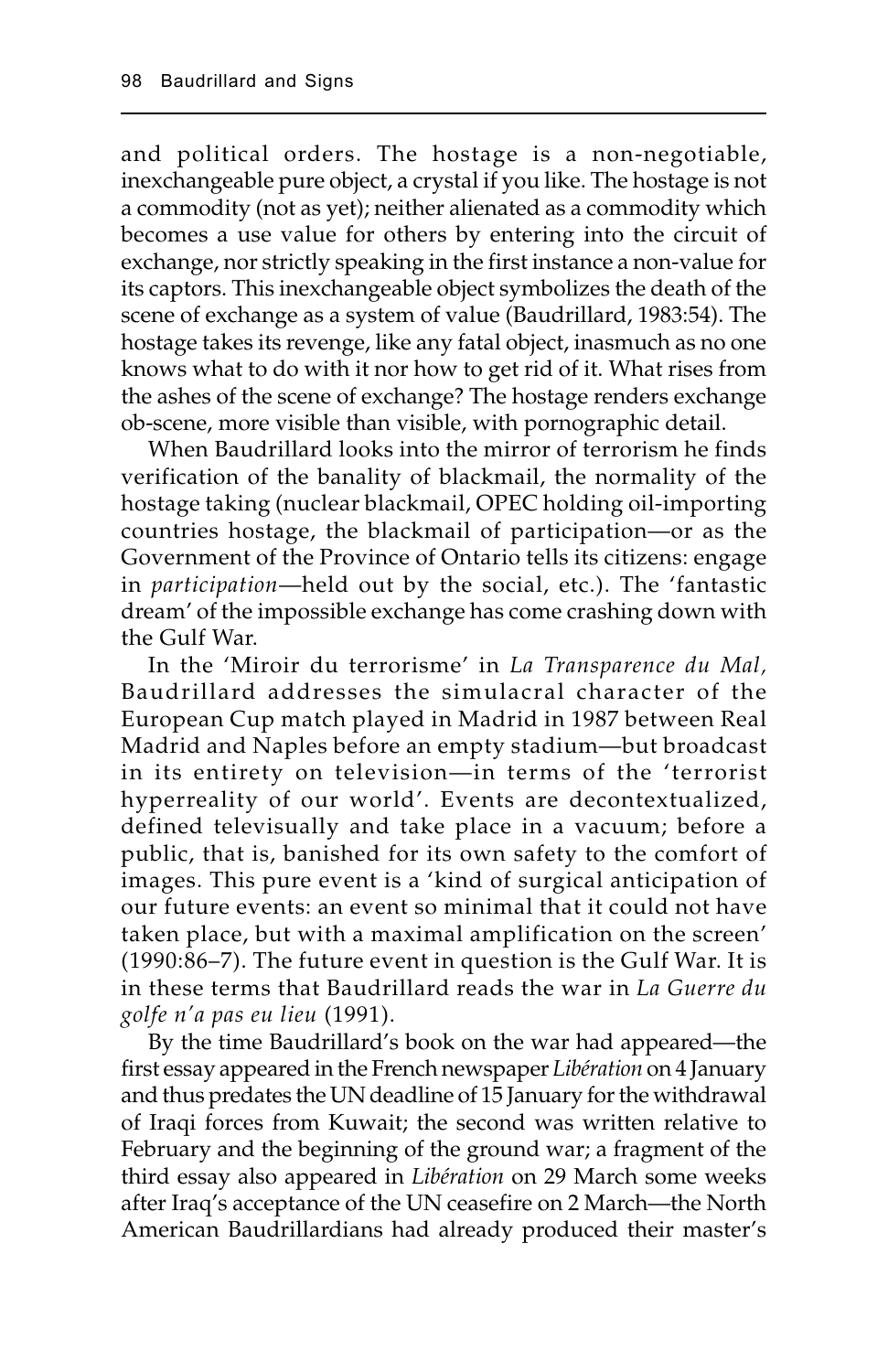response to the war before it had 'taken place' in his book (for instance, Der Derian, 1991). There is no clearer example of the precession of simulacra.

Baudrillard's first essay, 'La Guerre du golfe n'aura pas lieu', treats the war as a non-event: 'after the hot war (the violence of conflict), after the cold war (the equilibrium of terror), here we have the dead war—the thawing out of the cold war' (1991:9). As this frozen cadaver thawed, it began to putrefy, making everyone nauseous. There is no future for this stinking corpse of war; not even American technology can resurrect it, since America itself hums with a dead energy and is incapable of assuming power in the form of a struggle. A slaughter is not a struggle. The Gulf War will not have taken place in the ruins of the mutual dissuasion of the superpowers. This balance of terror has become in Baudrillard's estimation an autodissuasion, a self-deterrence.

The new 'protagonist of the simulacrum' is the hostage:

The hostage is the phantom actor, the cipher who occupies the powerless space of the war. Today, it is the hostage on the strategic site, tomorrow the hostage as a Christmas present, the hostage as exchange value and as liquidity. Fantastic degradation of what was the very figure of the impossible exchange.

(Baudrillard, 1991:11)

All of us were hostages of the media during this non-war (Baudrillard included); all of us were held strategically *in situ* by the screen, just as groups of Westerners were held *in situ* for strategic purposes in Iraq. The strategic site par excellence in the West was the television set.

The dream of a pure inexchangeable object comes to an end with Saddam Hussein. Saddam is 'the capitalist of hostage value'. Baudrillard has forgotten Oliver North's only regret: he tried to put a price on the hostages. The 'arms-for-hostages' imbroglio of Irangate signalled the entry of the hostage into the circuit of capitalist exchange.

All the same, one of the hard lessons Baudrillard learned from the events in the Gulf was that his idea of the hostage as a challenge to the order of exchange was compromised by Saddam and, to be sure, by the subsequent negotiated release of Thomas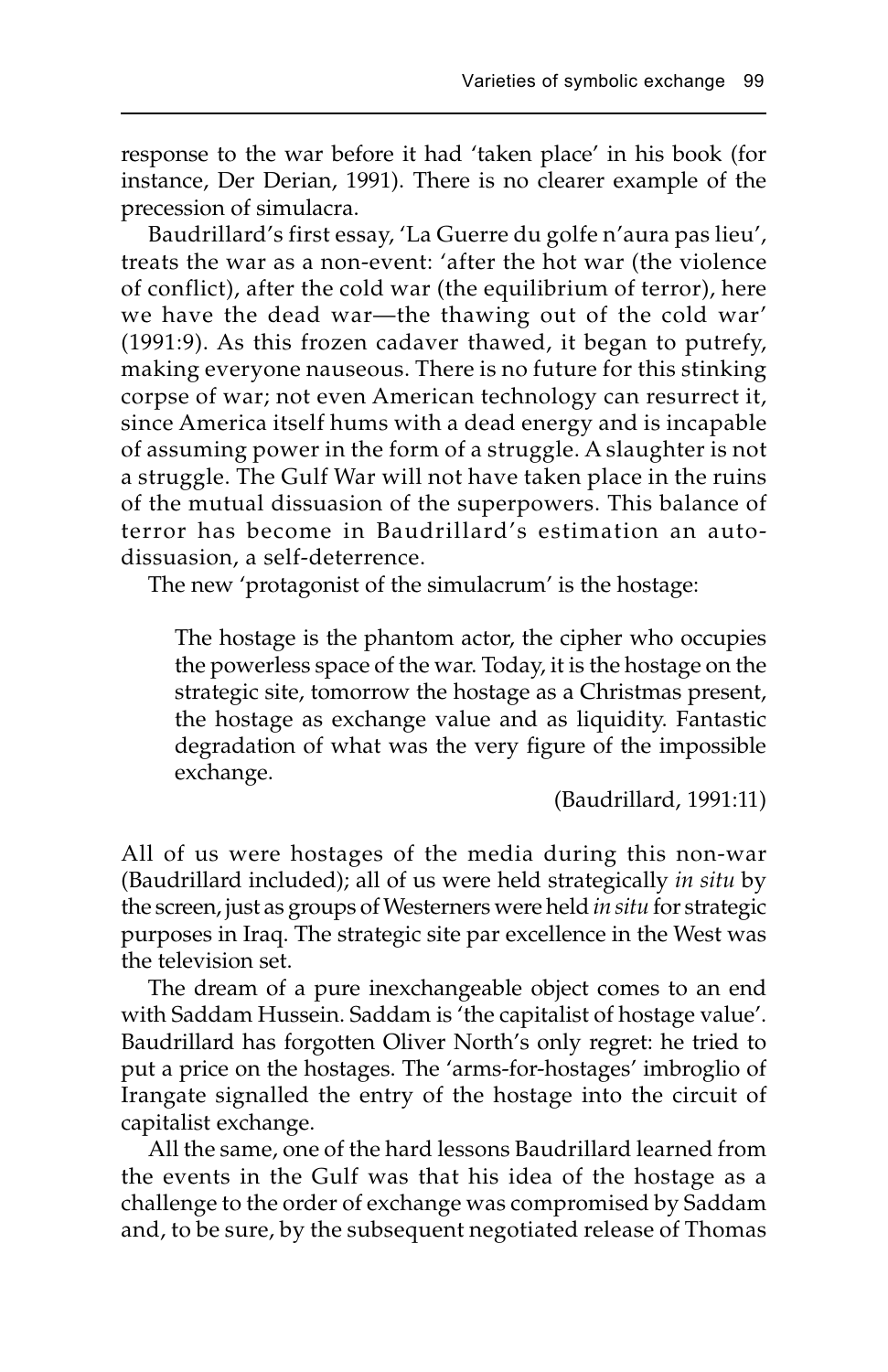Sutherland, Terry Waite, Terry Andersen, *et al*. The personal apology Terry Waite received from his captors was, in Baudrillard's terms, a message to the West: 'We apologize for having captured you.' Waite's further remarks that 'they recognize now this was the wrong thing to do, that holding hostages achieves no useful, contructive purpose' (in Powell, 1991 and Martin, 1991), brings home in spite of itself Baudrillard's thesis that the anti-exchangist gesture without consequences is the 'purposiveness without purpose' of the hostage taking. Yet, on a level of analysis sensitive to the configurations Israeli-Arab-American relations have assumed since the death of Khomeini, the dream of an inexchangeable object is just that: a dream. I do not want to claim that Baudrillard's interpretation of the hostage is in some invocation of *Realpolitik* only a dream, as if dreams had no power. His reading of the hostage has always been in the service of the symbolic, not in the service of *Realpolitik,* nor has he been attentive to the prisoners-for-hostages, policy-for-hostages, human-remains-for-hostages, ransoms, and even the outbreak of 'peace' between Israel and its neighbours, which have punctuated the hostage drama for many years. These facts repudiate the theory only if one believed naively in the first place that the theory was straightforwardly applicable, descriptive, explained certain events, etc. There is no straight gate to the real.

Baudrillard leaves the impression that once upon a time one could pass by way of a logical chain from *'le virtuel'* (in the Aristotelian sense of potential; and not actual, hyperreal) to the actual (real). This is no longer possible because the *'passage à l'acte'* (a term Baudrillard borrows from psychoanalysis; in English it is usually rendered 'acting out', compulsive behaviour marking the emergence of hitherto repressed contents), which would have carried the virtual to the actual, has been tainted by the logic of dissuasion and self-deterrence. Self-deterrence, then, prevents 'acting out'. Events are stuck in a 'hyperrealist logic of the dissuasion of the real by the virtual'.

Saddam is a virtuoso of the virtual. He not only extended 'virtual hospitality' to world leaders and in exchange for these state visits and international legitimation freed groups of foreign nationals, but paralyzed the world momentarily by the virtual death of the hostages. The passage from the virtual to the real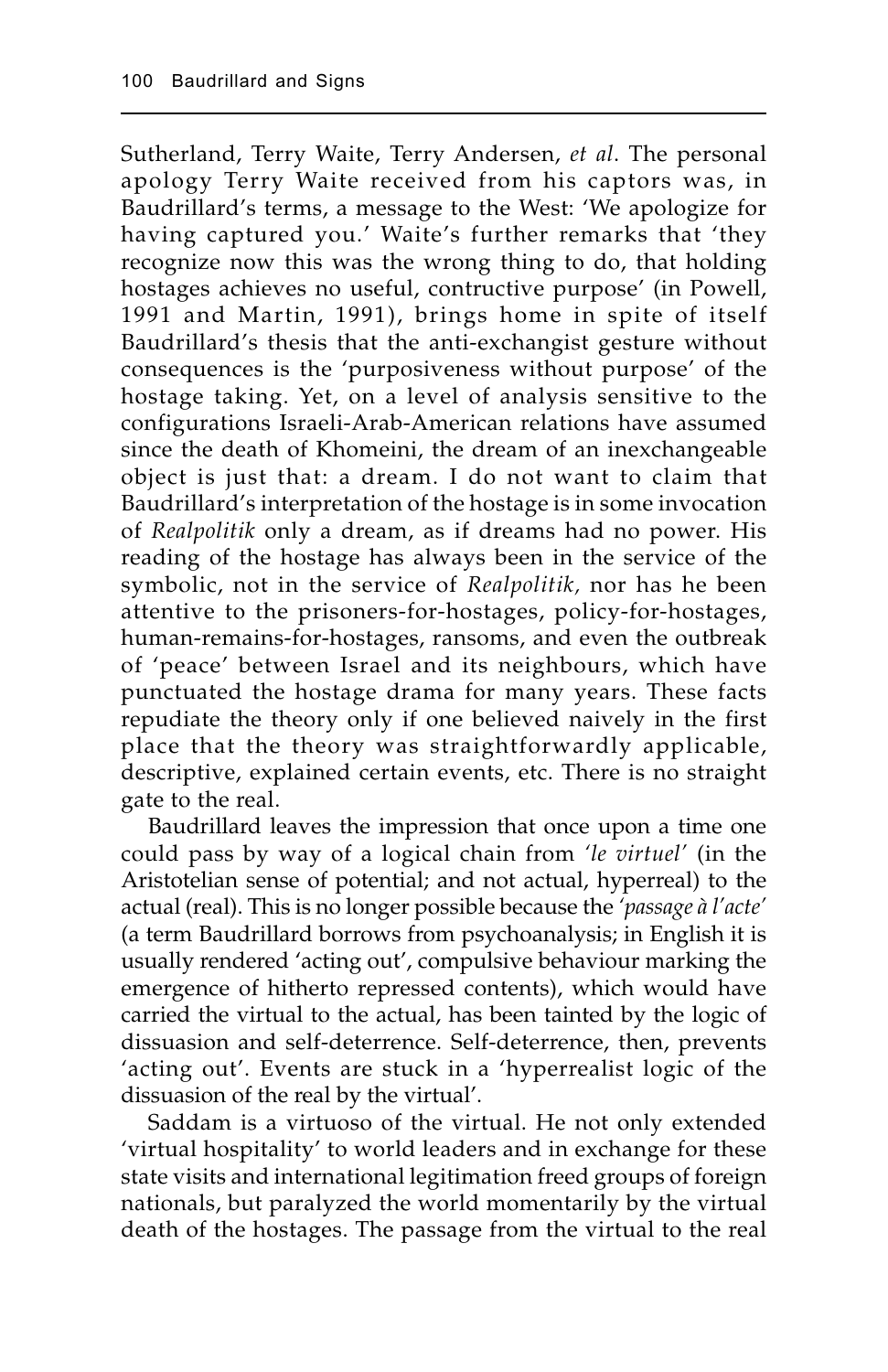cannot be acted out because of 'the fear of everything real, of all real violence, of all *jouissance* which is too real. Against this fear of the real we have erected a gigantic apparatus of simulation enabling us to realize the passage "in vitro" (Baudrillard, 1991: 16). Together with the biological metaphors which support it, Baudrillard's use of 'acting out' suggests a change in his thinking from *L'Echange symbolique* and *De la séduction,* since the depth implied by the unconscious and the problematic bar of repression returns if only implicitly. In the techno-reductionistic readings of 'virtual' which abound, the recognition of the direct and indirect military and multinational sources of funding is often suppressed in favour of the thrills and chills of hyperreality. Baudrillard's reading of the Gulf War may dampen some of these spirits.

In the second essay, 'La Guerre du golfe a-t-elle vraiment lieu?' Baudrillard finds a symbol of what he calls a post-Clauswitzean episode (the non-war of publicity is the absence of politics pursued by other means): a sea bird covered in oil on a beach in the Gulf. This is a symbol 'of what we all are, before our screens, before this sticky and unintelligible event' (1991:23). The question of the passage to war remains central for Baudrillard. As the generals and other war experts displayed more and more of their artificial intelligence through their 'warprocessing' devices, the more difficult it became, Baudrillard contends, for the war to take place. Just as the word processor takes the dramatic uncertainty out of the *'passage à l'acte'* of writing, the war-processor presents scenarios which are too detailed, too complete; the probability of battle is overcalculated and overprocessed into its inverse. All of this preprogramming prevents the *'passage à la guerre'*. Baudrillard seems to have forgotten that the battles by which the American military ravaged Vietnam were not called a 'war' and thus did not require a passage to war in order to become one.

In the second essay Baudrillard attempts to address his differences with his colleague Paul Virilio on the Gulf. Virilio's reflections on the varieties of the so-called 'direct' representation of events and the revolutionary telepresence of observation in 'real time' are turned back into themselves by Baudrillard. The revolution of 'real time' becomes the involution of 'real time', 'an involution of the event in the instantaneity of all things at once'. Baudrillard holds that 'real time' evokes a spectral event, an event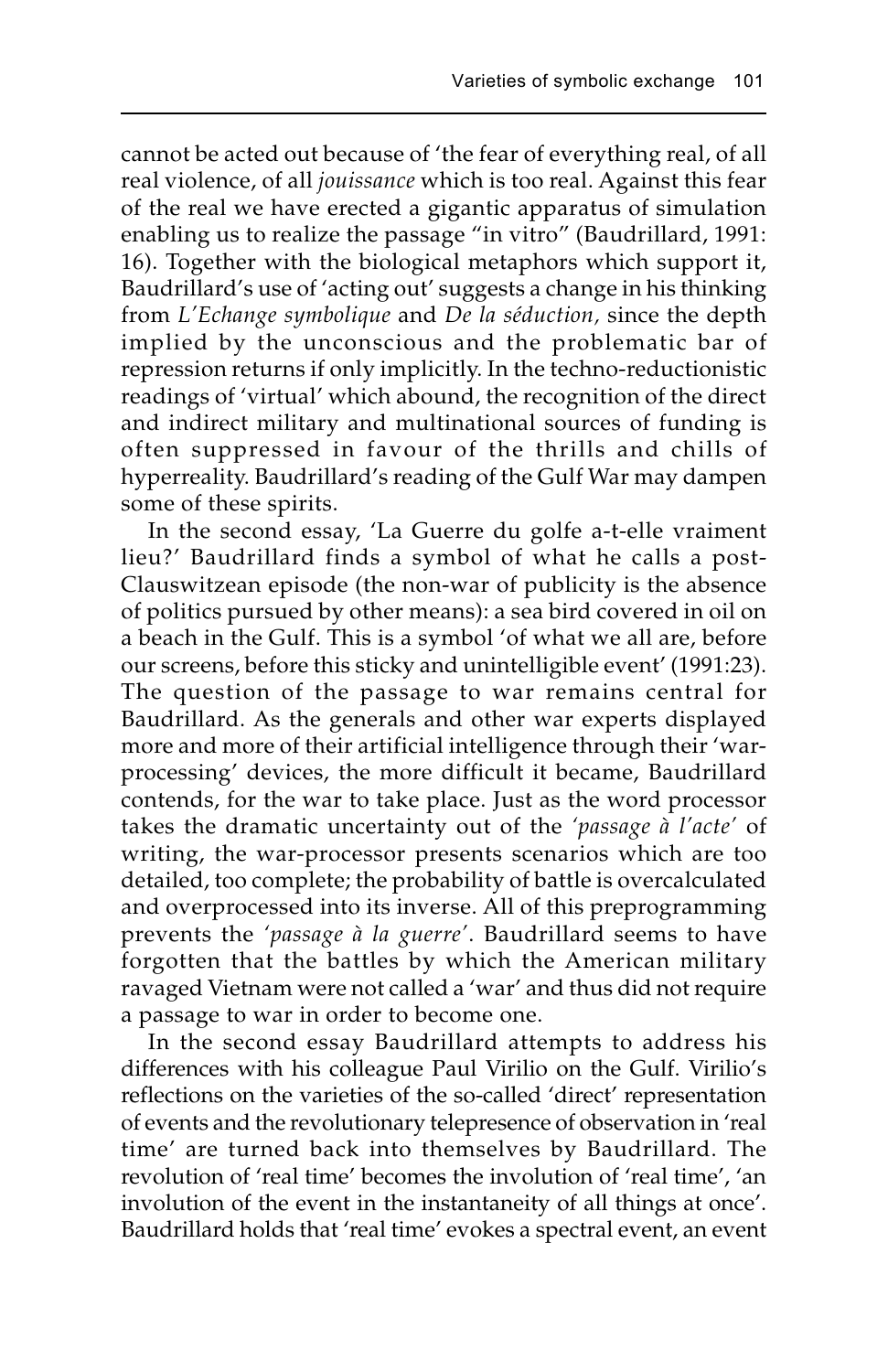which is 'encrusted in information'. In short, the move toward the 'directness' of 'real time' gives the illusion of progress toward the real event.

While Virilio thinks of the war, we are told, in terms of apocalyptic escalation, Baudrillard reads it as dissuasive and virtual. These two apparently irreconcilable positions eventually converge inasmuch as 'the war and the nonwar have happened at the same time' (Baudrillard, 1991:49–50). The simultaneous event/ non-event of this very strange war indicates, as far as Baudrillard is concerned, that 'the space of war has become definitely noneuclidean'. It is from the perspective of the undecidability of the war as an event that Baudrillard launches attacks on anyone who has not interrogated the reality of the event.

It is in the final essay, 'La Guerre du golfe n'a pas eu lieu', that Baudrillard considers Iraq's ironic contributions to the New World Order, especially the service it rendered in its war against Iran. Iraq 'served to liquidate…the most radical form of the anti-Western challenge' (1991:99). Even Baudrillard must recognize that 'liquidate' is too strong a word to describe the results of the Iran-Iraq war.

The consensus manufactured through the American dominated UN gave the Gulf War an unprecedented global and legal base and a monopolistic hold on democracy. American-style democracy was brought to bear upon Iraq in the name of the New World Order: 'the crucial and decisive stake in this entire affair was the consensual reduction of Islam to the world order' (Baudrillard, 1991:98). In the name of the 'democratic' law of the New World Order, Islam (embodied this time by Iraq) was to be, as Baudrillard aptly puts it, 'domesticated' so that the radical challenge which it symbolizes for the West will have been neutralized or stunned into passivity. The American 'missionaries of democracy' routinely stun their converts, Baudrillard remarks, by administering jolts of democracy by electroshock. Does the 'Evil Other' survive the war, at least theoretically?

The consensual and televisual war had as one of its goals the domestication of the Evil Other and the bloody exorcism of the challenge it posed to the West. The death of Khomeini did not erase the decree against Rushdie, although his passing weakened the phonocentric zeal with which commentators approached his speeches and the grain of his voice. Baudrillard once again produces a 'tally sheet': 'The strangest thing is that the other no longer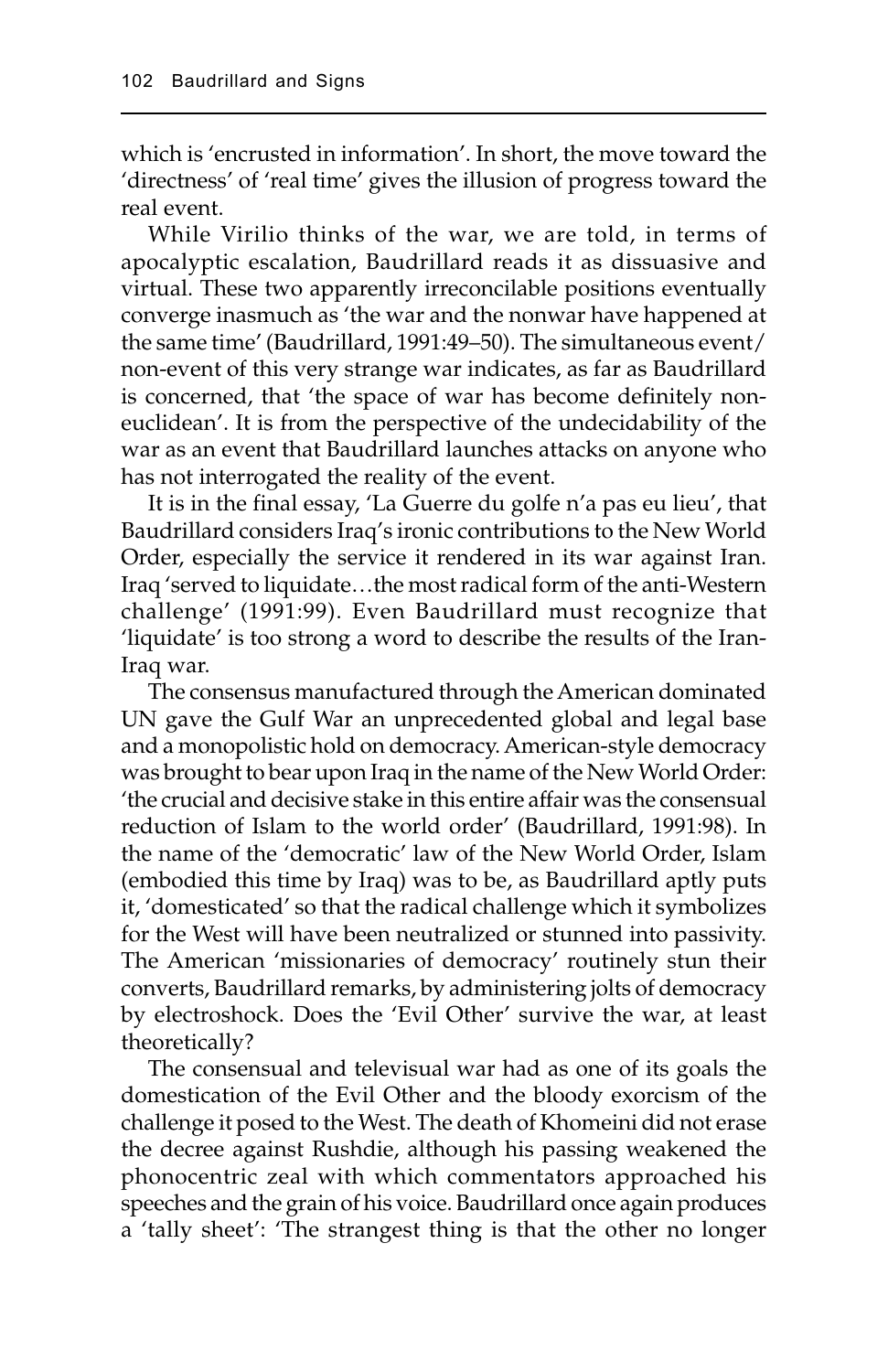believes in its powerlessness, but the one who does not believe in its powerlessness is much stronger than the one who does not believe in its power, even if this power was a thousand times superior' (1991:91). The strength of the weak is a matter of belief. Here, it is based largely on a cliché about the opacity of Americans to themselves (irreducibly other even to themselves). In spite of Saddam's capitulations and the anamorphoses of the symbolic, the radical alterity and irreducibility of Islam and its symbolic power remain intact, at least for Baudrillard, although no one knows who will prevail.

It is evident that Baudrillard's analysis of the hostage as a pure object has in its own terms been undone over time by the Gulf War. It was in his metareporting about the war that Baudrillard was able to bring to closure at least one variety of symbolic exchange. In addition, the symbolic power of the Other was also diminished and almost completely compromised. There still remains in *La Guerre du golfe* an element of hope connected with the possibilities afforded by further manifestations of the symbolic. In the meantime, Baudrillard hedges his theoretical bets with vagueness. It is safe to say that this hope has shrunk considerably since the time of *L'Echange symbolique*. To conclude that Baudrillard's vision is dark, nihilistic and hopeless is unwarranted. This does not obviate the need for an exposition and analysis of the blind spots in his vision, nor does it release him from the murky depths of his repeated valorizations of so-called 'primitive' social systems and rituals.

Baudrillard is forced to retreat into the virtual and to place his concept of the symbolic into the realm of hypothetical possibility. Baudrillard was, after all, one of many thinkers who were caught or rather stuck in the mediatic oil slick of the Gulf. He too had to wallow in the hallucinogenic pleasure of the false, of the lure. While he furiously wrote over the gaps in the coverage of the war and struggled to stay the complete withdrawal of his concept of the symbolic (even in its more recent manifestations), having seen the emergence of hostage value, there are numerous moments of regret in *La Guerre du golfe*. These include a phallocratic regret that the non-war could not afford satisfaction because of his profound displeasure with this interminable striptease; the sterotyping of Saddam as a rug merchant who exists in the 'inverse of real time: the recurrent time of *The Thousand and One Nights';* and finally, there is most importantly an ungenerous failure to recognize that there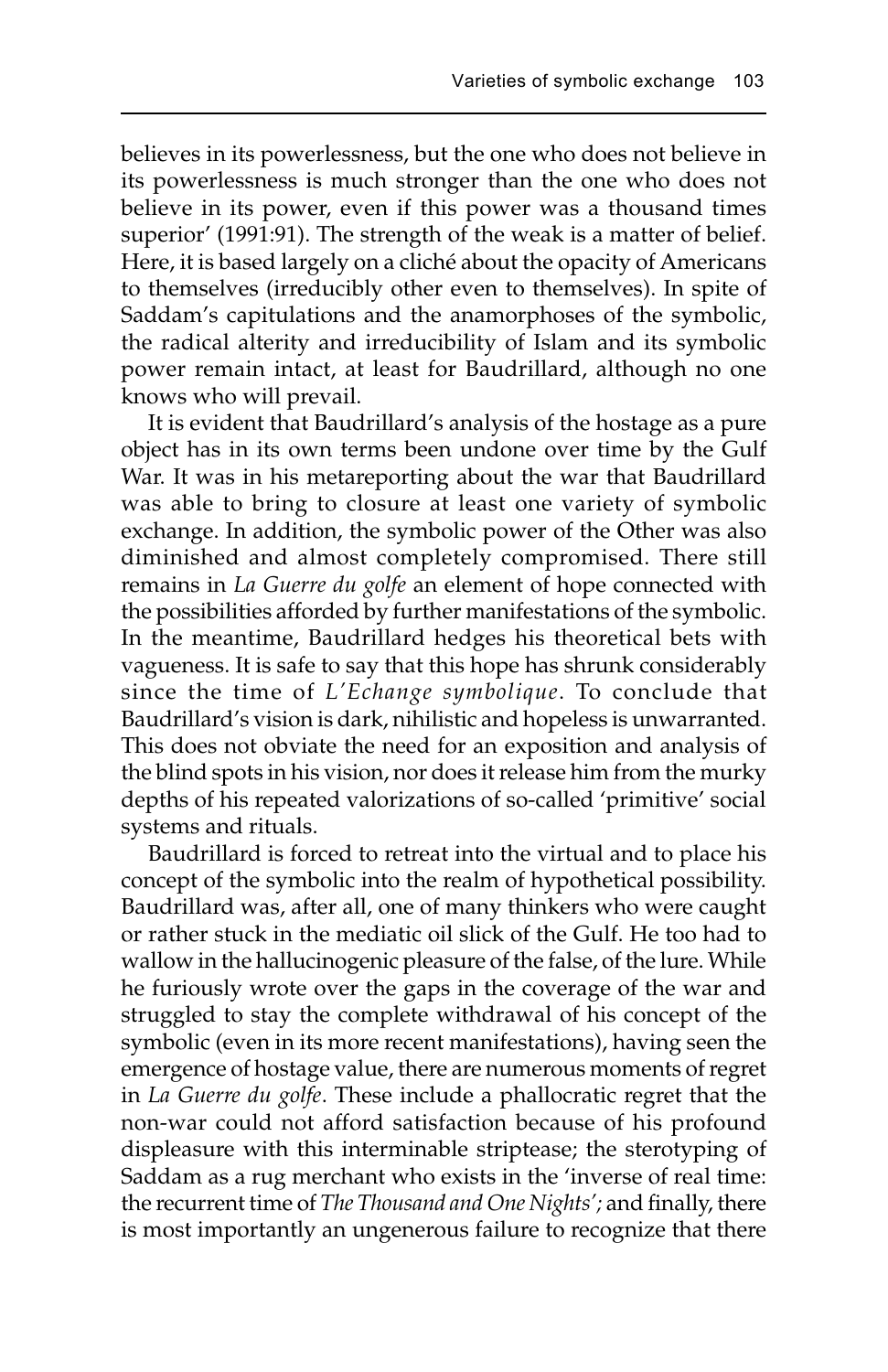is nothing metaphorical or symbolic about dying in a war which could not take place, or rather, whose place was 'taken' by the American propaganda and war machine.

The rambling essays of Baudrillard's *La Guerre du golfe,* built of numerous analogies presented in the form of aphorisms, are perhaps more coherent than the two volumes of *Cool Memories,* but they are of the same sort: cool and participatory, like television, although they concern a medium which did as much as it could to hide any critical messages by reflecting incessantly upon itself. The tenses of the essays— (i) future, 'will not have'; (ii) present, 'has it really'; (iii) *passé composé,* 'has not had' or has not taken place convey Baudrillard's own passage between the negation of the future event of a war which seemed to defy its own inevitability and his judgement, formed on the basis of questioning after the 'reality' of the event and stated from the points of the view of a series of 'presents' each of which seemed to mark the duration of the war, that this 'war' did not pass into the real. These 'time bombs' parallel his concern with the passage to war. The question of the 'place' at which the war has not transpired may be answered in part by an appeal to the image of an event suspended in a media lab of disinformation, an informational vat which functioned inversely with respect to the event in its efforts to speed the war along. Baudrillard's concerns were brought home with startling clarity by Mordecai Briemberg (1992) when he wrote (in the 'Preface' to a collection of essays and art on the war against Iraq), in the manner in which traditional Arab folk-tellers begin their stories, *Kan wa ma kan:* It was and it was not…a war…a television spectacle ...in the Gulf...a new world order...43 days long.

# **PATAPHYSICAL GESTURES**

'Pataphysician at twenty—situationist at thirty—utopist at forty —transversal at fifty—viral and metaleptic at sixty—that's my history', Baudrillard remarked in *Cool Memories II* (1990a: 131). The implications of Baudrillard's formative or, if you like, pataphysical years—which never really ended—will concern me here. The influence of the playwright Alfred Jarry (1873–1907), in whose writings the so-called 'science' of pataphysics originated, is very much in evidence throughout Baudrillard's *oeuvre*. For instance, in a playful aside in an essay on Victor Segalen (to whose work I return in Chapter 4), 'L'Exotisme radicale', in *La Transparence du*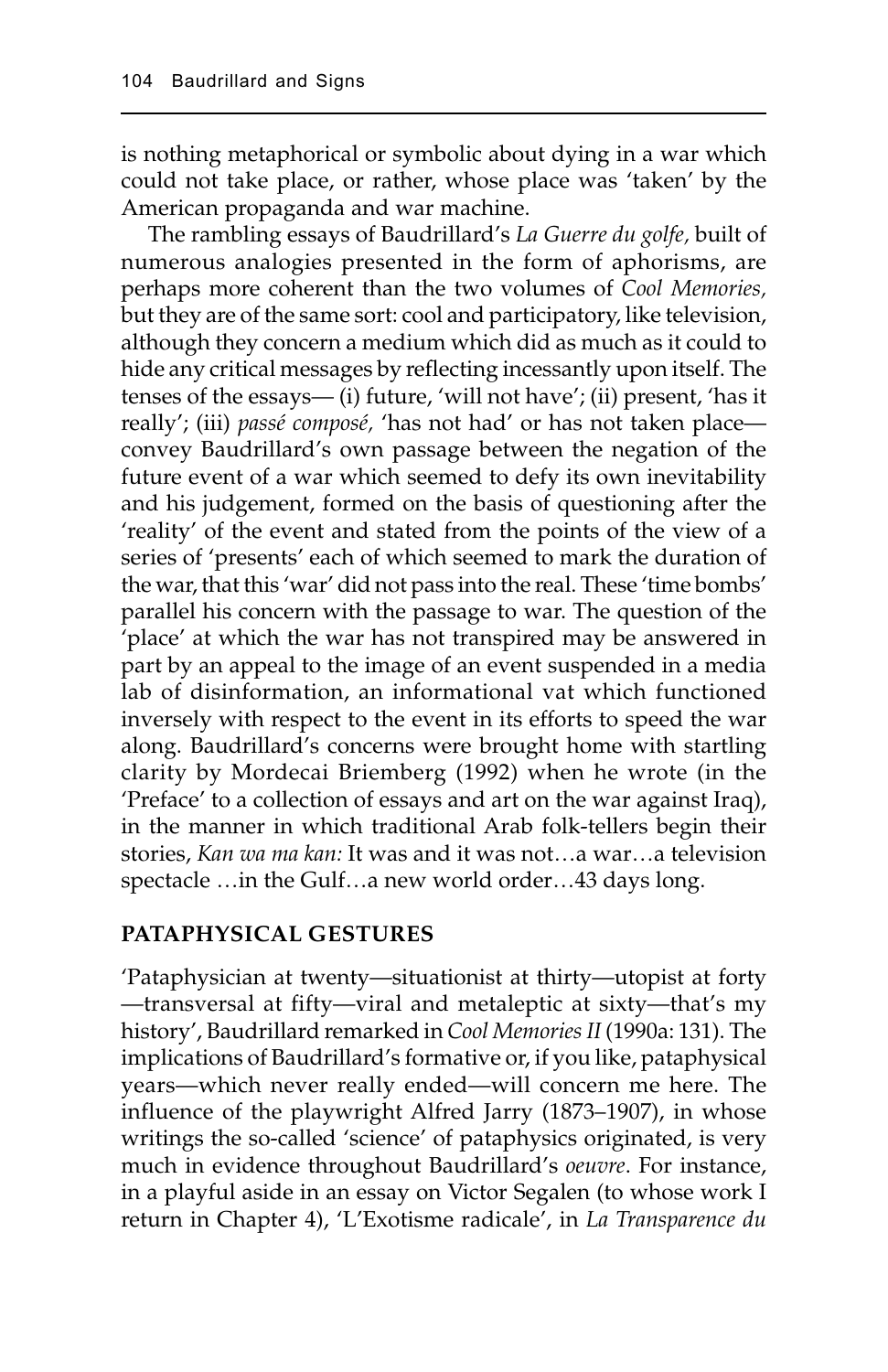*Mal,* Baudrillard remarks: 'Every acting out is an imaginary solution. This is why *patagonie* rhymes so well with *pataphysique,* which is the science of imaginary solutions. Pataphysic and agonistic. Patagonistic' (1990:154–5). While Baudrillard often proceeds on the basis of the formal charm of concepts in poetic collision, in this example he brings together, with the assistance of a sketchy definition of Jarry's 'science', his own fascination with the Argentinian region which he has visited and photographed (but perhaps knows best through his reading of Bruce Chatwin's exotic travelogues) and an unassuming use of the concept of competition/conflict between protagonists *(agon),* which indicates a general agonistics underwriting and undermining poststructuralist arguments against magisterial discourses.

In both *Amérique* (1986:229)) and 'Le Destin de l'énergie' in *La Transparence du Mal* (1990:107), Baudrillard refers to the Perpetual-Motion-Food Bicycle Race in Jarry's *Le Surmâle*. In the former, he likens, through a series of rhetorical questions, 'America' to the Race; that is, during the 10,000 mile, transSiberian race between a team of cyclists on a bicycle built for five and an express train, one of the riders expires *en route*. It is, however, in death that he is able to set a pace so remarkable that the cycle outruns the train! Like Jarry's dead cyclist, America is at its most powerful when its time has passed: this power is hysteresial (a physical process in which there is a time-lag between causes and the appearance of their effects; the appearance of the latter depend upon an established pattern of causes). In a reflection on extreme phenomena which implicates both physics and metaphysics, Baudrillard suggests that the chaotic declination of energy, its liberation as it were, is 'a vertiginous process which feeds on itself'. For Baudrillard, Jarry's dead cyclist and New York City are cut from the same cloth: in both cases it is a matter of living off the energy born in the expenditure of energy, of *mobilité cadavérique*.

*La Gidouille d'Ubu,* the famous gut of Père Ubu, has served Baudrillard well from the time of *L'Echange symbolique* through *Les Stratégies fatales* to *Cool Memories 1980–1985* in its capacity as a symbol of the parodic circularity and the pseudocyesis of power which he thinks defines the spiralling systems of our culture. Ubu is the central character in the Ubu cycle of plays *(Ubu Roi, Ubu Cocu,* and *Ubu Enchaîné)*. The notorious *Ubu Roi* appeared in 1896. *Ubu Cocu* was written between 1890 and 1894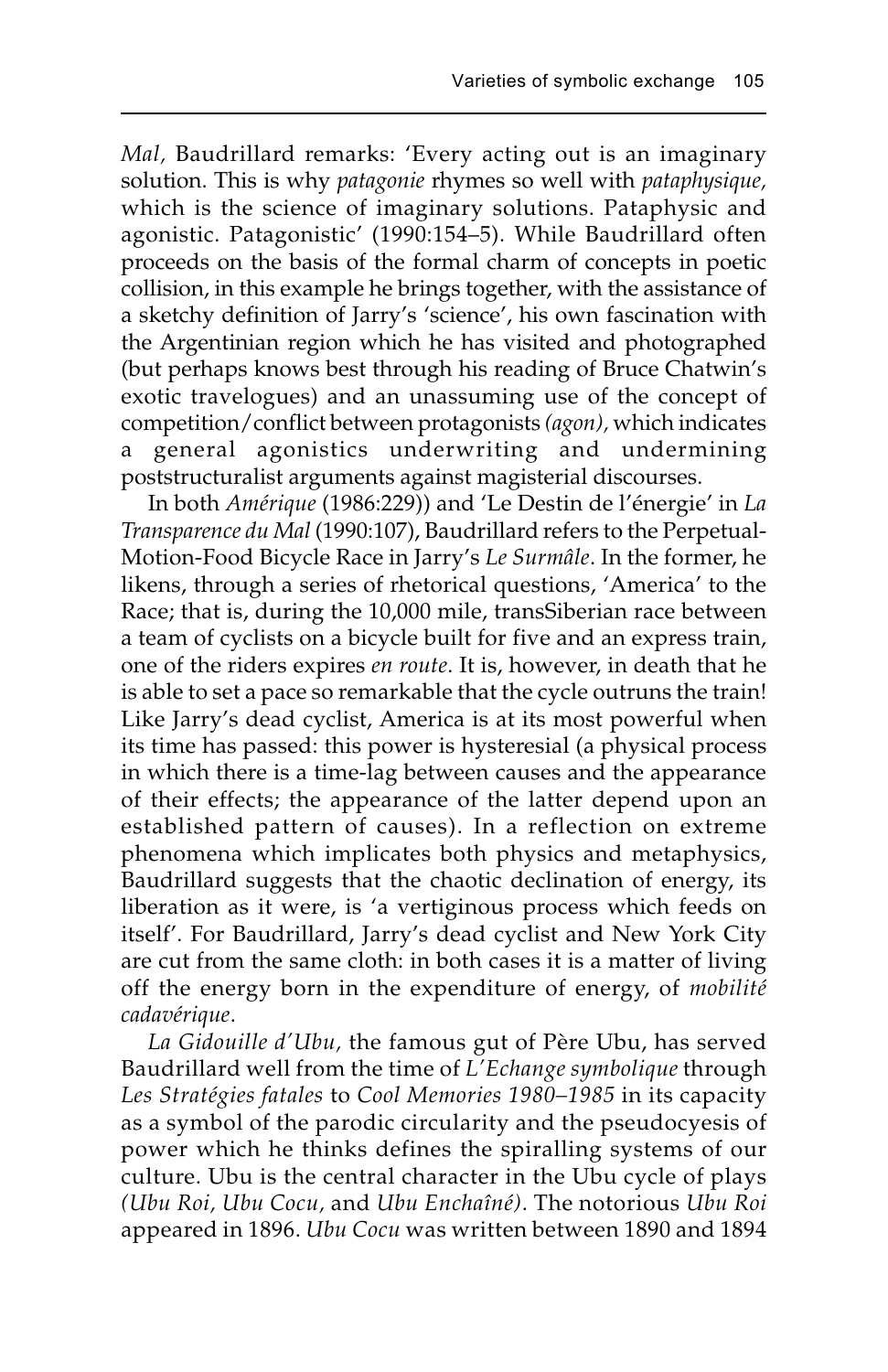and was only published (posthumously) in 1944, while *Ubu Enchaîné,* written in 1899, was published in 1900. The phrase 'Ubu cycle of plays' is a fanciful formation which alludes to Jarry's love of cycling and the extravagant ways in which the trappings of this sport were integrated into his life and work. Pataphysics is introduced by Ubu and later elaborated by Dr Faustroll in Jarry's 'neo-scientific novel' *Gestes et opinions du Docteur Faustroll, pataphysicien* (written in 1898 and published in 1911; Jarry, 1972).

My goal is not to rehearse the relationship between the work of Baudrillard and Jarry. What Baudrillard learned from Jarry was how to embellish his work with scientific concepts. This 'borrowing' both enriched his prose—but without, ironically, lending it scientific respectability—and reduced some of such concepts (fractal, for instance) to their adjectival value. The poetic value of these rich modifiers rises as they are stripped of their substantive content, decontextualized and strung together in fast succession. As a textual practice, rhetorical science is not peculiar to Baudrillard. A rhetorical science is not to be confused with a so-called postmodern science, since the former is a science fiction practised in the service of the symbolic.

Although there is some debate about the authorship of the urtext of *Ubu Roi* (LaBelle, 1980:8), it emerged from a farcical puppet play (*The Poles* 1885–87) staged by Jarry and his friends Charles, Henri and Charlotte Morin while they were students at a lycée in Rennes. Ubu was inspired by their physics teacher Félix Hébert, a short man with a magnificent gut which he maintained by means of *petit fours*. The alimentary machine which is Ubu is articulated by an immense *gidouille* (syn. *giborgne*); Jarry's two pairs of neologisms, the other combination being *boudouille* and *bouzine,* signify digestive, sexual and excretory functions and organs (Arrivé, 1972:201–10) —a crude retention-evacuation device not unlike Baudrillard's description of Beaubourg. Recall that it was Ubu's excrementitious opening salvo of *Merd(r)e*! on the début of *Ubu Roi* on 10 December 1896 which did a great deal to provoke the riotous catharsis which ensued. The French *merd(r)e* may be rendered in English by the equally bastard (due to the 'r') form of 'shitr' or 'sheeyit', as one finds in certain fanciful translations. Roger Shattuck explains that 'public utterance of the word was, in 1896, unthinkable' (1955:161), although it was certainly known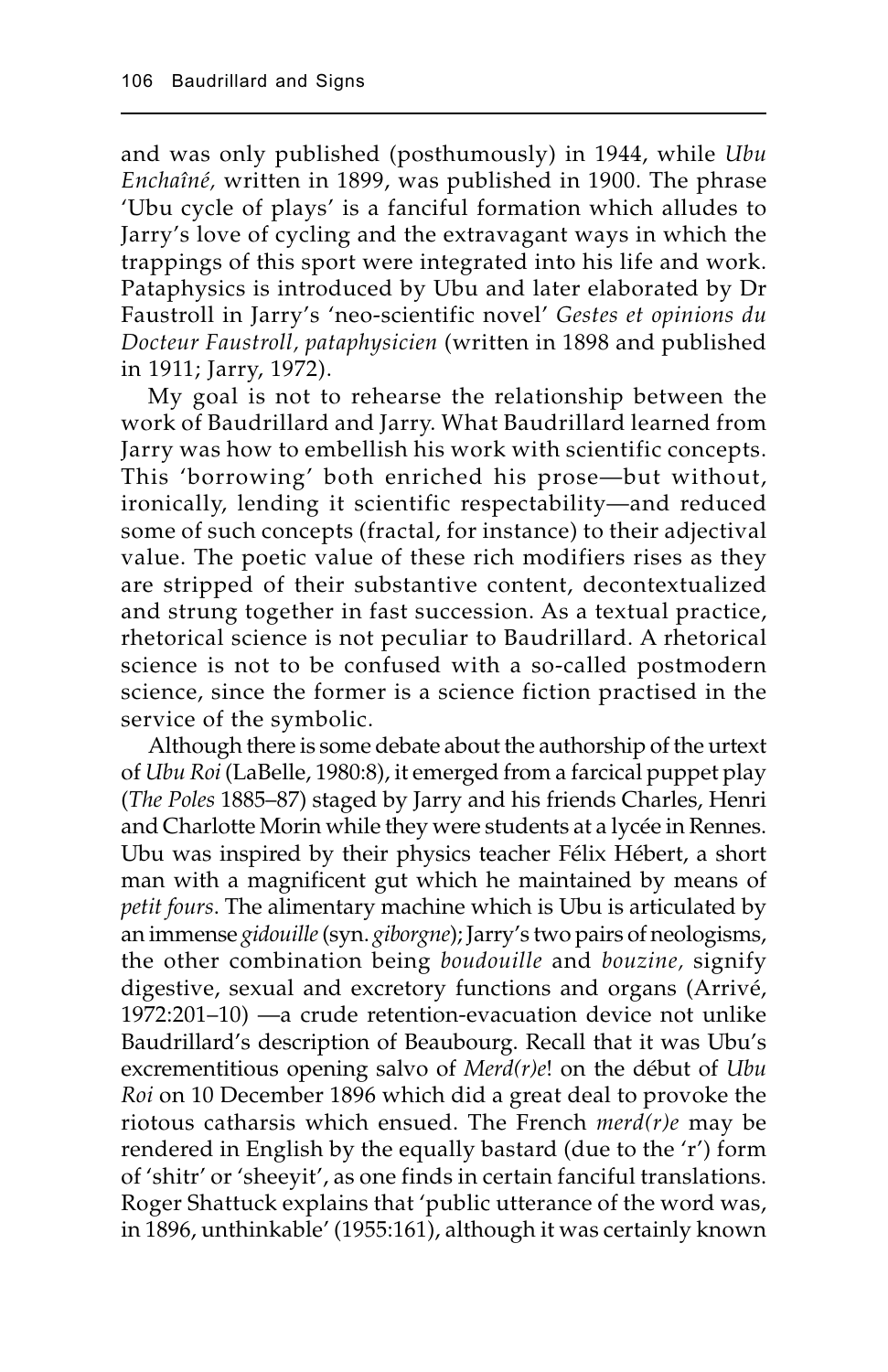as *le mot de Cambronne: 'Braves Français, rendez-vous! Général Cambronne répondit: Merde!'*

Just as Jarry learned his physics, chemistry and mathematics at a lycée in Rennes, Baudrillard would later learn his pataphysics at a lycée in Reims. According to Henri Béhar, there are many traces of Jarry's lessons and curious extracurricular experiments in his work. For instance, the manuscript of *Faustroll* was said to have been written in invisible ink, and thus it was legible only under infrared light; the Perpetual Motion Food had a base of strychnine and alcohol in accordance with an inverted homeopathic principle: if a weak dose is dangerous, then a strong dose is beneficial (Béhar, 1980:193).

We have before us, then, a substantial gut. But this is not the referent of a 'before' picture. One must not succumb to the urge to hypostatize  $\bar{U}$ bu, believing that one has found an essential referent of Baudrillard's text. Ubu is essential, but in the following sense. Charles Grivel (1986:11) asserts that 'Ubu is abdominal': he is and he has his stomach. In a similar vein, Armand Guilmette (1984:72) thinks that Ubu is his own referent: *Tout Ubu*! With respect to Ubu's sovereign dispensation of justice in *Ubu Roi* iii. 2, for instance, Guilmette writes that 'Ubu is the law. He does not even take the time to decree it, since he has merged with it'. Although I might have used the word 'reify' instead of hypostatize, this term does not connote the accumulation of substances in certain parts of the body, a medical dimension which Baudrillard is careful to build into his account of the obesity of transmodernity. Arrivé has pointed out that the gutbag is not an object which may be destroyed (Ubu does not have fatty deposits in his belly which may be threatened with swords, diets or the like). On the contrary, the grand paunch and, indeed, Ubu too, are simulacral (Arrivé, 1972:202). Baudrillard's 'medicine' is paraphysical and Ubu is suspended in an intertextual imaginary of Jarry's theatre and Baudrillard's speculative prose.

In Baudrillard's terms, Ubu is an *ecstatic* form. He potentializes himself, like an obese system, to the nth degree: *Steigerung* triumphs over *Aufhebung* (1983:38). The spiral of an intense reduplication through which the system produces more of itself carries the sign of Ubu: the figure of the spiral on his *gidouille* was a helical form much beloved by Jarry. It is also the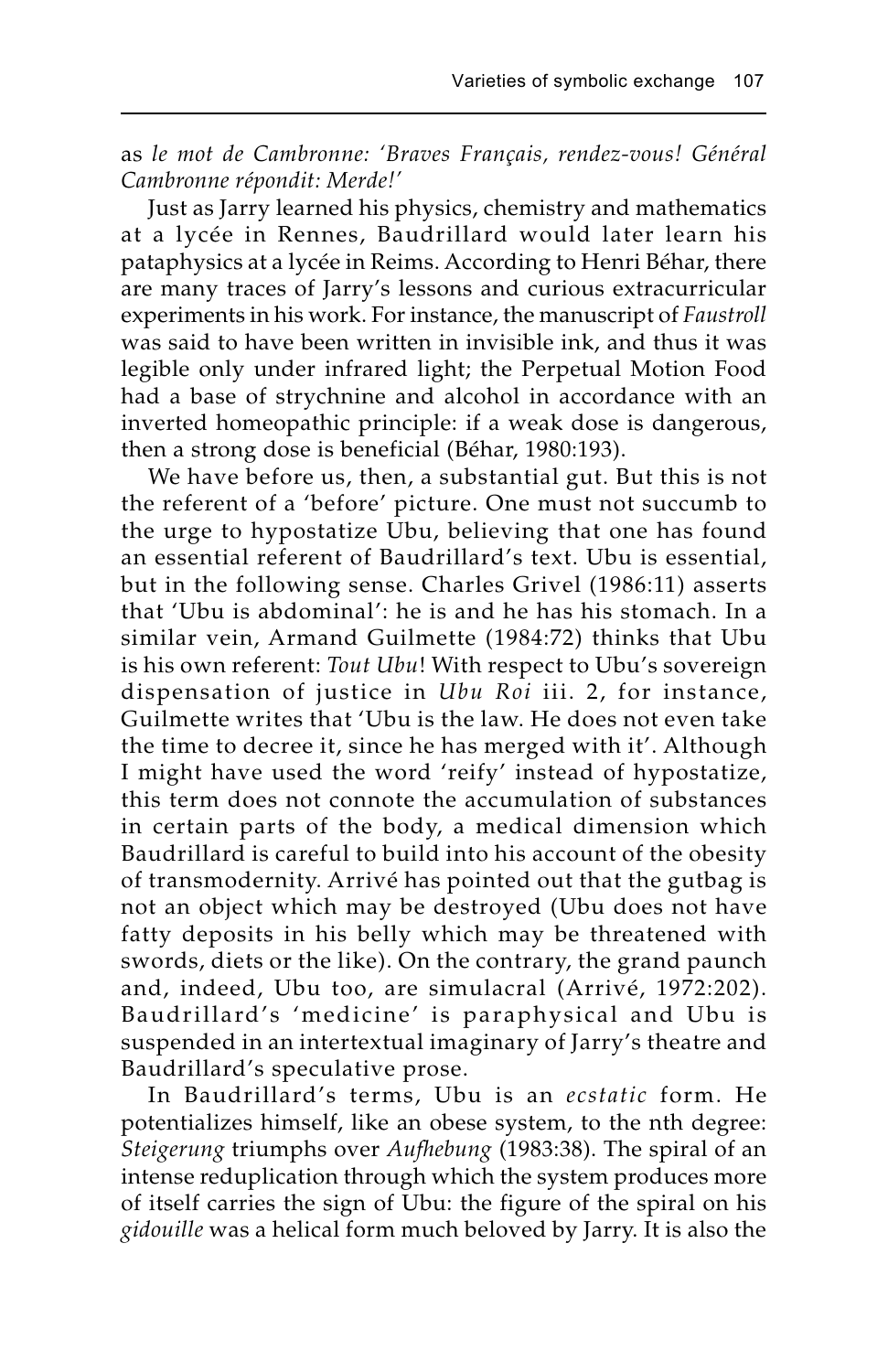emblem of the Ordre de la Grand Gidouille adopted by the Collège de Pataphysique. A system may be said to be ubuesque due to its hyperplastic spiral into what is more real than the real. Although in some quarters it has become a matter of critical and historical protocol to read poststructuralism and Baudrillard through the seminal texts of the Collège de Sociologie (Richman, 1988), I attend a different college in search of other 'patacessors'.

In Baudrillard's world, all of society's bodies are cancerous. The metastasis of obese systems affects the transfer and enjoins the spiral with the helix inasmuch as it seems for Baudrillard as if bodies rebel against their genetic decrees by pursuing their own delirious ends (1983:37). 'Metastasis' is a term with applications in both pathology and rhetoric: in the latter, it indicates a swift change in subject matter, as we in fact find in Baudrillard's rapid move from Ubu to DNA; furthermore, it connotes a revolutionary transformation of the sort Baudrillard describes in terms of the destructuration of value which marks the advent of a viral culture.

For Baudrillard, it's as if we are all a little bit Ubu; he is the sign of our *fatalité*. Perhaps, then, we might heed the words of Eluard and Péret (1977): *A chacun sa panse*. Carried, as Baudrillard would like, along the spiral pathway of the *as if,* one meets another biological term central to his writing. 'Hypertely' is the overdevelopment of organisms, which may be manifested by the growth of useless appendages (i.e. extra horns) such as a *gidouille;* in Baudrillard's use of the term it means a hyperend, that which has gone beyond its own ends. This *grosse bedaine* is as vacant and simulacral as any imaginary body part. Now, since there is nothing biological about Ubu, we need not watch our paunches so very closely.

Ubu is the definitive hypostasis of the social. He is a misshapen figure (*gidouille,* retractile ear, three teeth—one of stone, one of iron and one of wood) and a foundational persona of Baudrillard's textual imaginary of the pataphysical *as if:* 'Ubu: the small intestine and the splendor of emptiness. Ubu form full and obese, of a grotesque immanence and a brilliant truth. A figure of genius, replete with that which has absorbed and transgressed everything, shining in the void like an imaginary solution' (Baudrillard, 1983:79–80). We happen upon Ubu with the same mixture of horror and disgust as one who finds an eye at the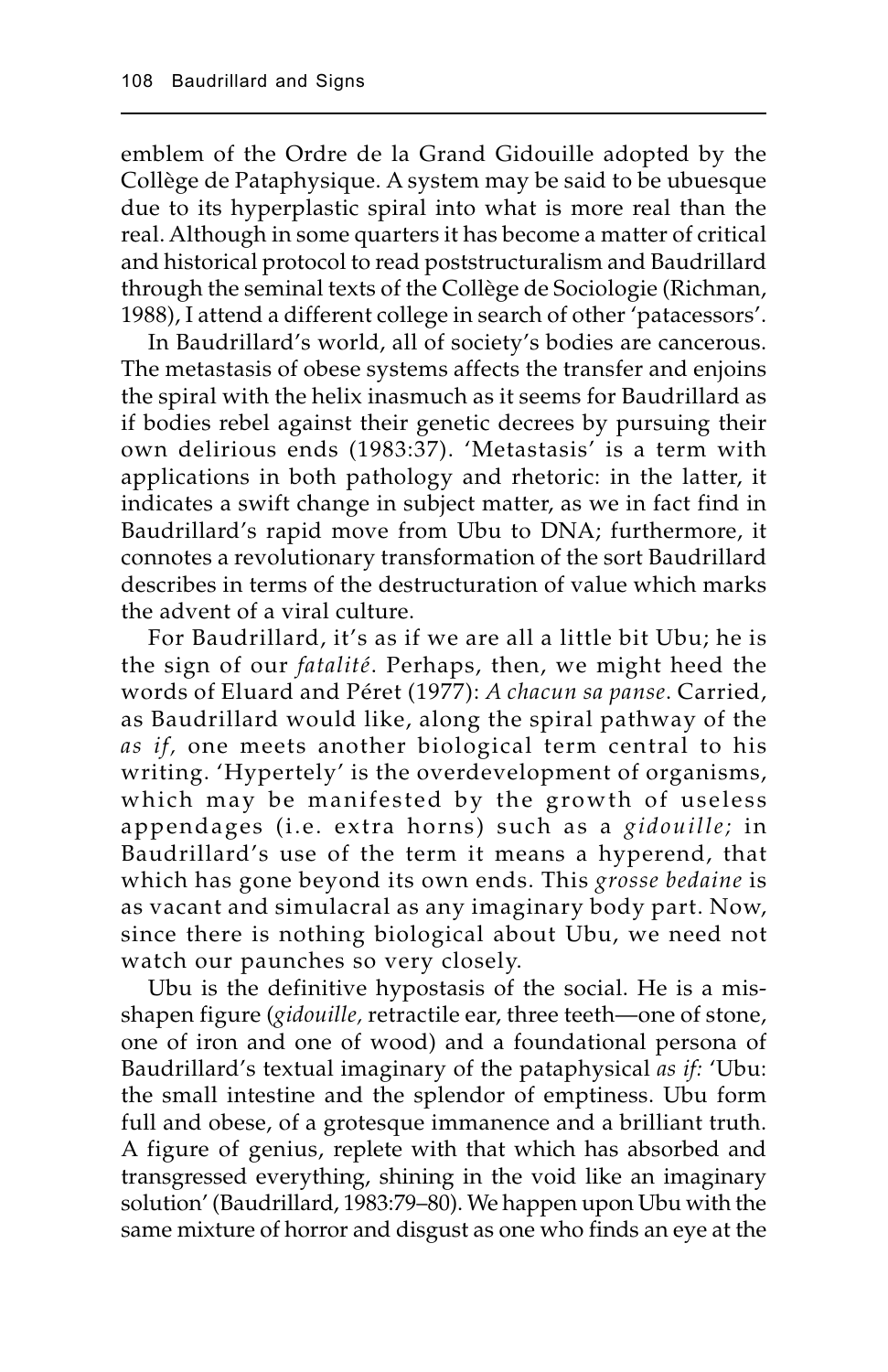bottom of a chamber pot. Effulgent Ubu, brought forth as brilliantly as Granero's eye by the horn of a bull, an imaginary solution to Simone's desire (Bataille, 1970:56–7).

As a figure of the social, Ubu, too, comes to absorb everything, leaving no remainders. Ubu is also subject to a bar game. The bar which separates a weak from a strong term (nothing/ everything, hypo/hyper) becomes inoperative, Baudrillard has argued in 'Quand on enlève tout, il ne reste rien' (1978c), when one considers the problem of *le reste*. What is the remainder/ residue of *le reste,* the remains of the remains? There is nothing but a question mark on the other side of the bar: *le reste*/?. Moreover, just as the social, in progressively eliminating by absorbing all of its residues, itself becomes residual, Ubu ends the bar game of drawing distinctive oppositions between substantive and residual terms by becoming a remainder, a substantial one at that; in other words, a shit.

In *Ubu Cocu* i. 3, Pa Ubu introduces himself as a pataphysician: 'Pataphysics is the branch of science we have invented and for which a crying need is generally experienced.' Ubu's personal pseudoscience gathers more symbolic import when it is 'explained' by Dr Faustroll in *Gestes et opinions*. In Jarry scholarship, however, reflections upon this 'science' range from the retort that it 'has received so much unwarranted attention' (LaBelle, 1980:141), through a systematic delineation of its essential traits (Béhar, 1979:24), and a biographical fusion of Faustroll and Jarry (Beaumont, 1984:198), to a Derridean reading in which 'Jarry's desire to escape metaphysics returns today, newly masked under the philosophical thrust of deconstruction' (Stillman, 1983; Dufresne, 1993).

Jarry writes: 'An epiphenomenon is that which is added to a phenomenon' (*Gestes et opinions* ii. 8). In one respect this is a straightforward definition of an epiphenomenon. But an epiphenomenon is a secondary phenomenon that is superfluous and necessary. It is a necessary object of interest for pataphysics since this 'science' studies such things, and superfluous in the sense that it is an added extra. The necessary superfluity of an epiphenomenon brings us back to Baudrillard's diagnosis of transmodernity: in pathology, an epiphenomenon is a complication which arises during the course of a malady and, in Baudrillard's vision, takes a hypertelic form.

Further: 'Pataphysics…is the science of that which is added to metaphysics, either within or outside of the latter, extending as far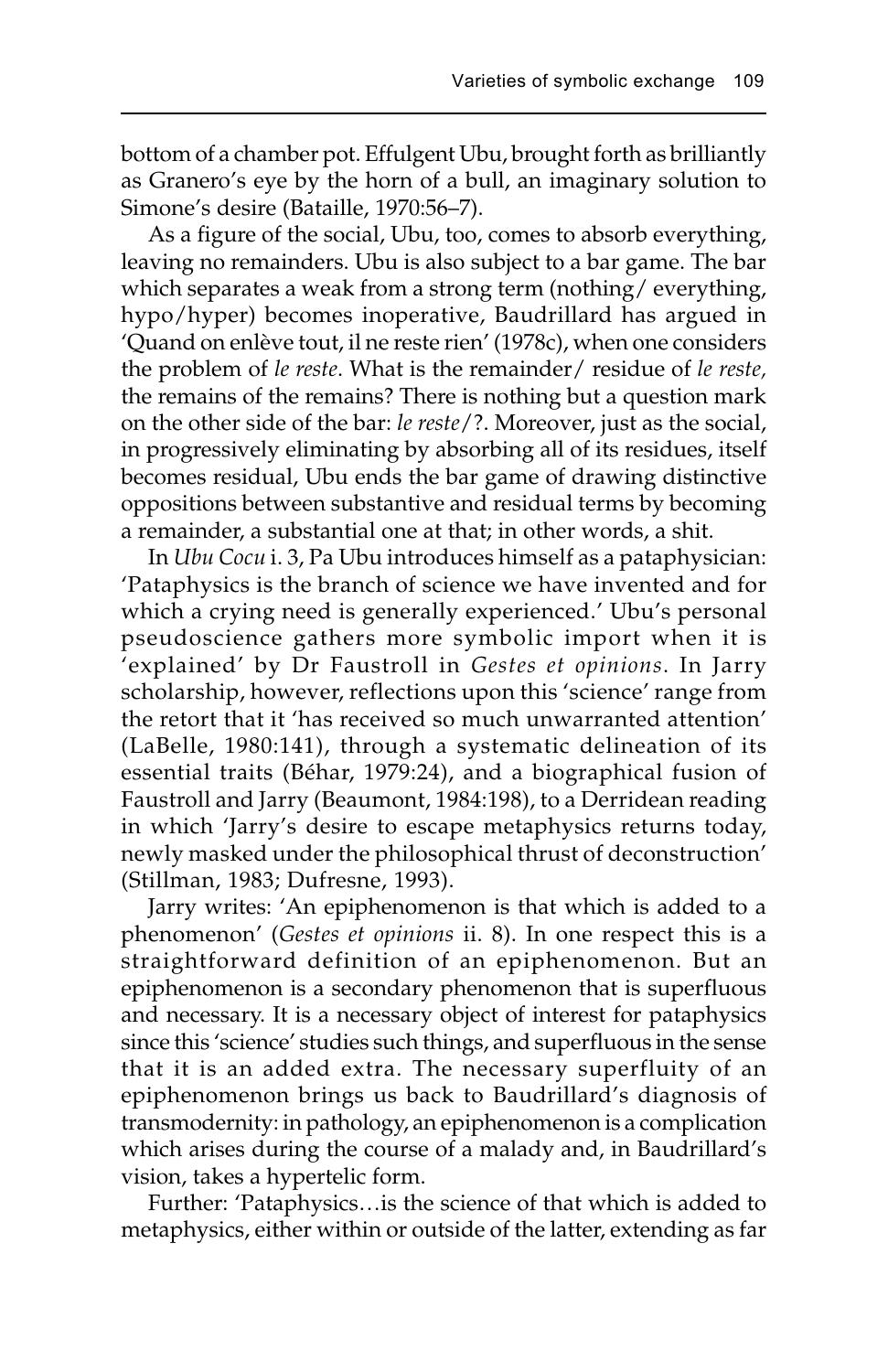beyond metaphysics as metaphysics extends beyond physics' (*Gestes et opinions* ii. 8). Pataphysics spreads out from its host (metaphysics) like a hypertrophied cell travels over a membranous surface. Pataphysics is a hyperplastic extension of metaphysics which knows no definite limit since one cannot first measure accurately how far metaphysics is beyond physics and thus establish a limit case. No one, not even Baudrillard, knows how far pataphysical systems will travel along the skein of a viral culture.

Pataphysics does not escape metaphysics. It neither disappears into metaphysics nor operates as a postmetaphysics. Instead, it redoubles itself and absorbs metaphysics, thus becoming more metaphysical than metaphysics. Pataphysics is metaphysics' paunch. How does one approach something pataphysically? In his preamble to *L'Echange symbolique,* Baudrillard states that once a system nears perfection it only takes a little push in the right direction to make it collapse (1976:12). It is only a small epiphenomenal step from the tautologies of capitalism to *la gidouille d'Ubu;* from a sublime operationality to a perfectly ridiculous spherical belly. The science fiction of turning a hyperreal system against itself is pataphysical: an imaginary solution indeed.

By 'DEFINITION: Pataphysics is the science of imaginary solutions, which symbolically attributes to the lineaments of objects the properties described by their virtuality' (*Gestes et opinions* ii. 8). This definition is as unruly as the 'science' it defines, but Jarry suggests that what is attributed symbolically to the observable properties of things is their hitherto unrecognized potency, and it is, then, the work of the pataphysician to pursue willy-nilly—since after all 'there could not be more Pataphysics in this world than there is because it is already the sole ingredient' (Sandomir, 1960:171) —what lurks or should lurk alongside the obvious. Pataphysics is the science of the accidental particular, of the epiphenomenal exception, although even the pataphysician knows that 'it is said the only science is that of the general' (*Gestes et opinions* ii. 8). In the spirit of pataphysics, Baudrillard presents us with a universe which, in the words of Jarry, 'perhaps must be seen in the place of the traditional one' (*Gestes et opinions* ii. 8).

Both Baudrillard and Jarry shop around in scientific discourses for images and ideas to concatenate, play against and pile upon one another. For Jarry it was the work of Charles-Vernon Boys, William Crookes and Sir William Thomson (Lord Kelvin); Baudrillard dabbles in the work of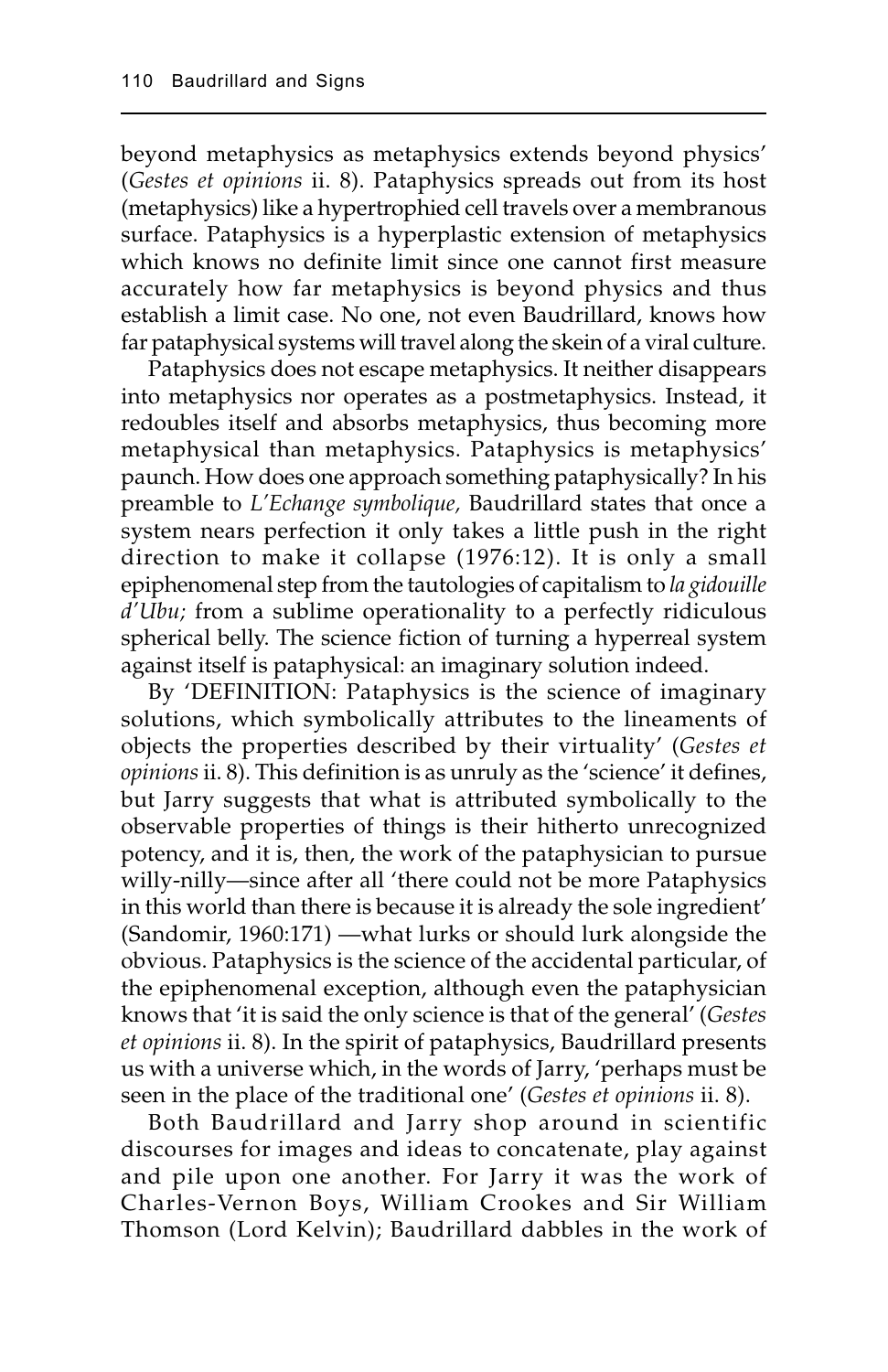Mandelbrot and Monod, and manipulates a variety of concepts from contemporary scientific discourses. Baudrillard's motto of sorts, *le cristal se venge,* even suggests Lord Kelvin's *The Molecular Tactics of A Crystal* (1894), read pataphysically, of course. A single example of Jarry's style of reading will suffice. Chapter v. 31 of *Gestes et opinions,* 'Concerning the Musical Jet', consists largely of a fanciful reconstruction from Boys's *Soap Bubbles and The Forces Which Mould Them* (1959; orig. 1902). The musical fountain or jet of Boys is part of a primitive sound and light show described in great detail, which in Jarry's hands becomes a Bishop's stream of urine amplified by a porcelain sounding board.

The mathematical prank is common to the theoretical foundations of the theatres of Jarry and Fernando Arrabal. In *Gestes et opinions* viii. 41, Jarry derives geometrically the surface of God and defines Him in these terms:

*God is the shortest distance between zero and infinity.* In which direction? one may ask. We shall reply that His first name is not Jules, but *Plus-and-Minus*. And one should say: ± God is the shortest distance from zero to infinity, in one direction or the other. This conforms to the belief in the two principles; but it is more accurate to attribute the sign + to that of the subject's faith. But God, having no dimension, is not a line. —Notice in effect that after the identity:  $8 - 0 - a + a + 0 = 8$ the length *a* is nil, *a* is not a line, but a point. Therefore, definitively: GOD IS THE TANGENTIAL POINT BETWEEN ZERO AND INFINITY.

Pataphysics is science…

Linda Stillman (1983:31–40) has observed that Jarry's magical *bâtonà-physique*—the physics stick from his *César-antéchrist* and *Gestes et opinions* viii. 39. 1—is a deconstructive tool, since as it transforms itself into a plus sign from its horizontal position as a minus sign it functions as a spinning signifier in reconciling opposites, not by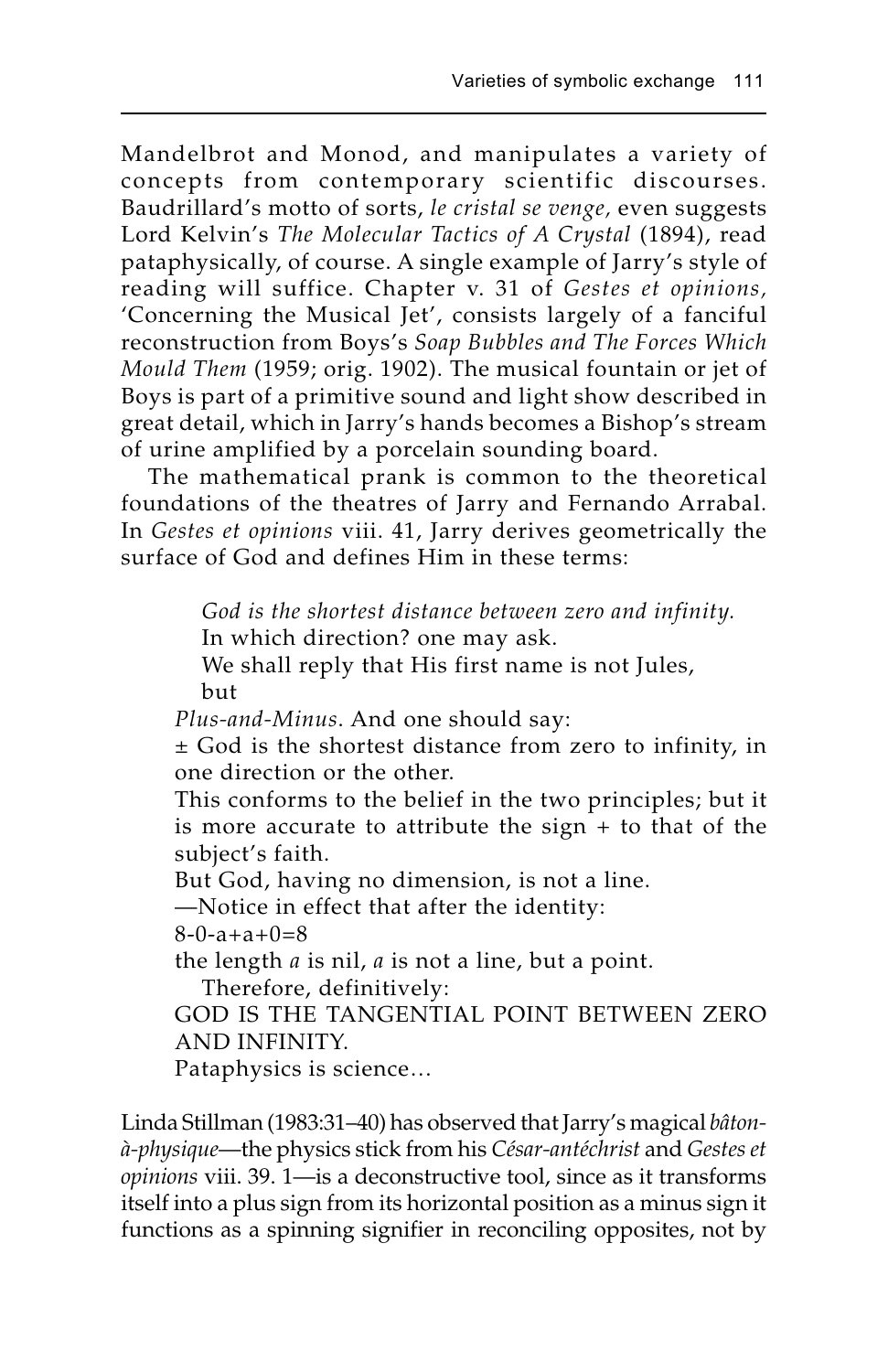showing them to be the same-thoughdifferent, but instead, equalbut-opposite. God's name is Plus-and-Minus, a conjunction of contraries in Jarry's patamythology *and* the arithmetical symbol of probable error. This stick is an unacknowledged patacessor of the bar games of poststructuralism, especially Lyotard's gay bar of *Economie libidinale*. This bar of disjunction—the dividing line with which one draws critical distinctions—is set on its way rotating at great speed, and it is the intensity of this rotation which cancels any disjunctive function it might have had:

You take this bar which separates this from not-this. That is, any segment whatsoever. You place it in a neutral space, let's say one which is tridimensional in order to facilitate the very crude intuition of the imagination. You give it a movement of rotation around a point on this segment, a movement which presents the following three properties: the rotation occurs along all three axes without exclusion; the central point is itself displaced on the segment in an aleatory way; finally, it is displaced as well in the neutral space we have presupposed. Thus, a surface is engendered which is none other than the labyrinthine libidinal band with which we have been concerned: this surface always has for its width the length of the segment, etc. But what is important is not to describe the properties of the band.

(Lyotard, 1974:24)

Lyotard's gay bar flits—although its passage is 'perhaps absolutely immobile' —over a surface upon which each point is at the same time this and not-this. The temporality of the bar eludes description since one cannot describe it quickly enough; at any instant the bar has already dissolved and reappeared elsewhere, but not in a linear sense of time, nor in terms of a traceable passage. Eventually—and this term is at best dubious—the whirling bar slows down and bars this/ not-this. It just happens this way. It is an event.

The bars of Jarry and Lyotard are imaginary demonstrations that a barrier must also be a fine line of inclusion, the site of the collapse of the terms of a binary structure which, no longer articulated by the bar, engage in a non-productive copulation. In Lyotard's energetics, the bar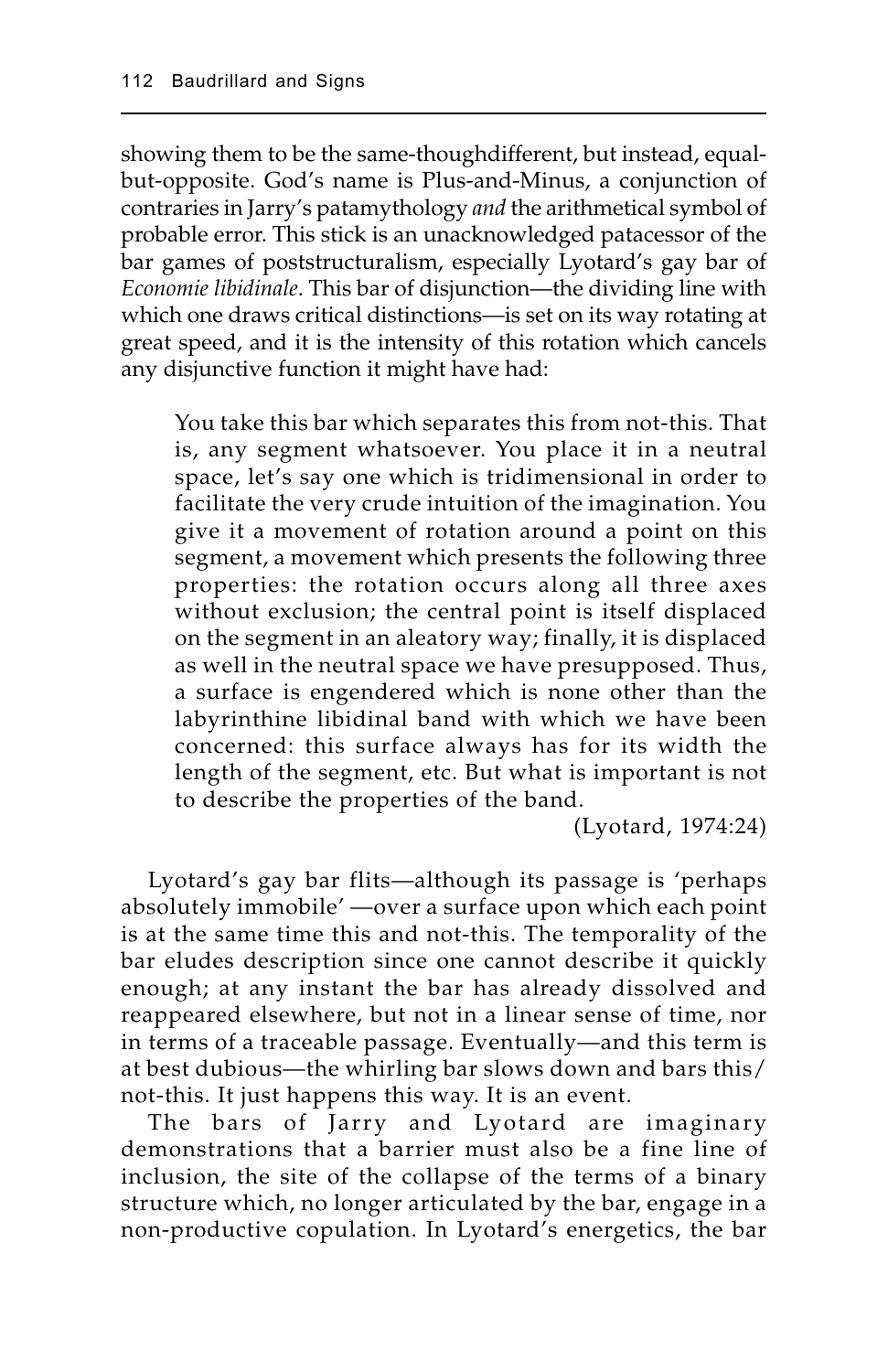is a catwalk in the theatre of the sign from the signifier to the signified that is held aloft by the 'religion' of representation. In Lyotard's anti-semiological energetic theatre, the gap between the signifier and the signified must be stripped of its function as a little gate so that the energy of the unconscious may flow freely as such, without the impediment of having to support a work which stands for something else. Deleuze and Guattari's efforts on behalf of the disjunctive synthesis also serve this regime of bar games (1977:76). Through their emphasis on what logicians call—but schizophrenics teach—the weak disjunction (or…or both), one finds the force of an affirmative, non-restrictive, and inclusive relation in the disjunction: 'either…or…or', as opposed to the strong disjunction of 'or…but not both'. Lacan, too, plays at Plus-and-Minus's work with his algorithms of metonymy and metaphor. The *franchissement de la barre* for both Jarry and Lacan raises the question of the subject's faith before 'the cross' and at its axis, a 'religion' if you will of the bar game.

Arrabal defines *'l'homme panique'* in terms of memory and chance— *'le hasard c'est l'homme',* and vice versa. By means of a series of pseudoarithmetical expressions of the 'identities' of memory and chance, Arrabal concludes that:  $\sqrt{-1}$  = chance (1973:44–5). There is no solution to the problem of chance; it is equal to the square root of the imaginary number. Pataphysically, this is an imaginary solution.

I can find no recognition of Arrabal's panic theory in the work of the Canadian theorist Arthur Kroker, whose work has been at the centre of the Canadian 'Baudrillard scene'. That Kroker, Kroker and Cook's *Panic Encyclopedia* (1989) is an encyclopedia at least in name and not a dictionary lends it a certain concreteness and social specificity, even with its denials which capture the mood of non-fulfilment; the book lacks the ideality of completeness and competence which haunts dictionary work. This is a postmodern alphabet light years beyond Harold Innis: 'Not then an alphabetic listing of empirical facts about the modern condition, but a postalphabetic description of the actual dissolution of facts into the flash of thermonuclear cultural 'events' in the postmodern condition' (1989:15). Baudrillard's contribution 'Panic Crash!' —not to be confused with his earlier essay on J.G.Ballard's novel *Crash*—describes stockmarket crashes, the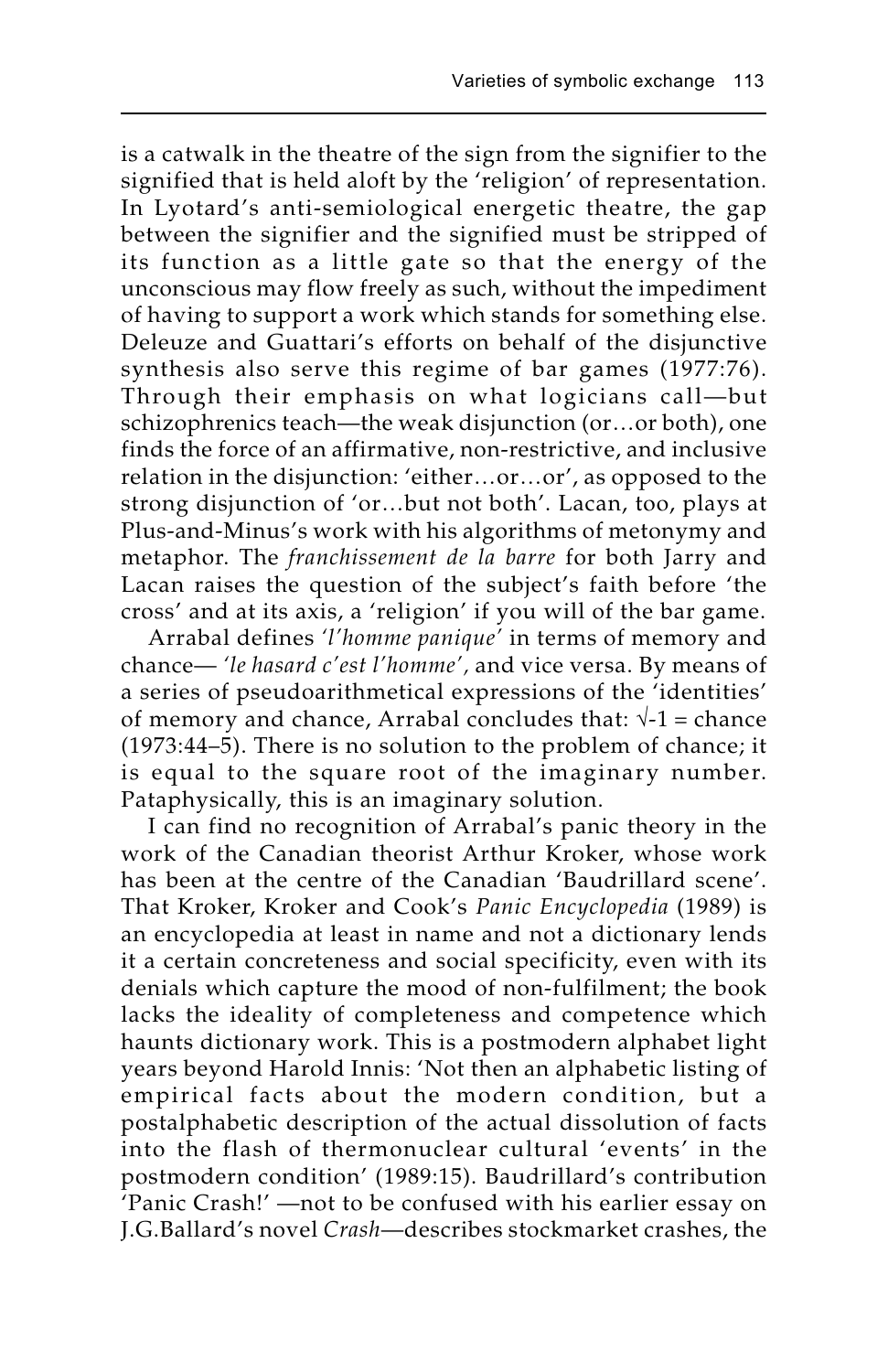scenario of nuclear war and the population bomb as catastrophes which are eternally virtual, implosive events circulating in hyperreal circuits, acting in a curious way as protection against the massive and brutal return of the real.

The *Panic Encyclopedia* is not particularly well rounded and covers only some branches of the subject 'panic'; it is, to be sure, radical in the French tradition of Diderot and D'Alembert, and especially so when set against conservative programmes for 'cultural literacy'. The episodes and scenes which are washed over (one might say 'reduced' or 'shrunk') by the waters of panic become abstract moments in a *raz-demarée* of format and style, allowing one to appropriate and present any matter of concern in an ever expanding new and revised alpha-collage: Panic\_\_\_\_\_\_.

According to Catherine Clément, 'the only nourishment that the hermit [Lacan] took with him into the desert was mathematics' (1983:27). The neo-desert father, critical of all of the disciplinary practices from which he learned so much, played mathematical games with a constitutively defined notational system which he called at various times 'algebraic' and 'algorithmic'. Like Arrabal, Lacan also ran up against the imaginary unit  $\sqrt{-1}$  in his distortion of its symbol in  $s = \sqrt{-1}$ ; s is the statement of the 'not inexpressible' operation of what the subject always lacks and cannot think  $(S=-I)$ , which is equal to the square root of the minus signifier/ego in their reliance upon their respective others for their identities. The square root of -1 looks like the square root of -I; the former is expressed as i while the latter is expressed as an operation in the register of I, the Imaginary; here, the solution is not imaginary but rather, in the Imaginary (Lacan, 1971:317–19). There is no mathematical answer to the square root of the dialectic of ego and other, except by following the march of letters in Lacan's notation (i.e. I is the Ego Ideal and i a point upon this delusory Other). Descombes once observed in a pataphysical spirit that Lacan's graphs, which he used to formalize the fundamental concepts of psychoanalysis, 'are to any authentic formalization what Jarry or Duchamp's *"machines célibataires"* are to ordinary machines' (1986:178).

Dr Faustroll's side-kick and skipper (of the sieve which served as a boat) Bosse-de-Nage (Bumface) knew only one French phrase: *'Ha Ha'*. In short, A=A, as Faustroll understood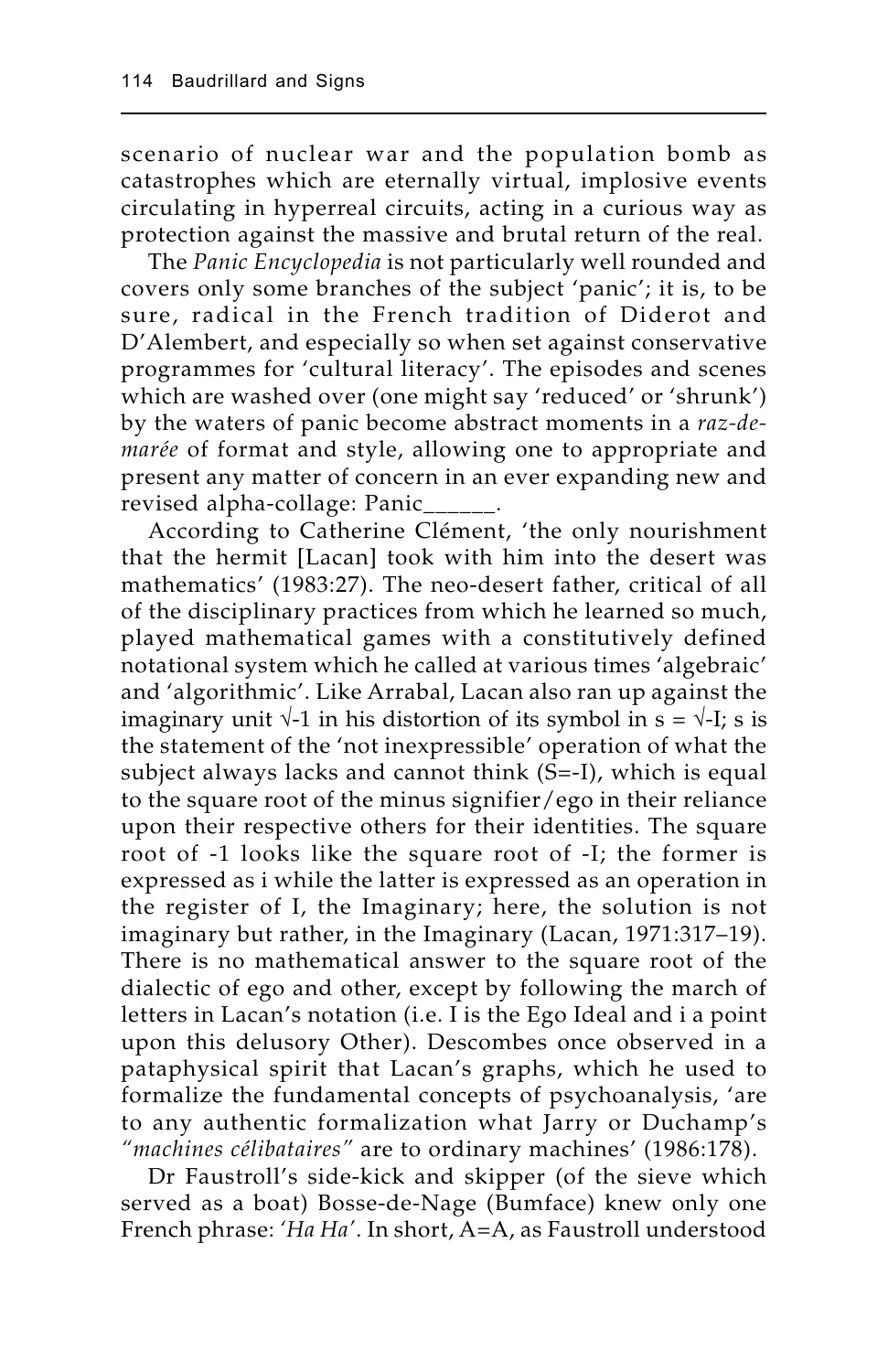it. For Baudrillard, death is the pataphysical event which can push the operational perfection of the tautologous society— 'when the system says "A is  $A$ " —over the edge' (1976:11). In panic logic, as Alexandro Jodorowsky explains (in Arrabal, 1973:59), one always looks for a further principle:

*A est A A n'est pas A A est plusieurs A A n'est pas A mais a été A A n'est pas A et n'était pas A*… *A est AA, AAA, AAAAAA, etc.*

Perhaps it is just as Ubu surmised in *Ubu Cocu* ii. 4: *Non cum vacaveris, pataphysicandum est*. This is to say that since you are busy you ought to pataphysicate along with your fellows at the Collège, where idle derivations and inconsequential transformations are the orders of the day. Indeed, as one expresses the tautology, one also laughs.

When I refer to science as rhetorical, I do not mean to disparage it; it is not a question of measuring it against a more legitimate domain. It is uninteresting to claim that the rhetorical uses of science from Jarry to poststructuralism must be defined negatively, as invalid, for example. It is with ubuesque verve that Baudrillard claims that there isn't as much pataphysical acid in theory as there perhaps should be. In addition, he tries to guarantee a certain going to extremes by suggesting that pataphysics lies in wait for physics at the latter's undisclosable limit (1983:93), somewhere beyond cold fusion. Notwithstanding Baudrillard's claims regarding the socalled objective irony of excess which lays in wait, like the God Pan, for science, in general his textual imaginary of the 'as if' and the 'perhaps' is populated by recognizable symbols of 'scientific' work. In some cases, these symbols articulate a speculative construction by giving it an internal coherence of sorts; the science of the Imaginary is not an imaginary science. In other instances, scientific concepts are treated with the disrespect (both feigned and open direct hostility) that has marked poststructuralist discursive engagements with institutions, disciplines and theories which have presented themselves in terms of their proximity to truth. Moreover, as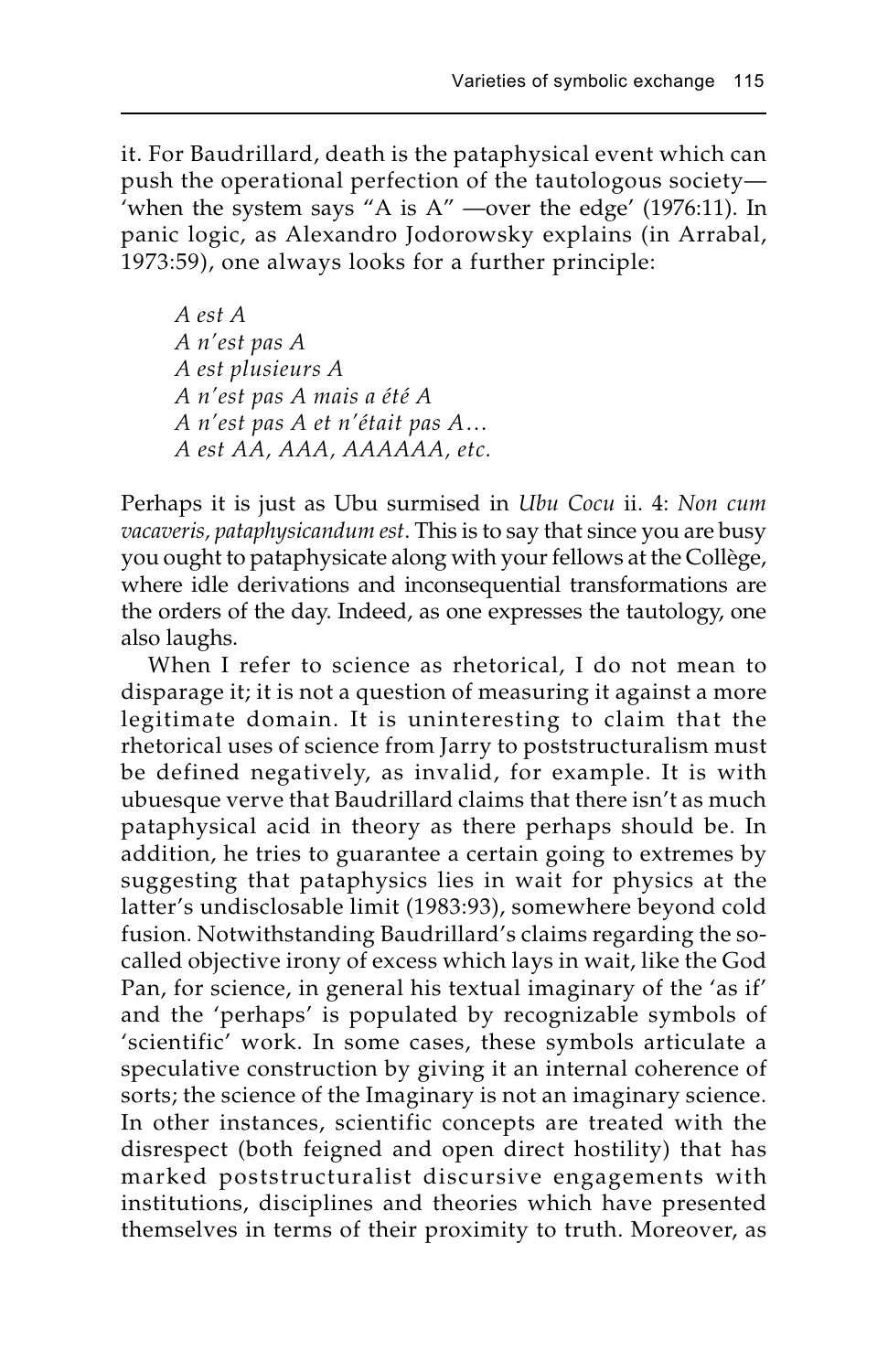pure form, Mandelbrot's fractal may be appreciated aesthetically and used to contribute to the construction of an imaginative intuition of the social, without having to respect any of the protocols of scientific research.

Baudrillard's use of pataphysics signals that one need not lament for 'the revolution'. One should not suppose that he failed to tell us what is to be done. It is bad faith to lament and thus to hang this 'failure' around his neck if one considers the science fictionality of pataphysics. In the absence of a definitive strategy, there are only science fictions of toppling the system by turning it against itself. J.B.Pontalis (1978:94) reads Baudrillard's description of the computer as a social figure of death in terms of a call for vandalism: smash the computers! While he approves of this 'strategy', Pontalis thinks that it is hopeless since a more powerful computer will 'not fail' to integrate a vandalism invariable into its next program. If one does not read Baudrillard's work through his qualifiers, including pataphysics, one may conclude with Pontalis that computer crime and assaults against computer systems may be eventually neutralized. But if strategy is pataphysical and therefore an act of theoretical violence with no evident practicepolitical application, a public inutility, one cannot hope to actually smash anything. Pataphysics is weak and tactical.

It may be the case that there isn't as much symbolic, pataphysical acid in theory as there perhaps should be. Once again, 'perhaps', just as 'as if', indicates an imaginary solution which hangs in the Jarry-Baudrillard intertext, where they each lead by example, and shine like Ubu in the void. In the era of the reign of the qualifier, theory rests upon its hedges, without hedging its bets.

After Faustroll 'made the gesture of dying' in *Gestes et opinions* vii. 35, he translated the 'Little Sketches on Pataphysics After Ibicrates the Geometer and his divine Teacher Sophrotatos the Armenian', a dialogue in which Ibicrates explains the physics stick of Pa Ubu. With the gesture of dying Faustroll loses the 'society' of his side-kick and skipper Bosse-de-Nage, whose only words, one may recall, were *'Ha Ha'*. It is surely a pataphysical accident that death is for Baudrillard the very symbolical gesture which pushes the tautologies of the system over the edge, with a belly laugh of symbolic proportions.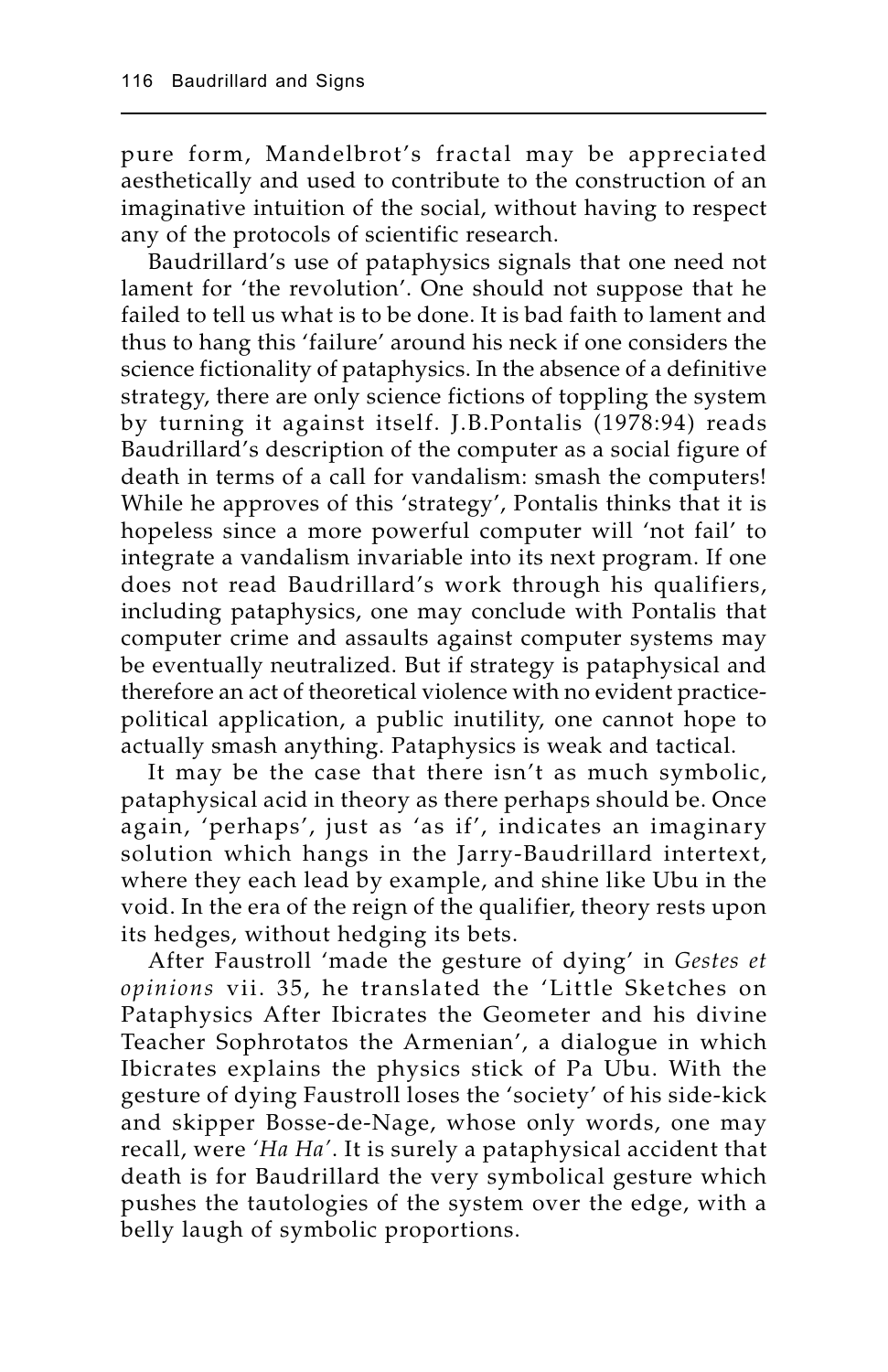# Empty signs and extravagant objects

The French imaginary is populated by complex configurations of *le Maghreb, l'Algérie,* and *l'Arabe*. Yet the 'other' of Arabia Deserta exists alongside an equally powerful desert form in French thought: America Deserta. French and Maghrébine literature have been shaped by the disparate ideas, social failures and hopes borne along a continuum from the contradictions of French colonialism in North Africa to the post-colonial tragedy of the popular discourse on immigration in France. The cultural expressions of these phenomena have been subject to critical scrutiny by such organizations as the Centre de Recherches et d'Etudes sur les Sociétés Méditerranéennes and filled the pages of numerous reviews and studies. The recreation of *le désert* pervades the symbolic articulation of the difficult ligature of France and North Africa.

The concept of *le désert* is as diverse and challenging as deserts themselves. The mental desert landscape of French colonial and postcolonial experience owes as much to Saint-Exupéry and the Foreign Legion, as it does to *Casablanca,* Lawrence of Arabia, Islam and the Desert Fathers. There exist, for example, several switching points between the geographic, ethnographic, socio-political, literary and religious axes of North Africa and France in and by the work of the French Algerian writer Albert Camus. Camus's work is a liminal point between colonial (*colonocentriste, colonial indigénophile* and similar novels) and postcolonial French literary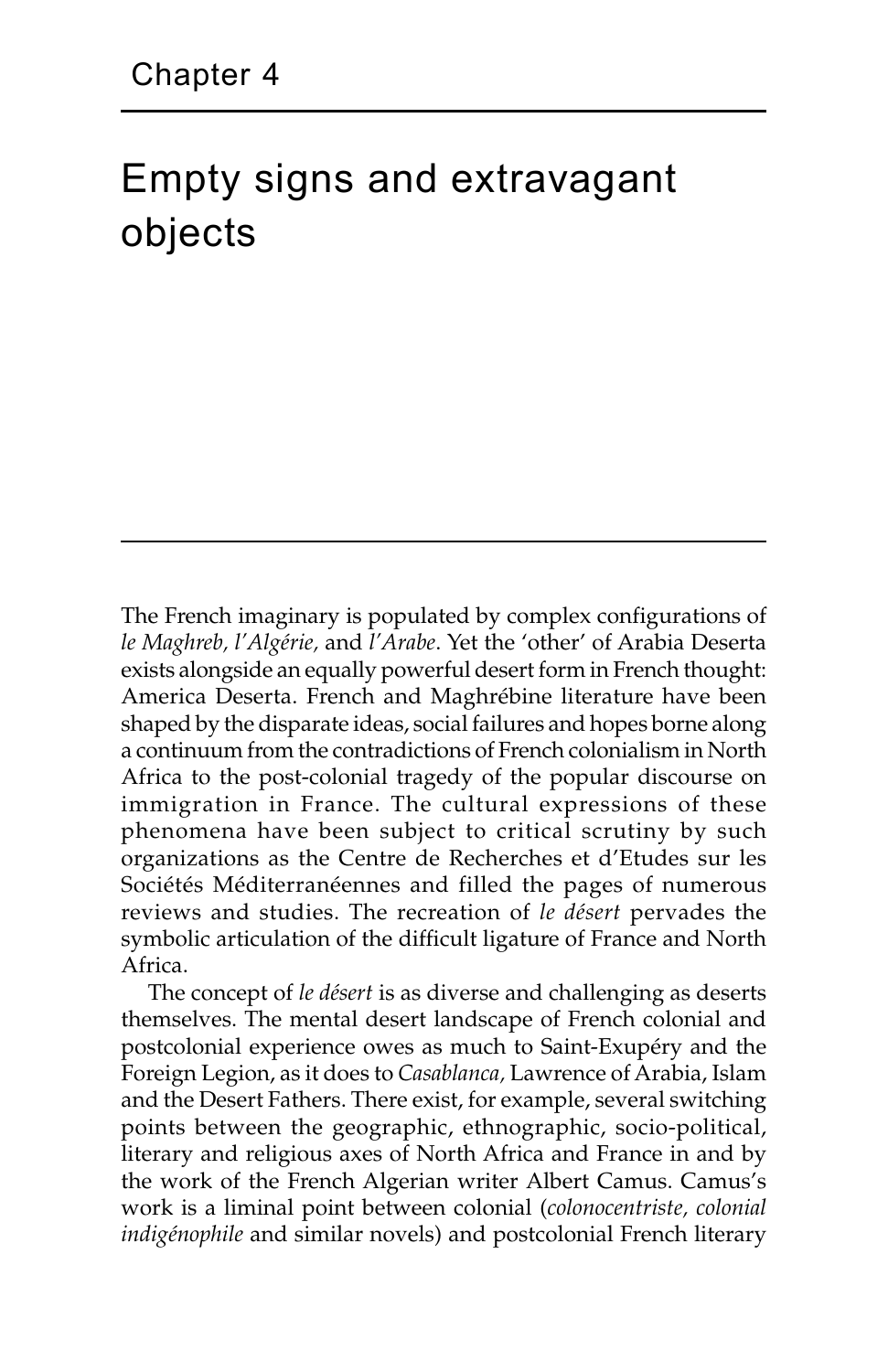expression. The influence of landscape is immense in Camus's *Noces, L'Eté,* and *L'Etranger*. Important contributions to the literary reconstitution of the spirit and power of the desert are also evident in the work of Camus's fellow writers of the so-called *L'Ecole d'Alger* (Gabriel Audisio, Emmanuel Roblès, *et al.*), and in works by wellknown indigenous North African writers working in French (Albert Memmi, Mohammed Dib, Kateb Yacine, etc.), as well as in the socalled *génération de 1962* (Malek Haddad, Assia Djebar, etc.).

Together with this impressive field of symbolic articulations, however, the myth of the American desert plays a significant role in French writing. Baudrillard's mythic operator is the American desert. His desert is empty of meaning, an unnatural and superficial flat for the recording of speed records. America is a lack teeming with simulacra. He is not concerned with the deserts of North Africa, though he is fully aware of the petty racism directed against North Africans in the everyday life of France.

In the first section of this final chapter I want to explore Baudrillard's encounters with America in two phases. In the first phase, I unfold some of the key references in modern French sociopolitical thought to the anecological myth of *le désert américain*. Baudrillard's trip was, in one sense, a good one because he refused to fuse ethno-allegorically, like Carlos Castaneda (perhaps, on the other hand, it was a bad trip since he didn't bother with Castaneda's hallucinations); neither did Baudrillard drop out in order to take a mind expanding trip by means of Artaud's peyotism. That is to say, Baudrillard refused a kind of mystical fusion associated with the collapse of *exotisme* and the rise of tourism. In the second phase, then, I situate Baudrillard's refusal in terms of the French Sinologist and critic Victor Segalen's theory of *exotisme* in *Essai sur l'exotisme* (1978). The *Essai* is a series of programmatic statements, journal entries, quotations and extracts from letters written by the author in Paris from June 1908 to March 1909, during his voyage through China (November 1909 to January 1914), upon his return to China (April 1917 to October 1918), and in the course of his hospitalization in Brest in 1918. Baudrillard's declarative, yet speculative, aphoristic style owes much to Segalen and is most evident in his explicit writing on him in *La Transparence du Mal*. In literary and theoretical terms, Segalen's importance in Baudrillard's recent writing has begun to parallel that of Jarry. Baudrillard's debt to Segalen, critically unacknowledged hitherto, provides us with a new understanding of *Amérique*. America is for Baudrillard what Japan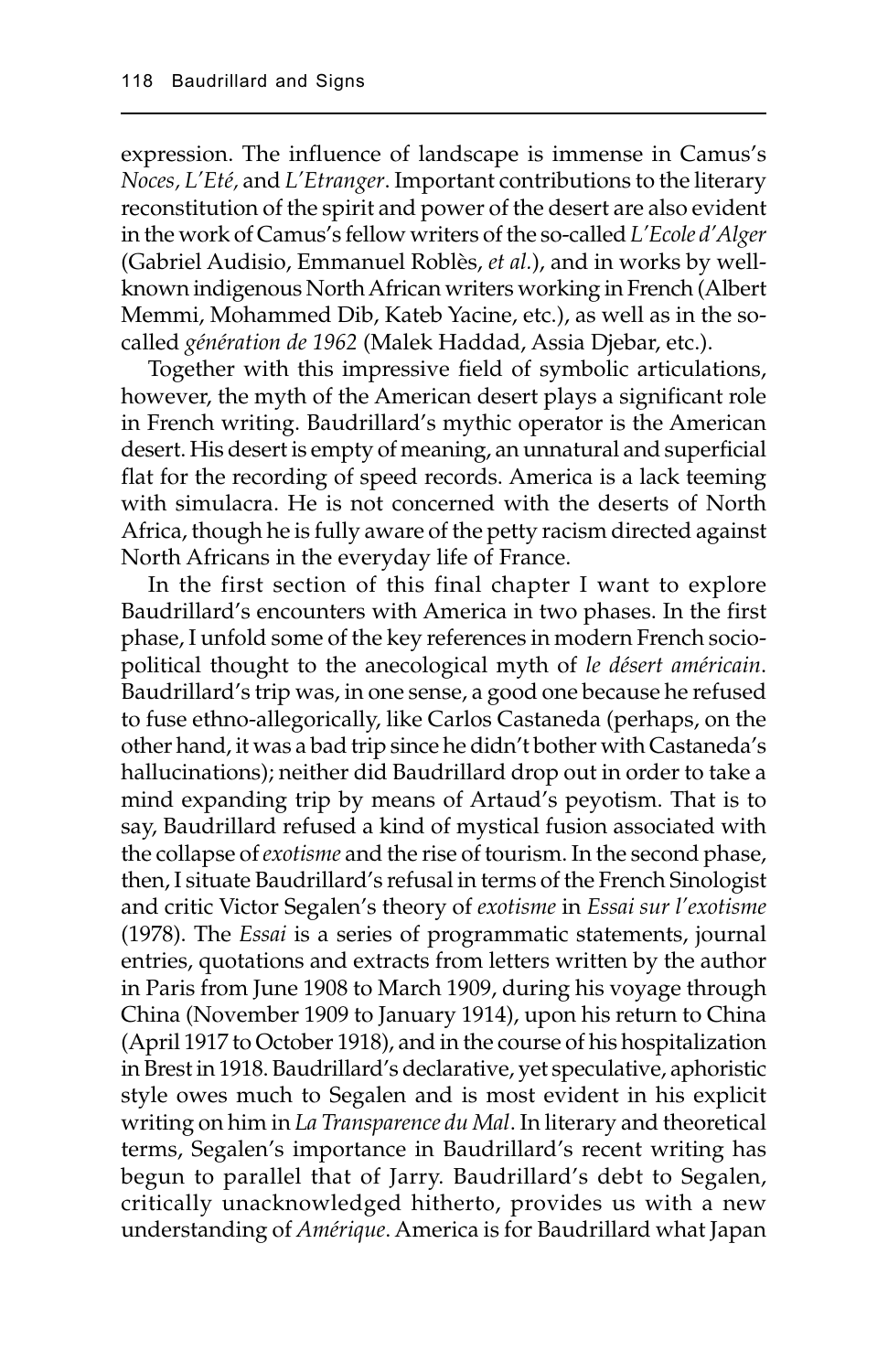was for Barthes. Accordingly, Baudrillard did not attempt to understand America and certainly did not try to fuse with it. To claim that he has misunderstood America is only indirectly to affirm the central hypothesis of Segalen's theory.

In the second section I examine another side of the sign in its most general sense. The object acquires both prominence and a life of its own, if you will, in Baudrillard's writing in virtue of the critique of the sign. Where, after all, does one go after signs have burnt? To objects, of course. The object which would become in Baudrillard's vocabulary a vengeful crystal first appeared in his work in *La Société de consommation* (1970:305) in the context of a reflection upon the film *L'Etudiant de Prague*. After selling his mirror image to the Devil and witnessing a series of interventions in his affairs made by this double, the student attempts to kill the double, only to mortally wound himself. The pact with the Devil entails for Baudrillard the revenge of the object, understood as the soul, the shadow, and even the products of one's labour. No one can escape a pact with objects in a culture of consumption. Objects haunt and take their revenge upon subjects. But Peirce's lesson that every object is also a sign alerts us to a semiotic paradox: the further Baudrillard ventures away from signs, the closer he comes to aligning, albeit unintentionally, his notion of the crystal with Prague School semiotics of the theatre and the theory of the active, wily prop.

# **SALT, SAND AND SIMULATION**

At numbers 6 and 8 rue Quincampoix in Paris, one finds a curious travel agency. This agency deals exclusively in one kind of destination: it sells desert vacations. One may buy into and travel by caravan through African deserts; go by all-terrain vehicles through the hot and cool deserts of the southwestern United States; one may trek through the deserts of the Andes, or skitter over the surface of the white desert of Greenland by dogsled. What, then, is a desert? To be sure, our Parisian agent does not think it is only a place where evaporation exceeds rainfall.

A desert is, in short, a sublime space, and it is a Burkean (1958) *and* a Kantian (1960) sublime. This packaged sublimity is wrapped in the empiricism of Burke and the transcendental analysis of Kant. The former is used to convey to the eager traveller how the sensible features of desert forms evoke the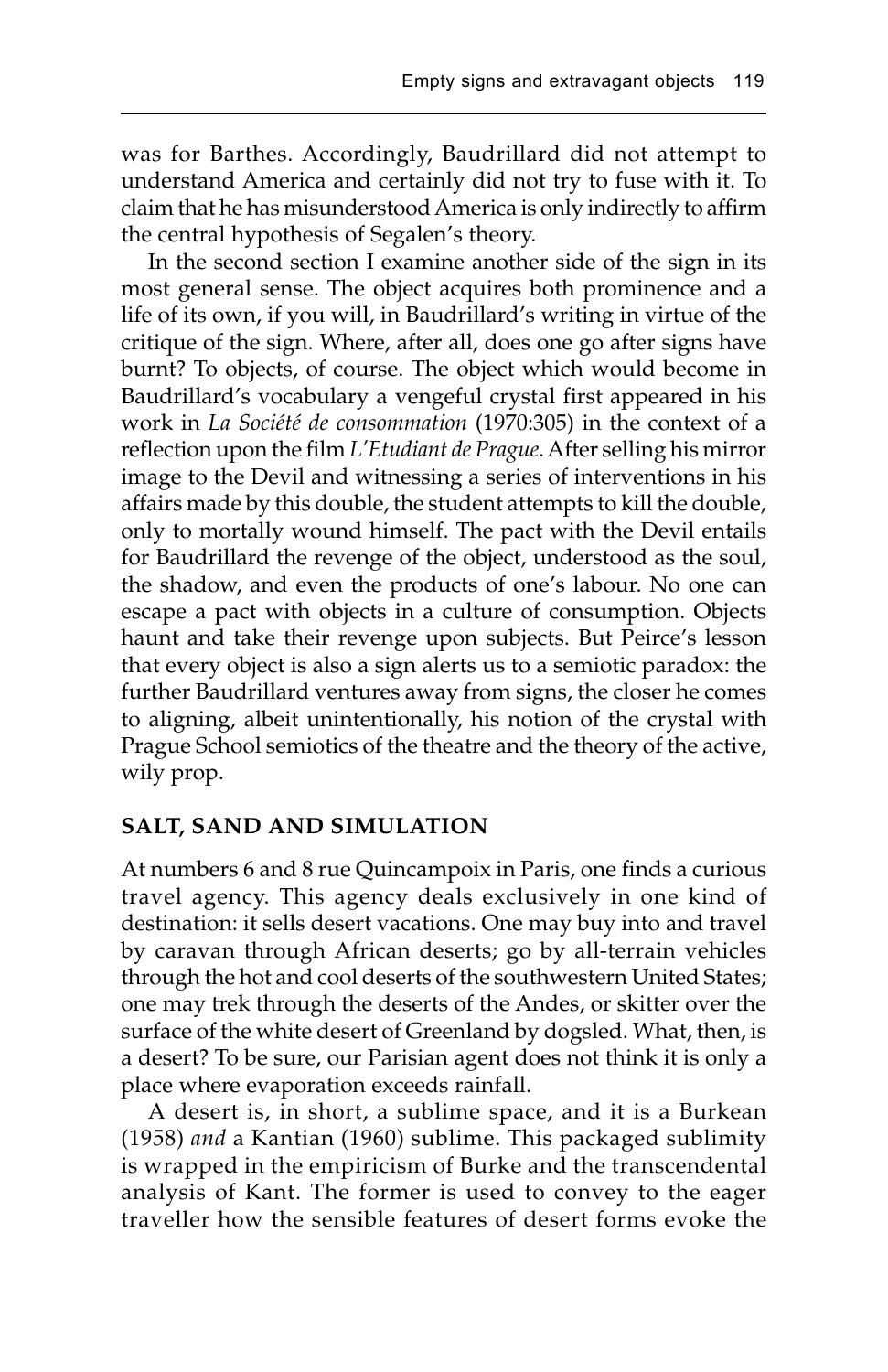passion of astonishment, the most powerful effect of the sublime in nature; through the latter, potential customers discover that the sublime does not subsist in nature, but rather dwells in their minds. Given this strange juxtaposition, a philosophical *mésalliance,* why would one want to travel at all? Since the agency provides numerous samples of sand, stones, photographs, slides, comfortable chairs, etc., one might very well choose to tarry in the agency itself among these different kinds of signs of the desert. However, the desert is said to mean that even in its power and our fear in the face of it, we are superior to it as conscious moral agents on the verge of a relatively safe holiday. After all, our agent says: *'déserts, c'est avant tout et surtout des hommes'*. One is, in a sense, already *there.* As a motto and a way of comporting oneself in the desert, our travel brochure advises that *'on ne "fait" pas le désert, c'est le désert qui vous fait'*. The desert makes the traveller and one is always subject to its whims.

My neo-desert fathers are Alexis de Tocqueville, Jean-Paul Sartre (Camus to a lesser degree), Baudrillard and to some extent Paul Virilio. While none of them resemble the Syrian anchorite Simeon Stylites, for example, they have all sought out *le désert* and done so in America, while on vacation, on desert vacations as it were.

In 1831, Tocqueville arrived in America to undertake a study of the penitentiary system. Upon his arrival in New York, he remarked that 'one sees neither a cathedral, nor a steeple, nor a large building' (1909:1). New York was monotonous in its horizontality, a feature enhanced by the colour and uniformity of the brickwork of its buildings. Aside from his interest in prisons, he expressed the desire to travel into *le désert,* the wilderness, in order to see *les Indiens*. During his journey from New York to Buffalo, Tocqueville realized that 'it is more difficult than I thought to find the wilderness' (1909:9). It was not only the case that the wilderness had given way to the settlements of white men, but that the only traces of native people that he encountered were the rivers and valleys which bore the names of their tribes. His hopes for an encounter with native Americans, aroused in large measure by images of the 'last of the Mohicans', were shattered upon his arrival in Buffalo where, as it happened, a large number of native people had gathered to collect payment for land 'sold' to the US government: 'I do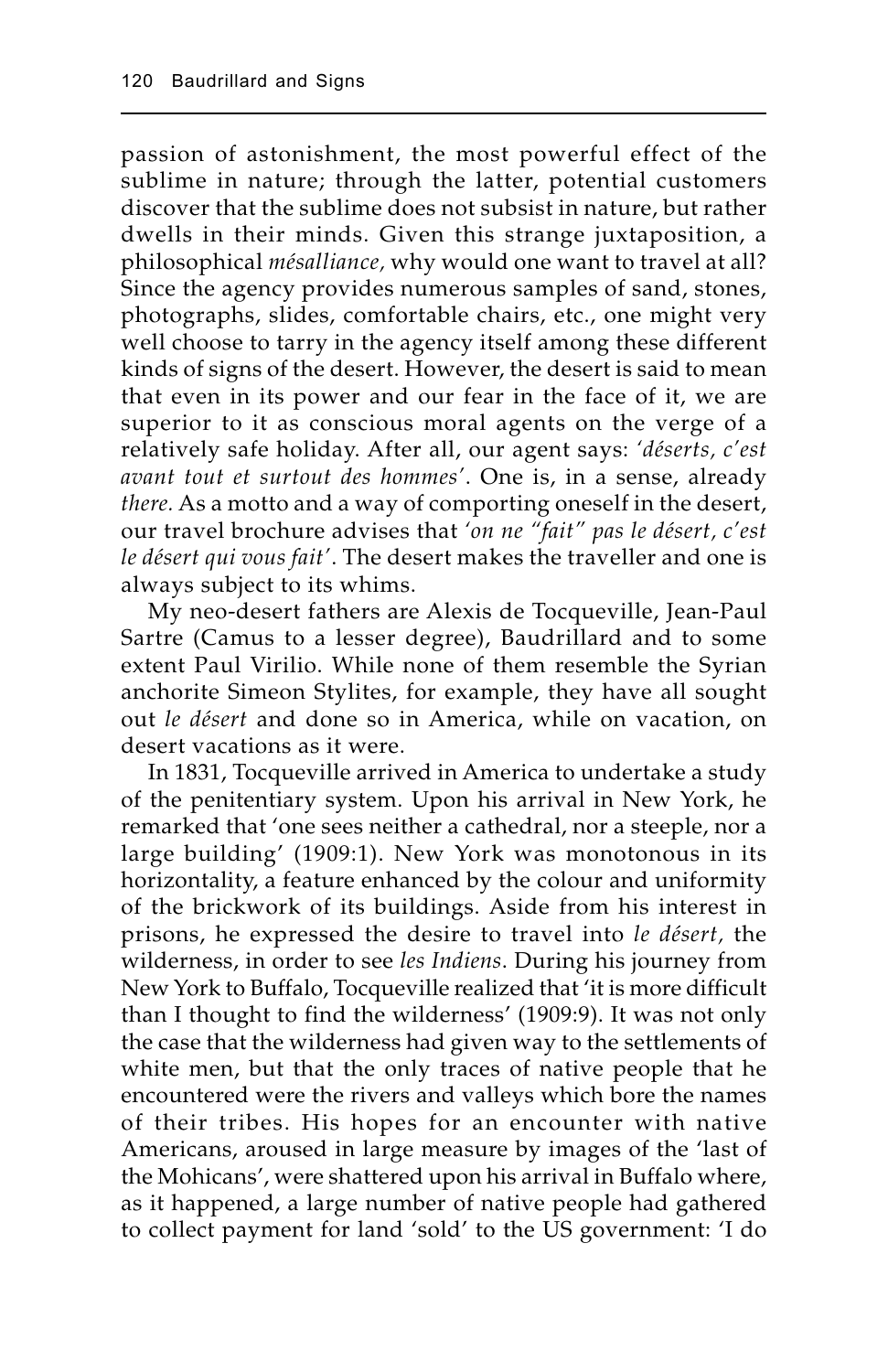not believe I have ever experienced a disappointment more complete than at the sight of these Indians' (1909:10). This disappointment follows from the prejudice that native peoples *were* something, an idea which appalled Tocqueville.

It was more than prison reform that Tocqueville disseminated in Europe. *Le désert* will linger as an image which is equal to or greater than the reality of the woods and valleys themselves. Tocqueville did not experience the great American deserts: Mojave, Gila, Vizcaino, Painted and Great Salt Lake. For the visitor to America, *le désert* is a mythic form, signs of which are set adrift upon return home. Such signs fit the form, conform to it as it were. Baudrillard, for instance, adopts the desert as his 'mythic operator', the key to reading America. In 'Villes d'Amérique', Sartre carries with him an idea of the American desert, a vague notion for the European but for the American, at least as far as Sartre is concerned, it is supposed to be an 'everyday reality' (1949:94).

Tocqueville's journey was a disappointment for two reasons. He found white culture where native life and nature should have been, and found his 'natural' natives in white culture, where they should not have been. The issue of the confusion of certain notions of nature and culture is one which also haunts Baudrillard's experience of America in the 1980s as well as the visits of Sartre and Camus in the immediate post-World War II years of 1945–46.

In 'New York, ville coloniale', Sartre remarks that the most modern of cities is *un terrain de camping:* the heart of the city is the heart of nature (1949:119–21). His campers are unprotected from the city's cruelty and wildness. Camus and Sartre experienced a foul New York, a city which afforded no escape from the elements, whether they were thunderstorms or heat waves; Camus observed that when a rainstorm swept through the streets, the skyscrapers towered up through the grey mist like immense tombstones (1978:17ff); for Sartre, the stifling heat of summer dropped on the city like an atomic bomb.

In Manhattan, a desert of iron and cement as Camus put it or, as Sartre wrote, a desert of rock which permits no vegetation, one can become accustomed to the skyscrapers to such a degree that they appear to be 'natural', even though one still feels trapped by them, having lost hope that the built skyline might at some point give way to the treeline. Camus, like Karl Rossman in Kafka's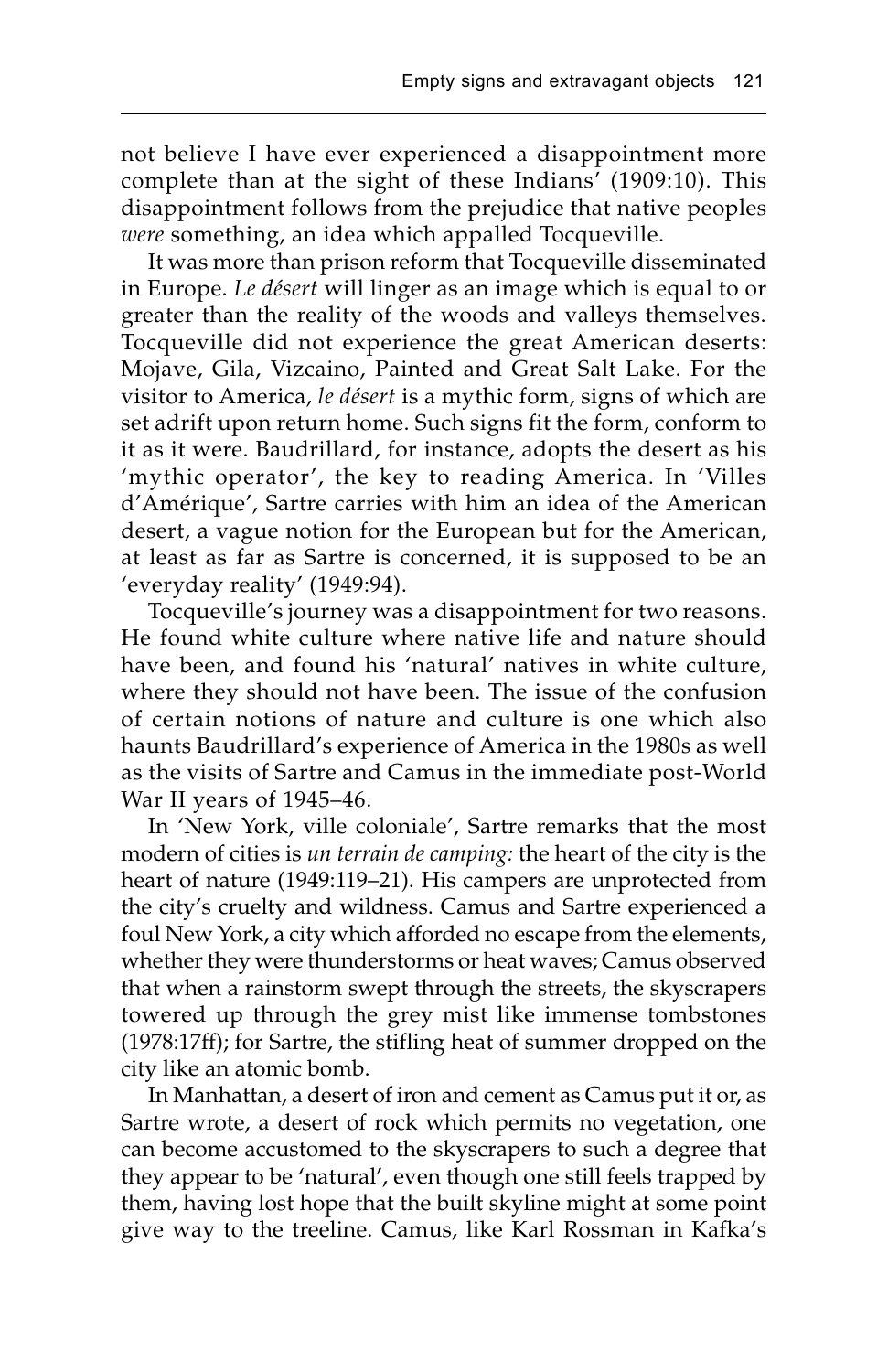*Amerika* (1954), could not adjust to staying in a cement cube (1954:43).

In Baudrillard's *Amérique,* the high open sky of New York City is indicative of the immense space of the North American continent, the space of thought itself. Sartre also celebrates the sky, pushed far above one's head by the skyscrapers, as pure and solitary as a savage beast. In Europe, Baudrillard writes, the sky is tame: it slopes down near to the ground because there are no buildings that can hold it aloft. The sky of Paris never takes off; it is trapped by the sickly low buildings. Moreover, the European sky is spoiled by the dappled little thoughts of Europeans, Baudrillard ironically thinks (1986:37). These thoughts pale in the face of the space of thought and the cloud clusters of the skies over America. In America, one may imagine, the sky is as vertiginous as consciousness.

Sartre and Camus use the idea of the desert and observations on length (i.e. the highway along the Hudson River) to set the horizontal against the vertical, developing the other side of Louis-Ferdinand Céline's erect city (1983:159), and perhaps even reawakening Tocqueville's experience of a very different cityscape *circa* 1831. Sartre's suggestion that New York resembles the great plains of Andalusia, and is as monotonous if traversed on foot, but superb and changing when crossed by automobile, enables one to appreciate the transformative power of the desert metaphor.

Sartre and Baudrillard are fascinated by the marvels of modern demolition, a desert machine which produces parking lots and empty lots. While Sartre came to realize that American cities were originally encampments in *le désert*—in the southwest the desert proper and in the northeast the wilderness— Baudrillard for his part maintains:

American culture is heir to the deserts. They are not a part of nature as opposed to cities, they designate the emptiness, the radical nudity which is behind every human establishment. At the same time, they designate human institutions as a metaphor of this emptiness, and the work of man as continuous with the desert, culture as a mirage and the perpetuity of the simulacrum.

(Baudrillard, 1986:126)

Baudrillard not only finds evidence of the desert in the city but treats America in its entirety as a desert. In this respect he is close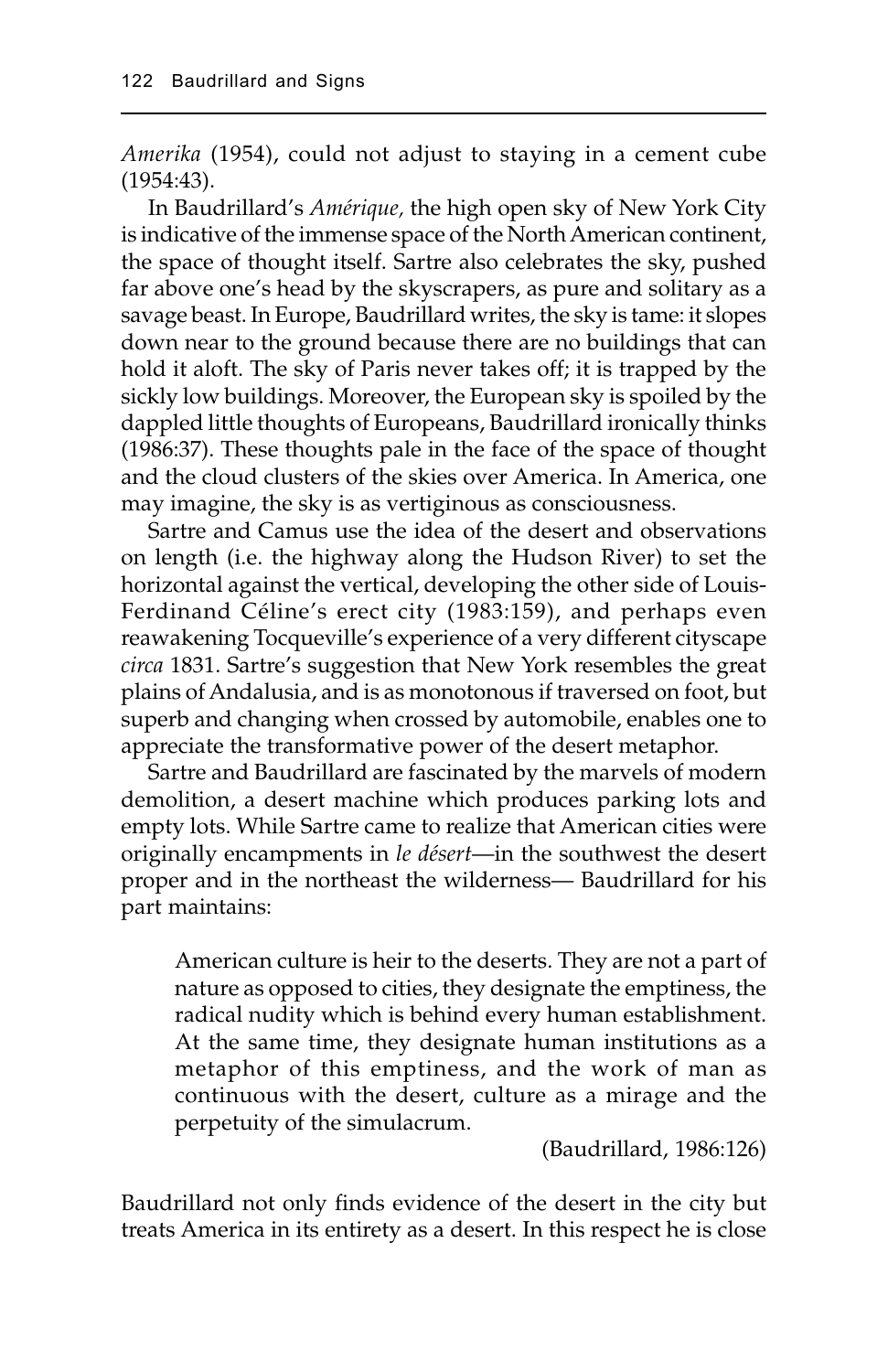to Henry Miller in *The Air-Conditioned Nightmare:* The 'desert rat' responds to a question about where the desert begins, with: 'Why, as far I can make out, it's all desert, all this country' (1945:223). Baudrillard is a desert rat. His hunting grounds are, so he says, the deserts, the freeways, the ghost towns and the downtowns, not the institutions of higher learning.

In Baudrillard's America, the desert delivers one from depth and the heroic oppositions of humanism. It is hopeless, for instance, to set Death Valley against Las Vegas (the former a natural formation and the latter a cultural ensemble). Las Vegas is a mirage of the desert and it is about as stable as an after image. With the so-called collapse of the nature/culture distinction, one epiphanizes heat, the hallucinogenic glaze which hangs over the desert and runs into the city along the highway, chased by ghostly swirls of dust. The casinos of Las Vegas resemble the erosional forms of the desert and the artificial glow of neon washes over the environment like the varnish which appears over the countless pebbles on desert pavement. Culture is as shifty as a dune of pure sand.

America may be hopeless but it deserves credit for it. Such metavulgarity, sterling banality and brilliant superficiality may be an affront to the European intellectual still smitten by critical sense, but even the affront has its charms. America cannot be snubbed, as Baudrillard says, because the revolutions imagined in Europe—against culture, the subversion of meaning and the destruction of representation—have been realized in America (1986:194). Philippe Sollers makes a similar point in noting that the subjective liberations experienced in Europe during the interwar years were completely grafted onto America around the end of World War II (in Kristeva, *et al.,* 1978:9). The price of these grafts has been high: the realization of the utopias of European thought has created a massive anti-utopia. America is an anti-utopia because what has been realized is imaginary. The combination of the first and third stages of simulation has resulted in a real fiction. In America, the difference or gap between a utopia as a picture of what is possible and a social world no longer obtains. Baudrillard writes: 'everything here is real, pragmatic, and it all makes you wonder…' (1986:57).

The lightness of Baudrillard's travelling is in part due to his notion of the travels of light. Baudrillard sustains the desert metaphor with two images: *sidereal* America and the charm of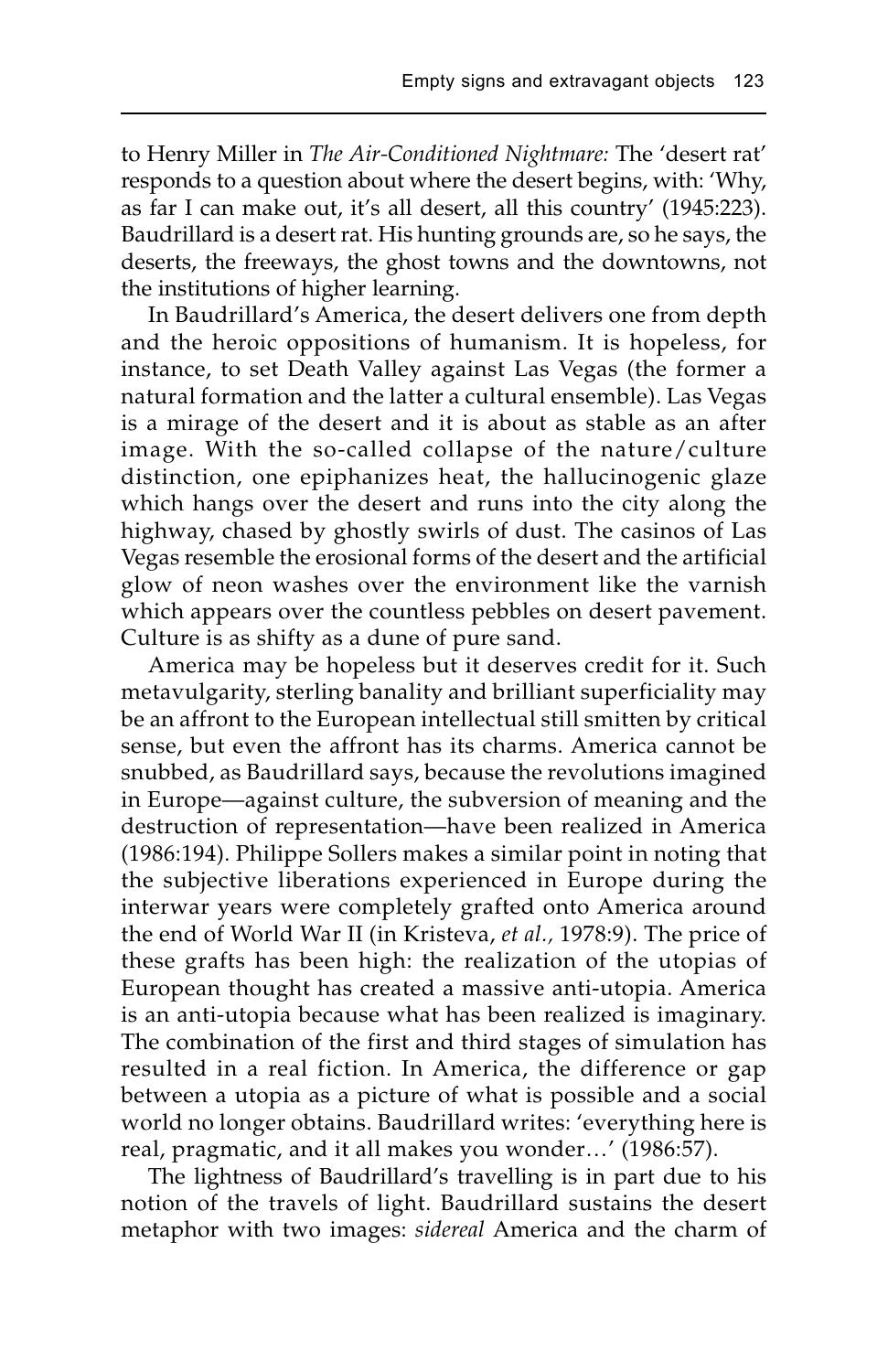disappearing into speed-distance, or the tempographic zone, *la dromosphère.* The former astronomical trope introduces the latter interpretation of the Mach regime as a *sidereal* space of metamovement, *chez* Virilio:

I looked for *sidereal* America, that of the vain and absolute freedom of the freeways, never the one of the social and of culture—the one of desert-like speed, of motels and mineral surfaces, never the deep America of mores and mentalities. I searched in the speed of the screenplay, in the indifferent reflex of television, in the film of days and nights across an empty space, in the marvellously affectless succession of signs, images, faces, and ritual acts of the road, for what was closest to the nuclear and enucleated universe which is virtually our own right down to the little european cottages.

(Baudrillard, 1986:16)

How does one look for sidereal America? Baudrillard is not interested in measuring America's relation to the stars. Instead, he evokes an astral America of starlets and roadside bars and composes an orbit, a speed-scene, with a gearshift, a gas pedal, a windshield marked by stones and splattered insects; in short, he produces a dromospherical simulation in which inanimate objects appear as if they were animated by a violent movement (Virilio, 1978:324–5). As an *auteur-compositeur, Easy Rider* (Denzin, 1991:131) Baudrillard tracks the orbit of his journey into the non-referential desert of backfiring signs. His journey is at least in part 'driven' by the work of Virilio.

Virilio considers the desert flats to be 'sensible plates for recording the speed record' (1984:194). While reflecting on Salt Lake City, Baudrillard refers to Bonneville, *Grand désert de sel,* as the site of speed itself and a surface of pure superficiality. Baudrillard travels on these plates of Virilio which were, for a time, the place in America where speed records were 'engraved', and he does so in the mode of Virilio's thought, that of the 'aesthetics of disappearance'. This concept is derived from the picnoleptic seizure, or petit mal, a paradoxical state of wakefulness parallel to sleep during rapid eye movement, or paradoxical sleep. The seizure carries one into a mode of being which Virilio thinks is a 'lost dimension', a missing time without duration which escapes memory. The technological achievements of high speed would,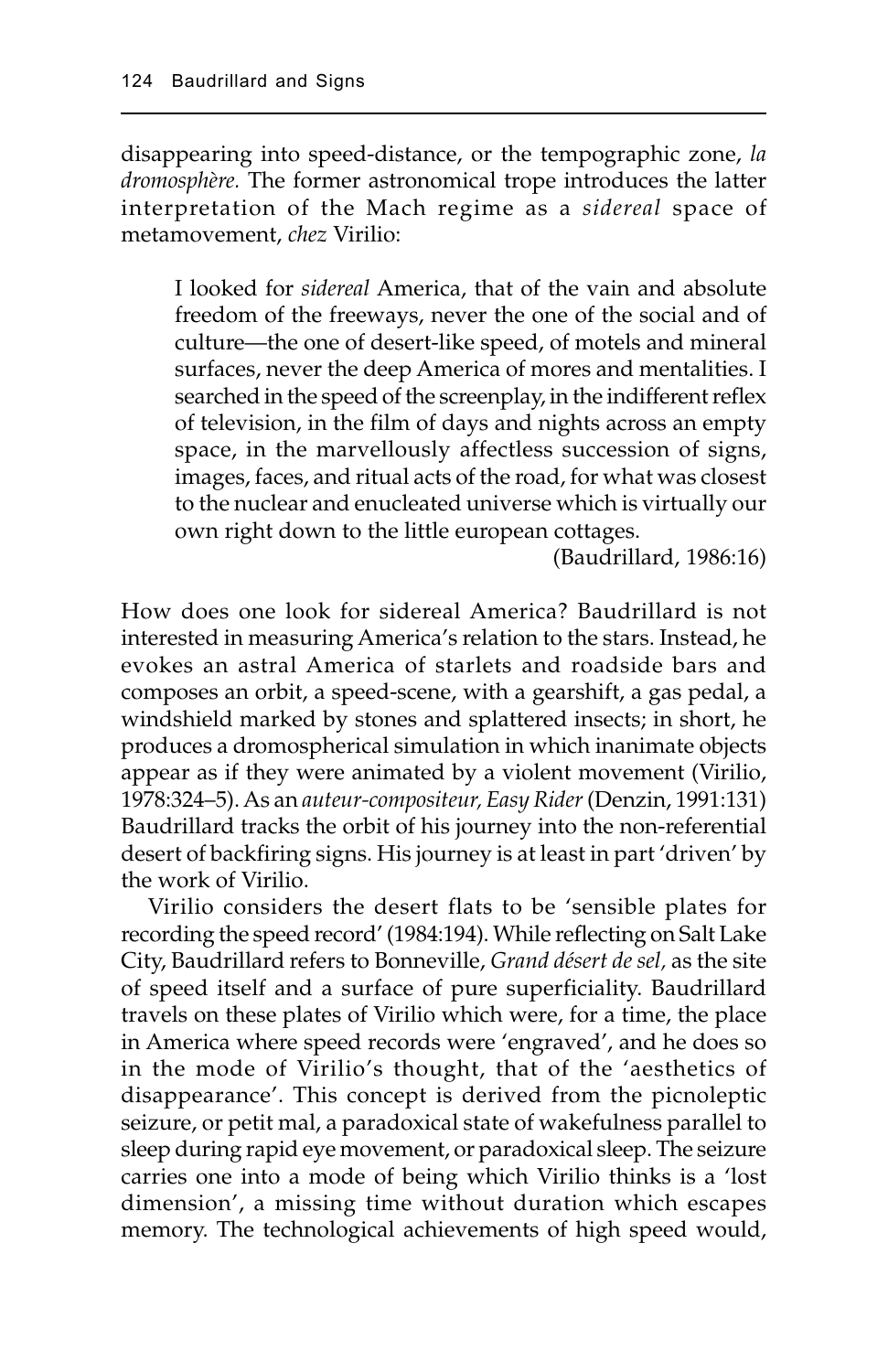then, like a picnoleptic event, entail the loss of consciousness and perception as the means by which one knows the world and one's place in it. The 'lost dimension' is a dromospherical space defined by acceleration and deceleration.

Baudrillard disappears into the superficiality of America, a space emptied of sense. And if Virilio (1976:68) is correct that the milieu of the voyage never quite conforms to the space traversed, then when one is in such a space one is in an America which is shorter than usual; in other words, one is in an America of the sidereal day, a day which is shorter than usual. A journey through sidereal America is tracked according to a sidereal rate, a rate at which one's driving apparatus (a car rather than telescope) must be set in order to track American stars and bars.

Virilio's investigations into dromology are based in large measure on his understanding of the implications of supersonic speed. An object moving at such a speed is measured by a Mach meter and assigned a Mach number which is the ratio of its speed through a medium to the speed of sound in the medium. The speed of sound is given as the square root of specific heats (heat capacity at constant pressure, coefficient of velocity) in a perfect gas, the gas constant (thermal resistance) and the absolute temperature. M=2 is about 1,480 mph or twice the speed of sound (331.4 m/sec=1,087.8 ft/sec); a Minuteman III intercontinental ballistic missile has a maximum speed of M=20, or approximately 15,000 mph=24,000 km/hr.

Baudrillard's orbit is an imaginary path since he does not move at supersonic speed. Like Virilio, however, a supersonic jet, missile or land rocket serves him as a hermeneutical vehicle, a conceptual extension which yields a new interpretive framework, one with the desert as its central operator. And if the desert, at the correct time of day—recalling that the speed of sound changes with an increase in the temperature of the air in which it travels—is favourable to speeding (which is the reason why land-based speed records are set at the coolest time of day), offering the least resistance to a well-designed object, one might say that the object is absorbed by the desert since the object-vehicle creates before itself a vacuum which absorbs it, instead of relying upon wind resistance. 'In this way', Baudrillard writes, 'the centrifugal, eccentric point is reached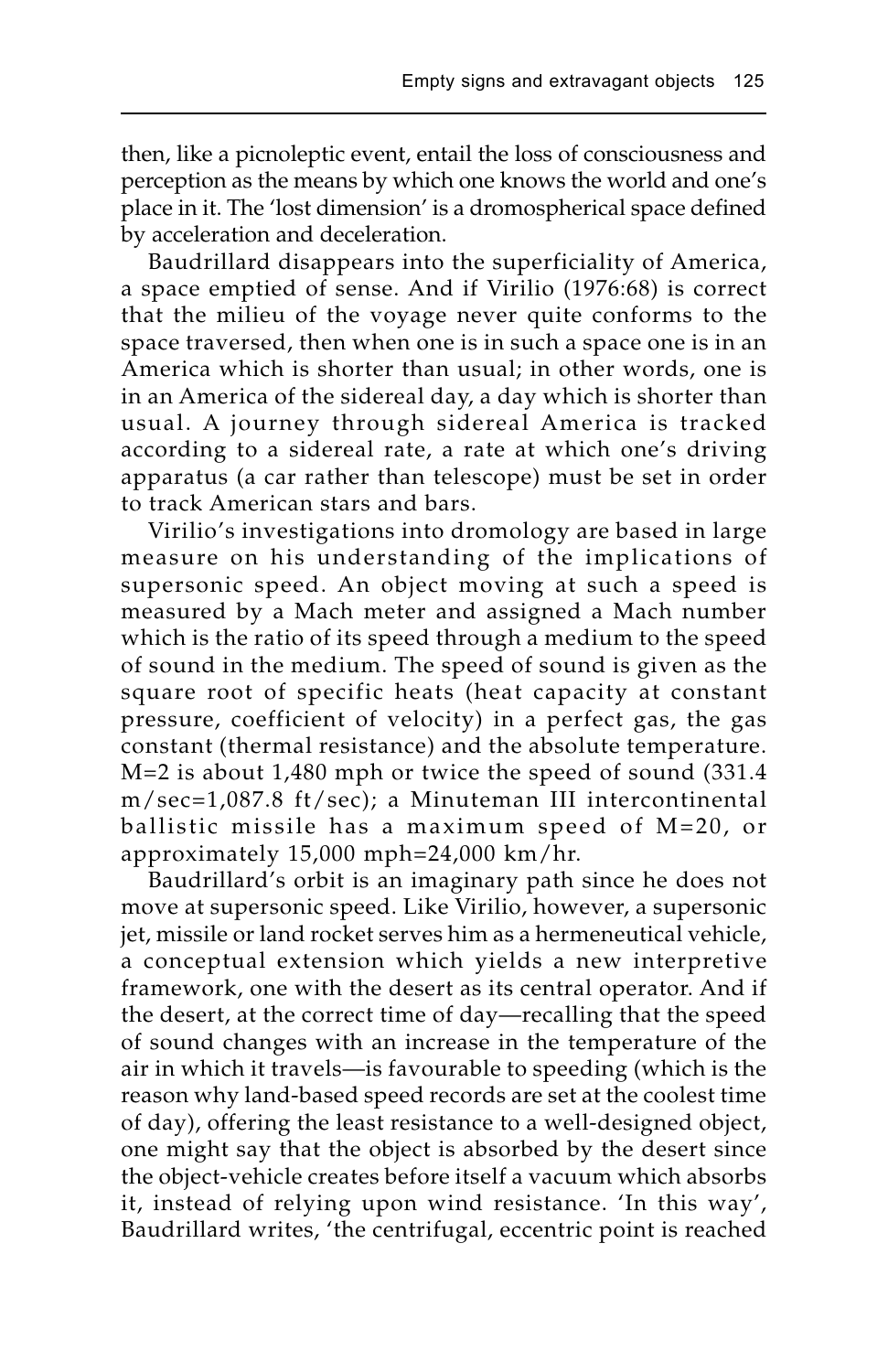where circulation produces the vacuum that absorbs you' (1986: 28). The land rocket disappears, in a sense, into the empty desert and simply 'figuring' it as such is enough to disappear along with it, at least in Baudrillard's America. It's true that a vehicle can outrun its shock wave, punching a hole in the air, as it were, at the speed of sound, leaving its thunderclap behind. It is good rhetorical physics to posit a vacuum before a vehicle, a hole in the sound barrier, into which one might disappear, having reached a centrifugal limit of sorts (from VITE to VIDE).

Baudrillard and Virilio were among McLuhan's earliest French readers, and they borrow his image of an airplane breaking the sound barrier, at which point 'sound waves become visible on the wings of the plane' (McLuhan, 1964:27). McLuhan continues: 'The sudden visibility of sound just as sound ends is an apt instance of that great pattern of being that reveals new and opposite forms just as earlier forms reach their peak performance.' For McLuhan, fragmented, mechanical technologies flip over into organic configurations just as they reach their peaks. By the same token, the 'eccentric point' of travel is no longer on the order of appearance, but rather, a moment of disappearance and emptiness.

The desert form is the locus of all the features of Baudrillard's formalist bias. There is, however, little doubt that the desert in all of its diversity is rich in surface effects and forms, even special effects: desert pavement, crescent dunes, mirages, the surreality of moving rocks, etc. The contours, lines, colours, all the effects of dryness, dust, openness and wind, lend themselves to Baudrillard's unbalanced reading of the surface of things. If the desert 'makes' the traveller, and the latter is unprepared, then one may be relegated to considering the surface of things, as the American naturalist and monkeywrencher Edward Abbey (1968:30–1) found during his first days in Arches National Monument in southeast Utah.

The desert is irreducible to its surface effects. That is to say, enviro-aesthetic formalism or surface reading is a limited way of appreciating a natural place since this approach does not require one to gain knowledge (common sensical, biologicalecological, or the learning of the naturalist) of the place which one seeks to appreciate. An appreciation of the desert requires an understanding of the ecological relations and processes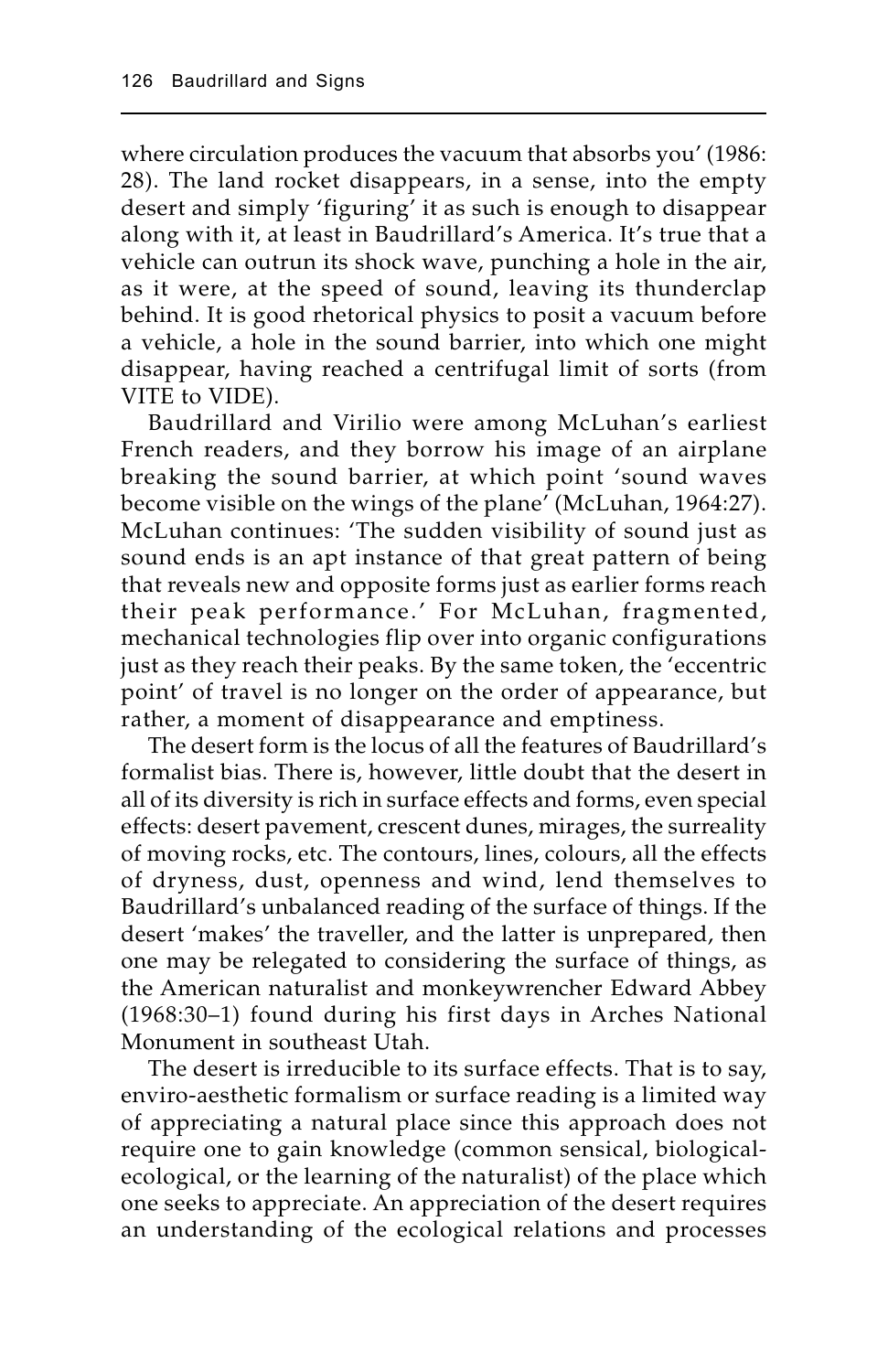therein and without a modicum of this knowledge one does not know what to appreciate. There is also a trivial side to this argument since Baudrillard is not interested in the desert as an ecological reality. When he claims to know the desert better than 'they' do, what he 'knows' is a form of pure travelling in an absence, a caricature of what he considers to be the 'American way'. In America, banality is next to epiphany and extreme heat delivers one from sense. What is a desert? Well, it's a garbage dump, a nuclear test facility, a tourist vista, the haunt of criminals and freaks, the host of malignant subdivisions. What is alive in this desert is the freeway, a gigantic pump, inhaling and exhaling up to a speed of 55 mph, as Morin once described it (1970:50).

At least since his essay 'Design et environnement ou l'Escalade de l'économie politique', Baudrillard has held that ecology volatilizes nature in order to reconstitute it, like orange juice, as environment (1972:254).<sup>1</sup> As a real referent Nature is dead and environment survives it. Environment is a designed semio-aesthetic form for the circulation of signifiers disconnected from their referents. Baudrillard, then, sets himself up as a theorist of the conditions which obtain after nature.

It is naive to believe that the desert eludes the 'cultivation' of nature. Still, there is reason to claim that one requires the insights of the naturalist in order to appreciate that a few inches, perhaps a few feet, below the surface of a dry lake bed, one finds salt water for salt tolerant plants; one may need to discover that certain trees signify potable water; that not all water in the desert is potable, and how one can tell that it is. Simply put, non-formal and nonaesthetic features are necessary for an understanding of the deserts of America. Of course, one does not learn how to appreciate the desert by staying behind the wheel of a car on the highway, looking through the 'lens' of the windshield (or, like Sartre, looking at the desert through the window of an airplane) at what may as well be geographic nullity. The semiotics of water does not become a pressing need along the way from motel to diner, unless of course it is a matter of micturition. Many of the signs one finds in the desert are empty of meaning, as Baudrillard has put it, from the vantage point of the driver's seat.

At the very least, the naturalist gets out of the car, off the road and, with fore- and in-sight, ventures into the desert. The naturalist Barry Lopez describes his procedure in a bit of autoburlesque: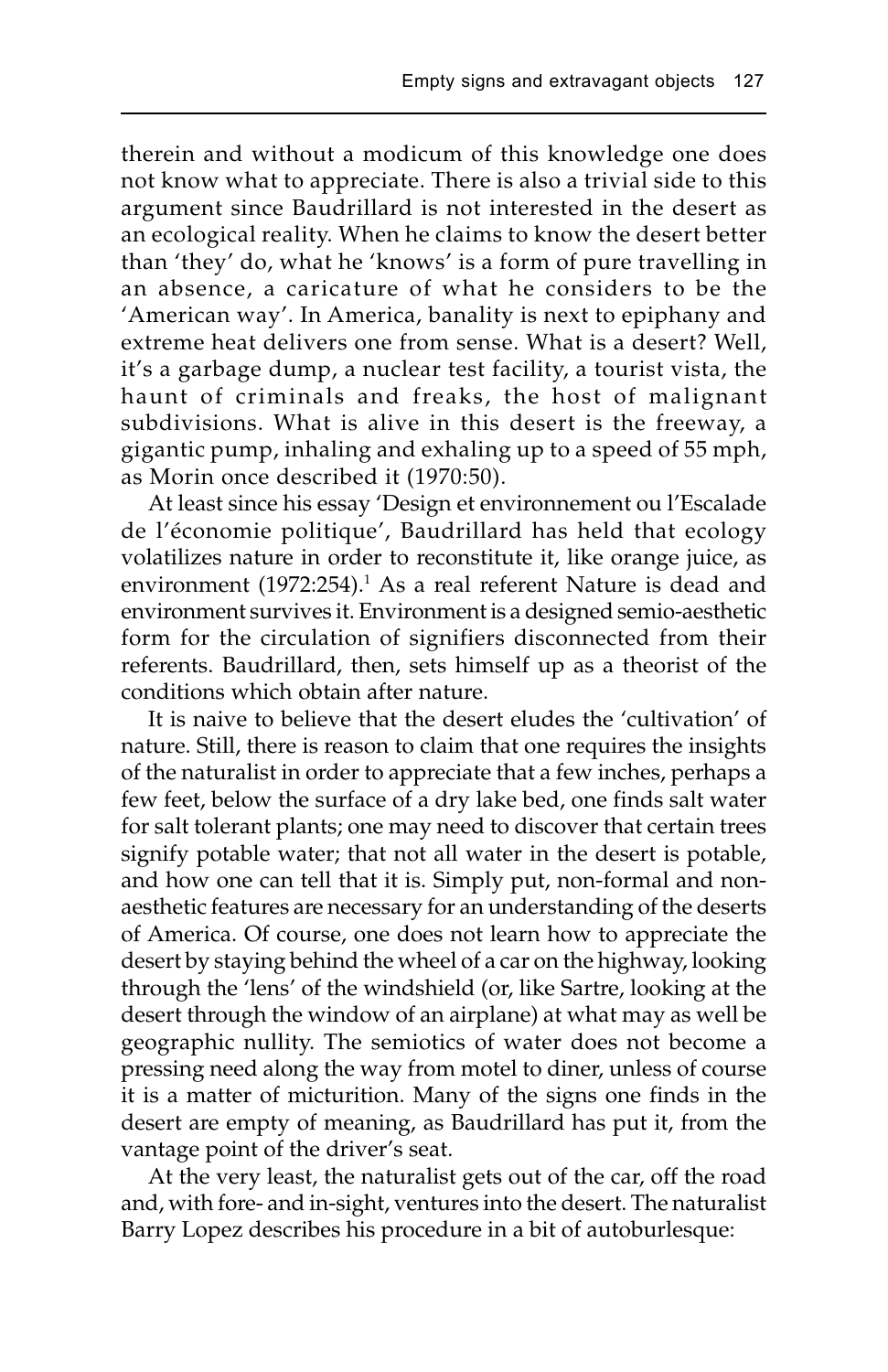I was crossing the desert. Smooth. Wind rippling at the window. There was no road, only the alkaline plain. There was no reason for me to be steering; I let go of the wheel. There was no reason to sit where I was; I moved to the opposite seat….

I moved to the back of the vehicle…and sat by the rear doors…. I opened all the doors. The wind blew through. I stepped out; ran away. When I stopped and turned around the vehicle was moving east. I ran back to it and jumped in. Out the drivers door; in through the back. I got out again, this time with my bicycle, and rode north furiously…. I lay the bike down and jogged alongside the vehicle…. I shifted it into neutral through the open door and turned the key off. I sat in it until it came to rest. I walked back for the bicycle. By a series of strippings such as this one enters the desert.

(Lopez, 1976: xi–xii)

Lopez's striptease parodies both off-road antics and the use of the desert flats as a recording surface for land speed records. He quite literally opens the vehicle up and enters and exits it as if it were a moving, porous membrane. The view of the desert as a mythic operator running along a Virilian vector severely distorts what may be experienced and how it may be imagined. This is, however, an important part of Baudrillard's approach.

How can one 'make' and most importantly be 'made' by the desert if one is neither in a position nor in a condition to accede to its charms, dangers and subtleties? My neo-desert fathers ventured into the *le désert* and overcame the temptation to consider where they were. This vicarious experience of the desert turned out to be an entirely inept victory in ecological terms. Ross (1989:222ff), for example, has sought to escape Baudrillard's desert by turning to an 'older desert tradition of communal exile' described by Reyner Banham in his *Scenes of America Deserta* (1982). It did not occur to Ross that Banham, like Baudrillard, was a tourist in America and that part of his fascination with desert forms may be attributed to the opportunity they afford to experience and understand simulation.

Let's return to our travel agent. No matter which journey one might undertake, one will be on a road to nowhere. But even this itinerary complicates matters because the road is nowhere. In *L'Ere*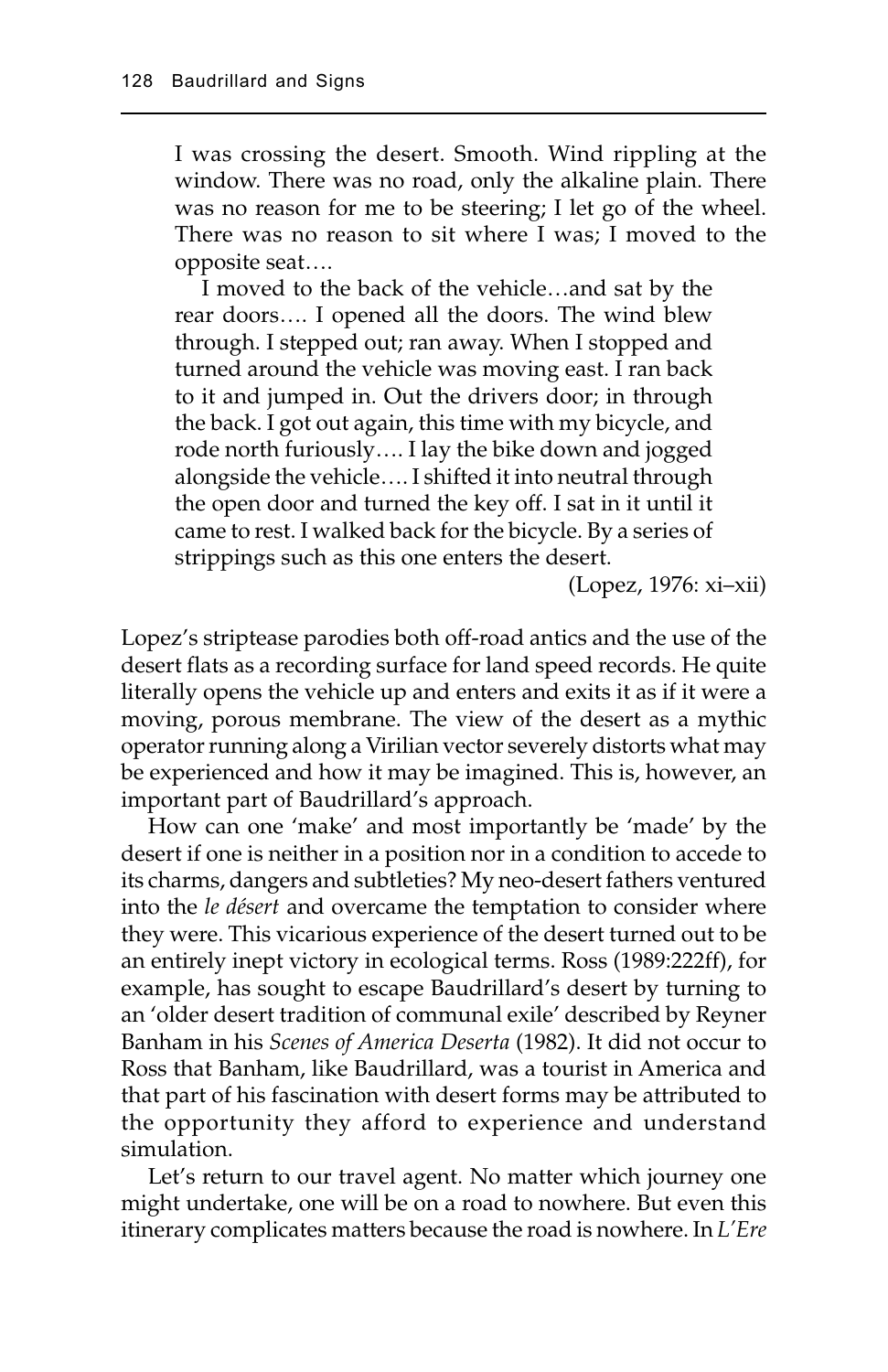*du vide* (1983), Gilles Lipovetsky defines postmodernity in terms of the desert produced by the forces and services of personalization. From this view, we are all active agents of the desert. 'Personalization' is a symbolic operation defined by the processes of desocialization (from the atomization of the social to the collapse of grand values, institutions and narratives) and desertification (not in the ecological sense but through the vicissitudes of autonomy). The near solipsistic pleasure achieved through solitary pursuits conjures, for Lipovetsky, the image of the neo-desert father. Lipovetsky's neo-desert fathers, his 'great priests of the desert', are *'les psy'* (psychologists, analysts, etc.). Postmodern France, Lipovetsky tells us through his choice of the 'priesthood', is a desert in which the disaffected, the indifferent and the apathetic all seek advice by confessing to the priests of psychology. What these priests have to offer is simple: they deal in methods of association in order to mend broken communities, and to redirect the postmodern desire for nothing: the desert is 'us'; it neither begins nor ends.

Notwithstanding the enormous popularity of analysis in France, Lipovetsky cannot find anything in this desert in terms of which a community might be said to exist or come to pass. As we have seen, Baudrillard used a similar metaphorical wash in order to desertify America, to empty it without recognizing the associative strength either of the concept itself or of the existing conditions themselves. In ecological terms, the desert takes its revenge by expanding. This expansion is not a march of tropes.

## **EXOTES LIKE US**

*Exotisme* is first and foremost a general theory of separation. A line of radical exclusion may be placed between all of the conceptual oppositions which Segalen suggested: for example, between Self/ Other, men/women, real/imaginary. These barred oppositions uphold Segalen's idea of the 'perception of the Diverse' (Other) as well as the conception of the distance between paired terms. Exotic experience is that of an irreducible and inaccessible alterity. The aesthetic fascination which the *exote* has for Difference is irreducible to the semiurgical and touristic bars of implication.

Segalen was well aware of the many unfavourable connotations of the word *exotisme*—in particular, 'expressions of distant lands' —but he retained it for etymological reasons. *Exo* signifies 'everything which is "outside" the unity of our facts of everyday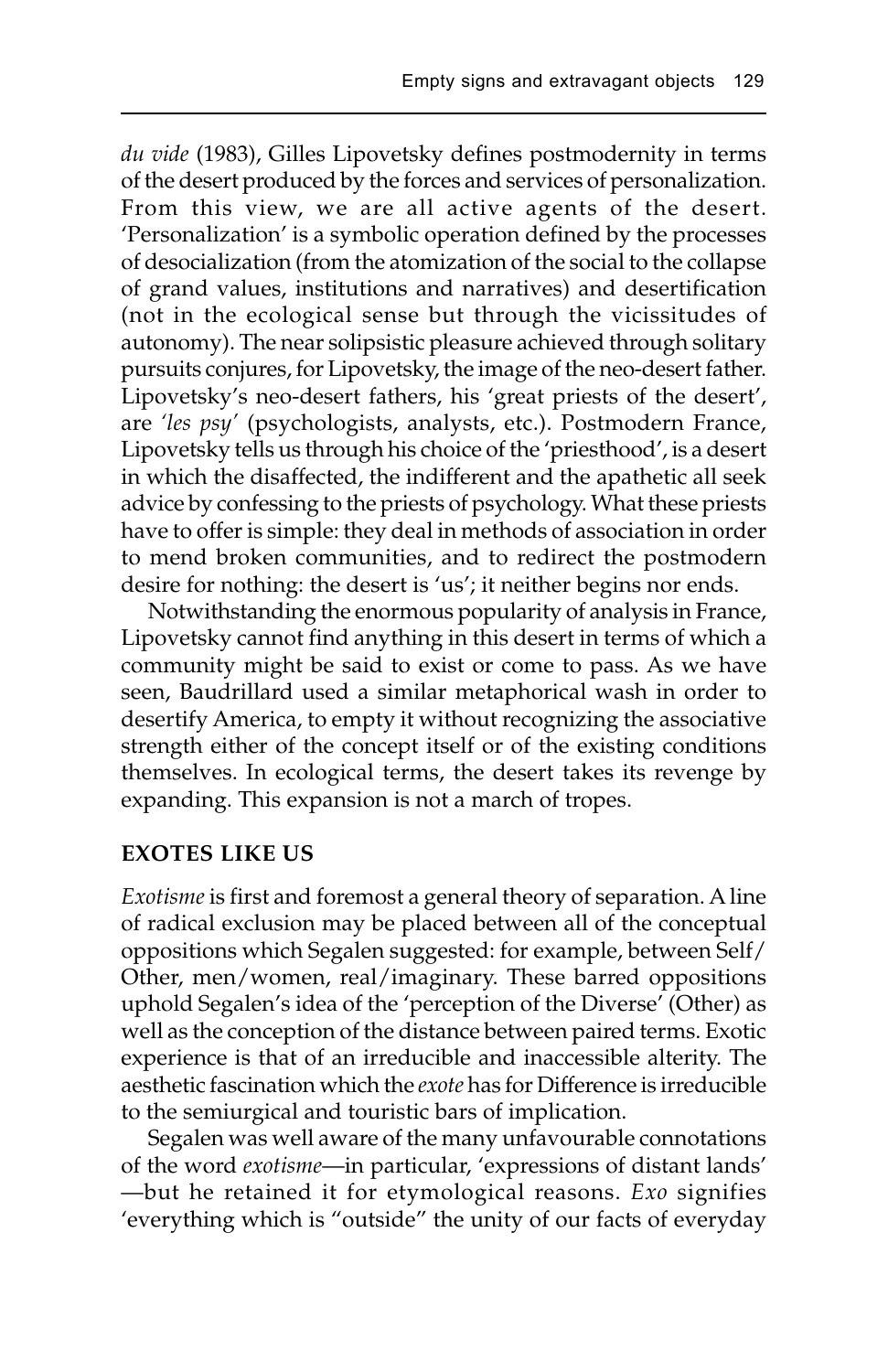consciousness, everything which is not our customary "mental tonality"' (1978:20). The Diverse (Other) was degraded, according to Segalen, through the gradual deterritorializations of tourism and colonialism. For Segalen, there are *exotes*—his own neologism and *pseudoexotes:* the former have the strength to conceive of all the flavours of the diverse and are born travellers, while the latter are mere tourists, 'procurers of the sensation of the diverse' and the authors of picturesque colonial literature.<sup>2</sup> Baudrillard fancies himself an *exote* and *Amérique* is a prime example of 'radical exoticism'. Baudrillard writes:

Genuine knowledge is that of what we will never understand in the other, of what in the other ensures that this other is not itself, and thus can neither be separated from itself, nor alienated by our look, nor established in its identity or its difference (never pose to others the question of their identity: it's the same for 'America' —the question of the American identity is never posed, it is the otherness of America which is at stake).

(Baudrillard, 1990:153)

In lieu of ethnography and ecology, Baudrillard embraces the principle of radical alterity. The Other cannot be seduced; there will be no 'psychodrama of alienation' for Baudrillard. The Other is simply incomprehensible; but, knowledge of this much is genuine. In the above passage Baudrillard makes two points. The first is that the Other is not itself. The second concerns the goal of recognizing the otherness of the Other.

The Other is incomprehensible and impenetrable. The 'acute and immediate' perception of this essential exoticism, Segalen and Baudrillard suggest, may also apply to the Self. This 'interior exoticism' is supported by the Self's and the Other's non-selfidentity; the subject, to use a different system of notation, is barred. The subject is, in fine, foreign to itself (desire and transparent selfconsciousness are barred). The subject is at least as radically exotic as the object.

My use of the concept of 'interior exoticism' differs from that of Baudrillard's colleague Marc Guillaume in his *La Contagion des passions*—which has the subtitle, *Essai sur l'exotisme intérieur* (1989). Guillaume believes that Segalen's *Essai* indicates a *coupure* in the representation of the Other in the colonial era. As the Other became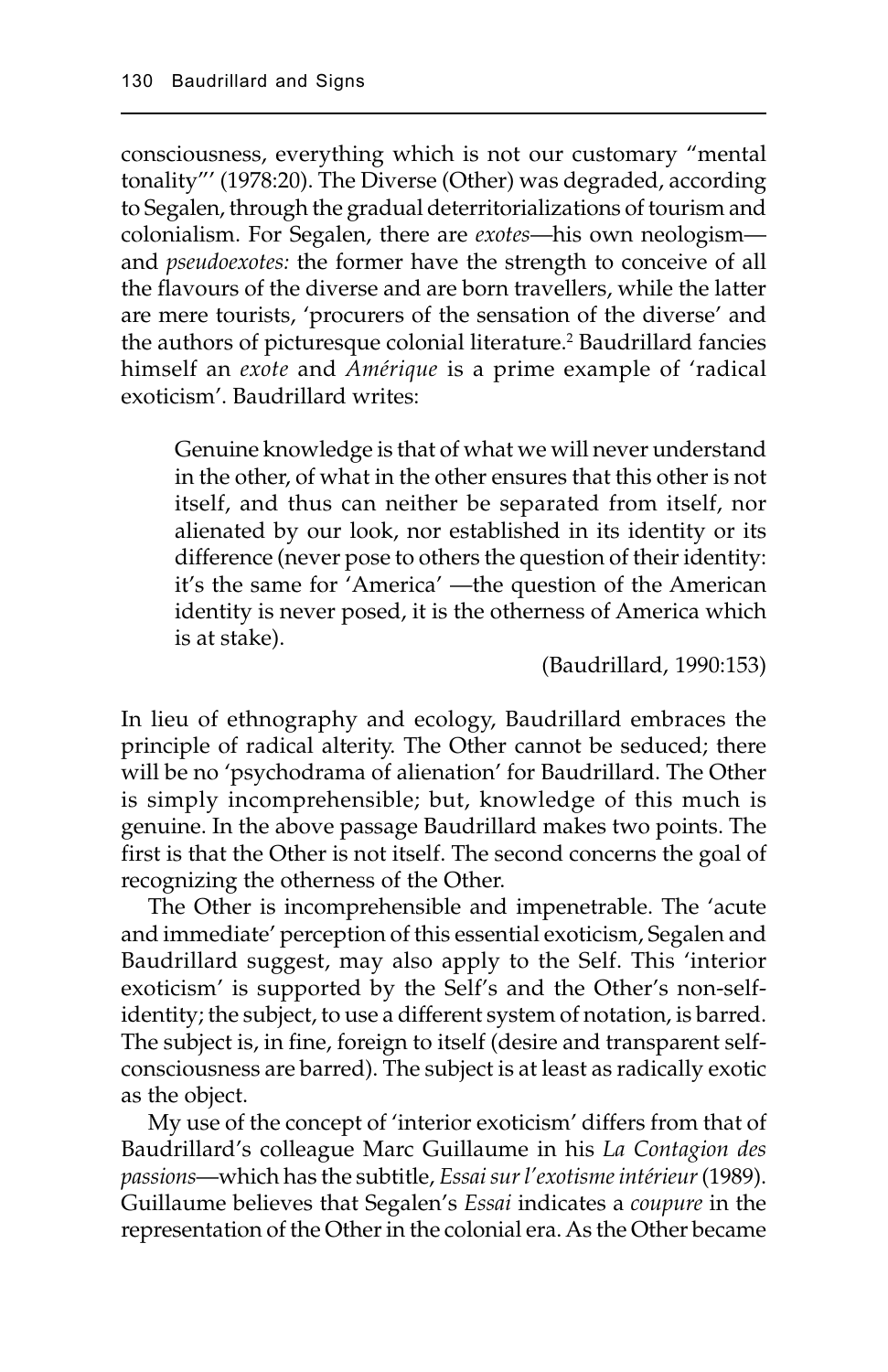more and more rare—a rarity manifested in the forms of *exotisme* due to the degradations of colonialism and policies of assimilation, Segalen sought to resist this process and to recover a strong sense of the essential difference of the Other. Guillaume writes: 'the *coupure* that Segalen indicated at the end of the colonial era is now completely and perfectly visible' (1989: 83). With the decline of the Other through the rise of global homogenization and the resolution of incommensurables, it became necessary to invent the Other as a fiction. The 'society of the spectre' arises, according to Guillaume, through new modes of being and exchanging—that is, communicating—with Others (spectres). This new 'interaction' is defined by anonymity (through the loss of the means of identification), the emergence of an electronically mediated distance between anonymous poles, and a flight into fantasy and simulation provided by telematics and other new 'interactive' technologies. These 'new forms of presence to ourselves and to others' are understood as survival strategies, as ways of adapting to the symbolic incoherence of contemporary culture.

It is not that *Amérique* is merely psychologically, sociologically or ideologically shallow. No, it is exotic because it upholds the otherness of the Other. Most of the 'critical' responses to Baudrillard's *Amérique* have pointed out in some way or another the many ways in which he has simply misunderstood America. But the hypothesis of *exotisme* delivers Baudrillard from understanding, intimacy, familiarity and fluency. Moreover, the *exote* holds 'fusion' in contempt:

Distaste for trivial exoticism. No longer seeking to abolish oneself before the other. Such is the temptation of Isabelle Eberhardt: fusional form, mystical confusion. She responds to the question how one can be Arab, in becoming Arab, by denying her own otherness. She can only die from it. And it is an Arab who precipitates it in the waves, so as to ruin this apostasy. Rimbaud never merges. His otherness to his own culture is too great, he has no need of mystic diversion.

(Baudrillard, 1990:154)

The *exote,* then, doesn't fuse; neither playacting nor becomingan-object will suffice. For the *exote* has Rimbaud's foreignness to his own culture; even better, an authentic *'exote'* was Glenn Gould at the piano playing Bach. Baudrillard writes: 'Glenn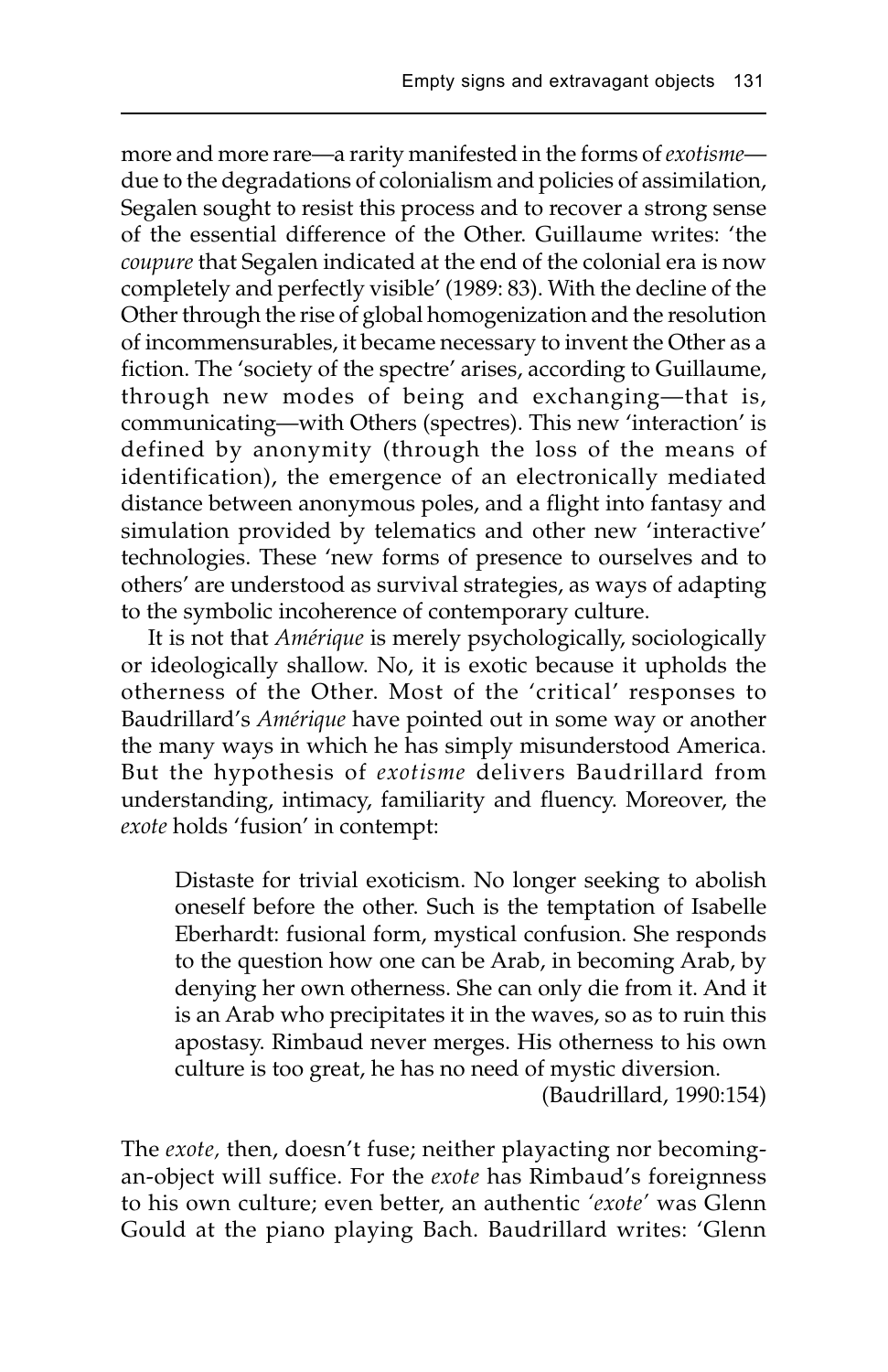Gould: his bodily trance, completely independent of the perfect technical mastery of his hands which fly over the keys without looking at them, while his head swings with his eyes closed. No pianistic grandstanding. The absolute ear' (1990a: 36). In 1964 Gould abandoned live public performances in favour of the studio. Innovative documentary projects for radio (contrapuntal radio) occupied him for some ten years throughout the 1970s. His now notorious personal quirks (interviews with himself, reviews of books about himself; his media personalities) and fascination with sound and recording technologies were in no way diversions. An *exote* does not abolish himself before the other of the score, the recording technology, his career, the concert audience; he does not play at becoming-the-greatpianist-performer, etc.

Moreover, Isabelle Ehnni, née Eberhardt, is a legendary figure in France and abroad; she is celebrated as a mystic in California, and treated as a protofeminist whose masculine attire, she insisted, only facilitated her desert passages; 'what Carlos Castaneda was to the new mysticism, Eberhardt is to feminism', one critic has remarked. Dubbed 'la Bonne Nomade' by René Louis Doyon in 1923, she would later be called *l'amazone des sables* and *la débauchée,* among other things. Her posthumous literary glory was undoubtedly carried forward by the French desert imaginary of *le Maghreb* and *l'Arabe,* especially in the context of colonial literature and its visions of occupation, exploitation and the brutal reduction of indigenous resistance. Eberhardt at once seemed to repudiate and to succumb to these ideas. The enigma of Eberhardt and her paradoxical standing does not stop here.

Such is the case with respect to her so-called 'conversion' to Islam, which she herself called into question by claiming that she was born a Muslim and thus never changed her religion; having written under the name of Mahmoud Saadi in the French Algerian press, she claimed that her journalism repudiated the charges of her detractors that she was anti-French and antisemitic; her life assumed mystical proportions after she 'miraculously' escaped an assassination attempt. From this moment forward she believed she was chosen and subsequently began her 'mystical quest'.3

In Baudrillard's terms she had what may be called at best a 'passive exotic conscience', a typical *idéologie indigénophile.*<sup>4</sup> Indeed,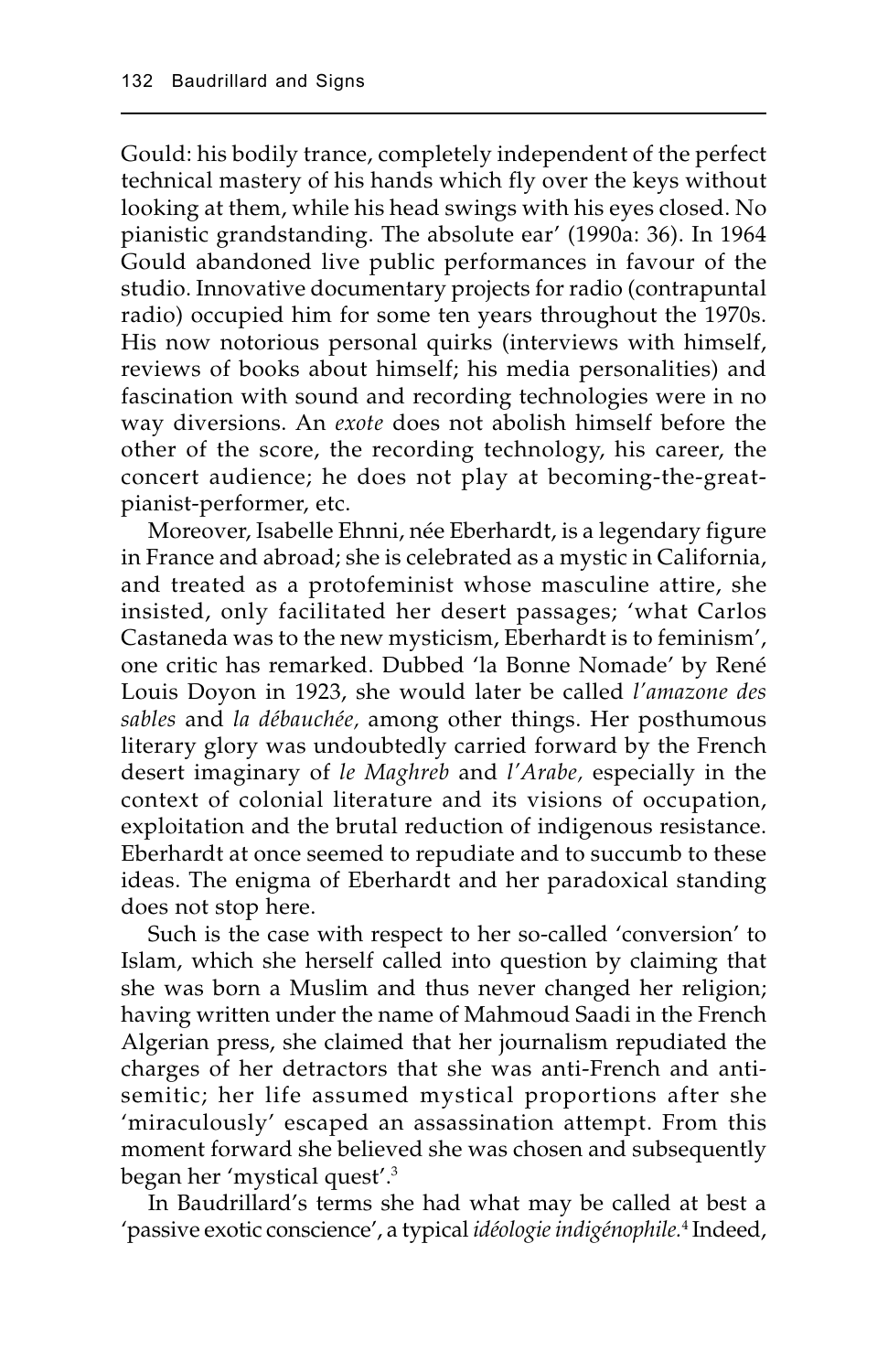one of Eberhardt's goals was to fuse with the Other of Islamic North Africa. From another perspective, Baudrillard's use of Eberhardt is consistent with his efforts to repudiate mystical fusion as a selfdefence, and as a relevant position in general. Baudrillard directly refers to Eberhardt's death in an uncharitable manner. He seems to have drifted in a mental desert landscape from drowning to revenge (he adds an element of the assassination attempt to her death). Eberhardt died at the age of 27 years in 1904 at Aïn Sefra. It is for the most part assumed that she drowned after having disppeared during a period of torrential rains in Aïn Sefra which overflowed a canal *(un oued)* and flooded the village. Her body was recovered several days later in the silt under the rubble of her house. Still, it is paradoxical that she drowned in a desert. By contrasting Eberhardt with Arthur Rimbaud, Baudrillard lays to rest the popular and completely speculative suggestion, repeated by several French writers, that she was the daughter of Rimbaud.

Baudrillard thinks that 'the worst is understanding, which is only a sentimental and useless function' (1990:153). How does this claim inform his reading of America? There is no truth of America because the *exote* has no interest in this notion other than in embracing the genuineness of non-understanding, in preserving Difference. Barthes's Japan, one may recall, was a faraway place composed of features from which he invented a system of signs. He did not speak Japanese; rather, he appreciated the irreducible difference of language whose richness was due to the absence of referential alibis and the fundamental emptiness of signification. This 'Japan' was not deep; ultimately, it was full of empty signs whose signifieds had fled from the scene.

For Baudrillard, Americans could not possibly understand themselves to be models of simulation because they suffer from the hypothesis of *exotisme* imposed upon them. Americans, it would seem, are 'savages' since Baudrillard thinks 'if we do not understand the savage it is for the same reason that he does not understand himself' (1990:153). Americans are savages and foreign to themselves by definition. Further, America is *the only primitive society of today,* Baudrillard writes (1986:21). It is fundamentally primitive. He crosses America as though it were the primitive society of the future. These socalled 'savages' have been erased by two projections: first, the indigenous peoples of America are considered to have been great. They exist historically. Second, 'savages' in general exist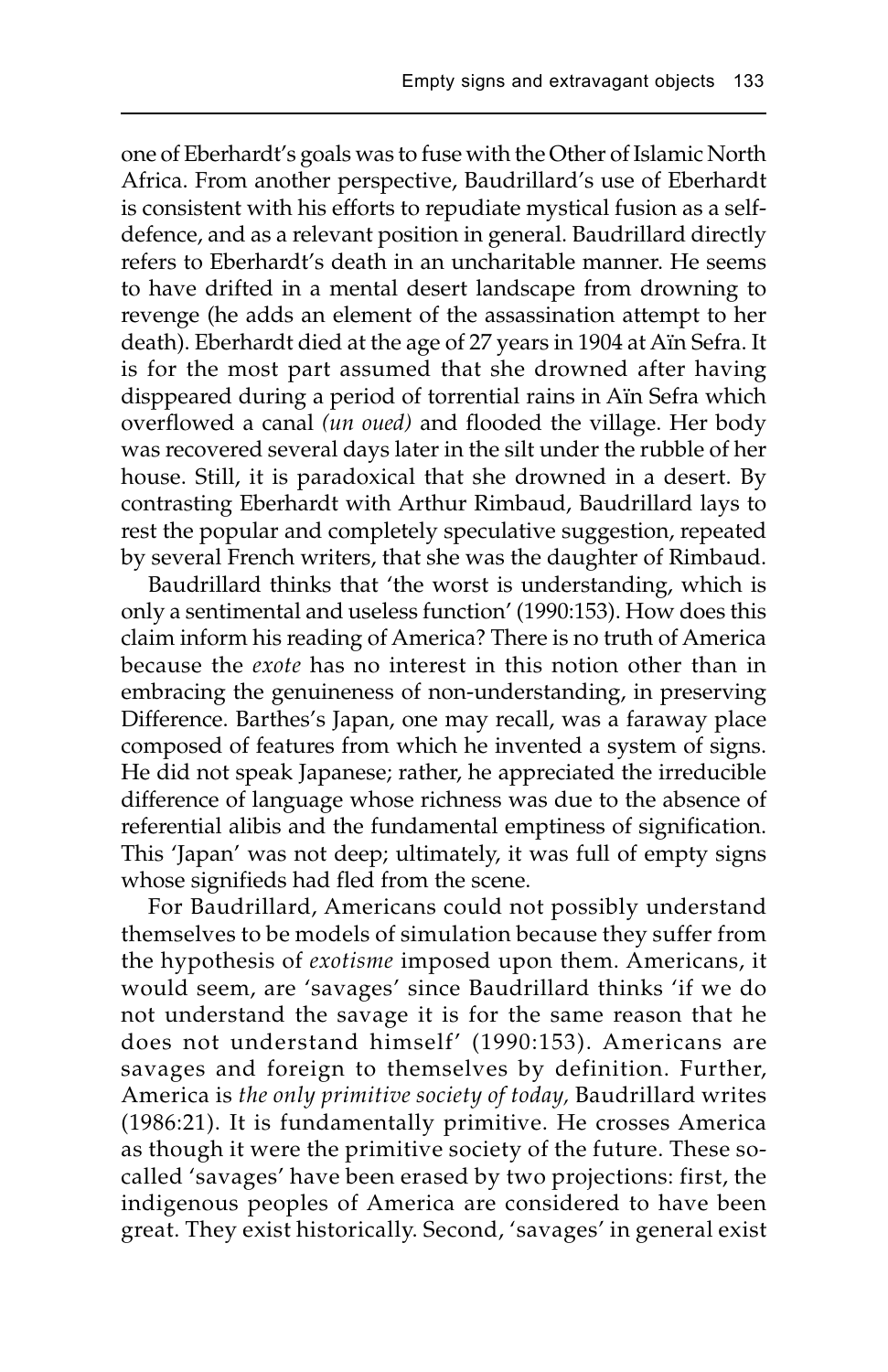'as if' in a hypothetical future. Baudrillard thinks that it is perhaps only *les Indiens* who have interpreted the geological signs of the Grand Canyon and Monument Valley. In Navajo country, Baudrillard writes, 'one understands why the Indians required such a powerful magic and so cruel a religion to exorcize such a theoretical grandeur and a geological and celestial event as the desert, in order to live up to their surroundings' (1986:14). Today, much of Navajo country has become a park, and one finds traces—according to the first exclusion—of a once mighty nation.

Baudrillard adds that the 'experimental attraction' in Arizona called Biosphere 2 is an artificial desert constructed in a natural desert, in Biosphere 1, as it were. This artificial desert of miniaturized ecological systems under glass supports a terrible irony: 'extraterrestrials' are ordered to study survival and virtual immortality in the very place where Native Americans, who were much better adapted, were destroyed (1992:124). Baudrillard has also advanced the more general and disturbing hypothesis that Native American peoples (without tribal distinctions) have had 'a strange complicity…in their extermination [by the Spanish, the Whites, the State, etc.]: it was the only way for them to protect the secret of alterity' (1990:138). If one does not play the game of a negotiable alterity in a world of universal difference (an ecumenical and structural humanitarianism which is never symmetrical but always violent), then one will be exterminated; even if one plays this game, one remains in an impossible position because extermination will take place by means of differentiation, the most subtle and slowest form of extermination (small 'd' differentiation is never exotic and radical). Baudrillard implicates, on Segalian grounds, the native peoples of the Americas in their extermination. The stakes of this theory are both horrible and unjust. But this is not a straightforward case of blaming the victims. For Baudrillard writes: 'Racism does not exist when the Other is Other, when the Outsider remains outside. It begins to exist when the other is different, that is, when the other is dangerously close' (1990: 133). Nobody, it seems, can escape racism in a world of universal structural differentiation. Even though Baudrillard (1990: 154) praises Barthes's book on Japan, the latter's sense of difference is semiolinguistic and therefore, in strict terms, it succumbs to the faults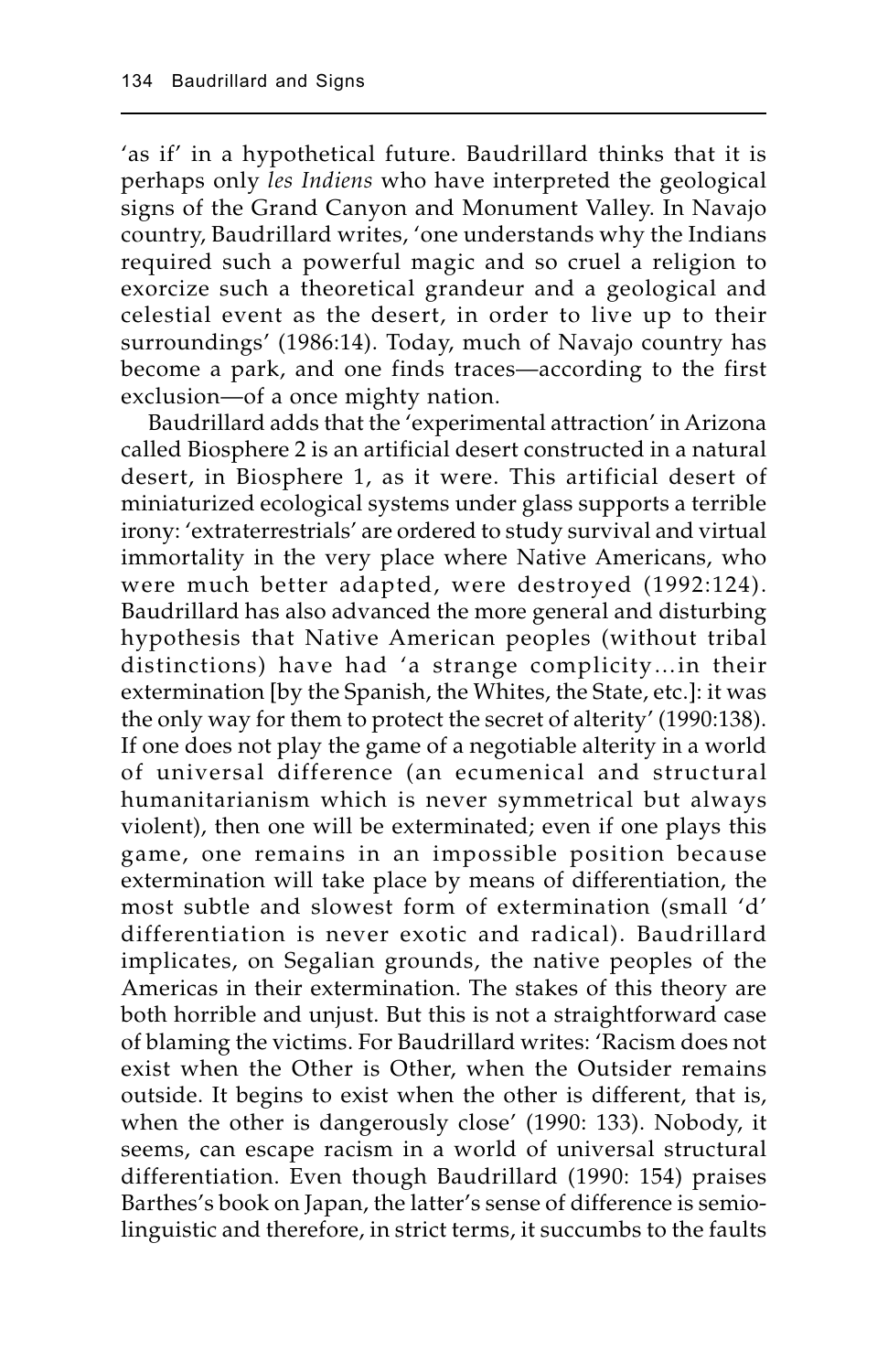of structural relations in general. The primitive societies of the future can only escape extermination if their alterity is essential, radical and singular. This is the utopia which may exist after structural differentiation has been destroyed. Even so, those who carry out such exterminations are also condemned, according to Baudrillard, in the long term by their own systems of extermination. Baudrillard's effort here is to push racism to its extreme in order to destroy it. In order to accomplish this critical task, it is necessary to be more racist than racist (the standard Baudrillardian formula of more x than x remains the same), but without knowledge of the consequences or at least the willingness to turn a 'blind eye' to them. In the short term, the effects will be disastrous. In the structural game of differences, all differences are close and nothing is truly exotic; there is neither an Absolute Other nor an incomparable non-structural Difference. These are the dirty secrets of *exotisme:* anti-feminism, anti-egalitarianism, hyperracism and anti-colonialism, but the last only by default.

## **WILY PROPS AND VENGEFUL OBJECTS**

I continue my exploration of Baudrillard's relationship with several traditions in the theatre by examining his controversial concept of the 'revenge of the crystal'. The crystal's revenge has been treated as an anti-human, cynical 'capitulation to reification' by Kellner (1989:154). From a different perspective, Gane (1991:69–70) hints at the broader aesthetic context in which the concept belongs by referring to the Underground man's fear of the rise of the Palace of Crystal in Fyodor Dostoyevski's *Notes From Underground,* in relation to Baudrillard's attempt to recover what cannot be accounted for in any political economy. Gane thinks that no such capitulation has taken place because both Baudrillard and the Underground man claim that there is something which cannot be reduced to the crystal palaces of perfection erected by 'progressive humanists'. In Dostoyevski's novel this unclassifiable something is a principle of goodness, while for Baudrillard it is a fatal reversal embodied in the genius and cunning of the pure object or crystal.

Although Gane does little to develop his reference to Dostoyevski, he points out that the Palace of Crystal signifies the complete mastery of human beings by means of scientific reason.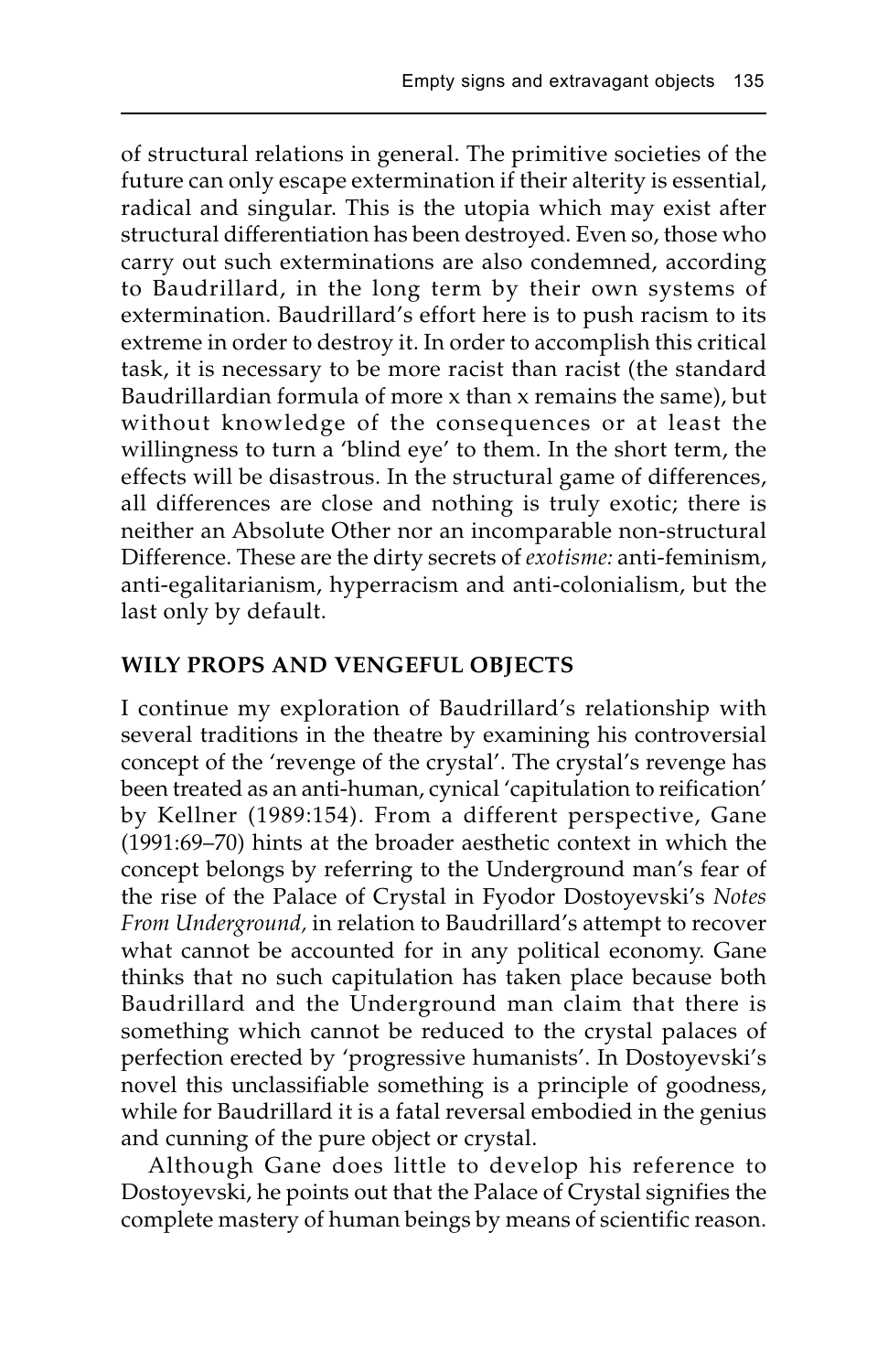Nature and society will, then, be played like 'a sort of piano keyboard or barrel-organ cylinder', as Dostoyevski imagined. But the Underground man insists that human beings do not always act according to the dictates of reason and in their own best interests: 'it is indeed possible, and sometimes *positively imperative* (in my view), to act directly contrary to one's own best interests. One's own free and unfettered volition… inflated sometimes to the point of madness—that is the one best and greatest good, which is never taken into consideration because it will not fit into any classification' (Dostoyevski, 1972: 33–4). In Baudrillardian terms, the abstract combinatorial possibilities dictated by the code *inter* human beings in the Palace of Crystal. This palace is perfectly sterile because it has expelled its *part maudite* (accursed share). Every effort is made, Baudrillard thinks, to expel evil from paradisiac palaces of crystal. This search for 'operational whiteness' equals death. Today power accrues to the one who can reintroduce this devil's share into crystalline systems. Indeed, what frightens the Underground man is that it may not even be possible to stick out one's tongue at the 'eternally inviolable' palace. There is, however, something ironic in the very idea of the crystal palace which runs counter to its realization. For the Underground man, the independence of volition is irreducible to the algorithms and mathematical expressions of human desire, whereas for Baudrillard one may say that there is a certain crystal which demonstrates its indifference to the dictates and structures of the palace by pursuing its own interests. Baudrillard does not directly borrow the idea of the crystal from Dostoyevski. Gane's turn to literature in order to track the polysemic crystal indicates, however, the aesthetic context which I will explore in this section.

The story of the object told by Baudrillard may be constructively contextualized and elaborated upon through a reflection on two developments in the theory of drama. In particular, it is Antonin Artaud's theatre of cruelty to which I turn for a source of a theoretical and theatrical context for the notion of the object's revenge. In the second instance, I appeal to the semiotics of theatre of the Prague School (especially the groundbreaking protostructuralist work of Otokar Zich in the 1930s and Jiri Veltrusky's dialectical structuralism of the 1940s) in order to explain how a certain energy and oddity may be said to reside in an object. The fundamental theatricality of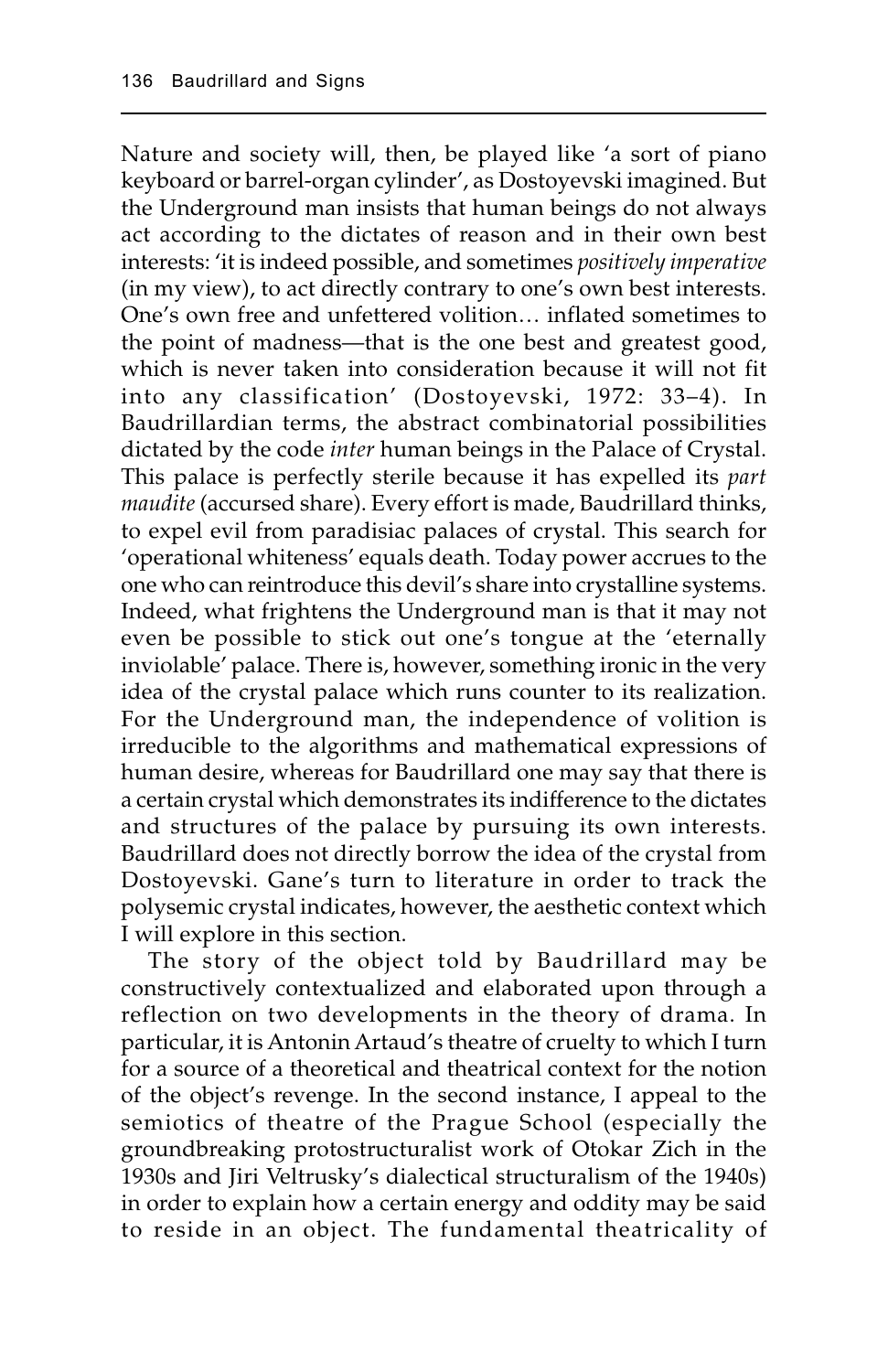Baudrillard's theorization of the object, or what one may call the drama of theory, has led me to consider the theory of drama. In this light, Patricia Mellencamp's remark in her essay on Baudrillard and Herbert Blau seems misleading: 'Baudrillard's is a grey world without theatre' (1985:144). Given Baudrillard's debt to Jarry, for example, such a phrase seems patently false. What Mellencamp alerts her readers to is the end of theatre as representation, the end of the ironically named 'Baudrillard scene' in the transparency of the obscene. Mellencamp's phrase may be understood in the context of Artaud's turn to objects, gestures and non-linguistic signs. This is a theatre in which the object will have its revenge on Western metaphysics. The relationship between Artaud and Baudrillard may be best understood within the context of the diverse critical positions taken on Artaud's writings by key poststructuralist thinkers.

In 'De système des objets au destin de l'objet', in *L'Autre par lui-même,* Baudrillard describes a 'double spiral' winding forward from his early engagement with objects in *Le Système des objets* toward a switching point at which his subject-based theorizing ultimately moved to the side of the object: 'The desire of the subject is no longer at the center of the world. It is the destiny of the object which is at the center' (1987:69). In what at first appears to be a flight into hyperanthropomorphism, Baudrillard posits a principle of reversibility which plays a game with, primarily but by no means exclusively, the subject/object distinction at the heart of the Western philosophical tradition. In this reversal, the object 'takes revenge'. It is the object's destiny to take revenge on the subject through the 'passions' of indifference, inertia, ironic silence, conformity, etc. The object, then, leads the subject astray; in this way it avenges its subordination and marginalization.

The fatal strategy of the object consists neither in its dealienation and liberation, nor in its (re)production of value-giving intentionality on the model of an ego. The object does not mimic the subject's operations. Rather, it has an 'Evil Genius' and is fatal inasmuch as it is enigmatic. It is this enigmatic quality which enables the object to challenge the subject's will to know, control and conquer its universe. Baudrillard's crystal is neither passive nor a subject. It is not involved in a process of projection and identification (the mirror stage, desire, etc.). The crystal has a destiny rather than a desire to fulfil. This pure object's passions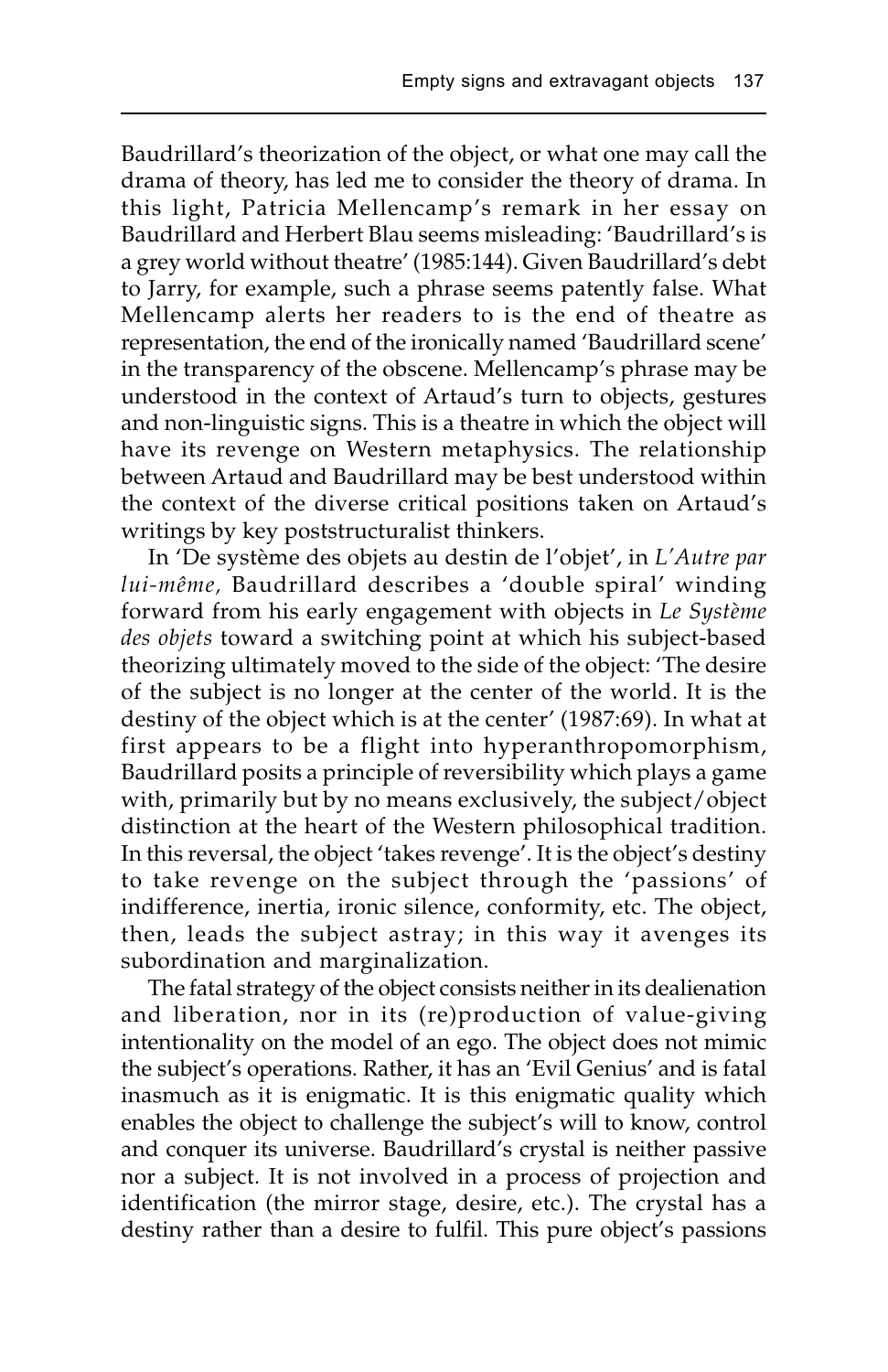are on the order of irony, inertia and the ruse, while the passions of the subject are invigorating and final (expressing and fulfilling desires and claims).

The crystal is fatal in several senses. First, it is irresistible and will be the ruin of the subject; not only is the object seductive, it remains indecipherable, and as such it fulfils its destiny by thwarting the will to power/knowledge/mastery of the subject. Second, Baudrillard's concept of the object's destiny is buoyed by the crisis of the subject in structuralist and poststructuralist discourses. Baudrillard takes advantage of the 'death of the subject' and the critiques of power, knowledge and history to exploit this moment of weakness by effecting a turnaround on behalf of his special object. He would have his readers believe that the object was only waiting for an opportunity to realize its destiny.

Baudrillard's crystal is a polysemous figure which may be identified with anyone and anything treated, traditionally and otherwise, for better and for worse, as an object. This does not mean the revenge in question is that of the objectified over the objectifiers. Although Baudrillard claims that his pure and fatal object is not a subject, he does admit that it can designate 'people and their inhuman strategies' (1983:204). After all, there are no terms in his description of the objective passions of the object that are inappropriate for some subjects. They, too, can create confusion, surprise, behave like objects, treat one another as objects, cultivate indifference, believe in destiny, etc. But this is surely not Baudrillard's point since the crystal is neither simply an animal nor a vegetable, and not exactly a mineral. Baudrillard's crystal is a precious thing to be sure, itself unlikely to be crystalline; rather, it is like the ball toward and into which one gazes in order to arouse a myriad of sensations. The crystal is a fetish whose potency is tied to its ambivalence, by which I do not mean the sort of attitude one may take toward the power of a crystal ball.

The crystal suggests the undecidable sponge Derrida found at work in the poetry of Francis Ponge: a zoophyte such as a sponge has a medusant character, he writes, because it is 'neither simply a thing, nor simply vegetal, nor simply animal'. The sponge is an animal plant, full of water and air, and a medium which incorporates and expunges (Derrida, 1984:68ff). Baudrillard's crystal is just as much a sign of writing as Derrida's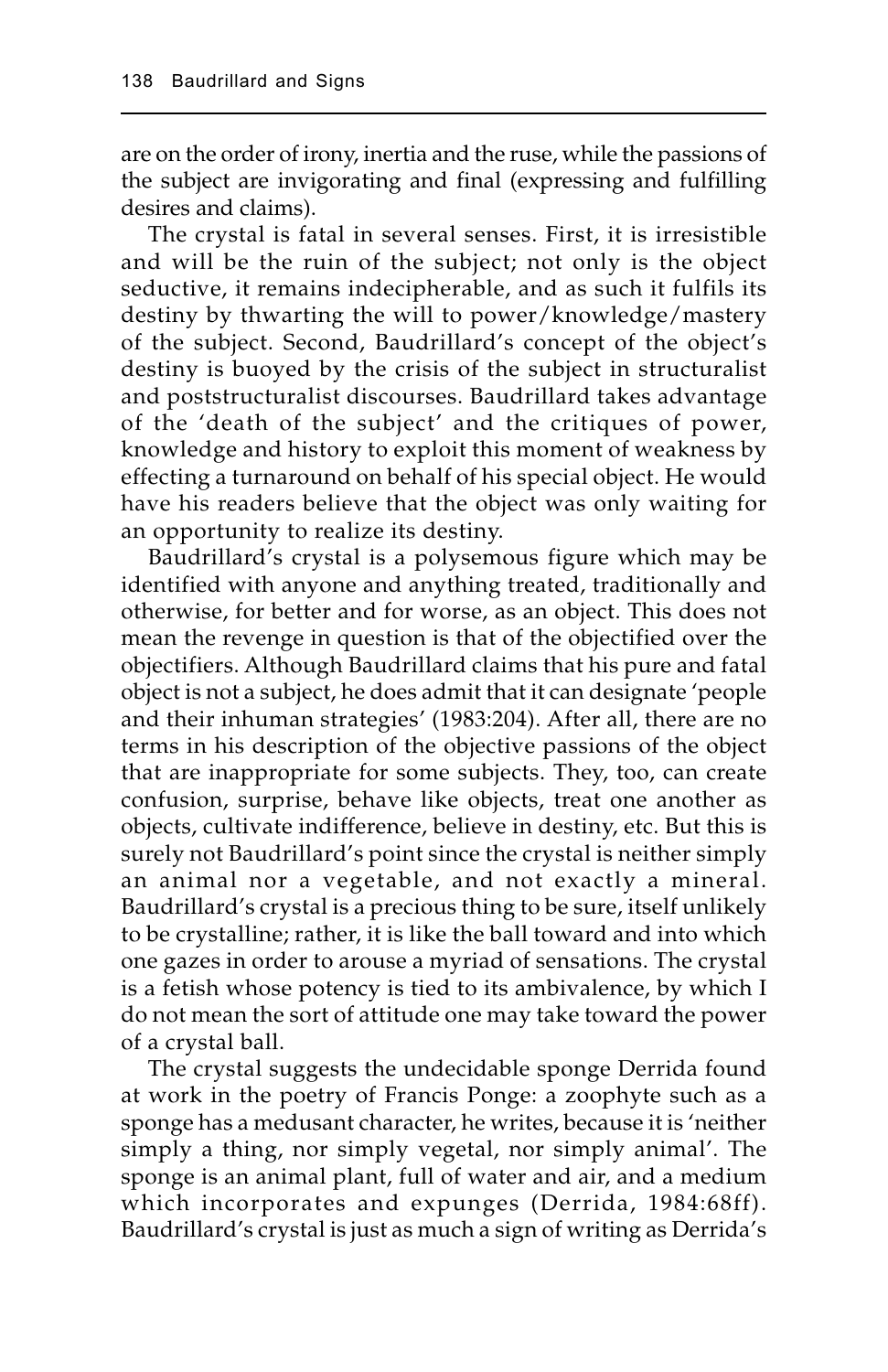sponge. It is precisely the sort of textual operator he needs to effect a writing practice equal to the demands of the symbolic order he has consistently favoured in his theorizing. The crystal is Baudrillard's precious hybrid object, a transparent medium ready to be filled with content like McLuhan's electric light. The crystal is the sort of hybrid in which Baudrillard has always shown interest. An object may be a perfect domesticate, but is a domesticated animal such as a dog a perfect object? For the dog, Baudrillard thinks, is a household 'object', often no more than a piece of sentient furniture, bred for the narcissistic interiors of urban dwellings, absolutely dependent upon its owner whom it exalts, and castrated either physically or symbolically. Like other interior animals, Baudrillard maintains, dogs are a species in between beings and objects (1968:107–8; 1987a: 138, 194–5). In order to be a perfect object, a dog must always exalt its owner, it must never break down, as it were, enduring like a prized possession. The perfect domesticate is found in a Disney character: the barking ottoman which regains its full share of caninity when the spell over the castle is lifted at the climax of the film *Beauty and the Beast*. There is, then, a bestiary in Baudrillard, but not in the deliteralized sense Gane would have one believe in his Baudrillardian bestiary without animals! (See also Baudrillard's repeated references to beautiful, little translucent scorpions which symbolize evil and whose absence from Biosphere 2 creates a symbolic imbalance (1992:119–21).)

The identity of the promiscuous crystal fluctuates, drawing the reader of Baudrillard in several directions. Baudrillard's concept of ambivalence (one of the means by which the symbolic moves beyond signification) makes the crystal's identity uncertain. This ambivalence is, most importantly, immanent to the concept of the crystal, and this enables it to function as a lure in Baudrillard's text. Brian Singer—who translated *De la séduction* into English (1990b) —recognized that his own ambivalence about Baudrillard was in the end immanent to the work itself; yet, this is for Singer the work's fascination (1991:150).

The play of uncertainties is part of what I call the drama of Baudrillardian theory. The inexorable rise of the pure object is the drama of theory. The tactical manoeuvres of Baudrillard's crystal lead me directly into the theory of drama.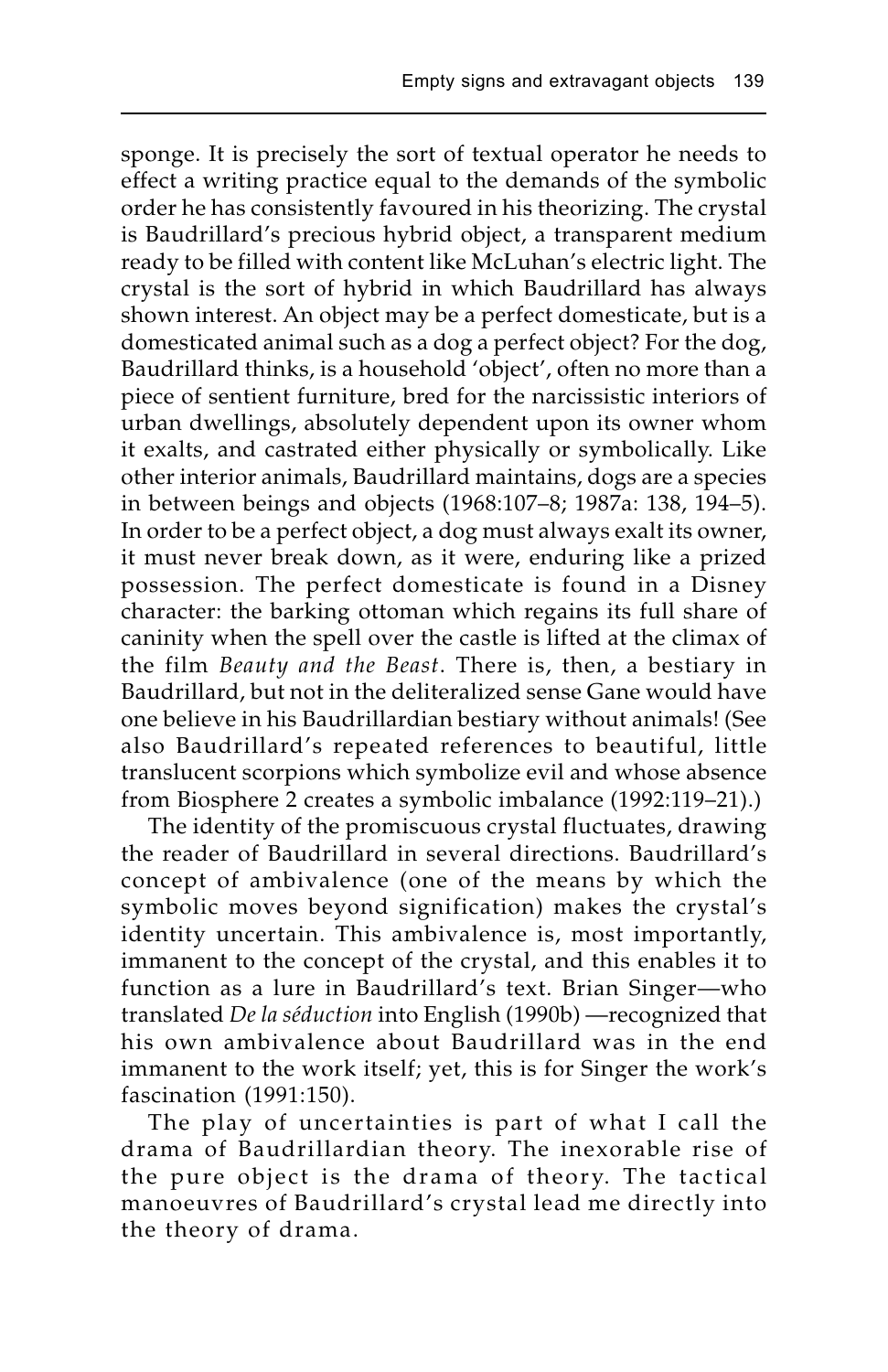Postmodern theatre was born with Artaud's *Le Théâtre et son double* (1964) in the 1930s (McGlynn, 1990). As early as the mid-1920s, Artaud had already conceived of the theatre as a challenge to the spectator, as an event which would instill in the spectator the idea of its profound seriousness and demonstrate that one would no longer be able to leave the theatre unscathed. His experiments with the Alfred Jarry Theatre were decisive for the emphasis he came to place on the theatre as a means for challenging the Western tradition itself, especially the form of a naturalistic theatre which sought to imitate reality. The idea of the 'masterpiece' also became a target for Artaud. In the brief essay 'Sur le théâtre balinais', Artaud—with all the hyperbole of someone who wants to conjure a miracle—highlights the importance of objects and their ineluctable advance against the hegemony of words in a struggle to express themselves in their very concreteness. In this sense the danger, surprise and astonishment experienced by the spectator would, for Artaud, be provoked by things themselves (1964:100–1).

While the importance of Artaud's contributions to contemporary debates on representation in poststructuralism has been recognized by numerous scholars, this recognition has not equalled uncritical acceptance. For Artaud remains a controversial figure whose ideas are still hotly debated.

In 'The Theatre of Cruelty and the Closure of Representation', Derrida describes this theatre's production of a 'non-theological space' (1978:235ff). This space is neither opened by means of speech nor is it merely an addition to a dramatic work. By challenging the privileged status of the already written, lived or thought by means of mise en scène itself, Artaud exceeded, in Derrida's words, 'all the limits furrowing classical theatricality (represented/representation, signifier/signified, author/ director, actor/spectators, stage/audience, text/interpretation, etc.) [which] were ethico-metaphysical prohibitions, wrinkles, grimaces, rictuses—the symptoms of fear before the dangers of the festival' (1978:244). This space of festival is opened every time a bar is lifted between the aforementioned paired terms; this bar game may be defined as a *refusal* to re-present a pre-existent text and a *refusion* of hitherto barred terms. The theatre of cruelty has no place for 'the supreme Logos', the man-God; it is not a 'theatrum analyticum', the analytic scene of the return of the repressed. What Derrida saw in Artaud was his courage in the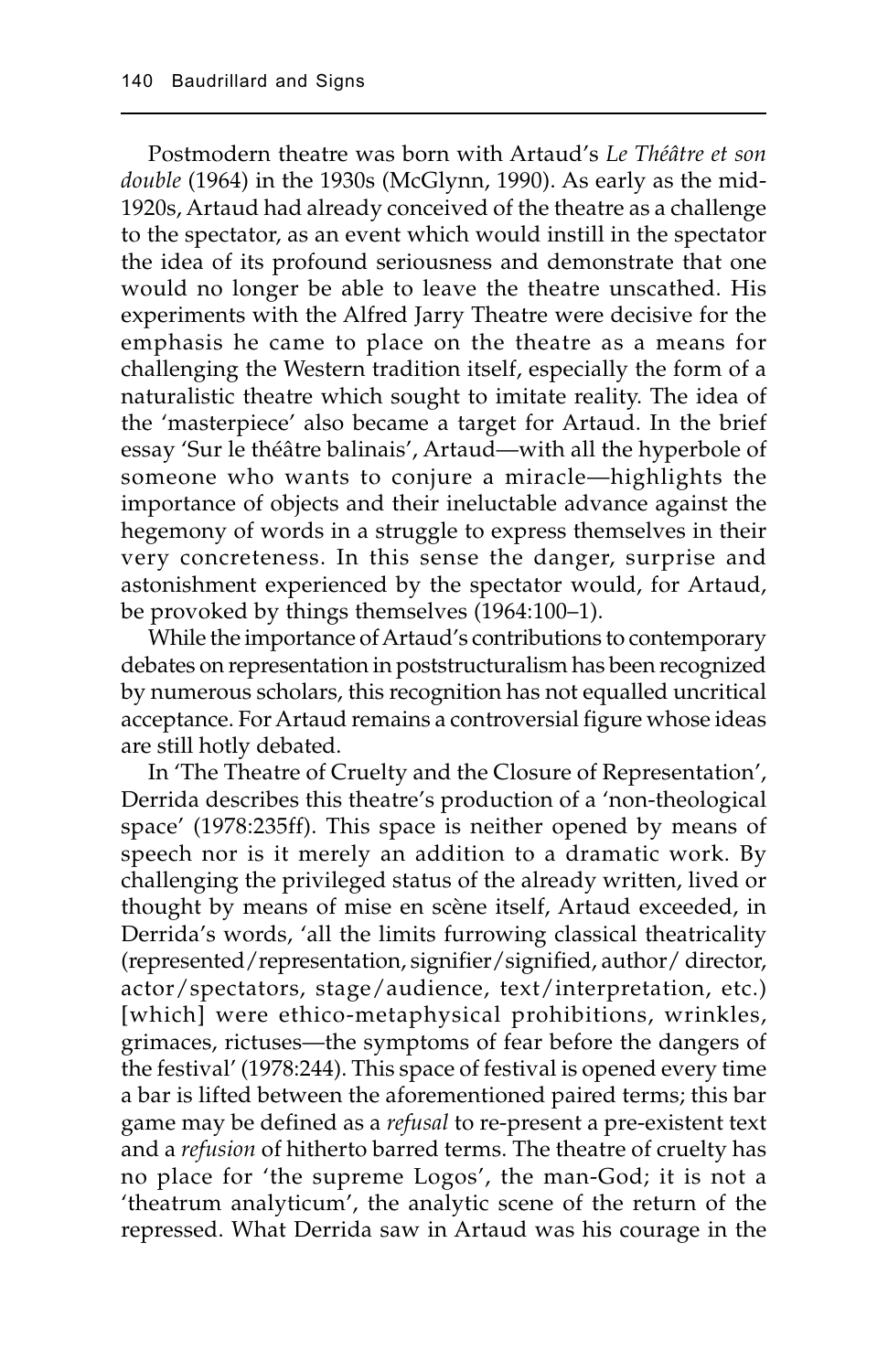face of recognizing that no theatre could possibly fulfil his desire. Artaud was caught in a struggle to represent what is unrepresentable and to find a space which could be used to demonstrate life to a being whose 'only inhabitable place—locus —is language', as Kristeva has affirmed.

'Modern theatre does not take (a) place', Kristeva writes, for the reason that one is always in language, in a space structured by what she calls the symbolic. In dislodging speech from its dominant role in the theatre and the tradition, Artaud did not take solace in silence. This is not a speechless theatre, even though Kristeva suggests as much in her remarks on Artaud's effort 'to do without language' and his turn to 'colors, sounds and gestures' (Kristeva, 1977:131). Artaud believed that there is no escaping from language in the theatre, despite one's best efforts. There is only the conscious rigour of a cruelty which is not clouded by the unconscious (a concept for which Artaud had no use), or what Kristeva includes in her concept of the semiotic. Kristeva criticizes various attempts (by Robert Wilson, Yvonne Rainer, Richard Foreman) in the French and American theatres throughout the 1960s and 1970s to realize Artaud's dream of an immediate, communal theatre without the remainders of text, readers and interpreters, and a thrill-seeking bourgeois audience. These efforts could only represent the unrepresentable, remainderless energy of Artaud's conception of such a theatre, caught as they were in the trap of failing by succeeding. They heightened the desire for a place to 'remake language', or at least to reassemble the semiotic and the symbolic once more. The Artaudian 'festival' is not for subscribers.

The 'non-theological space' of Artaud's theatre is, in Lyotard's short essay 'La dent, la paume', thoroughly 'theological'. Derrida's enthusiasm for Artaud is not contagious. Between A and B (i.e. signifier/signified, work/performance, tooth/palm) there is a gap *(nihil)* which must always be bridged by a connection *(religio)*. Mind the gap, Lyotard says, because the bar differentiates and connects the theatre with something beyond itself; don't let the bar become a religion of representation. The bar binds the sign; a Marxist-materialist conception of language is the 'religion' of Brecht's epic theatre; and, as Hans Bellmer digs his nails into his palm when he has a toothache, Lyotard thinks that the palm represents the tooth for any *réflexion,* for all *réflexologie* (1973a: 96). Artaud fares no better.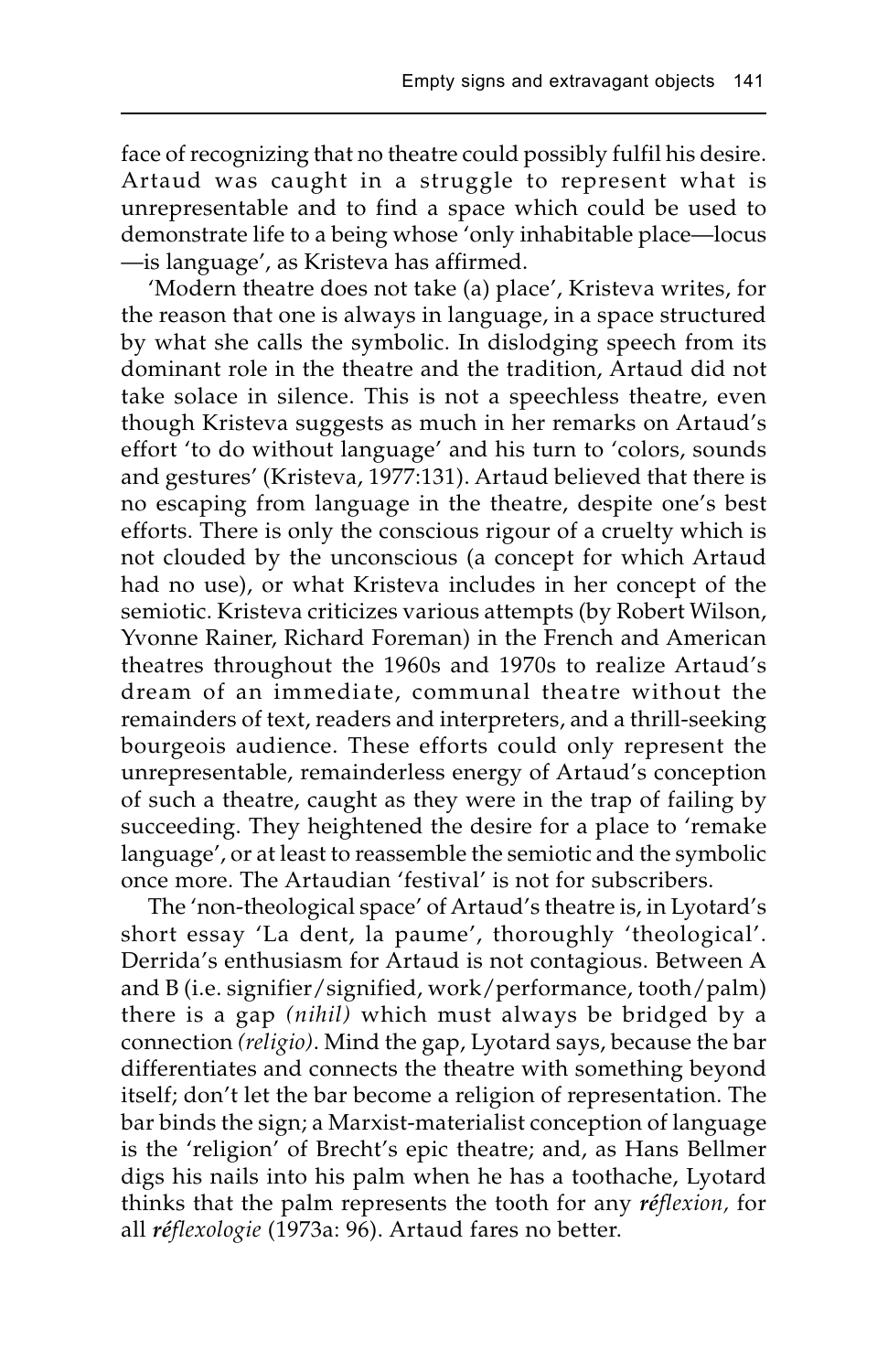In Lyotard's estimation, what stopped Artaud short of grasping the reversibility of the pure libidinal energy of a debarred A/B, was that he had already found a 'religion':

In order to put intensities to work, he manufactured a 'tool' which would serve as a new language, a system of signs, a grammar of gestures, a 'hieroglyphics'. This is what he thought he found in Eastern theatre, particularly in the Balinese and Japanese theatres. He thus remained a European; he repeated the 'invention' of the agreement of the body and the senses, and made the great discovery (at the antipodes) of the unity of the libido as Eros and of the libido as death drive; he repeated his ethno-logical mise en scène on the Eastern stage.

(Lyotard, 1973a: 99–100)

Lyotard surely knows that a theatre of energy is a religion too. There is, at the end of his essay, only the following question: 'It [an energetic theatre] has to produce the highest intensity (by excess or lack) of what there is, without intention. These are my questions: is it possible? How?' (1973a: 104) Lyotard also asks one to wait for an answer, even though he has already provided the means for only a negative response. Artaud's 'orientalism' was marked, according to Baudrillard, by his 'often scabrous affinity with magic and exorcism, even orgiastic mysticism' (1976:338–9). Scripts, masterpieces and psychology are for Westerners, Artaud believed, while the *metaphysics in action* of the Eastern theatres constitutes a new poetics of space. For his part, Baudrillard has repeatedly denounced various forms of mysticism (including psychoanalysis) which require the liberation of an 'original' source of 'energy'.

At this point one may recall the final paragraph of Foucault's presentation of Deleuze's 'theatrum philosophicum', a passage impressive for its cruel scenography of wild dancing, explosive laughter, reversals, blind gesturing and disguises all in the service of a thought which plays the history of philosophy as we have known it as mise en scène, as everything that is required in staging a performance (Foucault, 1977). Ultimately, the positions of Foucault and Deleuze will diverge on the question of the relation between Artaud's art and madness.

Baudrillard's contribution to poststructuralist debates concerning Artaud's place in the critique of representation is his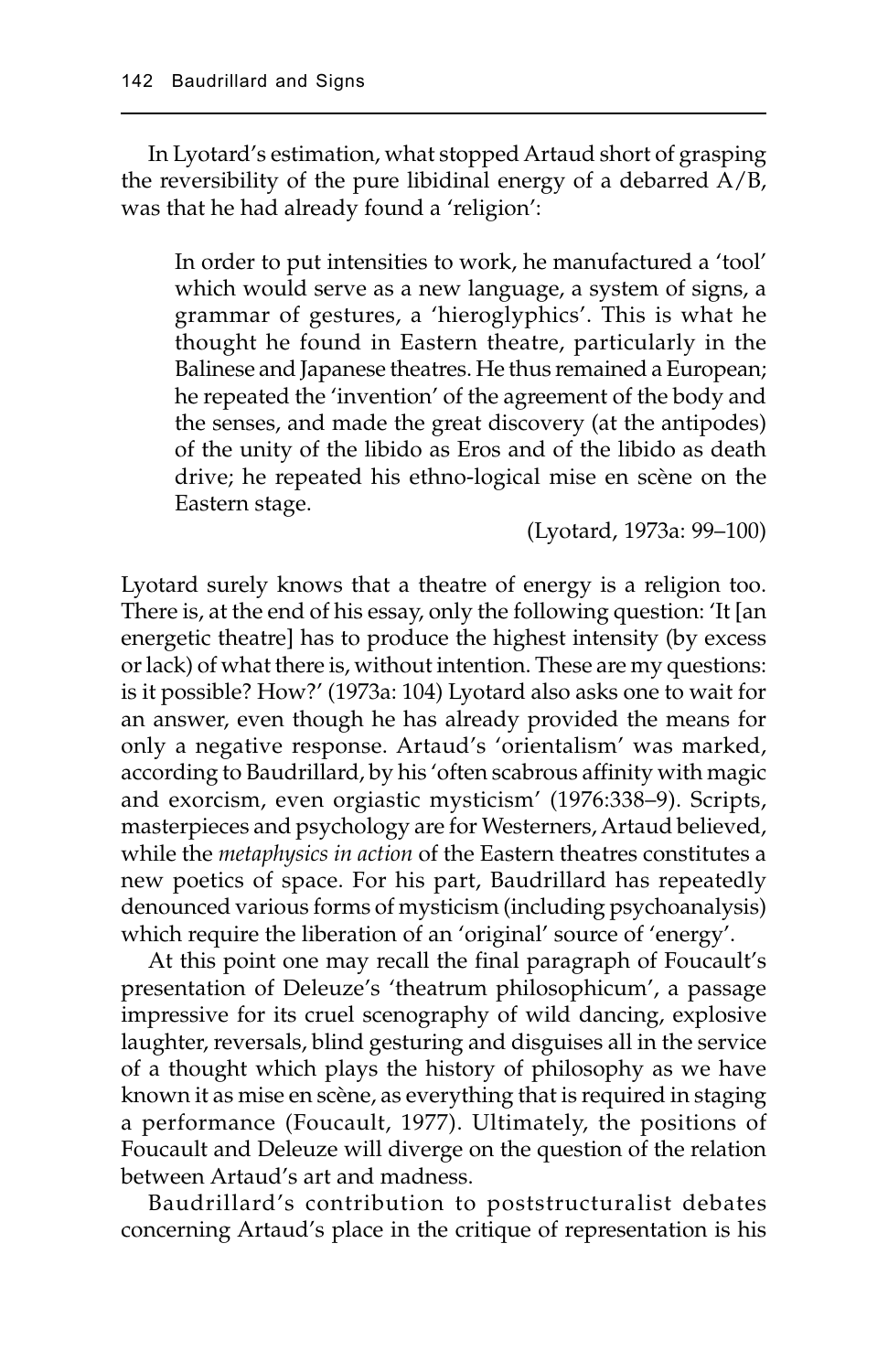emphasis on the object. In 'En finir avec les chefs-d'oeuvre', Artaud comes to consider, in the course of answering a hypothetical misreading of his sense of cruelty as 'blood', 'the much more terrible and necessary cruelty [more than mutual dismemberment] that things can exercise against us. We are not free. The sky can still fall on our heads. The theatre can make us understand this' (1964:123). Artaud was convinced of the *'revelatory aspect of matter,* which seems all of a sudden to scatter into signs in order to teach us the metaphysical identity of the concrete and the abstract' (1964:91). This lesson was well learned by Baudrillard. For him, the active manifestations of things display an 'offensive resistance…to [their] investigation' (Baudrillard, 1984d: 149). Baudrillard's objects 'take revenge' through a profound reticence. Even science 'underestimates [the object's] vices, the derision, the offhandedness, the false complicity'. Artaud's things come forth brilliantly, while Baudrillard's objects are rather taciturn. Not all of Artaud's things behaved so well. What Artaud enjoyed in the Marx Brothers' film *Monkey Business* was the degree to which 'things get out of hand…objects, animals, sounds, master and servants, host and guests, everything comes to a boil, goes mad, and revolts' (Artaud, 1976:240).

There is, however, in Artaud's praise of Vincent van Gogh, a troubling aspect of the theatrical celebration of 'things gone mad'. Indeed, if Blau is correct that 'we have made a ceremony out of what Artaud calls "the revenge of things"' (1965:247), then Baudrillard may be considered to be the most recent master of ceremonies of a universe in which such revenge has tended to carry over into a madness as chilling as receiving an eye or an ear in the mail. No one should confuse Artaud's enjoyment of The Marx Brothers with his praise for van Gogh. Artaud thought of himself and van Gogh as fellow *aliénés authentiques;* they were superior men whose visionary insights into *le mythe des choses* unfortunately brought them into contact with the repressive regime of psychiatry. Not only did Artaud blame 'dear brother Theo' (van Gogh's brother) and Dr Gachet, under whose care at Auvers-sur-Oise van Gogh spent his last months before he died of a self-inflicted gunshot wound, for precipitating van Gogh's suicide, but he attempts to justify on the basis of his experience as a psychiatric inmate that, in a striking literary confession and anti-psychiatric diatribe, van Gogh was 'suicided by society': 'I myself spent nine years in an insane asylum and I never had the obsession of suicide, but I know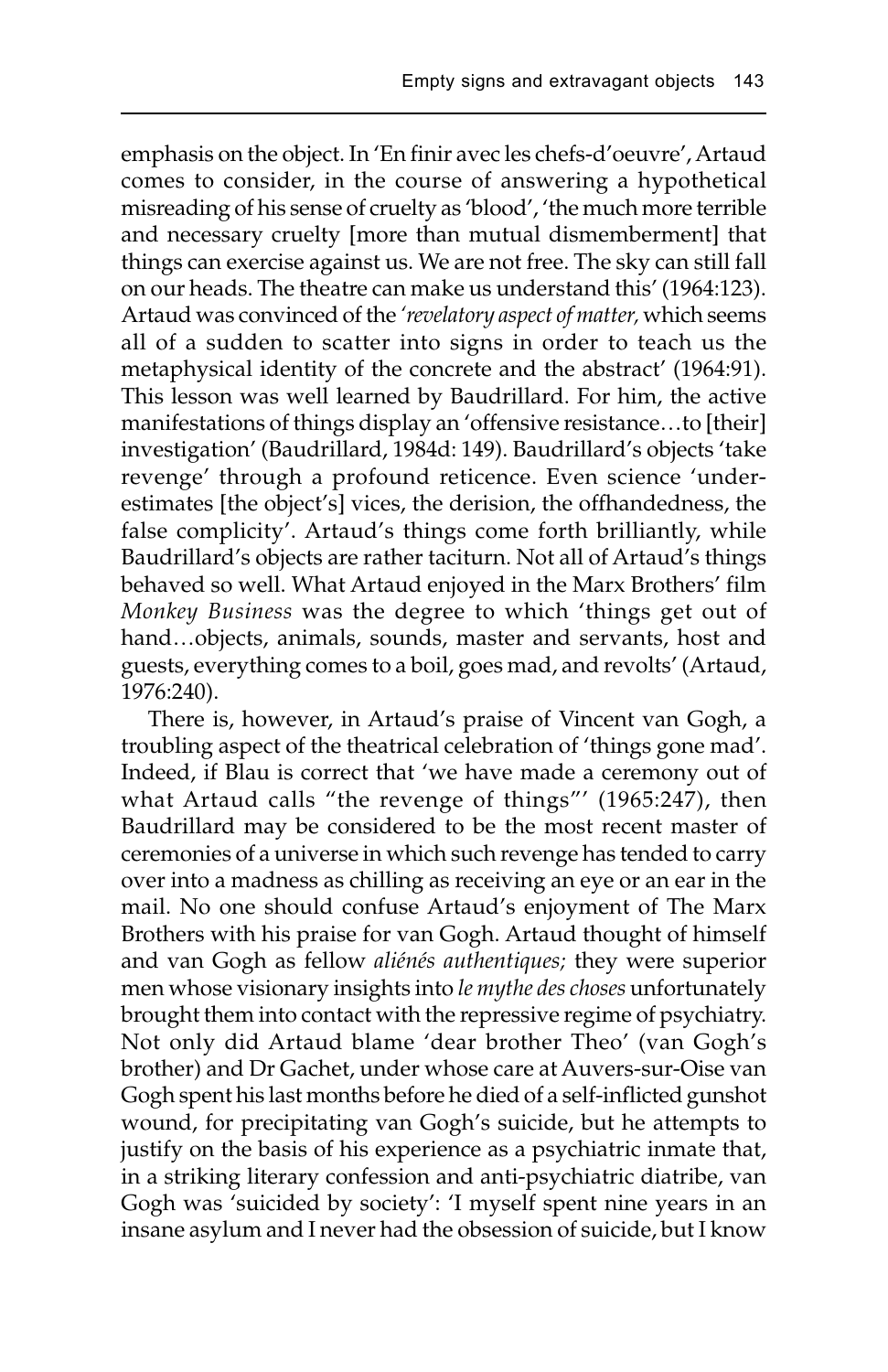that each conversation with a psychiatrist, every morning at the time of his visit, made me want to hang myself, realizing that I would not be able to cut his throat' (Artaud, 1965:496).

The lives of van Gogh and Artaud cannot be deliteralized and assigned to metaphor. Artaud describes throughout his essay on van Gogh how the painter revealed the 'passion', 'nerve', and the 'tidal wave' of things beyond their 'neurotic destiny'; that is to say, van Gogh had insight into their 'psychotic destiny'. Artaud claimed that it was psychiatry, not these things themselves, which took revenge upon van Gogh and himself.

'Artaud the Schizo', as Deleuze and Guattari have called him, was one of several model 'schizorevolutionary' figures upon whose works and lives their reading of schizophrenia as a liberatory, albeit risky, process was based and developed. Artaud's writings, in fact, inspired Deleuze and Guattari's concept of the body-without-organs, an anoedipal body whose potentialities are realized through intense, inventive connections beside the libidinal limits imposed by capitalism, the signifier, genital sexuality, castration, etc. It is not the dysfunctional 'hospital' schizo driving this interpretation, but the literary schizo denouncing the holy family of psychoanalysis. Artaud— the anti-psychiatry/psychoanalysis protestor, and in his time a 'survivor' of many asylums—made what Deleuze and Guattari refer to as a breakthrough, as opposed to breaking down or being broken down into a clinical entity, beyond 'a neurotic or perverse recoding' (1977:135) and into a universe of scrambled codes where one circulates or 'schizzes' from bit to bit without a goal.

Deleuze and Guattari would eventually write of Artaud in 'November 28, 1947: How To Make Yourself A Body Without Organs?' in *A Thousand Plateaus* that 'even if Artaud did not succeed for himself [in lifting the roadblocks on his "intensity map"; in his experiments with drugs; no one, not even Artaud, can experiment in peace], it is certain that through him something has succeeded for us all' (1987:164). (The date in the title refers to the period (22–29 November) during which Artaud was in Paris recording 'To Have Done With The Judgment Of God', from which Deleuze and Guattari quote; this is Artaud's 'radiophonic' experiment to which Deleuze and Guattari refer in passing.) The schizophrenic process of Artaud's experiments makes his oeuvre a privileged reference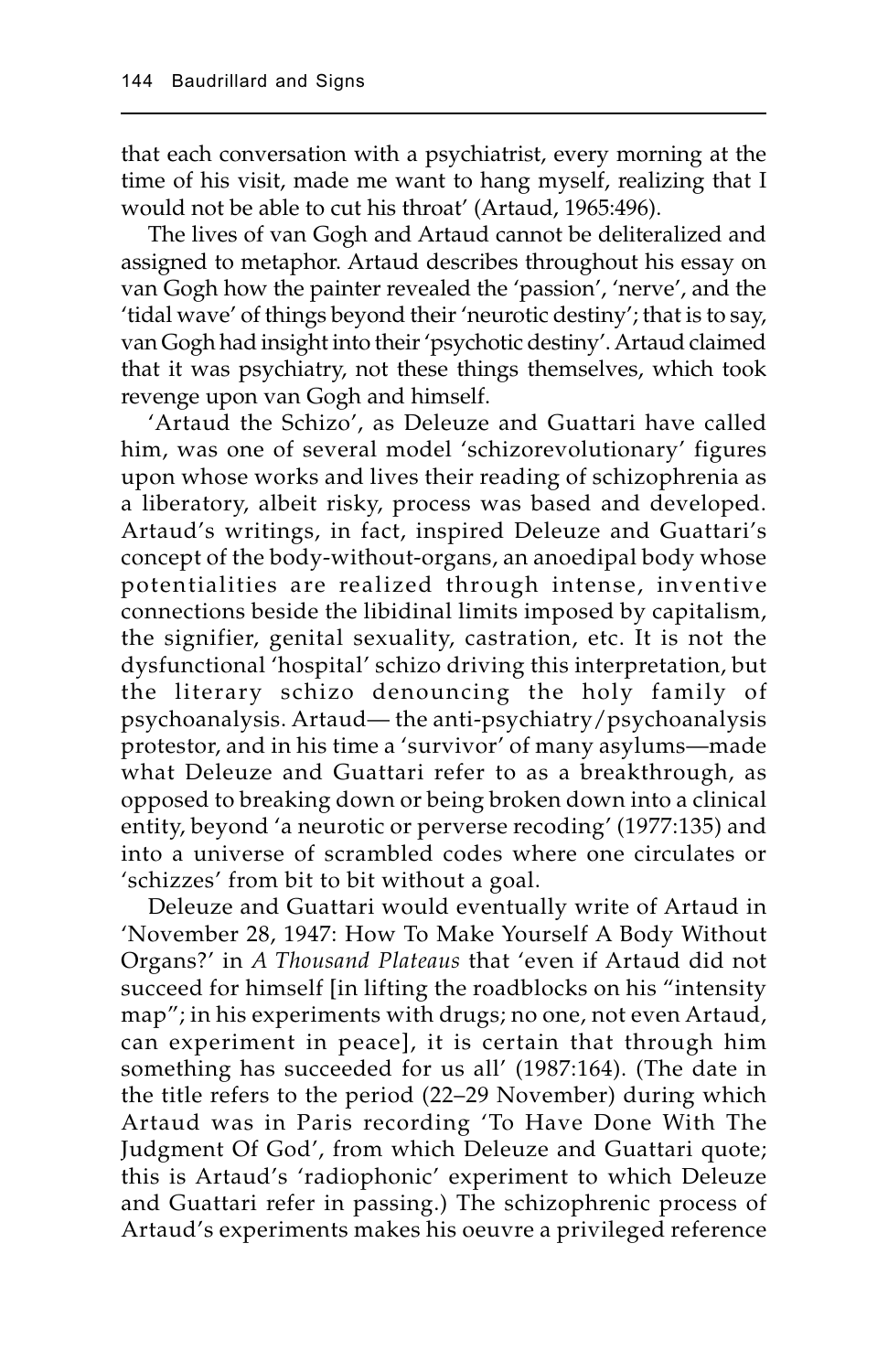guide for 'how to' achieve a breakthrough. Artaud himself at times seemed to recognize where he went wrong or not far enough, the point at which desire became dangerous, having been emptied by too many drugs, for example. Deleuze and Guattari's reading of Artaud is tempered by Foucault's questioning of the uneasy relationship between madness and art.

One need only recall Foucault's closing remarks in *Madness and Civilization* regarding Artaud's madness as the *absence of the work of art* to understand the point at which he precluded Deleuze and Guattari's position on Artaud. Artaud's madness was, even for Foucault, nonetheless appreciable, infinite in its dimensions, itself reiterating the art work's absence like an insistent signifier:

Madness is the absolute break with the work of art; it forms the constitutive moment of abolition, which dissolves in time the truth of the work of art; it draws the exterior edge, the line of dissolution, the contour against the void. Artaud's oeuvre experiences its own absence in madness, but that experience, the fresh courage of that ordeal, all those words hurled against a fundamental absence of language, all that space of physical suffering and terror which surounds or rather coincides with the void—that is the work of art itself: the sheer cliff over the abyss of the work's absence.

(Foucault, 1967:287)

Deleuze, Guattari and Foucault agree that any meeting of madness and art is dangerous, a game of life and death and living death in an institution; this meeting can destroy the work of art and the artist since it becomes a place into which the artist escapes without an exit. Foucault's sense of the madness of Artaud's oeuvre, or more precisely the latter's 'experience of its own absence in madness', which is evidence at once of Artaud's courage and terror and suffering, is marked by breaks, edges and an abyss; this is a partitioned landscape. There is no breakthrough for Foucault: madness does not pass through the fissures of the work of art. But for Deleuze and Guattari, these fissures are the kinds of lines of escape, becoming and cleavages that the work of art, understood as a tool which facilitates a flight from the signifier, subjectivity, genitality, the walls of reason described in so much French literature, and a plateau which ends in a sheer cliff, can provide.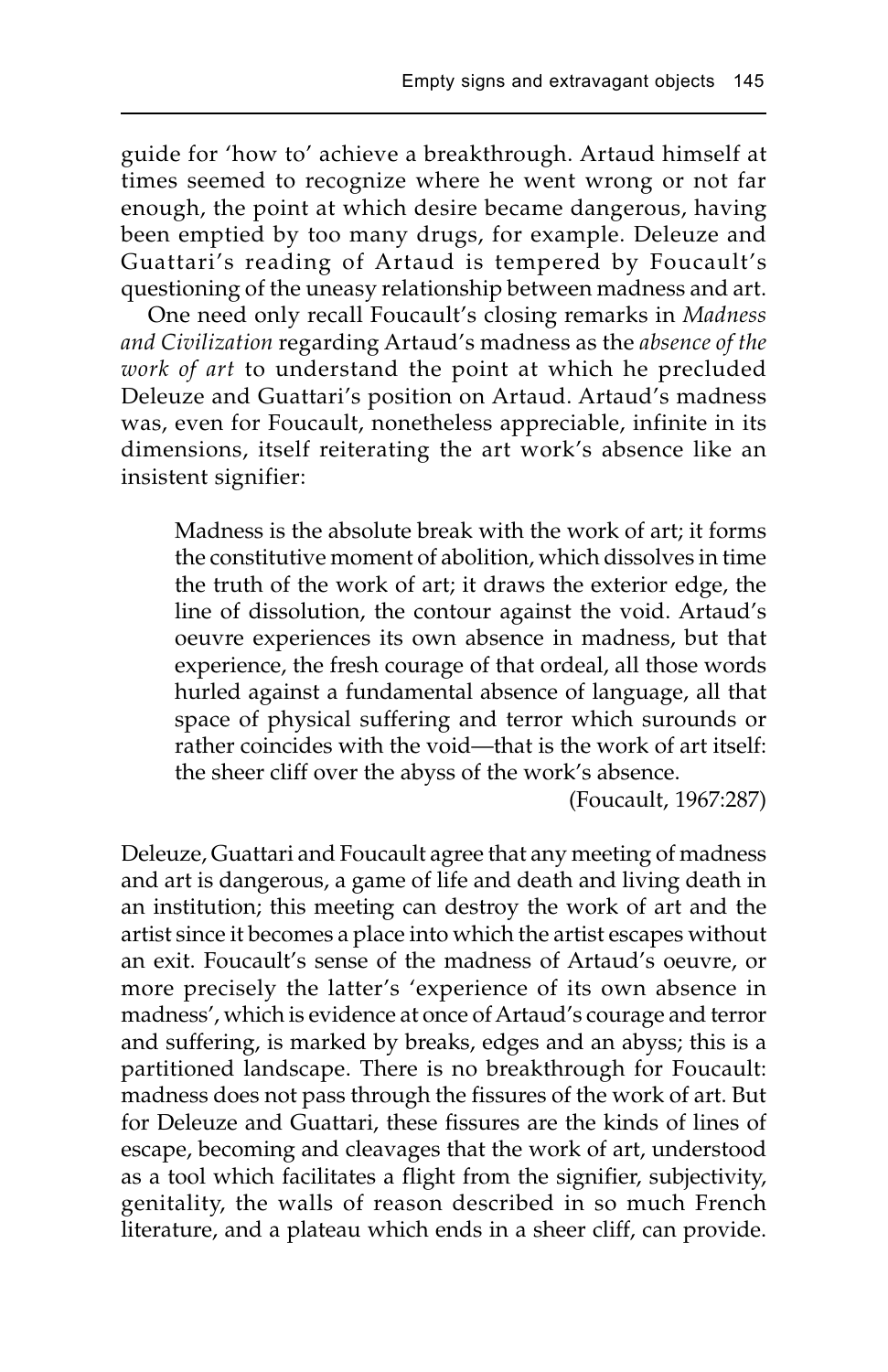Artaud's 'works of madness', as Foucault called them, were works, but not of art.

In the work of both Artaud and Baudrillard, the object is said to have its revenge on the subject and logocentrism. In a theatrical theory like Baudrillard's, just as in Artaud's sense of theatre, the object diverts attention from the actors, speech and the signifieds of the performance. Baudrillard's pure objects are only 'schizorevolutionary' to the extent that his position on them is antipsychoanalytic. This is precisely the argument Baudrillard makes in the section 'Le cristal se venge' in *Les Stratégies fatales* (1983:154ff). Seduction is an anti-psychoanalytic concept in Baudrillard's understanding since it is accounted for neither in terms of desire in the psychic economy of the individual, nor in the reduction to symptoms of all appearances in Freudian dream interpretation and the psychopathology of everyday life. Baudrillard had already pointed in *De la séduction* to the fact that Freud abandoned what is called 'the seduction theory' (that the infantile experiences of adult analysands of rape and other sexually abusive attacks were compatible with nothing other than real, material events) in the service of the unconscious, non-material phylogenetic fantasies of sexual abuse, and of 'seduction' as a screen memory in infantile sexual and psychic development. Baudrillard's notion of seduction bears no relation to 'the seduction theory'. He is primarily concerned with the theory's status as a 'lost object' killed off in the name of 'science' (Baudrillard, 1979:80ff).

Seduction is, however, an enigma which challenges the truth of analytic interpretation. It has nothing to do with the economy of desire, Baudrillard insists, since it originates beyond the individual and subsists 'elsewhere'. The exteriority or radical objectivity of seductive pure objects is essential to their sovereignty and their 'election' of someone/thing to surprise and to lure into a fatal convergence of circumstances and events. Baudrillard's sense of the play of things is far from the heaving and persecutory world of the psychotic.

Patrice Pavis's question 'Mise en scène ou mise en signe?' (1976:135) carries me from Artaud's theatricalization of the theatre as mise en scène to the Prague School's semioticization of the object as mise en signe. The aesthetics and structuralism of Zich and Veltrusky respectively provide a further means by which to decode the drama of Baudrillard's theory of the object, which becomes in this context a wily prop.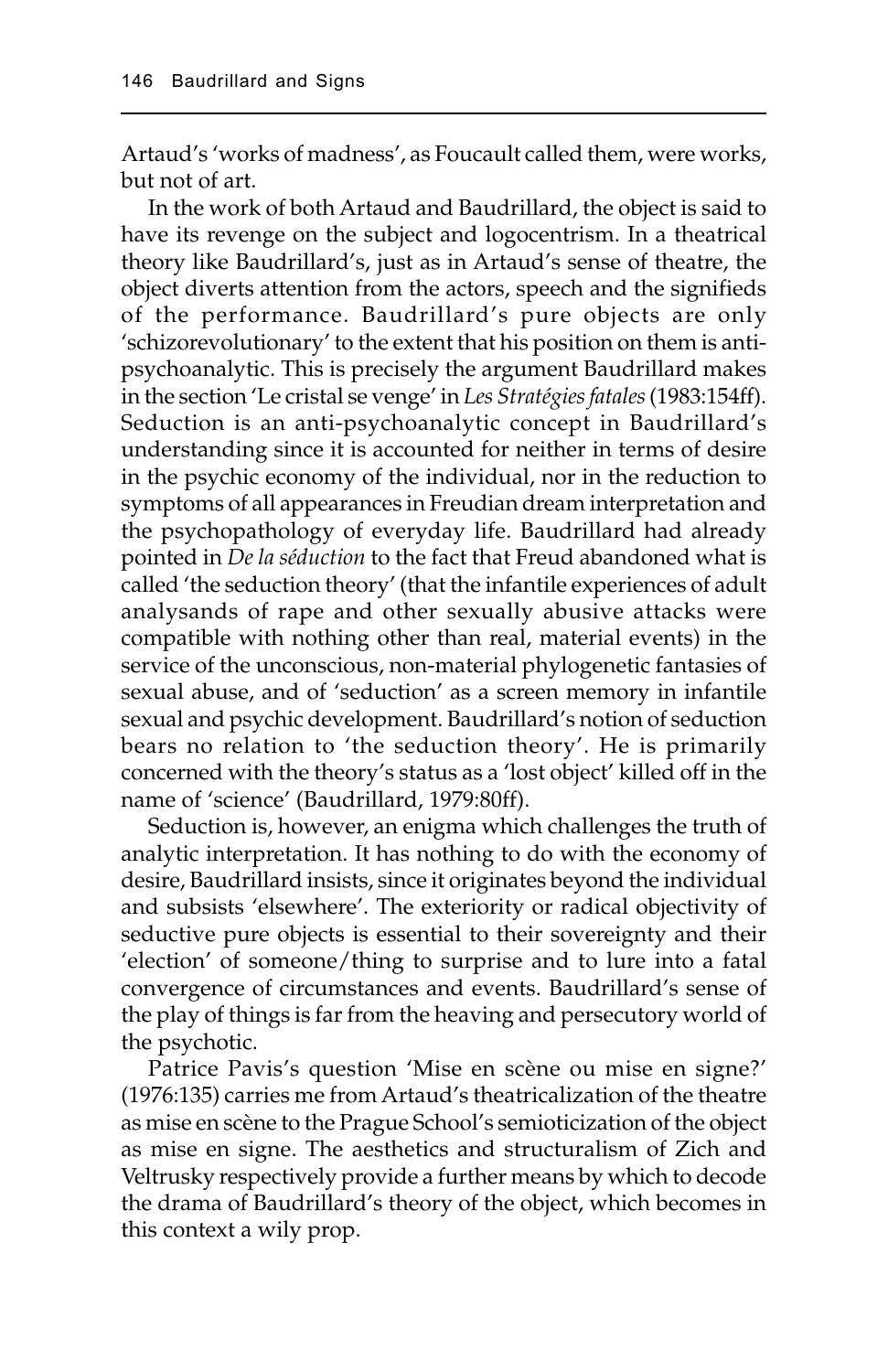The object is played by the dramatic forces of the stage which catapult it into a leading role in the performance, among whose many features it stands in a relation equal to or more significant than the actor. It is in terms of a subject-object or actor-prop continuum that Prague School theorists have modelled the force of the sign-vehicles of the stage as they are made to shift along the continuum in a given performance. As Keir Elam has observed in *The Semiotics of Theatre and Drama,* experiments in the modern theatre have often involved the object's acquisition of a force 'in its own right':

It is notable that many of the so-called experiments in the twentieth-century theatre have been founded on the promotion of the set to the position of 'subject' of semiosis, with a corresponding surrender of 'action force' by the actor: Edward Gordon Craig's ideal, for example, was a mode of representation dominated by a highly connotative set in which the actor had the purely determined function of über marionette. Samuel Beckett's two mimes, *Act Without Words i & ii,* play with the reversal of subjective-objective roles between actor and prop—the human figure is determined by and victim of, the stage sign-vehicles ('tree' …etc.) —while his thirty-second *Breath* has the set as its sole protagonist.

(Elam, 1980:16)

Zich's aesthetic conception of an energetics of dramatic space was an important precursor of the understanding of the dynamism, mobility and transformability of the sign-vehicle. In Zich's aesthetics, dramatic space consists of lines of force which radiate from certain dramatic centres of a performance (i.e. characters) and in their turn, in a given dramatic situation, interact in a variety of ways (Zich, in Kiebuzinska, 1988:34–5).

Veltrusky's concept of 'action force' may be applied all along the continuum from actor to prop. This application furthers Zich's non-hierarchical assignation of forces by breaking the activepassive division between the one who initiates semiosis and the thing that is acted upon. Veltrusky specifies that 'the prop is not always passive. It has a force…that attracts a certain action to it' (Veltrusky, in Garvin (ed.), 1964:88). A prop can shape action even in the absence of an actor. Although objects may become 'spontaneous subjects equivalent to the figure of the actor', this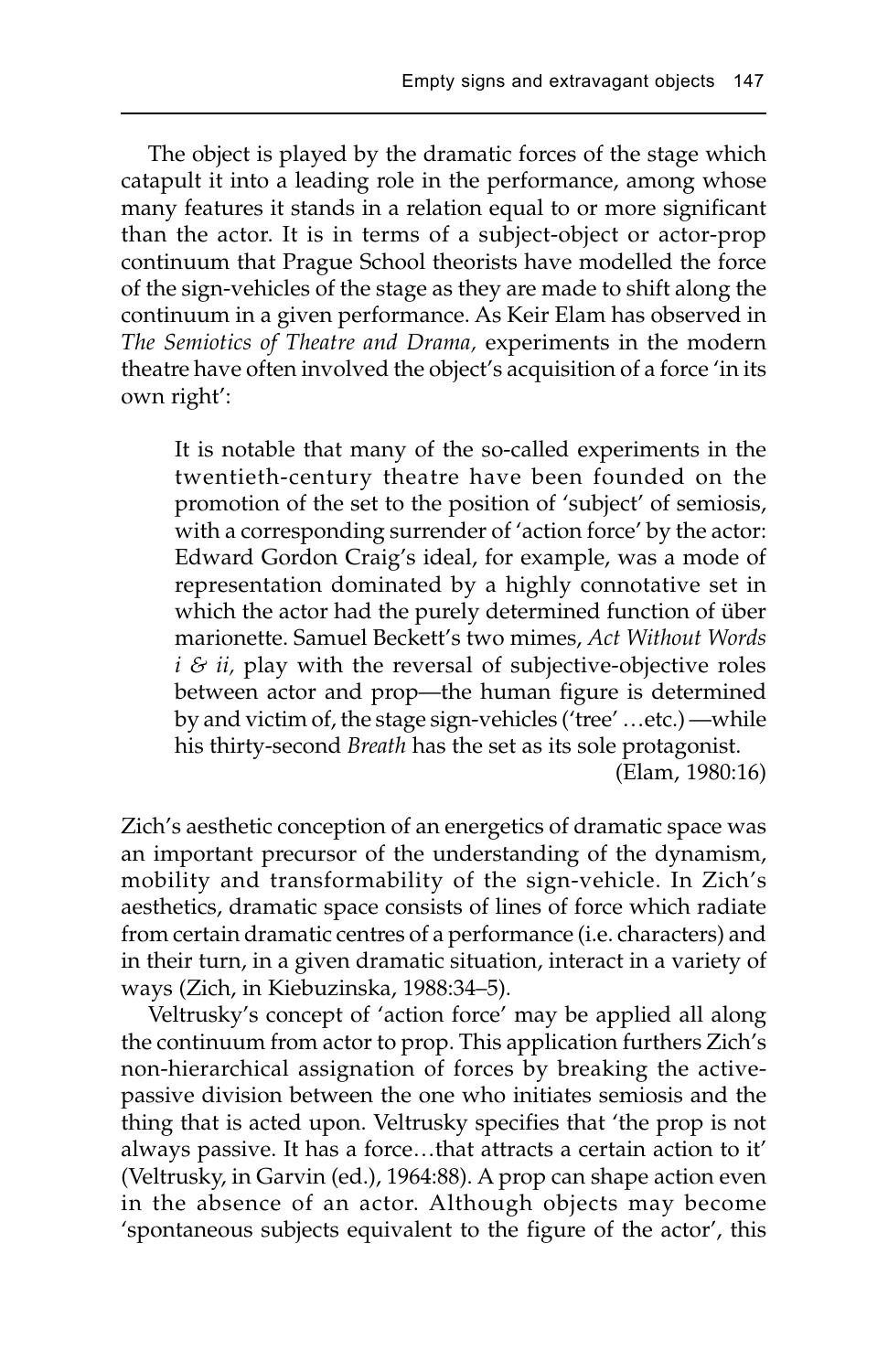transformation does not take place through personification. Zich thought that an object such as a wig or hairpiece occupied neither pole of the continuum between the actor's make-up and clothing. Indeed, objects may become subjects, just as subjects may be presented as objects in theatrical configurations.

Baudrillard has sought to 'rediscover the aesthetic force of the world' in the object's passion (1987:73). The theatre can assist in this 'rediscovery', as Veltrusky himself hoped, by expanding the epistemological horizon of everyday life; that is, by lifting the bar which normally separates subject/things and exercises control over the latter. Baudrillard stretches this idea to its limits through a theatricalization of the world, a reenchantment of things. He converts the passivity of the object into the seat of its passions *(passions indifférentielles, passions inertielles)*. In its most impoverished sense, it is the artist's passion which passes into the work. The passion of the work is, however, not an object of one's passionate inclination, but the object's condition. The object may be animated by its passions, as well as being *passionnant,* fascinating, seductive and in this fatal.

Lyotard, one may recall, accused Artaud of purloining his concept of cruelty from Eastern theatrical traditions and once again reinventing the 'East' for the 'West'. This reimaging of the 'East' also applies to Baudrillard whose concept of ceremony is derived from The Peking Opera, 'oriental' ceremonies and cultures in general, the Hindu Book of Manu, etc. The 'ceremony of the world' is Baudrillard's theatre of cruelty, a minutely defined circulation of pure ceremonial signs heavy with obligations which are exchanged with a formal strictness according to explicit rules. Baudrillard's sense of ceremony is non-representational. It is not a stage or a scene, even though certain experiments in theatre have preserved some elements of the symbolic violence of ceremony and ritual. Ceremonial violence is akin to theoretical violence. Both are theatrically cruel since they oppose naturalism and expressionism with a logic immanent to a set of rules. In Lyotard's terms, Baudrillard found the same 'religion' as Artaud in the 'East' and the chain of non-representational signs arranged and connected non-causally. Connections in this universe are all on the level of appearances. Baudrillard maintains, then, an 'empty space' (Lyotard's *nihil*) in the violent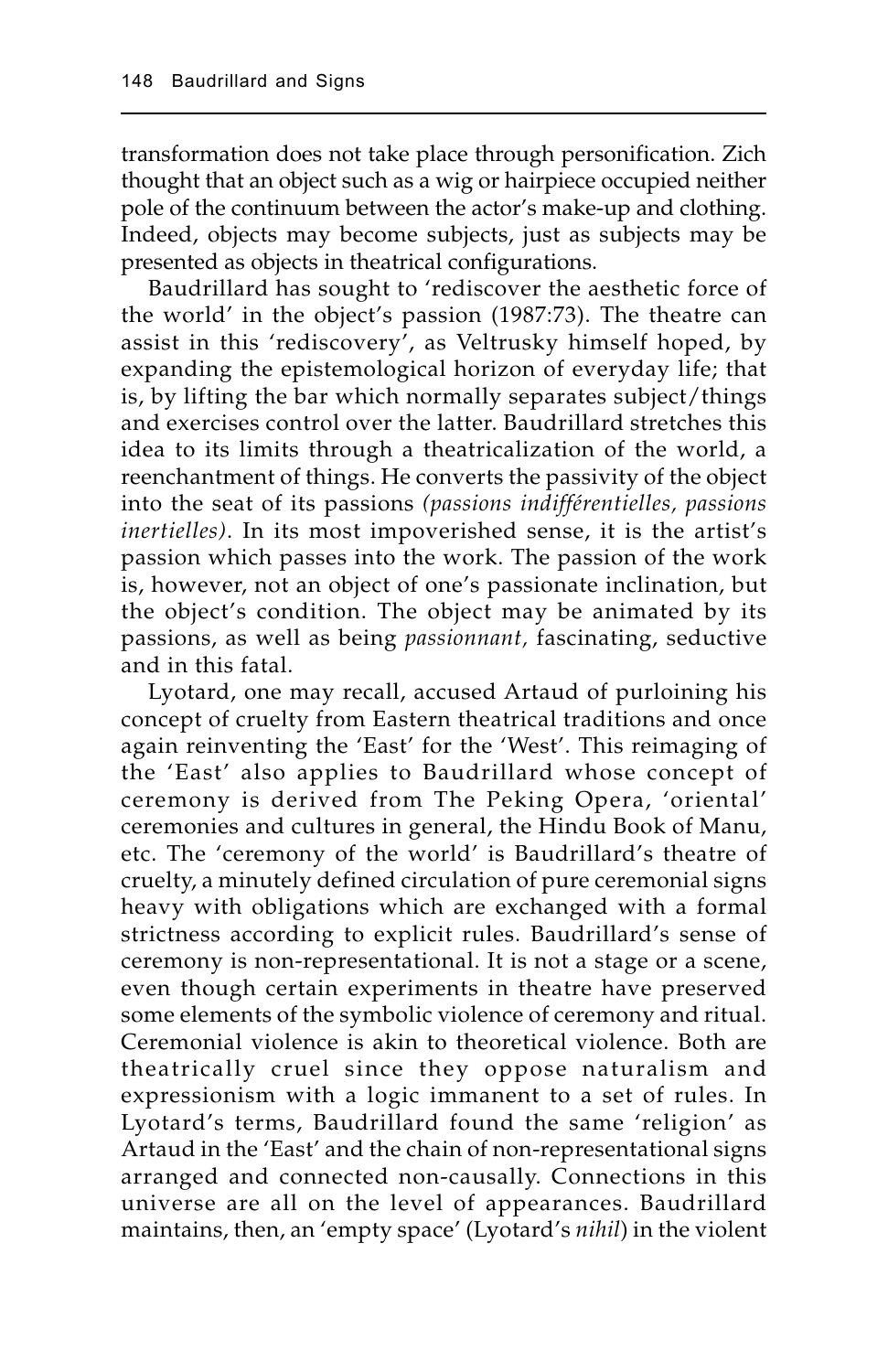brush of weapons in the Peking Opera, the uncrossable darkness of the duel and the river between lovers. This 'gap' is rendered palpable by the efforts to cross it. The gap cannot be occupied because it is the space held open by ceremony itself, a guard against the promiscuity of direct and free contacts (Baudrillard, 1983:185ff).

Baudrillard's crystal is in Naomi Segal's (1981:4) terms a *banal object*. Although I have emphasized the ways in which certain concepts in the theory of theatre may be used to explicate Baudrillard's reading of objects, Segal presents an important parallel reading of the power of commonplace objects in literature. Through both positive and negative narrative encounters with it, a banal object forces a crisis and resolves it. Like Baudrillard's objects, it can display a wilful malevolence a *Tücke des Objekts*—toward the writer. Neither Segal's banal object, Baudrillard's crystal, nor the wily prop may be thought of as completely passive instruments. The crystal is, then, Baudrillard's (Proustian) madeleine as much as the gnarled roots of existential (Sartrean) drama.

Baudrillard's reenchantment of the world is not driven by madness. Artaud might even have scoffed at Baudrillard's neurotic crystals. Today in North America, the crystal's revenge has a specific reference in the context of a New Age subculture whose enthusiastic misappropriation of numerous traditions has brought quartz crystals into a marketplace of saleable and portable mysticisms. This is not the revenge of the pet rock, but of healing crystals! All the same, the reasons for Baudrillard's use of the term *cristal* are quite transparent. Crystal is not only a variety of glass (leaded) with a high degree of brilliance. It is a hyperreal object of sorts in its own right since it is by definition more transparent and heavier than ordinary glass; crystal, then, is glassier than glass.

A new domestic order recently established itself in the United States with an inaugural evening of entertainment. This is not supposed to be just another Pepsi generation, although a new advertising campaign for a Pepsi product (clear and caffeine free) made its début on television with the Clinton government. The television advertisement for Crystal Pepsi ('Right Now') was created by Phil Dusenberry for the BBDO agency, whose advertisements for Pepsi and Macintosh won numerous industry awards and set commercial stylistic agendas throughout the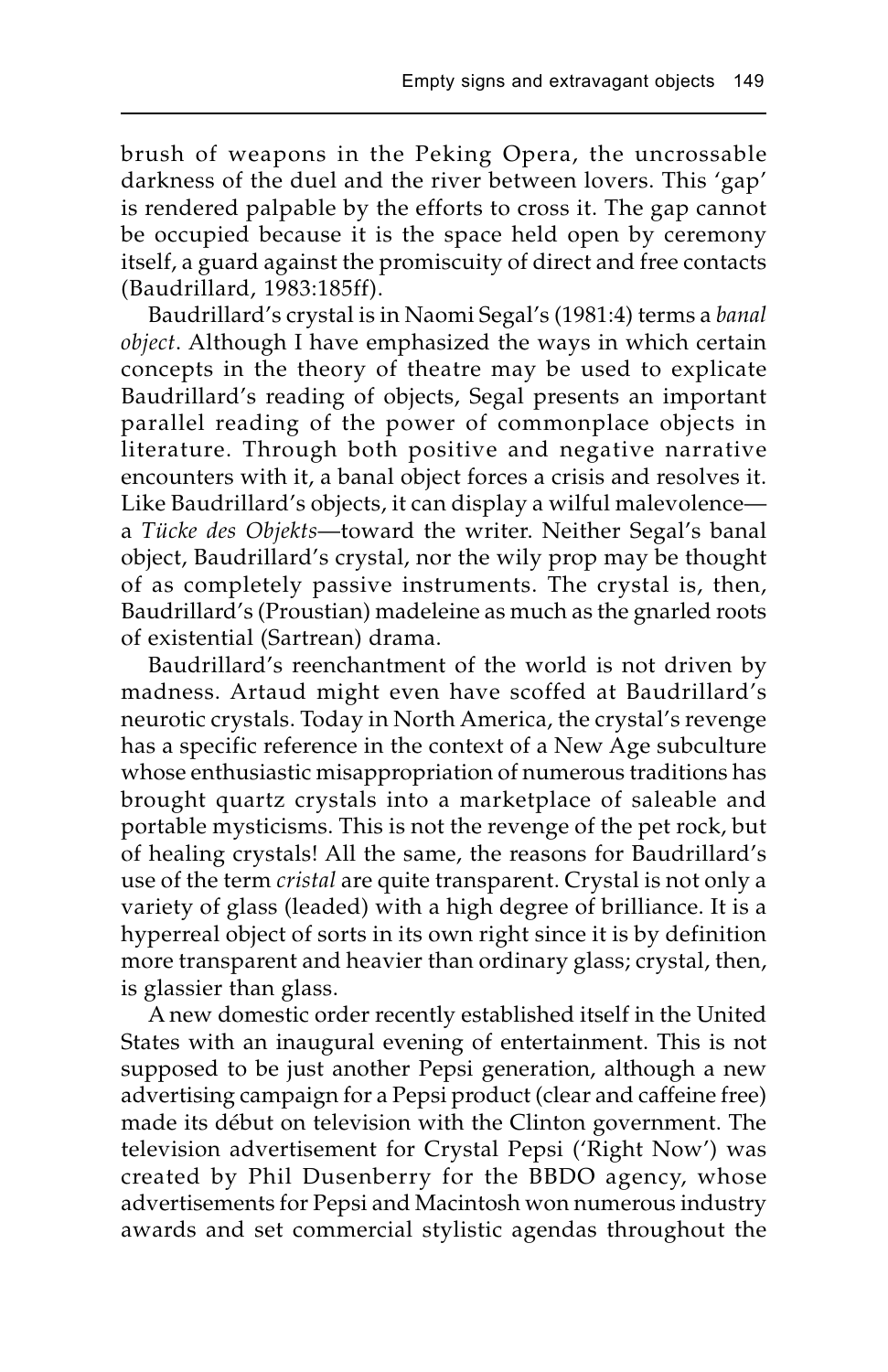1980s. Dusenberry is best known for his soft-sell documentary which resembled a Pepsi commercial for Ronald Reagan's presidential campaign in 1984 (although he also worked for Reagan in 1976 and 1980). The appearance of Dusenberry's new Pepsi advertisement on the eve of the Democrat(ic) takeover of power in Washington is precisely the sort of objective irony at the heart of things which continues to fascinate Baudrillard. The revenge of the Crystal Pepsi reveals a horrible irony: political change is diminished by its association with a new soft-drink whose last 'generation' fit together perfectly with Republican politics (Dusenberry worked for Reagan, Bush and a variety of conservative groups). The Palace of Crystal Pepsi renders political change irrelevant, and even dangerous. Crystal Pepsi takes its revenge on another generation by dragging its conservative past into the present.

In addition, the crystal plays a role in Baudrillard's attack on the commodity. He asks his readers of *Les Stratégies fatales* to forget Marxian hieroglyphics. How, after all, can one hope 'to get behind the secret' of a crystal since it is more transparent than glass? Yet, if the crystal serves Baudrillard's purpose of parodying 'opacity' and the interpretive claims which render it transparent, it also serves well as an example of what for Baudrillard Marx paradoxically accomplished: Marx made the commodity more transparent than glass—a crystal. This was a great accomplishment, unfortunately crushed, writes Baudrillard, by 'Marxian dogma'. The crystalline commodity, however, retained for Baudrillard's Marx a 'disquieting strangeness' in virtue of 'its challenge to the judicious arrangement of things, to the real, morality, utility' (1983:135, n. 1). In rendering the commodity transparent, Marx momentarily glimpsed the enigma of pure objects. By the same token, too much transparency can itself be opaque and enigmatic since it enables one to see nothing but paradoxes, with respect to which one's only response may be a decidedly un-Baudrillardian ambivalence.

In aligning Baudrillard with the conceptually relevant precursors of Artaud, the Prague School and Segalen, I have not re-paired him. Rather, I have regrouped the influences on his concept of the crystal and shown that it bears the mark of the theatrical and literary traditions which have addressed similar concepts but in different contexts and under different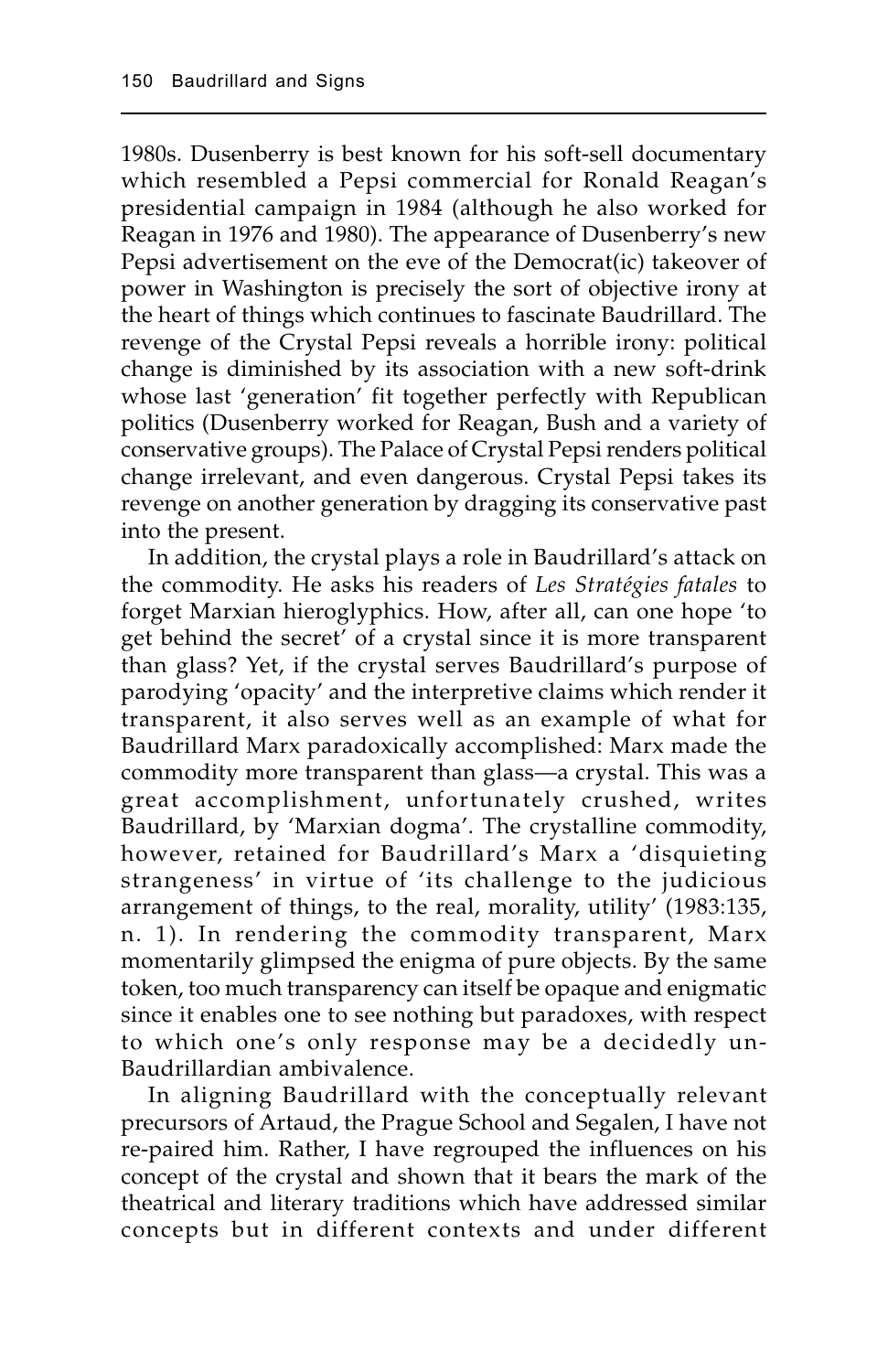circumstances. By reworking for himself the active object and complementing his reading of Segalen, Baudrillard attempts to ensure by definition the object's incomprehensibility, and therefore its exoticism, while at the same time impairing the subject's control over the object(ive) universe. Only a true *exote* forsakes such control, and the truth of the *exote* is stained with reactionary principles.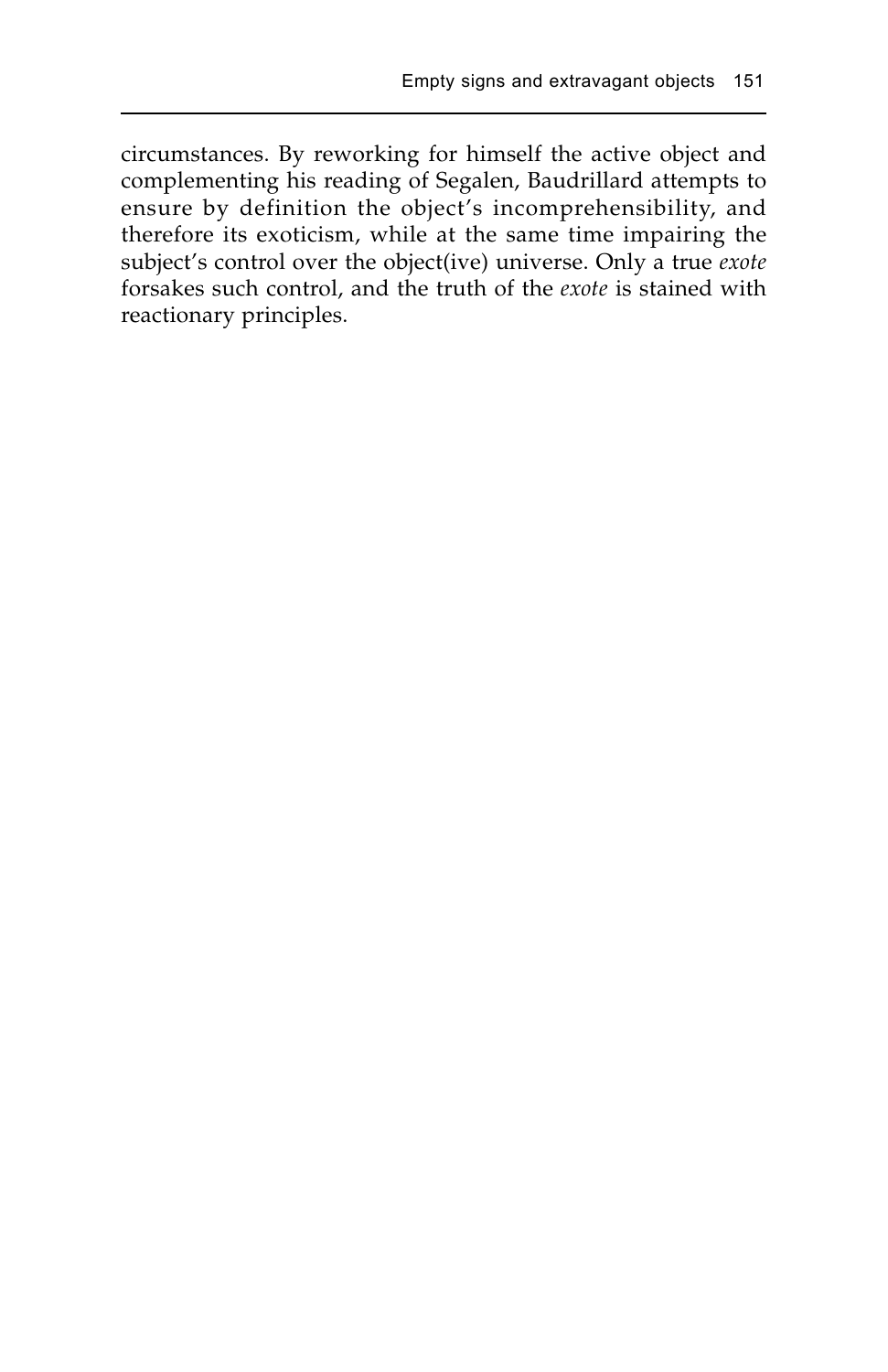## Conclusion Signs of Baudrillard

Baudrillard established his reputation in North America and won over a large segment of its critical audience during the 1980s. His arrival came about in large measure through the efforts of the Telos group which published two important translations *(The Mirror of Production* and *For A Critique ot the Political Economy of the Sign),* articles and book reviews in the 1970s and early 1980s. Despite the fact that much of Baudrillard's work served to *épater les Marxistes,* it was through the combined activities of American, Canadian and Australian theorists and translators working from diverse leftist positions that Baudrillard's work was widely disseminated. This is surely a testimony to Left-leaning scholarship.

A great deal of effort has been expended by those thinkers working in the tradition of the Frankfurt School to bring Baudrillard into some kind of line with their theoretical and practical concerns. There is at once both ample and obvious evidence that Baudrillard has deep roots here *and* that he has wrenched these roots from their ground. The central question is whether Baudrillard articulates a form of oppositional practice in his work, especially in his concept of hypersimulative activity, the hyperconformity of the masses. The answer to this question, however, does not exhaust the issue of Baudrillard's 'politics'. On the one hand, Levin claims that: 'all of Baudrillard's work is a meditation on Marx's theory of commodity fetishism. This makes Baudrillard a critical theorist' —even though it does not give him a sense of counterpraxis (1984:37). For Steven Best (1989), there are three societies with three corresponding masters: commodity/Marx; spectacle/Debord; simulacrum/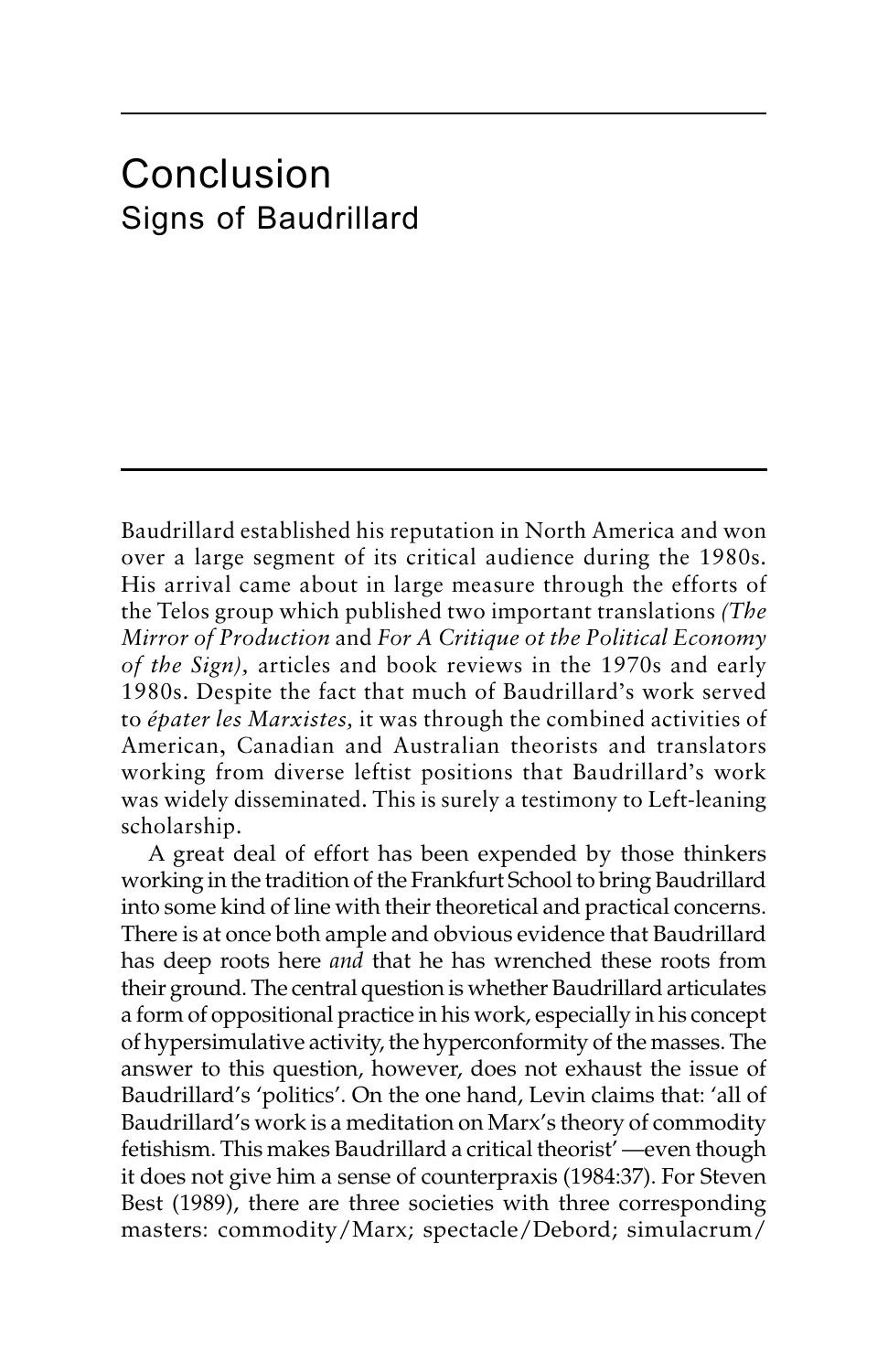Baudrillard. To these pairs may be added three related kinds of understanding: Marxist, neo-Marxist, and post-Marxist. As a post-Marxist, Baudrillard has no ground upon which to fashion an oppositional practice. Although there are numerous examples of the attempt to show that Baudrillard does not establish a political discourse relevant to counterpraxis, and that he wallows in the 'revolutionary diversions' of a 'negative politics' (Valente, 1985), dissenting voices are also in evidence.

On the other hand, Briankle G.Chang contends that Baudrillard 'continues the practical project of Althusser… Williams… Hall…and others' (1986:159). By positioning Baudrillard in this way, Chang can claim that hyperconformity is a form of humour by means of which the masses devour the messages of the media but remain incompletely socialized. As Philip Haywood puts it: 'the output of the mass media can be analogized as a cacophony which increases in a direct inverse relation to the silence of the masses' (1984:132). Kroker claims that Baudrillard is the true successor of the tragic tradition in critical theory and he thinks that Baudrillard presents the political alternative of hyperconformist simulation, of 'resistance-as-object' (1985). Kroker's effusive promotion of Baudrillard as 'the last and best of all the Marxists' has worried Kellner, for whom 'it seems a mistake for Kroker to situate Baudrillard in Marx's tradition' since Kroker and Baudrillard have abandoned Marx's revolutionary project (1987:128). In a manner worthy of both Kellner and Kroker, Chris Doran (1990) develops a pseudo-formal demonstration of Baudrillard's thesis that 'all dissent must be of a higher logical type than that to which it is opposed' (hence, hyper-logic) by appealing to the 'veracity of workingclass parole' against the simulation of working-class experience by social science. Among critical theorists, then, there is no agreement on whether Baudrillard has what one might call, generously or otherwise, a 'politics of opposition'.

During the same period, Baudrillard's influence in the art world began to spread and mature, informing particular artistic practices and critical readings. Other European intellectuals, of course, also arrived to seek their fortunes and witness the simulacra of their realized utopias, even if they did not accept Baudrillard's vision. Eco's popular success as a novelist translated into critical success for his collection of essays (most of which were from the 1960s and 1970s) entitled *Travels in Hyperreality* (1986).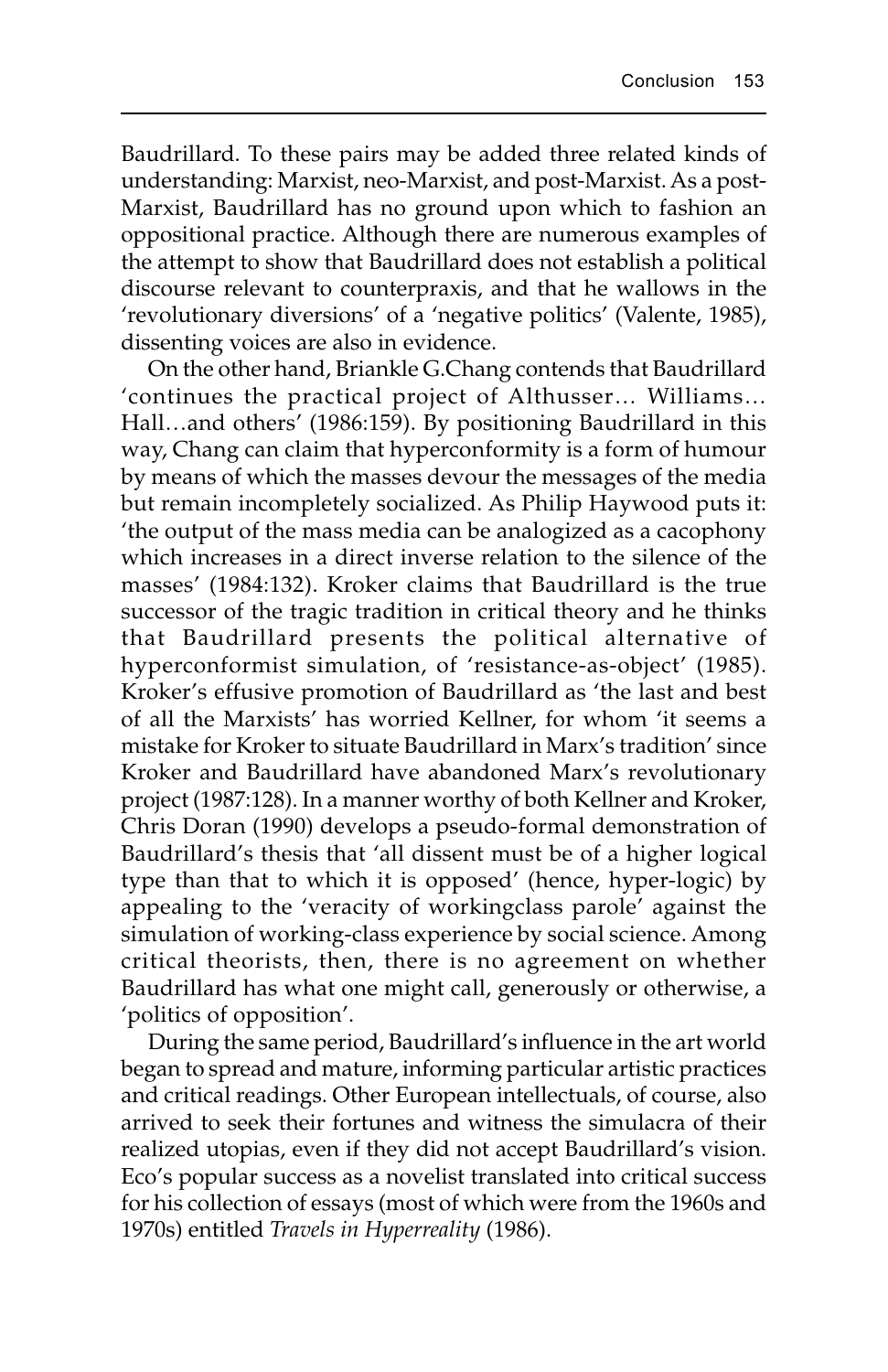What Baudrillard did ostensibly for the art world was to provide a poetico-theoretical language with which to describe a state of affairs that certain of its members sensed and sought to render critically: the art world had become no more than the exchange of sign-commodities and these signs no longer signified anything other than their own exchange value. The process by which a painting loses its meaning and even its visibility is described by Baudrillard in his essay 'L'Enchère de l'oeuvre d'art' in *Pour une critique*. The conversion of economic exchange value into sign value rests upon the understanding that consumption entails the production of differential sign value and the latter's exchange. What has not been generally recognized in the Baudrillard-inspired art literature is his idea of the symbolic value of the art auction, this potlatch-like circulation of objects which accrue value through their very circulation and afford legitimacy and prestige to those who possess them. Symbolic exchange, however, is reduced to sign exchange value by the aesthetic function of a work.

The best example of Baudrillard's influence on an individual artist is perhaps the American painter Peter Halley. In an interview, Halley explains how Baudrillard gave him the gift of (in)sight: 'it was Baudrillard who allowed me to understand what I was doing with those day-glo colors I had been using. All of a sudden I began to see them as hyperrealization of real color and I don't think I could have conceptualized that without Baudrillard' (Cone, 1986 and Halley, 1986:126). Surprisingly, only three years earlier, Halley (1983) was still wondering about the consequences for both the artist and the audience of being seduced by Baudrillard's shimmering world. For his part, Baudrillard dashed the hopes of those engaged in simulist art, neo-geo and the like by distancing himself from them (Heartney, 1987 and Baudrillard, 1986b). The conjunction of seduced and abandoned was never more fitting. At least since the 'Game with Vestiges' interview (Baudrillard, 1984g), Baudrillard has with some consistency offered his opinion that he finds the contemporary art scene, and postmodern art in particular, inferior to the modernist forms produced as recently as the immediate post-World War II period (including surrealism), because of the absence of a radical *raison d'être* and a sense of danger. While he has not warmed to American artists other than Warhol and Barbara Kruger (Baudrillard's untitled catalogue essay for Kruger's show at the Mary Boone Gallery in New York in 1987 describes an evil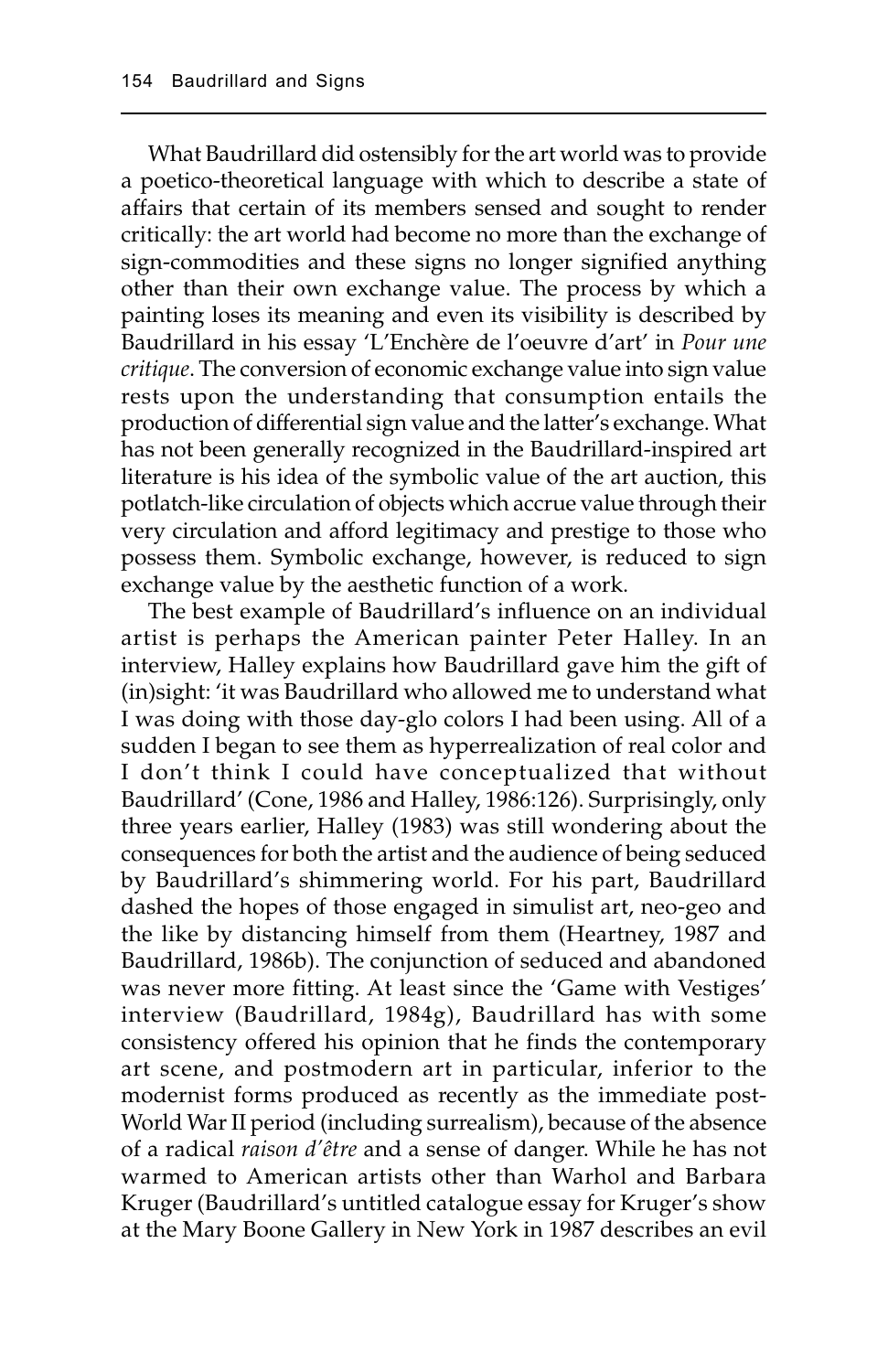genius of advertising who has victimized us all; Baudrillard, 1987c), he has with critical enthusiasm supported the work of his colleague, the Italian painter Enrico Baj, albeit with an important qualification. In his 'Baj ou la monstruosité mise à nu par la peinture même' (Baudrillard, 1980b), Baj's humorous and ironic play with materials in his sculptural paintings has a sarcastic edge to it which Baudrillard appreciates because it transcends surrealism. Baj displays the brutal, derisory and indeed monstrous character of signs themselves in his manipulation of materials. But it is not only the 'monstrosity of the pictorial event' which interests Baudrillard. In 1963, Baj cofounded with Raymond Queneau the Milanese Pataphysics Institute and never tired of *la logomachie jarryenne*.

From the perspective of Baudrillard's *Les Stratégies fatales,* it is hopelessly nostalgic to lament the vicissitudes of exchange value and the ever-receding horizon of use value. Baudrillard's Baudelairean fantasy culminates at the moment when a work of art becomes 'more commodity than commodity', an exaggerated expression of the fact of the commodity. If Baudrillard's tactic of pushing a given object (i.e. a work of art) over the edge in an ironic, non-dialectical, deconstructive 'potentialization' ('more x than x') at one time seemed like a bold gesture which raised exaggeration to a critical principle, it became over time a tiresome formula for many artists and art critics alike. While Baudrillard's work has been immensely influential in the 'post-modern' art scene, there have always been cracks in the armour of his influence.

If one were to gather together all of the terms which take the prefix *hyper* in the texts of Baudrillard, one would not only have a large collection, but a veritable *hypermarché* of signs. Even with only a fragment of this collection in hand, one might linger in the medico-biological section and serve oneself signs denoting abnormal growth. As self-serving as this activity may appear, it would enable one to establish the domains of research whence Baudrillard's operative concepts have come (pathology, biology, geometry, etc.), sketch a figure of the social structure provided by his elaborations upon the theme of *hyper*- (obese, cancerous, etc.), and describe his fanciful, and hyperbolic, concatenations of *hypers*. Los Angeles is a kind of hyper space or more spatial than space, a cyberspace if you like or, to put it simply, a maze in which postmodernists are always losing their way and for this reason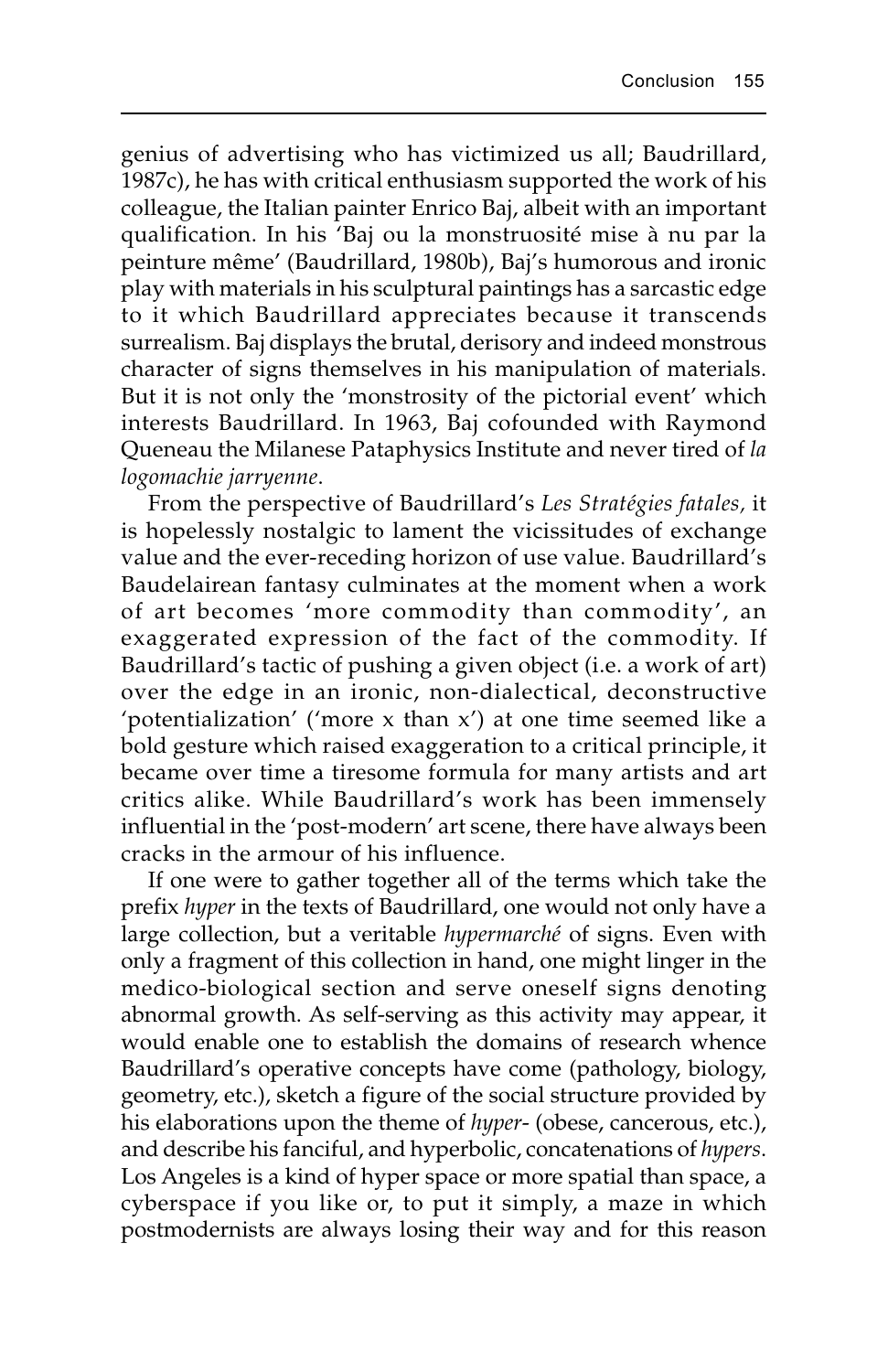call for maps of various kinds; the city has a great ex-urban or hyperurban paunch hanging over its limits into the desert like a useless, hypertelic *gidouille*.

When Eco travels in hyperreality, he is for the better part of his journey in the US. During his trip into 'an America of furious hyperreality', he uncovers a truncated process of semiosis in which iconic signs such as holograms have lost their ability to refer to their objects. Eco believes that objects *qua* referents are considered in Peirce's semiotics in discussions of icons and indices, even though Peirce's objects are irreducible to referents. On the one hand, Eco's point is semiotically redundant if one recalls that icons show something of but do not lead one to a 'referent' at all. In addition, Eco's sense of a semiotic mutation in America does not follow from the icon's bi-directionality nor its relative muteness. On the other hand, for Eco the technique of holography—an optical process which yields a virtual image of a visual field in three dimensions— 'could prosper only in America, a country obsessed with realism, where, if a reconstruction is to be credible, it must be perfectly iconic, a perfect likeness, a "real" copy of the reality being represented' (Eco, 1986:4).

In this America it is easy, we are told, to forget that the perfect likeness is just a likeness because the real is achieved by means of the perfect fake. Like Baudrillard, Eco uses the figure of the hologram—the most theoretically elastic technology before Virtual Reality systems proper—to suggest the dreamy tri-dimensionality of an America. If icons were completely indifferent about their objects, one would then have a straight gate to the Peircean hyperreal. The object may be restricted, but not necessarily so, to a referent at the nexus of the triadic relation of sign-objectinterpretant. The Peircean semiotician may in fact show a studied indifference toward the issue of whether or not a given web of semiosis has a real or a true dimension corresponding to it. One may ricochet around for some time in Peircean semiosis by considering the immediate and dynamic objects of signs since the dynamic object has a kind of collateral existence as a 'real' thing brought to the attention of an interpreter by the sign, although it does not depend on the sign in the same manner as an immediate object.

Baudrillard's 'misunderstanding' of America as a hologram signalled his then current optical 'focus'. The hologram is one of many figural devices he has used to suggest the perfect simulacrum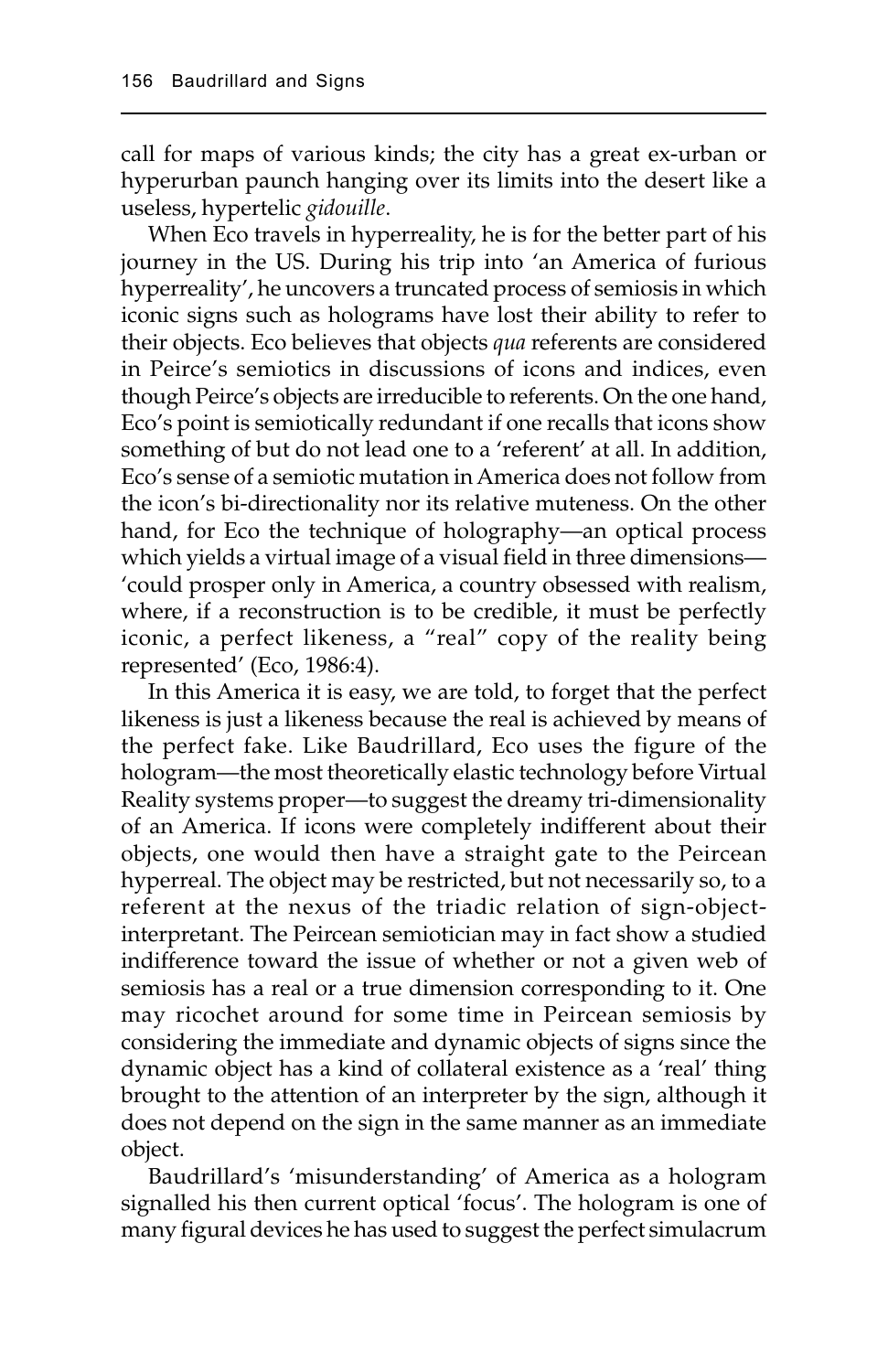(pantograph, photograph, cinematograph, hologram, VR …). These devices have not been employed in a rigorous developmental schema. They have all explained, in virtue of their respective degrees of resolution and simulative capacities, how simulacra 'kill' and subsequently replace their original objects. Tridimensional simulation is more powerful metaphorically and literally more exact than a pantographic blueprint. Baudrillard also likes to shop around in scientific discourse. In the hands of Eco and Baudrillard, the hologram signifies America and helps to generate the hyperreal.

America is a peculiar semiotic production and it is the main ingredient in all recipes for the hyperreal. For every *hyponyme* (which will ironically consist of specific *hypers*-) there is the generic *hyperonyme* of hyperreality: for Eco and Baudrillard, the generic hyperonyme is hyperreality; their respective hyponymes include hypericons, hyperbolic formulae; hyperplasia, hypertelia, hyperspace, etc. For a given hyponyme, there is a domain of research, a 'home' discipline to which it may be traced and from whose resources it may be eventually fortified. Concepts are 'borrowed': hyperplasia is borrowed from pathology, hyperspace from mathematics; hyperbole from rhetoric, hypericons from Peircean semiotics, etc. For each domain of derivation, there is a figure of America which may be established on the basis of a given cluster of hyponymes: from optics, one uses dreamy, virtual, holographic; from pathology, descriptors such as obese, cancerous, and viral are put into play. These are some of the operations by means of which one may semiotically produce the hyperreality of America.

Something is *hyper* when it is excessive and exaggerated. It is always more and more: in the 1980s yuppies worked more and more, spent more and more, etc. But what drove this kind of going to extremes? The hyperreal is more real than the real, just as hypertely is in part more final than final. What makes the real *hyper* is that it is more, *plus réel,* and so much more so that there appears to be no way to turn back to a previous condition of less than *hyper*. In some cases, the more one turns back, the more hyperreal nostalgia becomes (the phenomenon of more 'sixties than the 'sixties; even though, as Grace Slick once remarked, if you claim to remember the sixties, you couldn't possibly have been there). But this is not the same abundance that Eco found in America: 'In America, you don't say, "Give me another coffee";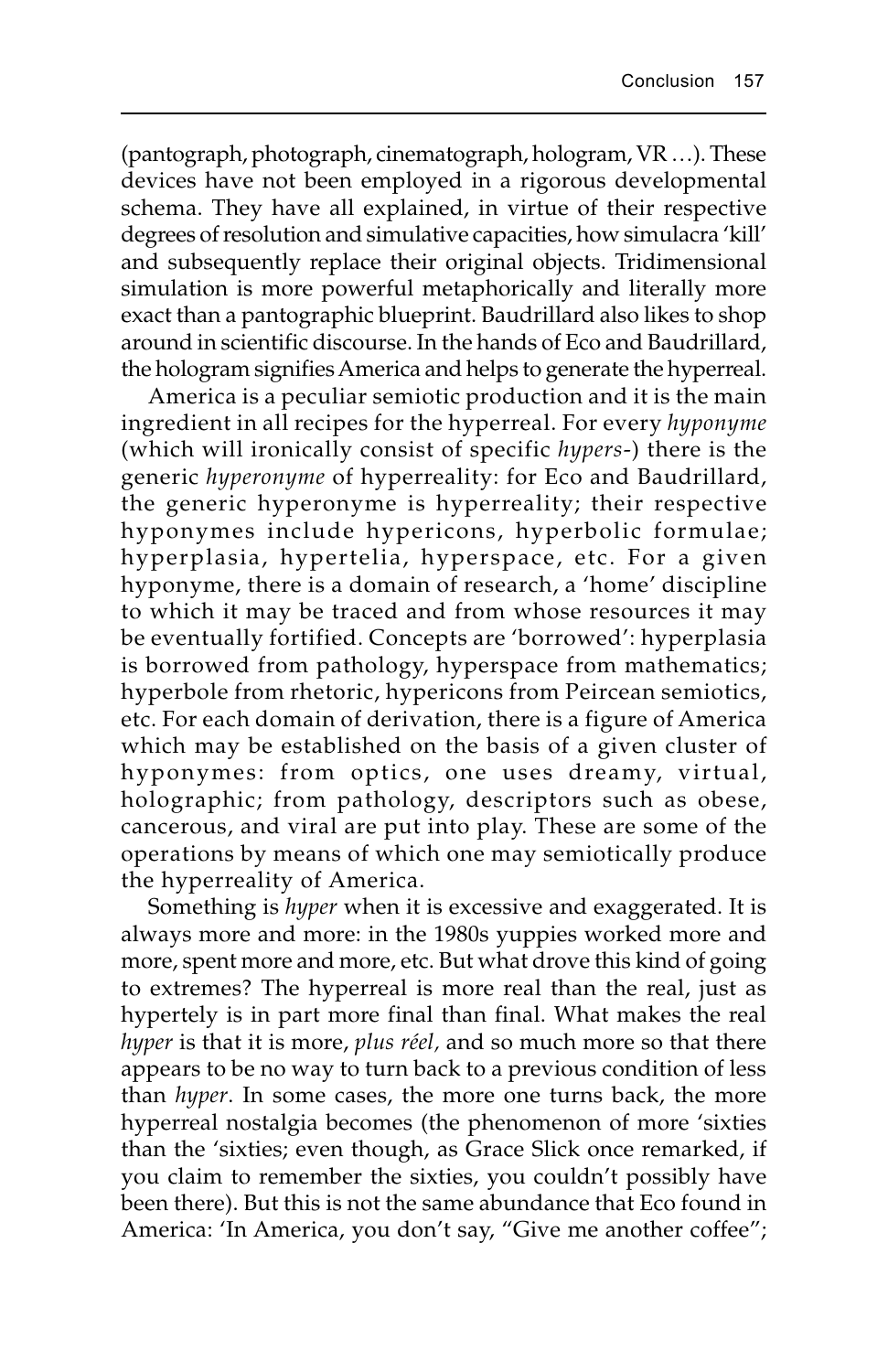you ask for "More coffee"; you don't say that cigarette A is longer than cigarette B, but that there's "more" of it, more than you're used to having, more than you might want' (1986: 8). Eco's 'more' suggests something akin to a big helping; the size of American things is anti-ecological. Baudrillard's version of obesity is fatter than fat. American obesity is not the flab of idleness but the annihilation of a system's limit in its attempt to digest whatever surrounds it. This is a structural obesity which does not diminish to the profit of anything less than itself in its giddy spiral of selfpotentialization.

As the dynamic object of numerous attempts in European culturology to signify America, this nation cannot be said to depend upon a given sign of it, unlike its immediate object or meaning. Baudrillard's complex sign *Amérique*—the original Grasset edition bears a photograph of what may be the skyline of Montréal or Minneapolis—has generated numerous interpretants of itself and its dynamic object America. Baudrillard's genuine 'misunderstanding' of this object underlines the semiotic point that the interpretants generated by this sign give a radically incomplete and imperfect representation of America, and will continue to do so. This semiosis has an element, one may say, of the runaway virus of the fourth order of simulation.

Baudrillard's response to what he considered to be the cold horrors of the code's legibility, transparency and machinic manipulation by cyber-semioticians across the disciplines, echoed the critical remarks on simulacra and structure made by Henri Lefebvre in the early 1960s (1971:203–4). The philosophy of structure, Lefebvre argued, is technocratic and risks producing nothing more than a simulacrum of the world. Consciously or not, this 'philosophy' simulates humankind by rendering it 'cybernetic'. This representation of the engineering of communication contributed to a context in which antisemiological bar games could and would flourish, despite the fact that the bar games of poststructuralism departed in letter and in spirit from Lefebvre's mode of critique.

Saussure's bar of implication—Baudrillard called it the bar of structural copulation—and Lacan's bar of repression which refused a fusional Saussurean line, are without question the basic bars upon which poststructuralists play their games;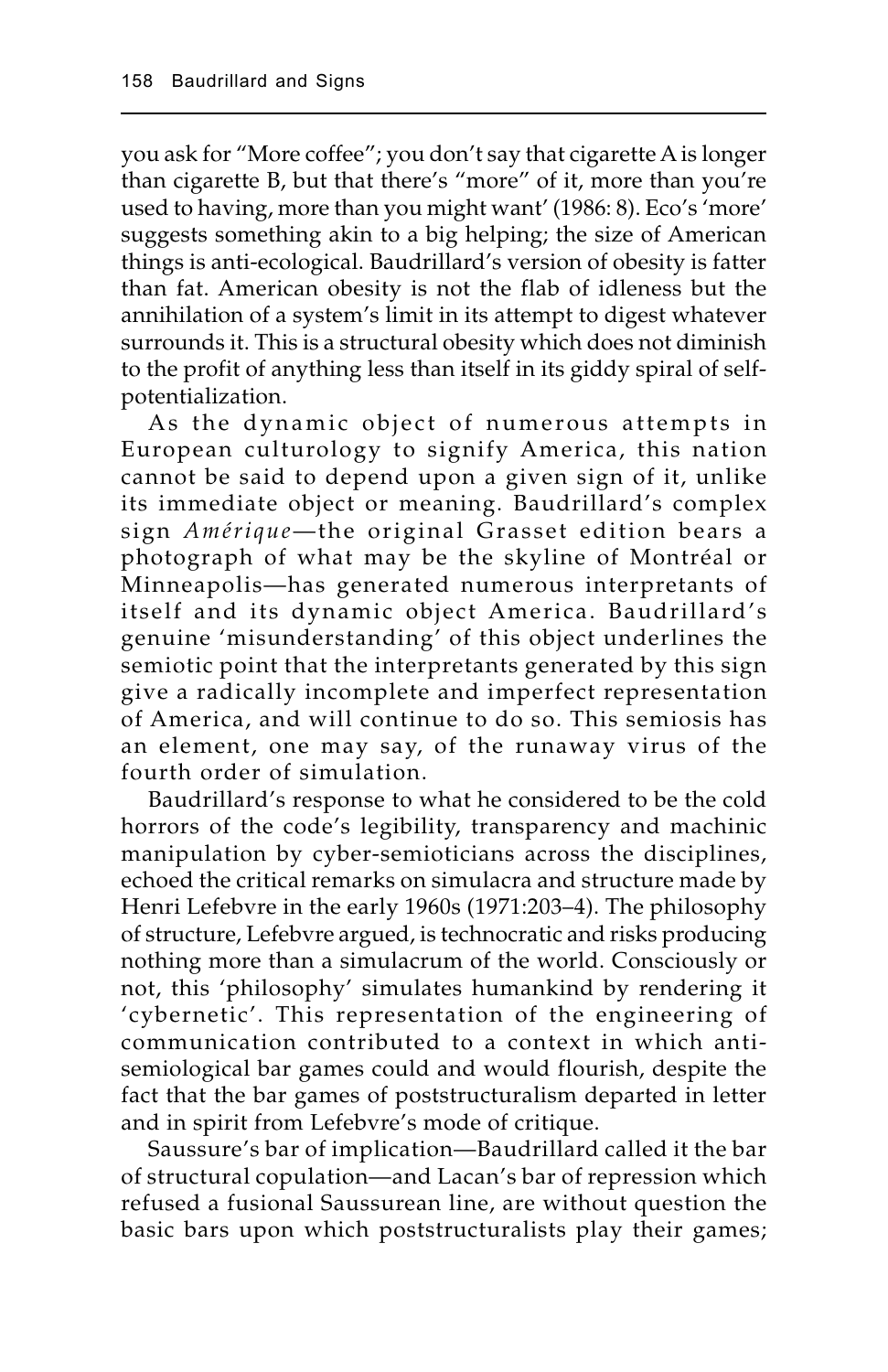Lacan too played the Saussurean bar. Lyotard's gay bar embodied the spirit of Jarry's whirling pataphysical stick and played ambiguously with the stroke between this/not-this. Immediately following upon their praise for Hjelmslev's linguistics, Deleuze and Guattari recommended Lyotard's *Discours, figure* (1971) as 'the first generalized critique of the signifier' conducted with a bar game called 'the figural'. Once the signifier and the signified have been crushed and the bar disbarred, the signifying chain is opened to asignifying fluxes. Lest one misread Deleuze and Guattari, their praise for Lyotard is quickly dampened by the return of the signifier of lack in his theorizing (1977:243–4). Some of Baudrillard's strokes of seduction, inasmuch as they were played around the bar, coupled and uncoupled at will and for this reason may be considered fickle. But the important lesson is that Baudrillard, like Deleuze and Guattari, employed 'Peircean' processes even after semiological signs would have burnt, and brought his theory of the object's revenge into line with proto-Prague School semiotics, in spite of himself. Baudrillard's concept of the symbolic must in the end destroy Peircean signs as well since they are implicit in his description of the orders of simulacra.

The power bar held sway over the life/death dichotomy by barring the return of death. This archetype of every control bar keeping its consequent term down—possesses the means, like a censor, to control social communication. Along with Saussure's bar, it was subjected to numerous barbs in *L'Echange symbolique*. Several years earlier in *Pour une critique,* Baudrillard had installed a strong bar between general political economy/symbolic exchange in order to erect a monument which would come to be toppled with the violence of an *effraction;* that is to say, the symbolic, and later an Evil Other, would break into the semiological world of value and the code in order to destroy them.

The bars—an anagram, after all, of 'Barthes' —of Baudrillard were stroked, erected, broken and lifted in the service of a barless, anti-semiological imaginary of the symbolic. Baudrillard's understanding of the symbolic is irreducible to any of the thinkers from whom he borrowed seminal concepts. The manifestations of the symbolic circulate in a non-structural and weak manner. All of his care taken to maintain the register of hypoweakness, however, gave itself over to the standard of duel and agonistic social relations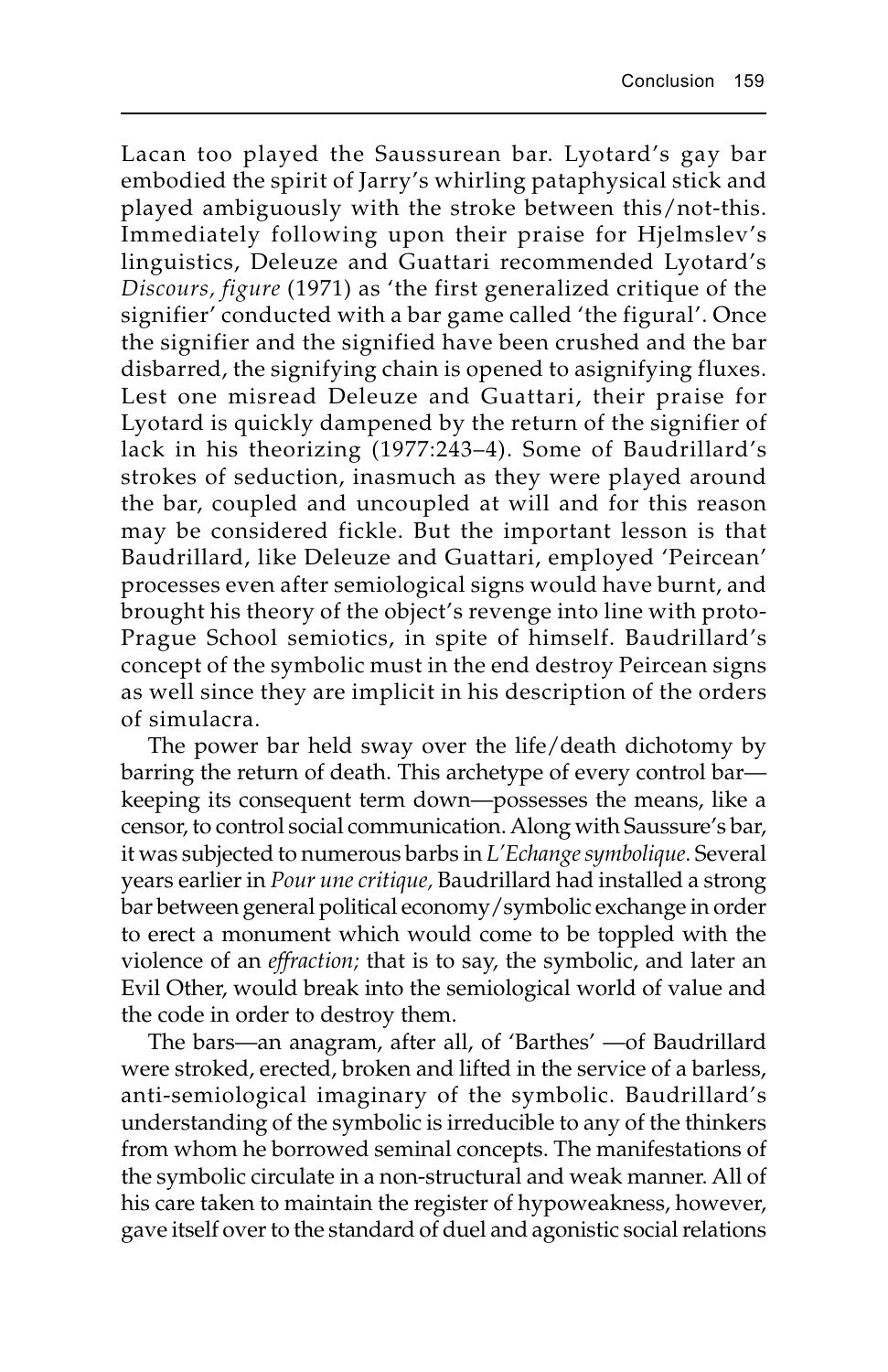expressed through the concepts of potlatch, *Witz,* anagram, and death, themselves delivered with seductive strokes, and pataphysical acid. I described in some detail Baudrillard's struggle to avoid an irreversible move in the direction of either strong theory or mysticism; his balancing act, I argued, was ultimately unsuccessful, but not completely disappointing.

Baudrillard does not know his own strength. What sort of strength is implied in the 'injunction' *Oublier Foucault*? (1977a). Is there any stronger theoretical statement in Baudrillard's work than this? In this forgettery there is also a return of the grotesque. A familiar image resurfaces: Ubu. *Ubu lié à Foucault*. *Oublier Foucault* was never a dismissive gesture such as *Oubliez Foucault* would have been. Rather, *c'est un pilier de bar:* one could spend one's life propping up a bar to be sure, and in a way this is what Baudrillard believes Foucault did. He propped up the bars which structure the irreversible agencies of power and sex ('irreversible' in the senses of progress and production as opposed to symbolic cancellation and reversibility). For Foucault's theorizing displays in Baudrillard's eyes a horrible beauty: it manifests what it describes; it is full of methodological spirals chasing after the successive spirals of power and sex. The spiral, of course, is the emblem of the Collège de Pataphysique and it is the figure by means of which Baudrillard represents the shape of Foucault's analyses. Although *Oublier Foucault* is full of spirals, this does not mean that Foucault's work is sufficiently pataphysical. Foucault does not follow the pataphysician's spiral into the abyss in which his objects of interest perish and acquire power only in their death and their simulation. Foucault's spirals are less jarryesque than molecular. Recall that Baudrillard attacked cyberneticists precisely because they inscribed the genetic code everywhere. If Jarry's spiral brings a bemused grin to one's face, then the helix should make one laugh at those who appeal to 'molecularity' as a revolutionary concept. Baudrillard would have us laugh at Foucault, Deleuze and Guattari and Lyotard because the 'molecular' is a matrix of control rather than liberation, the Law splintered into molecular bits. Baudrillard attempts to invert by pataphysical means the view that Foucault's remarkable, meticulous and magisterial analyses produced truths about their objects and a method which could be reproduced and applied by his followers as they themselves spiral around the fixed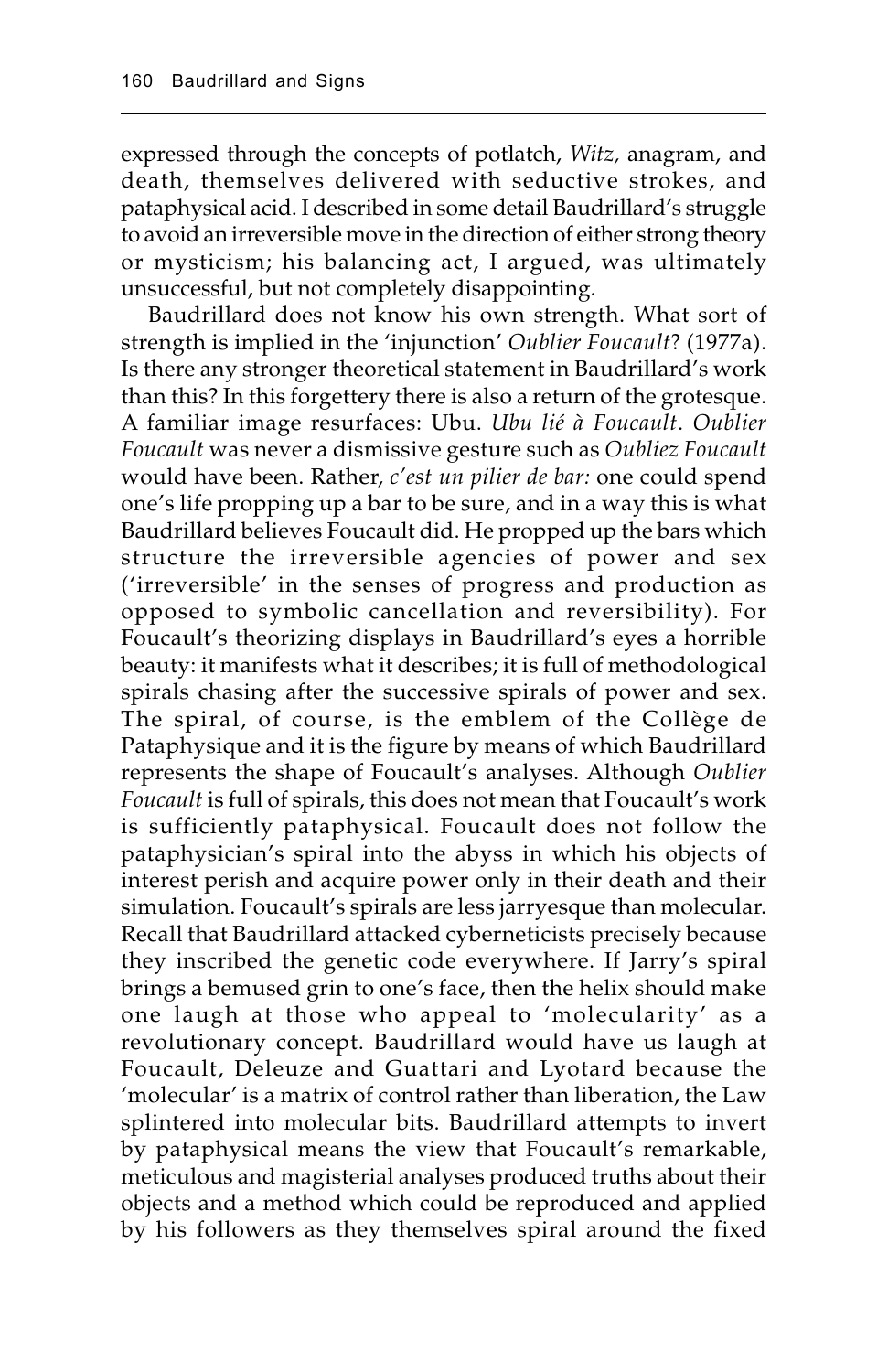points of Foucauldian referents the death and disappearance of which recede from view as their beautiful circling unfolds.

Foucault's project was, in Baudrillard's view, carried along by its own obsolescence and blindness to new simulacral forms of the referents to which he clung and whose anamorphoses he traced from cyclopean panopticism to an ubuesque polyhedral march of crabs in all directions—but whose demise he did not question. Baudrillard's reference to Ubu's polyhedra symbolizes the fragmentation and dispersion of power and conjures Jarry's figure of the scientist Achras in *Ubu Cocu*. Achras breeds and studies polyhedrons (multifaceted solids). Some of these are so fractious as to deserve slaps on all of their faces! Like polyhedrons, power remains a solid (real presence) in spite of its multifacetedness and the need to take numerous positions in order to perceive of all its facets and points.

Foucault was too strong a theorist. If he had been more pataphysical he would have been weaker and therefore more acceptable to Baudrillard. For his part, the strength of Baudrillard's claims against Foucault is mitigated by the Ubu form and recurring figure of the spiral since they mock rather than critique, refigure rather than analyze, and most importantly, they rely upon the assistance of symbolic reversibility as seduction. Baudrillard cannot resist replacing production with seduction. Baudrillard's critique rests on the application of his oft-repeated weak concepts: power is exchanged in the reversible, non-accumulable cycle of seduction. For all of its implied but positive weakness, this set of concepts, as I have argued, is unstable, because its members acquire the strength of the theories against which they are supposed to offer tactical alternatives.

The very idea of an asemiotic imaginary is incoherent in Peircean terms, given the infinite progress of semiosis. It is quite understandable, on the other hand, if one wants to escape a world saturated with Saussurean signs; to escape, in other words, a system requiring escape. Lyotard's critique of Baudrillard raised an important unresolved issue regarding the claim that the gift is not semiological. The gift and countergift relation—the sumptuary destruction of goods and the symbolic reciprocity of an expenditure equal to or greater than the initial ritual destruction of riches—plays awkwardly at disbarring itself. The desimulation of this structural couple involved a critique of (com)munication theory in the name of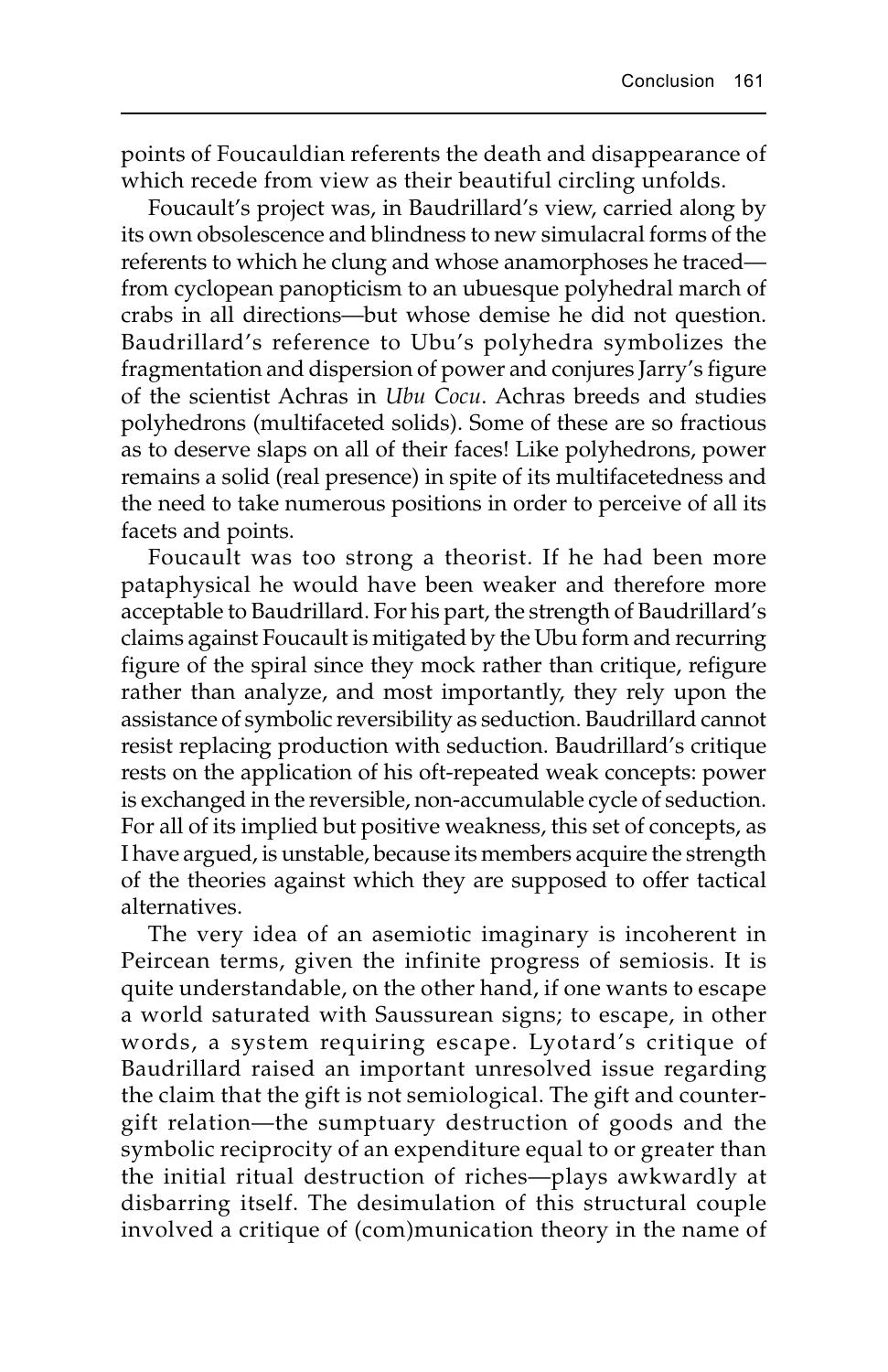agonistic reciprocity. Anti-semiology is anti-monopolistic. But it is also spiritual since the gift and counter-gift relation is a spiritual mechanism of exchange and an obligation no one in this domain can afford to ignore. Even so, signs of richness are destroyed in order to initiate and/or further symbolic exchanges. In symbolic exchanges, signs do burn. Baudrillard understands Mauss's work on the potlatch in terms of the destruction—by fire or other means—of the material signifiers of the signifieds of wealth. Now, in spite of Baudrillard and, using Saussure's theory of value as a point of reference, one may claim that these signifiers are exchanged for dissimilar ideas, especially social standing, although such a signified is achieved by means of loss rather than through exchange value. Social standing thus acquired opens onto an exchange defined not only by means of the comparison of similar things in a system, but in virtue of an obligatory response (rather than a digital indifference or an oppositional positioning) in kind or with interest to an initial challenge. Signifiers burn in a struggle for signifieds. The signified is related homologically to use value. It is an astructural notion of use value which serves Baudrillard's purpose of promoting strictly incomparable *consommation*. The agonistic relation which is the struggle for signifieds takes place with all the cruelty of the symbolic. In Baudrillard's agonistic anti-semiology, symbolic relations, while at once evoking the struggles of 1968, so-called direct and immediate communication by means of graffiti, and a poetic anthropology, reinstate strong theory (so closely associated with semiology and structuralism) in the place vacated by the vanquished bars of semiolinguistics and psychoanalysis.

I called on Peircean semiosis to elaborate an ecumenical semiotic approach that was at once conceptually compatible with a critique of the signifier but not bound to the vicissitudes of poststructuralist bar gaming. To put the matter bluntly: one needs to know something of icons, indexes and symbols in order to think critically about simulacra. Peirce's place in critical investigations of poststructuralism has been extremely limited. This marginality is perhaps explained by the predominance of Euro-semiology in poststructuralism itself and the seemingly unorthodox ways in which Peirce's concepts have been used by poststructuralist thinkers in discussions of signs. When his concepts do appear, they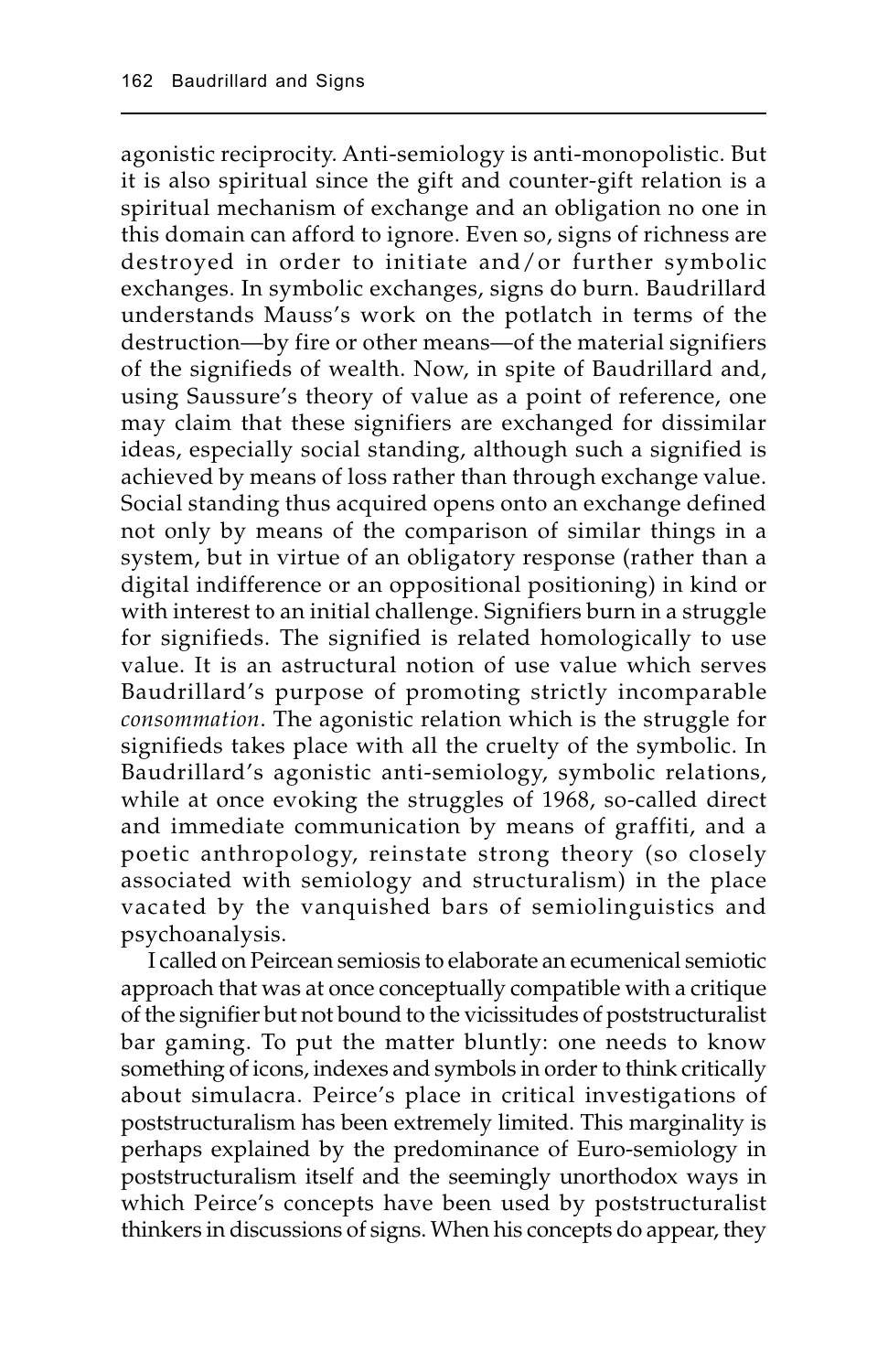are redefined for the purposes at hand, as we saw in the case of Deleuze and Guattari.

Baudrillard still clings to hope. Like the ritual destruction of signifiers, manifestations of symbolic circulation constitute a response to a system which seeks to hold its position once and for all. One plays bar games so as not to be put behind the bars of certain kinds of signs, neutralized, in effect, in the prison of structural simulation. Bar games which lift or weakly stroke a prohibitive bar are less efficacious than those played by means of an *effraction*. In *De la séduction,* Baudrillard draws a distinction between 'Rule' and 'Law' to illustrate the incommensurability of these two logics and develop his idea of the game (1979:181ff). The Rule-Law distinction, however, reinscribes John Searle's seminal semiotic distinction between regulative (Law) and constitutive (Rule) rules into a duel carried out by all of the tropes of hypoweakness. Briefly, according to Searle, the former 'regulate a pre-existing activity, an activity whose existence is logically independent of the rules. Constitutive rules constitute (and also regulate) an activity the existence of which is logically dependent on the rules' (1969:34). In the same way, the Law lays down regulative lines (interdictions, prohibitions, repression). These lines are transcendent, irreversible (linear), determinate (finite) and protect the necessary depth wherein truth dwells. The immanent reversibility of constitutive rules of the game, by contrast, hide nothing. In the domain of the Rule, one plays by the rules, or one leaves the game. The game establishes a symbolic pact among its players and is supposed to circumscribe the strong desire for universality attributed to the Law, even though it too has a truth of sorts which is duel, agonistic, primitive, symbolic and remainderless (perfectly balanced). The Rule has the depth of the Law it seeks to destroy. The ritual sure signs of the Rule establish debts of honour. These signs exorcise the Law and abolish meaning by exposing the arrogance of dividing up the world into its smallest meaningful pieces. Humility is part of the game. There is in all of this, Baudrillard admits, a terrible nostalgia for the cruel and intense circulation of sure signs, sumptuary practices and sacred ceremonies. Anti-semiological altercations force isomorphic systems and the bars servicing their internal combinational principles to totter like so many top-heavy edifices.

V.N.Volosinov's *Marxism and the Philosophy of Language* reads like a symbolic battle plan against the Enlightenment project of an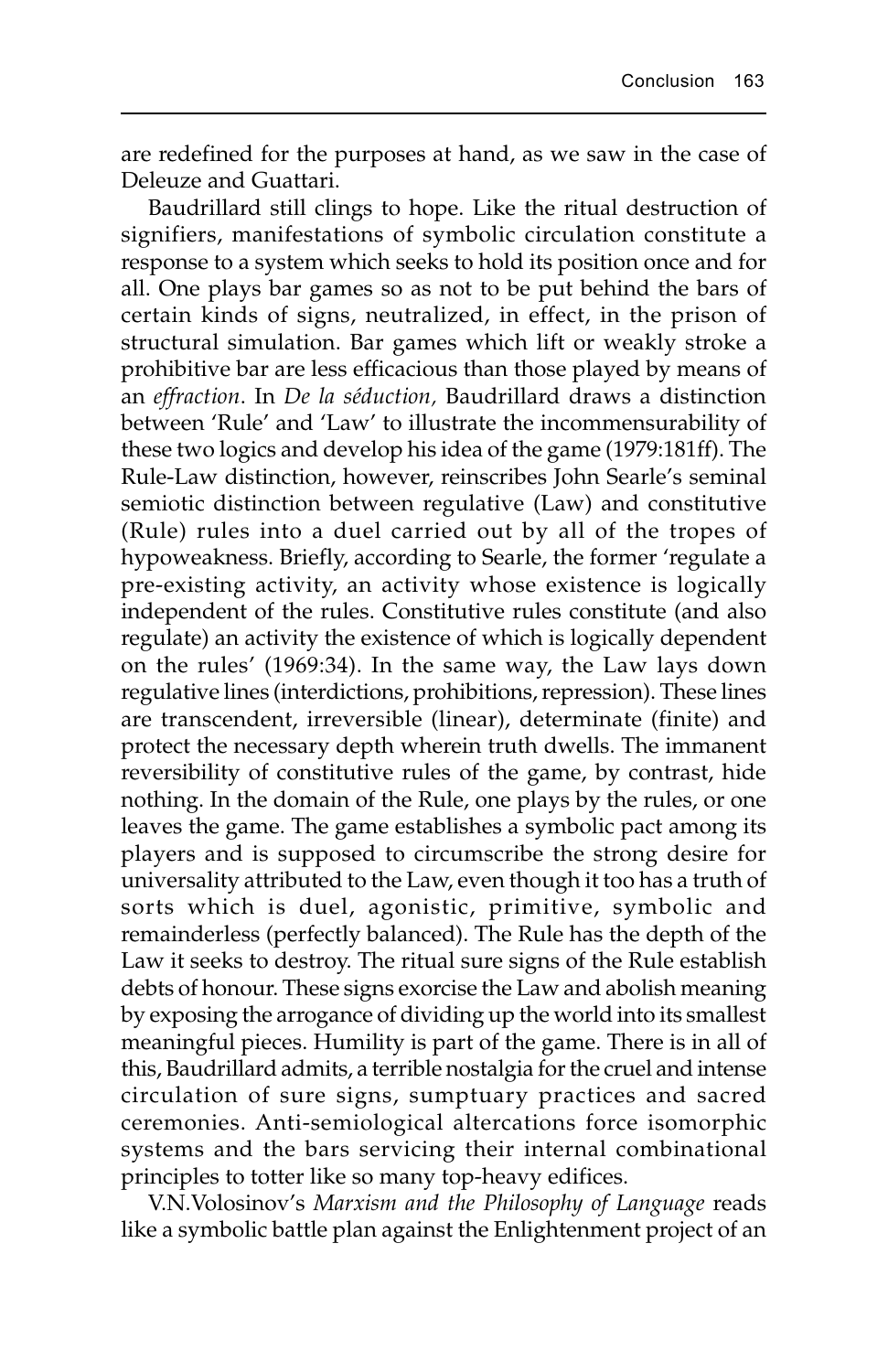abstract objective, rational, self-identical, monological semiolinguistic system. Whereas Guattari criticized the despotic formalism of a binary semiotic economy which censored and inhibited hybrid associations, Volosinov undertook a critique of abstract objectivism in linguistics (Saussureanism) with a view to exposing the simulacral nature of an ahistorical, synchronic system of internally fixed signals. The non-ideological, non-semiotic or 'sub-semiotic' instrumentality of signals in a purely technical code fails to conceptualize a life in language shaped by concrete commmunicational interactions in specific sociohistorical contexts. Just as Guattari regretted specific aspects of Hjelmslev's glossematics (this did not deter his rescue of substance and matter), a reader of Volosinov with an interest in polysemiotic relations cannot help but have reservations about Volosinov's glottocentric suppositions (all non-verbal signs are 'baptized' by speech and are therefore inseparable from 'the word'; Volosinov, 1973:13ff).

The symbolic enters the semiological simulacrum. The Rule exorcises the Law. Unformed semiotic substances (gestural, ritual, etc.) and material fluxes decentre the semiotic circles of content/ expression, signifier/signified and deform perfectly formed and closed signifying chains. Semio-dialogic understanding explodes the static recognition of signals by conceptualizing the generative process of language. This may not constitute a 'golden legend' of anti-semiology, but these examples do contextualize Baudrillard's long-standing efforts to address the problems posed by signs, among which he dwells uneasily. The clearest and most enduring signs of Baudrillard are those marking his struggles against signification in the name of symbolic exchange.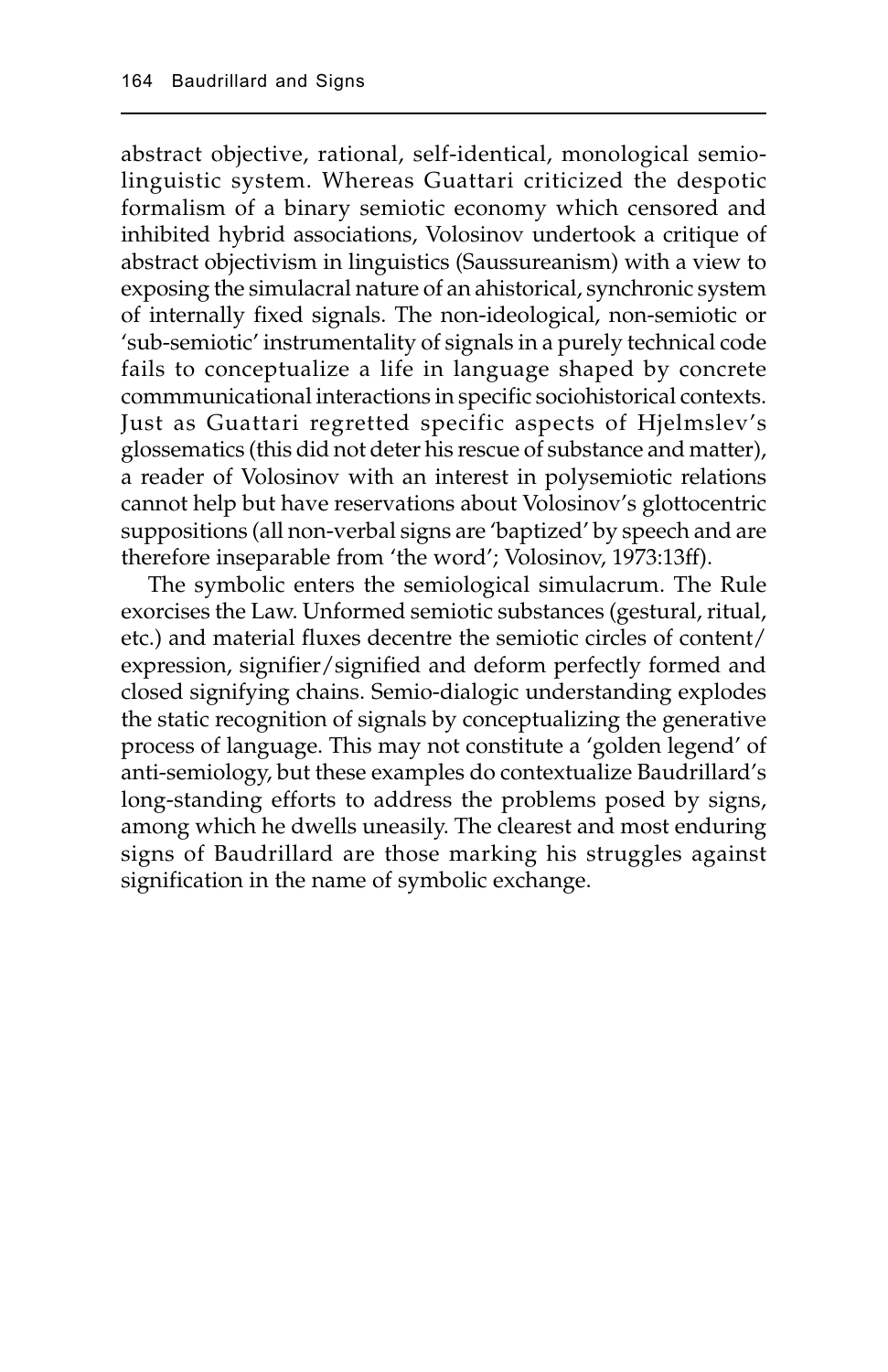### Notes

Unless otherwise indicated, translations are my own.

#### **INTRODUCTION**

1 Prior to the appearance of his translations of Weiss, however, Baudrillard assembled a series of quotations and photographs (Burri, 1963) which follow the socio-historic problematic of the irreal effects of the modernization of the Federal Republic of Germany and the theatre of the confrontation of a once divided country. It was not until 1983–84 in West Germany itself that Baudrillard's mature reflections on the fate of the real became widely disseminated, primarily in virtue of a discussion published as *Der Tod der Moderne* (Baudrillard *et al.,* 1983m). Although several of his works appeared in German in the late 1970s, it was only in the mid-1980s that the Baudrillard industry blossomed in West Germany.

In the period, then, from 1964–68, Editions du Seuil published Baudrillard's translations of four plays by Weiss. These translations represent only a fraction of Weiss's substantial output as a playwright and a social critic. The first play *Pointe de fuite* (1964) was followed by the well-known work which staged the imaginary encounter of Sade and Marat, a fantasy which took its cue from the fact that Sade did deliver the memorial address at Marat's funeral after the latter's assassination in 1793. The dramatic encounter would be staged by a small troupe directed by Sade consisting of inmates from the very place (Charenton) where he was confined from 1803 to his death in 1814 (*La Persécution et l'assassinat de Jean-Paul Marat représenté par le groupe théâtrale de l'hospice de Charenton sous le direction de Monsieur de Sade,* 1965). *L'instruction, oratorio en onze chants* (1966) preceded the important text *Vietnam Diskurs,* which in translation became *Discours sur la genèse et le déroulement de la très longue guerre de libération du Vietnam illustrant la nécessité de la lutte armée des opprimés contre leur oppresseurs ainsi que la volonté des Etats-Unis d'Amérique d'anéantir les fondements de la Révolution*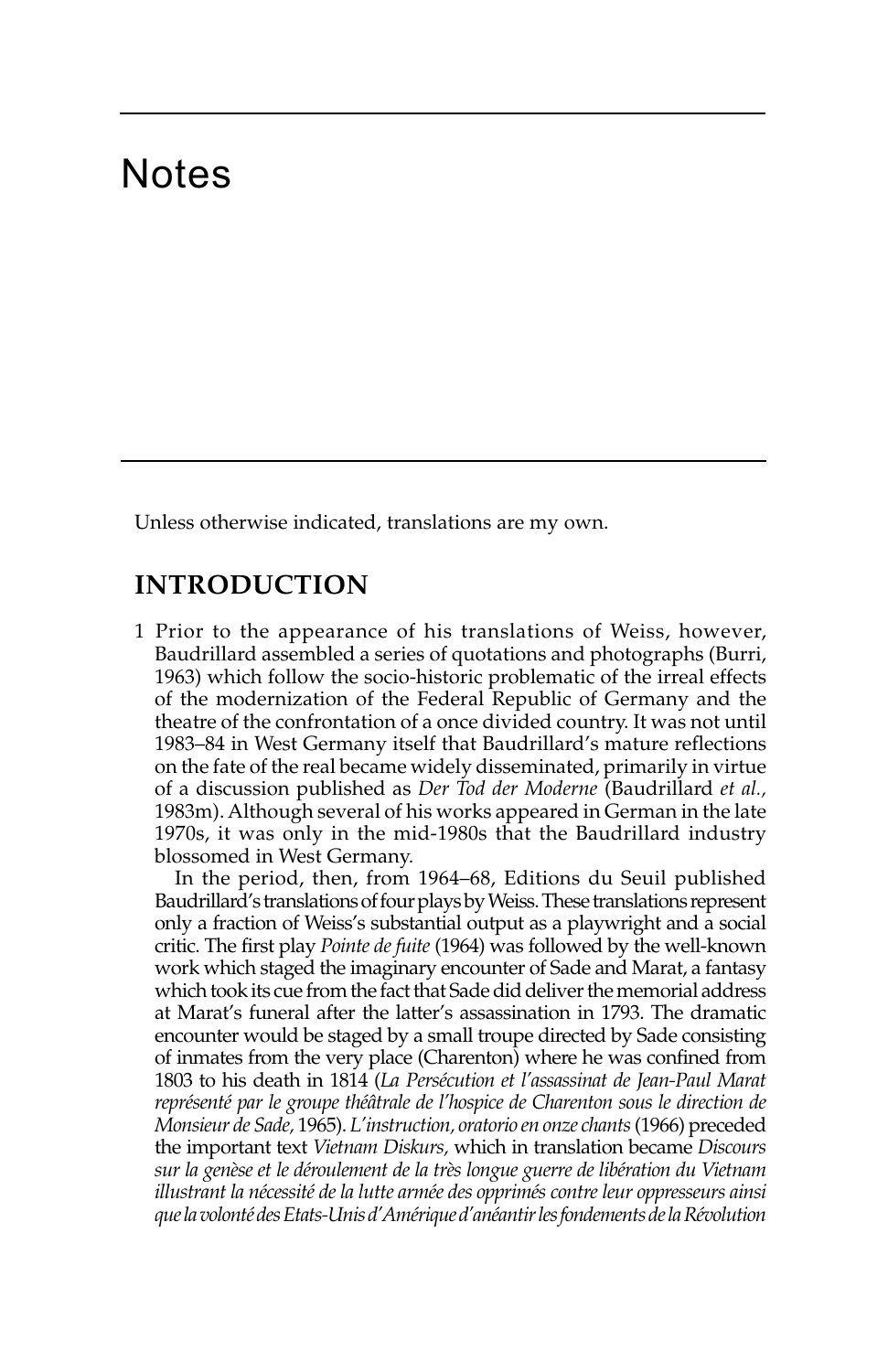(1968). The method by which Weiss expressed his support for the people's war of liberation in the *Discours* belongs to the tradition of what is called 'political theatre', of which Brecht's didacticism is a leading example; Baudrillard translated Brecht's portrait of the exile as a dialectician, *Dialogues d'exilés,* in 1965. The *Discours,* however, begins with Weiss's 'Notes sur le théâtre documentaire'. Documentary theatre attempts to lay bare the dissimulations of power by taking, first of all, select cuts into existing documentary material (radio broadcasts, government documents, photographs, interviews, etc.). The fragments which result from such cuts are edited in the fashion of a collage which serves as a useful example, a 'model schema' of current events. The analysis of and reflection upon this model reveals the latent conflicts and falsifications of these events, as well as bringing the public into this theatre's critical inquest on an equal footing with the accuser and the accused. The radically democratic, quasi-legal underpinnings of this process are most evident when Weiss suggests that it may take the form of a tribunal which extends and even completes debates and inquiries *a posteriori*.

Baudrillard's translations placed him squarely in the oppositional intellectual culture of the period, although his other activities during the 1960s did a great deal more to define his own theoretical positions. Baudrillard's most pressing concern at the time was to find a Parisian publisher for his own work, *Le Système des objets*. It was Gallimard that published *Le Système des objets* in the same year as his translation of Mühlmann's collection of comparative sociopsychological analyses of *les mouvements nativistes,* under the provocative title of *Messianismes révolutionnaires du tiers monde* (1968). If Baudrillard's political sympathies were at any time in question, his work on the translation of Engels's *Le Rôle de la violence dans l'histoire* (1971) for Editions Sociales would have dispelled them, although one must be careful not to align his choice of work as a translator too closely with the content of the work in question.

2 What, then, was *Utopie*? The first issue of *Utopie, Revue de sociologie de l'urbain,* appeared in May 1967. I have examined the first seven issues up to August-September 1973, entitled 'Lutte de classe mise à nu'. Over these six years, Hubert Tonka served as managing editor, although this continuity was not reflected in the review's membership, which shifted substantially during the first issues until a core group of four remained: Isabelle Auricoste, Baudrillard, Michel Guillou and Tonka; I note in passing that the construction in the late 1980s of the Parc de la Villette in northeast Paris has produced a flurry of intellectual activity including Baudrillard's brief 'Préface' to this ecstatic urban form in Auricoste and Tonka's study *Parc-ville Villette* (Baudrillard, 1989) and discussion with French architect Jean Nouvel (Baudrillard, 1987j).

For Baudrillard, *Utopie* was of a *genre situationniste*. He applies this term to the review so as to align its general orientation with the character of the oppositional politics of the period, and at the same time he designates the review's political-theoretical antecedents in the revolutionary urbanism articulated in the proto-Situationist and early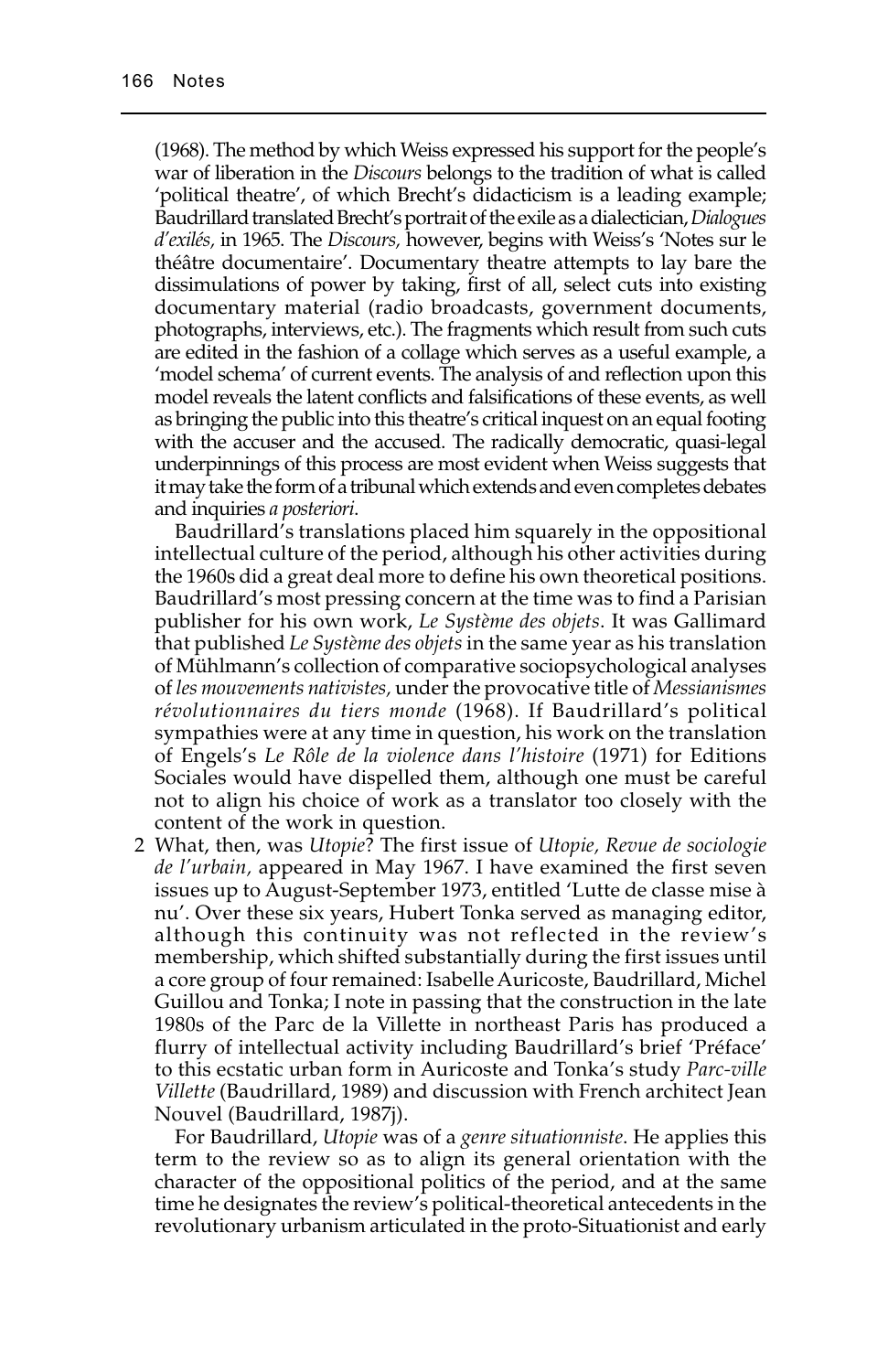writings of Guy Debord in the 1950s. *Utopie* did not figure largely in the Situationist International. A certain 'pro-Chinese [Jean] Baudrillart' [sic], however, is listed among those 'decrepit modernist institutionalists gnawing their meagre bones at the professorial chairs of Social Sciences at Nanterre' in a Situationist tract of 1967 ('Our Goals and Methods in the Strasbourg Scandal', in Knabb (ed.), 1981: 211). In a very general way, *Utopie* may be said to have 'constructed situations' which sought to lessen the alienation brought about by urban planning, among which one may count the exposition of *structures gonflables* presented in May 1968 at the Musée d'Art Moderne de la Ville de Paris. Baudrillard still recycles this utopist conception. In *Cool Memories II,* he wrote: 'The rights of Man have an inflatable structure. The [French] Revolution and its commemoration have become inflatable structures' (Baudrillard 1990a:31). This image expresses well the paradoxical fullness and emptiness of the spectacular ideologies of consumer society. One might recall that in Italian design *circa* 1967, the inflatable armchair 'Blow' appeared on the scene alongside numerous proposals for pneumatic objects such as housing units. These objects, like Baudrillard's use of the concept, were conceived along the same critical lines.

Few editorial statements of the review's reason for being were published. If one compares and contrasts the statement on 'Utopie dialectique' from the first issue with the untitled set of definitions which were published in *Utopie* 4 (1971), the critical locus remained, despite other important changes, relations between concepts. In accordance with the statement on 'Dialectical Utopia', 'it is in the uncrossed interval *(l'intervalle non franchi)* which exists between theory and praxis that we want to place ourselves'. The bar between theory and praxis is not crossed. It is never as simple a matter as that since the bar may be 'crossed' by opening up a space, a space which is still not a place, except in a utopian sense; this in between is also a *u-topos* fit for *Utopie,* since it is 'where' the revolutionary subject wants to place itself. Understood dialectically through the unfolding of an urbanism, 'the existing order is a *topos*. The critique and analysis of it enables one to elaborate the utopia'. The destruction of the existing *topos* by revolutionary means 'permits theoretically a total realization of the *utopia'*. This utopia thus becomes a revolutionary *topos,* which in turn will provoke a critique, etc. By 1971, theory and praxis had given way to the sign in *Utopie's* effort to situate itself: 'In the topics of the sign, utopia is the gap, this fault, this emptiness which passes between the signifier and the signified and subverts all signs.' The socalled in-significant line between the signifier and the signified is the non-place by means of which one deconstructs the sign. Revolutionary politics has not only been supplanted by anti-semiology, but the *topos* has become a *topics,* a general domain of signs whose revolutionary potential must be freed and actualized. *Utopie* had entered the era of the political economy of the sign. The passage to the topics of the sign was accompanied by this refusal: 'Utopia has been suspended in idealism by a century and a half of triumphant historical dialectical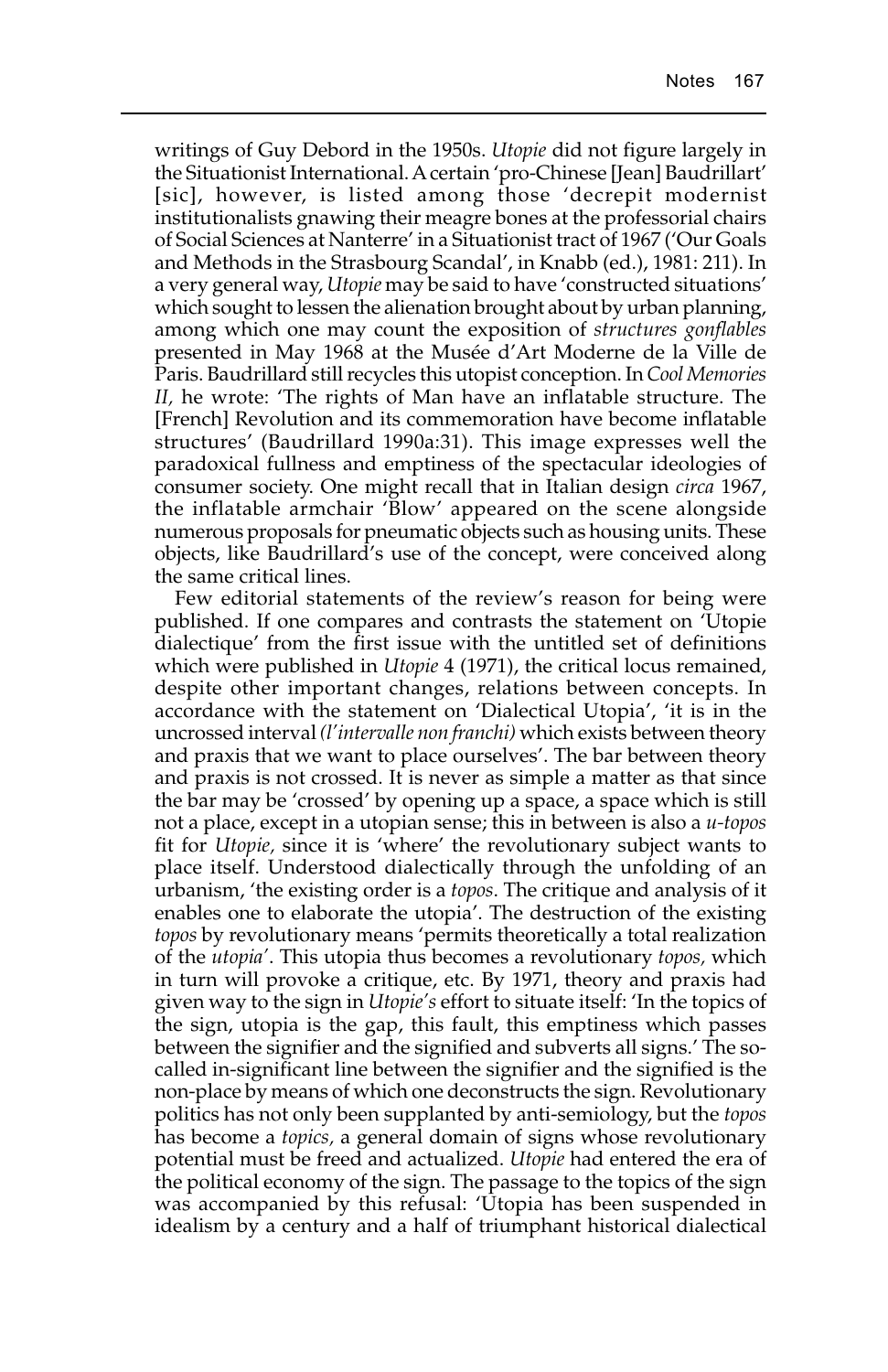practice. Today it begins, in its rigorous indefiniteness, to supplant all the revolutionary definitions and to return all the models of the revolution to their bureaucratic idealism' (*Utopie* 4:3). What becomes of utopia when this suspension is lifted? In keeping with *Utopie's* antisemiological theorizing, and the critique of politics and Marxism in particular, utopia acquires a kind of vehicular ambivalence which subverts at once the respective places of theory and praxis, signifier and signified, and exposes 'the Revolution as a political simulation model'. The discourse of *Utopie* situates utopia 'beyond the code'. Baudrillard's influence here is decisive since it is the symbolic to which this discourse appeals in the 'beyond'. This is an initial indication of the problem of mysticism in Baudrillard's asemiological musings. The *u-topos* beyond the code, however, is defined in a way which exacerbates this problem. In a Zenic digression, then:

Utopia is the smile of the *Cheshire cat,* this smile which floats in the air before the cat appears and for some time after it has disappeared. A little before the cat appears, and a little after it has appeared. This smile into which the Cheshire cat disappears, is itself mortal. Utopia is that which, by the abolition of the blade and the disappearance of the handle, gives the knife its *force de frappe*.

(*Utopie* 4:4)

To use other words, 'utopia is that which, by the deconstruction of the signifier and the signified, gives the anti-sign its *force de frappe';* that is to say, utopia plays deconstructively with the bar in order to open onto the symbolic.

3 This is the approach taken by Gane (1991). See in particular his chapter 3, 'Baudrillard, Postmodernism, Marxism and Feminism'.

#### **1 BAR GAMES**

1 The debate surrounding Saussure's sense of positive terms has been discussed in some detail by Robert M.Strozier (1988). Strozier challenges Samuel Weber's strong interpretation of 'positive' as an isolation of the sign in a simple, rather wooden metaphysics, by reading this term as a tentative suggestion which in no way implies that the sign is a discrete entity; cf. Weber (1976). Weber does not, however, 'ontologize' the totality of the sign. The *move* Saussure made to limit the interminable play of differences by introducing determinate oppositions was, for Weber, necessary and especially fecund for structuralism. While Weber in no way elevates signification above value, he does find in Saussure's introduction of positive facts an implicit judgement about linguistic reality. It is Saussure's determination of indeterminable differences or the system's own displacements which interests Weber.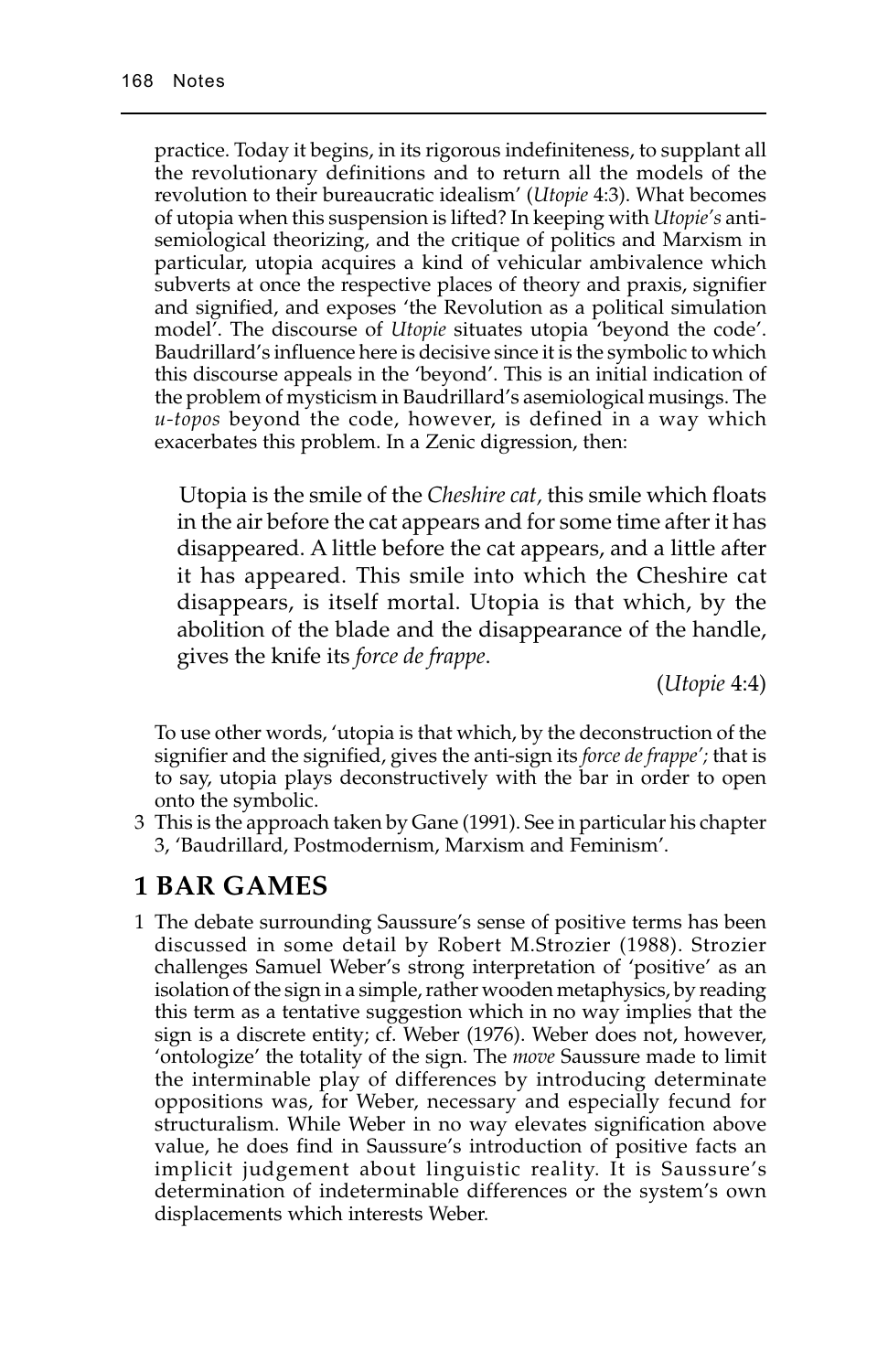#### **2 SIMULATION AND SEMIOSIS**

- 1 All references to the writings of Charles Sanders Peirce appear in the body of the text as CP, followed by volume and paragraph number, which refer to the *Collected Works* (1935–66).
- 2 Deleuze and Guattari cite the work of both Mandelbrot and Robert Brown to distinguish smooth from striated spaces (1987:486ff); in a different manner, in his 'review' of Mandelbrot's *Les Objets fractals,* Paul Virilio predicts the disappearance of the enterprise of geometry at the hands of the geometer who exercises simultaneously the means to discover and to exterminate the dimensions of the world, given Virilio's understanding of the paradoxical capacities of 'illumination' (1978:336–7).

3 For a further clarification of this point see Brian Massumi, *A User's Guide to Capitalism and Schizophrenia: Deviations from Deleuze and Guattari* (1992:154–5, n. 45). In addition, it is evident from the beginning of Kellner's *Jean Baudrillard* (1989) when he refers to the 'French semiologist Ferdinand de Saussure' (Saussure was Swiss and a linguist who dreamt of a science of signs) that the presentation of semiology will be, let us say, brittle. This initial slip is a token of Kellner's discussion of semiology, and it is the sort of position which makes it difficult for him to grasp critically Baudrillard's anti-semiological bar games. On the one hand, Kellner's unfamiliarity with French semiology leads him to contrast Barthes with Baudrillard on the basis of the former's multiplex theory of the code as opposed to the latter's monolithic theory of the code which relies too heavily upon the model of linguistics. Barthes's much commented upon glottocentrism which arose from his inversion of Saussure's idea that linguistics would be a branch of the general science of signs (for Barthes, semiology is a kind of translinguistics) seems to have escaped Kellner. Barthes's brand of 'linguistic imperialism' is confined to a minor tradition in semiotics. Kellner is impressed with the so-called rigour of Barthes's S/Z (1970), although none of the five codes (proaïretic, hermeneutic, semic, cultural, symbolic) in this work are subject to an underlying logico-taxonomical organization. The five codes are rather, as Barthes described them, a network, not a list or a paradigm, a mirage of structure, a pure perspective of citation, forces that take hold of the text which is their network. Aiming beyond both sentences and narratives into a gradual, textual analysis, Barthes posits a plural intertextual object marked by, at this point in his career, his ambivalent attachment to structuralist conceptions. The 'voices' of the codes speak contrapuntally and Barthes is concerned with producing their multivalent structuration rather than rigorously reproducing their structures. On the other hand, Kellner acknowledges that Baudrillard's concept of symbolic exchange plays a crucial role in the attempt to exterminate the sign, but he produces a caricature of Baudrillard's complex engagement with semiology.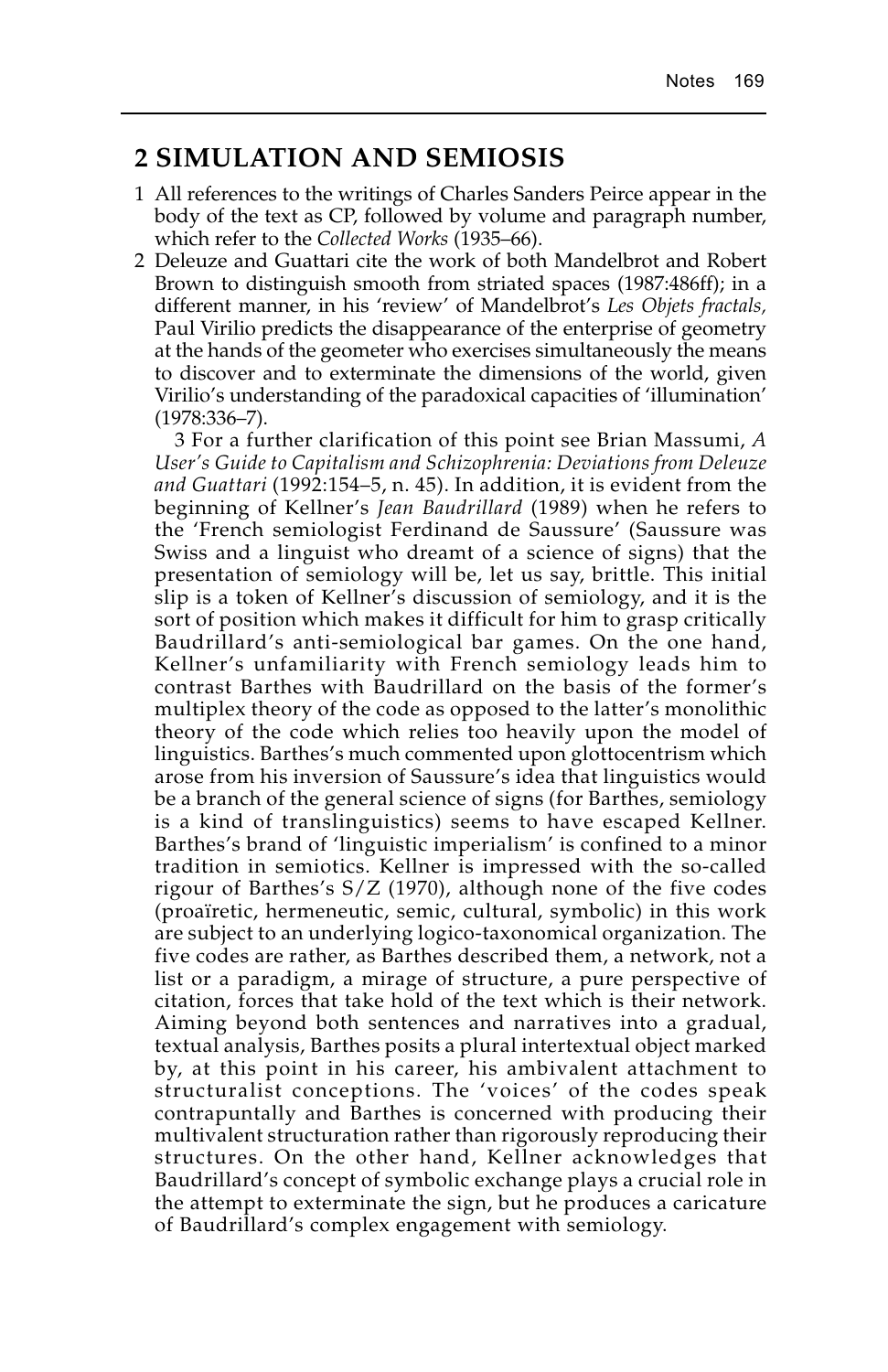#### **3 VARIETIES OF SYMBOLIC EXCHANGE**

1 Kellner thinks that Baudrillard offers no positive political alternative. In general terms, Kellner does assist us in recognizing the extent to which critical theorists remain undecided on the question of Baudrillard's politics. While he is firm in insisting that Baudrillard offers no strategic political alternative, this firmness obscures the Baudrillard 'scene' and operates on a level too abstract to account for the recognition of the effectiveness of such ideas as hyperconformity on the tactical level. He does not concur with Andrew Ross (1989: 216) for whom 'Baudrillard's strategies…can be added to the growing body of parasitical discourses—mimicry, disarticulation, plagiarism advanced by theorists who have sought to fashion a politics out of the poststructuralist crtitique'. This refusal mistakenly excludes the tactical level. Unlike Certeau in *The Practice of Everyday Life* (1984) —a work which Kellner valorizes without interrogating its claims—Kellner claims that Baudrillard 'completely rules out' self-valorizing activities. For Certeau, consumption is a sphere of self-valorization, although only on the tactical level, as Kellner omits. Certeau's concern is with the anonymous heroes of popular culture and the oppositional character of certain everyday practices.

When Kellner comes to consider hyperconformity, he rightly refuses to afford it any strategic value and looks to Certeau for an alternative. Certeau's concept of *la perruque*—ripping-off or 'borrowing' —is neither pilfering nor sabotage nor absenteeism. Rather, it is the use of 'company equipment' and to a lesser degree 'company materials' on 'company time' for one's own creative ends: '*la perruque* may be as simple a matter as a secretary's writing a love letter on "company time" or as complex as a cabinet maker's "borrowing" a lathe to make a piece of furniture for his living room' (1984:13). The weak make use of strategic sites as they seize occasions on the wing in a wide variety of acts. Witticism, skilful interjections, making or scoring points against one's interlocutor and turning back a line of argument advancing toward one are all examples of tactical moves in speech and writing. One may count hyperconformity among tactical alternatives. Consider, however, the brillant ruse unfolded by Hiroshe Takashi's (1984) ecopeace group in Japan as an instance of the tactical force of hyperconformity. By hyperconforming to the propaganda of the nuclear industry in Japan, Takashi's group forced an admission of the dangers of nuclear energy from the industry by means of the convincing simulation of the possibility of constructing nuclear power stations and waste disposal facilities in downtown Tokyo. This tactical victory, based on the principle of a homeopathic exaggeration, did not pretend to put an end to the nuclear problem in Japan. But such is the local wiliness of tactics. In a way, and in spite of himself, Kellner indirectly confirms the tactical status of hyperconformity by drawing our attention to Certeau's work on minor acts of resistance. This awry confirmation of tactical weakness does not satisfy my overall critical aims.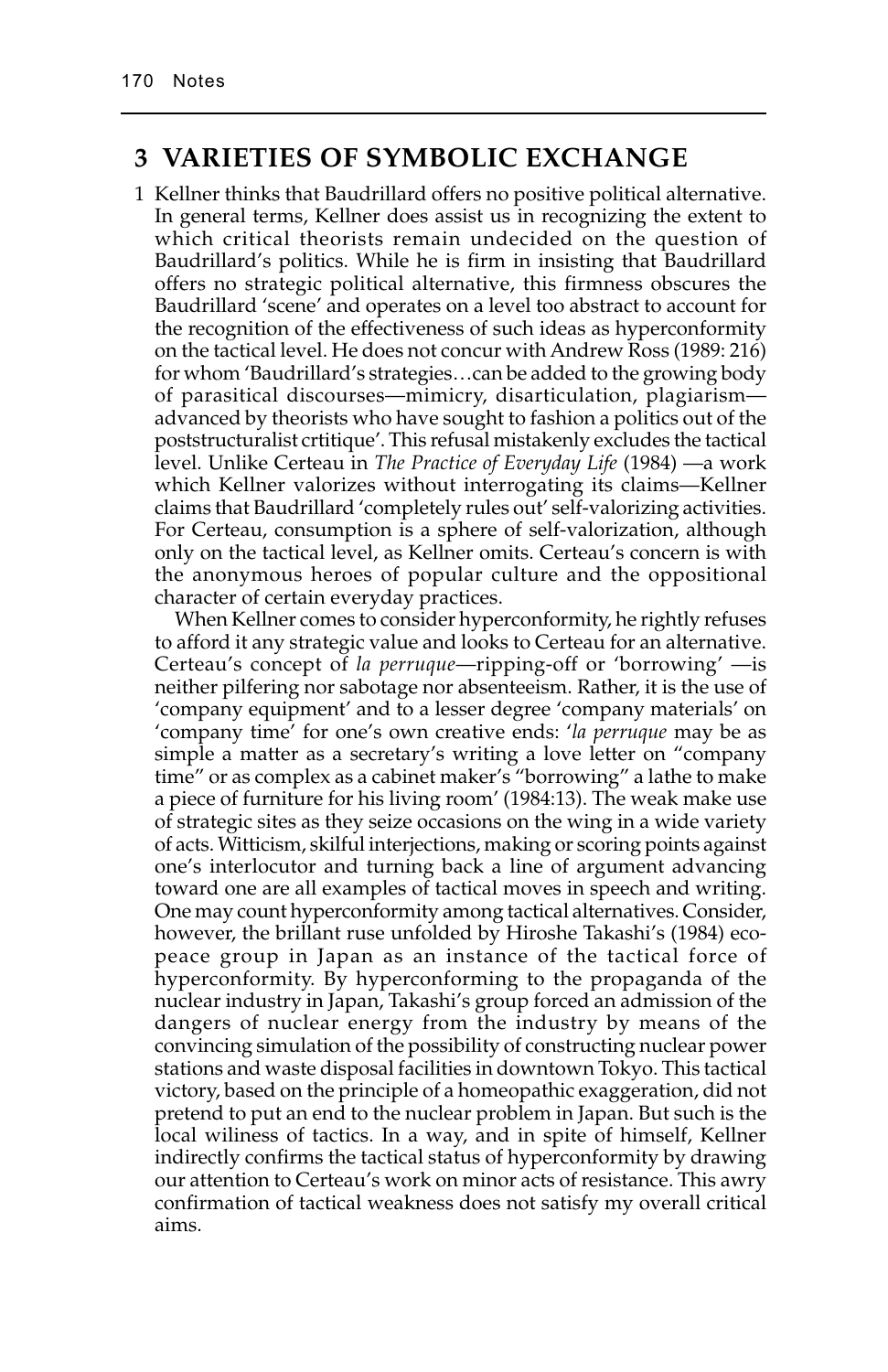### **4 EMPTY SIGNS AND EXTRAVAGANT OBJECTS**

- 1 The reference in French is not to orange juice but to meat. Levin's translation is for a North American English readership raised on various forms of concentrated beverages such as Florida orange juice and reconstituted fruit drinks; Baudrillard refers to the reconstitution of nature as a simulation model *'comme on le dit du beefsteak préalablement haché'* (1972:254). Baudrillard may be also referring to the introduction into France from Switzerland in the early 1970s of synthetic beefsteak.
- 2 Segalen's explicit target is Pierre Loti, pen name of Julien Marie Viaud. As Robert Laliberté points out in *L'Imaginaire politique de Victor Segalen* (1989:22), Segalen was an anti-colonialist by default inasmuch as his political position was based on his contempt for the stereotypes of colonial literature. On the other hand, Yvonne Y. Hsieh in *Victor Segalen's Literary Encounter With China: Chinese Moulds, Western Thoughts* (1988:17–18), contends that certain of Segalen's metaphors which he used in his description of China reveal his Euro-centrist and colonialist suppositions.
- 3 See Eberhardt's response to the editor of *La Petite Gironde* of 27 April 1903 in *Yasmina* (1986:8–11).
- 4 In his *Le Roman colonial en Algérie avant 1914* (1984), Alain Calmes situates her writing in a chapter called 'Le Roman colonial indigénophile'. Unlike the *colonocentriste* group, the writers in this 'subgenre' did not form an association. Their writing, however, plays a moderating role by indirectly reflecting anticolonialist ideology.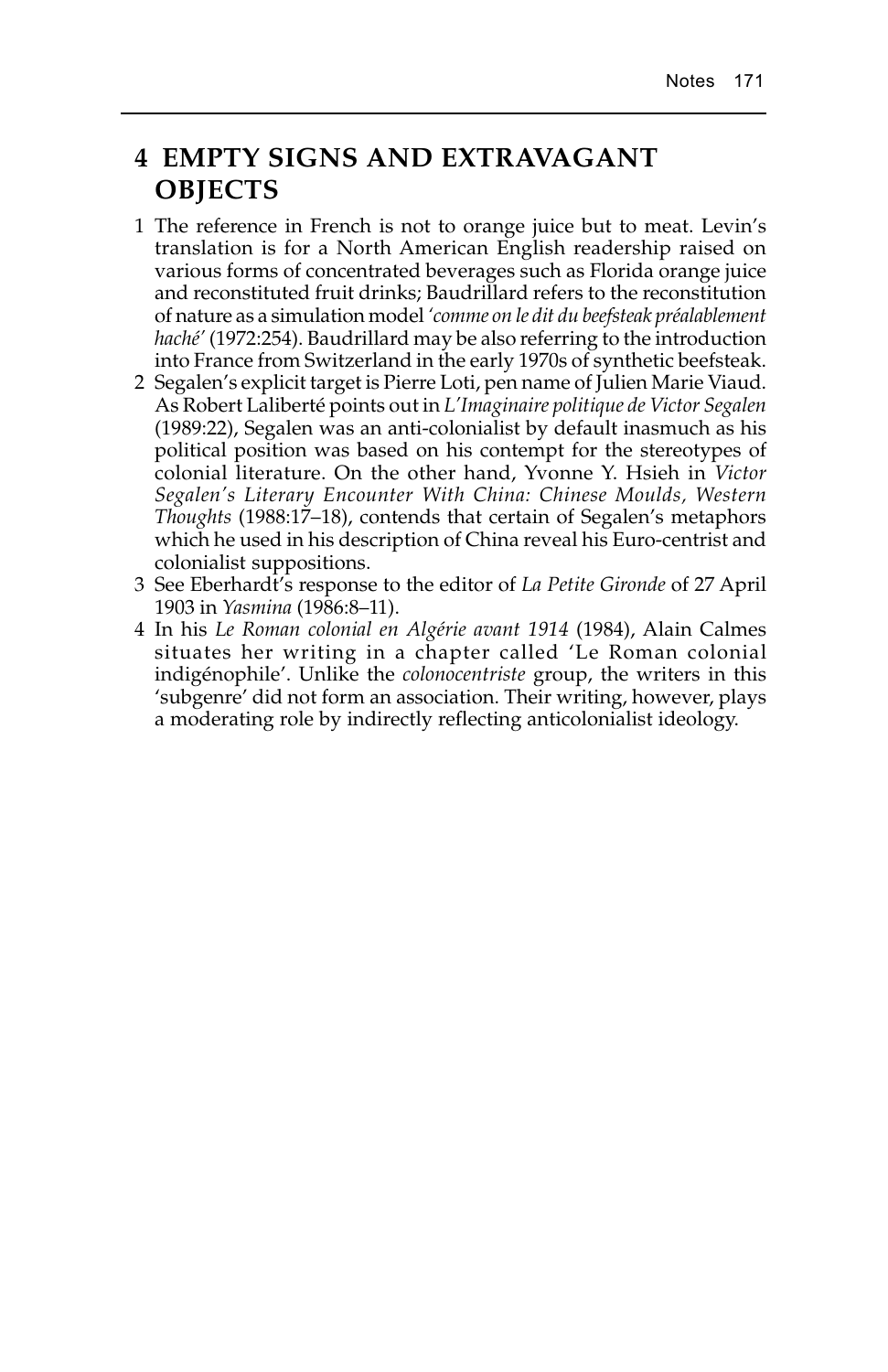# Bibliography

- Abbey, Edward (1968) *Desert Solitaire,* New York: Ballantine.
- Allen, Michael (1988) 'Marsile Ficin, Hermès et le Corpus Hermeticum', in *Présence d'Hermès Trimégiste,* Paris: Albin Michel.
- Allen, Richard (1987) 'Critical Theory and the Paradox of Modernist Discourse', *Screen* 28/2: 69–88.
- Annear, Judy (1984) 'FUTUR\*FALL', *Studio International* 197/1007: 42.
- Aristotle (1941) *Rhetoric,* W.R.Roberts (trans.), in R.McKeon (ed.), *The Basic Works of Aristotle,* New York: Random House.
- Arrabal, Fernando (1973) *Le Panique,* Paris: Union générale d'éditions.
- Arrivé, Michel (1972) *Les Langages de Jarry,* Paris: Klincksieck.
- Artaud, Antonin (1964) *Le Théâtre et son double,* Paris: Gallimard.
- —— (1976) *Selected Writings,* New York: Farrar, Straus and Giroux.
- Aubert, Jean (1969) 'Le Système des objets', *L'Homme et la société* 11: 229–30.
- St Augustine (1958) *The City of God,* D.B.Zema and G.G.Walsh (trans.), Washington, D.C.: Catholic University Press of America.
- Ballion, Robert (1971) 'Sur la société de consommation', *Revue française de sociologie* XII/4: 557–68.
- Banham, Reyner (1982), *Scenes in America Deserta,* Salt Lake City: Peregrine Smith.
- Barnouw, Jeffrey (1981) 'Signification and Meaning: A Critique of the Saussurean Conception of the Sign', *Comparative Literature Studies* XVIII/3: 260–71.
- Barthes, Roland (1964) 'Eléments de sémiologie', *Communications* 4: 91–144.
- —— (1970) *L'Empire des signes,* Genève: Editions d'Art Albert Skira.
- —— (1970) *S/Z,* Paris: Editions du Seuil.
- Bataille, Georges (1933) 'La Notion de dépense', *La Critique sociale* 7: 7–15. —— (1970) *Oeuvres complètes I,* Paris: Gallimard.
- Baudrillard, Jean (1962) 'Les Romans d'Italo Calvino', *Les Temps modernes* 17/2 (192): 1,728–34.
- —— (1962a) 'La Proie des flammes', *Les Temps modernes* 17/2 (193): 1,928–37.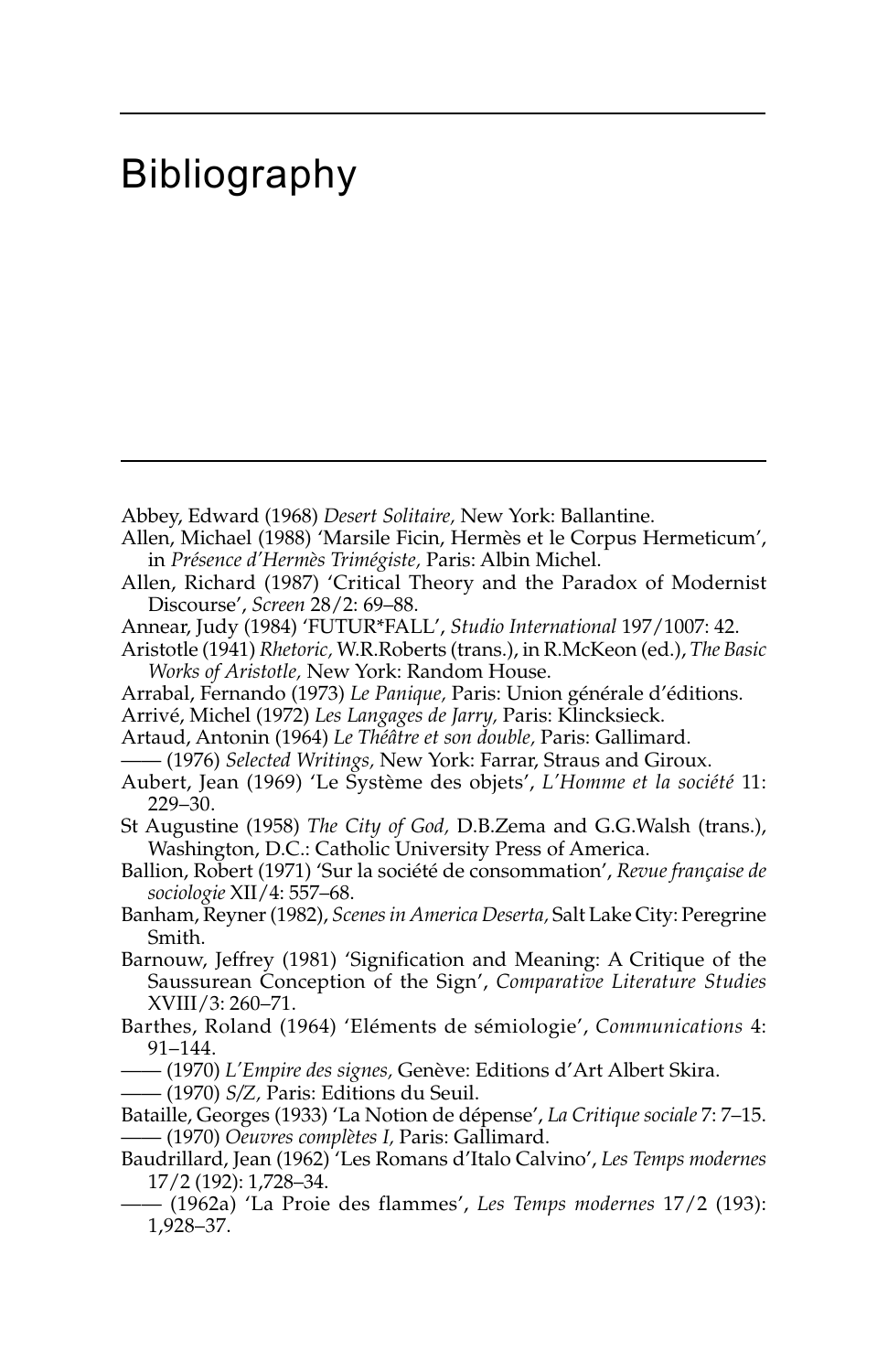—— (1962b) 'Uwe Johnson: La frontière', *Les Temps modernes* 18/1 (199): 1,094–107.

—— (1967) 'Marshall MacLuhan, *Understanding Media: The Extensions of Man', L'Homme et la société* 5: 227–30.

- —— (1967a) 'L'Ephémère est sans doute…', marginal comments in Jean Aubert, 'Explication: devenir surrané', *Utopie* 1: 94–7.
- —— (1968) *Le Système des objets*. Paris: Gallimard.
- —— (1968a) 'Henri Lefebvre, *Position: contre les technocrates', Cahiers internationaux de sociologie* XlIV: 176–7.
- —— *et al.* (1968b) 'Débat: La Transgression est-elle un mode d'action politique?', *Communications* 12: 159–74.
- —— (1969) 'Le Ludique et le policier', *Utopie* 2/3: 3–15.
- —— (1969a) 'La Pratique sociale de la technique', *Utopie* 2/3: 147–55.
- —— (1969b) 'La Morale des objets: Fonction-signe et logique de classe', *Communications* 13: 23–50.
- —— (1969c) 'La Genèse idéologique des besoins', *Cahiers internationaux de sociologie* V/47: 45–68.
- —— (1970) *La Société de consommation,* Paris: S.G.P.P.
- —— (1970a) 'Fétichisme et idéologie: La réduction sémiologique', *Nouvelle Revue de psychanalyse* 2: 213–24.
- —— (1971) 'Requiem pour les média', *Utopie* 4: 35–51.
- —— (1971a) 'ADN ou la métaphysique du code', *Utopie* 4: 57–61.
- —— (1972) *Pour une critique de l'économie politique du signe,* Paris: Gallimard.
- —— (1972a) 'Le miroir de la production', *Utopie* 5: 34–58.
- —— (1973) *Le Miroir de la production, ou l'illusion critique du matérialisme historique,* Tournai: Casterman.
- —— (1975) 'Le Crépuscule des signes', *Traverses* 2: 27–40.
- —— (1975a) *The Mirror of Production*, Mark Poster (trans.), St. Louis: Telos.
- —— (1976) *L'Echange symbolique et la mort,* Paris: Gallimard.
- —— (1976a) 'Quand Bataille attaquait le principe métaphysiquement de l'économie', *La Quinzaine Littéraire* 234 (Juin 1–15): 4–5.
- —— (1976b) 'Crash', *Traverses* 4: 24–9.
- —— (1976c) 'La Réalité dépasse l'hyperréalisme', *Revue d'ésthetique* 1: 139–48.
- —— (1977) *L'Effet Beaubourg,* Paris: Galilée.
- —— (1977a) *Oublier Foucault,* Paris: Galilée.
- —— (1977b) *Le Trompe-l'oeil,* Documents de travail et pré-publications, Urbino: Universita di Urbino.
- —— (1977c) 'L'Histoire! Un scénario rétro', *Ça* 12/13: 16–17.
- —— (1978) *A l'ombre des majorités silencieuses ou la fin du social,* Fontenaysous-Bois: Cahiers d'Utopie.
- —— (1978a) *Le P.C. ou les paradis artificiels du politique,* Fontenaysous-Bois: Cahiers d'Utopie.
- —— (1978b) *L'Ange de stuc,* Paris: Galilée.
- —— (1978c) 'Quand on enlève tout, il ne reste rien', *Traverses* 11: 12–15.
- —— (1979) *De la séduction,* Paris: Galilée.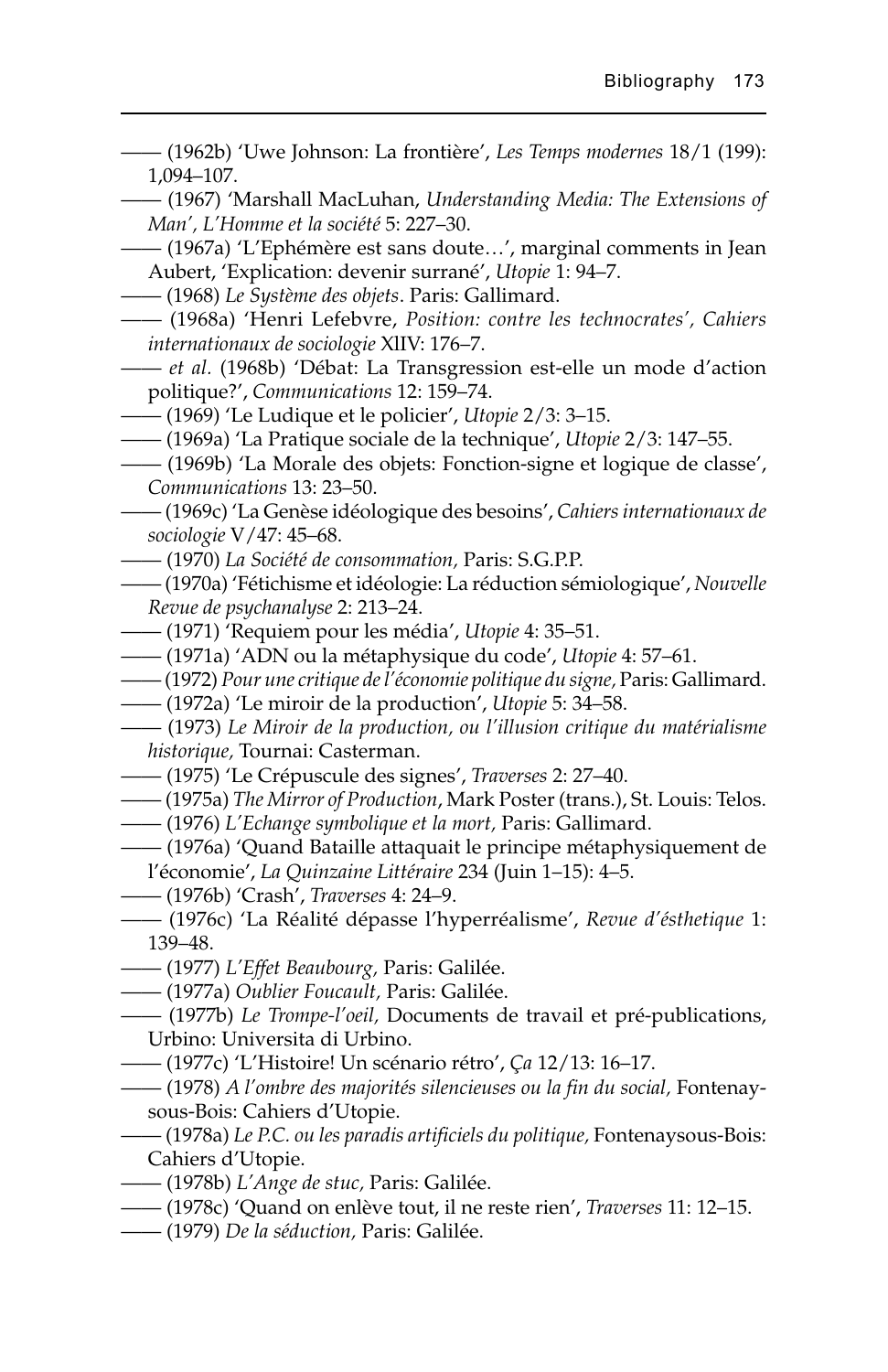—— (1979a) 'Rituel-loi-code', in Michel Maffesoli and André Bruston (eds), *Violence et transgression,* Paris: Editions Anthropos.

- —— (1980) 'Desert Forever', *Traverses* 19: 54–8.
- —— (1980a) 'The Implosion of Meaning in the Media and the Implosion of the Social in the Masses', Mary Lydon (trans.), in K.Woodward (ed.), *The Myths of Information: Technology and Post-Industrial Culture,* London: Routledge.
	- —— (1980b) 'Baj ou la monstruosité mise à nu par le peinture même', in *enrico baj,* Paris: Filipacchi.
- —— (1981) *Simulacres et simulations,* Paris: Galilée.
- —— (1981a) *For A Critique Of The Political Economy Of The Sign,* Charles Levin (trans.), St Louis: Telos.
- —— (1981b) 'La Cérémonie du monde', *Traverses* 21–2: 15–17.
- —— (1981c) 'Beyond the Unconscious: The Symbolic', Lee Hildreth (trans.) *Discourse* 3: 60–87.
- —— (1981d) 'La Sociologie? une thérapeutique', G.Pessis-Pasternak (interview) *Magazine littéraire* 174 (Juin): 68–9.
- —— (1982) 'The Beaubourg Effect: Implosion and Dissuasion', R.Krauss and A.Michelson (trans.), *October* 20: 1–13.
- —— (1982a) 'Otage et terreur: l'échange impossible', *Traverses* 25: 2–13.
- —— (1982b) 'La Forme sismique', *Cahiers confrontations* 7: 11–14.
- —— (1982c) 'Fatality or Reversible Imminence: Beyond the Uncertainty Principle', Pamela Park (trans.), *Social Research* 49/2: 272–93.
	- —— (1983) *Les Stratégies fatales,* Paris: Grasset.
- —— (1983a) *Suite vénitienne* (Sophie Calle, photographer) and *Please Follow Me,* Paris: Editions de l'Etoile.
- —— (1983b) *Simulations,* Paul Foss, Paul Patton and Philip Beitchman (trans.), New York: semiotext(e).
	- —— (1983c) *In The Shadow Of The Silent Majorities,* Paul Patton, Paul Foss and John Johnston (trans.), New York: semiotext(e).
	- —— (1983d) *Suite vénitienne* (Sophie Calle, photographer) and *Please Follow Me,* Dany Barash and Danny Hatfield (trans.), Seattle: Bay Press.
- —— (1983e) 'What Are You Doing After The Orgy?', Lisa Liebmann (trans.), *Artforum* (Oct.): 42–6.
- —— (1983f) 'Nuclear Implosion', P.Beitchman (trans.), *Impulse* (Spring/ Summer): 9–11.
- —— (1983g) 'The Precession of Simulacra', P.Foss and P.Patton (trans.), *Art & Text* 11: 3–47.
- —— (1983h) 'The Ecstasy of Communication', John Johnston (trans.), in H.Foster (ed.), *The Anti-Aesthetic, Essays on Postmodern Culture,* Port Townsend: Bay Press.
	- —— (1983i) 'Une entrevue avec Jean Baudrillard', Guy Bellavance (interview) *Parachute* 31 (June/July/August): 26–33.
	- —— (1983j) 'Les Séductions de Baudrillard', Patrice Bollon (interview), *Magazine littéraire* 193 (Mars): 80–5.

<sup>—— (1979</sup>b) 'Le Horizon sacré des apparences', *Cahiers confrontations* 1: 115–22.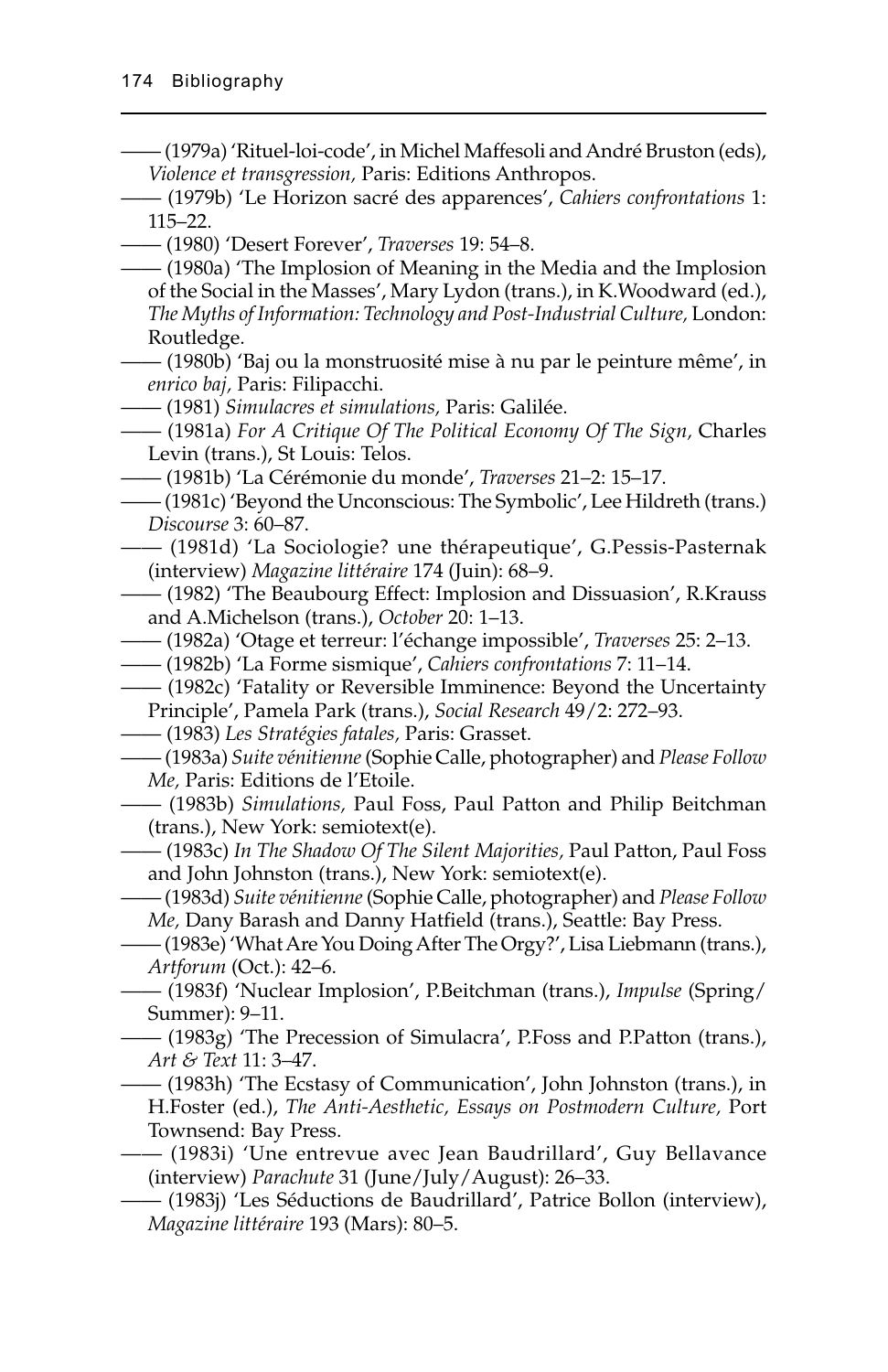- —— (1983k) 'Dropping Out of History', Sylvère Lotringer (interview), *Impulse* (Spring/Summer): 10–13.
- —— (1983l) 'Le Maniérisme d'un monde sans manières: un entretien avec Jean Baudrillard', *Le Nouvel Observateur* (Fév. 18): 72.
- ——*et al.* (1983m) *Der Tod der Moderne: Eine Diskussion,* Tübingen: Gehrke. —— (1983–84) 'Zelig', *Skrien* 132–3: 15.
- —— (1984) 'The Structural Law of Value and the Order of Simulacra', Charles Levin (trans.), in J.Fekete (ed.), *The Structural Allegory,* Minneapolis: University of Minnesota Press.
	- —— (1984a) 'Astral America', Lisa Liebmann (trans.), *Artforum* (Sept.): 70–4.
- —— (1984b) *The Evil Demon of Images,* The Mari Kuttna Lecture on Film, Paul Patton and Paul Foss (trans.), Annandale: Power Institute.
- —— (1984c) 'L'Enfant-bulle', *Traverses* 32: 15–17.
- —— (1984d) 'Média et information: stratégie d'objet et ironie objective', in Derek De Kerckhove and Amilcare A.Iannucci (eds), *McLuhan E La Metamorfosi Dell'Uomo,* Roma: Bulzoni Editore.
	- —— (1984e) 'Die Fatalität der Moderne: Interview mit Jean Baudrillard', in Gerd Bergfleth *et al.* (eds) *Zur Kritik der palavernden Aufklärung,* München: Matthes & Zeits.
- —— (1984f) 'Jean Baudrillard', in *Entretiens avec Le Monde 3. Idées contemporaines,* C.Deschamps (interview), Paris: Editions la découverte.
- —— (1984g) 'Game With Vestiges', S.Mele and M.Titmarsh (interview), *On The Beach* 5: 19–25.
	- —— (1984–85) 'Intellectuals, Commitment, and Political Power: An Interview with Jean Baudrillard', M.Shevtsova (interview), *Thesis Eleven* 10–11: 166–74.
- —— (1985) *La Gauche Divine,* Paris: Grasset.
- —— (1985a) 'L'An 2000 ne passera pas', *Traverses* 32: 15–17.
- —— (1985b) 'Modernité', in *Encyclopedia universalis,* Corpus 12, Paris: Encyclopedia Universalis France.
- —— (1985c) 'Der Ekstatische Sozialismus', *Merkur* 39/1: 83–9.
- —— (1985d) 'The Masses: the Implosion of the Social in the Media', Marie Maclean (trans.), *New Literary History* 16/3: 577–89.
- —— (1986) *Amérique,* Paris: Grasset.
- —— (1986a) 'Pré-texte', in *Masses et post-modernité,* J. Zylberberg (directeur), Paris: Méridiens Klincksieck.
- —— (1986b) 'Interview with Jean Baudrillard', C.Francblin (interview), *flash Art* 130 (Oct./Nov.): 54–5.
- —— (1987) *L'Autre par lui-même. Habilitation,* Paris: Galilée.
- —— (1987a) *Cool Memories 1980–1985,* Paris: Galilée.
- —— (1987b) *Forget Foucault,* Nicole Dufresne (trans.), New York: semiotext(e).
- —— (1987c) 'Untitled', in *Barbara Kruger,* New York: Mary Boone/ Michael Weiner Gallery.
- —— (1987d) 'Please Follow Me', P.Foss (trans.), *Art & Text* 23/4: 103–14.
- —— (1987e) 'A Perverse Logic', *UNESCO Courier* (July): 7–9.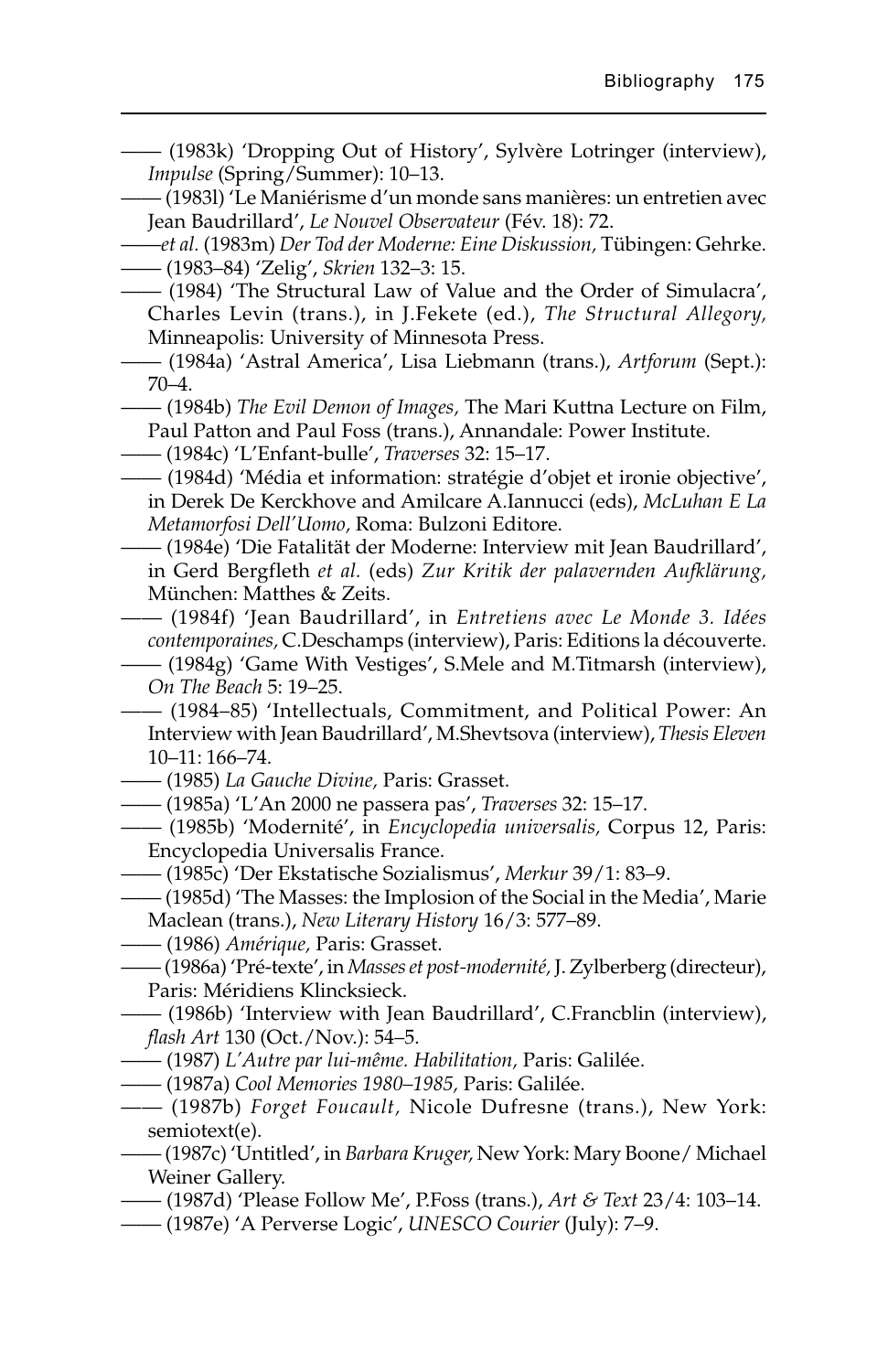- —— (1987f) 'USA 80's', Mark Polizzotti (trans.), *semiotext(e) USA* 13: 47–50.
- —— (1987g) 'From *Amérique*', J.G.Strand (trans.), *The Literary Review* 30/ 3: 472–82.
- —— (1987h) 'Softly, Softly', *New Statesman* (6 March): 44–5.
- —— (1987i) 'Au-delà du vrai et du faux, ou le malin génie de l'image', *Cahiers internationaux de sociologie* LXXXII: 139–45.
	- —— (1987j). 'Entretien avec Jean Baudrillard and Jean Nouvel', in P. Goulet (ed.), *Jean Nouvel,* Paris: Electa France.
- —— (1988) *The Ecstasy of Communication,* Bernard and Caroline Schutze (trans.), New York: semiotext(e).

—— (1988a) *Jean Baudrillard: Selected Writings,* M.Poster (ed.), Stanford: Stanford University Press.

- —— (1988b) *America,* Chris Turner (trans.), London: Verso.
- —— (1988c) 'Hunting Nazis and Losing Reality', *New Statesman* (19 February): 16–17.
- —— (1988d) *Xerox and Infinity,* Agitac (trans.), London: Touchepas.
- —— (1988e) 'Orte Der Urbanen Ekstase', *du* 12: 92–5.
- —— (1988f) 'Jean Baudrillard: Politics of Performance: Montand, Coluche=Le Pen?', P.Archard (interview), *New Political Science* 16/17: 23–8.
- —— (1988g) 'Argentina', (photographie collage) *Museumjournaal* 33/5–6: 330–3.
- —— (1989) 'Préface', in Isabelle Auricoste and Hubert Tonka (eds), *Parcville Villette,* Paris: Editions du semi-cercle.

—— (1989a) 'Essay von Baudrillard', in *Peter Weibel, Inszenierte Kunst Geschichte,* Wien: Hochschule für Angewandte Kunst.

—— (1989b) 'Panic Crash!', Faye Trecartin and Arthur Kroker (trans.), in A. and M.Kroker and D.Cook (eds), *The Panic Encyclopedia,* Montréal: New World Perspectives.

—— (1989c) 'The Anorexie Ruins', David Antal (trans.), in D.Kamper and C.Wulf (eds), *Looking Back On The End Of The World,* New York: semiotext(e).

—— (1989d) 'Baudrillard: le sujet et son double', F.Ewald (interview), *Magazine littéraire* 264 (Avril): 18–23.

—— (1989e) 'Politics of Seduction', S.Moore and S.Johnstone (interview), *Marxism Today* (January): 54–5.

- —— (1990) *La Transparence du Mal. Essai sur les phénomènes extrêmes,* Paris: Galilée.
- —— (1990a) *Cool Memories II,* Paris: Galilée.
- —— (1990b) *Seduction,* Brian Singer (trans.), Montréal: New World Perspectives.

—— (1990c) *Fatal Strategies,* Philip Beitchman and W.G.J.Niesluchowski (trans.), New York: semiotext(e).

- —— (1990d) *Cool Memories,* Chris Turner (trans.), London: Verso.
- —— (1991) *La Guerre du golfe n'a pas eu lieu,* Paris: Galilée.

—— (1991a) 'Transpolitique, transsexuel, transesthétique', in J. Lamaneux (ed.), *Droits, liberté, démocratie,* Actes du Colloque International de l'Association Canadienne des Sociologues et des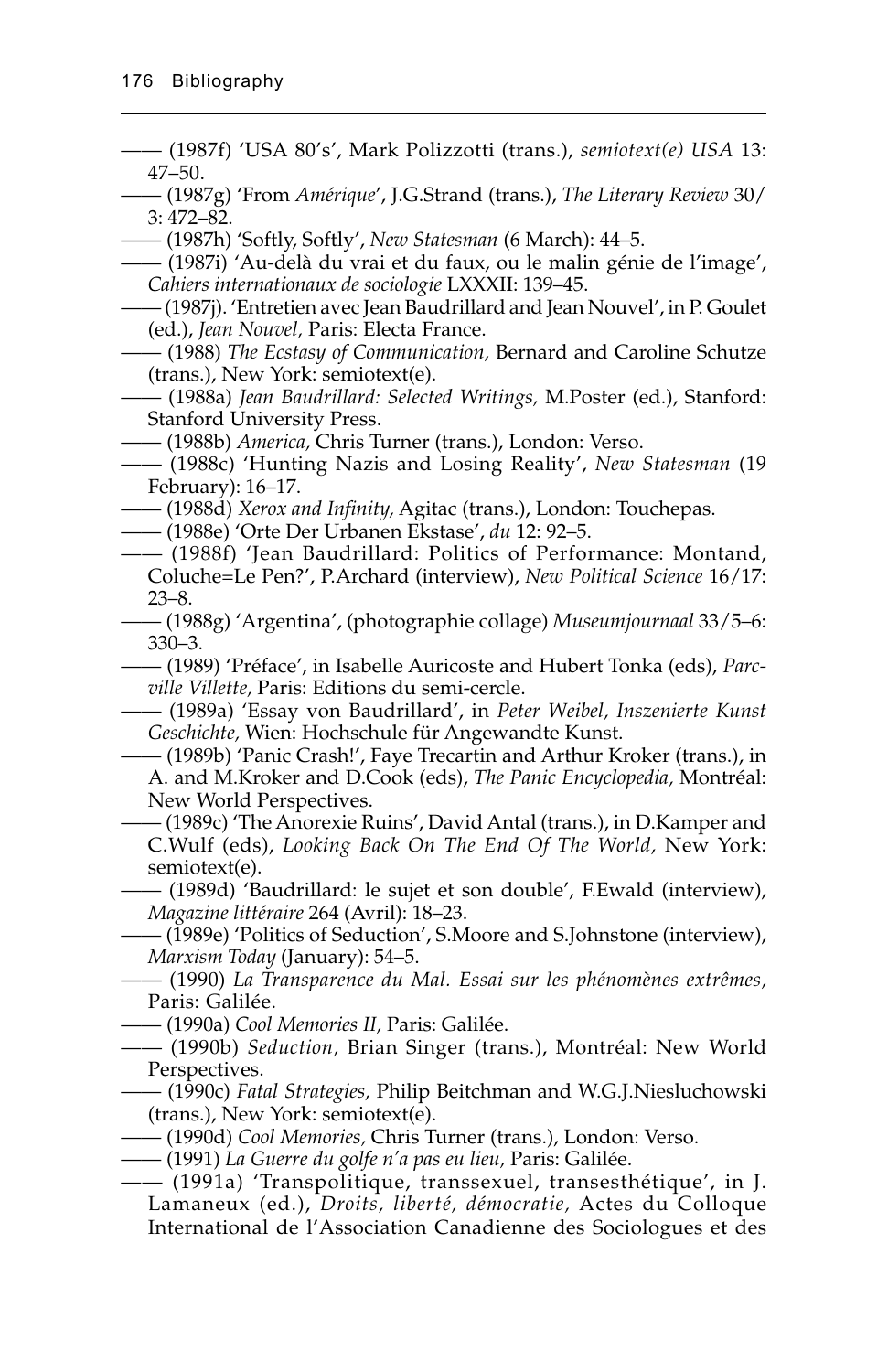Anthropologues de langue française tenu dans le cadre du 57 Congès de l'ACFAS, UQAM 1989, Montréal: Association Canadienne française pour l'Avancement des Sciences, Coll. Cahiers Scientifiques, no. 75.

—— (1991b) 'L'Amérique ou la pensée de l'espace', in *Citoyenneté et urbanité,* Paris: Editions Esprit.

- —— (1991c) 'The Reality Gulf', *Guardian* (11 January): 25.
- —— (1992) *L'Illusion de la fin ou La grève des événements,* Paris: Galilée.
- —— (1992a) W.Stearns and W.Chaloupka (eds), *Jean Baudrillard: The Disappearance of Art and Politics,* New York: St Martin's Press.
- Bauman, Zygmunt (1988) 'The Second Disenchantment', *Theory, Culture & Society* 5/4: 738–43.
- Beaumont, Keith (1984) *Alfred Jarry: A Critical and Biographical Study,* New York: St Martin's Press.
- Béhar, Henri (1979) *Jarry, le monstre et la marionnette,* Paris: Librarie Larousse. —— (1980) *Les Cultures de Jarry,* Paris: Presses Universitaires de France.
- Benison, Jonathan (1984) 'Jean Baudrillard on the Current State of Science Fiction', *Foundation* 32: 25–42.
- Bennington, Geoff (1988) *Lyotard, Writing the Event,* New York: Columbia University Press.
- Benoist, Jean-Marie (1978) *The Structural Revolution,* London: Weidenfeld and Nicolson.
- Benveniste, Emile (1966) *Problèmes de linguistique générale,* Paris: Gallimard.
- —— (1969) 'Sémiologie de la langue (1)', *Semiotica* I/1: 1–12.
- —— (1969a) 'Sémiologie de la langue (2)', *Semiotica* I/2: 127–35.

Best, Steven (1989) 'The Commodification of Reality and the Reality of Commodification: Jean Baudrillard and Postmodernity', *Current Perspectives in Social Theory* 9: 23–51.

- Blau, Herbert (1965) *The Impossible Theatre: A Manifesto,* New York: Collier. —— (1982) *Bloodied Thought: Occasions of Theatre,* New York: Performing
- Arts Journal Press.
- Bollon, Patrice (1990) 'Le Temps d'après l'orgie', *Magazine littéraire* 277 (Mai): 101.
- Bonnal, Marité (1986) *Passages,* (photographies de J.Baudrillard), Paris: Galilée.
- Borradori, Giovanna (1987–88) '"Weak Thought" and Postmodernism: The Italian Departure from Deconstruction', *Social Text* 18: 39–49.
- Boys, Charles Vernon (1959) *Soap Bubbles and the forces Which Mould Them,* Garden City: Doubleday.
- Brecht, Bertolt (1965) *Dialogues d'exilés,* J.Baudrillard (trans.), Paris: L'Arche.
- Briemberg, Mordecai (1992) (ed.), *It Was, It Was Not: Essays and Art on the War Against Iraq,* Vancouver: New Star Books.
- Burke, Edmund (1958) *A Philosophical Enquiry into the Origin of Our Ideas of the Sublime and the Beautiful,* London: Routledge.
- Burri, René (1963) *Les Allemands* (textes réunis et présentés par J. Baudrillard), Paris: Robert Delpire.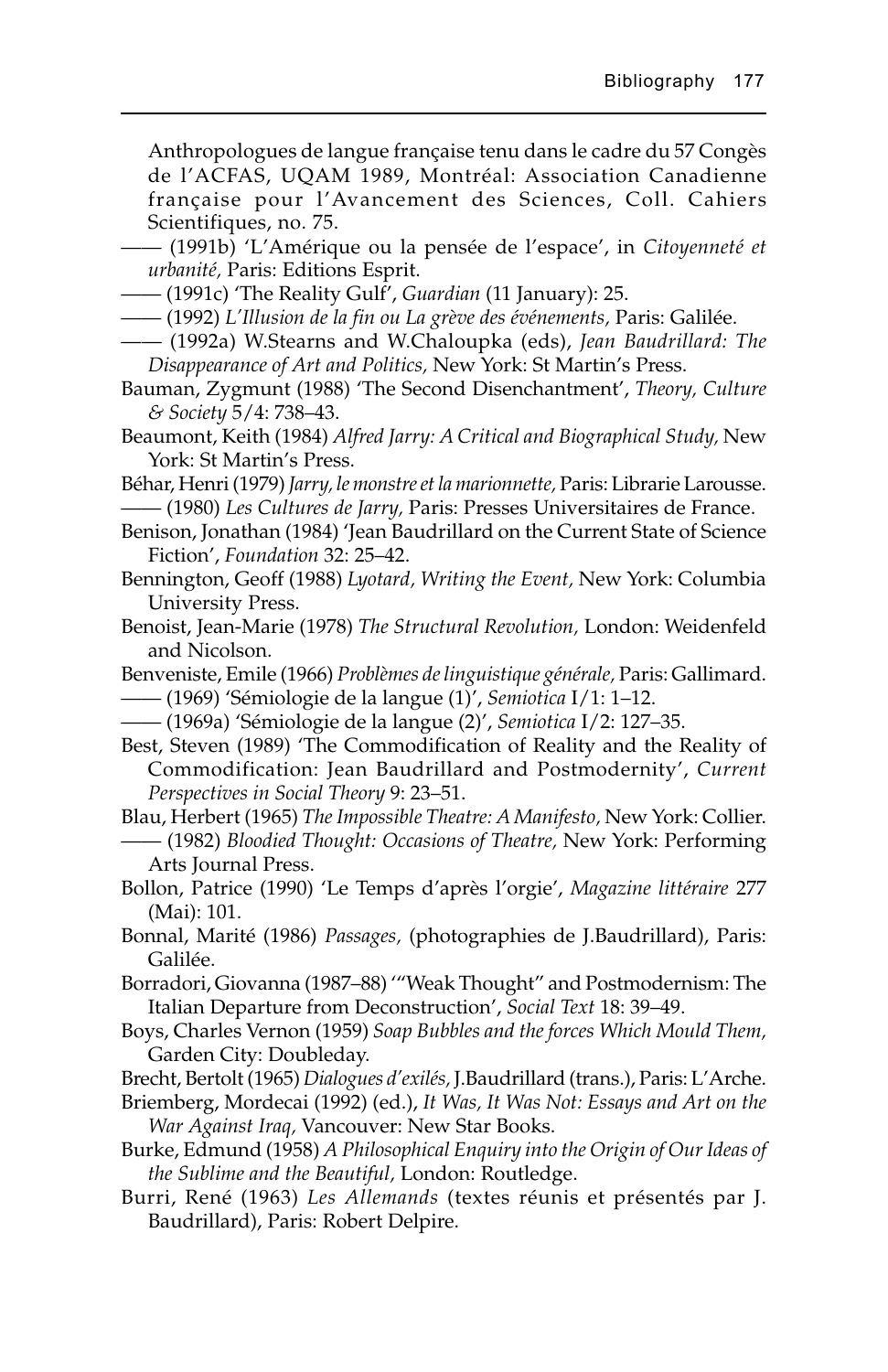- Calinescu, Matei (1979) 'Marxism As a Work of Art: Poststructuralist Readings of Marx', *Stanford French Review* III/1: 123–35.
- Calmes, Alain (1984) *Le Roman colonial en Algérie avant 1914,* Paris: L'Harmattan.

Camus, Albert (1978) *Journaux de voyage,* Paris: Gallimard.

Carrier, David (1988) 'Baudrillard as Philosopher or, The End of Abstract Painting', *Arts magazine* 63/1 (Sept.): 52–60.

Céline, Louis-Ferdinand (1983) *Journey To The End Of The Night,* R. Manheim (trans.), New York: New Directions,

de Certeau, Michel (1980) 'On the Oppositional Practices of Everyday Life', *Social Text* 3: 3–43.

—— (1984) *The Practice of Everyday Life,* S.F.Rendall (trans.), Berkeley: University of California Press.

Chang, Briankle G. (1986) 'Mass, Media, Mass-Media-tion: Jean Baudrillard's Implosive Critique of Modern Mass-Mediated Culture', *Current Perspectives in Social Theory* 7: 157–81.

Cixous, Hélène and Clément, Catherine (1986) *The Newly Born Woman,* Betsy Wing (trans.), Minneapolis: University of Minnesota Press.

Clément, Catherine (1983) *The Lives and Legends of Jacques Lacan,* A. Goldhammer (trans.), New York: Columbia University Press.

Cone, Michèle (1986) 'Peter Halley', *Flash Art* 126 (Feb./March): 36–8.

Crookes, William (1897) 'Discours sur le changement d'aspect des lois de l'univers qui serait la conséquence d'un simple changement dans la taille de l'observateur', *Revue scientifique*.

Csicsery-Ronay, Istvan (1988) 'Cyberpunk and Neuroromanticism', *Mississippi Review* 47–48: 266–78.

—— (1991) 'The SF of Theory: Baudrillard and Haraway'*, Science-Fiction Studies* 55: 387–404.

D'Amico, Robert (1981) *Marx and the Philosophy of Culture,* Gainesville: University Presses of Florida.

—— (1990) 'Packaging Fog', *Telos* 83: 205–8.

Debord, Guy (1983) *The Society of the Spectacle,* Detroit: Black & Red.

Delacampagne, Christian (1990) 'Le Retour du mal', *Le Monde* (Mars 9).

Deleuze, Gilles (1983) 'Plato and the Simulacrum', R.Krauss (trans.), *October* 27: 45–56.

—— (1988) *Le Pli,* Paris: Minuit.

- Deleuze, Gilles and Guattari, Félix (1970) 'La Synthèse disjonctive', *L'Arc* 43: 54–62.
- —— (1977) *Anti-Oedipus,* R.Hurley, M.Seem and H.R.Lane (trans.), New York: Viking.

—— (1987) *A Thousand Plateaus,* B.Massumi (trans.), Minneapolis: University of Minnesota Press.

Denzin, Norman K. (1991) *'Paris, Texas* and Baudrillard on America', *Theory, Culture & Society* 8/2: 121–33.

Der Derian, James (1991) 'Videographic War II', *Alphabet City* 1: 4–12.

Derrida, Jacques (1973) *Speech and Phenomena,* David B.Allison (trans.), Evanston: Northwestern University Press.

—— (1974) *Of Grammatology,* Gayatri Chakravorty Spivak (trans.), Baltimore: The Johns Hopkins University Press.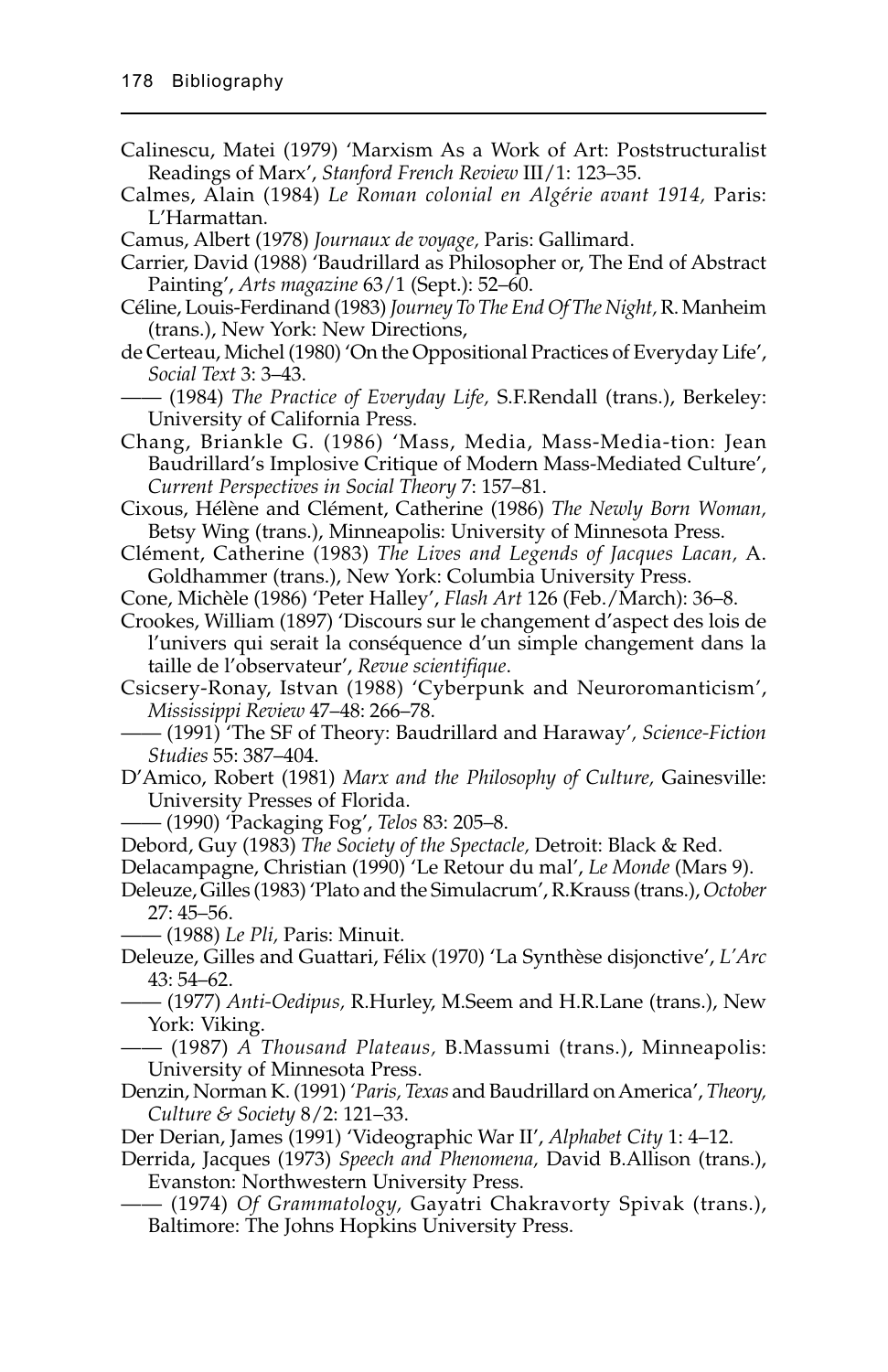- —— (1978) *Writing and Difference,* A.Bass (trans.), Chicago: University of Chicago Press.
- —— (1981) *Positions,* A.Bass (trans.), Chicago: University of Chicago Press.
- —— (1984) *Signéponge/Signsponge* Richard Rand (trans.), New York: Columbia University Press.

Descartes, Rene (1951) *Meditations,* L.J.Lafleur (trans.), Indianapolis: Bobbs-Merrill.

Descombes, Vincent (1986) *Objects Of All Sorts: A Philosophical Grammar,* Lorna Scott-Fox (trans.), Baltimore: The Johns Hopkins University Press. —— (1989) 'The Quandaries of the Referent', in Thomas M.Kavanaugh

(ed.), *The Limits of Theory,* Stanford: Stanford University Press.

- Dick, Philip K. (1964) *The Simulacra,* London: Methuen.
- Doran, Chris (1990) 'The Working Class As Zombie: Simulation and Resistance in the Late Twentieth Century', *Canadian Journal of Political and Social Theory* 14/1–3: 126–47.
- Dostoyevski, Fyodor (1972) *Notes From Underground* (1864), Jessie Coulson (trans.), Harmondsworth, Middlesex: Penguin.
- Dufresne, Todd (1993) 'Derrida, Jarry, Nietzsche: Introducing a Deconstructive Pataphysics, Contra Heidegger', *re: POST* 1: 26–33.
- Eberhardt, Isabelle (1986) *Yasmina* (choisies et présentées par Marie-Odile Delacour et Jean-René Heleu), Paris: Lianai Levi.
- Eco, Umberto (1972) *La Structure absente,* U.Esposito-Torrigiani (trans.), Paris: Mercure.
- —— (1976) *A Theory of Semiotics,* Bloomington: Indiana University Press.
- —— (1986) *Travels in Hyperreality,* San Diego: Harcourt Brace Jovanovich.
- Elam, Keir (1980) *The Semiotics of Theatre and Drama,* London: Methuen.
- Eluard, Paul and Péret, Benjamin (1977) *52 proverbes mis au goût du jour,* Toronto: Oasis.
- Engels, Friedrich (1971) *Le Rôle de la violence dans l'histoire,* J.Baudrillard, P.Stéphane and E.Bottigelli (trans.), Paris: Editions Sociales.
- Enthoven, Jean-Paul (1990) 'Les Dérèglements du réel', *Le Nouvel Observateur* (Mars 1–7): 28–9.
- Faurschou, Gail (1990) 'Obsolescence and Desire: Fashion and the Commodity Form', in H.Silverman (ed.), *Postmodernism—Philosophy and the Arts,* New York: Routledge.
- Fellenberg, W.von (1985) 'Parallel Bars, Parallel Worlds', Rudolf Rible (trans.), *Art & Text* 18: 93–9.
- Foster, Hal (1986) 'Signs Taken For Wonders', *Art in America* 74/6 (June): 80–91, 139.
- Foucault, Michel (1967) *Madness and Civilization: A History of Insanity in the Age of Reason,* Richard Howard (trans.), London: Tavistock.
- —— (1977) 'Theatrum Philosophicum', in Donald F.Bouchard (ed.), *Language, Counter-memory, Practice,* Ithaca: Cornell University Press.
	- —— (1988) 'The Prose of Actaeon', in Pierre Klossowski, *The Baphomet,* Sophie Hawks and Stephen Sartarelli (trans.), Hygiene, Col.: Eridanos.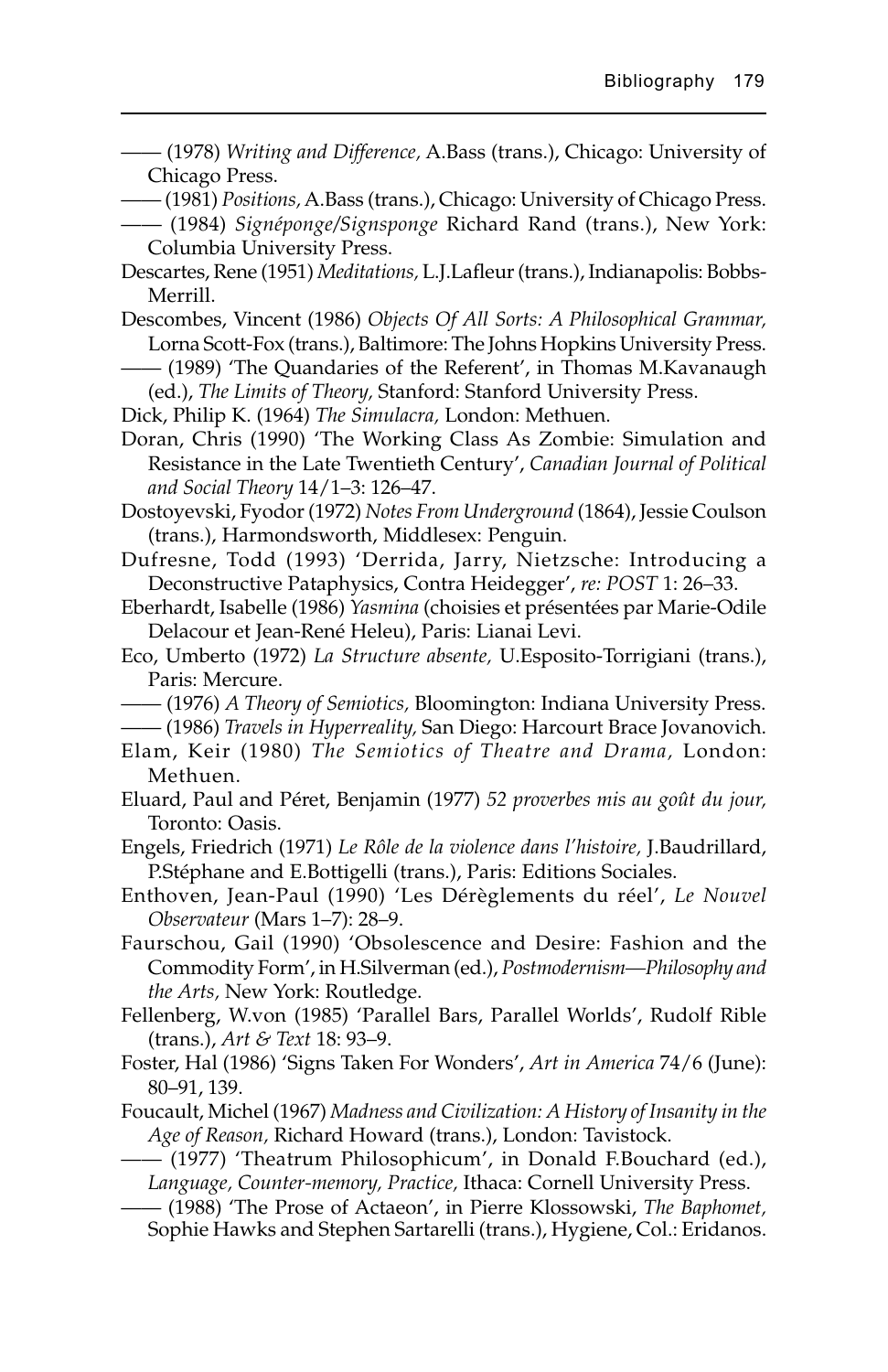- Frankovits, Andre (ed.) (1984) *Seduced and Abandoned: The Baudrillard Scene,* Glebe, NSW and New York: Stonemoss Services and semiotext(e).
- Freud, Sigmund (1976 [1900]) *The Interpretation of Dreams,* James Strachey (trans.), Harmondsworth, Middlesex: Penguin.
- —— (1986 [1905]) *Jokes And Their Relation To The Unconscious,* James Strachey (trans.), Harmondsworth, Middlesex: Penguin.
- Frith, Simon (1988) 'What is a Washing Machine?' *New Stateman and Society* 115/2,984 (June): 23–4.
- Gablik, Suzi (1988) 'Dancing with Baudrillard', *Art in America* 76/6 (June): 27–9.
- Gallop, Jane (1981) *Intersections: A Reading of Sade with Bataille, Blanchot and Klossowski,* Lincoln: University of Nebraska Press.
- —— (1985) *Reading Lacan,* Ithaca: Cornell University Press.
- Gane, Mike (1990) 'Ironies of Postmodernism: Fate of Baudrillard's Fatalism', *Economy and Society* 19/3: 315–33.
- —— (1991) *Baudrillard: Critical and Fatal Theory,* London: Routledge.
- —— (1991a) *Baudrillard's Bestiary: Baudrillard and Culture,* London: Routledge.
- Garvin, Paul L. (1954) 'Review of *Prolegomena To A Theory Of Language', Language* 30/1: 69–98.

—— (ed. and trans.) (1964) *A Prague School Reader on Esthetics, Literary Structure and Style,* Washington: Georgetown University Press.

- Gibson, Ross (1984) 'After FUTUR\*FALL', *Art & Text* 16: 82–92.
- Giradin, Jean-Claude (1974) 'Toward a Politics of Signs: Reading Baudrillard', David Pugh (trans.), *Telos* 20: 127–37.
- Godel, R. (1957) *Les Sources manuscrites du Cours de linguistique générale de Ferdinand de Saussure,* Genève: Droz.
- —— (1966) 'De la théorie du signe aux termes du système', *Cahiers Ferdinand de Saussure* 22: 53–68.
- Goux, Jean-Joseph (1990) *Symbolic Economies: After Marx and Freud,* J.C. Gage (trans.), Ithaca: Cornell University Press.

Greimas, A.J. (1987) *On Meaning,* P.Perron and F.H.Collins (trans.), Minnesota: University of Minnesota Press.

Greimas, A.J. and Courtés, J. (1979) *Sémiotique dictionnaire raisonné de la théorie du langage,* Paris: Hachette.

- Grivel, Charles (1986) 'Les Représentations jarryesque', *Revue des sciences humaines* LXXIIIV/203: 5–28.
- Guattari, Félix (1975) 'Sémiologies signifiantes et sémiologies asignifiantes', in *Psychanalyse et sémiotique,* colloque tenu à Milan en mai 1974 sous la direction de Armando Verdiglione, Paris: Union générale d'éditions.
	- —— (1977) *La Révolution moléculaire,* Fontenay-Sous-Bois: Recherches.
	- —— (1979) *L'Inconscient machinique, essais de schizo-analyse,* Paris/ Fontenay-sous-Bois: Encres/Recherches.

Guillaume, Marc (1989) *La Contagion des passions,* Paris: Plon.

- Guilmette, Armand (1984) *Gilles Deleuze et la modernité,* Trois Rivières: Les Editions du Zéphyr.
- Halley, Peter (1983) 'Nature and Culture', *Arts Magazine* 58/1: 64–5.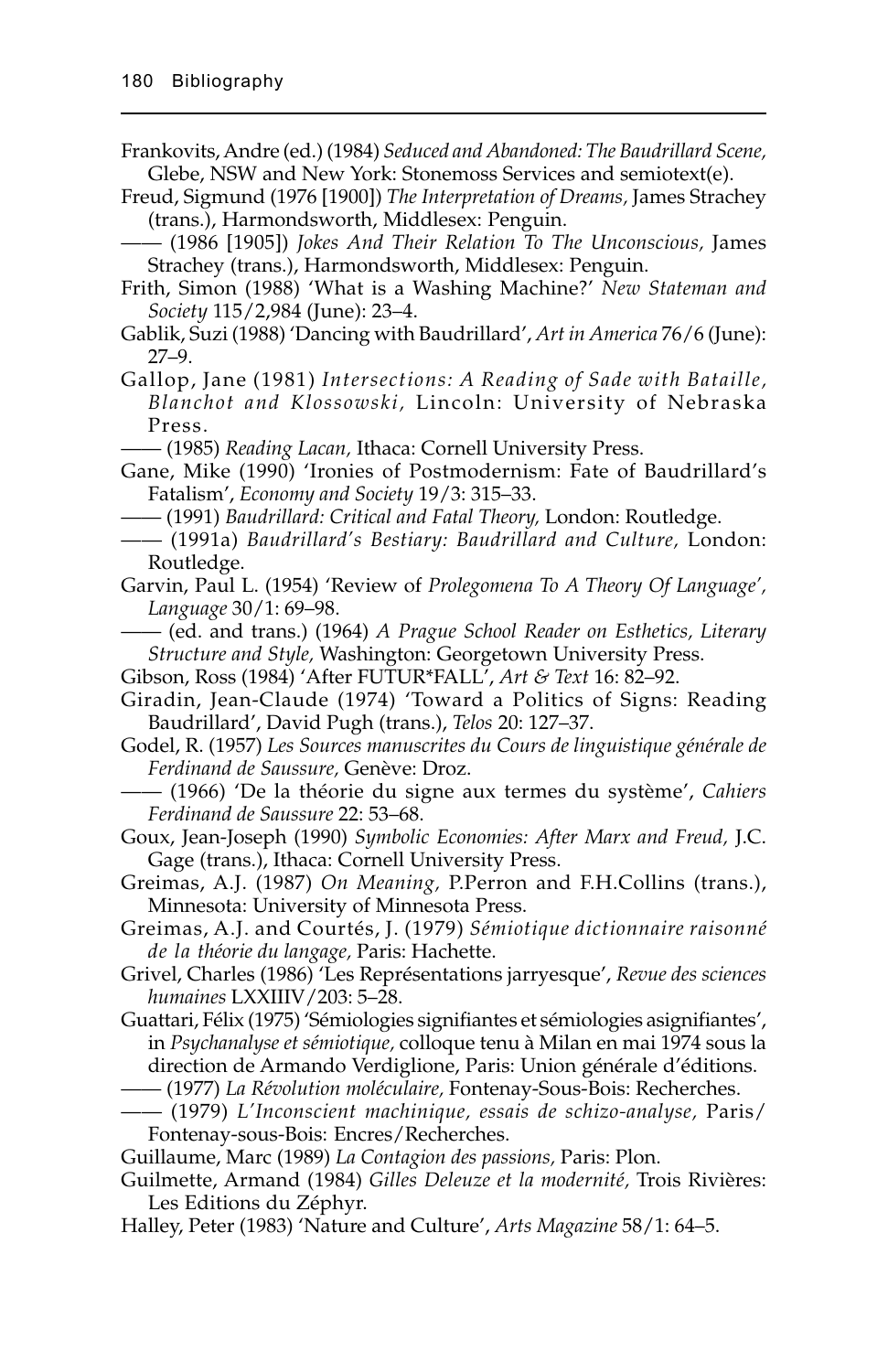—— (1986) 'Frank Stella and the Simulacrum', *Flash Art* 126 (Feb./March): 32–5.

Harris, Roy (1987) *Reading Saussure: A Critical Commentary on the Cours de Linguistique Générale,* London: Duckworth.

—— (1988) *Language, Saussure and Wittgenstein,* London: Routledge.

Hayward, Philip (1984) 'Implosive Critiques: A Consideration of Jean Baudrillard's *In The Shadow Of The Silent Majorities', Screen* 25/4–5: 128– 35.

Heartney, Elanor (1987) 'Reluctant Prophet', *Art News* 86/7 (Sept.): 18.

- Hebdige, Dick (1988) 'Banalarama, or Can Pop Save Us All?' *New Statesman & Society* 1/27 (Dec. 9): 29–32.
- Hefner, Robert (1977) 'Baudrillard's Noble Anthropology: The Image of Symbolic Exchange in Political Economy', *sub stance* 17: 105– 13.

Hjelmslev, Louis (1969) *Prolegomena To A Theory Of Language,* F.J. Whitfield (trans.), Madison: University of Wisconsin Press.

—— (1971) *Essais linguistiques,* Paris: Editions de Minuit.

- Hoberman, J. (1989) 'Lost in America: Jean Baudrillard, Extraterrestrial', *Voice Literary Supplement* (March): 15–16.
- Hsieh, Yvonne Y. (1988) *Victor Segalen's Literary Encounter With China: Chinese Moulds, Western Thoughts,* Toronto: University of Toronto Press.
- Hughes, Robert (1989) 'The Patron Saint of Neo-Pop'*, The New York Review of Books* XXXVI/9 (1 June): 29–32.
- Jaccard, Roland (1990) 'Baudrillard arpenteur du néant', *Le Monde* (Sept. 28).
- Jacob, André (1985) 'La Gauche Divine', *L'Homme et la société* 75–6: 266–7.
- Jacob, François (1974) *The Logic of Life: A History of Heredity,* B.E. Spillman (trans.), London: Allen Lane.
- Jakobson, Roman (1960) 'Closing Statement: Linguistics and Poetics', in T.A.Sebeok (ed.), *Style in Language,* Cambridge: The M.I.T. Press.
	- —— (1971) 'Retrospect', in *Selected Writings II,* The Hague: Mouton.
- —— (1985) 'Structuralisme et téléologie', in *Selected Writings VII,* Berlin: Mouton.
- Jarry, Alfred (1945) *Le Surmâle,* Paris: Fasquelle.
- —— (1965) *Selected Writings,* R.Shattuck and S.W.Taylor (eds), New York: Grove.
	- —— (1968) *The Ubu Plays,* C.Connolly and S.W.Taylor (trans.), London: Methuen.

—— (1972) *Oeuvres complètes I,* Paris: Gallimard. Joseph, Dave (1977) 'Critical Images of Marx's Naturalism', *Critique of Anthropology* 4/13–14: 197–202.

Kafka, Franz (1954) *Amerika,* W. and E.Muir (trans.), New York: Schocken.

Kant, Immanuel (1960) *Observations on the Feeling of the Beautiful and the Sublime,* J.I.Goldthwait (trans.), Berkeley: University of California Press.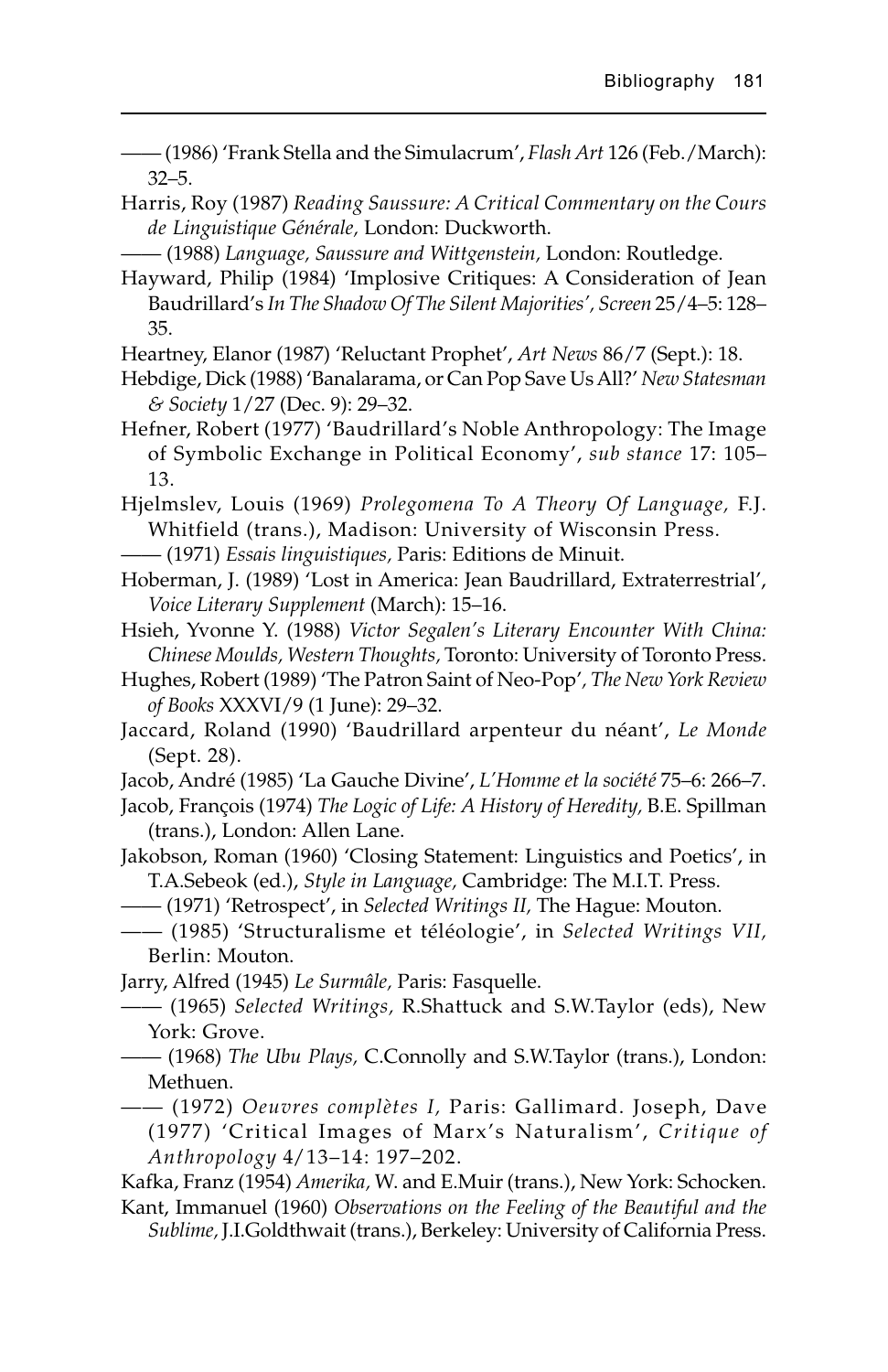- Kellner, Douglas (1987) 'Baudrillard, Semiurgy and Death', *Theory, Culture & Society* 4: 125–46.
- —— (1989) *Jean Baudrillard: From Marxism to Postmodernism and Beyond,* Stanford: Stanford University Press.
- —— (1989a) 'Boundaries and Borderlines: Reflections on Jean Baudrillard and Critical Theory', *Current Perspectives in Social Theory* 9: 5–22.
- Kelvin, Lord (Sir William Thomson) (1894) *The Molecular Tactics of a Crystal,* Oxford: The Clarendon Press.
- Kester, Grant (1987) 'The Rise and Fall? of Baudrillard'*, New Art Examiner* (15 November): 20–3.
- Kiebuzinska, Christine (1988) *Revolutionaries of the Theatre: Meyerhold, Brecht, and Witkiewicz,* Ann Arbor: UMI Research Press.
- Klossowski, Pierre (1970) *La Monnaie vivante,* (photographies de Pierre Zucca), Paris: Eric Losfeld.
- —— (1985) 'On The Collaboration of Demons in the Work of Art', P. Foss (trans.), *Art & Text* 18: 9–10.
- —— (1985) *Cahiers pour un temps,* présentation Andréas Pfersmann, dirigée par Jacques Bonnet, Paris: Centre Pompidou.
- Klossowski, Pierre and Monnoyer, Jean Maurice (1985) 'In The Charm of Her Hand', *Art & Text* 18: 42–8.
- Knabb, Ken. (ed. and trans.) (1981) *Situationist International Anthology,* Berkeley: Bureau of Public Secrets.
- Koerner, Konrad E.F. (1972) *Bibliographia Saussureana,* 1870–1970, Metuchen, N.J.: The Scarecrow Press.
- Krampen, Martin *et al.* (eds) (1981) *Classics of Semiotics,* New York: Plenum.
- Kristeva, Julia (1977) 'Modern Theatre Does Not Take (A) Place', A. Jardine and T.Gora (trans.), *sub stance* 18/19: 131–4.
- —— *(et al.)* (1978) 'The U.S. Now: A Conversation', P. Cohen (trans.), *October* 6: 3–17.
- —— (1980) *Desire in Language,* L.S.Roudiez and T.Gora (trans.), New York: Columbia University Press.
- Kroker, Arthur (1984) ' The Arc of a Dead Power: Magritte/Baudrillard/ Augustine ', *CJPST* 8/1–2: 54–69.
- —— (1985) ' Baudrillard's Marx ', *Theory, Culture & Society* 2/3: 69–83.
- —— (1988) 'Panic Value: Bacon, Colville, Baudrillard and the Aesthetics of Deprivation', in John Fekete (ed.), *Life After Postmodernism: Essays On Value and Culture,* Montréal: New World Perspectives.
- Kroker, Arthur and Cook, David (1986) *The Postmodern Scene: Excremental Culture and Hyper-Esthetics,* Montréal: New World Perspectives.
- Kroker, Arthur, Kroker, Marilouise and Cook, David (eds) (1989) *Panic Encyclopedia,* Montréal: New World Perspectives.
- Kruger, Barbara (1990) *Love for Sale: The Words and Pictures of Barbara Kruger,* (text by Kate Linker), New York: Harry N.Abrams.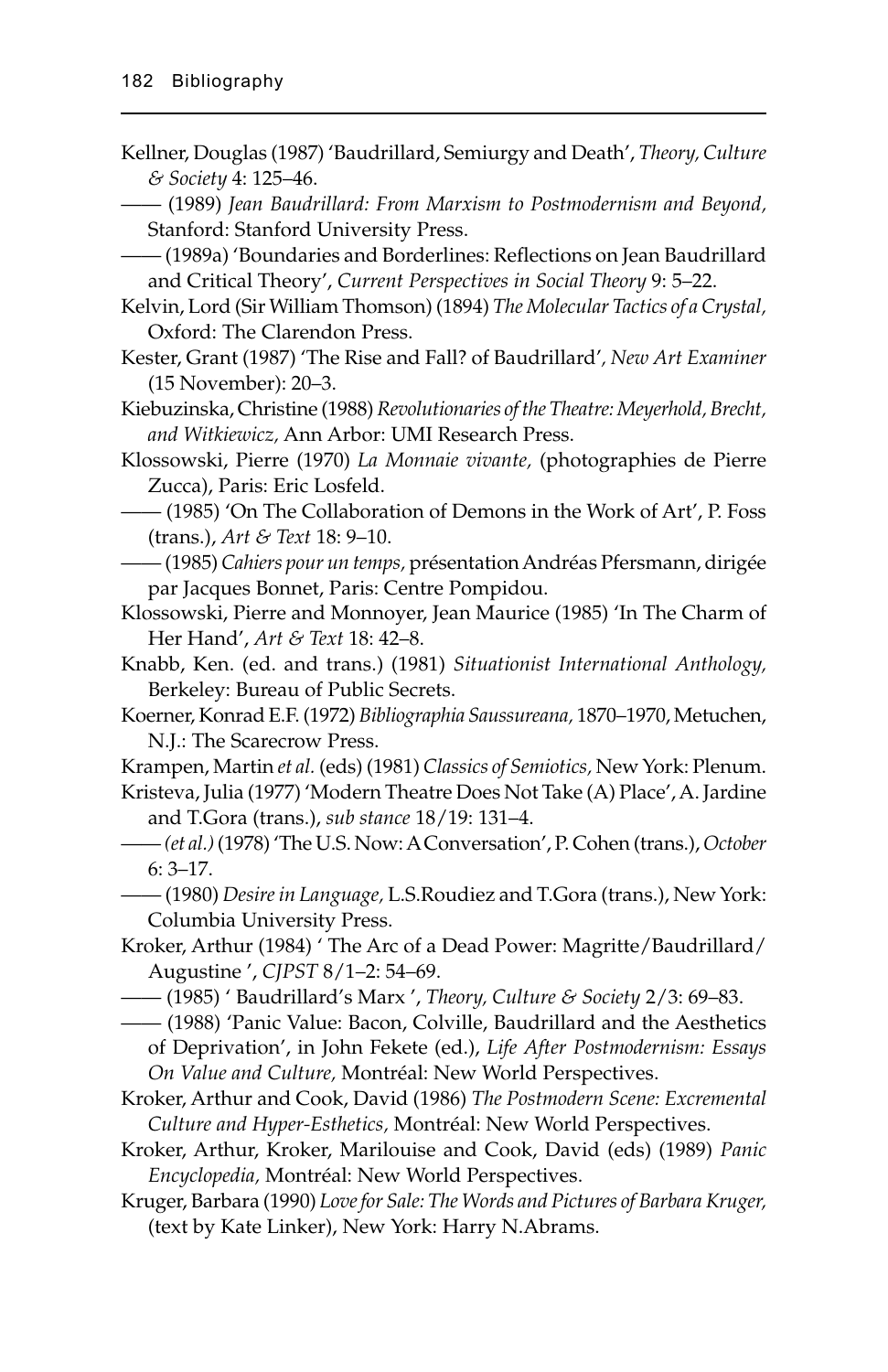- LaBelle, Maurice Marc (1980) *Alfred Jarry: Nihilism and the Theatre of the Absurd,* New York: New York University Press.
- Lacan, Jacques (1966) *Ecrits I,* Paris: Editions du Seuil.
- —— (1971) *Ecrits II* Paris: Editions du Seuil.
- —— (1977) *Ecrits. A Selection,* A.Sheridan (trans.), New York: W.W. Norton.
- Lacoue-Labarthe, Philippe (1977) 'Theatrum Analyticum', *Glyph* 2: 122– 43.
- Laliberté, Robert (1989) *L'Imaginaire politique de Victor Segalen,* Québec: Institut Québecois de Recherche sur la Culture.
- Lefebvre, Henri (1971) *Au-delà du structuralisme,* Paris: Editions anthropos.
- Levin, Charles (1980) 'De la séduction', *Telos* 45: 198–202.
- —— (1984) 'Baudrillard, Critical Theory and Psychoanalysis', *Canadian Journal of Political and Social Theory* 8/1–2: 35–51.
- Levin, Charles and Kroker, Arthur (1984) 'Baudrillard's Challenge', *Canadian Journal of Political and Social Theory* 8/1–2: 5–16.
- Linker, Kate (1984) 'From Imitation to the Copy to Just Effect: On Reading Baudrillard', *Artforum* XXI/8 (April): 44–7.
- Lipovetsky, Gilles (1983) *L'Ere du vide,* Paris: Gallimard.
- Lopez, Barry (1976) *Desert Notes,* New York: Avon.
- Lugan-Dardignan, Anne-Marie (1986) 'Réflexions du simulacre', in *Pierre Klossowski: L'Homme aux simulacres,* Paris: Navarin.
- Lyotard, Jean-François (1971) *Discours, figure,* Paris: Klincksieck.
- —— (1973) *Dérive à partir de Marx et Freud,* Paris: Union générale d'éditions.
- —— (1973a) *Des dispositifs pulsionnnels,* Paris: Union générale d'éditions.
- —— (1974) *Economie libidinale,* Paris: Minuit.
- —— (1975) 'For a Pseudo-Theory', Moshe Ron (trans.), *Yale French Studies* 52: 115–27.
- —— (1977) *Rudiments païens,* Paris: Galilée.
- —— (1978) 'On the Strength of the Weak', R.McKeon (trans.), *semiotext(e)* iii/2: 204–14.
- —— (1979) *La Condition postmoderne: rapport sur le savoir,* Paris: Minuit.
- —— (1983) *Le Différend,* Paris: Minuit.
- —— (1984) *Tombeau de l'intellectuel et autres papiers,* Paris: Galilée.
- —— (1984a) *The Postmodern Condition: A Report on Knowledge,* G. Bennington and B.Massumi (trans.), Minneapolis: University of Minnesota Press.
- —— (1988) *Peregrinations: Law, Form, Event,* New York: Columbia University Press.
- Lyotard, Jean-François and Thébaud, Jean-Loup (1985) *Just Gaming,* W. Godzich (trans.), Minneapolis: University of Minnesota Press,
- de Man, Paul (1979) *Allegories of Reading,* New Haven: Yale University Press.
- Mandelbrot, Benoit (1975) *Les Objets fractals: forme, hasard, dimension,* Paris: Flammarion.
- Mannoni, O. (1969) *Clefs pour l'imaginaire,* Paris: Editions du Seuil.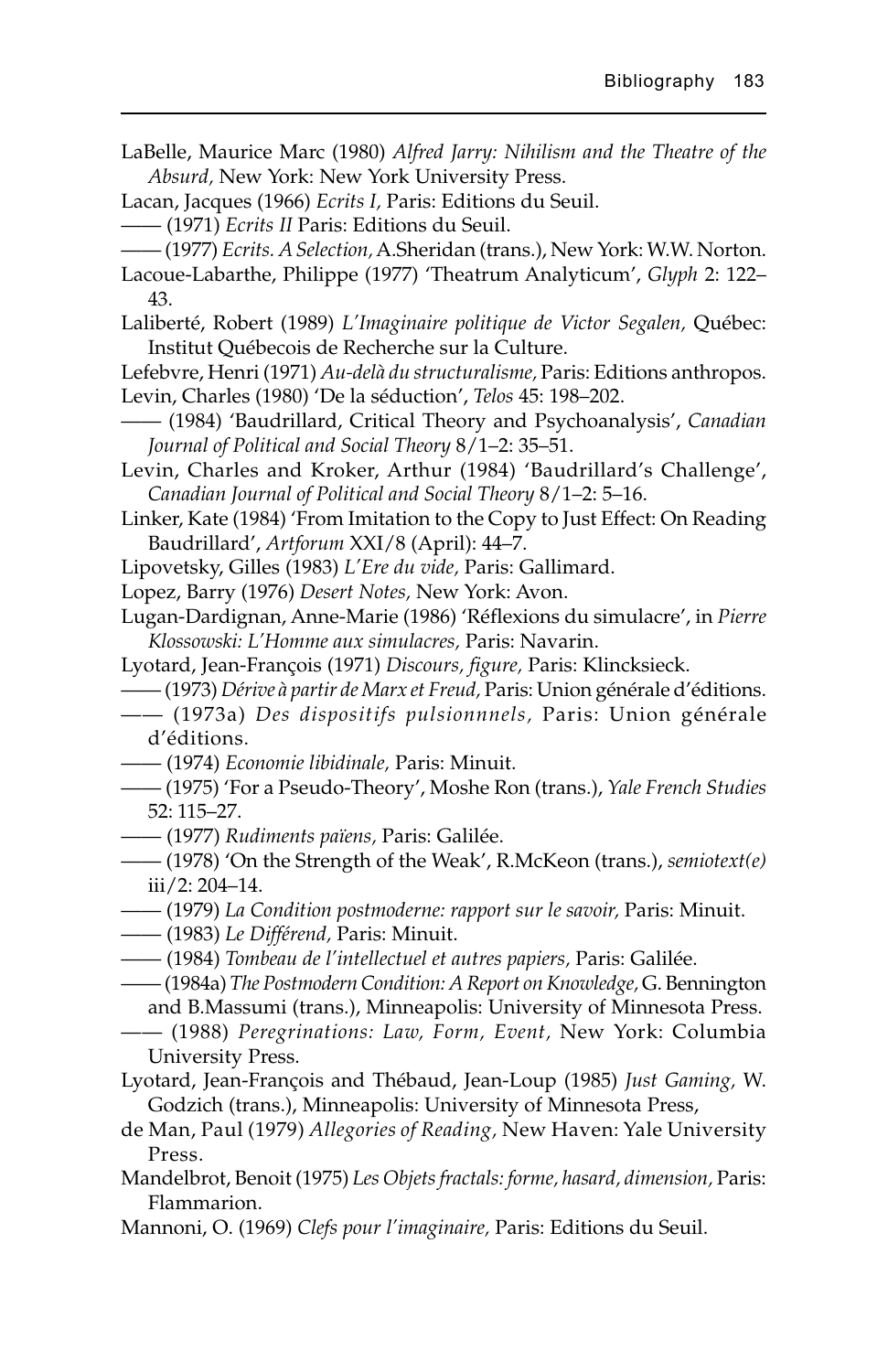- Maras, Steven (1989) 'Baudrillard and Deleuze: Re-viewing The Postmodern Scene', *Continuum* 2/2: 163–91.
- de Margerie, Diane (1979) 'L'exotisme du moi', in *regard/espaces/signe: victor segalen,* colloque organisé par E.Formentelli, Nov. 2–3, 1978, Paris: Musée Guimet.

Marin, Louis (1977) 'Disneyland: A Degenerate Utopia', *Glyph* 1: 50–66.

- Martin, P. (1991) 'Shia Kidnappers Winners in Game of Terror', *The Globe & Mail* (5 December).
- Martinet, A. (1942–45) 'Au sujet des *Fondements de la théorie linguistique* de Louis Hjelmslev', *Bulletin de la société de linguistique de Paris* 42: 19–43.
- Marx, Karl (1954) *Capital I,* S.Moore and E.Averling (trans.), Moscow: Progress.
- —— (1973) *Grundrisse,* Martin Nicolaus (trans.), New York: Vintage.
- Marx, Karl and Engels F. (1977) *Manifesto of the Communist Party,* S.Moore (trans.), Moscow: Progress.
- Massumi, Brian (1992) *A User's guide to Capitalism and Schizophrenia: Deviations from Deleuze and Guattari,* Cambridge, Mass.: A Swerve Edition.
- Mauss, Marcel (1973) *Sociologie et anthropologie,* Paris: Presses Universitaires de France.
- McCaffery, Larry (1988) 'The Desert of the Real: The Cyberpunk Controversy', *Mississippi Review* 16/2–3: 7–15.
- McGlynn, Fred (1990) 'Postmodernism and Theatre', in H.J.Silverman (ed.) *Postmodernism—Philosophy and the Arts,* New York: Routledge.
- McLuhan, Marshall (1964) *Understanding Media: The Extensions of Man,* New York: McGraw-Hill.
- Mellencamp, Patricia (1985) 'Seeing is Believing: Baudrillard and Blau', *Theatre Journal* 37/2: 141–54.
- Merleau-Ponty, Maurice (1964) *Signs,* Richard C.McCleary (trans.), Evanston: Northwestern University Press.
- Miller, David James (1987) 'For A Critique of the Political Economy of the Sign', *Humanities and Society* 11/1: 118–20.
- Miller, Henry (1945) *The Air-Conditioned Nightmare,* New York: New Directions.
- Miller, John (1987) 'Baudrillard and His Discontents', *Artscribe* 63 (May): 48–51.
- Monod, Jacques (1970) *Le Hasard et la nécessité,* Paris: Editions du Seuil.
- Morin, Edgar (1970) *Journal de Californie,* Paris: Editions du Seuil.
- —— (1988) *La Vie de la vie, la méthode. Tome II,* Paris: Editions du Seuil.
- Morris, Meaghan (1987) 'Asleep At The Wheel', *New Statesman and Society* 113/2, 935 (26 June): 28–9.
- Moss, Roger (1982) 'The Case for Sophistry', in B.Vickers, (ed.), *Rhetoric Revalued,* Birmingham: Centre for Medieval and Early Renaissance Studies.
- Mosset, Olivier (1990) *Olivier Mosset* (text by J.Baudrillard), Bern: Bundesamt für Kultur.
- Mourrain, Jacques (1990) 'The Homogenization of America', *Canadian Journal of Political and Social Theory* 14/1–3: 120–5.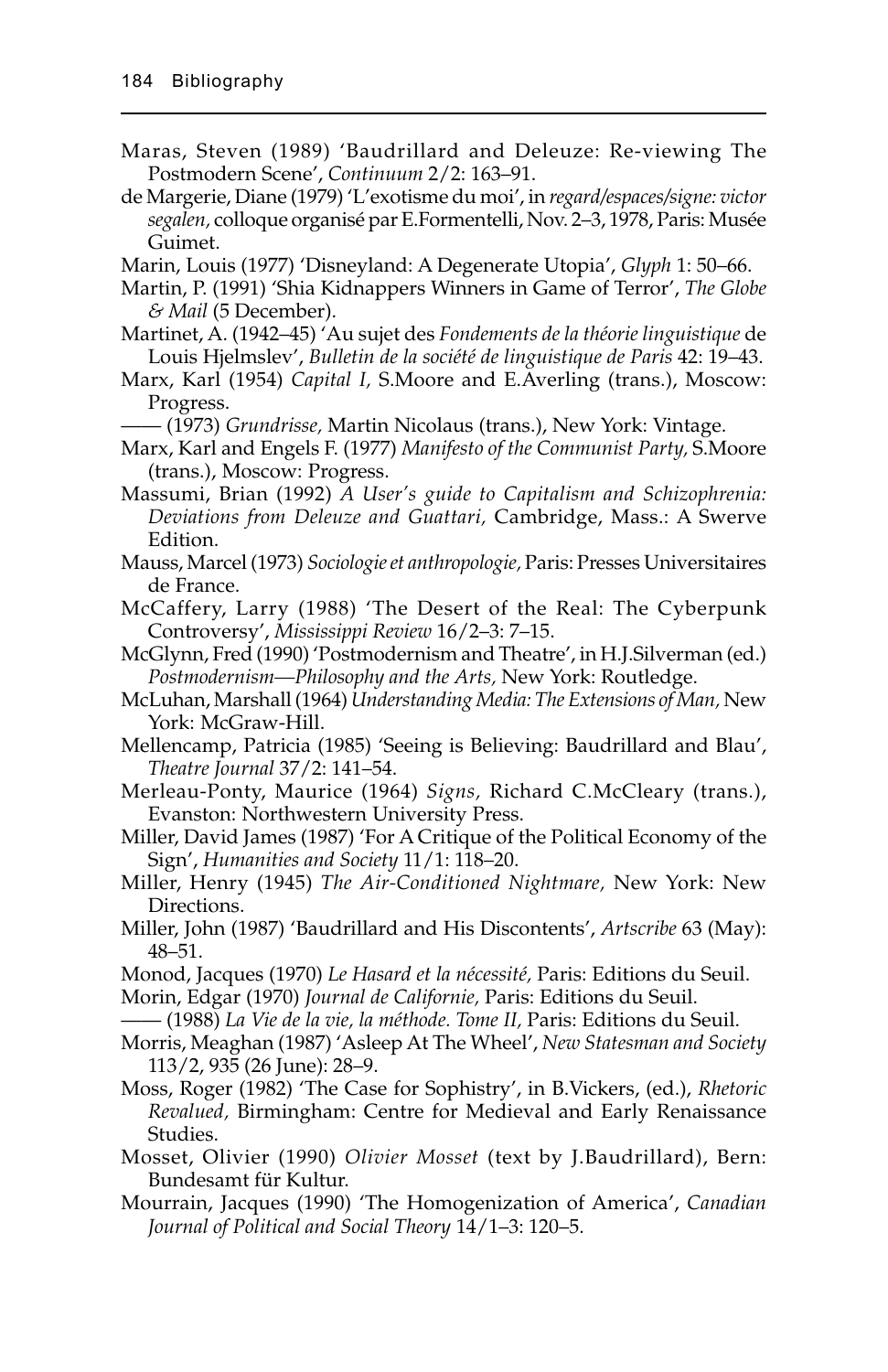- Mühlmann, Wilhelm E. (ed.) (1968) *Messianismes révolutionnaires du tiers monde,* avec la contribution de Alfons M.Dauer, Wolfgang H.Lindig, Erika Sulzmann et Helga Uplegger, J.Baudrillard (trans.), Paris: Gallimard.
- n.a. (1988) 'A French Thinker in the Land of the Unreal: Jean Baudrillard's America', *The Economist* 309/7,578 (26 November): 99–100.
- Nietzsche, Friedrich (1968) *Twilight of the Idols and The Anti-Christ,* R.J. Hollingworth (trans.), Harmondsworth, Middlesex: Penguin.
- O'Neill, John (1982) 'Looking Into The Media: Revelation and Subversion', in Michael Hyde (ed.), *Communication, Philosophy and the Technological Age,* University, Alabama: University of Alabama Press,
- de P., B. (1969) 'Notes bibliographiques: Le système des objets', *Revue française de sociologie* X/1: 97.
- Panoff, Michel (1976) 'Bibliographie: Le miroir de la production', *Revue française de sociologie* XVII/1: 117–19.
- Pavis, Patrice (1976) *Problèmes de sémiologie théâtrale,* Montréal: Presses de l'Université du Québec.
- —— (1987) *Dictionnaire du théâtre,* Paris: Messidor/Editions Sociales.
- Pefanis, Julian (1991) *Heterology and the Postmodern: Bataille, Baudrillard, and Lyotard,* Durham: Duke University Press.
- Peirce, C.S. ( 1935–66 ) *Collected Papers of Charles Sanders Peirce,* Charles Hartshorne, P.Weiss and Arthur W.Burks (eds), Cambridge: Harvard University Press.
- Penley, Constance and Ross, Andrew (eds) (1991) *Technoculture,* Minneapolis: University of Minnesota Press.
- Plato (1961) *The Collected Dialogues of Plato,* Edith Hamilton and Huntington Cairns (eds), Princeton: Princeton University Press.
- Pontalis, J.B. (1978) 'On Death Work in Freud, in the Self, in Culture', in *Psychoanalysis, Creativity and Literature,* A.Roland (ed.), New York: Columbia University Press.
- Poster, Mark (1981) 'Technology and Culture in Habermas and Baudrillard', *Contemporary Literature* 22/4: 456–76.
- Powell, E.A. (1991) 'Waite Says Hostage Crisis is Nearing End', *The Globe & Mail* (19 November).
- Privitello, Lucio Angelo (1990) 'This Evening's Porcelain', *Canadian Journal of Political and Social Theory* 14/1–3: 106–12.
- —— (1990a) 'Mutual Vertigo', *Canadian Journal of Political and Social Theory* 14/1–3: 113–19.
- Racevskis, Karlis (1979) 'The Violence of a Catastrophical Strategy', *Diacritics* 9/3: 33–42.
- Radermacher, Ludwig (1951) *Artium scriptores,* Wien: Rudolf M.Rohrer.
- Ratcliff, Carter (1989) 'The Work of Roy Lichtenstein in the Age of Jean Baudrillard's and Walter Benjamin's Popularity', *Art in America* 77/2: 111–21, 177.
- Rauch, Irmengard and Carr, Gerald F. (eds) (1989) *The Semiotic Bridge: Trends From California,* Berlin: Mouton.
- Reader, Keith (1987) *Intellectuals And The Left In France Since 1968,* London: Macmillan.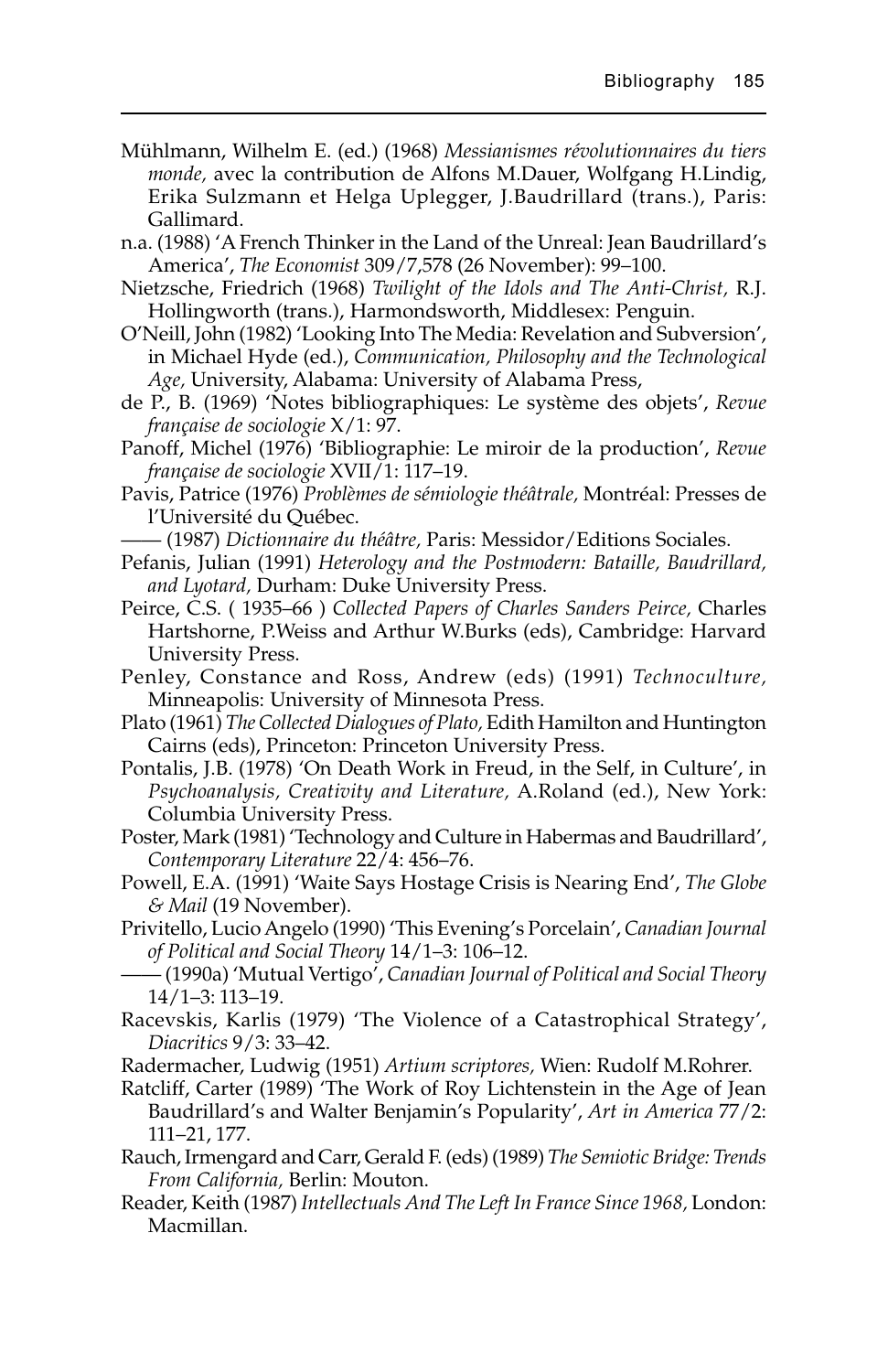- Reijnders, Frank, Bloem, Marja and Groot, Paul (1988) 'De oorsprong van Europa, de verschijning van Amerika, en de verdwijning van de Indiaan. Over Baudrillard en siderall Amerika', *Museumjournaal* 33/5– 6: 334–40.
- Richman, Michèle (1988) 'Introduction to the Collège de Sociologie: Poststructuralism Before Its Time', *Stanford French Review* XII/1: 79–95.
- Roderick, Rick (1989) 'Beyond a Boundary: Baudrillard and New Critical Theory', *Current Perspectives in Social Theory* 9: 3–4.
- Rorty, Richard (1985) 'Le cosmopolitisme sans emancipation, en réponse à Jean-François Lyotard', *Critique* XLI/456: 569–80.
- Ross, Andrew (1989) 'Baudrillard's Bad Attitude', in Dianne Hunter (ed.), *Seduction and Theory: Readings of Gender, Representation, and Rhetoric,* Urbana and Chicago: University of Illinois Press.
- Rotman, Brian (1987) *Signifying Nothing: The Semiotics of Zero,* London: Macmillan.
- Rubenstein, Diane (1989) 'The Mirror of Production: Baudrillard and Reagan's America', *Political Theory* 17/4: 582–606.
- Ruwet, Nicolas (1973) *An Introduction to Generative Grammar,* Norval S.H.Smith (trans.), Amsterdam: North-Holland Publishing.
- Sandomir, I.L. (1960) 'Opus Pataphysicandum: Inaugural Harangue', *Evergreen Review* 4/13: 169–73.
- Santamaria, Ulysses (1979) 'Jean Baudrillard: Critique of a Critique', *Critique of Anthropology* 4/13–14: 179–95.
- Sartre, Jean-Paul (1949) *Situations III,* Paris: Gallimard,
- de Saussure, Ferdinand (1966) *Course in General Linguistics,* Wade Baskin (trans.), New York: McGraw-Hill.
- —— (1985) *Cours de linguistique générale* (édition critique préparée par Tullio De Mauro), Paris: Payot.
- Savan, David (1976) *An Introduction to C.S.Peirce's Semiotics, Part I,* Toronto Semiotic Circle Working Papers and Pre-publications, Toronto: Victoria University.
- Scherpe, Klaus (1986–87) 'Dramatization and De-dramatization of "the End": the Apocalyptic Consciousness of Modernity and Post-Modernity', Brent O.Peterson (trans.), *Cultural Critique* 5: 95–129.
- Schreber, Daniel Paul (1980) *Memoirs of My Nervous Illness,* Ida Macalpine and R.A.Hunter (trans.), Cambridge: Harvard University Press.
- Searle, John (1969) *Speech Acts, An Essay in the Philosophy of Language,* London: Cambridge University Press.
- Sebeok, T.A. (1975) 'Six Species of Signs', *Semiotica* 13/3: 233–66.
- —— (1979) *The Sign & Its Masters,* Austin: University of Texas Press.
- Segal, Naomi (1981) *The Banal Object: Theme and Thematics in Proust, Rilke, Hofmannsthal, and Sartre,* Bithell Series of Dissertations, Vol. 6, Leeds: Institute of Germanic Studies.
- Segalen, Victor (1978) *Essai sur l'exotisme, une ésthetique du divers,* Paris: Fata Morgana.
- —— (1983) *Equipée, voyage au pays du réel,* Paris: Gallimard.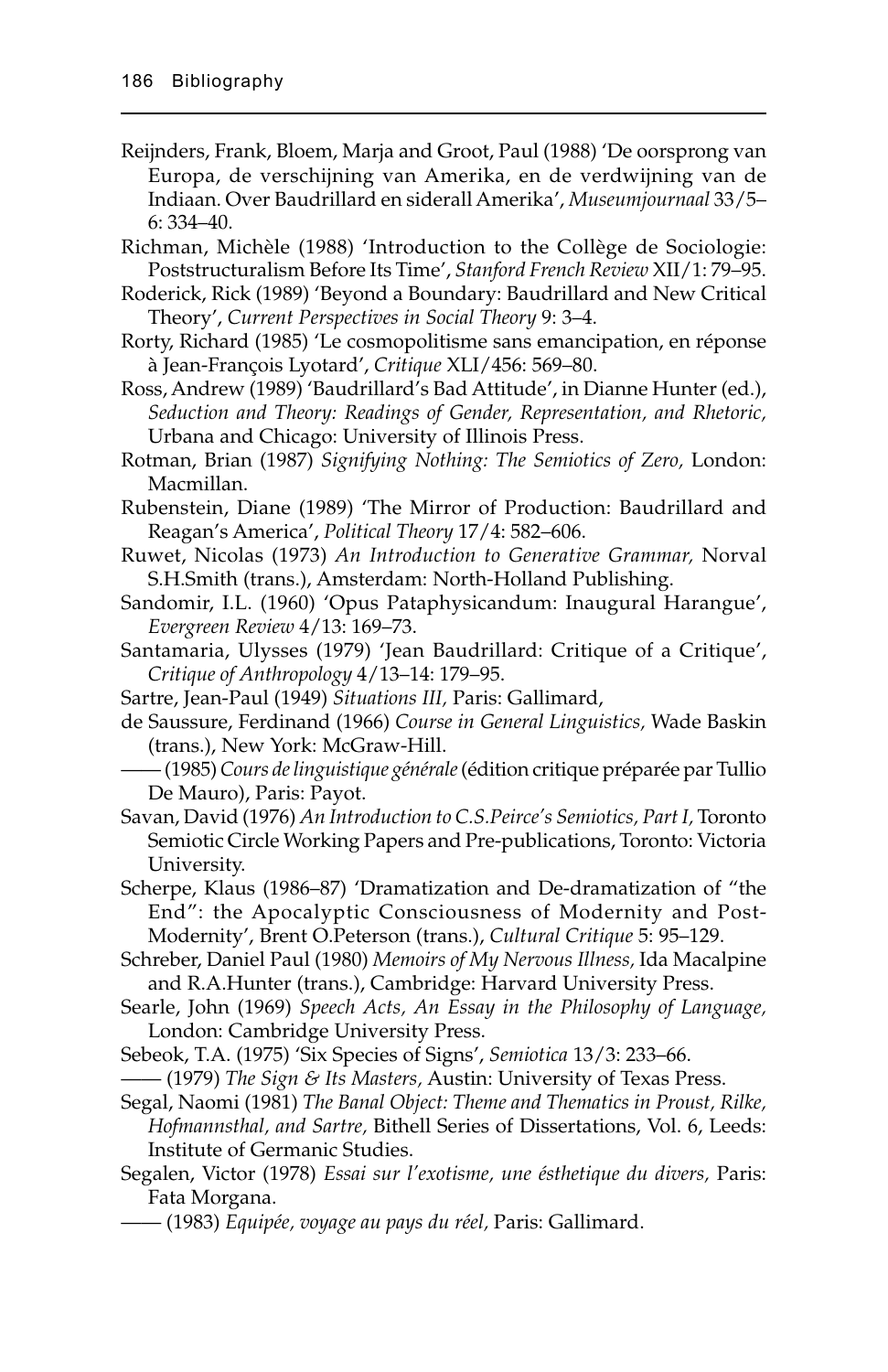- Shattuck, Roger (1955) *The Banquet Years: The Arts in France 1885–1918,* London: Faber & Faber.
- Siertsema, Bertha (1965) *A Study of Glossematics. Critical Survey of Its Fundamental Concepts,* The Hague: Martinus Nijhoff.
- Singer, Brian (1991) 'Baudrillard's Seduction', in A. and M.Kroker (eds), *Ideology and Power in the Age of Lenin in Ruins,* Montréal: New World Perspectives.
- Starobinski, Jean (1979) *Words Upon Words: The Anagrams of Ferdinand de Saussure,* Olivia Emmet (trans.), New Haven: Yale University Press.
- Steiner, Peter (ed.) (1982) *The Prague School: Selected Writings 1929–1946,* Johann Burbank, *et al.* (trans.), Austin: University of Texas Press.
- Stillman, Linda Klieger (1983) *Alfred Jarry,* Boston: Twayne.
- Strozier, Robert (1988) *Saussure, Derrida, and the Metaphysics of Subjectivity,* Berlin: Mouton.
- Takashi, Hirose (1984) 'Nukes Next Door', *CJPST* 8/3: 61–9.
- Tertullian (1959) *De Spectaculis,* in *Disciplinary, Moral and Ascetical Works,* Rudolph Arbesmann (trans.), New York: Fathers of the Church.
- Thomson, Sir William (Lord Kelvin) (1890) *Mathematical and Physical Papers,* vol. III, London: C.J.Clay & Sons.
- —— (1894) *The Molecular Tactics of a Crystal,* Oxford: The Clarendon Press. de Tocqueville, Alexis (1909) *Voyage en Amérique,* Boston: D.C.Heath.
- Todorov, Tzvetan (1982) *Theories of the Symbol,* C.Porter (trans.), Ithaca: Cornell University Press.
- Tristani, Jean-Louis (1969) 'Le Système des objets', *Cahiers internationaux de sociologie* XLVII: 12–14.
- Utopie (1967) 'Utopie dialectique', *Utopie* 1: 54–5.
- —— (1968) *Structures gonflables,* catalogue de l'exposition réalisée par Utopie, Paris: Musée d'Art Moderne de la Ville de Paris.

- Valente, Joseph (1985) 'Hall of Mirrors: Baudrillard on Marx', *Diacritics* 15/2: 54–65.
- Vander Gucht, Daniel (1987) 'L'Autre par lui-même', *Cahiers internationaux de sociologie* LXXXIII: 428.
- Vattimo, Gianni (1988) *The End of Modernity,* J.R.Snyder (trans.), Baltimore: The Johns Hopkins University Press.
- Vattimo, Gianni and Rovatti, Pier Aldo (eds) (1983) *Il pensiero debole,* Milano: Feltrinelli.
- Veblen, Thorstein (1925) *Theory of the Leisure Class,* London: Allen & Unwin.
- Vidich, Arthur J. (1991) 'Baudrillard's America: Lost in the Ultimate Simulacrum', *Theory, Culture and Society* 8/2: 135–44.
- Vine, Richard (1989) 'The "Ecstasy" of Jean Baudrillard', *New Criterion* 7/ 9: 39–48.
- Virilio, Paul (1976) *Essai sur l'insécurité du territoire,* Paris: Stock.
- —— (1978) 'La Dromoscopie ou la lumière de la vitesse', *Critique* XXXIV/ 37: 324–37.
- —— (1984) *L'Horizon négatif,* Paris: Galilée.

<sup>—— (1971)</sup> n.t., *Utopie* 4: 3–4.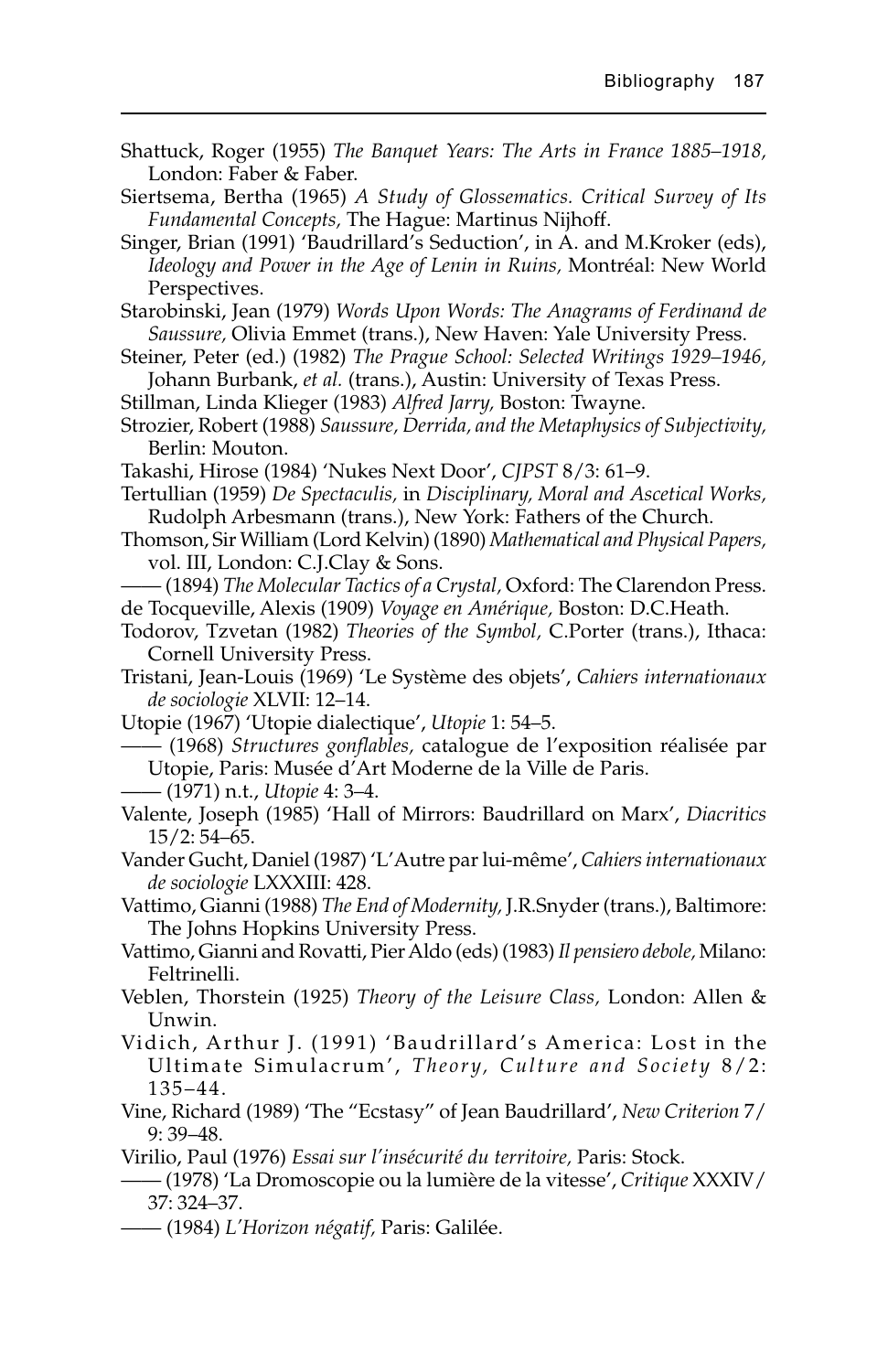- ——(1989) *War and Cinema: The Logistics of Perception,* Patrick Camiller (trans.), London: Verso.
- ——(1991) *The Aesthetics of Disappearance,* Philip Beitchman (trans.), New York: semiotext(e).
- ——(1991a) *The Lost Dimension,* D.Moshenberg (trans.), New York: semiotext(e).
- Volosinov, V.N. (1973) *Marxism and the Philosophy of Language,* Ladislav Matejka and I.R.Titunik (trans.), New York and London: Seminar Press.
- Weber, Samuel (1976) 'Saussure and the Apparition of Language: The Critical Perspective', *Modern Language Notes* 91: 913–38.
- ——(1977) 'The Divaricator: Remarks on Freud's *Witz', Glyph* 1: 1–27.
- Weiss, Peter, (1964) *Pointe de fuite,* J.Baudrillard (trans.), Paris: Editions du Seuil.
- ——(1965) *La Persécution et l'assassinat de Jean-Paul Marat représentés par le groupe théâtrale de l'hospice de Charenton sous le direction de Monsieur de Sade,* J.Baudrillard (trans.), Paris: Editions du Seuil.
- ——(1966) *L'Instruction, oratorio en onze chants,* J.Baudrillard (trans.), Paris: Editions du Seuil.
	- ——(1968) *Discours sur la genèse et le déroulement de la très longue guerre de libération du Vietnam illustrant la nécessité de la lutte armée des opprimés contre leurs oppresseurs ainsi que la volonté des Etats-Unis d'Amérique d'anéantir les fondements de la Révol,* J.Baudrillard (trans.), Paris: Editions du Seuil.
- ——(1970) *Notes On The Cultural Life Of The Democratic Republic Of Vietnam,* London: Calder and Bryars.
- Wernick, Andrew (1984) 'Sign and Commodity: Aspects of the Cultural Dynamic of Advanced Capitalism', *Canadian Journal of Political and Social Theory* 8/1–2: 17–34.
- Wieviorka, Michel (1990) 'La Société, système vain selon Jean Baudrillard', *La Quinzaine Littéraire* 551 (Mars 16–31): 25.
- Zurbrugg, Nicolaus (1988) 'Baudrillard's *Amérique,* and the "Abyss of Modernity"', *Art & Text* 29: 40–63.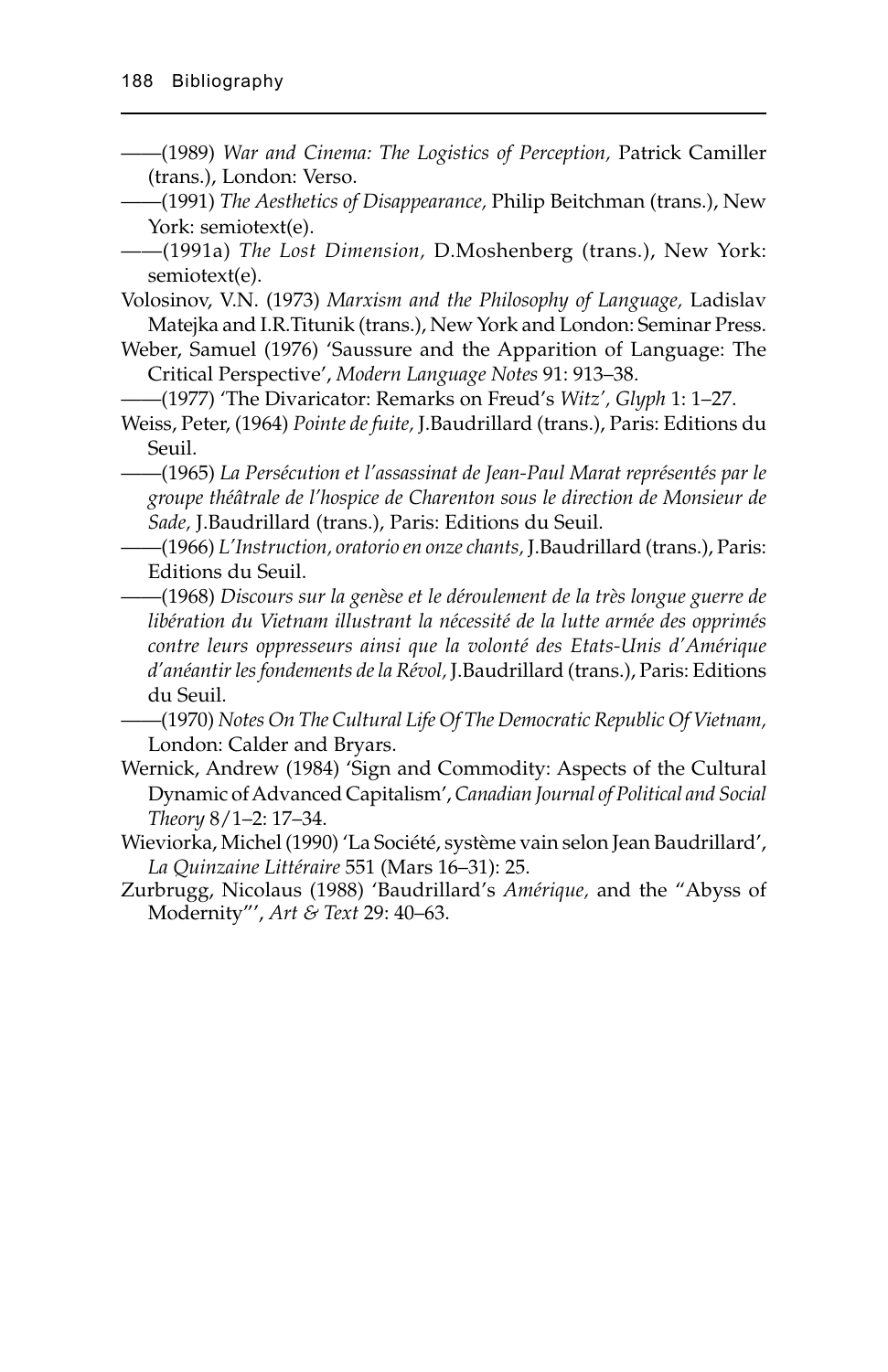## Name index

Abbey, E. 126 Allen, M. 32 Althusser, L. 153 Anderson, T. 99 Aristotle 75 Arrabal, F. 111, 113–15 Arrivé, M. 106–7 Artaud, A. xvii, 118, 136–7, 140–6, 148–50 Audisio, G. 166 Baj, E. 155 Ballard, J.G. 113 Ballion, R. 50 Banham, R. 128 Barnouw, J. 19 Barthes, R. xiii, xviii, 21, 25, 58, 64, 118, 133–4, 159, 169 Bataille, G. xiv, 11, 32, 90, 109 Baudelaire, C. 155 Beaumont, K. 109 Beckett, S. 147 Béhar, H. 107, 109 Bellmer, H. 141 Bennington, G. 89 Benoist, J.-M. 12 Benveniste, E. 5, 35, 38–40, 45–6 Best, S. 152 Blau, H. 137, 143 Borradori, G. 72 Le Bot, M. xii Boys, C.-V. 111 Brecht, B. xi, 141, 166 Briemberg, M. 104

Brown, R. 169 Burke, E. 119 Burri, R. 165 Cage, J. 91 Calmes, A. 171 Camus, A. 117, 120–2 Carroll, L. 61 Castenada, C. 118 Céline, L.-F. 122 Cellini, B. 45 de Certeau, M. xii, 72–7, 81, 83, 90, 170 Chang, B.G. 153 Chatwin, B. 105 Cicero 77 Cixous, H. 18, 96 Clauswitz, K. von 101 Clément, C. 18, 96, 114 Cone, M. 154 Cook, D. 113 Corax 75–7 Crookes, W. 111 cummings, e. e. 61 D'Amico, R. 2 Debord, G. 152, 167 Deleuze, G. 28–9, 45–6, 57–63, 68– 71, 94, 113, 142, 144–5, 159–60, 163, 169 Denzin, N.K. 124 Der Derian, J. 99 Derrida, J. 16, 19, 21–4, 109, 138–9, 140–1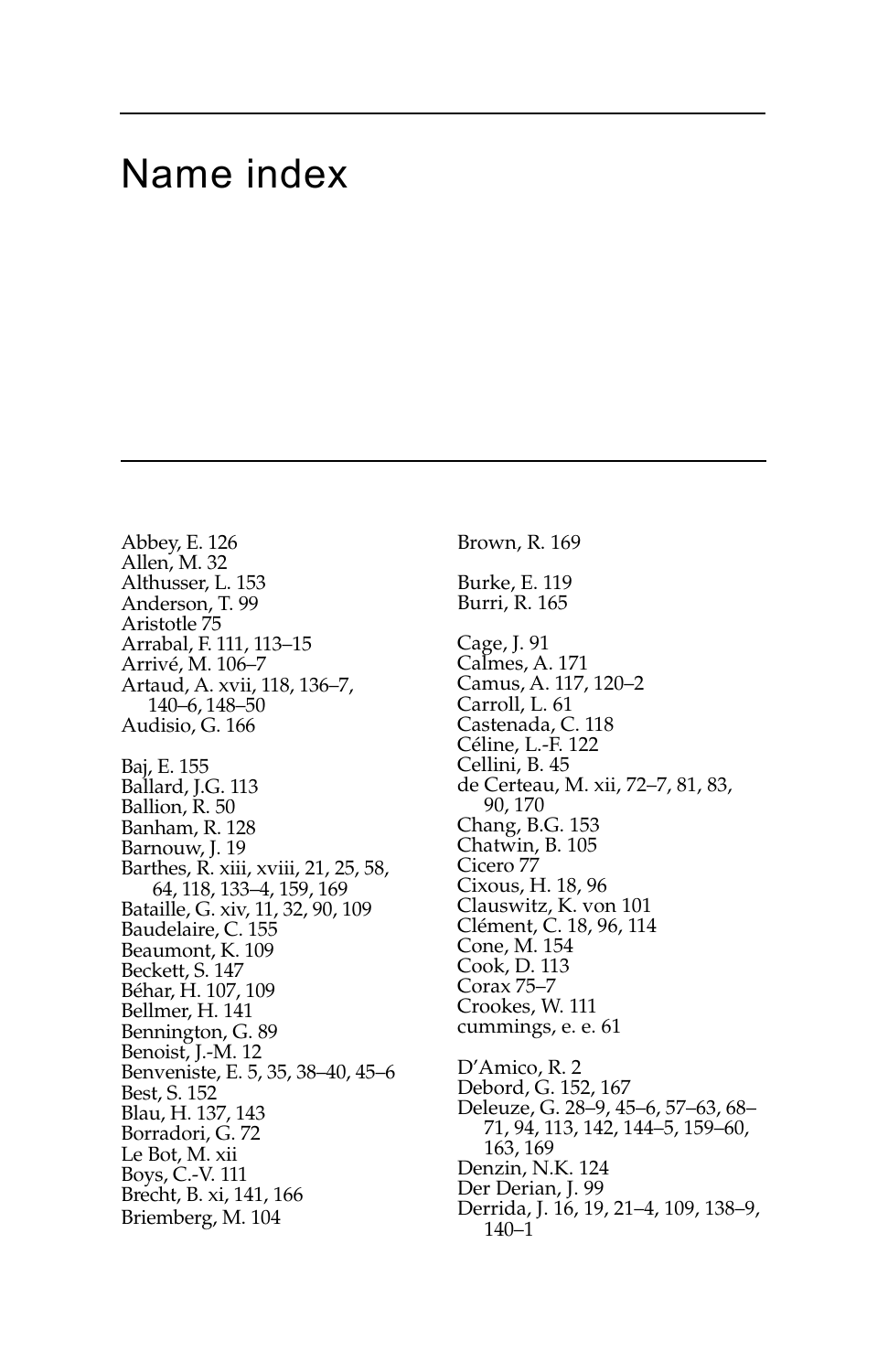Descartes 30 Dib, M. 118 Diderot, D. 114 Djebar, A. 118 Doran, C. 153 Dostoyevski, F. 135–6 Doyon, R. 132 Duchamp, M. 114 Dufresne, T. 109 Dusenberry, P. 149–50 Eberhardt, I. 131–3, 171 Eco, U. 34–8, 40, 153, 156–8 Elam, K. 147 Eluard, P. 108 Empedocles 80–1 Engels, F. xi, 166 Faurschou, G. 45 Faustroll, Dr 106–7, 109, 114, 116 Ficin, M. 32 Foreman, R. 141 Foucault, M. xvi, 30, 142, 145–6, 160–1 Freud, S. xvi, 82, 84, 87, 146 Friedmann, G. xii Gallop, J. 1, 32 Gane, M. 3, 135–6, 139, 168 Garvin, P. 59, 147 De Gaulle, C. 43 Ghandi, M. 56 Giradin, J.-C. 2 Giscard d'Estaing, V. xii Godel, R. 18, 20–1, 24–5 Gordon Craig, E. 147 Gorgias 76, 80 Gould, G. 131–2 Goux, J.-J. 33 Greimas, A.J. 37, 51 Grivel, C. 107 Guattari, F. 57–71, 94, 113, 144–5, 159–64, 169 Guillaume, M. 33, 131–1 Guillou, M. 166 Guilmette, A. 107 Haddad, M. 118 Hall, S. 153

Halley, P. 154 Harris, R. 22, 26 Haywood, P. 153 Heartney, E. 154 Hefner, R. 13, 93 Heraclitus 79–80 Hjelmslev, L. 57–66, 71, 159 Hsieh, Y. 171 Hussein, S. 99–100, 103 Innis, H. 113 Jacob, F. 49, 66 Jakobson, R. 6, 23, 36–7, 66, 85 Jarry, A. xvii, 104–7, 109–16, 137, 140, 160–1 Jodorowsky, A. 115 Joyce, J. 61 Kafka, F. 122 Kant, I. 119 Kellner, D. 3, 42, 92, 135, 153, 169–70 Khomeini (Ayatollah) 96–7, 100, 102 Kiebuzinska, C. 147 Klossowski, P. 30–4 Knabb, K. 167 Kristeva, J. 12–13, 16, 123, 141 Kroker, A. 113, 153 Kroker, M. 113 Kruger, B. 154–5 LaBelle, M.M. 106, 109 Lacan, J. 1, 13, 15–16, 113–14, 158–9 Laliberté, R. 171 Lascault, G. xii Lefebvre, H. xiv, 158 Levin, C. 39, 152, 171 Lipovetsky, G. 128–9 Lopez, B. 127–8 Lugan-Dardignan, A.-M. 30 Lyotard, J.-F. 1, 13, 72–5, 77–9, 81, 87–90, 93, 112–13, 141–2, 148, 159–61

de Man, P. 2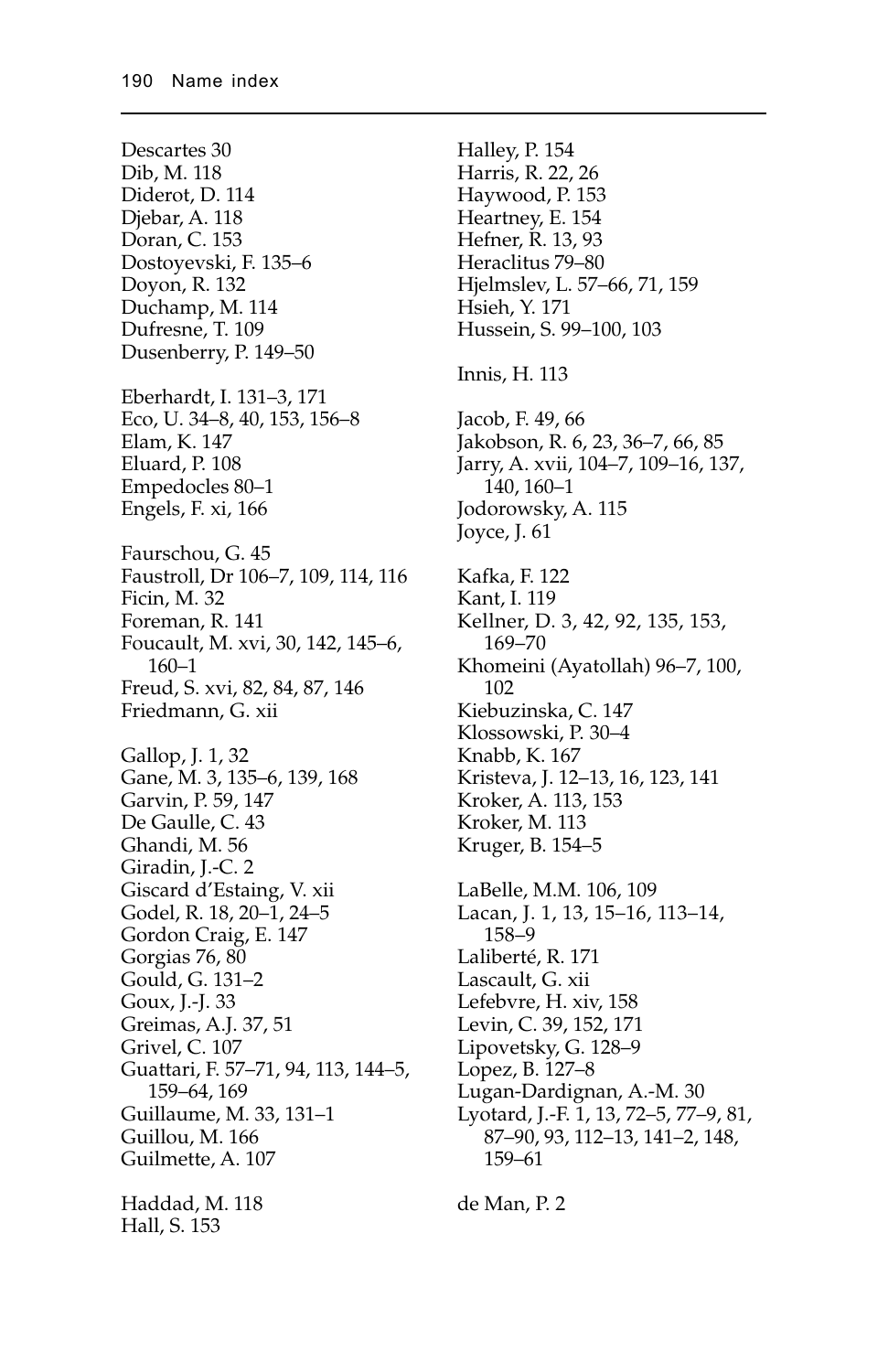Mandelbrot, B. xvi, 42, 52, 111, 115, 169 Mannoni, O. 16 Marat, J.-P. 165 Marin, L. xii, 54 Martin, P. 100 Martinet, A. 61 Marx Brothers 143 Marx, K. xv, xviii, 5, 8–9, 14, 33, 88–9, 92, 141, 150, 152–3 Mauss, M. xiv, 10–11, 89–90, 94, 162 McGlynn, F. 140 McLuhan, M. xx, 43, 82, 126, 139 Mellencamp, P. 137 Memmi, A. 118 Merleau-Ponty, M. 21 Miller, H. 123 Monod, J. 48, 111 Morin, E. xiii, 50, 127 Moss, R. 76 Mühlmann, W.E. xi, 166 Nietzsche, F. 29 North, O. 99 Nouvel, J. 166 Pavis, P. 146 Pefanis, J. 28–9 Peirce, C.S. xix, 35, 38, 40, 46, 53, 55–7, 65–71, 119, 159, 161–2, 169 Penley, C. 74 Péret, B. 108 Plato 28, 76 Ponge, F. 138 Pontalis, J.B. 116 Popper, K. 48 Poster, M. 2 Powell, E.A. 100 Protagoras 76 Proust, M. 149 Queneau, R. 155 Racevskis, K. 36 Radermacher, L. 75, 77 Rainer, Y. 141 Reagan, R. 150

Richman, M. 108 Rimbaud, A. 131, 133 Roblès, E. 117 Rorty, R. 77 Ross, A. 128, 170 Rotman, B. 40 Rovatti, P.A. 72 Rushdie, S. 96–7, 102 Ruwet, N. 61–2 de Sade (Marquis) 165 Saint-Exupéry, A. de 117 Sandomir, I.L. 110 Santamaria, U. 31 Sartre, J.-P. 120–2, 127, 149 de Saussure, F. xv, xvi, xviii, 17– 27, 35, 51, 55, 58–9, 64, 83–7, 158–9, 161–2, 168–9 Schreber, D.P. 87 Searle, J. 163 Sebeok, T.A. 47–9, 53 Segal, N. 149 Segalen, V. 105, 118–19, 129–31, 134, 150–1, 171 Shattuck, R. 106 Siertsema, B. 64 Singer, B. 139 Slick, G. 157 Sollers, P. 123 Souyri, P. 78 Starobinski, J. 84–6 Stillman, L. 109, 112 Strozier, R.M. 168 Sutherland, T. 99 Takashi, H. 170 Tertullian 30–1 Thomson, W. (Lord Kelvin) 111 Tisias 75–6 de Tocqueville, A. 120–2 Todorov, T. 55 Tonka, H. 166 Trismegistus, H. 31 Ubu (Père) 105–10, 115–16, 160–1 Valente, J. 153 Van Gogh, V. 143–4 Vattimo, G. 72, 90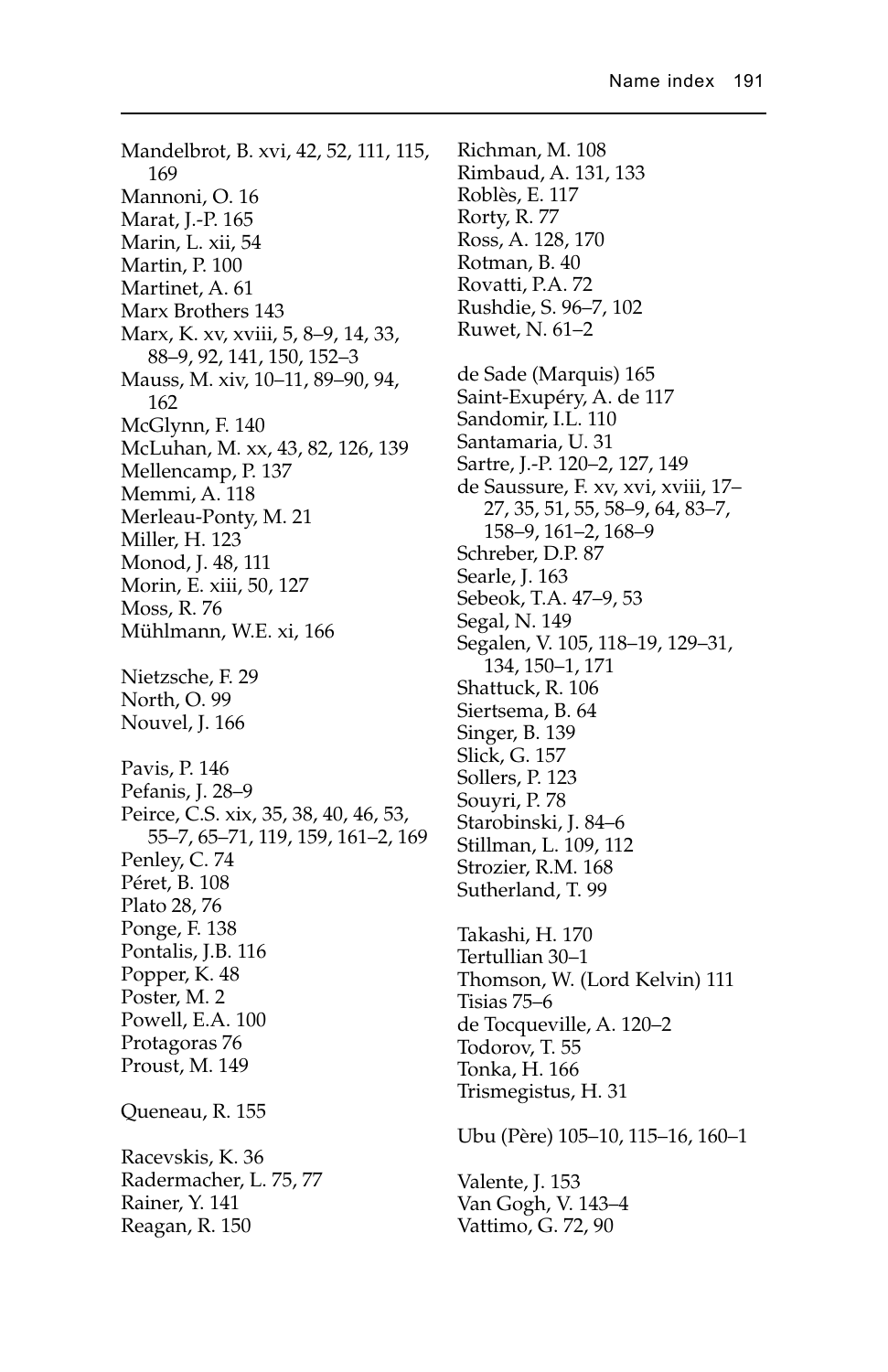Veblen, T. 9 Veltrusky, J. 136, 146–8 Vine, R. 29 Virilio, P. xii, 101, 120, 124–5, 128, 169 Volosinov, V.N. 163–4

Waite, T. 99–100 Warhol, A. 154

Weber, S. 77, 82, 84, 168 Weiss, P. xi, 165–6 Williams, R. 153 Wilson, R. 141 Wittgenstein, L. 79

Yacine, K. 118

Zich, O. 136, 146–8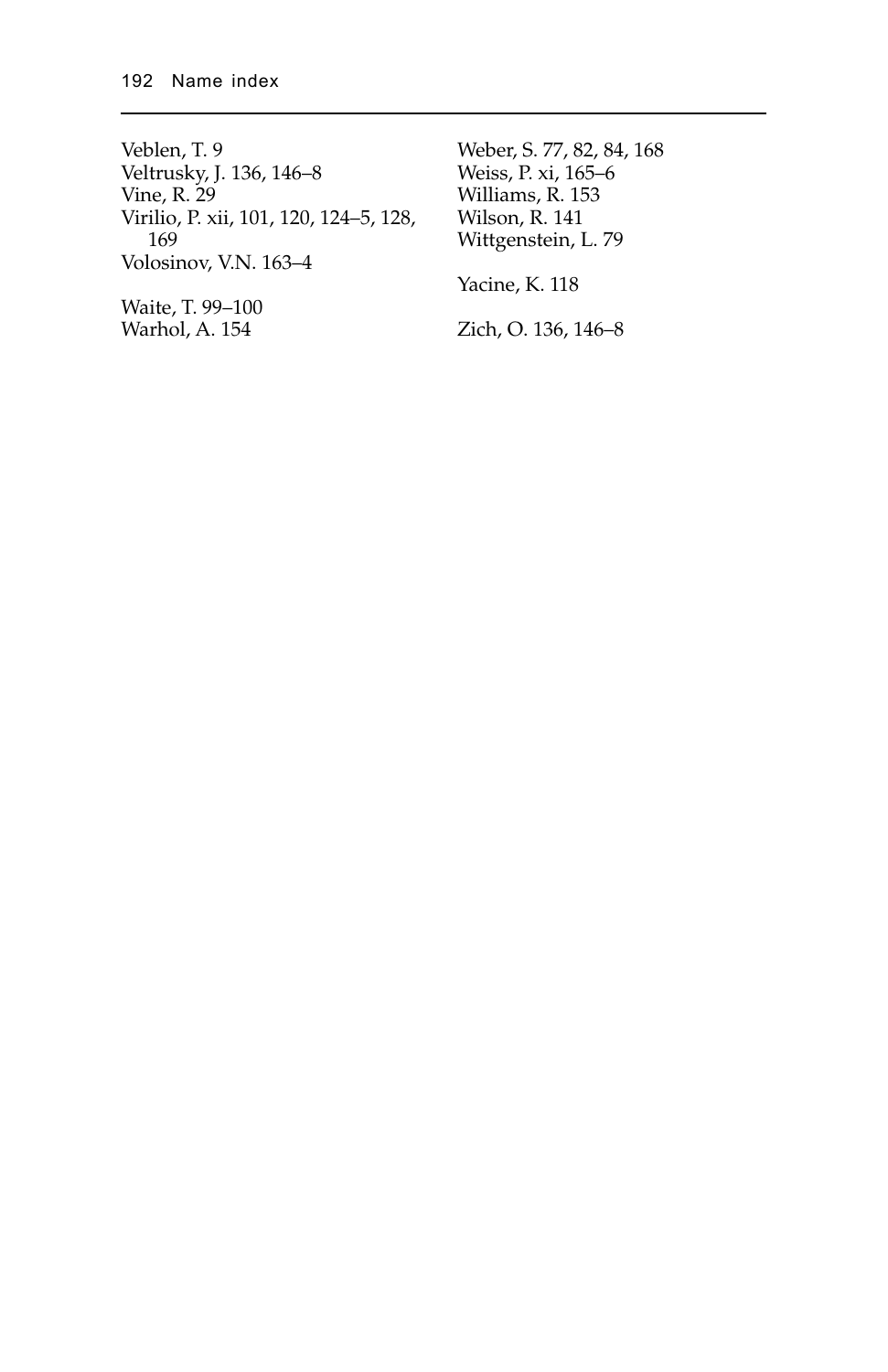## Subject ndex

- acronyms 49–50 aesthetics of disappearance 124–6 agonistics 73–4, 81, 105, 159–60; *see also* symbolic exchange *Air-Conditioned Nightmare, The* (Miller) 123 *aliénés authentiques* 143 America 42–3, 52, 102, 105, 118ff 127–8, 149–50, 155–8; Americans 133–4; Native 120–1, 134 *Amerika* (Kafka) 122 anagram 84–8, 159 anathema 85 animals 138–9 anthropology xiv, xx, 10–11, 13, 17, 93–4; *see also* potlatch *Anti-Oedipus* (Deleuze and Guattari) 58, 61, 94 art 154–5
- bar games: energetics 141–2; gay 112, 159; implication 2, 16; Lacanian 11, 13, 15, 22, 26–7, 62, 113, 158; pataphysical xxi, 111– 12; poststructuralist 17; power xxi, 1–2, 17, 27, 159; psychoanalytic 16–17; radical exclusion 2, 14; Saussurean 15, 17–18, 20–1, 24–7, 62, 158; strong xxi, 2, 16–17, 159
- Baudrillard, titles cited: *Le Système des objets* xi, xiii, 137, 166; *La Société de consommation* xiii, 50,

119; *Pour une critique de l'économie politique du signe* xiii, xiv, 2–4, 36, 93, 154; *Le Miroir de la production* xiv, xv; *The Mirror of Production* 152; *L'Echange symbolique et la mort* xv–xvi, 1, 16, 41, 44, 47, 81, 84, 91, 93, 96, 101–3, 105, 110; *L'Effet Beaubourg* xvi; *Oublier Foucault* xvi, 160; *Le Trompe l'oeil* 45; *A l'ombre des majorités silencieuses* xvi, 10; *L'Ange de stuc* 45; *De la séduction* xvi, 32, 37, 101, 139, 163; *For A Critique Of The Political Economy Of The Sign* 39, 152; *Les Stratégies fatales* xvii, 97, 105, 146, 155; *The Evil Demon of Images* 31ff; *Amérique* xvii, 42–3, 105, 118, 122, 131; *L'Autre par lui-même* 137; *Cool Memories 1980–1985* xvii, 104–5*; Selected Writings* 2; *La Transparence du Mal* xv, 44, 96, 98, 105, 118; *Cool memories II* xviii, 104, 167; *L'Illusion de la fin* xvii*; La Guerre du golfe n'a pas eu lieu* xvii, 98, 103–4 *Beauty and the Beast* 139 *Bel and the Dragon* 30 biology 48–50 Biosphere 134, 139 body: money 33–4; obese 155–6;

sign 20ff; ubuesque 105ff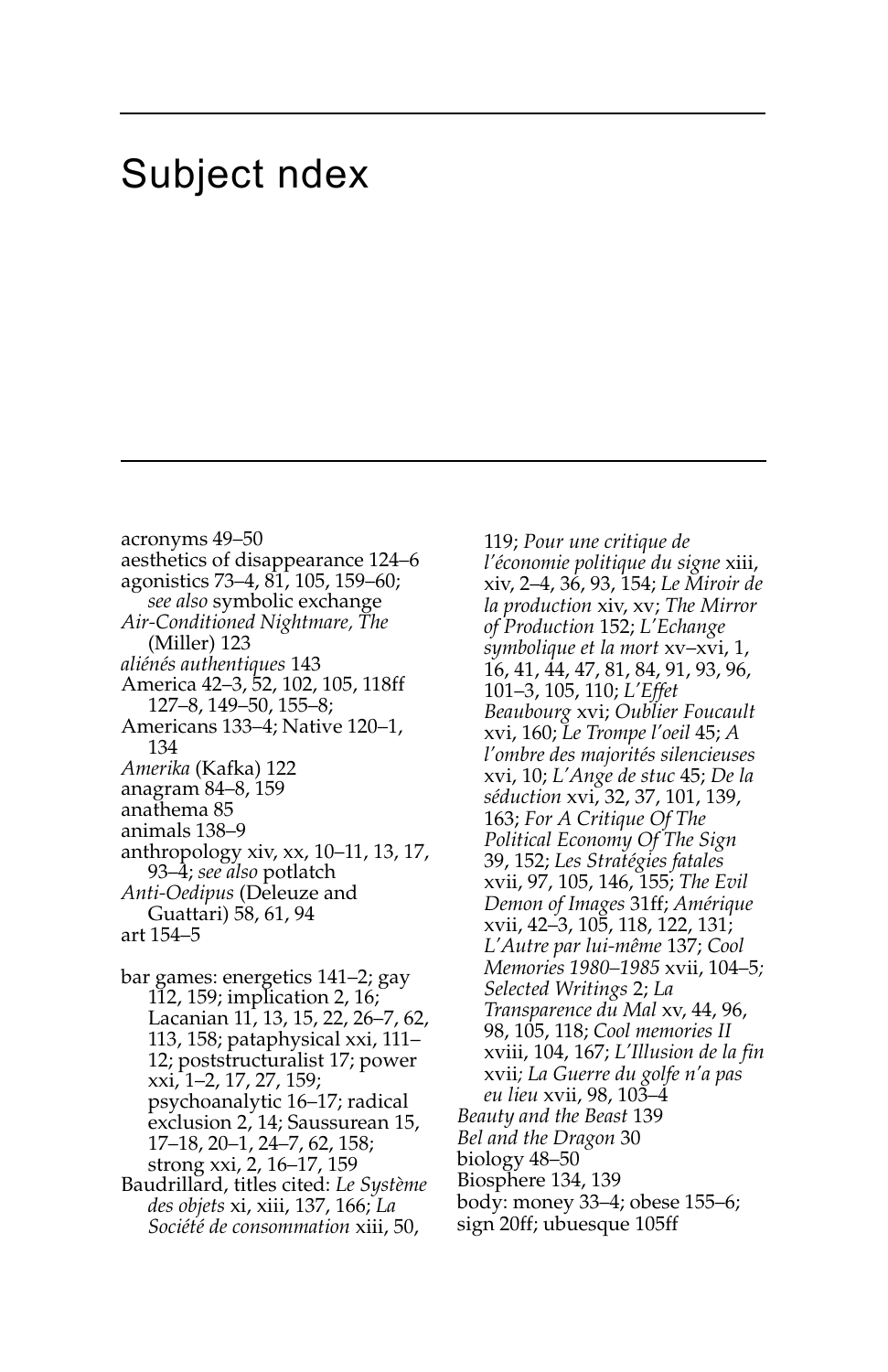*Capital* (Marx) 9 *Casablanca* 117 *César-antéchrist* (Jarry) 111 Centre d'Etudes des Communications de Masse xii– xiii *City of God* (Augustine) 32 code 36–7, 47–50, 66ff, 169; agency 6, 36; genetic 48–50 *Collected Works* (Peirce) 169 commodity xiv–xv, xviii, 5, 8, 150–2 communication model 6, 36–8 *Condition postmoderne, La* (Lyotard) 74, 79 *consumation* 10, 162 *consummativité* 10 consumption xiii, 4ff, 8–10, 119, 162; conspicuous 9; hyperxvi; under9–10 *Contagion des passions, La* (Guillaume) 130 cool xx cosmogony 80–1 *Cours de linguistique générale* (Saussure) 18–19, 21, 25, 51, 59, 86 *Crash* (Ballard) 113 critical theory 152–3 crystal 111, 119, 135–6, 149–50; Palace of 135–6 cybernetics xiii, 50, 158, 160 death xxi–xxii, 11, 90–5, 116–17 desert 199ff; ecology 126–9; fathers 114, 120, 129; form 126–7; mythic operator 121; rat 123; salt 124 design xiii, 166–7 *Dialogues d'exilés* (Brecht) 166 *différance* 22–3 *différend* 78–80 *Discours, figure* (Lyotard) 159 *Discours sur la génèse et le déroulement de la très longue guerre de libération du Vietnam* (Weiss) 165 Disneyland 54 dromosphere 124–5

*Economie libidinale* (Lyotard) 88–90, 112 effraction 11–12, 34, 96, 112 *Eléments de sémiologie* (Barthes) xviii *L'Ere du vide* (Lipovetsky) 128 *Essais sur exotisme* (Segalen) 118, 130 *L'Eté* (Camus) 117 *L'Etranger* (Camus) 117 evil 31–2, 34, 96ff *exote* 129–32, 151 *exotisme* 129–33, 135, 151; interior 130–1; radical 130 *Finnegans Wake* (Joyce) 61 *Fliegende Blätter* 87 forgettery 160–1 fractal xvi, 42, 52, 115–16 *Gestes et opinions du Docteur Faustroll* (Jarry) 106, 109–11 *gidouille* 106–8, 110, 156 gift xiv, xvi, 10–11, 14, 89–90, 94ff; countergift xvi, xxi–xxii, 96ff, 161–2 glossematics 59–62, 64ff *Grundrisse* (Marx) 33

*Hasard et la nécessité, Le* (Monod) 48 hippies 88–9 hologram 156–7 homology 2ff hostages: execution 95–6; protagonist 99–100; and symbolic 94–5, 103; terrorism 97–8 hyperreality xvii, 154–8 hypertelia 109–10

idols 30–1 *L'Imaginaire politique de Victor Segalen* (Laliberté) 171 *L'Inconscient machinique* (Guattari) 63 *L'Instruction* (Weiss) 165 *Interpretation of Dreams* (Freud) 87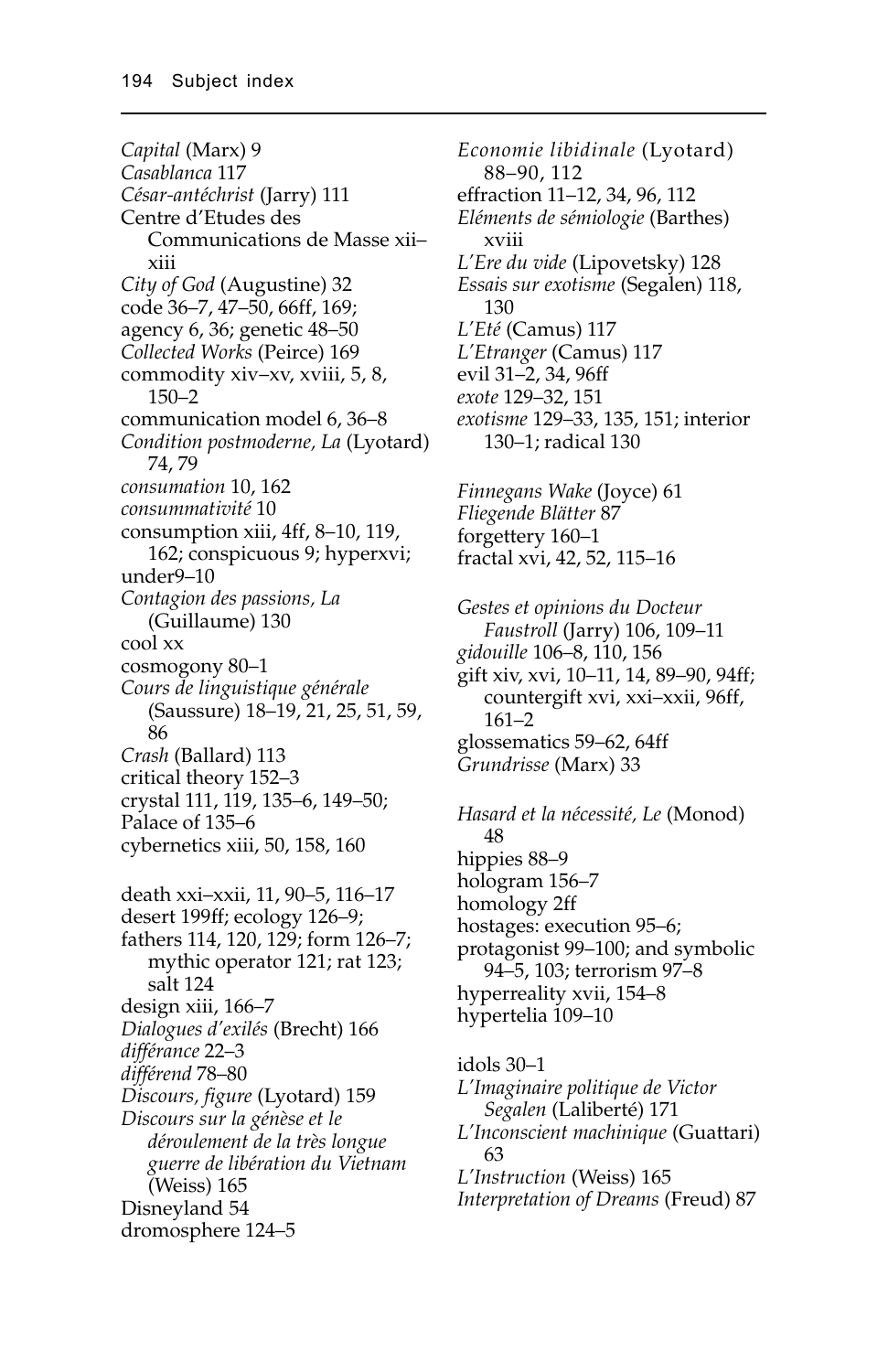Japan 133–5 *Jean Baudrillard: From Marxism to Postmodernism and Beyond* (Kellner) 169 *Jokes And Their Relation To The Unconscious* (Freud) 82 leftovers 32–3, 86–8; le reste, 32, 87, 109 *Letter of Jeremiah* 30 *Libération* 98 living money 33–4 *Logic of Life, The* (Jacob) 49 logics of value 7ff; *see also* value *machines célibataires* 114 *Madness and Civilization* (Foucault) 145 Manicheism 31–2 Marxism xiv–xv, xviii, 5, 8–9, 88–9 *Marxism and the Philosophy of Language* (Volosinov) 163 masses 10–13 mathematics 70, 111–12, 114 *Messianismes révolutionnaires du tiers monde* (Mühlmann) 166 metastasis 108 Milanese Pataphysics Institute 155 *Molecular Tactics of a Crystal* (Lord Kelvin) 111 *Monkey Business* 143 *Monnaie vivante, La* (Klossowski) 33 motivation 5, 38–9 mysticism 17, 81, 93, 160; fusion 131–3 Nanterre xi–xii New York City 105, 120–2 *Noces* (Camus) 117 *Notes From Underground*(Dostoyevski) 135 objects xiii, xvii, 38, 98, 119; banal 149; in Peirce 35, 46–7, 53–4, 69, 156, 158; phenomenological 39; vengeful

135ff; wily props 147–8; *see also* fractal and crystal *Objets fractals, Les* (Mandelbrot) 52 oppositional politics 152–53, 166, 170 orgy 52 pagan 77–8 panic 113–14 *Panic Encyclopedia* (Kroker, Kroker and Cook) 113–14 *part maudite, la* 85, 96, 136 *passage à l'acte* 100–1 *passage à la guerre* 101 pataphysics 104–16, 160–1 Peking Opera 148–9 *pensiero debole, Il* (Vattimo and Rovatti) 72 Pepsi 149–50; *see also* crystal *perruque, la* 170 *Persécution et l'assassiant de J.-P. Marat, La* (Weiss) 165 personalization 9, 129 *Phaedrus* (Plato) 76 phatic function 37 phenomenology 39, 42, 46 Platonism 29–30 *Pli, Le* (Deleuze) 45–6 *Pointe de fuite* (Weiss) 165 polyhedra 161 polysemiosis 57ff, 67–8, 71 positive difference 21–5 postmodernism xvii–xviii; postmodernity 41–2, 128–9 *Practice of Everyday Life, The* (Certeau) 74, 170 Prague School xix, 59, 136–7, 146ff primitive societies xiv–xv, xx, 133– 4; and racism 134–6 *prise de parole* 96 *prise d'otage* 96 *Problèmes de linguistique générale* (Benveniste) 38 production xiv–xv, 4, 161; *see also* consumption and Marxism *Prolegomena To A Theory Of Language* (Hjelmslev) 59–60, 64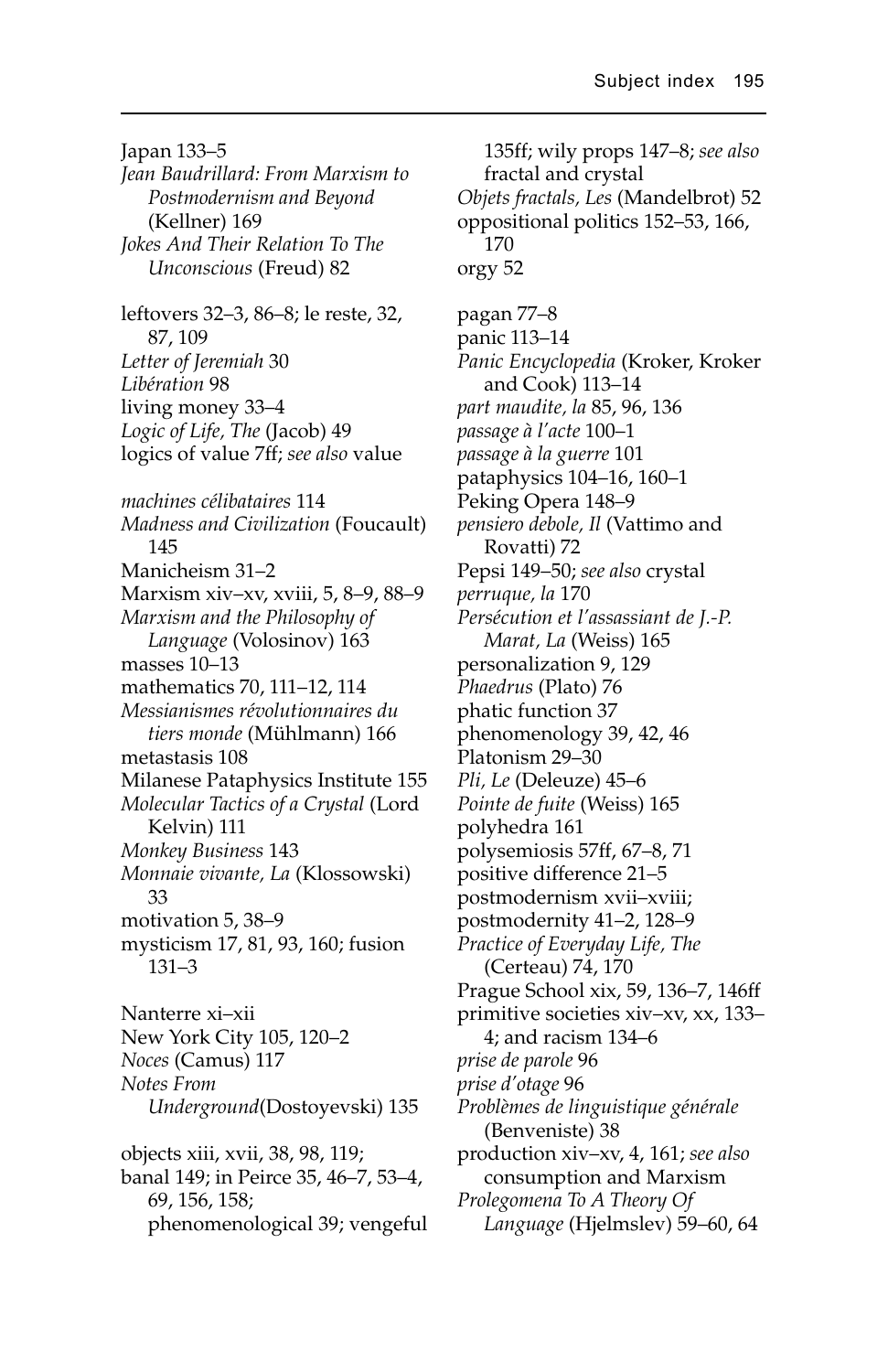Québec 43–4

referent xv, xix, 5–6, 20, 34ff, 51; Foucauldian 160–1; metaphysics 34–40; quandaries 20 *Révolution moléculaire, La* (Guattari) 62 rhetoric 75–7, 106, 126 *Rôle de la violence dans l'histoire, La* (Engels) 166 *Roman colonial en Algérie avant 1914, Le* (Calmes) 171 schizoanalysis 57–61, 68–71, 144–5 seduction xvi–xvii, 32, 80–1, 146 semiology: antixviii, 4, 12–13, 17, 58, 83–4, 162–4; critical 3, 42; Euroxviii, xix, 51–2, 162; signifying 67; teleology 23 semiotics: asemiotic encoding 66ff; asemiotic imaginary 91, 161; asignifying 67ff; connotative 58; credos xviii–xix; substance 66–7; *see also* polysemiosis *Semiotics of Theatre and Drama, The* (Elam) 147 signs 17ff, 24ff; corrupt symbol 46, 55–6, 68; diagram 69–71; icon 46–7, 68–9; index 52ff, 68–9; sure xv, 44–5; symbol 55–6, 68; two-sided psychical 18ff simulacra: orders xv–xvi, 42ff; concept 28ff, 32; Platonic 28–9; game 30–1; relation of stages 43–4 *Sophist* (Plato) 28 *Sources manuscrites du Cours de linguistique générale, Les* (Saussure) 18 speed 24–7 strategy and tactics 73–82, 170; pataphysical 114–15; and value 5 stucco 44–6 symbolic exchange: ambivalence

3, 15, 84; and art 154; and exchange value 3; andKristevan semiotic 12–13; obligation 4–5, 11, 44; potlatch xvi, 10–11, 83; reciprocity 44, 83ff; reversibility xvi, 83; and sign 45; violence xxi, 73; yield 95–6; *see also* agonistics, death, hostages, anti-semiology *S/Z* (Barthes) 169 Table of conversions 4, 6–17; clusters 7ff; algebra 13–17 tactics: *see* strategy and; *see also* weakness *Temps modernes, Les* xi theatre 104ff, 135ff, 165–6; cruelty 140–44; ceremony 148–49; nontheological space 140–1; postmodern 140ff; semiotics 147ff; theology 141–2 théâtre-document xi, 165–6 *Theory of Semiotics, A* (Eco) 35 *Thousand Plateaus, A* (Deleuze and Guattari) 61, 144 *Tod der Moderne, Der* 165 translinguistics 58, 169 *Travels in Hyperreality* (Eco) 153 *Traverses* xi–xii *Twilight of the Idols* (Nietzsche) 29 *Ubu Cocu* (Jarry) 106, 115, 161 *Ubu Enchaîné* (Jarry) 106 *Ubu Roi* (Jarry) 106–7 urbanism xii–xiii, 166–7

*User's Guide To Capitalism and Schizophrenia, A* (Massumi) 169 *Utopie* xi–xiii, 166–8

- value (theories of) xiv–xv, 2, 4–5, 7–8, 11, 14–15, 18–26, 42ff, 81, 83; economic-semiological xiv, 87; mutation 42; non-value 2, 88–90; positive 21–2; see also positive difference, logics of value
- *Victor Segalen's Literary Encounter With China* (Hsieh) 171